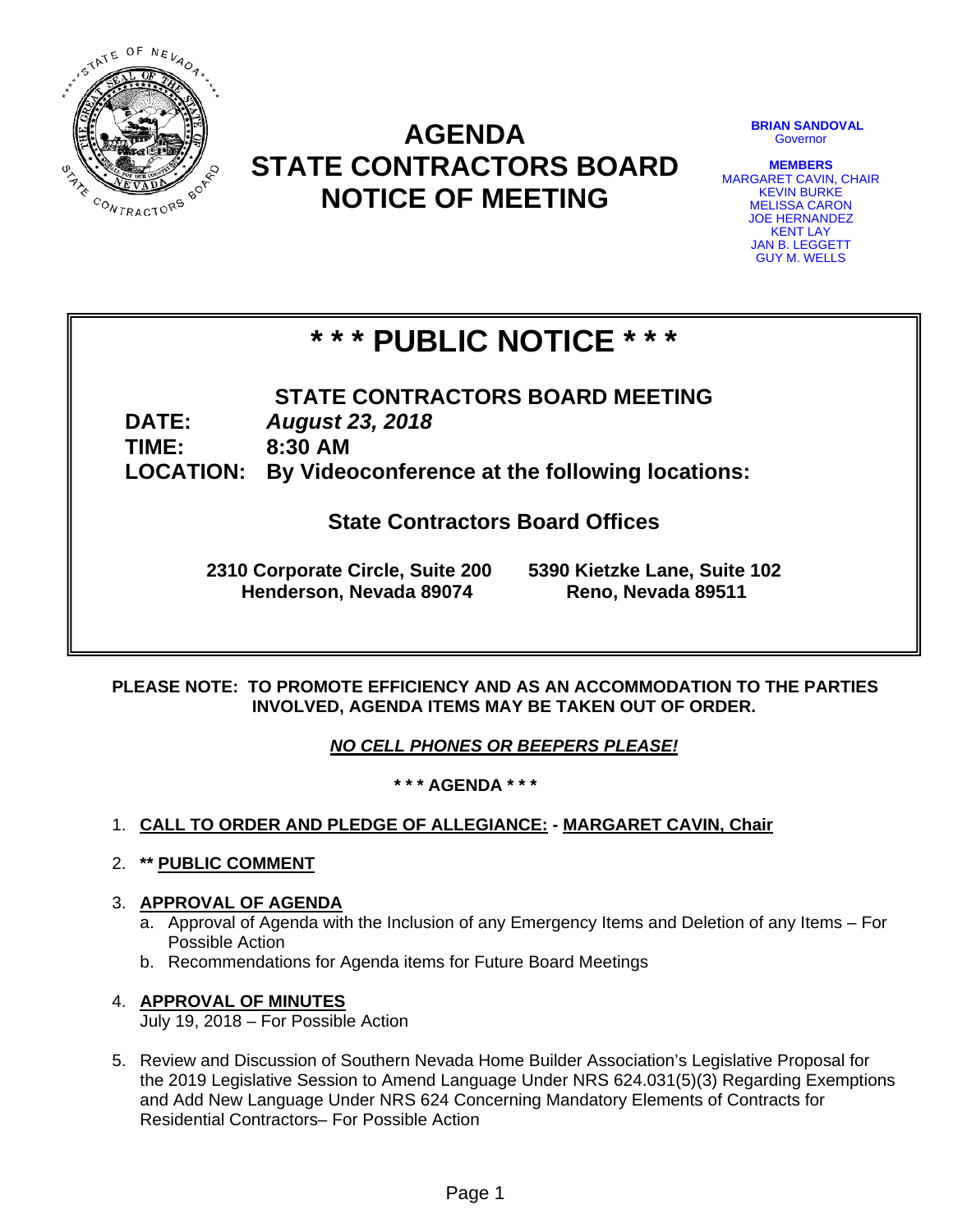- 6. Review and Discussion of Proposed Legislation by the Nevada Manufactured Housing Association for the 2019 Legislative Session Concerning Amendments to NRS 118 to Allow for Contractors Licensed Under NRS 624 to Perform Non-Structural Work on Manufactured Homes – For Possible Action
- 7. Review and Discussion of NSCB's Response to Phase One of the Executive Branch Audit For Possible Action
- 8. Review and Discussion of Phase Two of the Executive Branch Audit For Possible Action

## 9. **EXECUTIVE SESSION**

- a. Executive Officer's Report
- b. Review of Department Monthly Statistics For Possible Action
- c. Review and Approval of Tentative Board Meeting and Hearing Schedule for 2019 For Possible Action
- d. Discussion on Board Member Training Opportunities For Possible Action
- e. Update on the National Occupational Licensing Learning Policy Consortium f. Legislative Discussion – For Possible Action
	- Items for discussion include, but are not limited to the following approved Bill Draft Requests:
		- 19ABDC1979 Makes Various Changes to NRS 624 Regarding Licensure of Contractors to Streamline Processes
		- 19ABDC1980 Related to Work of a General Building Contractor
		- 19ABDC1981 Related to Residential Recovery Fund Limits
		- 19ABDC1990 Related to Cease and Desist Orders
- g. Legal Report For Possible Action (A public body may interrupt the open meeting and exclude the public for the purpose of having an attorney-client discussion of potential and existing litigation pursuant to NRS 241.015(3)(b)(2))
- h. Subcommittee Reports For Possible Action Executive Subcommittee, Recovery Fund Subcommittee, Classification/Regulation Subcommittee, Finance Subcommittee.
- i. Designation of Board Member to Serve on Construction Education Commission per NRS 624.570 – For Possible Action

## 10. **APPROVAL OF CONSENT AGENDA – For Possible Action:**

a. Ratification of Staff Approved License Applications, Changes of Licensure, Reinstatement of Licensure, Voluntary Surrenders (List Attached, Items 1 to 563)

## **NEW LICENSE APPLICATION DENIAL HEARINGS 9:30A.M.**

## 11. **NEW APPLICATION DENIAL HEARING – For Possible Action:**

PATRICK COX CONSTRUCTION LLC Patrick Shawn Cox, Managing Member/Proposed Qualified Individual

(Portions of this hearing may be closed to the public in accordance with NRS 624.110 (2) to discuss certain financial data related to the applicant.)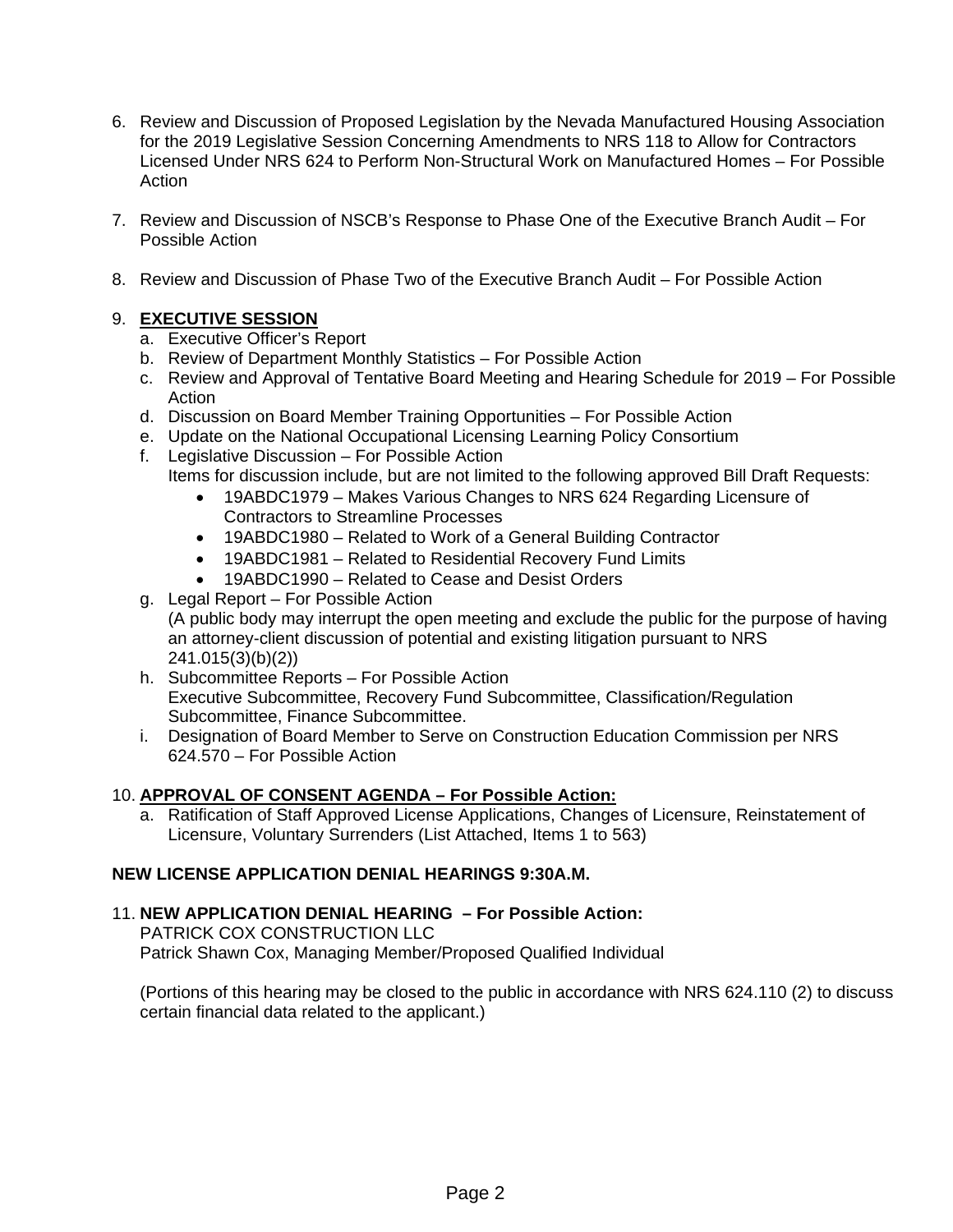## 12. **NEW APPLICATION DENIAL HEARING – For Possible Action:**

SKY WEST CONSTRUCTION INC. Richard Jeffrey Lowden, President Bradley George Carruth, Proposed Qualified Individual

(Portions of this hearing may be closed to the public in accordance with NRS 624.110 (2) to discuss certain financial data related to the applicant.)

## 13. **NEW APPLICATION DENIAL HEARING – For Possible Action:**

LAS VEGAS DOOR & GLASS LLC Mike Kendinian, Managing Member/Proposed Qualified Individual

(Portions of this hearing may be closed to the public in accordance with NRS 624.110 (2) to discuss certain financial data related to the applicant.)

#### 14. **NEW APPLICATION DENIAL HEARING – For Possible Action:**

BIG MOUNTAIN GARAGE DOOR SERVICE INC Ronnie Dean Garner, President/Proposed Qualified Individual Paula Jeanne Garner, Secretary/Treasurer

(Portions of this hearing may be closed to the public in accordance with NRS 624.110 (2) to discuss certain financial data related to the applicant.)

#### 15. **NEW APPLICATION DENIAL HEARING (Continued from 04/19/2018 ) –For Possible Action:**  ACCENT PRODUCTS INC.

Peter A. Knight, President/Proposed Qualified Individual

(Portions of this hearing may be closed to the public in accordance with NRS 624.110 (2) to discuss certain financial data related to the applicant.)

## 16. **NEW APPLICATION DENIAL HEARING (Continued from July 19, 2018) –For Possible Action:**

BUCKNER HEAVYLIFT CRANES LLC Michael McElwee Holt, Manager Douglas Edward Williams, CEO James Robert Jatho, Proposed Qualified Individual

(Portions of this hearing may be closed to the public in accordance with NRS 624.110 (2) to discuss certain financial data related to the applicant.)

## 17. **\*\*PUBLIC COMMENT**

Adjournment – For Possible Action

## **\*\* PUBLIC COMMENT**

Comments from the public are accepted at this time on topics not specifically addressed elsewhere on the agenda. The public may comment by signing-in before speaking during the Public Comment section. The board is precluded from discussing or acting on items raised by Public Comment that are not already on the agenda. *Public Comment will be limited to 5 minutes per person at the discretion of the Chairman.*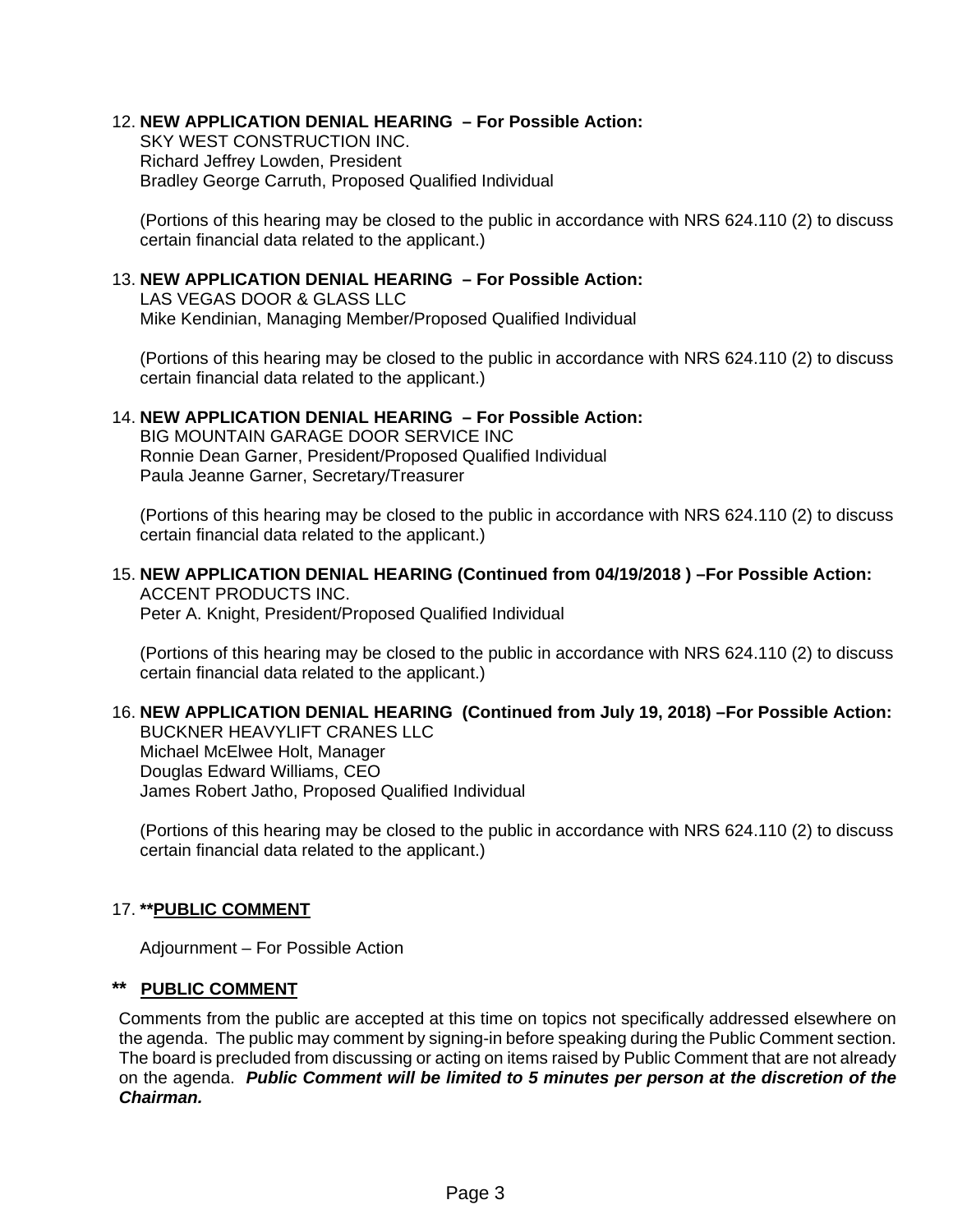## **NOTICES POSTED AT THE FOLLOWING LOCATIONS**

## NEVADA STATE CONTRACTORS BOARD – RENO NEVADA STATE CONTRACTORS BOARD – HENDERSON NEVADA STATE CONTRACTORS BOARD – INTERNET WEBSITE NEVADA PUBLIC NOTICE WEBSITE

RENO CITY HALL WASHOE COUNTY COURT HOUSE WASHOE COUNTY LIBRARY PASEO VERDE LIBRARY SAWYER STATE BUILDING CLARK COUNTY LIBRARY

## **PLEASE NOTE:**

- 1) Persons/facilities desiring copies of the board's agenda must submit their request in writing every six months.
- 2) With regard to any board meeting, it is possible that an amended notice will be published adding new items to the original agenda. Amended notices will be posted in accordance with the Open Meeting Law: however, they will not be mailed to individuals on the board's mailing list.
- 3) Members of the public who are disabled and require special accommodations or assistance at the meeting are requested to notify the board office in writing at 5390 Kietzke Lane, Suite 102, Reno, NV 89511 or 2310 Corporate Circle, Suite 200, Henderson, NV 89074 or by calling 775- 688-1141 or by contacting Crystal Caywood at 702-486-1136 prior to the date of the meeting.
- 4) Pursuant to NRS 241.020(6), please take notice: (1) Items on the agenda may be taken out of order; (2) Two or more agenda items may be combined for consideration; and (3) At any time, items on the agenda may be removed from the agenda or discussion of the items may be delayed.
- 5) Subject to the provisions of NRS 241.050(5), interested parties may request a copy of supporting materials related to this meeting by contacting the following individuals:

Crystal Caywood 2310 Corporate Circle, Suite 200, Henderson, NV 89074 702.486.1136 ccaywood@nscb.state.nv.us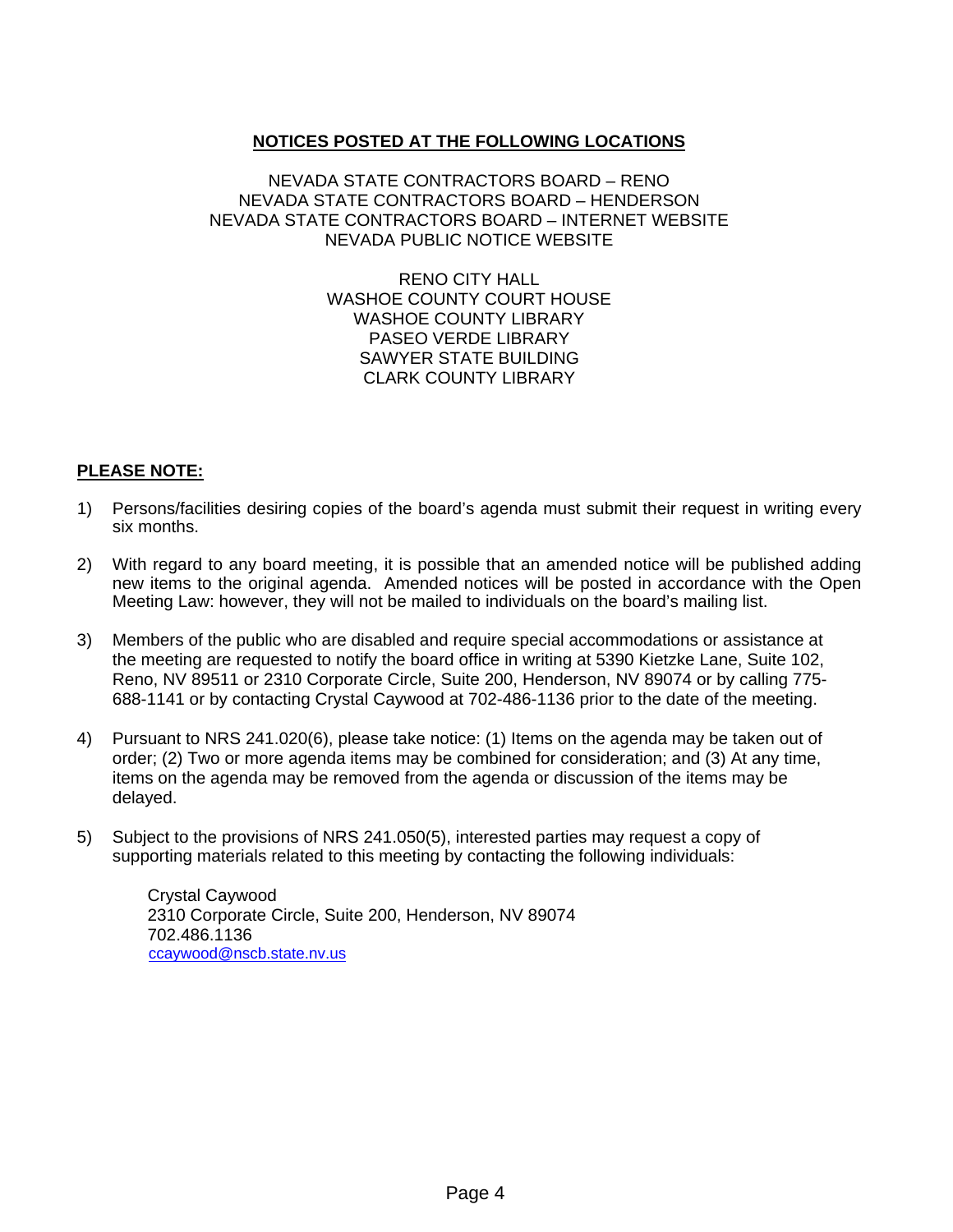Page 1 of 158

## **NEW APPLICATIONS**

## **1 A & I INDUSTRIES LLC LAS VEGAS, NV**

WADE HARPER ADAMS Managing Member; INKHAM THOUN ADAMS Managing Member KENT LEROY SCHANK CMS and Trade CONTRACTORS LICENSE APPLICATION, 1003124

Approved DATE: 07/09/2018

LIMIT: \$245,000.00 BOND: \$15,000.00 CLASS: B-2 RESIDENTIAL AND SMALL

COMMERCIAL

CONTINGENT UPON PASSING REQUIRED TRADE EXAM WITHIN SIXTY (60) DAYS

## **2 A 4 BUILDERS LLC LAS VEGAS, NV**

ANDREW JOSEPH GRASSO, IV Manager

ANDREW JOSEPH GRASSO, IV CMS and Trade

CONTRACTORS LICENSE APPLICATION, 1003212

Approved DATE: 07/27/2018

LIMIT: \$450,000.00 BOND: \$15,000.00 CLASS: B2-RESIDENTIAL AND SMALL

**COMMERCIAL** 

F/S REVIEW

## **3 A THYME TO PLANT INC KINGS BEACH, CA**

SHANA KATHERINE BEHAN President; JUAN MANUEL MUNOZ Treasurer

SHANA KATHERINE BEHAN CMS and Trade

CONTRACTORS LICENSE APPLICATION, 1001370

Approved DATE: 08/03/2018

LIMIT: \$10,000.00 BOND: \$2,000.00 CLASS: C10

THIS APPROVAL IS CONTINGENT UPON PROVIDING A FINANCIAL STATEMENT AND BANK VERIFICATION ANNUALLY FOR THE FIRST TWO YEARS OF LICENSURE, PURSUANT TO NRS 624.264 AND PASS THE CMS AND TRADE EXAM WITHIN 60 DAYS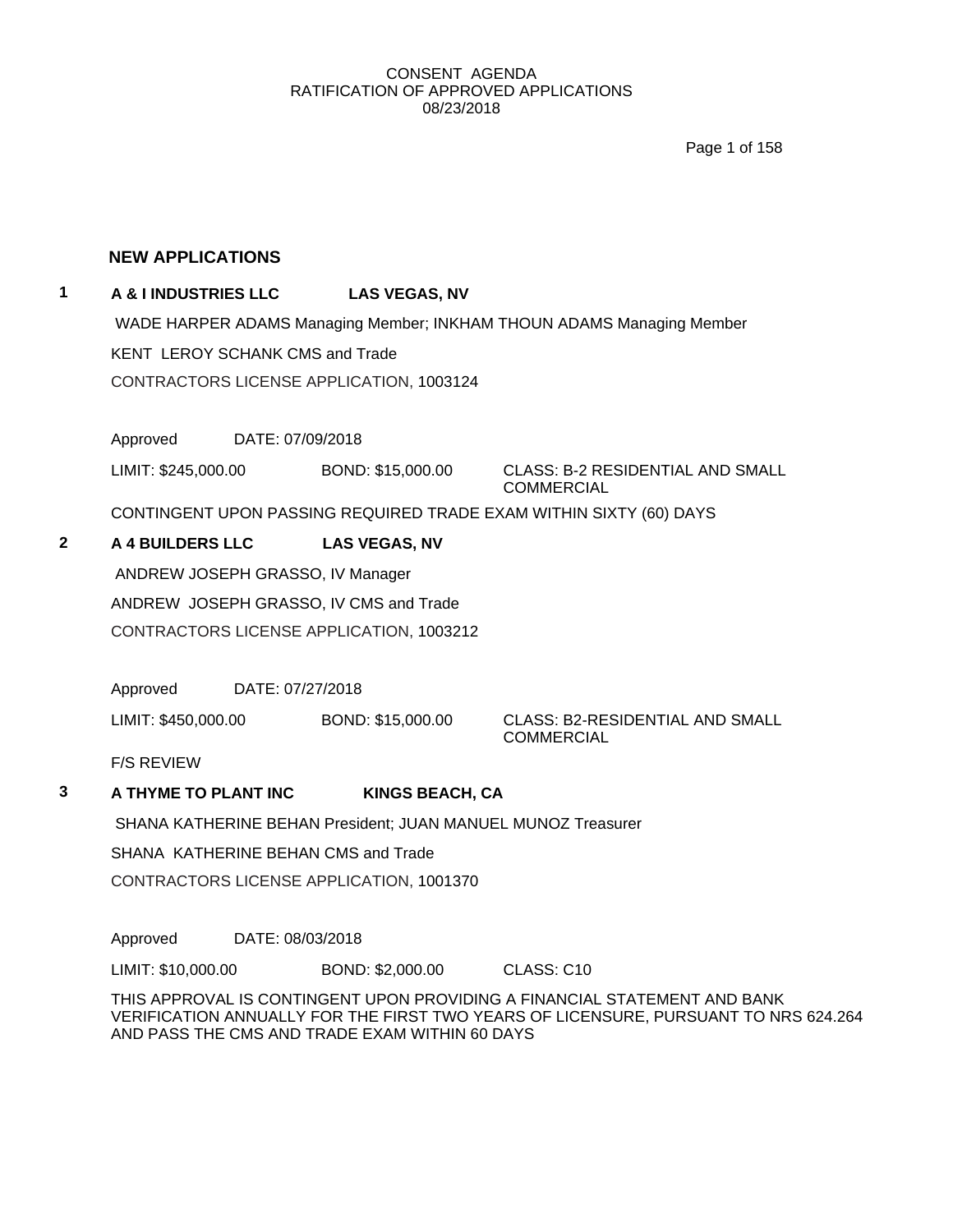Page 2 of 158

| 4              | ACE AIR CONDITIONING & HEATING INC                               |                  | <b>HENDERSON, NV</b> |                                                                                    |  |  |
|----------------|------------------------------------------------------------------|------------------|----------------------|------------------------------------------------------------------------------------|--|--|
|                | MASTON, Director                                                 |                  |                      | LEONARD HARVEY VANDERHOVEN, President; SHARLENE ARTHUR, Secretary; CHRISTOPHER LEE |  |  |
|                | CHRISTOPHER LEE MASTON, CMS and Trade                            |                  |                      |                                                                                    |  |  |
|                | CONTRACTORS LICENSE APPLICATION, 1001968                         |                  |                      |                                                                                    |  |  |
|                | Approved<br>DATE: 07/18/2018                                     |                  |                      |                                                                                    |  |  |
|                | LIMIT: \$10,000.00                                               | BOND: \$2,000.00 | CLASS: C21B          |                                                                                    |  |  |
|                | CONTINGENT UPON PASSING EXAMS WITHIN 60 DAYS<br><b>FS REVIEW</b> |                  |                      |                                                                                    |  |  |
| 5              | ACE ELECTRIC INC LAS VEGAS, NV                                   |                  |                      |                                                                                    |  |  |
|                | JASON LYNN RUDDER, President                                     |                  |                      |                                                                                    |  |  |
|                | JASON LYNN RUDDER, CMS and Trade                                 |                  |                      |                                                                                    |  |  |
|                | CONTRACTORS LICENSE APPLICATION, 1003959                         |                  |                      |                                                                                    |  |  |
|                |                                                                  |                  |                      |                                                                                    |  |  |
|                | Approved<br>DATE: 08/08/2018                                     |                  |                      |                                                                                    |  |  |
|                | LIMIT: \$10,000.00 BOND: \$2,000.00 CLASS: C2-ELECTRICAL         |                  |                      |                                                                                    |  |  |
|                | <b>F/S REVIEW</b>                                                |                  |                      |                                                                                    |  |  |
| 6              | AFFORDABLE HOME REMODELING LLC                                   |                  | <b>LAS VEGAS, NV</b> |                                                                                    |  |  |
|                | TOMER STEINBERG, Manager                                         |                  |                      |                                                                                    |  |  |
|                | TOMER STEINBERG, CMS and Trade                                   |                  |                      |                                                                                    |  |  |
|                | CONTRACTORS LICENSE APPLICATION, 1003368                         |                  |                      |                                                                                    |  |  |
|                | Approved<br>DATE: 08/03/2018                                     |                  |                      |                                                                                    |  |  |
|                | LIMIT: \$50,000.00                                               | BOND: \$5,000.00 | CLASS: C-20 TILING   |                                                                                    |  |  |
|                | <b>F/S REVIEW</b>                                                |                  |                      |                                                                                    |  |  |
| $\overline{7}$ | <b>AFFORDABLE HOME REMODELING LLC</b>                            |                  | <b>LAS VEGAS, NV</b> |                                                                                    |  |  |
|                | TOMER STEINBERG, Manager                                         |                  |                      |                                                                                    |  |  |
|                | TOMER STEINBERG, CMS and Trade                                   |                  |                      |                                                                                    |  |  |
|                | CONTRACTORS LICENSE APPLICATION, 1003371                         |                  |                      |                                                                                    |  |  |
|                | Approved<br>DATE: 08/03/2018                                     |                  |                      |                                                                                    |  |  |
|                | LIMIT: \$50,000.00                                               | BOND: \$5,000.00 | <b>MINOR REPAIRS</b> | CLASS: C-3 CARPENTRY, MAINTENANCE, AND                                             |  |  |
|                | <b>F/S REVIEW</b>                                                |                  |                      |                                                                                    |  |  |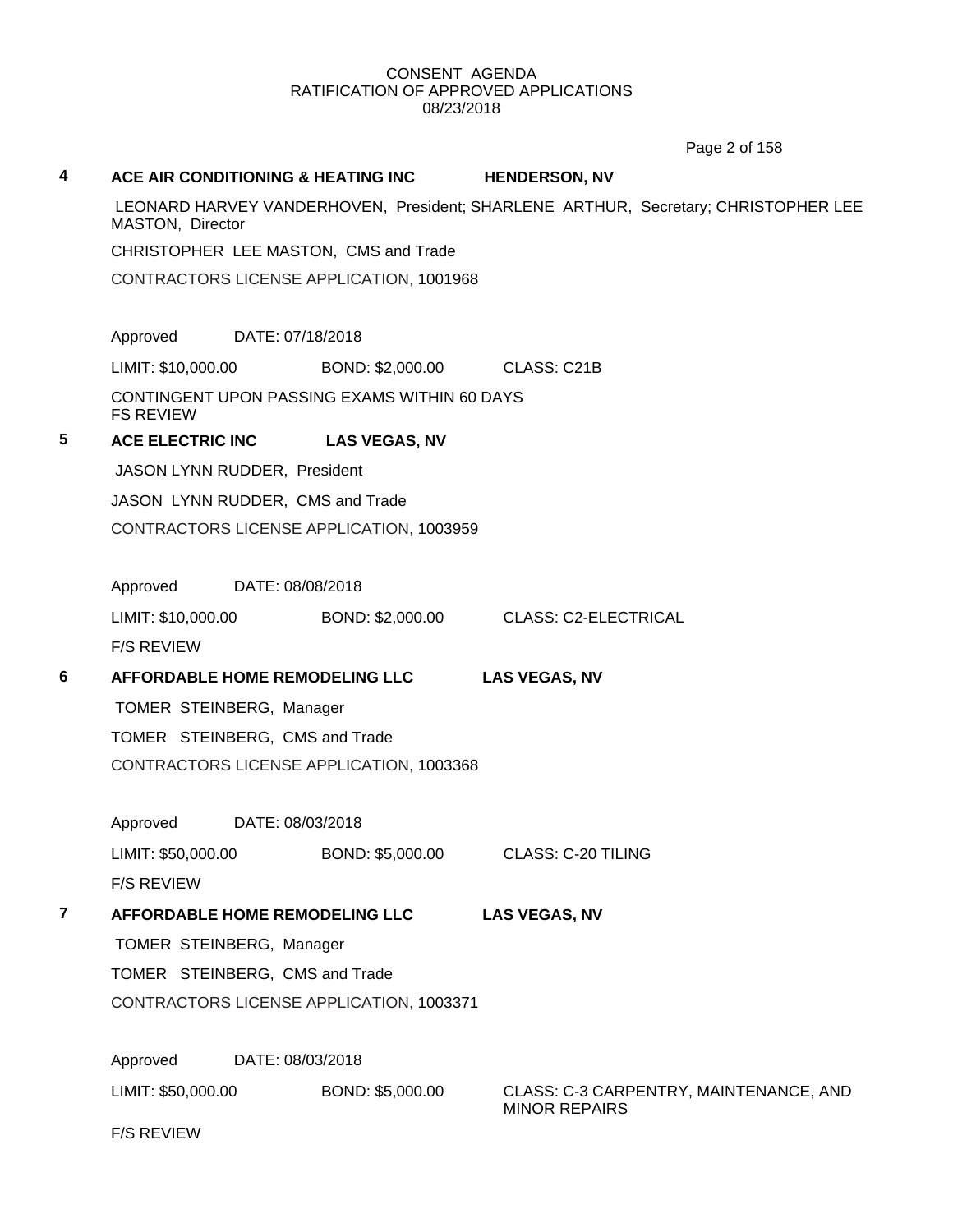**8 AFFORDABLE HOME REMODELING LLC LAS VEGAS, NV** TOMER STEINBERG, Manager TOMER STEINBERG, CMS and Trade CONTRACTORS LICENSE APPLICATION, 1003372 Approved DATE: 08/03/2018 LIMIT: \$50,000.00 BOND: \$5,000.00 CLASS: C-4 PAINTING AND DECORATING F/S REVIEW **9 AFFORDABLE HOME REMODELING LLC LAS VEGAS, NV** TOMER STEINBERG, Manager TOMER STEINBERG, CMS and Trade CONTRACTORS LICENSE APPLICATION, 1003373 Approved DATE: 08/03/2018 LIMIT: \$50,000.00 BOND: \$5,000.00 CLASS: C-18 MASONRY F/S REVIEW **10 AFFORDABLE HOME REMODELING LLC LAS VEGAS, NV** TOMER STEINBERG, Manager TOMER STEINBERG, CMS and Trade CONTRACTORS LICENSE APPLICATION, 1003375 Approved DATE: 08/03/2018 LIMIT: \$50,000.00 BOND: \$5,000.00 CLASS: C-5 CONCRETE CONTRACTING F/S REVIEW **11 AIR NATION LLC LAS VEGAS, NV** JOSEPH ALAN LUSCH Managing Member; BOBBY DARELL COLEMAN, Managing Member JOSEPH ALAN LUSCH CMS and Trade CONTRACTORS LICENSE APPLICATION, 1003323 Approved DATE: 07/16/2018 LIMIT: \$150,000.00 BOND: \$10,000.00 CLASS: C21-REFRIGARATION AND AIR **CONDITIONING** CONTINGENT ON PASSING TRADE EXAM WITHIN 60 DAYS Page 3 of 158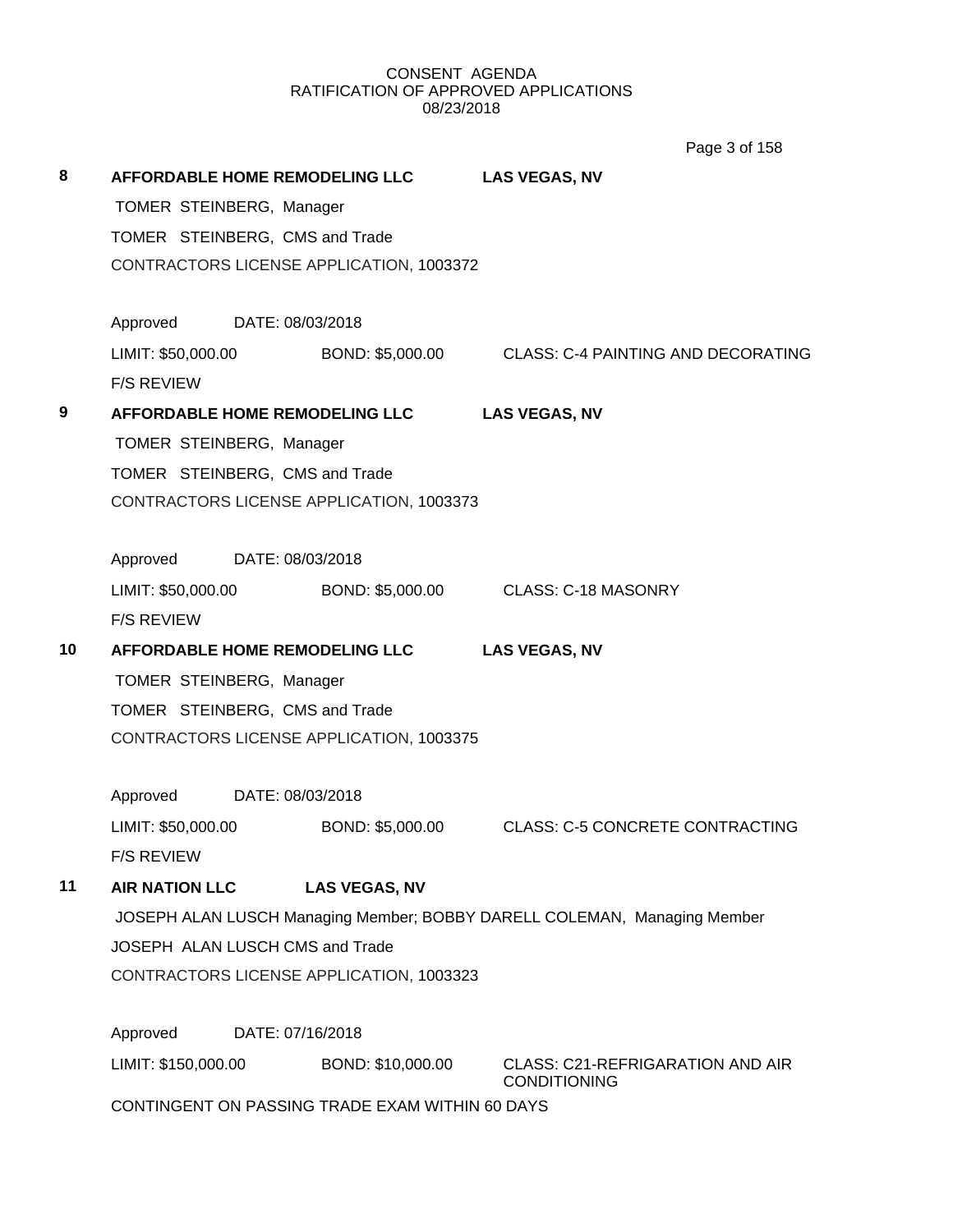Page 4 of 158

#### **12 AKAGI BUILDERS AND PAINTERS LLC MILILANI, HI**

JOANNA AKAGI, Managing Member; ERIKA JEANETTE KAHELE, Managing Member; BRYAN MASAICHI AKAGI, Managing Member

BRYAN MASAICHI AKAGI, CMS and Trade

CONTRACTORS LICENSE APPLICATION, 1001013

Approved DATE: 08/31/2018

LIMIT: \$245,000.00 BOND: \$15,000.00 CLASS: C-4 PAINTING AND DECORATING

FINANCIAL REVIEW

## **13 AKAP LLC LAS VEGAS, NV**

DEREK BRANDON MOELLINGER, Managing Member DEREK BRANDON MOELLINGER, CMS and Trade

CONTRACTORS LICENSE APPLICATION, 1003261

Approved DATE: 07/27/2018

LIMIT: \$245,000.00 BOND: \$15,000.00 CLASS: B-2 RESIDENTIAL AND SMALL

**COMMERCIAL** 

CONTINGENT UPON PASSING REQUIRED CMS AND TRADE EXAMS WITHIN SIXTY (60) DAYS FINANCIAL REVIEW

#### **14 ALDER RIDGE DEVELOPMENTS LLC RENO, NV**

JOHN CHRISTOPHER AVILA, Managing Member; STEVEN ROBERT LOPEZ, Managing Member

JOHN CHRISTOPHER AVILA, CMS and Trade

CONTRACTORS LICENSE APPLICATION, 1003176

Approved DATE: 07/20/2018

LIMIT: \$300,000.00 BOND: \$15,000.00 CLASS: C4A

## **15 ALL INCLUSIVE CONSTRUCTION LLC HENDERSON, NV**

ERIC BRYON ERTENBERG Member

ERIC BRYON ERTENBERG CMS and Trade

CONTRACTORS LICENSE APPLICATION, 1002503

Approved DATE: 07/11/2018 LIMIT: \$20,000.00 BOND: \$5,000.00 CLASS: C20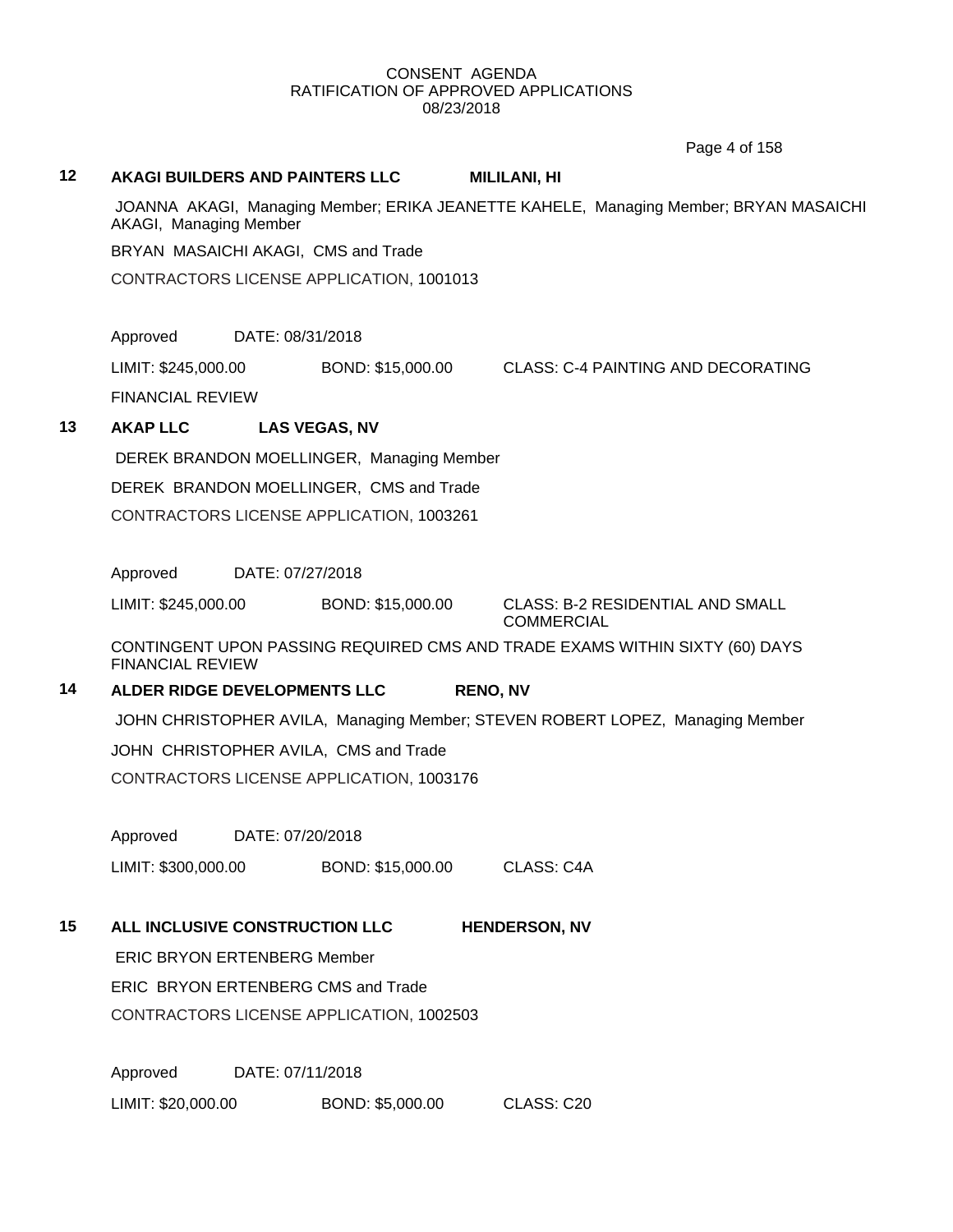Page 5 of 158

| 16 | ALL INCLUSIVE CONSTRUCTION LLC           |                                          |                                          | <b>HENDERSON, NV</b>                                                    |  |  |
|----|------------------------------------------|------------------------------------------|------------------------------------------|-------------------------------------------------------------------------|--|--|
|    | <b>ERIC BRYON ERTENBERG Member</b>       |                                          |                                          |                                                                         |  |  |
|    | ERIC BRYON ERTENBERG CMS and Trade       |                                          |                                          |                                                                         |  |  |
|    | CONTRACTORS LICENSE APPLICATION, 1002504 |                                          |                                          |                                                                         |  |  |
|    | Approved DATE: 07/11/2018                |                                          |                                          |                                                                         |  |  |
|    | LIMIT: \$20,000.00                       |                                          |                                          | BOND: \$5,000.00 CLASS: C19                                             |  |  |
| 17 | ALL INCLUSIVE CONSTRUCTION LLC           |                                          |                                          | <b>HENDERSON, NV</b>                                                    |  |  |
|    | <b>ERIC BRYON ERTENBERG Member</b>       |                                          |                                          |                                                                         |  |  |
|    |                                          |                                          | ERIC BRYON ERTENBERG CMS and Trade       |                                                                         |  |  |
|    |                                          | CONTRACTORS LICENSE APPLICATION, 1002505 |                                          |                                                                         |  |  |
|    | Approved DATE: 07/11/2018                |                                          |                                          |                                                                         |  |  |
|    | LIMIT: \$20,000.00                       |                                          |                                          | BOND: \$5,000.00 CLASS: C16                                             |  |  |
| 18 | ALL INCLUSIVE CONSTRUCTION LLC           |                                          |                                          | <b>HENDERSON, NV</b>                                                    |  |  |
|    | <b>ERIC BRYON ERTENBERG Member</b>       |                                          |                                          |                                                                         |  |  |
|    | ERIC BRYON ERTENBERG CMS and Trade       |                                          |                                          |                                                                         |  |  |
|    | CONTRACTORS LICENSE APPLICATION, 1002506 |                                          |                                          |                                                                         |  |  |
|    |                                          |                                          |                                          |                                                                         |  |  |
|    | Approved DATE: 07/11/2018                |                                          |                                          |                                                                         |  |  |
|    | LIMIT: \$20,000.00                       |                                          | BOND: \$5,000.00                         | CLASS: C3                                                               |  |  |
| 19 | ALL UTILITY LTD                          |                                          | <b>FEDERAL HEIGHTS, CO</b>               |                                                                         |  |  |
|    |                                          |                                          |                                          | JAIME ALEXANDER MUNOZ, President; JOSEPH BENJAMIN SANCHEZ, II Secretary |  |  |
|    |                                          |                                          |                                          | JOSEPH BENJAMIN SANCHEZ, II CMS; JAIME ALEXANDER MUNOZ, Trade           |  |  |
|    |                                          |                                          | CONTRACTORS LICENSE APPLICATION, 1002241 |                                                                         |  |  |
|    | Approved                                 | DATE: 07/09/2018                         |                                          |                                                                         |  |  |

CONTINGENT UPON PASSING REQUIRED CMS EXAM WITHIN SIXTY (60) DAYS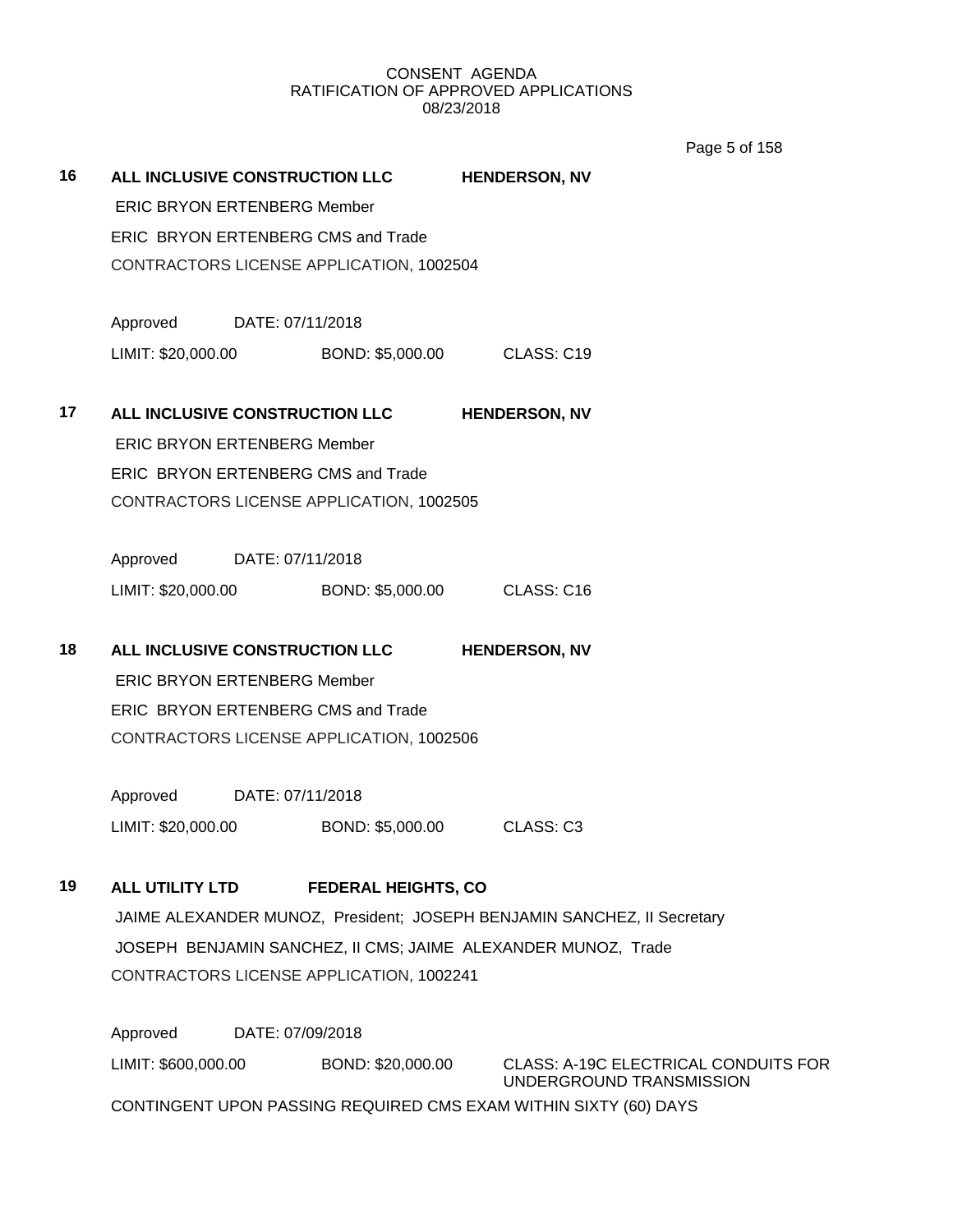Page 6 of 158

## **20 ALL UTILITY LTD FEDERAL HEIGHTS, CO**

JAIME ALEXANDER MUNOZ, President; JOSEPH BENJAMIN SANCHEZ, II Secretary JAIME ALEXANDER MUNOZ, Trade; JOSEPH BENJAMIN SANCHEZ, II CMS CONTRACTORS LICENSE APPLICATION, 1002242

Approved DATE: 07/09/2018

LIMIT: \$600,000.00 BOND: \$20,000.00 CLASS: C-2D LOW VOLTAGE

CONTINGENT UPON PASSING REQUIRED CMS AND TRADE EXAMS WITHIN SIXTY (60) DAYS

#### **21 ALLCOM GLOBAL SERVICES INC LAKE ST LOUIS, MO**

MANUEL ANDREW ROBERT WEATHERWAX, President; TODD ALAN FOJE, Secretary; PAUL CHRISTOPHER MCCANN, Treasurer KENNETH HARRIS PLUMMER, JR CMS and Trade CONTRACTORS LICENSE APPLICATION, 1002106

Approved DATE: 08/06/2017

LIMIT: \$5,000,000.00 BOND: \$50,000.00 CLASS: B2

## **22 ALLSTATE PLUMBING LLC LAS VEGAS, NV**

ALLSTATE SERVICE GROUP; ALEX AVO HARUTYUNYAN Manager; ALEXANDER NEIMAN, Manager ALEX AVO HARUTYUNYAN CMS and Trade CONTRACTORS LICENSE APPLICATION, 1003945

Approved DATE: 07/27/2018

LIMIT: \$200,000.00 BOND: \$10,000.00 CLASS: B-2 RESIDENTIAL AND SMALL

COMMERCIAL

FINANCIAL REVIEW

## **23 ALPHA MECHANICAL NET WORK LAS VEGAS, NV**

JAMES WALKER President

KEVIN RICARDO WALKER CMS and Trade

CONTRACTORS LICENSE APPLICATION, 1002471

Denied DATE: 07/18/2018 LIMIT: BOND: CLASS: DENY NRS 624.265 AND 624.263 FOR PRIOR REVOCATION AND FINANCIAL RESPONSIBILITY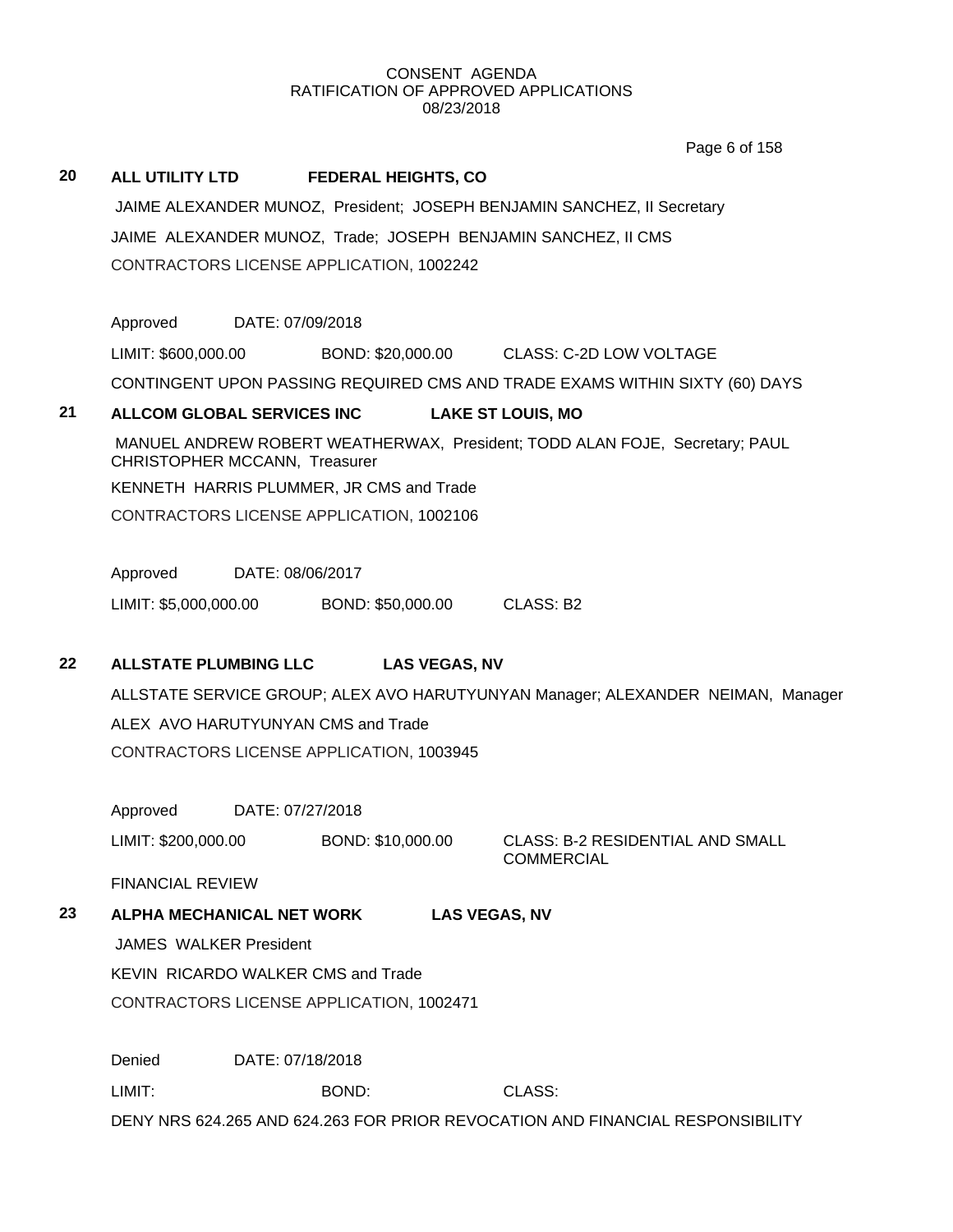Page 7 of 158

## **24 ALTER LUXURY LLC HENDERSON, NV**

BRISTOL G MARUNDE Manager

BRISTOL G MARUNDE CMS and Trade

CONTRACTORS LICENSE APPLICATION, 1004161

Approved DATE: 08/03/2018

LIMIT: \$245,000.00 BOND: \$15,000.00 CLASS: B-2 RESIDENTIAL AND SMALL

**COMMERCIAL** 

CONTINGENT ON PASSING TRADE EXAM WITHIN 60 DAYS F/S REVIEW

## **25 AMERICAN ELECTRIC LLC PAHRUMP, NV**

LONEY FRED CHILDRESS, JR Managing Member

LONEY FRED CHILDRESS, JR CMS and Trade

CONTRACTORS LICENSE APPLICATION, 1001665

Approved DATE: 07/18/2018

LIMIT: \$40,000.00 BOND: \$5,000.00 CLASS: C2

THIS APPROVAL IS CONDITIONED UPON PROVIDING A FINANCIAL STATEMENT AND BANK VERIFICATION ANNUALLY FOR THE FIRST TWO YEARS OF LICENSURE, PURSUANT TO NRS 624.264

## **26 AMERICAN PROCESS GROUP INC TACOMA, WA**

JOHNNY PATRICK PRINCE President; COLLEEN VIVIAN PRINCE Secretary

DOUGLAS ALLAN VAN DER VEEN CMS and Trade

CONTRACTORS LICENSE APPLICATION, 1001272

Approved DATE: 07/18/2018

LIMIT: \$245,000.00 BOND: \$15,000.00 CLASS: A

THIS APPROVAL IS CONTINGENT UPON PASSING THE CMS AND TRADES EXAMS WITH 60 DAYS

## **27 AQUA-TECH WATER MANAGEMENT LLC LAS VEGAS, NV**

WILLIAM FREDRICK KELLER Manager

WILLIAM FREDRICK KELLER CMS and Trade

CONTRACTORS LICENSE APPLICATION, 1002832

Approved DATE: 07/19/2018 LIMIT: \$150,000.00 BOND: \$10,000.00 CLASS: C30 CONTINGENT UPON PASSING CMS EXAM WITHIN 60 DAYS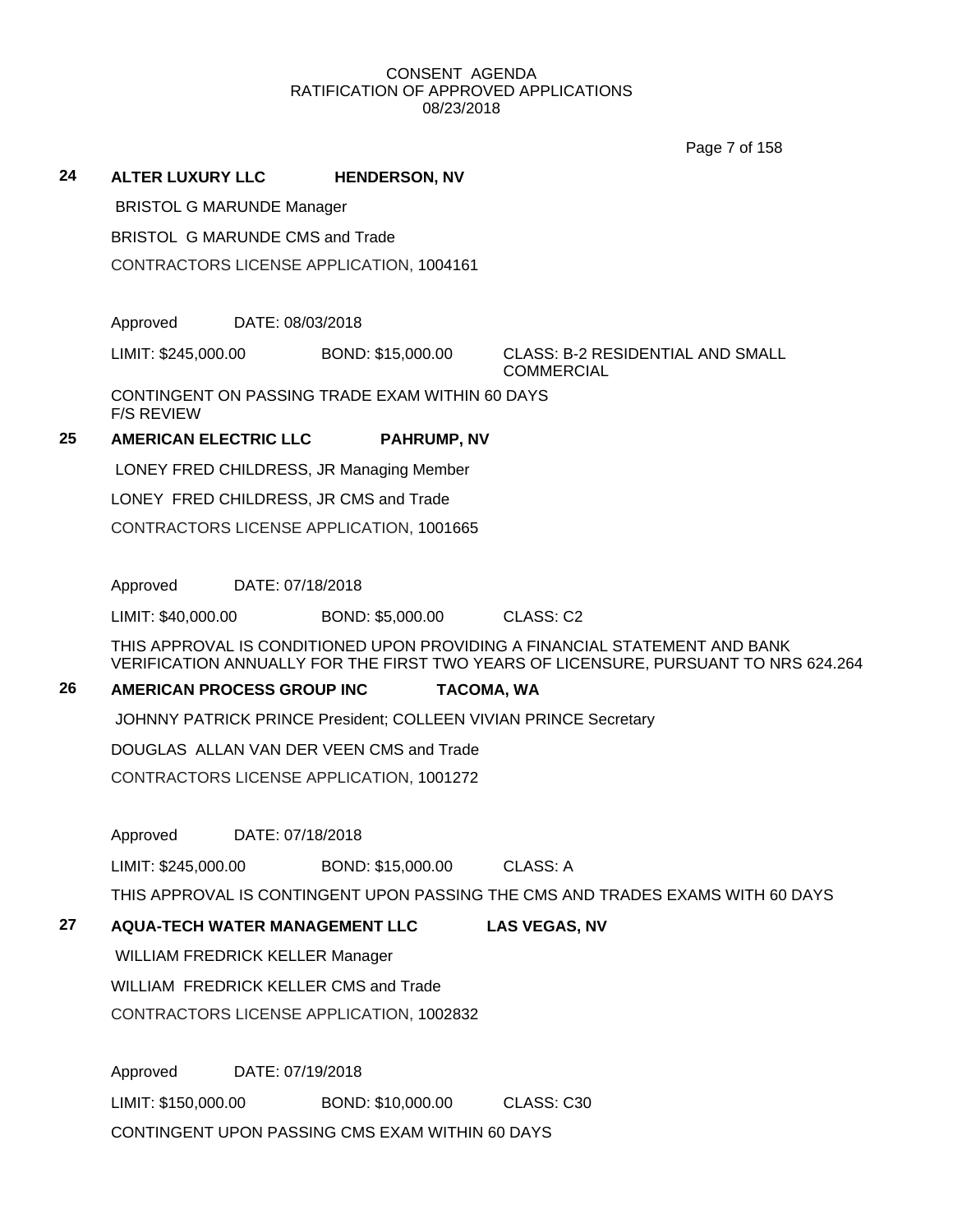Page 8 of 158

**28 B H L SERVICES INCORPORATED MINNEAPOLIS, MN**

WILLIAM HANS LLOYD, President

NICHOLAS MICHAEL LLOYD, CMS and Trade

CONTRACTORS LICENSE APPLICATION, 1003007

Approved DATE: 08/07/2018

LIMIT: \$2,000,000.00 BOND: \$30,000.00 CLASS: B-2 RESIDENTIAL AND SMALL

**COMMERCIAL** 

CONTINGENT ON PASSING CMS/TRADE EXAMS WITHIN 60 DAYS

## **29 B K B CONSTRUCTION L P RICHARDSON, TX**

General Partner; BRYAN GILBERT BROWN, Limited Partner

RONALD HUGH PAINTER, CMS and Trade

CONTRACTORS LICENSE APPLICATION, 1002204

Approved DATE: 07/18/2018

LIMIT: \$1,000,000.00 BOND: \$30,000.00 CLASS: B2

THIS APPROVAL IS CONTINGENT UPON PROVIDING A FINANCIAL STATEMENT AND BANK VERIFICATION ANNUALLY FOR THE FIRST TWO YEARS OF LICENSURE, PURSUANT TO NRS 624.264

## **30 B R G CONSTRUCTION SERVICES LLC HENDERSON, NV**

ERIC BARNETT MILLER, Manager

JOHN CHARLES ANDERSON, Trade; JEROME VIRGIL KLINT, CMS CONTRACTORS LICENSE APPLICATION, 1003389

Approved DATE: 07/26/2018

LIMIT: Unlimited BOND: \$50,000.00 CLASS: A GENERAL ENGINEERING

CONTINGENT UPON PASSING REQUIRED CMS EXAM WITHIN SIXTY (60) DAYS

## **31 B R G CONSTRUCTION SERVICES LLC HENDERSON, NV**

ERIC BARNETT MILLER, Manager

JEROME VIRGIL KLINT, CMS and Trade

CONTRACTORS LICENSE APPLICATION, 1003390

Approved DATE: 07/11/2018 LIMIT: Unlimited BOND: \$50,000.00 CLASS: B GENERAL BUILDING CONTINGENT UPON PASSING REQUIRED CMS AND TRADE EXAMS WITHIN SIXTY (60) DAYS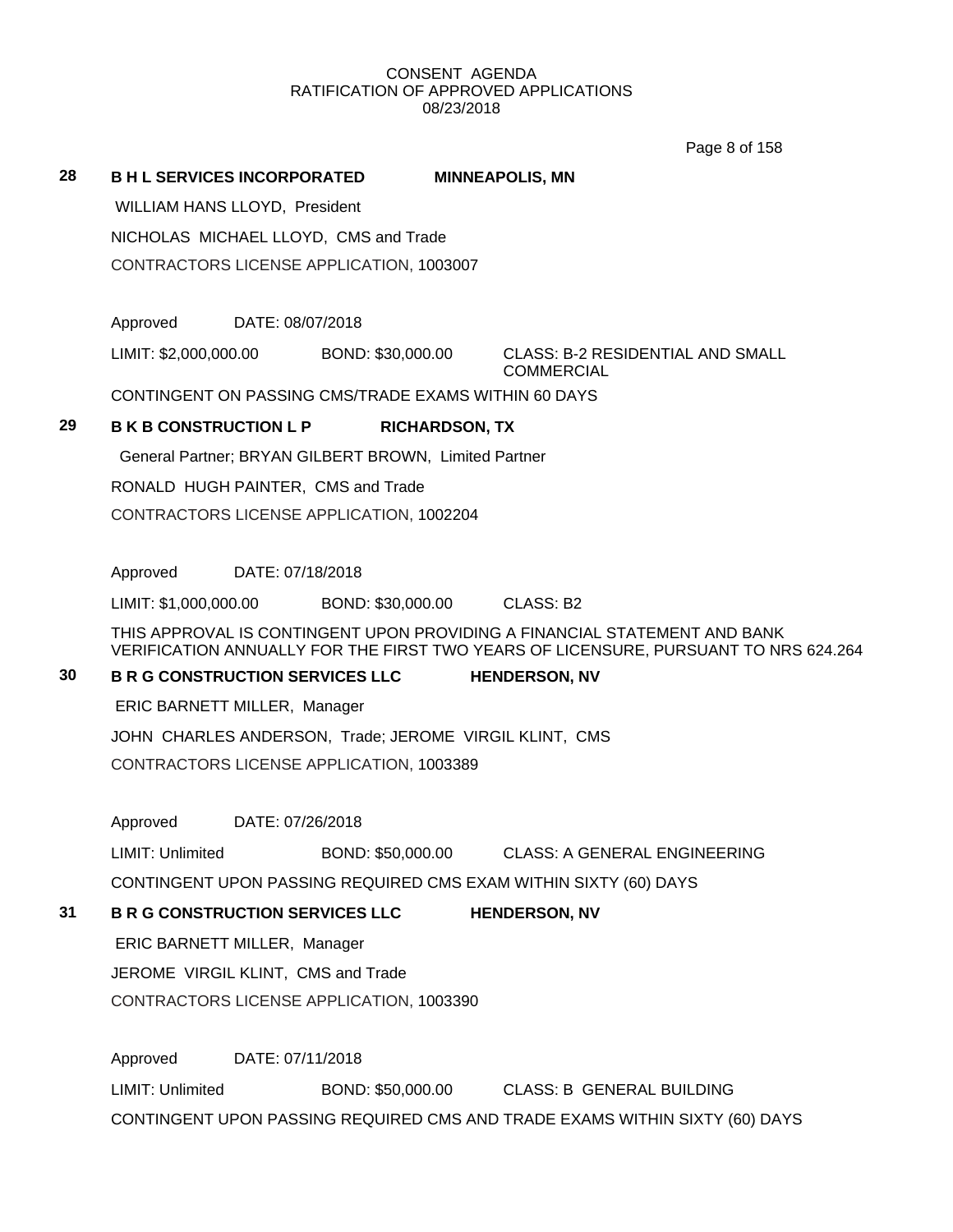Page 9 of 158

## **32 BACKYARD WALL DESIGNS LLC LAS VEGAS, NV**

SHAWN ROBERT LOCHHEAD, Managing Member SHAWN ROBERT LOCHHEAD, CMS and Trade CONTRACTORS LICENSE APPLICATION, 1002873

Approved DATE: 07/17/2018

LIMIT: \$50,000.00 BOND: \$5,000.00 CLASS: C5-CONCRETE

CONTINGENT ON PASSING CMS/TRADE EXAMS WITHIN 60 DAYS

F/S REVIEW

## **33 C C E NV LLC LAS VEGAS, NV**

CLIMATE CONTROL EXPERTS; CHRISTOPHER CARL ROTH Manager CHRISTOPHER CARL ROTH CMS; CURTIS KEITH MCCOY Trade CONTRACTORS LICENSE APPLICATION, 1003696

Approved DATE: 08/08/2018

LIMIT: \$245,000.00 BOND: \$15,000.00 CLASS: C1-PLUMBING & HEATING

## **34 C M M C M LLC LAS VEGAS, NV**

MULLER CONSTRUCTION; AIMEE AARON GOODWIN Managing Member; ARNALDO MIGUEL LEON Managing Member; CESAR AUGUSTO MALAGA Managing Member

CESAR AUGUSTO MALAGA CMS and Trade

CONTRACTORS LICENSE APPLICATION, 1003595

Approved DATE: 08/06/2018

LIMIT: \$3,000,000.00 BOND: \$30,000.00 CLASS: C-3 CARPENTRY, MAINTENANCE, AND

MINOR REPAIRS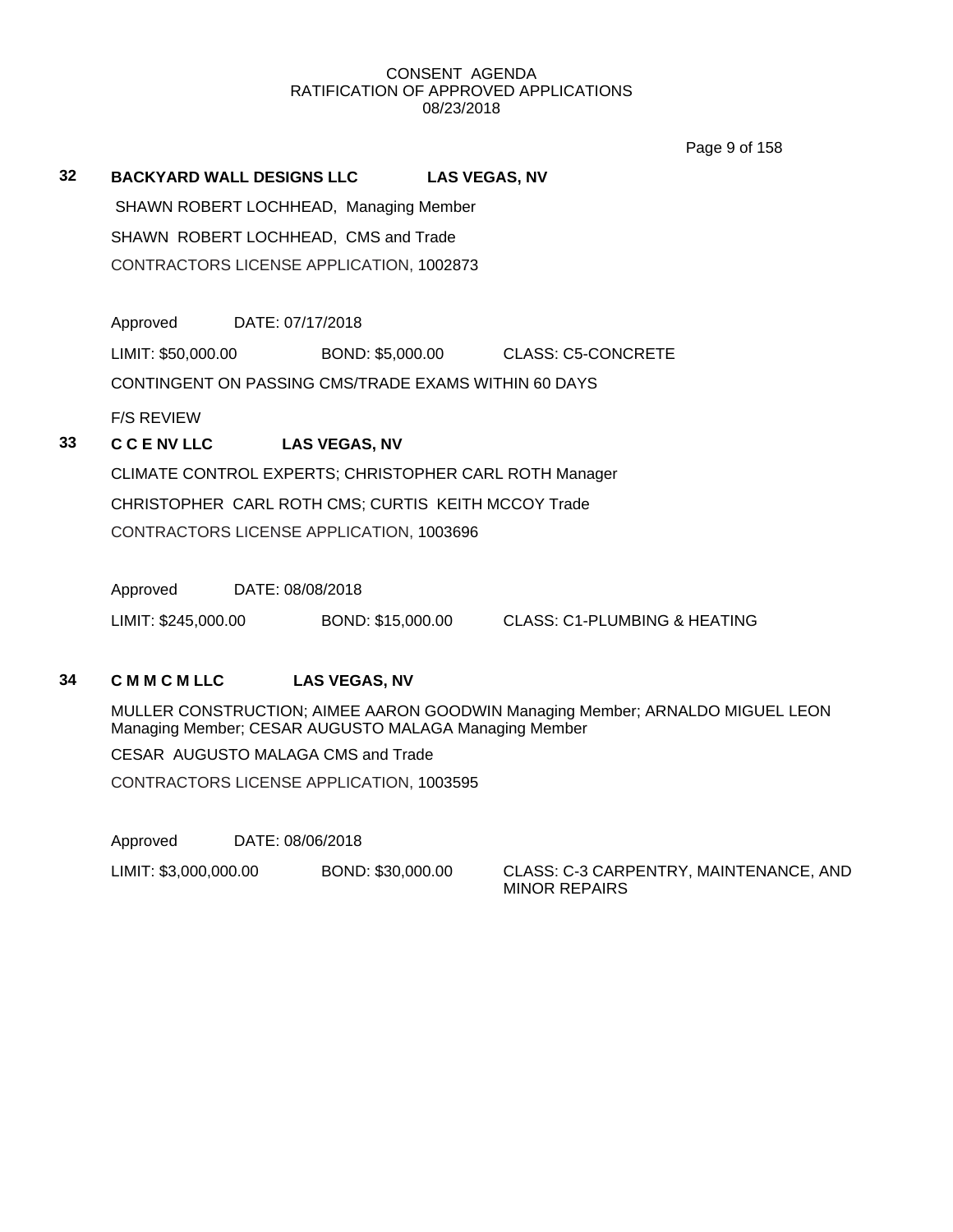Page 10 of 158

| 35 | <b>CMMCMLLC</b>                                                                                                                        |                                                                                            | <b>LAS VEGAS, NV</b> |                                                                               |  |  |
|----|----------------------------------------------------------------------------------------------------------------------------------------|--------------------------------------------------------------------------------------------|----------------------|-------------------------------------------------------------------------------|--|--|
|    | MULLER CONSTRUCTION; AIMEE AARON GOODWIN Managing Member; ARNALDO MIGUEL LEON<br>Managing Member; CESAR AUGUSTO MALAGA Managing Member |                                                                                            |                      |                                                                               |  |  |
|    | CESAR AUGUSTO MALAGA CMS and Trade                                                                                                     |                                                                                            |                      |                                                                               |  |  |
|    | CONTRACTORS LICENSE APPLICATION, 1003598                                                                                               |                                                                                            |                      |                                                                               |  |  |
|    | Approved                                                                                                                               | DATE: 08/06/2018                                                                           |                      |                                                                               |  |  |
|    | LIMIT: \$3,000,000.00                                                                                                                  |                                                                                            | BOND: \$30,000.00    | <b>CLASS: C-4 PAINTING AND DECORATING</b>                                     |  |  |
| 36 | <b>CAL CLOSETS RETAIL INC</b>                                                                                                          |                                                                                            | <b>LAS VEGAS, NV</b> |                                                                               |  |  |
|    |                                                                                                                                        |                                                                                            |                      | CALIFORNIA CLOSETS; WILLIAM GEORGE BARTON President; JONATHAN LOUIE Secretary |  |  |
|    |                                                                                                                                        |                                                                                            |                      |                                                                               |  |  |
|    |                                                                                                                                        | MEGAN WILSON HALL CMS; LARRY DEAN HUEGEL Trade<br>CONTRACTORS LICENSE APPLICATION, 1001687 |                      |                                                                               |  |  |
|    | Approved                                                                                                                               | DATE: 07/17/2018                                                                           |                      |                                                                               |  |  |
|    | LIMIT: \$100,000.00                                                                                                                    |                                                                                            | BOND: \$10,000.00    | <b>CLASS: C-3B FINISH CARPENTRY</b>                                           |  |  |
| 37 | <b>CALIFORNIA PAVING CONSTRUCTION INC</b><br><b>MORGAN HILL, CA</b>                                                                    |                                                                                            |                      |                                                                               |  |  |
|    | PLATINUM PAVING; MARK DOUGLAS STANLEY, President                                                                                       |                                                                                            |                      |                                                                               |  |  |
|    | MARK DOUGLAS STANLEY, CMS and Trade                                                                                                    |                                                                                            |                      |                                                                               |  |  |
|    | CONTRACTORS LICENSE APPLICATION, 1000528                                                                                               |                                                                                            |                      |                                                                               |  |  |
|    | Approved                                                                                                                               | DATE: 08/06/2018                                                                           |                      |                                                                               |  |  |
|    | LIMIT: \$245,000.00                                                                                                                    |                                                                                            | BOND: \$15,000.00    | CLASS: A-GENERAL ENGINEERING                                                  |  |  |
|    | <b>F/S REVIEW</b>                                                                                                                      |                                                                                            |                      |                                                                               |  |  |
| 38 | <b>CHRISTENSEN CONSTRUCTION LLC</b><br><b>HENDERSON, NV</b>                                                                            |                                                                                            |                      |                                                                               |  |  |
|    | 24/7 RESTORATION AND CONSTRUCTION; DOUGLAS ALLEN CHRISTENSEN Managing Member                                                           |                                                                                            |                      |                                                                               |  |  |
|    | DOUGLAS ALLEN CHRISTENSEN CMS and Trade                                                                                                |                                                                                            |                      |                                                                               |  |  |
|    | CONTRACTORS LICENSE APPLICATION, 1002339                                                                                               |                                                                                            |                      |                                                                               |  |  |
|    | Approved                                                                                                                               | DATE: 08/06/2018                                                                           |                      |                                                                               |  |  |
|    | LIMIT: \$10,000.00                                                                                                                     |                                                                                            | BOND: \$2,000.00     | CLASS: C1H-WATER HEATERS                                                      |  |  |
|    | CONTINGENT ON PASSING TRADE EXAM WITH 60 DAYS                                                                                          |                                                                                            |                      |                                                                               |  |  |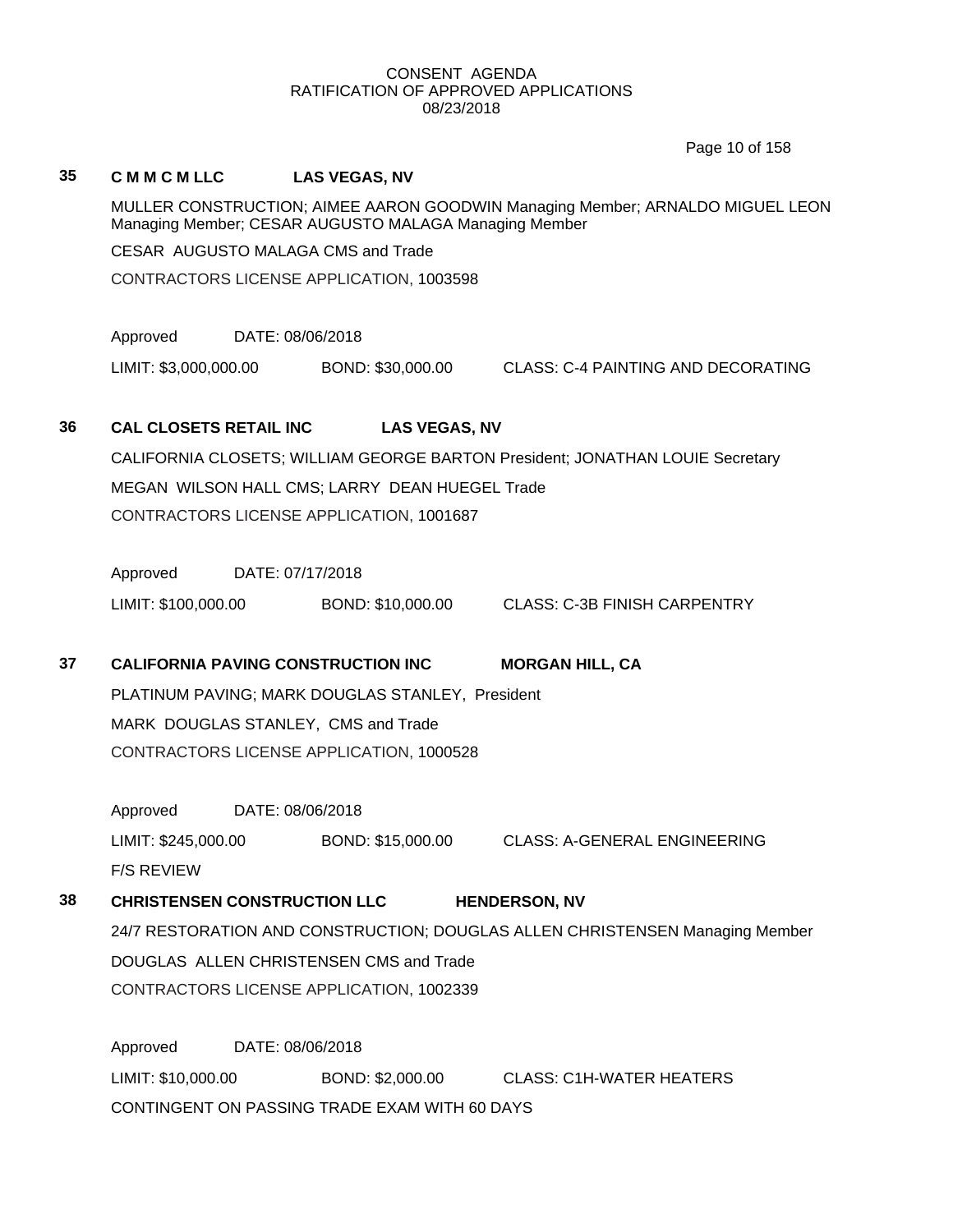Page 11 of 158

# **39 CHROME BUILDERS CONSTRUCTION INC LAS VEGAS, NV** LILIANA ZEITLIN, President; ANTHONY WINSTON TAYLOR, Secretary; RICHARD LOUIS ZEITLIN, **Treasurer** ANTHONY WINSTON TAYLOR, CMS and Trade CONTRACTORS LICENSE APPLICATION, 1002949 Approved DATE: 08/03/2018 LIMIT: \$1,000,000.00 BOND: \$30,000.00 CLASS: B2 CONTINGENT UPON PASSING EXAMS WITHIN 60 DAYS FS REVIEW **40 CIRCADIAN ENTERPRISES INCORPORATED PRESCOTT, AZ** DAVID HAROLD SMITH, President DAVID HAROLD SMITH, CMS and Trade CONTRACTORS LICENSE APPLICATION, 1002178 Approved DATE: 08/06/2018 LIMIT: \$10,000.00 BOND: \$2,000.00 CLASS: A23-REMOVAL OF ASBESTOS F/S REVIEW **41 CLEAN BRUSH PAINTING LLC LAS VEGAS, NV** WUILSON RAMOS-VILLAGRAN Manager; KAREN JOHANNA CECENA, Manager KAREN JOHANNA CECENA, CMS and Trade CONTRACTORS LICENSE APPLICATION, 1002817 Approved DATE: 07/12/2018 LIMIT: \$100,000.00 BOND: \$10,000.00 CLASS: C4A-PAINTING F/S REVIEW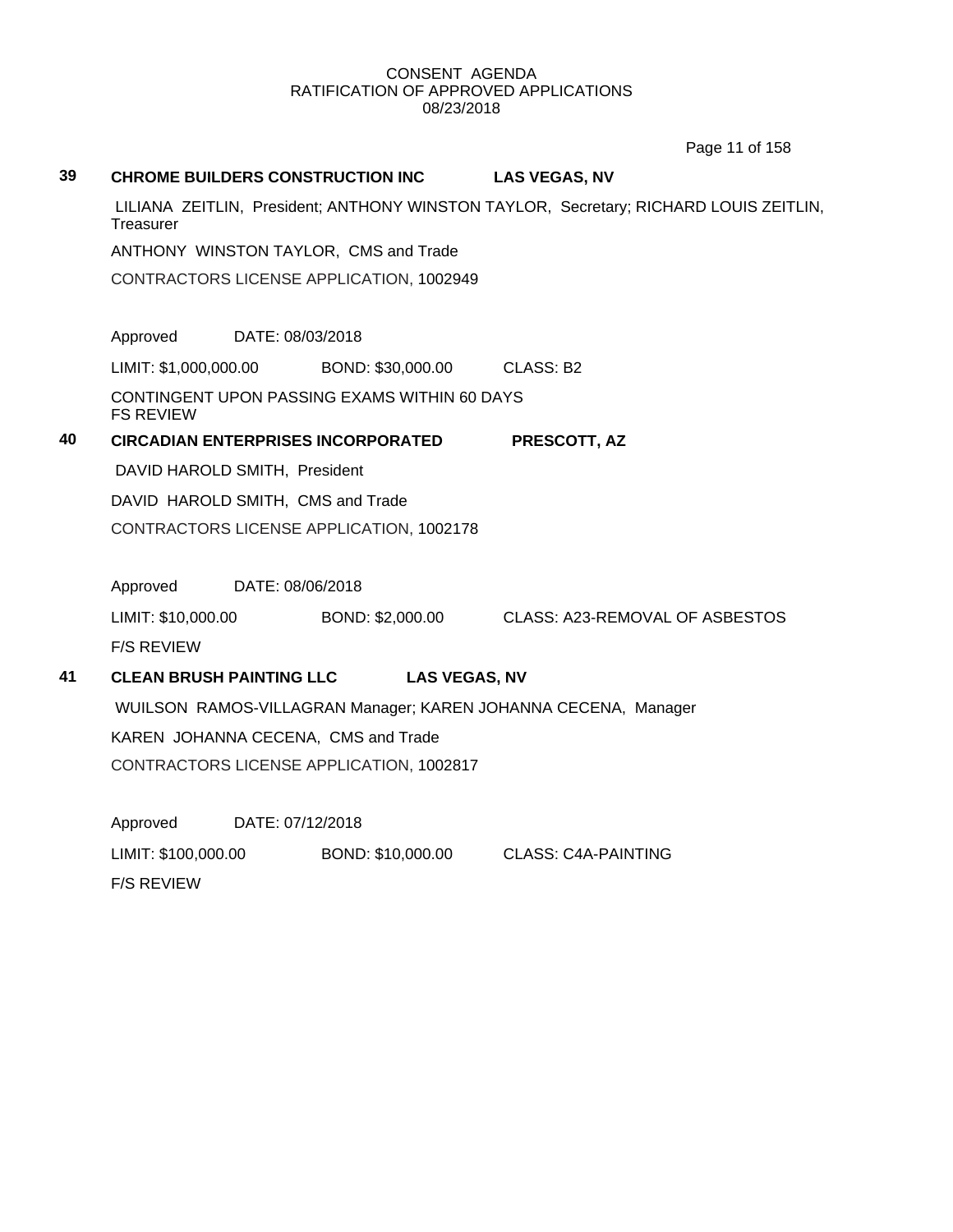Page 12 of 158

#### **42 CLIFFORD LEE & ASSOCIATES SHILOH, GA**

A D V ONE LLC Partner; A D V TWO LLC Partner; DONNA ALLEN BISHOP, Other; SUSAN DEES PHILLIPS, Other; ROBERT STANLEY BISHOP, Other; JAMES RUSSELL PHILLIPS, Other; LARRY LEVI BISHOP, Other

SUSAN DEES PHILLIPS, CMS and Trade

CONTRACTORS LICENSE APPLICATION, 1003359

Approved DATE: 08/08/2018

LIMIT: \$200,000.00 BOND: \$10,000.00 CLASS: B-2 RESIDENTIAL AND SMALL COMMERCIAL

CONTINGENT ON PASSING CMS/TRADE EXAMS WITHIN 60 DAYS

## **43 COMCAST BROADBAND SECURITY LLC PHILADELPHIA, PA**

COMCAST CABLE COMMUNICATIONS MANAGEMENT LLC Manager; DENNIS MATHEW, Other

ROY SHELDON POLLACK CMS and Trade

CONTRACTORS LICENSE APPLICATION, 1001203

Denied DATE: 07/12/2018

LIMIT: BOND: CLASS:

NRS 624.263 FINANCIAL RESPONSIBILITY

## **44 COMMERCIAL REFRIGERATION AND APPLIANCE SPECIALISTS LLC FERNLEY, NV**

BIANCHI COMMERCIAL SERVICES; JOSHUA MARTIN BIANCHI Managing Member; CHARAYNA GAYLE SALVINI Managing Member

JOSHUA MARTIN BIANCHI CMS and Trade

CONTRACTORS LICENSE APPLICATION, 1001528

Approved DATE: 07/23/2018

LIMIT: \$5,000.00 BOND: \$1,000.00 CLASS: C21D

CONTINGENT UPON PASSING EXAMS WITHIN 60 DAY

## **45 CONCRETE PROTECTION SYSTEMS WEST INC ONTARIO, CA**

RICHARD CRAIG HUNT President

RICHARD CRAIG HUNT CMS and Trade

CONTRACTORS LICENSE APPLICATION, 1000675

Approved DATE: 07/06/2018 LIMIT: \$500,000.00 BOND: \$15,000.00 CLASS: C5 CONTINGENT UPON PASSING EXAMS WITHIN 60 DAYS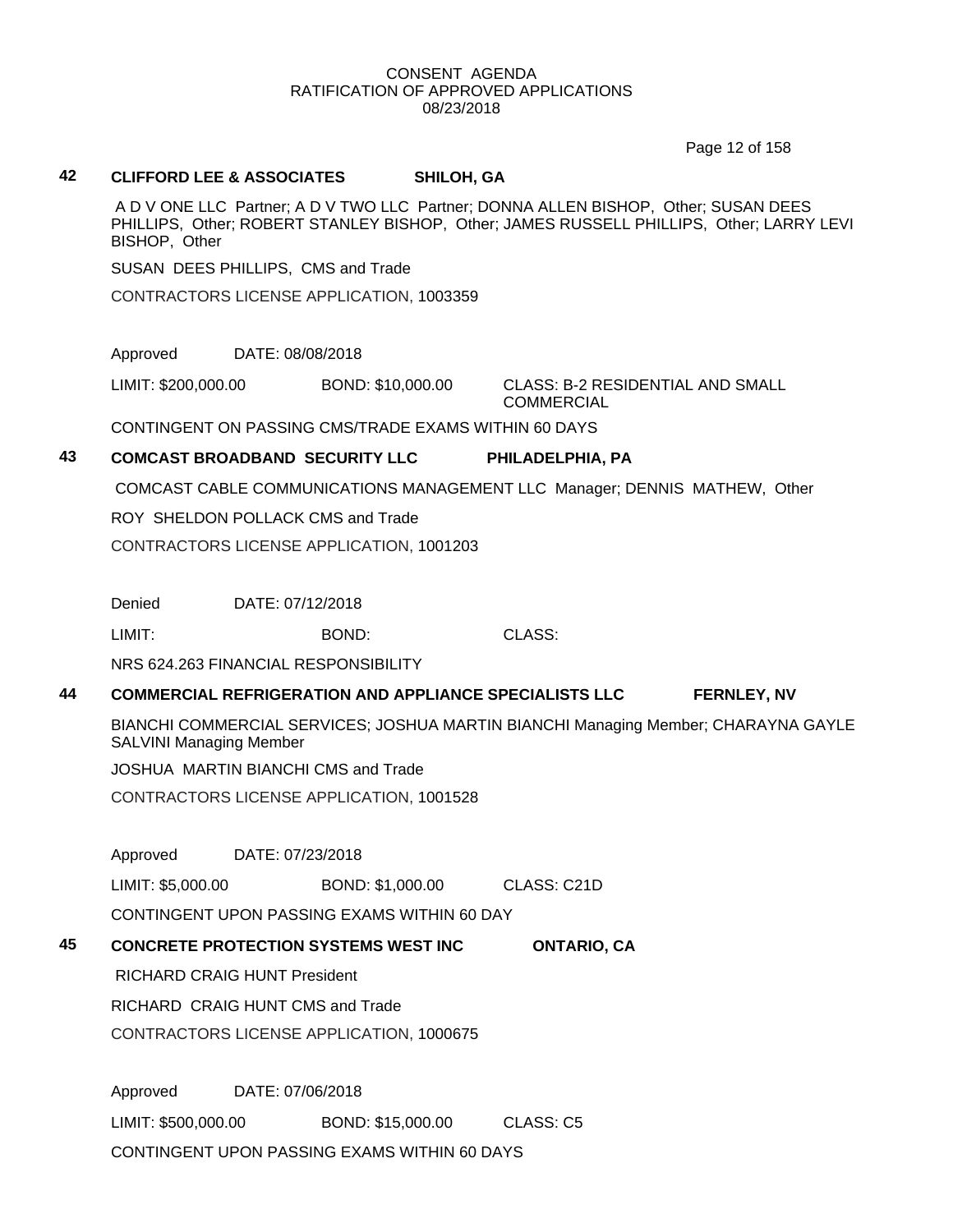Page 13 of 158

#### **46 CRAFT FOUNDATION FLOORS INC RANCHO CORDOVA, CA**

RONALD WAYNE HECKLE, JR President; PHILLIP LEE PERKINS, Secretary; MICHAEL JAMES OLIVER, Treasurer; BLAINE KEVIN HECKLEY, Director

RONALD WAYNE HECKLE, JR CMS and Trade

CONTRACTORS LICENSE APPLICATION, 1003675

Approved DATE: 07/23/2018

LIMIT: \$10,000.00 BOND: \$2,000.00 CLASS: C20

CONTINGENT UPON PASSING CMS EXAM WITHIN 60 DAYS, FS REVIEW

## **47 CRAFT FOUNDATION FLOORS INC RANCHO CORDOVA, CA**

RONALD WAYNE HECKLE, JR President; PHILLIP LEE PERKINS, Secretary; MICHAEL JAMES OLIVER, Treasurer; BLAINE KEVIN HECKLEY, Director

RONALD WAYNE HECKLE, JR CMS and Trade

CONTRACTORS LICENSE APPLICATION, 1003676

Approved DATE: 07/23/2018

LIMIT: \$10,000.00 BOND: \$2,000.00 CLASS: C3B LIMITED TO HARWOOD FLOORING **ONLY** 

CONTINGENT UPON PASSING CMS EXAM WITHIN 60 DAYS, FS REVIEW

#### **48 CRAFT FOUNDATION FLOORS INC RANCHO CORDOVA, CA**

RONALD WAYNE HECKLE, JR President; PHILLIP LEE PERKINS, Secretary; MICHAEL JAMES OLIVER, Treasurer; BLAINE KEVIN HECKLEY, Director

RONALD WAYNE HECKLE, JR CMS and Trade

CONTRACTORS LICENSE APPLICATION, 1003677

Approved DATE: 07/23/2018

LIMIT: \$10,000.00 BOND: \$2,000.00 CLASS: C16A

CONTINGENT UPON PASSING CMS EXAM WITHIN 60 DAYS, FS REVIEW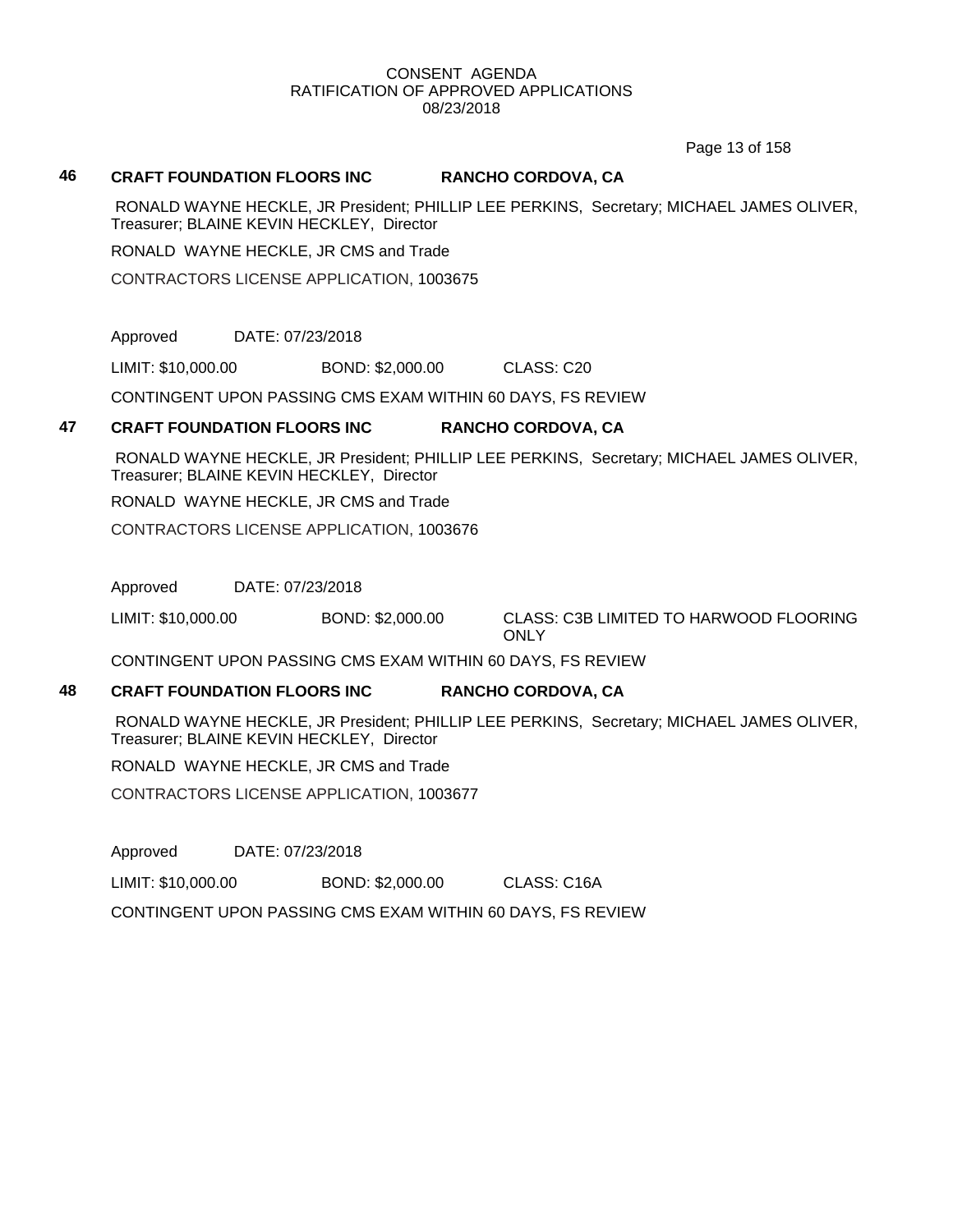Page 14 of 158

#### **49 CUSTOM LANDAU LLC NORTH LAS VEGAS, NV**

JAMES RONALD MILAZZO Managing Member; JOSEPH MILAZZO Managing Member; SUSAN MARIE MILAZZO Managing Member

JAMES RONALD MILAZZO CMS and Trade

CONTRACTORS LICENSE APPLICATION, 1002906

Approved DATE: 07/12/2018

LIMIT: \$500,000.00 BOND: \$15,000.00 CLASS: C14B-STRUCTURAL STEEL C14C-

ORNAMENTAL METAL C14H-AWNINGS AND LOUVRES

## **50 DESERT VIEW REMODELERS LLC LAS VEGAS, NV**

UNIVERSAL WINDOWS DIRECT; TERESA MOEBIUS Managing Member JAMES ALAN GIBBS CMS and Trade CONTRACTORS LICENSE APPLICATION, 1003161

Approved DATE: 07/13/2018

LIMIT: \$500,000.00 BOND: \$15,000.00 CLASS: C3-CARPENTRY

## **51 DIGITAL TECHNOLOGY SOLUTIONS INC MINDEN, NV** JONATHAN ROBERT YOUNG, President; JOSEPHINE MARGARETTE YOUNG, Secretary

JONATHAN ROBERT YOUNG, CMS and Trade

CONTRACTORS LICENSE APPLICATION, 1003290

Approved DATE: 07/19/2018

LIMIT: \$245,000.00 BOND: \$15,000.00 CLASS: C2D

CONTINGENT UPON PASSING EXAMS WITHIN 60 DAYS

## **52 DIMENSIONAL INNOVATIONS INC OVERLAND PARK, KS**

TUCKER DAVID TROTTER, President; ALLISON R SCHMITT, Secretary KEVIN WILLIAM ISTAS, CMS and Trade CONTRACTORS LICENSE APPLICATION, 1003798

Approved DATE: 07/10/2018 LIMIT: Unlimited BOND: \$50,000.00 CLASS: C-14 STEEL REINFORCING AND

ERECTION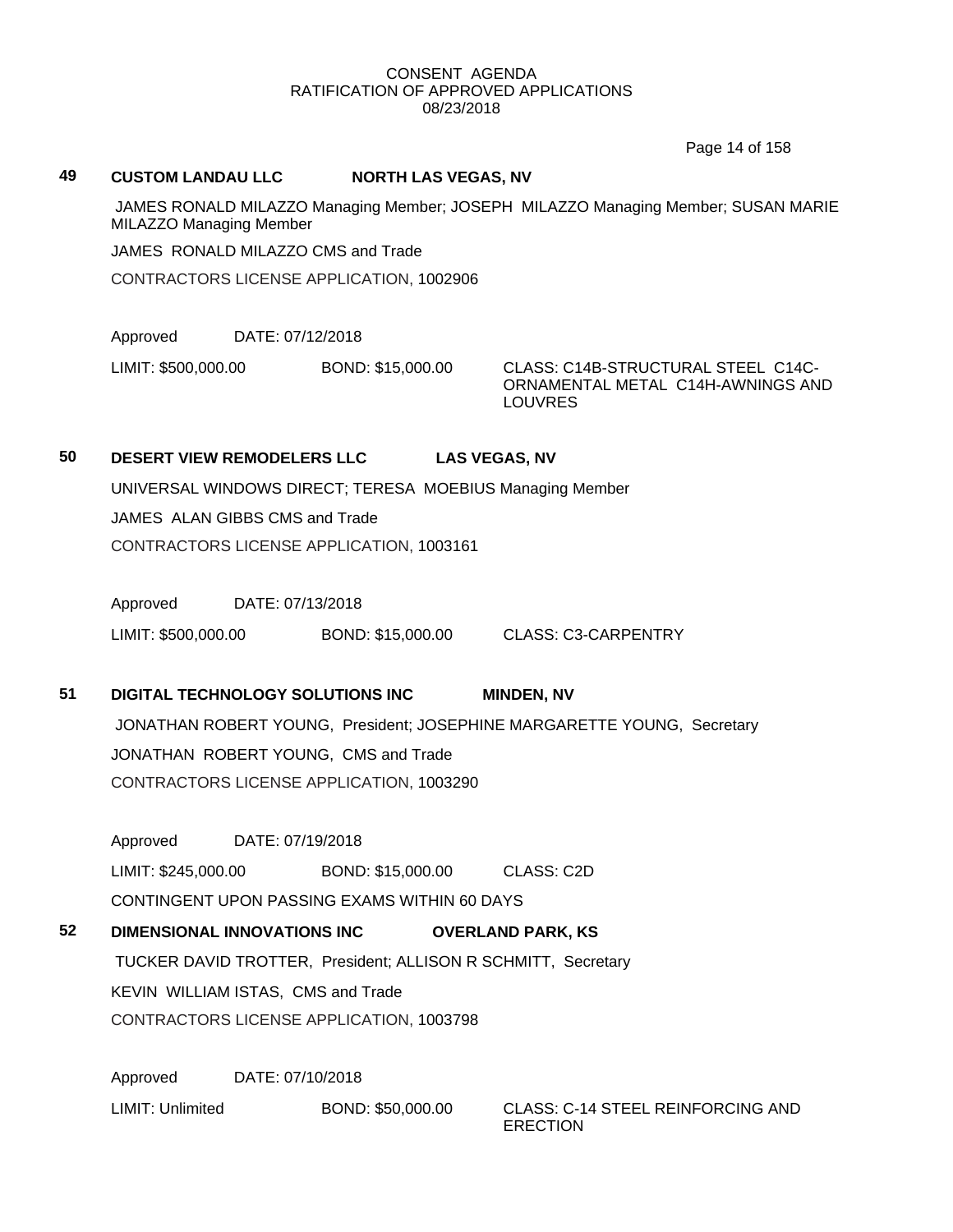Page 15 of 158

# **53 DISTINCTIVE CONTRACTORS LLC LAS VEGAS, NV** CARMELITO AWEL GUTIERREZ Managing Member GIL BANZON BERMEJO, Trade; CARMELITO AWEL GUTIERREZ CMS CONTRACTORS LICENSE APPLICATION, 1003349 Approved DATE: 07/27/2018 LIMIT: \$1,000,000.00 BOND: \$30,000.00 CLASS: A GENERAL ENGINEERING **54 DUSTIN INDUSTRIES CORPORATION LAS VEGAS, NV** DUSTIN ROBERT BELINSKI President; DUSTIN ROBERT BELINSKI Secretary DUSTIN ROBERT BELINSKI CMS; SAMUEL MORRIS ROBINSON Trade CONTRACTORS LICENSE APPLICATION, 1002660 Approved DATE: 07/18/2018 LIMIT: Unlimited BOND: \$50,000.00 CLASS: C23 **55 E D T TEC INC LIVERMORE, CA** ELI ALAN KOZAK President; DANIEL PAUL KOZAK Secretary; JERRY MARK KOZAK Director ELI ALAN KOZAK CMS and Trade CONTRACTORS LICENSE APPLICATION, 1002727 Approved DATE: 08/07/2018 LIMIT: \$10,000.00 BOND: \$2,000.00 CLASS: C-2D LOW VOLTAGE CONTINGENT ON PASSING CMS/TRADE EXAMS WITHIN 60 DAYS **56 E R R A ENTERPRISES LLC LAS VEGAS, NV** RAER ELECTRIC; RAUL GONZALEZ MOLINA Manager RAUL GONZALEZ MOLINA CMS and Trade CONTRACTORS LICENSE APPLICATION, 1003554 Approved DATE: 07/26/2018 LIMIT: \$200,000.00 BOND: \$10,000.00 CLASS: C2-ELECTRICAL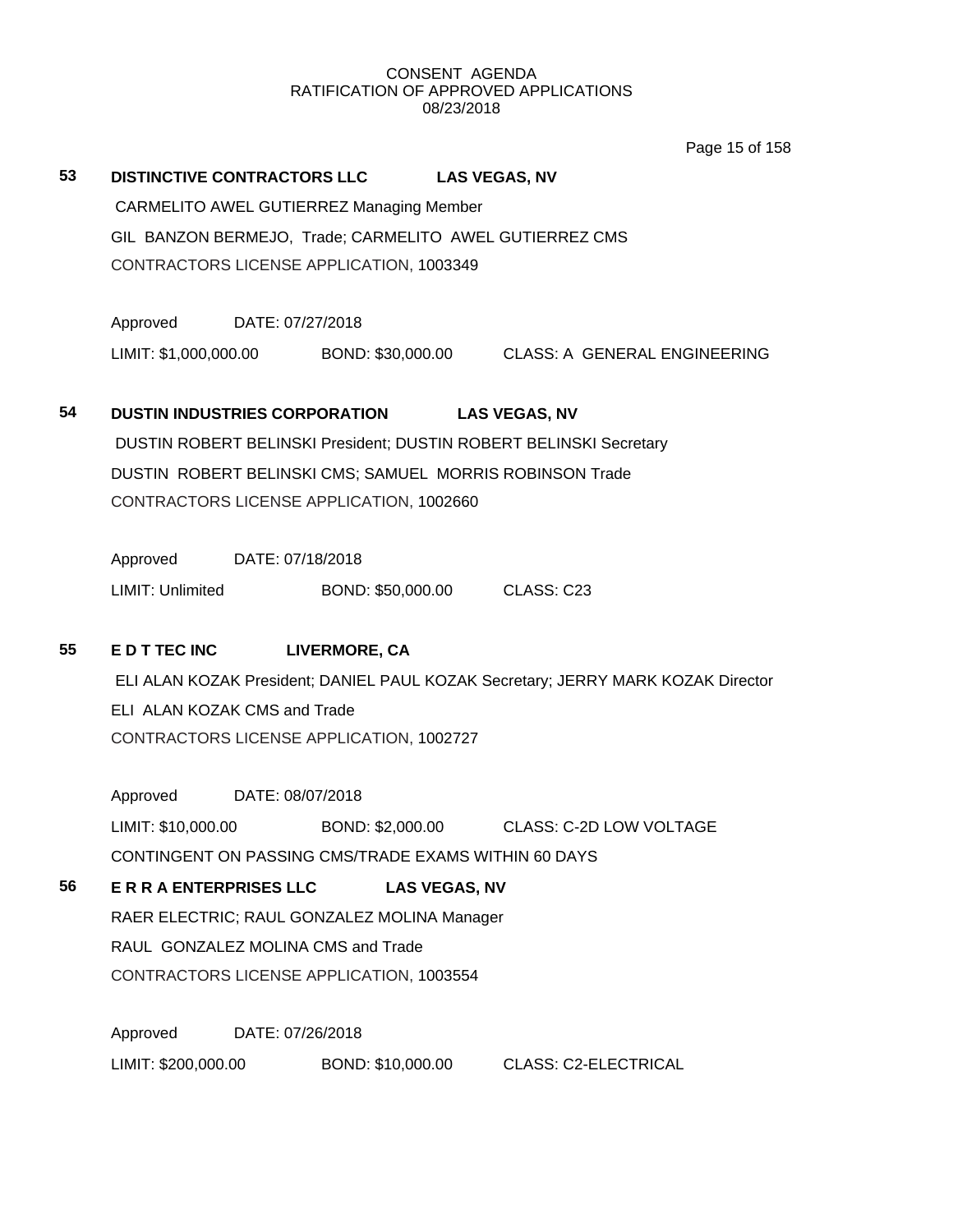Page 16 of 158

**57 E S ELECTRIC LLC LAS VEGAS, NV** ESTEBAN OLIVARES-AGUILAR Managing Member ESTEBAN OLIVARES-AGUILAR CMS and Trade CONTRACTORS LICENSE APPLICATION, 1003356 Approved DATE: 07/19/2018 LIMIT: \$10,000.00 BOND: \$2,000.00 CLASS: C-2 ELECTRICAL CONTINGENT ON PASSING CMS/TRADE EXAMS WITHIN 60 DAYS F/S REVIEW **58 ENGIE SERVICES US INC OVERLAND PARK, KS** JOHN WILLIAM MAHONEY, President; CECILIA FAYE ALLAN, Secretary DAVID KARL FREDERICK, CMS; CHRISTOPHER RALPH CASTELLANOS Trade CONTRACTORS LICENSE APPLICATION, 1003325 Approved DATE: 08/07/2018 LIMIT: Unlimited BOND: \$50,000.00 CLASS: B GENERAL BUILDING

CONTINGENT ON PASSING CMS EXAM WITHIN 60 DAYS

## **59 F K F CORPORATION LAS VEGAS, NV**

FLOORWORKS; FRANK LEE FLECK President; KERRI ANN FLECK Secretary FRANK LEE FLECK CMS and Trade CONTRACTORS LICENSE APPLICATION, 1003851

Approved DATE: 08/08/2018

LIMIT: \$45,000.00 BOND: \$5,000.00 CLASS: C19-INSTALLING MARBLE AND

TERRAZZO

**60 FEHLIG ENTERPRISES LLC LAS VEGAS, NV**

BALI FALLS POOLS AND SPAS; DAVID FREDERICK FEHLIG, Manager DAVID FREDERICK FEHLIG, CMS and Trade CONTRACTORS LICENSE APPLICATION, 1003360

Approved DATE: 08/06/2018 LIMIT: \$245,000.00 BOND: \$15,000.00 CLASS: A GENERAL ENGINEERING CONTINGENT UPON RECEIPT OF C P BOND IN THE AMOUNT OF \$30,000 FINANCIAL REVIEW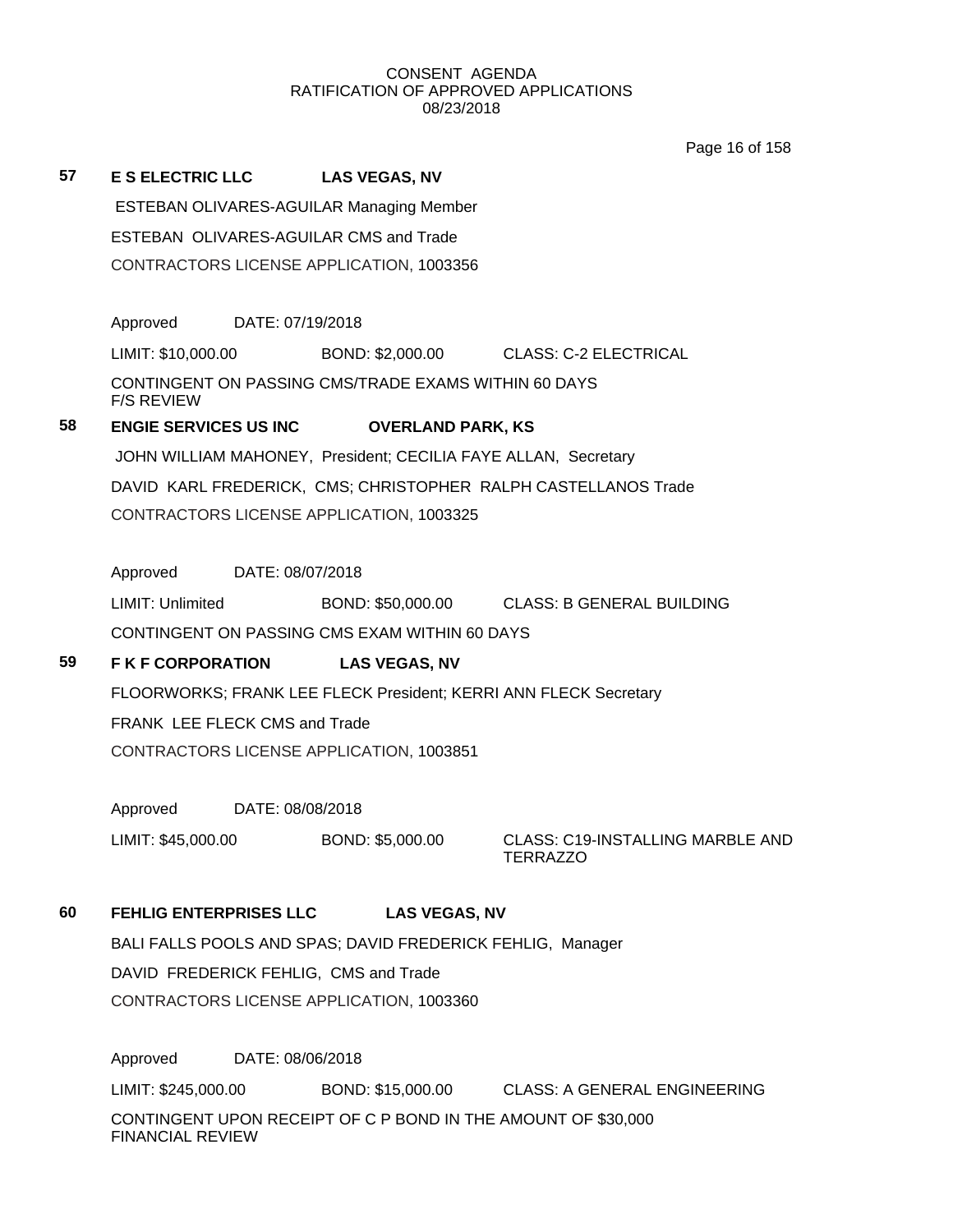Page 17 of 158

| 61 | FILIBERTO VALENCIANO CORDOVA                                                                            |                            | <b>SPARKS, NV</b>                       |  |  |  |
|----|---------------------------------------------------------------------------------------------------------|----------------------------|-----------------------------------------|--|--|--|
|    | MAGIC SCAPE; FILIBERTO VALENCIANO CORDOVA Owner                                                         |                            |                                         |  |  |  |
|    | FILIBERTO VALENCIANO CORDOVA Trade                                                                      |                            |                                         |  |  |  |
|    | CONTRACTORS LICENSE APPLICATION, 0999616                                                                |                            |                                         |  |  |  |
|    |                                                                                                         |                            |                                         |  |  |  |
|    | Approved DATE: 08/06/2018                                                                               |                            |                                         |  |  |  |
|    | LIMIT: \$10,000.00                                                                                      | BOND: \$2,000.00 CLASS: C5 |                                         |  |  |  |
|    |                                                                                                         |                            |                                         |  |  |  |
| 62 | FIORE BUILT CONSTRUCTION INC                                                                            |                            | <b>SPARKS, NV</b>                       |  |  |  |
|    | MICHAEL JOHN FIORE President                                                                            |                            |                                         |  |  |  |
|    | MICHAEL JOHN FIORE CMS and Trade                                                                        |                            |                                         |  |  |  |
|    | CONTRACTORS LICENSE APPLICATION, 1003027                                                                |                            |                                         |  |  |  |
|    | Approved DATE: 07/18/2018                                                                               |                            |                                         |  |  |  |
|    | LIMIT: \$1,500,000.00 BOND: \$30,000.00 CLASS: B2                                                       |                            |                                         |  |  |  |
|    |                                                                                                         |                            |                                         |  |  |  |
| 63 | FIORE BUILT CONSTRUCTION INC<br><b>SPARKS, NV</b>                                                       |                            |                                         |  |  |  |
|    | MICHAEL JOHN FIORE President                                                                            |                            |                                         |  |  |  |
|    | MICHAEL JOHN FIORE CMS and Trade                                                                        |                            |                                         |  |  |  |
|    | CONTRACTORS LICENSE APPLICATION, 1003028                                                                |                            |                                         |  |  |  |
|    |                                                                                                         |                            |                                         |  |  |  |
|    | Approved DATE: 07/18/2018                                                                               |                            |                                         |  |  |  |
|    | LIMIT: \$100,000.00 BOND: \$10,000.00 CLASS: C4                                                         |                            |                                         |  |  |  |
| 64 | FIRST CLASS INSTALLATIONS LLC                                                                           |                            | <b>STUDIO CITY, CA</b>                  |  |  |  |
|    |                                                                                                         |                            |                                         |  |  |  |
|    | JENNIFER DAWN MAUDSLEY, Manager; MARK PHILLIP MAUDSLEY, Manager<br>MARK PHILLIP MAUDSLEY, CMS and Trade |                            |                                         |  |  |  |
|    | CONTRACTORS LICENSE APPLICATION, 1002958                                                                |                            |                                         |  |  |  |
|    |                                                                                                         |                            |                                         |  |  |  |
|    | Approved                                                                                                | DATE: 07/18/2018           |                                         |  |  |  |
|    | LIMIT: \$10,000.00                                                                                      |                            | BOND: \$2,000.00 CLASS: C2D-LOW VOLTAGE |  |  |  |
|    | CONTINGENT UPON PASSING CMS/TRADE EXAM WITHIN 60 DAYS                                                   |                            |                                         |  |  |  |
|    | <b>FS REVIEW</b>                                                                                        |                            |                                         |  |  |  |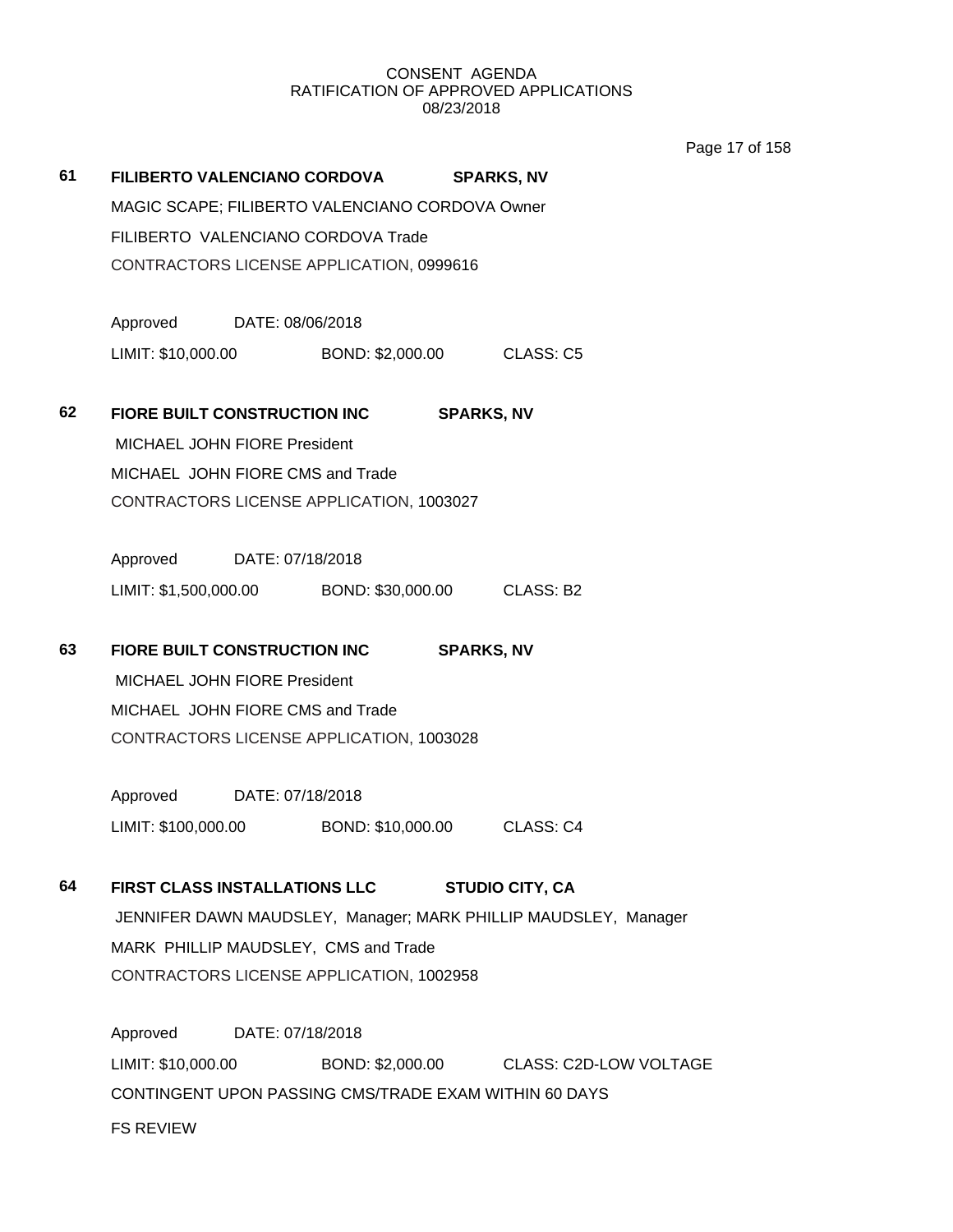Page 18 of 158

## **65 FLETCHER CONSTRUCTION LLC LAS VEGAS, NV**

JACK WILLIAM FLETCHER Managing Member

JACK WILLIAM FLETCHER CMS and Trade

CONTRACTORS LICENSE APPLICATION, 1000966

Denied DATE: 07/12/2018

LIMIT: BOND: CLASS:

DENY FAILURE TO DEMONSTRATE GOOD CHARACTER AS SET FORTH IN NRS 624.265 BASED ON PRIOR REVOCATION OR SUSPENSION

NRS 624.3013(3) MISREPRESENTATION

NRS 624.265 CHARACTER

## **66 FOCUS FIRE PROTECTION LLC LAS VEGAS, NV**

MENZIES FAMILY TRUST Manager; ANDREW JAMES DICK, Other; STEVE SCOTT MENZIES Other; LANCE MATTHEW GRIFFITH Other

LANCE MATTHEW GRIFFITH Trade; STEVE SCOTT MENZIES CMS

CONTRACTORS LICENSE APPLICATION, 1003345

Approved DATE: 08/01/2018

LIMIT: \$250,000.00 BOND: \$15,000.00 CLASS: C41A-AUTOMATIC FIRE SPRINKLERS

CONTINGENT ON PASSING TRADE EXAM WITHIN 60 DAYS

### **67 FRED ANDERSON DRILLING INC WINNEMUCCA, NV**

FRED SHELLEY ANDERSON President; TAMI MARIE ANDERSON, Secretary

FRED SHELLEY ANDERSON CMS and Trade

CONTRACTORS LICENSE APPLICATION, 1002072

Approved DATE: 07/11/2018

LIMIT: \$245,000.00 BOND: \$15,000.00 CLASS: A5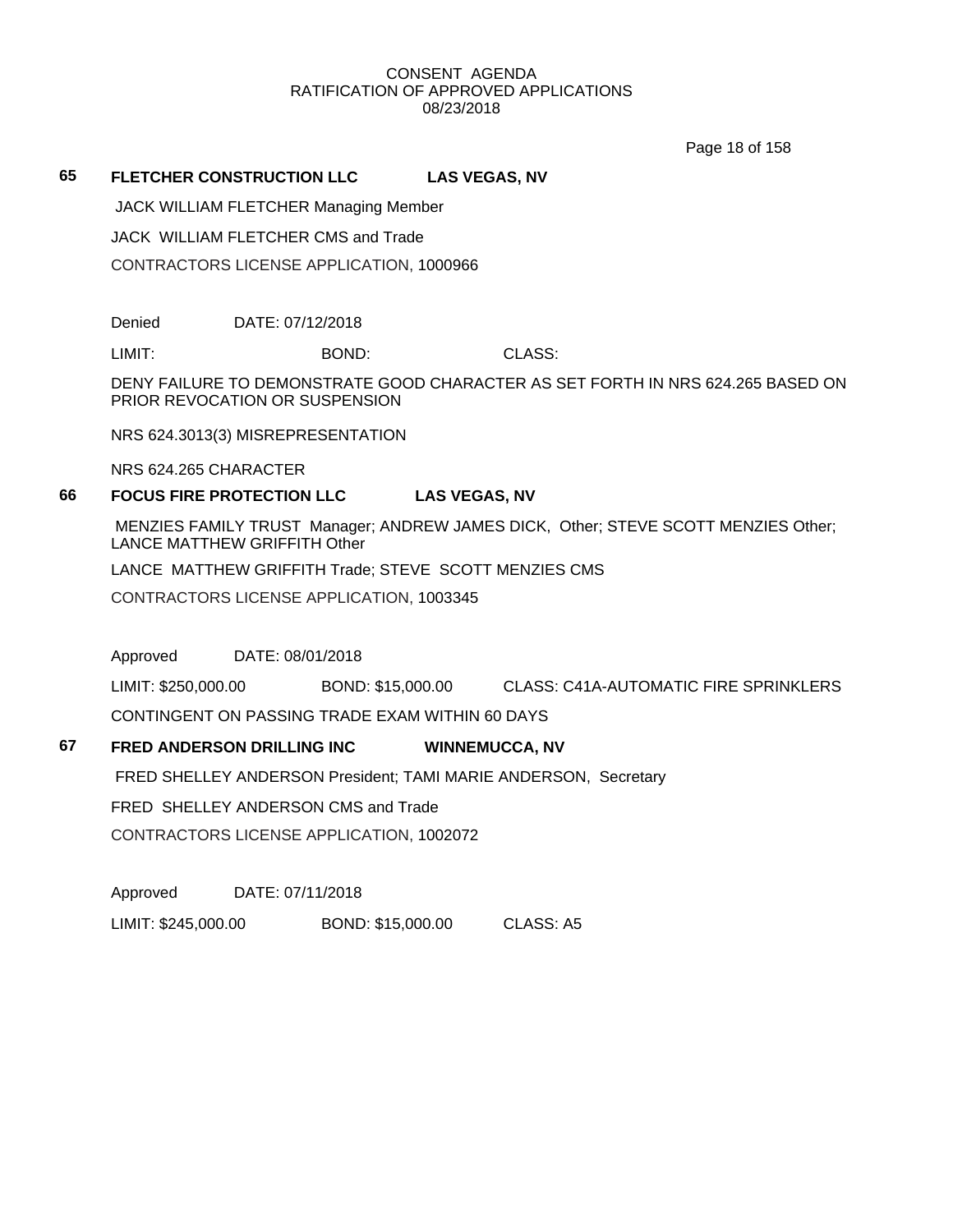Page 19 of 158

## **68 FUTURE TELECOM LLC PHOENIX, AZ** DONALD RAY RIGGS, Manager; RYAN JONATHAN STRATTON, Manager DEREK DION REEVE CMS and Trade CONTRACTORS LICENSE APPLICATION, 1003258

Approved DATE: 07/17/2018

LIMIT: \$1,000,000.00 BOND: \$30,000.00 CLASS: A-19 PIPELINE AND CONDUITS

## **69 G 3 CONSTRUCTION LLC BURLEY, ID**

DERICK DEE GLAESEMANN Manager; ANGELA BARRON, Manager; DARWIN DEE GLAESEMANN, Manager DARWIN DEE GLAESEMANN, Trade; ANGELA BARRON, CMS CONTRACTORS LICENSE APPLICATION, 1002454

Approved DATE: 08/06/2018

LIMIT: \$45,000.00 BOND: \$5,000.00 CLASS: A19C CONTINGENT UPON PASSING CMS EXAM WITHIN 60 DAYS

## **70 GENERAL ENERGY LLC NORTH LAS VEGAS, NV**

CLARK VARRON ENCABO Managing Member; WILLIAM DARIN LANDES Managing Member WILLIAM DARIN LANDES CMS and Trade CONTRACTORS LICENSE APPLICATION, 1002735

Approved DATE: 07/27/2018 LIMIT: \$10,000.00 BOND: \$2,000.00 CLASS: C2-ELECTRICAL CONTINGENT ON PASSING CMS & TRADE EXAM WITHIN 60 DAYS F/S REVIEW \*\*MUST CHANGE NAME\*\*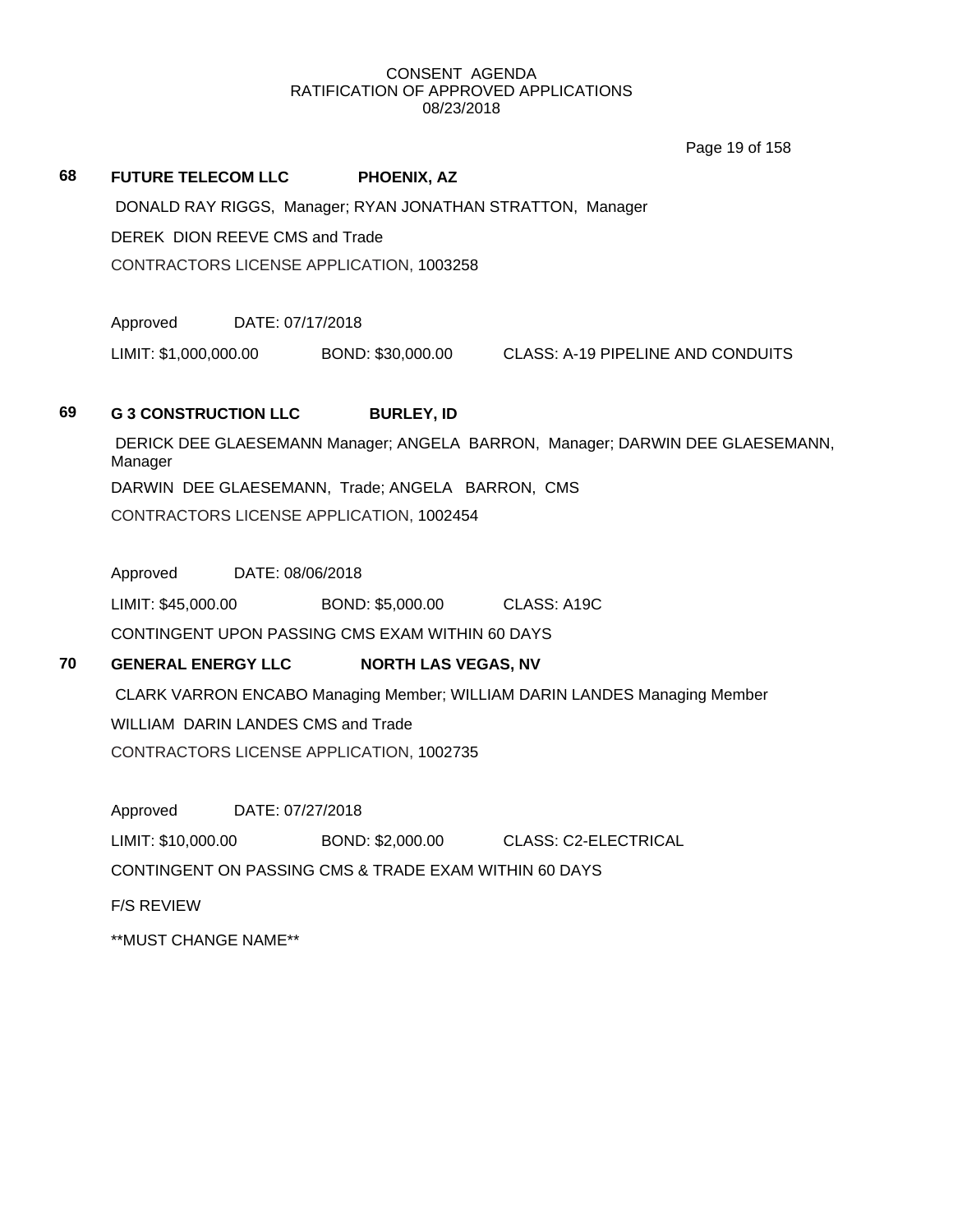Page 20 of 158

**71 GIFFORD CONSULTING GROUP LLC LAS VEGAS, NV** DON L GIFFORD Manager DON L GIFFORD CMS and Trade CONTRACTORS LICENSE APPLICATION, 1001095 Approved DATE: 07/17/2018 LIMIT: \$3,400,000.00 BOND: \$30,000.00 CLASS: B-2 RESIDENTIAL AND SMALL COMMERCIAL, B-6 COMMERCIAL REMODELING CONTINGENT ON PASSING TRADE EXAMS WITHIN 60 DAYS **72 GILBERTOS PAINTING LLC LAS VEGAS, NV** EVANGELINO CARRILLO, Managing Member; GILBERTO ALEJANDRO CARRILLO-HERNANDEZ, Managing Member GILBERTO ALEJANDRO CARRILLO-HERNANDEZ, CMS and Trade CONTRACTORS LICENSE APPLICATION, 1002870 Approved DATE: 07/12/2018 LIMIT: \$35,000.00 BOND: \$5,000.00 CLASS: C4A-PAINTING C4B-WALLCOVERING C4C-TAPING AND FINISHING C4E-DRYWALL F/S REVIEW

## **73 GILDOR INC CHINO, CA**

HAL HERBERT GEBERT, President; JOHN JOSEPH CLINE, Secretary JOHN JOSEPH CLINE, CMS and Trade CONTRACTORS LICENSE APPLICATION, 1003515

Approved DATE: 08/07/2018

LIMIT: \$1,000,000.00 BOND: \$30,000.00 CLASS: C8-GLASS AND GLAZING CONTINGENT ON PASSING CMS EXAM WITHIN 60 DAYS

# **74 HEULER TILE CO INC PEWAUKEE, WI** JAMES L HEULER President; STEPHEN CHARLES RAYMONDS Secretary/Treasurer JAMES L HEULER CMS and Trade

CONTRACTORS LICENSE APPLICATION, 1003093

Approved DATE: 07/12/2018 LIMIT: \$5,000,000.00 BOND: \$50,000.00 CLASS: C20-TILING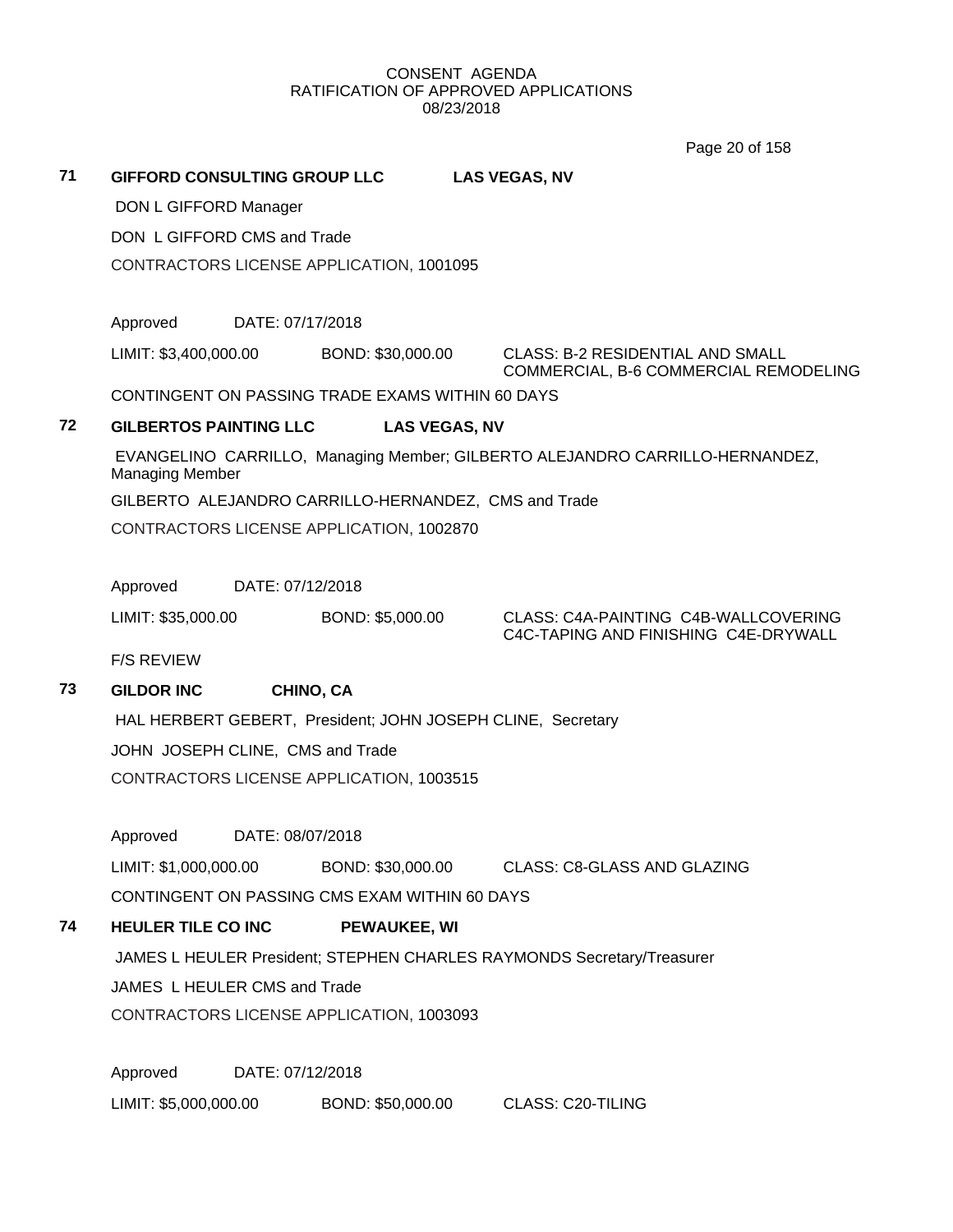Page 21 of 158

**75 HIGH SPEED RESTORATION LLC LAS VEGAS, NV** JORGE ALBERTO HERRERA, Manager JORGE ALBERTO HERRERA, CMS and Trade CONTRACTORS LICENSE APPLICATION, 1003086 Approved DATE: 08/07/2018 LIMIT: \$200,000.00 BOND: \$10,000.00 CLASS: B-2 RESIDENTIAL AND SMALL **COMMERCIAL** CONTINGENT UPON PASSING REQUIRED CMS AND TRADE EXAMS WITHIN SIXTY (60) DAYS FINANCIAL REVIEW **76 HIGHLANDER ELECTRIC CO LLC LAS VEGAS, NV** DANIEL DAVID FOWLER, Manager

DANIEL DAVID FOWLER, CMS and Trade CONTRACTORS LICENSE APPLICATION, 0999857

Approved DATE: 08/06/2018

LIMIT: \$5,000.00 BOND: \$1,000.00 CLASS: A-17 LINES TO TRANSMIT ELECTRICITY

## **77 HOME DEPOT USA INC ATLANTA, GA**

FRANCIS S BLAKE CEO; KELLY HEFNER BARRETT Vice President; CHUYU XI Vice President; CAROL B TOME CFO; AARON HERBERT CARMACK Vice President

JEFFREY DONALD MASTERSON, CMS and Trade

CONTRACTORS LICENSE APPLICATION, 0999600

Approved DATE: 08/07/2018

LIMIT: \$0.00 BOND: \$50,000.00 CLASS: C2

## **78 HOPPER HOME IMPROVEMENT LLC SPARKS, NV**

ANTHONY MICHAEL HOPPER Managing Member ANTHONY MICHAEL HOPPER CMS and Trade CONTRACTORS LICENSE APPLICATION, 1003008

Approved DATE: 07/11/2018 LIMIT: \$50,000.00 BOND: \$5,000.00 CLASS: C3

CONTINGENT UPON PASSING EXAMS WITHIN 60 DAYS FS REVIEW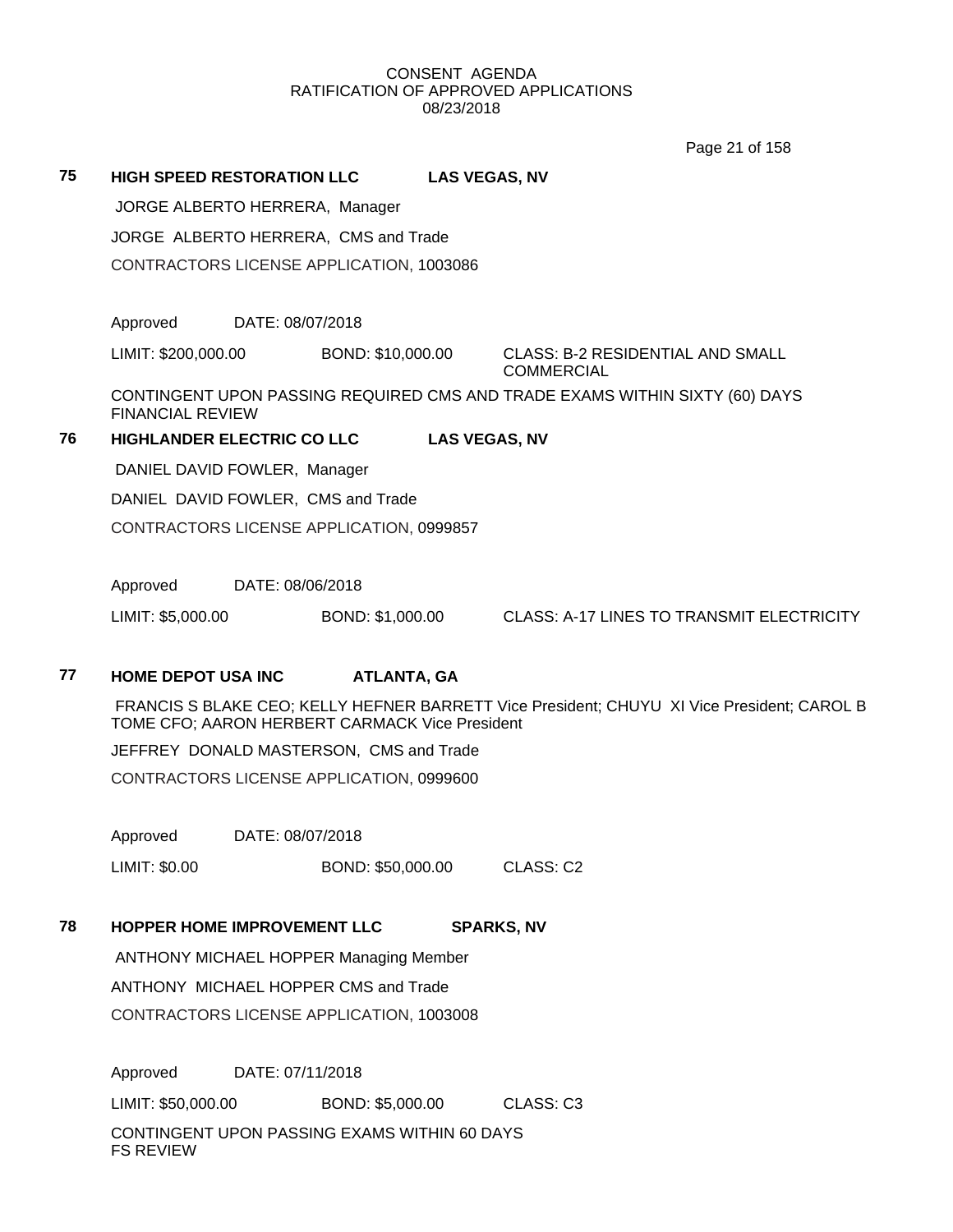Page 22 of 158

#### **79 I C G CONSTRUCTION LLC RENO, NV**

I C G CONSTRUCTiON & HARDSCAPE; ROBERT ALAN SIMPSON Manager; AMBER LYNN MCDADE Manager

ROBERT ALAN SIMPSON CMS and Trade

CONTRACTORS LICENSE APPLICATION, 1000799

Approved DATE: 08/03/2018

LIMIT: \$250,000.00 BOND: \$15,000.00 CLASS: C10

#### **80 I S P PAINTING INC NAPERVILLE, IL**

KAHTLEEN MARY MCCLUSKY, President; JAMES ASHLEY MCCLUSKY, Secretary; PHIL GORDON MCLAWHORN, Treasurer

JAMES ASHLEY MCCLUSKY, CMS and Trade

CONTRACTORS LICENSE APPLICATION, 1000830

Approved DATE: 08/07/2018

LIMIT: \$245,000.00 BOND: \$15,000.00 CLASS: C4A-PAINTING

CONTINGENT ON PASSING CMS/TRADE EXAMS BY 8/27/2018

## **81 INDUSTRIAL DOOR CONTRACTORS INC COLUMBIA, TN**

I D C; JAMES WOODWARD DILLARD, SR President; KRISTI LYNN SMITH, Secretary; JAMES WOODWARD DILLARD, JR Vice President

JAMES WOODWARD DILLARD, JR CMS; DAVID ANDREW DOSS, Trade

CONTRACTORS LICENSE APPLICATION, 1001918

Approved DATE: 07/10/2018

LIMIT: Unlimited BOND: \$50,000.00 CLASS: C14-STEEL REINFORCING AND ERECTION

CONTINGENT ON PASSING TRADE EXAM WITHIN 60 DAYS

## **82 IRONCLAD BUILDERS LLC RENO, NV**

MICHAEL RICHARD BUTNER Managing Member

MICHAEL RICHARD BUTNER CMS and Trade

CONTRACTORS LICENSE APPLICATION, 1002679

Approved DATE: 08/06/2018 LIMIT: \$450,000.00 BOND: \$15,000.00 CLASS: B2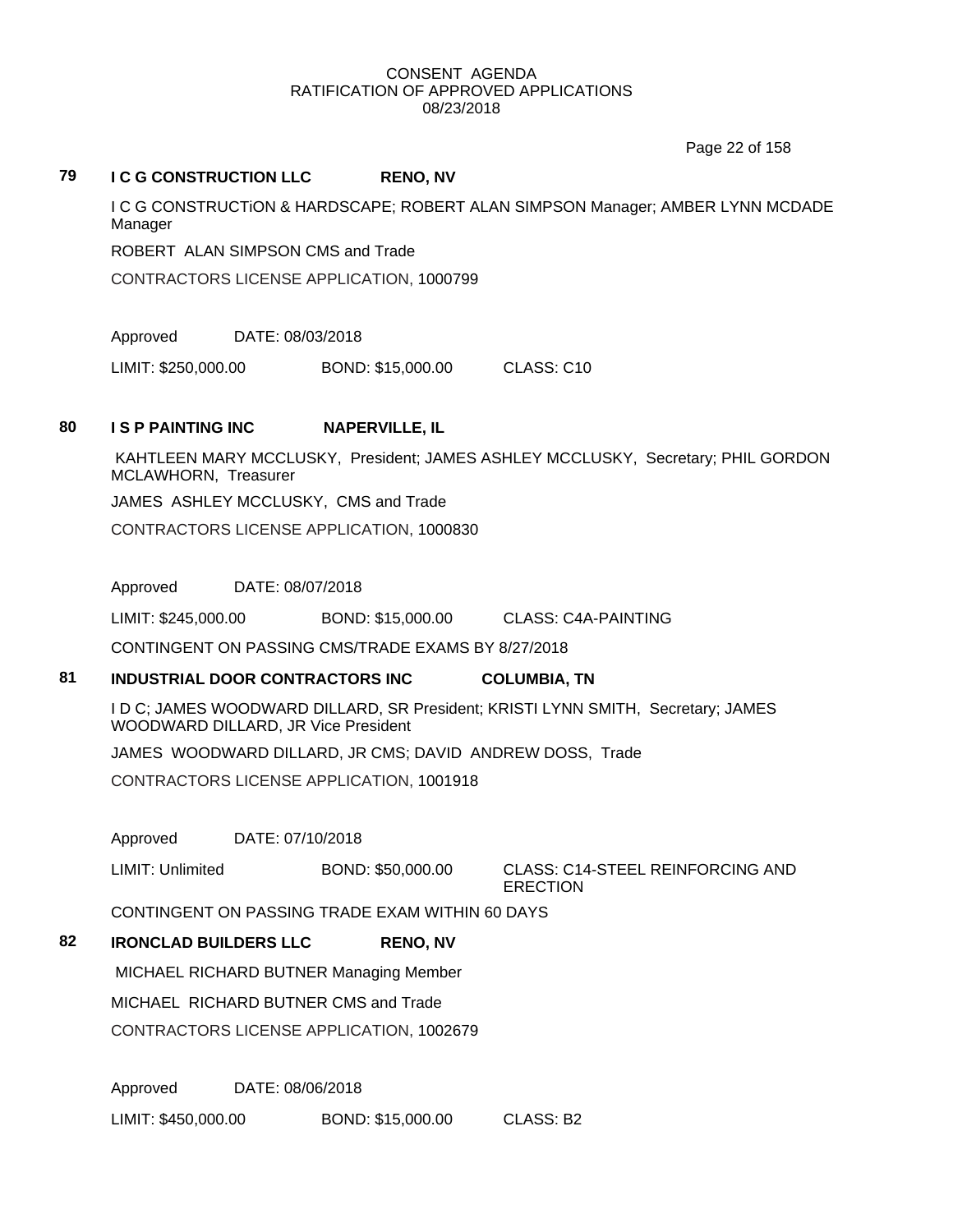Page 23 of 158

## **83 J A J ROOFING VACAVILLE, CA**

CITADEL ROOFING AND SOLAR; DIETER FOLK President

DIETER FOLK CMS; RILEY JAMES RIGGS, Trade

CONTRACTORS LICENSE APPLICATION, 1002357

Approved DATE: 07/19/2018

LIMIT: \$475,000.00 BOND: \$15,000.00 CLASS: C2G

THIS APPROVAL IS CONTINGENT UPON PROVIDING A FINANCIAL STATEMENT AND BANK VERIFICATION ANNUALLY FOR THE FIRST TWO YEARS OF LICENSURE, PURSUANT TO NRS 624.264

## **84 J C IS ON THE JOB LLC HENDERSON, NV**

JAMES CERBASI Managing Member

JAMES CERBASI CMS and Trade

CONTRACTORS LICENSE APPLICATION, 1003902

Approved DATE: 08/07/2018

LIMIT: \$10,000.00 BOND: \$2,000.00 CLASS: C-4A PAINTING C-4C TAPING AND

FINISHING C-4E DRYWALL

CONTINGENT ON PASSING CMS EXAM WITHIN 60 DAYS

## **85 J D A CONSTRUCTION LLC CARSON CITY, NV**

J D A CONSTRUCTION; JEFF DANIEL ADAMS Manager

JEFF DANIEL ADAMS CMS and Trade

CONTRACTORS LICENSE APPLICATION, 1003215

Approved DATE: 07/19/2018

LIMIT: \$625,000.00 BOND: \$20,000.00 CLASS: B2

THIS APPROVAL IS CONTINGENT UPON PASSING THE CMS AND TRADE EXAMS WITHIN 60 DAYS

## **86 J P CONSTRUCTION INC RENO, NV**

JAMES FREDERICK PAPOLA, II President JAMES FREDERICK PAPOLA, II CMS and Trade

CONTRACTORS LICENSE APPLICATION, 1001858

Approved DATE: 07/18/2018 LIMIT: \$150,000.00 BOND: \$10,000.00 CLASS: C3E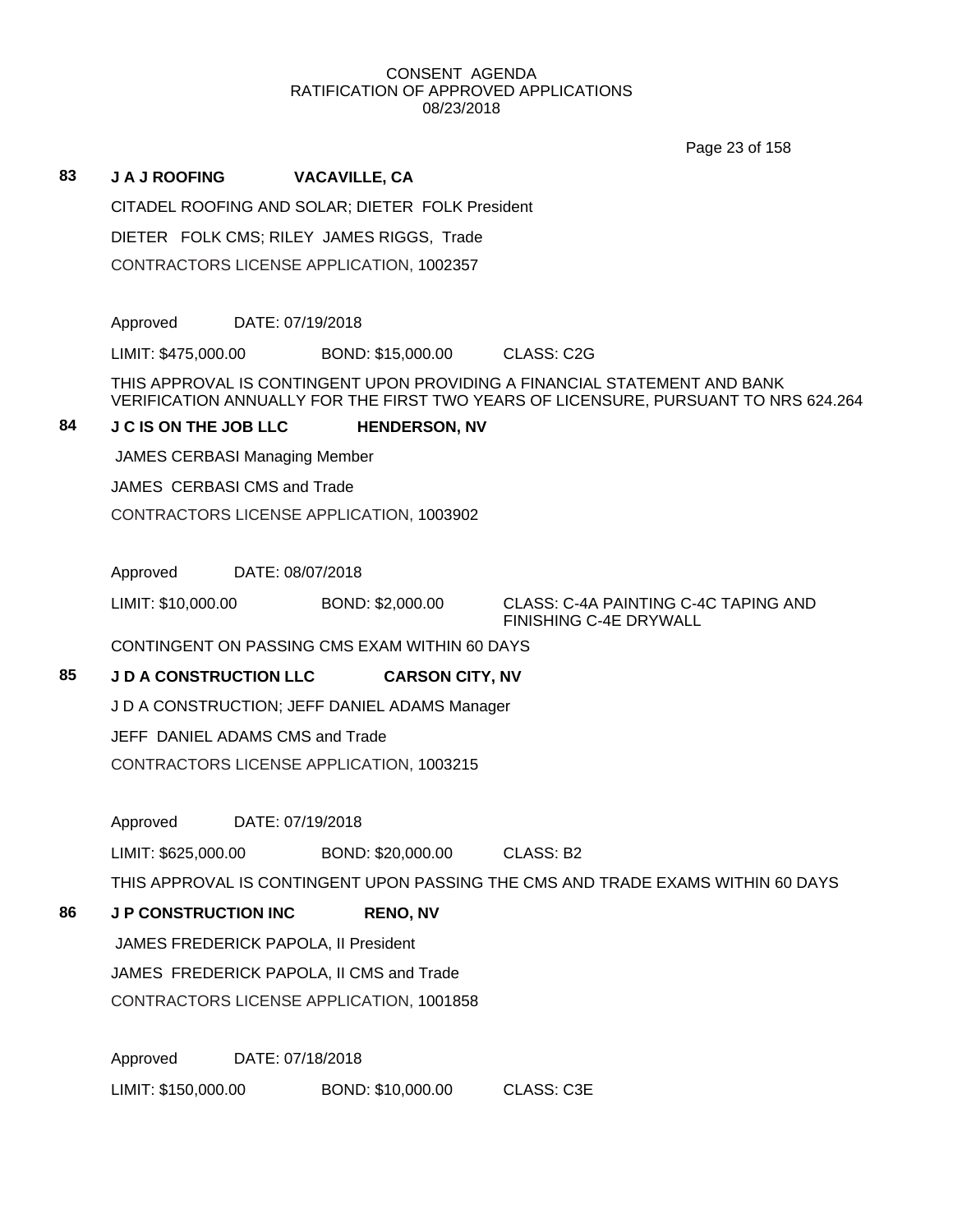Page 24 of 158

## **87 J T REMODELING LLC LAS VEGAS, NV**

TRIDEL CONSTRUCTION; TIBOR ITSKOVICH Managing Member; ELENA TODD Managing Member TIBOR ITSKOVICH CMS and Trade CONTRACTORS LICENSE APPLICATION, 1003542

Approved DATE: 08/06/2018

LIMIT: \$200,000.00 BOND: \$10,000.00 CLASS: C5-CONCRETE

## **88 J T REMODELING LLC LAS VEGAS, NV**

TRIDEL CONSTRUCTION; TIBOR ITSKOVICH Managing Member; ELENA TODD Managing Member TIBOR ITSKOVICH CMS and Trade CONTRACTORS LICENSE APPLICATION, 1003543

Approved DATE: 08/06/2018

LIMIT: \$200,000.00 BOND: \$10,000.00 CLASS: C2-ELECTRICAL

## **89 JAG DEVELOPMENT LLC HENDERSON, NV**

ADRIANNE MARIE GIBSON, Manager; JEFFREY ERNEST GIBSON, Manager JEFFREY ERNEST GIBSON, CMS and Trade CONTRACTORS LICENSE APPLICATION, 1002297

Approved DATE: 07/12/2018

LIMIT: \$600,000.00 BOND: \$20,000.00 CLASS: B-2 RESIDENTIAL AND SMALL

COMMERCIAL

F/S REVIEW

## **90 JASON WARNER ORANGEVALE, CA**

WARNER COMMERCIAL SERVICES; JASON DEAN WARNER Owner JASON DEAN WARNER CMS and Trade CONTRACTORS LICENSE APPLICATION, 1002661

Approved DATE: 07/20/2018 LIMIT: \$15,000.00 BOND: \$5,000.00 CLASS: C20A THIS APPROVAL IS CONTINGENT UPON PASSING THE TRADE AND CMS EXAMS WITHIN 60 DAYS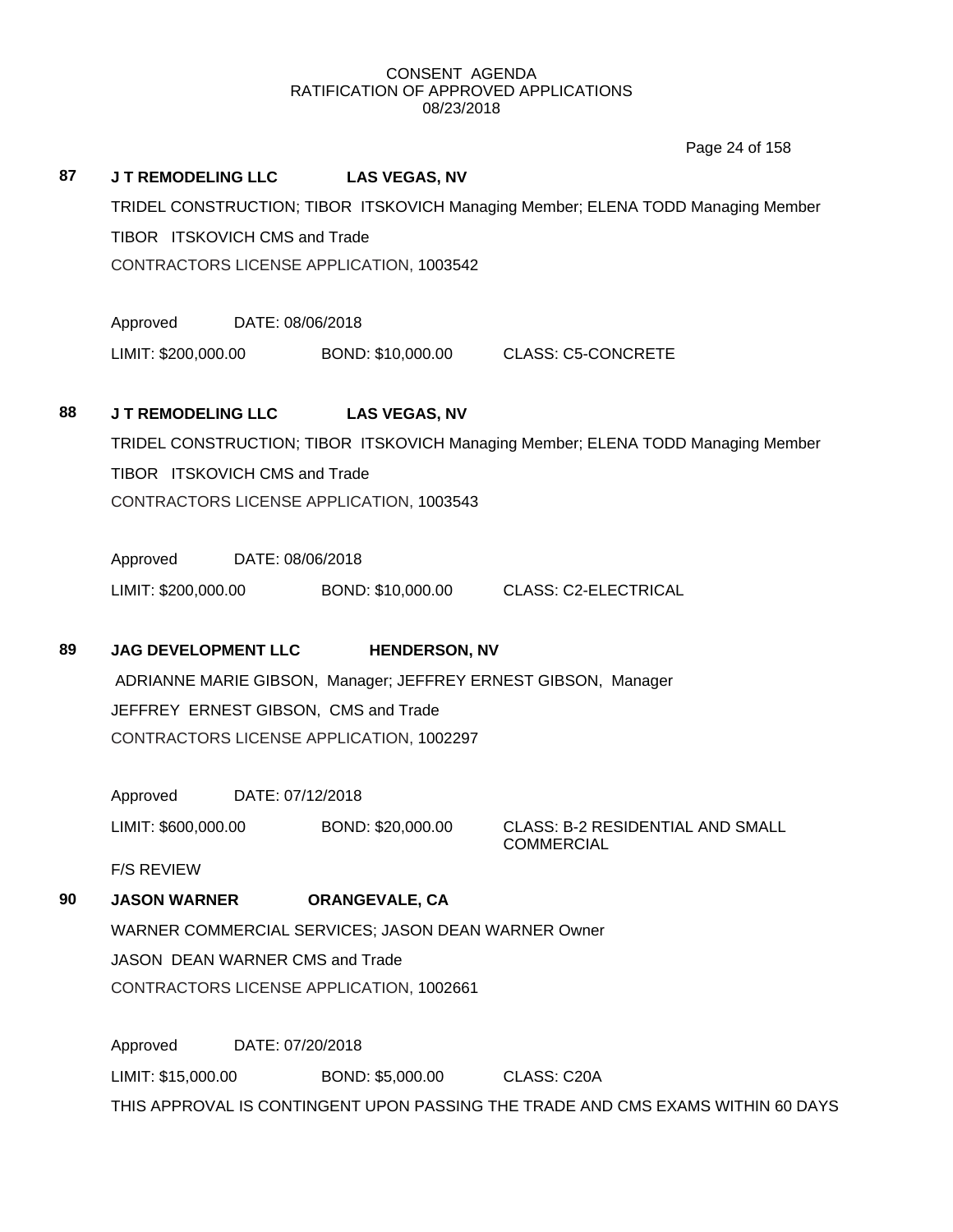Page 25 of 158

|    | EAST WALKER RIVER PLUMBING; JEFFREY J YORK Owner |                  |                                                  |                                                          |  |
|----|--------------------------------------------------|------------------|--------------------------------------------------|----------------------------------------------------------|--|
|    | JEFFREY J YORK CMS and Trade                     |                  |                                                  |                                                          |  |
|    | CONTRACTORS LICENSE APPLICATION, 1002851         |                  |                                                  |                                                          |  |
|    |                                                  |                  |                                                  |                                                          |  |
|    | Approved DATE: 07/06/2018                        |                  |                                                  |                                                          |  |
|    |                                                  |                  |                                                  | LIMIT: \$245,000.00 BOND: \$15,000.00 CLASS: C1D         |  |
|    | <b>FS REVIEW</b>                                 |                  | CONTINGENT UPON PASSING EXAMS WITHIN 60 DAYS     |                                                          |  |
| 92 | <b>JONATHAN PRUNEDA LLC</b>                      |                  | <b>LAS VEGAS, NV</b>                             |                                                          |  |
|    |                                                  |                  |                                                  | PRO REMODELING GROUP; JONATHAN F PRUNEDA Managing Member |  |
|    | JONATHAN F PRUNEDA CMS and Trade                 |                  |                                                  |                                                          |  |
|    |                                                  |                  | CONTRACTORS LICENSE APPLICATION, 997656          |                                                          |  |
|    |                                                  |                  |                                                  |                                                          |  |
|    | Approved                                         | DATE: 07/24/2018 |                                                  |                                                          |  |
|    |                                                  |                  |                                                  | LIMIT: \$200,000.00 BOND: \$10,000.00 CLASS: C-20 TILING |  |
|    |                                                  |                  |                                                  |                                                          |  |
| 93 | <b>JONES SIGN CO INC</b>                         |                  | <b>LAS VEGAS, NV</b>                             |                                                          |  |
|    |                                                  |                  | LAS VEGAS SIGN; JOHN PATRICK MORTENSEN President |                                                          |  |
|    | ROBERT JOHN LEPAK CMS and Trade                  |                  |                                                  |                                                          |  |
|    | CONTRACTORS LICENSE APPLICATION, 1003886         |                  |                                                  |                                                          |  |
|    |                                                  |                  |                                                  |                                                          |  |
|    | Approved                                         | DATE: 08/06/2018 |                                                  |                                                          |  |

LIMIT: Unlimited BOND: \$50,000.00 CLASS: C-14 STEEL REINFORCING AND ERECTION

CONTINGENT ON PASSING CMS/TRADE EXAMS WITHIN 60 DAYS

**94 JOSE MARIANO CASTILLO S LAKE TAHOE, CA**

CASTILLO CONSTRUCTION & CONCRETE; JOSE MARIANO CASTILLO Owner

JOSE MARIANO CASTILLO CMS and Trade

CONTRACTORS LICENSE APPLICATION, 1001696

Approved DATE: 07/11/2018

**91 JEFFREY J YORK SMITH, NV**

LIMIT: \$245,000.00 BOND: \$15,000.00 CLASS: C5

THIS APPROVAL IS CONTINGENT UPON PROVIDING A FINANCIAL STATEMENT AND BANK VERIFICATION ANNUALLY FOR THE FIRST TWO YEARS OF LICENSURE, PURSUANT TO NRS 624.264 AND PROVIDING A COPY OF YOUR FICTITIOUS NAME CERTIFICATE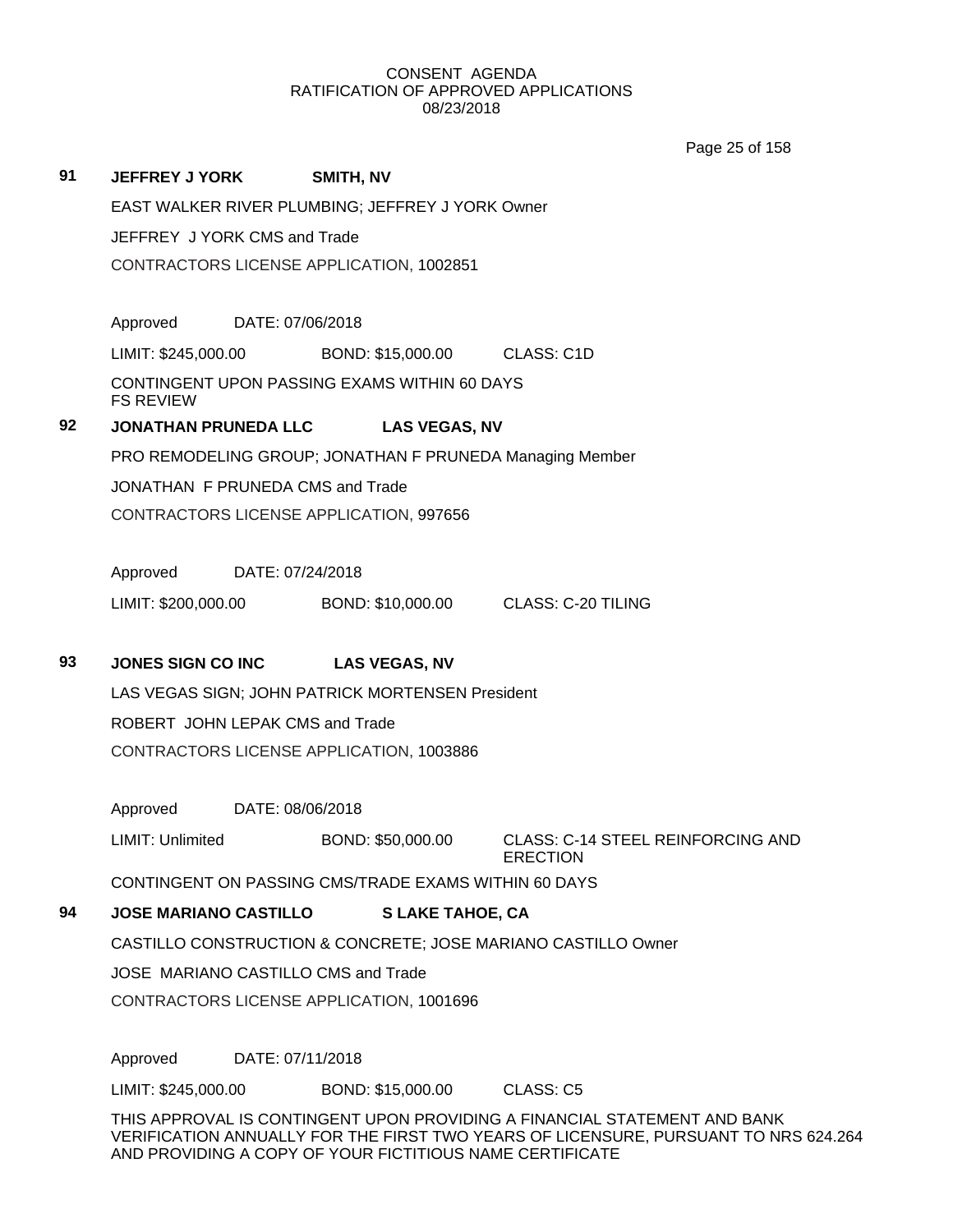Page 26 of 158

#### **95 JOSE MARIANO CASTILLO S LAKE TAHOE, CA**

CASTILLO CONSTRUCTION & CONCRETE; JOSE MARIANO CASTILLO Owner

JOSE MARIANO CASTILLO CMS and Trade

CONTRACTORS LICENSE APPLICATION, 1001697

Approved DATE: 07/11/2018

LIMIT: \$245,000.00 BOND: \$15,000.00 CLASS: C18

THIS APPROVAL IS CONTINGENT UPON PROVIDING A FINANCIAL STATEMENT AND BANK VERIFICATION ANNUALLY FOR THE FIRST TWO YEARS OF LICENSURE, PURSUANT TO NRS 626.264 AND PROVIDING A COPY OF YOUR FICTITIOUS NAME CERTIFICATE

#### **96 JOSEPH J ALBANESE INC SANTA CLARA, CA**

KEVIN JOSEPH ALBANESE President; DANIEL ALAN DRYDEN, Secretary

KEVIN JOSEPH ALBANESE CMS and Trade

CONTRACTORS LICENSE APPLICATION, 1003474

Approved DATE: 07/31/2018

LIMIT: \$5,000,000.00 BOND: \$50,000.00 CLASS: C-5 CONCRETE CONTRACTING

## **97 JOSEPH J ALBANESE INC SANTA CLARA, CA**

KEVIN JOSEPH ALBANESE President; DANIEL ALAN DRYDEN, Secretary

KEVIN JOSEPH ALBANESE CMS and Trade

CONTRACTORS LICENSE APPLICATION, 1003475

Approved DATE: 07/31/2018

LIMIT: Unlimited BOND: \$50,000.00 CLASS: AB GENERAL ENGINEERING AND

GENERAL BUILDING

## **98 JUST PERFECTION LLC LAS VEGAS, NV**

RANDALL PHILLIP SPRIGGS, Managing Member; JESUS SALVADOR GALVEZ-ESPINOZA Managing Member

JESUS SALVADOR GALVEZ-ESPINOZA CMS and Trade

CONTRACTORS LICENSE APPLICATION, 1002859

Approved DATE: 08/06/2018 LIMIT: \$10,000.00 BOND: \$2,000.00 CLASS: C-10 LANDSCAPE CONTRACTING F/S REVIEW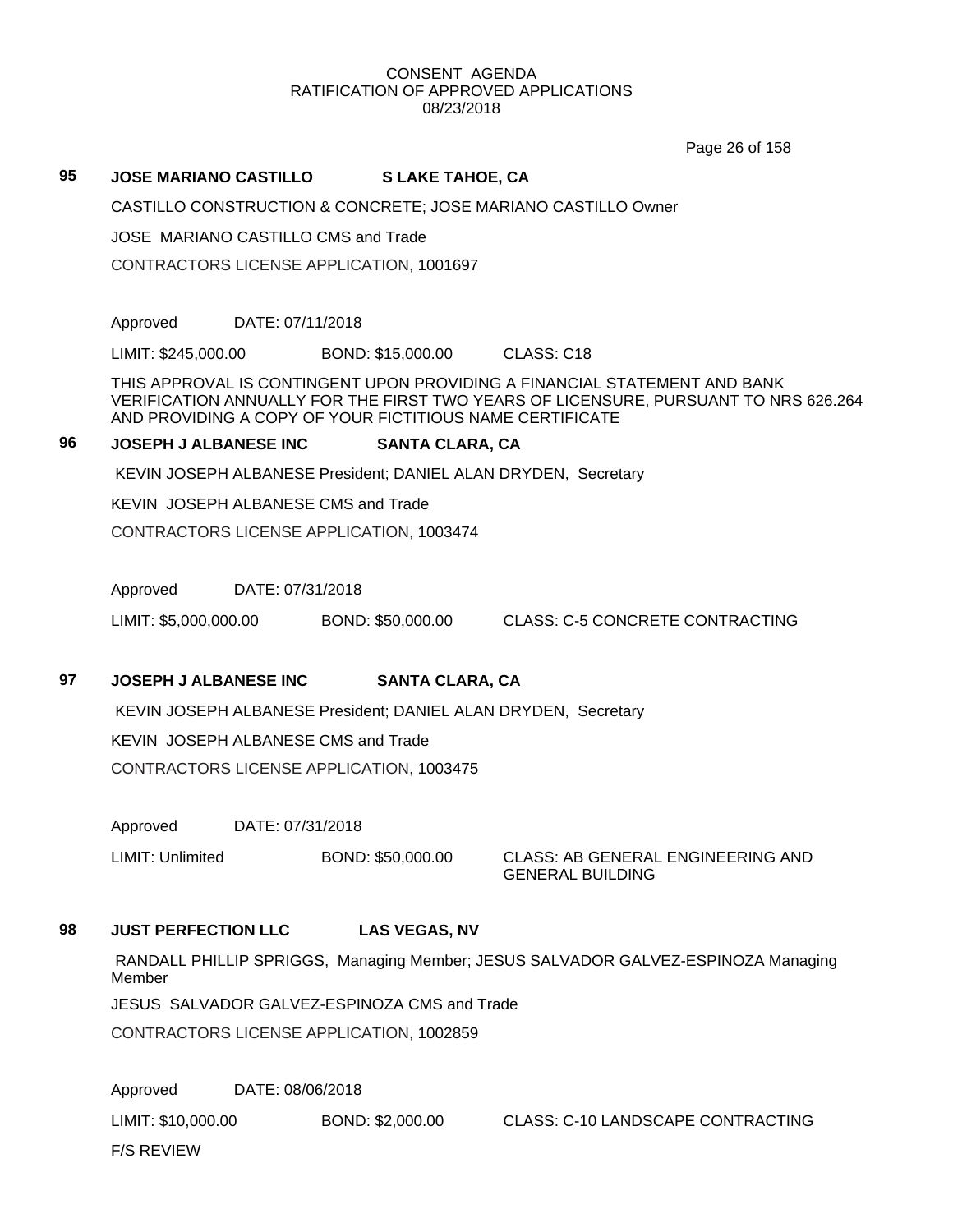Page 27 of 158

# **99 K A P MECHANICAL SERVICES LLC ELKO, NV** PATRICK ALAN LICKLY Member; JOANN LICKLY Managing Member; JO ANN LICKLY Member PATRICK ALAN LICKLY CMS; ORIEN LEROY COBB, II Trade CONTRACTORS LICENSE APPLICATION, 1002365 Approved DATE: 08/02/2018 LIMIT: \$3,000,000.00 BOND: \$30,000.00 CLASS: B2 **100 K V M A CONSTRUCTION LLC LAS VEGAS, NV** K V M A CLOSETS & CABINETS; VERONICA SAAKIAN, Manager; KARAPET SETOYAN, Manager KARAPET SETOYAN, CMS; MKRTICH SETOYAN, Trade CONTRACTORS LICENSE APPLICATION, 1003295 Approved DATE: 08/06/2018 LIMIT: \$200,000.00 BOND: \$10,000.00 CLASS: B2-RESIDENTIAL AND SMALL COMMERCIAL CONTINGENT UPON PASSING CMS EXAM WITHIN 60 DAYS FS REVIEW **101 KENNETH ALLEN WAGNER JR LAS VEGAS, NV** WAGNER DEVELOPMENT; KENNETH ALLEN WAGNER, JR Owner KENNETH ALLEN WAGNER, JR CMS and Trade CONTRACTORS LICENSE APPLICATION, 1002627 Approved DATE: 07/12/2018 LIMIT: \$100,000.00 BOND: \$10,000.00 CLASS: C-15A ROOFING **102 KRUSE WYNN CONSTRUCTION LLC RENO, NV** BERNARD JOSEPH KRUSE Managing Member; DENNIS LEE WYNN Managing Member BERNARD JOSEPH KRUSE CMS; DENNIS LEE WYNN Trade CONTRACTORS LICENSE APPLICATION, 1003036 Approved DATE: 08/03/2018 LIMIT: \$10,000.00 BOND: \$2,000.00 CLASS: C25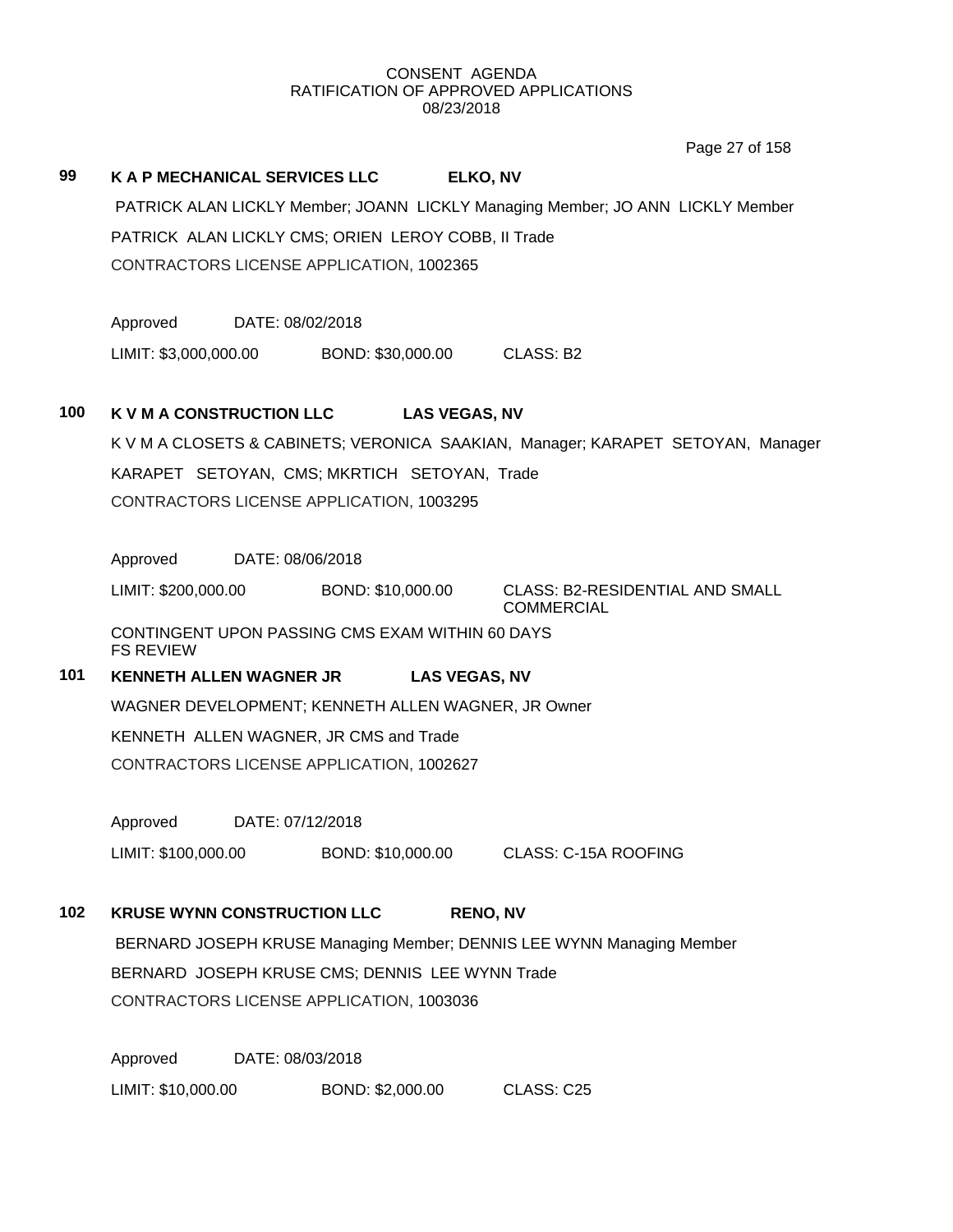Page 28 of 158

#### **103 LAS VEGAS ELECTRICAL SERVICES INC LAS VEGAS, NV**

AGOP JARCHAFEJIAN President; NAYERI MIKAILIAN Secretary

AGOP JARCHAFEJIAN CMS and Trade

CONTRACTORS LICENSE APPLICATION, 1002909

Approved DATE: 07/27/2018

LIMIT: \$10,000.00 BOND: \$2,000.00 CLASS: C-2 ELECTRICAL

#### **104 LAS VEGAS TECH PROS LLC LAS VEGAS, NV**

CARY JAMES WENDT, Managing Member; MAYYA WENDT Managing Member CARY JAMES WENDT, CMS and Trade CONTRACTORS LICENSE APPLICATION, 1003283

Approved DATE: 07/27/2018

LIMIT: \$10,000.00 BOND: \$2,000.00 CLASS: C-2 D LOW VOLTAGE

CONTINGENT UPON PASSING REQUIRED CMS AND TRADE EXAMS WITHIN SIXTY (60) DAYS FINANCIAL REVIEW

## **105 LEGARZA EXPLORATION LLC ELKO, NV**

PADDY DAWN LEGARZA, Manager

WILLIAM COLT ARTHUR, Trade; PADDY DAWN LEGARZA, CMS

CONTRACTORS LICENSE APPLICATION, 1002928

Approved DATE: 07/18/2018

LIMIT: \$9,000,000.00 BOND: \$50,000.00 CLASS: A7; A12

CONTINGENT UPON PASSING TRADE EXAMS WITHIN 60 DAYS AND SURRENDER OF LICENSE #35480

## **106 LEWIS HARDWOOD FLOORING RENO, NV**

MARK EDWIN LEWIS President; SUSAN KAY LEWIS Secretary; MATTHEW JAMES LEWIS Director

MARK EDWIN LEWIS CMS and Trade

CONTRACTORS LICENSE APPLICATION, 1002798

Approved DATE: 08/03/2018

LIMIT: \$45,000.00 BOND: \$5,000.00 CLASS: C16A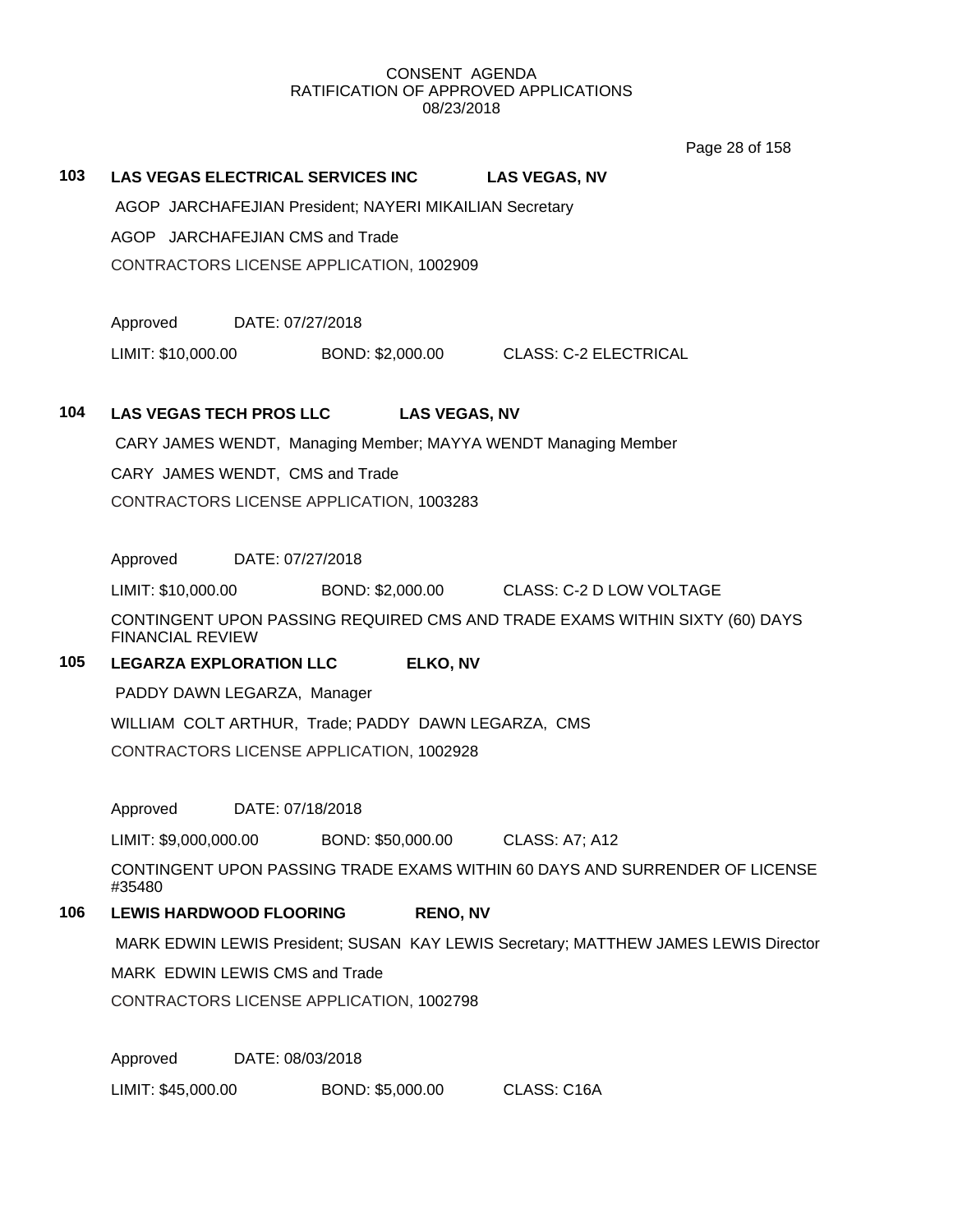Page 29 of 158

#### **107 M & M HOME MAINTENANCE & LANDSCAPING LLC MOHAVE VALLEY, AZ**

KYLE JOSEPH MORRISON Manager

KYLE JOSEPH MORRISON CMS and Trade

CONTRACTORS LICENSE APPLICATION, 1002266

Approved DATE: 07/26/2018

LIMIT: \$245,000.00 BOND: \$15,000.00 CLASS: C-10 LANDSCAPE CONTRACTING

CONTINGENT ON PASSING CMS/TRADE EXAMS WITHIN 60 DAYS F/S REVIEW

## **108 MAINTENANCE RESOURCE INC GRANDVILLE, MI**

IKON E F S; JOHN NICHOLAS WEEBER President

MATTHEW MARTIN WELCH, JR Trade; JOHN NICHOLAS WEEBER CMS

CONTRACTORS LICENSE APPLICATION, 1001582

Approved DATE: 08/08/2018

LIMIT: \$45,000.00 BOND: \$5,000.00 CLASS: C-2 ELECTRICAL

#### **109 MARIGOLD MINING COMPANY VALMY, NV**

PAUL BENSON, President; MATTHEW BRENDAN LANGFORD, Secretary; MATTHEW JOHN FREEMAN, **Treasurer** 

BYRON LOUIS BRICE CMS and Trade

CONTRACTORS LICENSE APPLICATION, 1002700

Approved DATE: 08/06/2018

LIMIT: \$200,000.00 BOND: \$10,000.00 CLASS: B2

THIS APPROVAL IS CONTINGENT UPON PROVIDING A FINANCIAL STATEMENT AND BANK VERIFICATION ANNUALLY FOR THE FIRST TWO YEARS OF LICENSURE, PURSUANT TO NRS 624.264 AND PASSING THE CMS AND TRADE EXAMS WITHIN 60 DAYS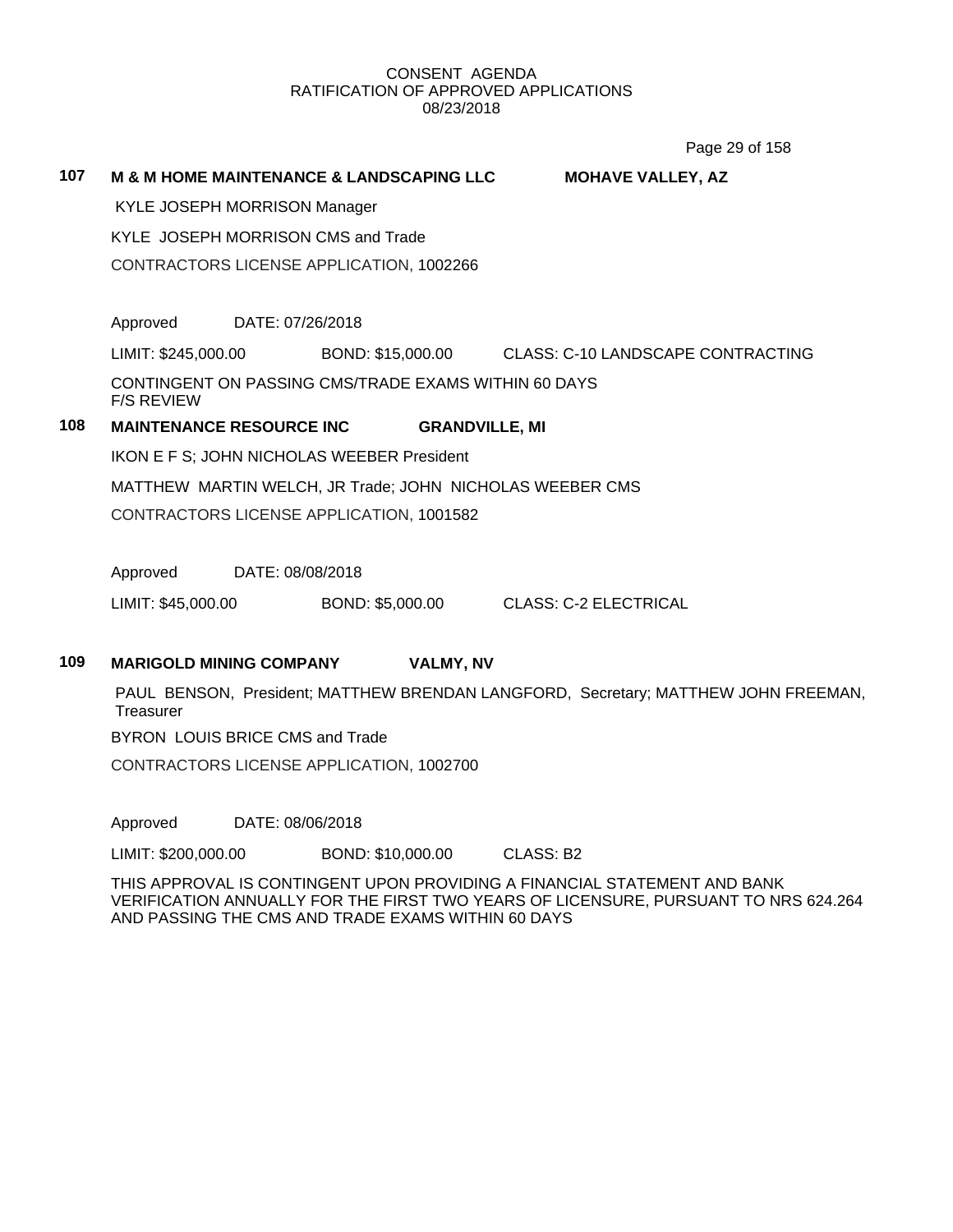|     |                                                         |                                                                                  | Page 30 of 158                                               |  |  |
|-----|---------------------------------------------------------|----------------------------------------------------------------------------------|--------------------------------------------------------------|--|--|
| 110 | <b>MARTINEZ STEEL CORPORATION</b><br><b>ONTARIO, CA</b> |                                                                                  |                                                              |  |  |
|     |                                                         | JOE MARTINEZ, President; DEBBIE ANN MARTINEZ Secretary                           |                                                              |  |  |
|     | JOE MARTINEZ, CMS and Trade                             |                                                                                  |                                                              |  |  |
|     |                                                         | CONTRACTORS LICENSE APPLICATION, 1000933                                         |                                                              |  |  |
|     |                                                         |                                                                                  |                                                              |  |  |
|     | Approved                                                | DATE: 07/27/2018                                                                 |                                                              |  |  |
|     | LIMIT: Unlimited                                        | BOND: \$50,000.00                                                                | <b>CLASS: C-14 STEEL REINFORCING AND</b><br><b>ERECTIONS</b> |  |  |
| 111 | <b>MARY MEEKER DESIGN INC</b>                           | <b>LAS VEGAS, NV</b>                                                             |                                                              |  |  |
|     | MARY E MEEKER-WURCH President                           |                                                                                  |                                                              |  |  |
|     | MARY E MEEKER-WURCH CMS and Trade                       |                                                                                  |                                                              |  |  |
|     |                                                         | CONTRACTORS LICENSE APPLICATION, 1000363                                         |                                                              |  |  |
|     |                                                         |                                                                                  |                                                              |  |  |
|     | Approved                                                | DATE: 07/12/2018                                                                 |                                                              |  |  |
|     | LIMIT: \$10,000.00                                      |                                                                                  | BOND: \$2,000.00 CLASS: C2D-LOW VOLTAGE                      |  |  |
|     |                                                         |                                                                                  |                                                              |  |  |
| 112 | <b>MCGRATH CONSTRUCTION LLC</b>                         |                                                                                  | <b>SCOTTSDALE, AZ</b>                                        |  |  |
|     |                                                         | MATTHEW MACRAE CAPONE, Managing Member                                           |                                                              |  |  |
|     |                                                         | MATTHEW MACRAE CAPONE, CMS and Trade<br>CONTRACTORS LICENSE APPLICATION, 1002783 |                                                              |  |  |
|     |                                                         |                                                                                  |                                                              |  |  |
|     | Approved                                                | DATE: 07/12/2018                                                                 |                                                              |  |  |
|     | LIMIT: \$245,000.00                                     | BOND: \$15,000.00                                                                | CLASS: B2-RESIDENTIAL AND SMALL                              |  |  |
|     | <b>F/S REVIEW</b>                                       |                                                                                  | <b>COMMERCIAL</b>                                            |  |  |
| 113 | <b>MILLAR HEATING &amp; AIR LLC</b>                     | <b>GLENORA, CA</b>                                                               |                                                              |  |  |
|     | DANA ALAN MILLAR Managing Member                        |                                                                                  |                                                              |  |  |
|     | DANA ALAN MILLAR CMS and Trade                          |                                                                                  |                                                              |  |  |
|     | CONTRACTORS LICENSE APPLICATION, 1003279                |                                                                                  |                                                              |  |  |
|     | Approved                                                | DATE: 07/27/2018                                                                 |                                                              |  |  |
|     | LIMIT: \$245,000.00                                     | BOND: \$15,000.00                                                                | <b>CLASS: C21B-AIR CONDITIONING</b>                          |  |  |

F/S REVIEW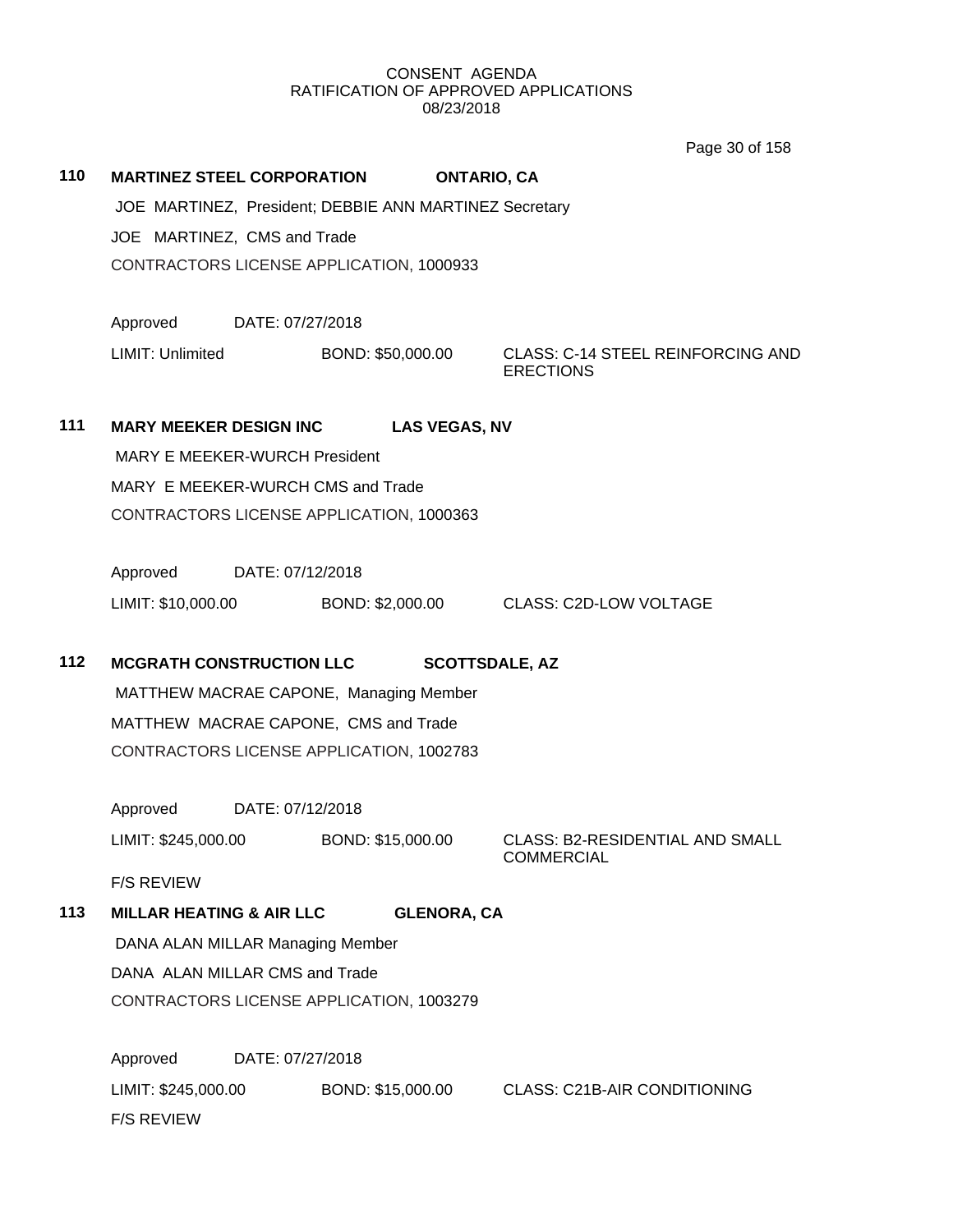Page 31 of 158

# CENTURY LANDSCAPES; DANNY ROY GEORGE Manager DANNY ROY GEORGE CMS and Trade CONTRACTORS LICENSE APPLICATION, 1003289

**114 MILLENNIUM GARDENS LLC RENO, NV**

Approved DATE: 08/02/2018

LIMIT: \$250,000.00 BOND: \$15,000.00 CLASS: C18 LIMITED TO NON-VERTICAL

INTERLOCKING PAVERS ONLY

## **115 MILLER ELECTRIC COMPANY INC RENO, NV**

P E C MECHANICAL; ROSS JAMES MILLER President; ANNABELLE L MILLER Secretary; CONNIE MARIE MILLER Treasurer ROSS JAMES MILLER CMS; FRANK BERNARD MILLER Trade CONTRACTORS LICENSE APPLICATION, 1002071

Approved DATE: 07/06/2018

LIMIT: \$250,000.00 BOND: \$15,000.00 CLASS: C21

## **116 NAFISSI CONSTRUCTION LLC LAS VEGAS, NV**

KITCHEN CABINET DISCOUNTERS; SVETLANA YUREVNA NAFISSI Manager

SVETLANA YUREVNA NAFISSI CMS and Trade

CONTRACTORS LICENSE APPLICATION, 996543

Tabled DATE: 07/12/2018

LIMIT: BOND: CLASS:

TABLE: PENDING OUTCOME OF STATUS CHECK HEARING CLARK COUNTY JUSTICE COURT 11/29/2018

## **117 NERD POWER NV LLC MESA, AZ**

JASON THOMAS KILGORE Manager

BENJAMIN MATTHEW STEELE CMS and Trade

CONTRACTORS LICENSE APPLICATION, 1001518

Approved DATE: 07/26/2018 LIMIT: \$45,000.00 BOND: \$5,000.00 CLASS: C2-ELECTRICAL F/S REVIEW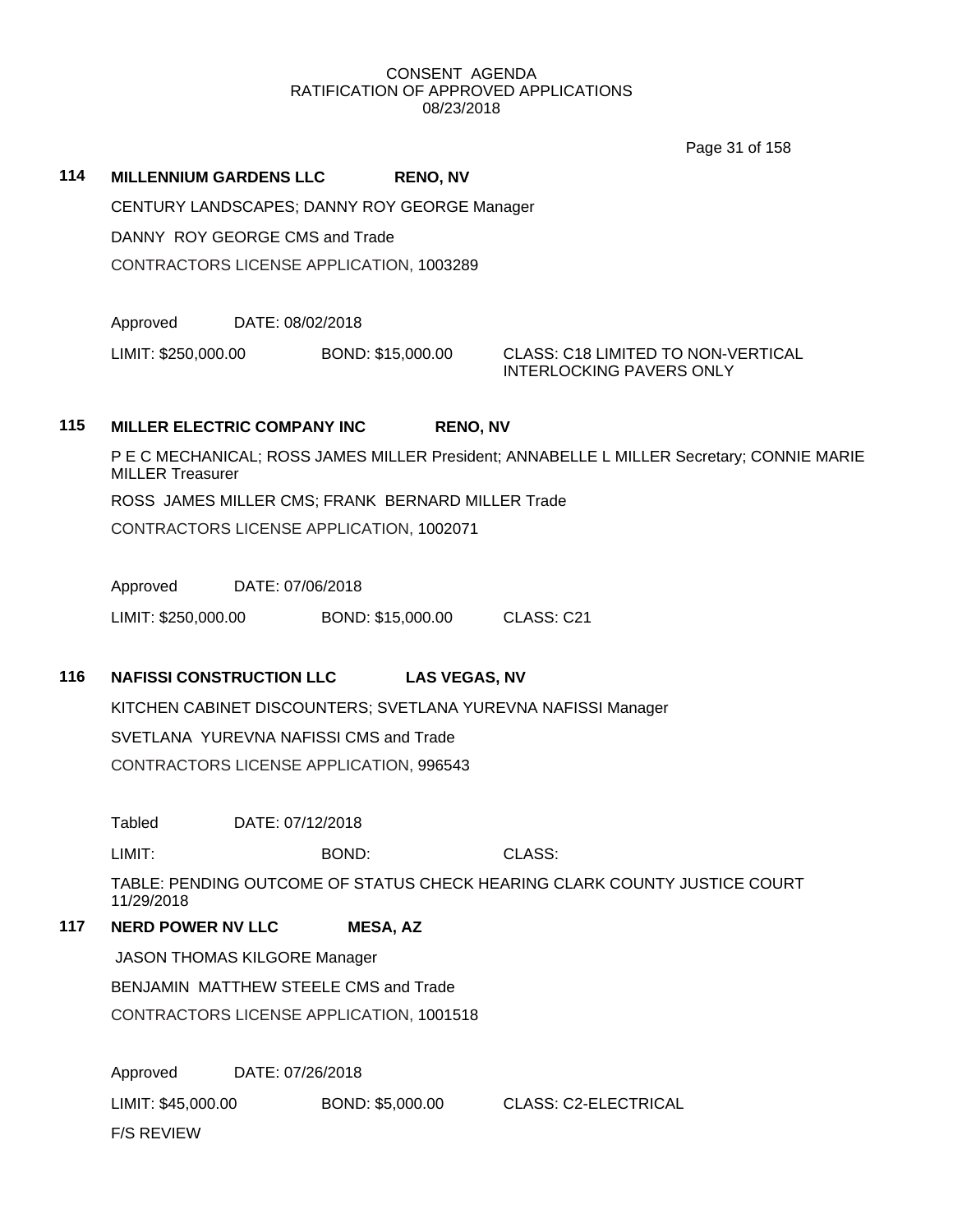Page 32 of 158

## **118 NEVADA KITCHEN CONCEPTS LLC LAS VEGAS, NV**

KITCHEN CONCEPTS; ALFREDO ISRAEL TORRES Managing Member; TREVOR CHARLES TORRES Managing Member

TREVOR CHARLES TORRES CMS; ALFREDO ISRAEL TORRES Trade

CONTRACTORS LICENSE APPLICATION, 1003907

Approved DATE: 08/08/2018

LIMIT: \$35,000.00 BOND: \$5,000.00 CLASS: C3B-FINISH CARPENTRY

CONTINGENT ON PASSING TRADE EXAM WITHIN 60 DAYS

F/S REVIEW

## **119 NEWTON CONSTRUCTION LLC LAS VEGAS, NV**

JOHN ANDREW NEWTON, JR Manager JOHN ANDREW NEWTON, JR CMS and Trade CONTRACTORS LICENSE APPLICATION, 1003920

Approved DATE: 08/08/2018

LIMIT: \$200,000.00 BOND: \$10,000.00 CLASS: B2-RESIDENTIAL & SMALL COMMERCIAL CONTINGENT UPON PASSING CMS/TRADE EXAM WITHIN 60 DAYS

F/S REVIEW

**120 NILES INDUSTRIAL COATINGS LLC FENTON, MI**

RYAN ADAM NILES Manager

CHARLES DAVID GORE CMS and Trade

CONTRACTORS LICENSE APPLICATION, 1003716

Approved DATE: 08/03/2018

LIMIT: \$5,000,000.00 BOND: \$50,000.00 CLASS: C-4 PAINTING AND DECORATING CONTINGENT UPON PASSING REQUIRED CMS AND TRADE EXAM WITHIN SIXTY (60) DAYS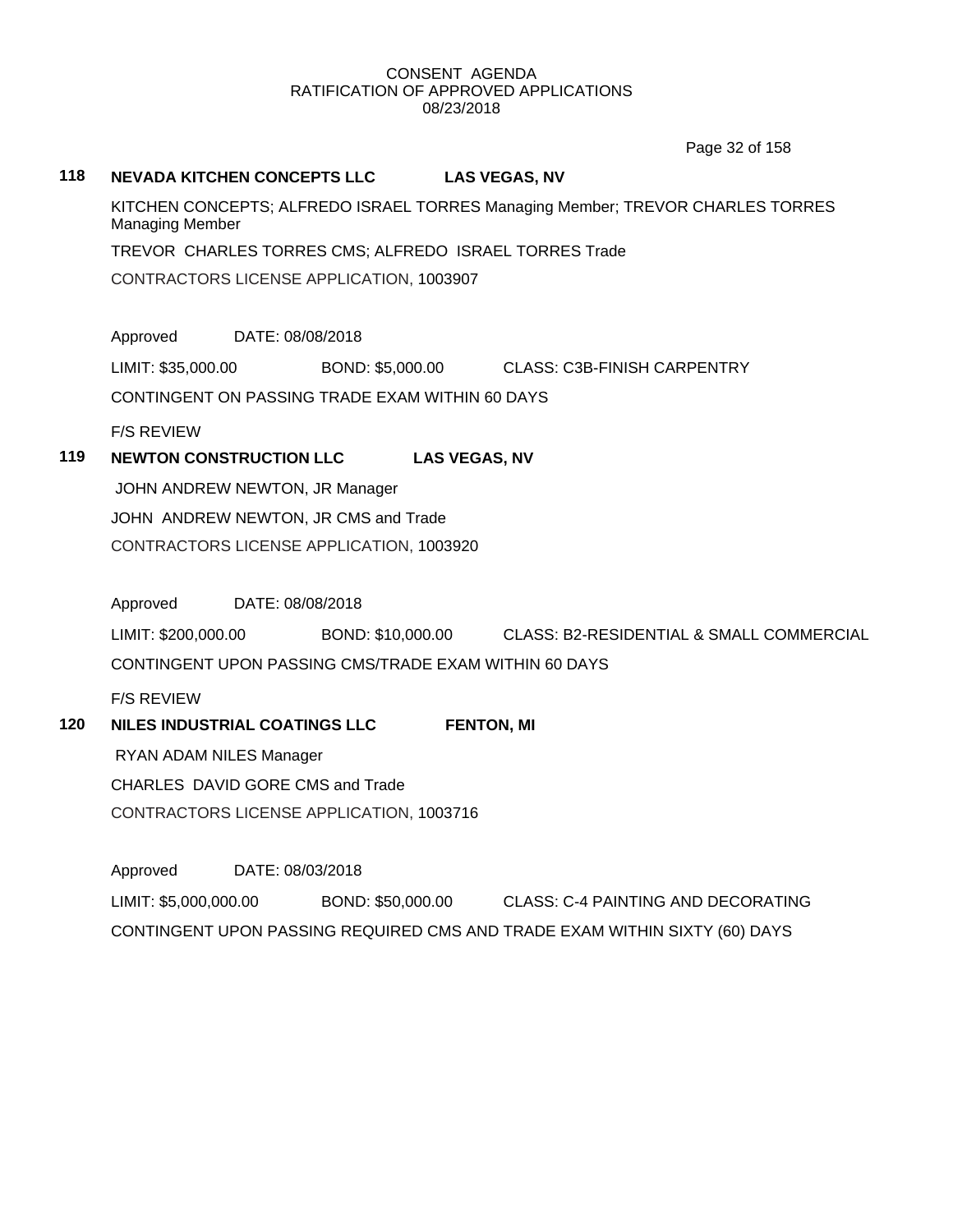Page 33 of 158

**121 NORMYS A C & REFRIGERATION LLC LAS VEGAS, NV** RUO MING ZHENG Managing Member RUO MING ZHENG CMS and Trade CONTRACTORS LICENSE APPLICATION, 1001137 Tabled DATE: 07/09/2018 LIMIT: BOND: CLASS: TABLE: PENDING OUTCOME OF INVESTIGATION WITH PSI EXAM SERVICES **122 NUVOTE LLC DULUTH, GA** HEE CHAN PARK, Manager YONGJUN MOON, CMS and Trade CONTRACTORS LICENSE APPLICATION, 1003593 Approved DATE: 08/07/2018 LIMIT: \$245,000.00 BOND: \$15,000.00 CLASS: B2-RESIDENTIAL & SMALL COMMERCIAL CONTINGENT UPON PASSING CMS & TRADE EXAM WITHIN 60 DAYS FS REVIEW **123 OCEANAZURE POOL AND SPA SERVICE LLC LAS VEGAS, NV** AIR CONDITIONING & REFRIGERATION CONCEPT; HERVE JEAN CLAUDE MARECHAL Managing Member HERVE JEAN CLAUDE MARECHAL CMS and Trade CONTRACTORS LICENSE APPLICATION, 1003867 Approved DATE: 07/26/2018 LIMIT: \$10,000.00 BOND: \$2,000.00 CLASS: C21-REFRIGERATION & AIR CONDITIONING CONTINGENT UPON PASSING CMS & TRADE EXAM WITHIN 60 DAYS F/S REVIEW REQUIRED TO SUBMIT A COPY OF RENEWED VISA EVERY 2 YEARS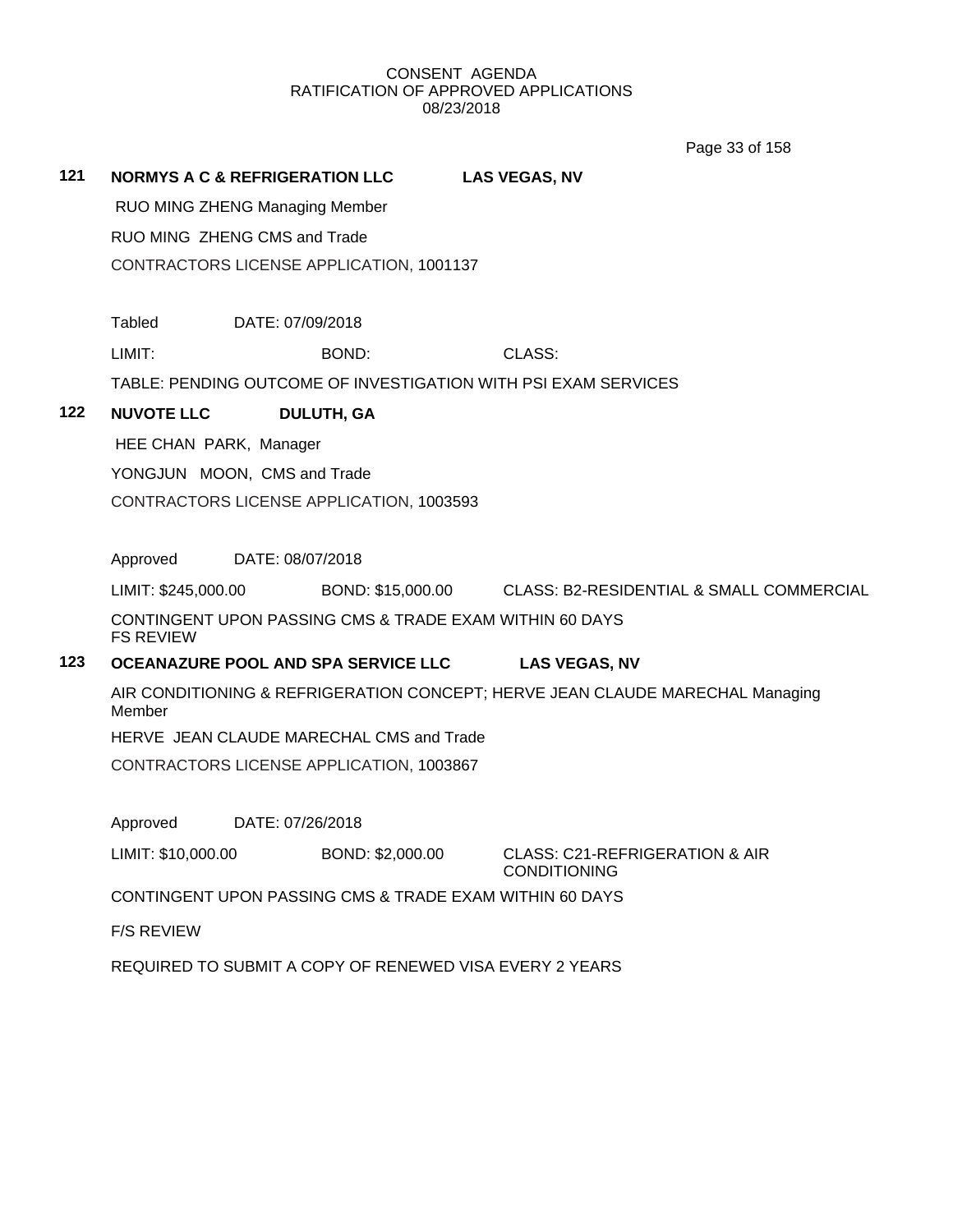Page 34 of 158

# **124 OGDEN ART METAL INC OGDEN, UT**

MARK SEARE IMLAY President; SY STANTON IMLAY Secretary

MARK SEARE IMLAY CMS and Trade

CONTRACTORS LICENSE APPLICATION, 1001389

Approved DATE: 08/08/2018

LIMIT: \$200,000.00 BOND: \$10,000.00 CLASS: C-14B STRUCTURAL STEEL

# **125 OWELL PRECAST LLC BLUFFDALE, UT**

WILLIAM NIELSON ASHTON Managing Member MAURICE DANIEL BALLS CMS and Trade CONTRACTORS LICENSE APPLICATION, 1001484

Approved DATE: 08/06/2018

LIMIT: \$1,000,000.00 BOND: \$30,000.00 CLASS: B2

THIS APPROVAL IS CONTINGENT UPON PROVIDING A FINANCIAL STATEMENT AND BANK VERIFICATION ANNUALLY FOR THE FIRST TWO YEARS OF LICENSURE, PURSUANT TO NRS 624.264

# **126 P B K LLC N LAS VEGAS, NV**

TRAMPUS ALAN BALLARD Managing Member; DANIEL LORENTZ PEARSON Managing Member; CHRISTOPHER DANIEL PEARSON Managing Member

TRAMPUS ALAN BALLARD Trade; DANIEL LORENTZ PEARSON CMS

CONTRACTORS LICENSE APPLICATION, 1003081

Approved DATE: 08/06/2018

LIMIT: \$2,300,000.00 BOND: \$30,000.00 CLASS: B-GENERAL BUILDING

CONTINGENT ON PASSING TRADE EXAM WITHIN 60 DAYS

F/S REVIEW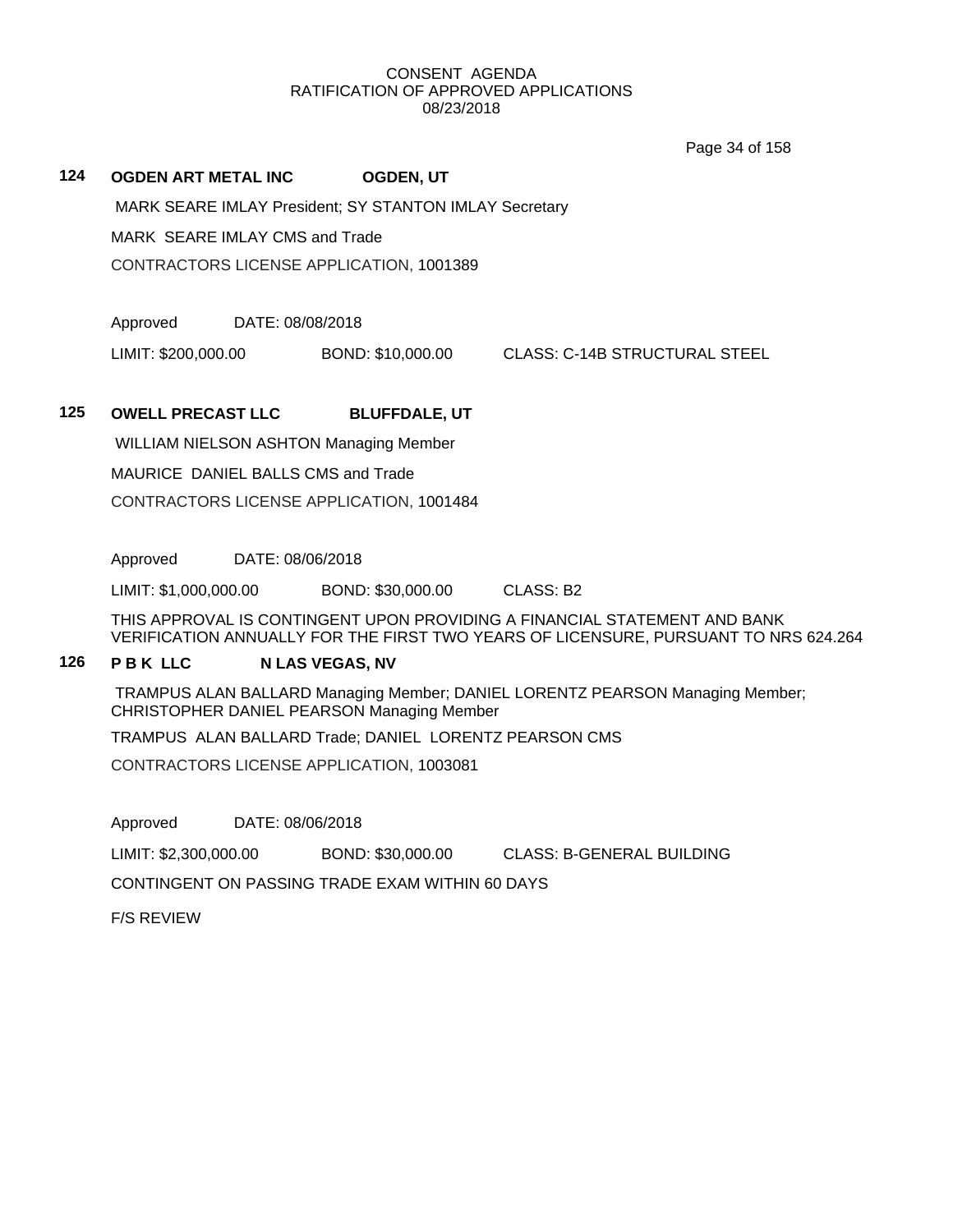Page 35 of 158

| 127 | PETRA INCORPORATED                                                                                 |                                                                                         | <b>MERIDIAN, ID</b>                       |                                                             |  |  |
|-----|----------------------------------------------------------------------------------------------------|-----------------------------------------------------------------------------------------|-------------------------------------------|-------------------------------------------------------------|--|--|
|     | JERALD SCOTT FRANK President; JOHN EDWARD QUAPP, Secretary; BRETT FOREST MYRON,<br><b>Director</b> |                                                                                         |                                           |                                                             |  |  |
|     |                                                                                                    |                                                                                         | CHRISTOPHER STEPHEN ANDREWS CMS and Trade |                                                             |  |  |
|     |                                                                                                    |                                                                                         | CONTRACTORS LICENSE APPLICATION, 1003052  |                                                             |  |  |
|     | Approved                                                                                           | DATE: 07/12/2018                                                                        |                                           |                                                             |  |  |
|     | <b>LIMIT: Unlimited</b>                                                                            |                                                                                         | BOND: \$50,000.00                         | <b>CLASS: B-GENERAL BUILDING</b>                            |  |  |
| 128 |                                                                                                    | <b>PLACE SERVICES INCORPORATED</b>                                                      | <b>CANTON, GA</b>                         |                                                             |  |  |
|     | President                                                                                          | TROY STEVEN PLACE, President; JOHN DAVID STEWART Secretary; GABRIEL AMILCARE PLACE Vice |                                           |                                                             |  |  |
|     |                                                                                                    | TROY STEVEN PLACE, CMS and Trade                                                        |                                           |                                                             |  |  |
|     |                                                                                                    |                                                                                         | CONTRACTORS LICENSE APPLICATION, 1001966  |                                                             |  |  |
|     | Approved                                                                                           | DATE: 07/26/2018                                                                        |                                           |                                                             |  |  |
|     | LIMIT: Unlimited                                                                                   |                                                                                         | BOND: \$50,000.00                         | <b>CLASS: B2-RESIDENTIAL AND SMALL</b><br><b>COMMERCIAL</b> |  |  |
| 129 |                                                                                                    | POLYTECH INDUSTRIAL INCORPORATED                                                        |                                           | <b>FRESNO, CA</b>                                           |  |  |
|     | ANDREW BRIAN MCLAUGHLIN President; MANUEL RODRIGUEZ Secretary; CONRRADO RODRIGUEZ<br>Treasurer     |                                                                                         |                                           |                                                             |  |  |
|     |                                                                                                    | ANDREW BRIAN MCLAUGHLIN CMS and Trade                                                   |                                           |                                                             |  |  |
|     | CONTRACTORS LICENSE APPLICATION, 1000261                                                           |                                                                                         |                                           |                                                             |  |  |
|     | Approved<br>DATE: 08/08/2018                                                                       |                                                                                         |                                           |                                                             |  |  |
|     | LIMIT: \$10,000.00                                                                                 |                                                                                         | BOND: \$2,000.00                          | CLASS:                                                      |  |  |
| 130 |                                                                                                    | PRECISION ELECTRICAL SYSTEMS INC                                                        |                                           | <b>SPOKANE VALLEY, WA</b>                                   |  |  |
|     | WIRE FOR YOU; RONALD BENJAMIN DARLING President; BRANDY LEA DARLING, Secretary                     |                                                                                         |                                           |                                                             |  |  |
|     |                                                                                                    | RONALD BENJAMIN DARLING CMS and Trade                                                   |                                           |                                                             |  |  |
|     | CONTRACTORS LICENSE APPLICATION, 1000560                                                           |                                                                                         |                                           |                                                             |  |  |
|     | Denied                                                                                             | DATE: 08/07/2018                                                                        |                                           |                                                             |  |  |
|     | LIMIT:                                                                                             |                                                                                         | BOND:                                     | CLASS:                                                      |  |  |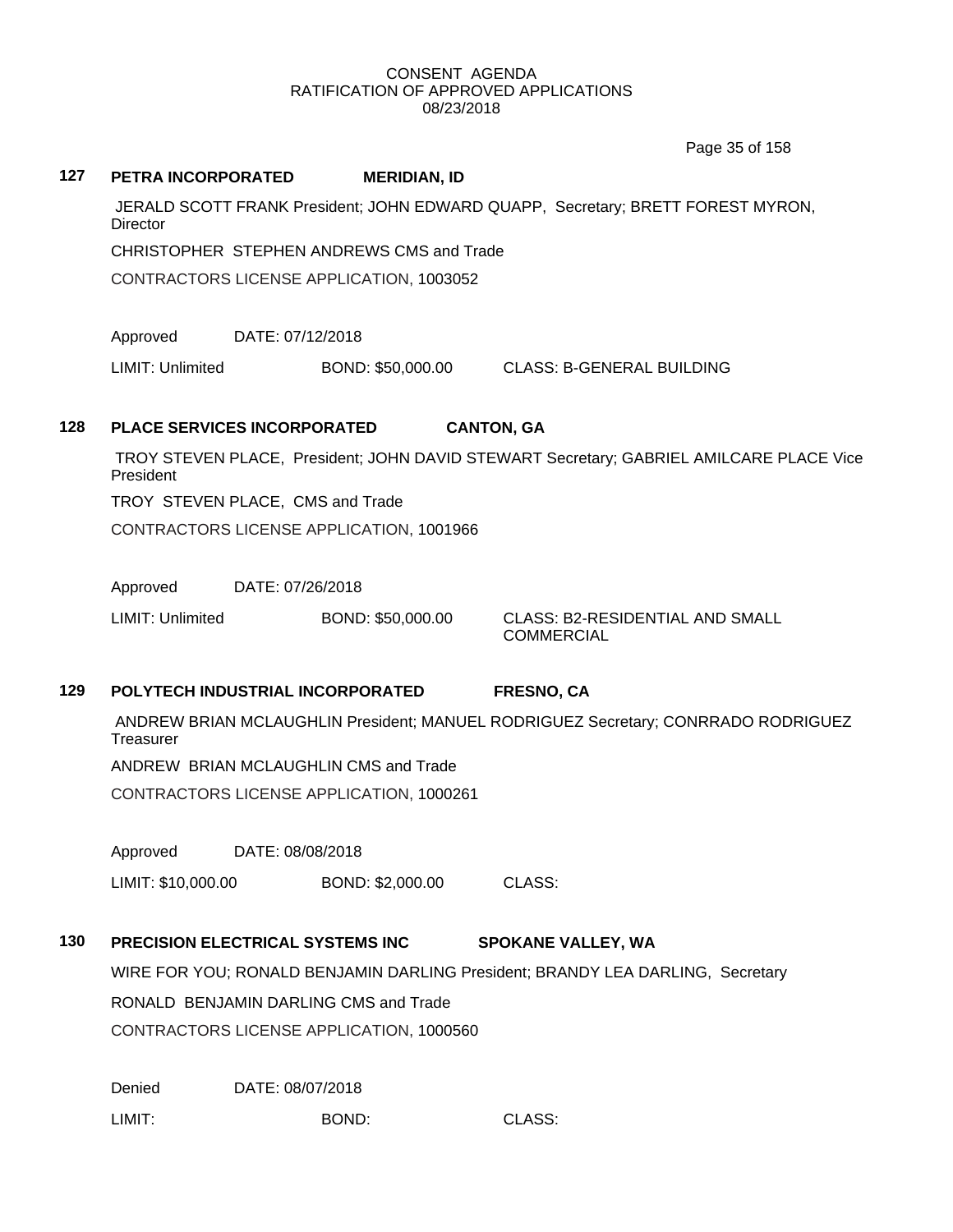Page 36 of 158

# **131 PRECISION PIPELINE OF WISCONSIN LLC EAU CLAIRE, WI**

ROBERT ERNEST APPLE Manager; PABLO ARAMIS ALVAREZ Manager DAVID EDWARD BELL, CMS and Trade CONTRACTORS LICENSE APPLICATION, 1002436

Approved DATE: 07/06/2018 LIMIT: Unlimited BOND: \$50,000.00 CLASS: A19B CONTINGENT UPON PASSING EXAMS WITHIN 60 DAYS

# **132 PROFESSIONAL CARPETING INC LOS ANGELES, CA**

PABLO MARTIN ROMERO President PABLO MARTIN ROMERO CMS and Trade CONTRACTORS LICENSE APPLICATION, 1003330

Approved DATE: 08/07/2018

LIMIT: \$300,000.00 BOND: \$15,000.00 CLASS: C16-FINISHING FLOORS CONTINGENT UPON PASSING CMS EXAM WITHIN 60 DAYS

# **133 PROJECT BUILDERS INC. ATLANTA, GA**

SCOTT CAMPBELL WALKER, President SCOTT CAMPBELL WALKER, CMS and Trade CONTRACTORS LICENSE APPLICATION, 1003861

Approved DATE: 07/27/2018

LIMIT: \$5,000,000.00 BOND: \$50,000.00 CLASS: B-2 RESIDENTIAL AND SMALL COMMERCIAL

CONTINGENT ON PASSING CMS/TRADE EXAMS WITHIN 60 DAYS

# **134 R & R AIR CONDITIONING LLC LAS VEGAS, NV**

RUIZ AIR CONDITIONING; ROY JOSUE HERNANDEZ-MORENO, Manager ROY JOSUE HERNANDEZ-MORENO, CMS and Trade CONTRACTORS LICENSE APPLICATION, 1002478

Approved DATE: 07/12/2018 LIMIT: \$10,000.00 BOND: \$2,000.00 CLASS: C-21B AIR CONDITIONING CONTINGENT ON PASSING CMS/TRADE EXAMS WITHIN 60 DAYS F/S REVIEW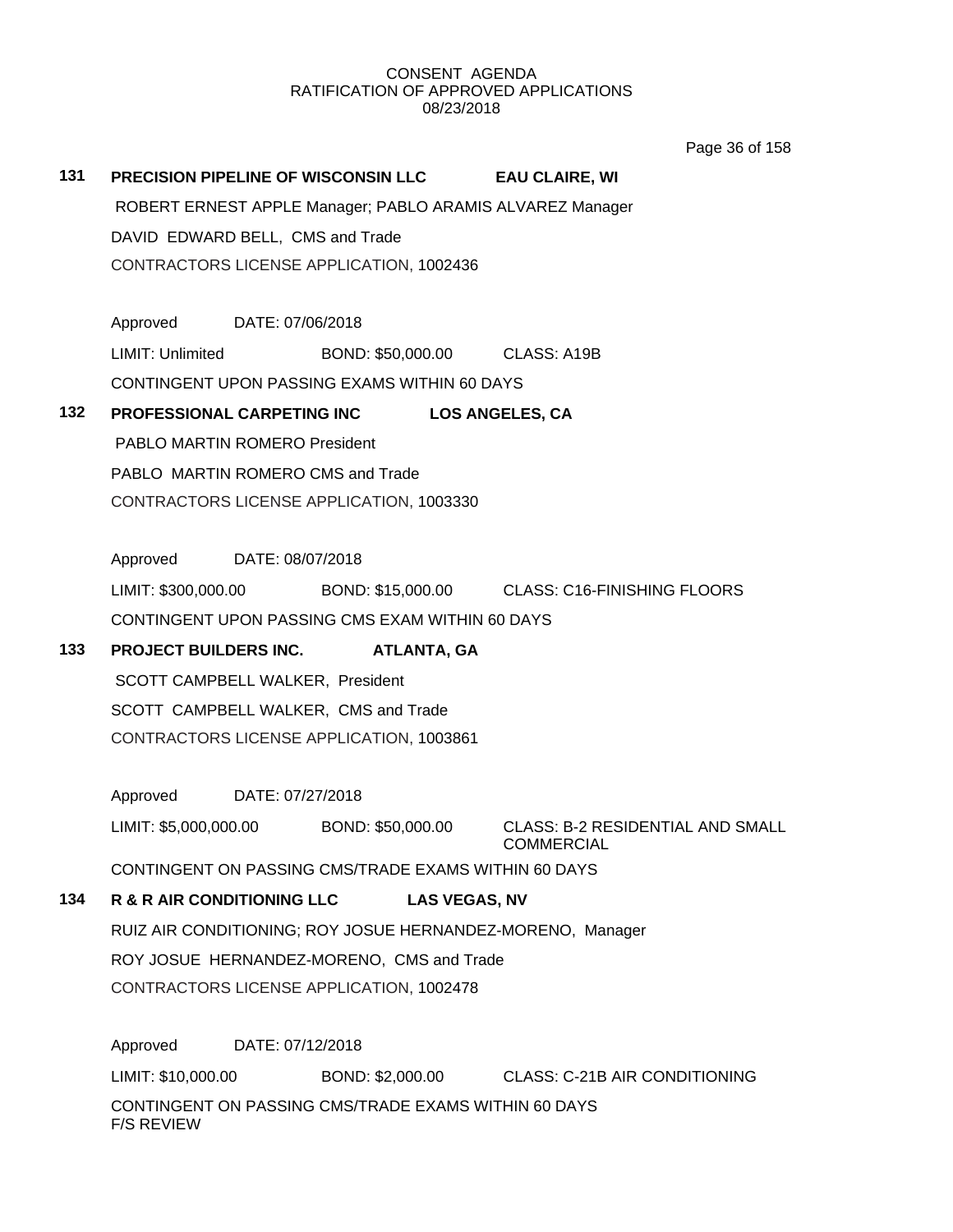Page 37 of 158

### **135 R & R HOSPITALITY GROUP INC LAKE ORION, MI**

IRAD RON, President; HAGIT RAVIV-RON, Secretary; ROMY REBECA RON, Treasurer

IRAD RON, Trade; ROMY REBECA RON, CMS

CONTRACTORS LICENSE APPLICATION, 1003772

Approved DATE: 08/03/2018

LIMIT: \$1,500,000.00 BOND: \$30,000.00 CLASS: C-4 PAINTING AND DECORATING

# **136 R G BRINKMANN COMPANY CHESTERFIELD, MO**

BRIAN DIRK SATTERTHWAITE President; ROBERT GEORGE BRINKMANN Treasurer; THOMAS JOHN OBERLE Vice President

THOMAS JOHN OBERLE CMS and Trade

CONTRACTORS LICENSE APPLICATION, 1001588

Approved DATE: 07/26/2018

LIMIT: Unlimited BOND: \$50,000.00 CLASS: B-GENERAL BUILDING CONTINGENT UPON PASSING CMS EXAM WITHIN 60 DAYS

# **137 R G D DEVELOPMENT LLC LAS VEGAS, NV**

R G D CONSTRUCTION; DAWN ELIZABETH LAZETERA, Managing Member DAWN ELIZABETH LAZETERA, CMS and Trade

CONTRACTORS LICENSE APPLICATION, 1003324

Approved DATE: 08/07/2018

LIMIT: \$200,000.00 BOND: \$10,000.00 CLASS: B2-RESIDENTIAL AND SMALL

COMMERCIAL

CONTINGENT UPON PASSING CMS & TRADE EXAM WITHIN 60 DAYS FS REVIEW

# **138 R W TURK CONSTRUCTION LLC LAS VEGAS, NV**

RICHARD WILLIAM TURK Manager; DEBORAH ANN TURK, Manager

RICHARD WILLIAM TURK CMS and Trade

CONTRACTORS LICENSE APPLICATION, 1002035

Approved DATE: 08/07/2018

LIMIT: \$200,000.00 BOND: \$10,000.00 CLASS: B-2 RESIDENTIAL AND SMALL

COMMERCIAL

F/S REVIEW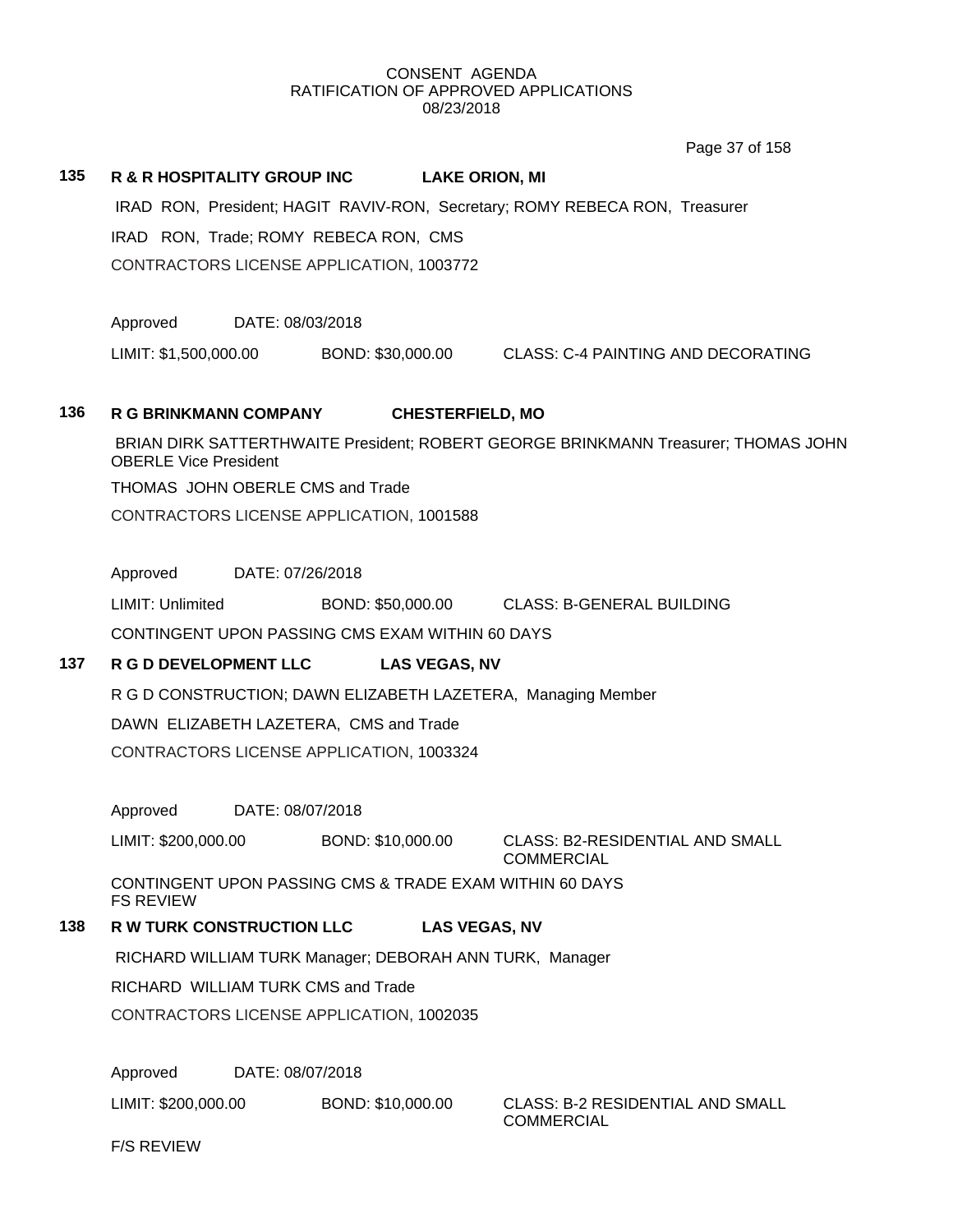Page 38 of 158

# **139 RAISE DRYWALL LLC CARSON CITY, NV**

EDGAR DELGADO, Managing Member EDGAR DELGADO, CMS and Trade CONTRACTORS LICENSE APPLICATION, 1002881

Approved DATE: 07/23/2018

LIMIT: \$150,000.00 BOND: \$10,000.00 CLASS: C4E

CONTINGENT UPON PASSING CMS EXAM WITHIN 60 DAYS FS REVIEW

### **140 RAP PAR DEVELOPMENT INC PALM DESERT,**

RICHARD ALUN PRUTER, President RICHARD ALUN PRUTER, CMS and Trade CONTRACTORS LICENSE APPLICATION, 1003072

Approved DATE: 08/03/2018

LIMIT: \$4,200,000.00 BOND: \$30,000.00 CLASS: B2-RESIDENTIAL & SMALL COMMERCIAL CONTINGENT UPON PASSING CMS EXAM WITHIN 60 DAYS FS REVIEW

# **141 RAYDEO ENTERPRISES INC BALL GROUND, GA**

JOHN PAUL MERCURE, President; PRESTON BERRY BYERS, Vice President GREGORY SCOTT PAYNE, CMS; JOHN PAUL MERCURE, Trade CONTRACTORS LICENSE APPLICATION, 1002989

Approved DATE: 07/09/2018

LIMIT: Unlimited BOND: \$50,000.00 CLASS: C-14C ORNAMENTAL METAL

# **142 RED E FIRE PROTECTION SERVICES LLC N LAS VEGAS, NV**

VAUGHN SAMUEL VALENTI, Managing Member; MICHAEL JOSEPH GAZLAY Managing Member; THOMAS JOSEPH VALENTI Managing Member

SAMSON ALVIN LEWIS Trade; VAUGHN SAMUEL VALENTI, CMS

CONTRACTORS LICENSE APPLICATION, 1003069

Approved DATE: 07/19/2018

LIMIT: \$20,000.00 BOND: \$5,000.00 CLASS: C-41A AUTOMATIC FIRE SPRINKLERS CONTINGENT ON PASSING CMS EXAM WITHIN 60 DAYS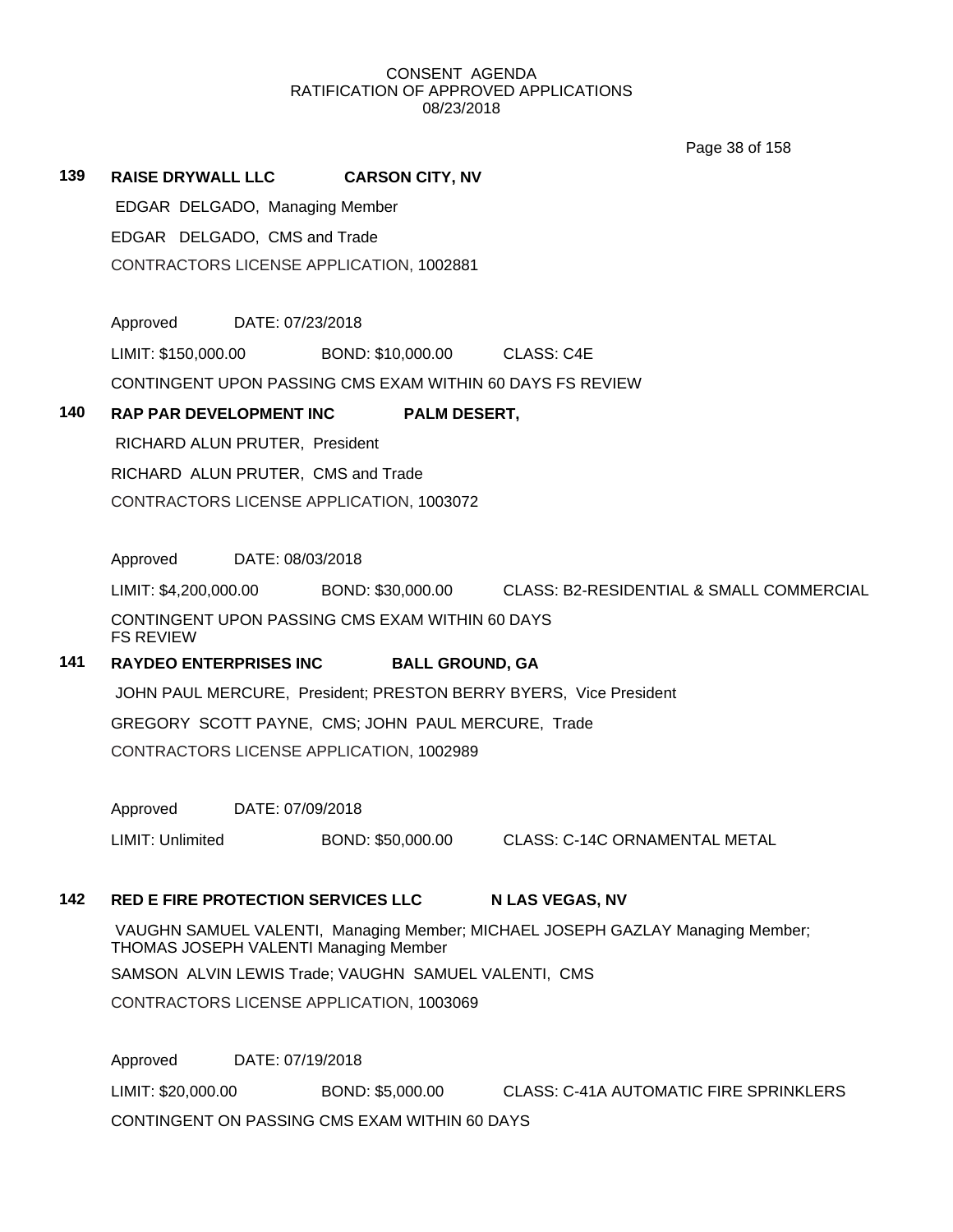Page 39 of 158

| 143 | <b>REDECAM U S A LLC</b>                                                    | <b>CHARLOTTE, NC</b>       |                                                                                           |  |  |  |
|-----|-----------------------------------------------------------------------------|----------------------------|-------------------------------------------------------------------------------------------|--|--|--|
|     | STEPHEN JEROME WACKER, Manager                                              |                            |                                                                                           |  |  |  |
|     |                                                                             |                            | STEPHEN JEROME WACKER, CMS; STEVEN RAY KEEPES, Trade                                      |  |  |  |
|     | CONTRACTORS LICENSE APPLICATION, 1003005                                    |                            |                                                                                           |  |  |  |
|     |                                                                             |                            |                                                                                           |  |  |  |
|     | Approved DATE: 08/02/2018                                                   |                            |                                                                                           |  |  |  |
|     | LIMIT: \$3,000,000.00                                                       | BOND: \$30,000.00 CLASS: A |                                                                                           |  |  |  |
|     | CONTINGENT UPON PASSING TRADE EXAM WITHIN 60 DAYS                           |                            |                                                                                           |  |  |  |
| 144 | <b>RENOTAHOE GLASS LLC</b>                                                  | <b>CARSON CITY, NV</b>     |                                                                                           |  |  |  |
|     | MATTHEW SCOTT LEPIRE Manager                                                |                            |                                                                                           |  |  |  |
|     | MATTHEW SCOTT LEPIRE CMS and Trade                                          |                            |                                                                                           |  |  |  |
|     | CONTRACTORS LICENSE APPLICATION, 1003299                                    |                            |                                                                                           |  |  |  |
|     |                                                                             |                            |                                                                                           |  |  |  |
|     | Approved DATE: 08/06/2018                                                   |                            |                                                                                           |  |  |  |
|     | LIMIT: \$10,000.00                                                          | BOND: \$2,000.00 CLASS: C8 |                                                                                           |  |  |  |
|     | CONTINGENT UPON PASSING CMS EXAM WITHIN 60 DAYS FS REVIEW                   |                            |                                                                                           |  |  |  |
| 145 | RIVERA ROOFING & CONSTRUCTION LV LLC LAS VEGAS, NV                          |                            |                                                                                           |  |  |  |
|     | JESUS RIVERA, JR Manager                                                    |                            |                                                                                           |  |  |  |
|     | JESUS RIVERA, JR CMS and Trade<br>CONTRACTORS LICENSE APPLICATION, 1002978  |                            |                                                                                           |  |  |  |
|     |                                                                             |                            |                                                                                           |  |  |  |
|     | Approved DATE: 07/17/2018                                                   |                            |                                                                                           |  |  |  |
|     | LIMIT: \$10,000.00                                                          |                            | BOND: \$2,000.00 CLASS: C15A-ROOFING                                                      |  |  |  |
|     | CONTINGENT UPON PASSING CMS & TRADE EXAM WITHIN 60 DAYS<br><b>FS REVIEW</b> |                            |                                                                                           |  |  |  |
| 146 | <b>ROCKY MOUNTAIN GRADING LLC</b>                                           | <b>ALAMO, NV</b>           |                                                                                           |  |  |  |
|     |                                                                             |                            | TIMOTHY BLAINE MASON Managing Member; BENJAMIN EARL WILLIAMS Chairman of the Board        |  |  |  |
|     | TIMOTHY BLAINE MASON CMS and Trade                                          |                            |                                                                                           |  |  |  |
|     | CONTRACTORS LICENSE APPLICATION, 1003473                                    |                            |                                                                                           |  |  |  |
|     |                                                                             |                            |                                                                                           |  |  |  |
|     | Approved<br>DATE: 07/27/2018                                                |                            |                                                                                           |  |  |  |
|     | LIMIT: \$500,000.00                                                         | BOND: \$15,000.00          | CLASS: A-12 EXCAVATING GRADING<br>TRENCHING AND SURFACING A-15 SEWERS<br>DRAINS AND PIPES |  |  |  |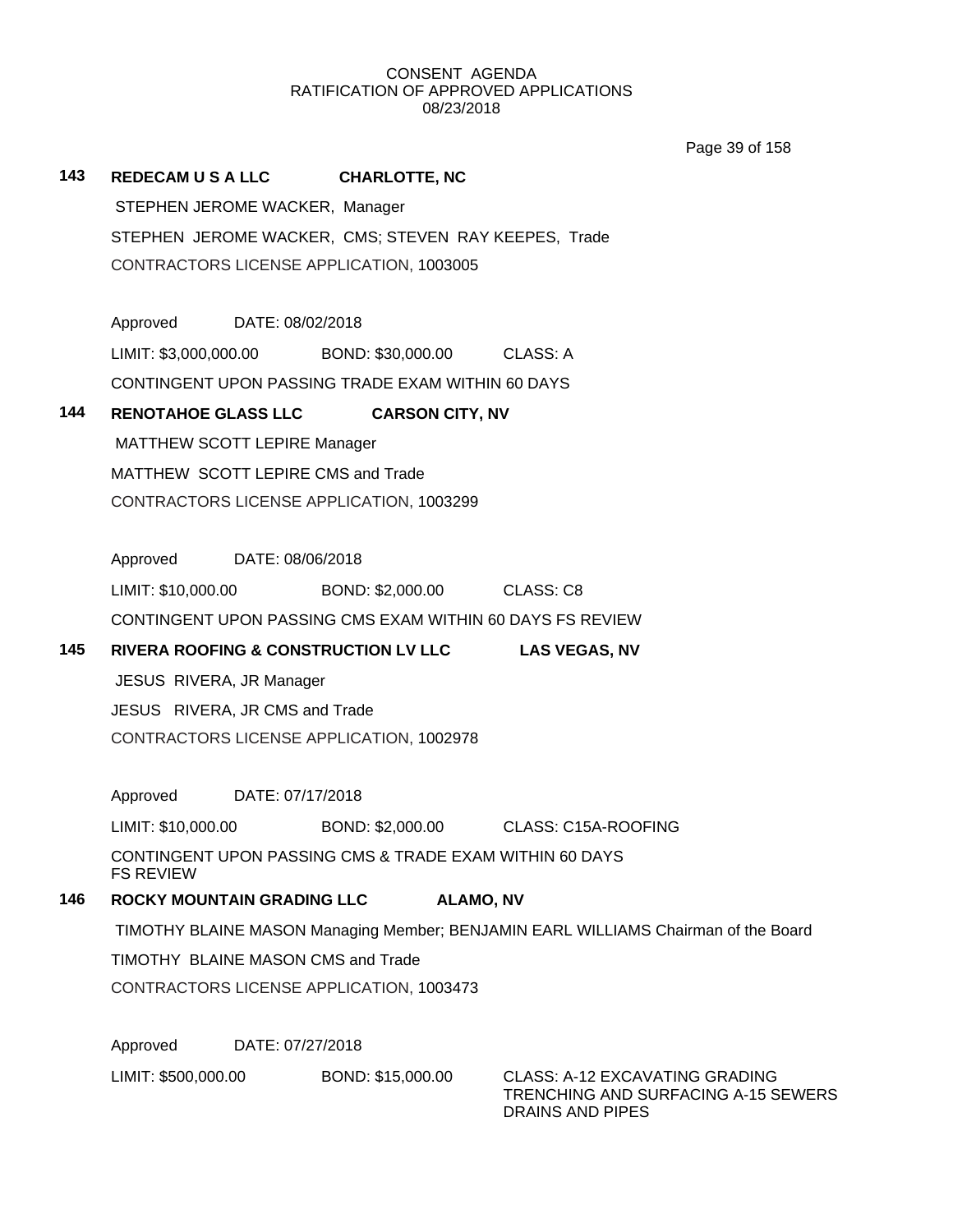Page 40 of 158

### **147 ROGERS MECHANICAL CONTRACTORS INC VILLA RICA, GA**

BYRON CURTIS ROGERS President; DENNIS GREGORY COLEMAN Secretary; DUSTIN CURTIS ROGERS Treasurer

DUSTIN CURTIS ROGERS CMS and Trade

CONTRACTORS LICENSE APPLICATION, 1001170

Approved DATE: 07/06/2018

LIMIT: \$45,000.00 BOND: \$5,000.00 CLASS: C21

# **148 ROGERS MECHANICAL CONTRACTORS INC VILLA RICA, GA**

BYRON CURTIS ROGERS President; DENNIS GREGORY COLEMAN Secretary; DUSTIN CURTIS ROGERS Treasurer

DENNIS GREGORY COLEMAN CMS and Trade

CONTRACTORS LICENSE APPLICATION, 1001171

Approved DATE: 07/06/2018

LIMIT: \$45,000.00 BOND: \$5,000.00 CLASS: C1D

# **149 ROWLEY ELECTRIC INCORPORATED LAS VEGAS, NV**

KYLE FRANKLIN ROWLEY President; TRAVIS KYLE ROWLEY, Secretary; TYLER BENJAMIN ROWLEY, **Director** 

KYLE FRANKLIN ROWLEY Trade; TRAVIS KYLE ROWLEY, CMS

CONTRACTORS LICENSE APPLICATION, 1003652

Approved DATE: 08/03/2018

LIMIT: \$75,000.00 BOND: \$10,000.00 CLASS: C-2 ELECTRICAL

CONTINGENT ON PASSING CMS/TRADE EXAMS WITHIN 60 DAYS F/S REVIEW

# **150 ROWYCO LLC ELKO, NV**

THOMAS WILLIAM HAWKINS, Manager

THOMAS WILLIAM HAWKINS, CMS and Trade

CONTRACTORS LICENSE APPLICATION, 1001996

Approved DATE: 08/03/2018

LIMIT: \$10,000.00 BOND: \$2,000.00 CLASS: A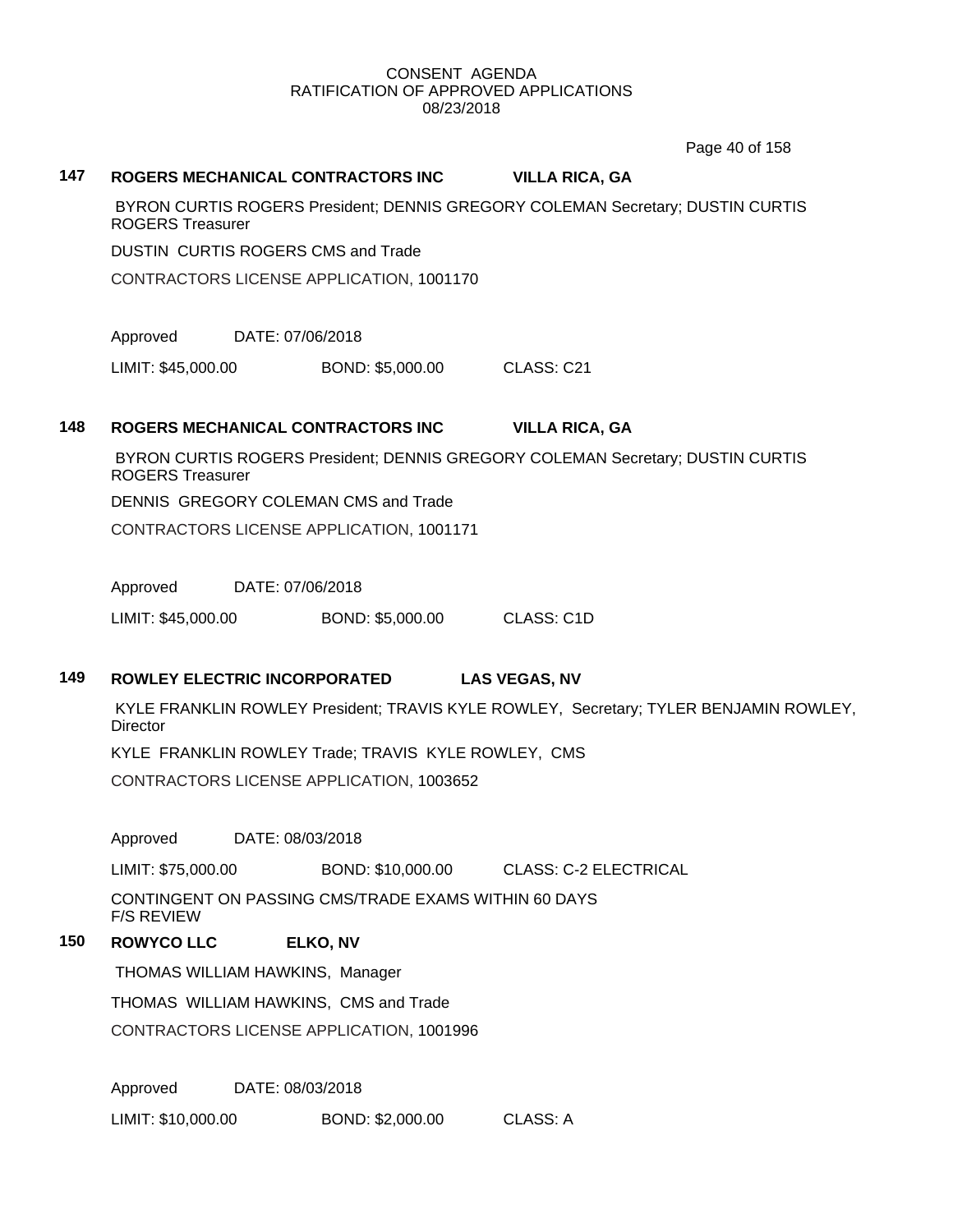Page 41 of 158

# **151 RUTILO LARA-HERNANDEZ RENO, NV** HERNANDEZ ELECTRICAL SERVICE; RUTILO LARA-HERNANDEZ, Owner RUTILO LARA-HERNANDEZ, CMS and Trade CONTRACTORS LICENSE APPLICATION, 1002758 Approved DATE: 07/06/2018 LIMIT: \$10,000.00 BOND: \$2,000.00 CLASS: C2 CONTINGENT UPON PASSING EXAMS WITHIN 60 DAYS FS REVIEW **152 S L HAYDEN CONSTRUCTION INC BURLESON, TX** KATHLEEN KYAN HAYDEN, President; STEVIE LIN HAYDEN, Secretary STEPHEN LIN HAYDEN, CMS and Trade CONTRACTORS LICENSE APPLICATION, 1002762 Approved DATE: 07/19/2018 LIMIT: \$500,000.00 BOND: \$15,000.00 CLASS: B GENERAL BUILDING **153 SCHOENFELDER RENOVATIONS INC MINNETONKA, MN** MARK JOSE SCHOENFELDER President; STEPHEN LOUIS KUCERA, Vice President MARK JOSE SCHOENFELDER CMS and Trade CONTRACTORS LICENSE APPLICATION, 1002284 Approved DATE: 07/17/2018 LIMIT: Unlimited BOND: \$50,000.00 CLASS: B-6 COMMERCIAL REMODELING EXCEEDING 3 STORIES **154 SEACOMM ERECTORS INC SULTAN, WA** JOHN C BRECKENRIDGE, JR President JOHN C BRECKENRIDGE, JR CMS and Trade

Approved DATE: 07/27/2018 LIMIT: \$45,000.00 BOND: \$5,000.00 CLASS: A-25 TELECOMMUNICATION TOWERS CONTINGENT ON PASSING CMS EXAM WITHIN 60 DAYS

CONTRACTORS LICENSE APPLICATION, 1003315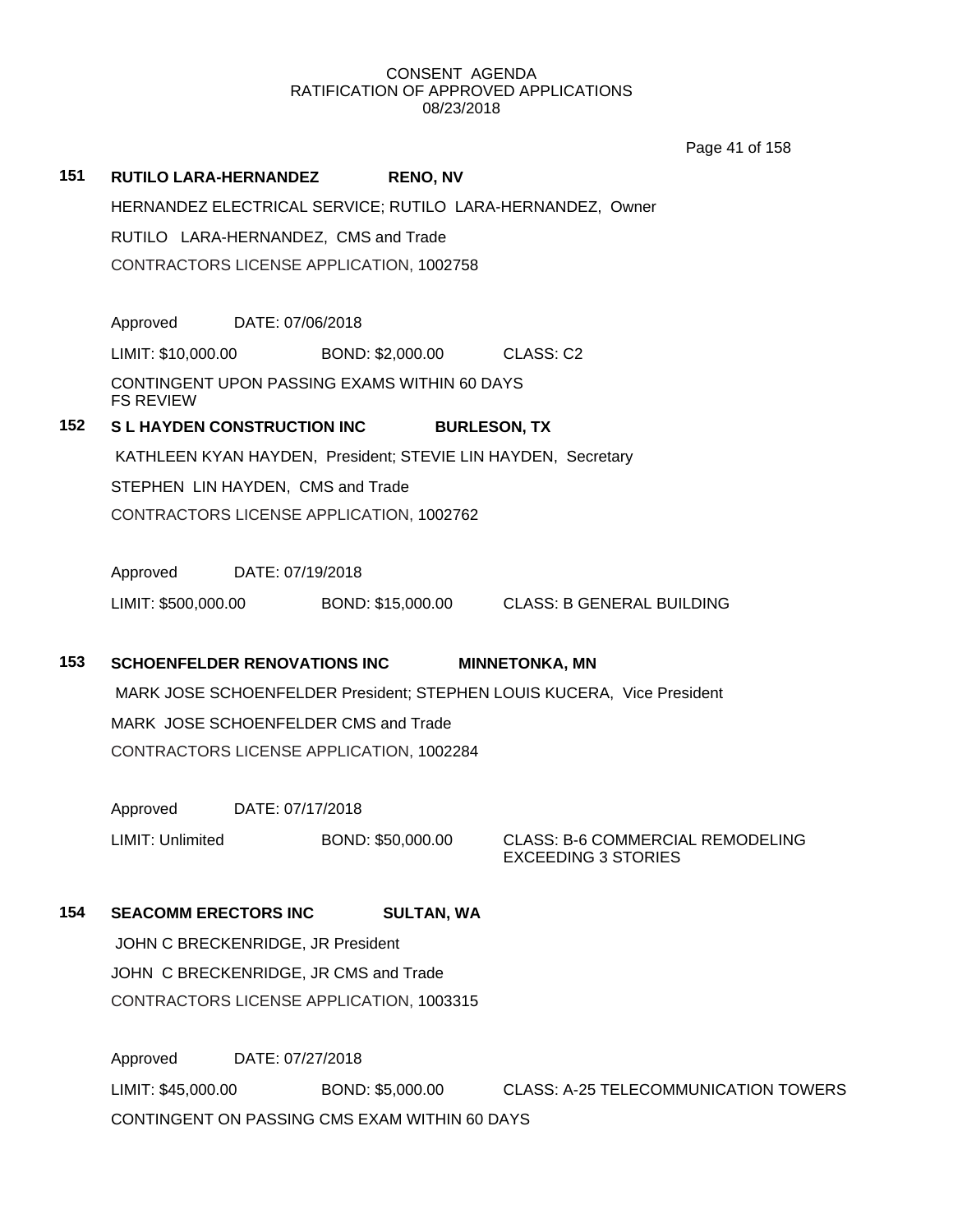Page 42 of 158

| 155                                      |                                                                      |                                                            | SERVICESAGE INC LAS VEGAS, NV                           |                                                                   |  |  |  |
|------------------------------------------|----------------------------------------------------------------------|------------------------------------------------------------|---------------------------------------------------------|-------------------------------------------------------------------|--|--|--|
|                                          |                                                                      | DANS HEATING & COOLING; JEFFREY WILLIAM WHITHAM, President |                                                         |                                                                   |  |  |  |
|                                          | DANIEL LAWRENCE FLEISCHER CMS and Trade                              |                                                            |                                                         |                                                                   |  |  |  |
|                                          | CONTRACTORS LICENSE APPLICATION, 1002327                             |                                                            |                                                         |                                                                   |  |  |  |
|                                          |                                                                      |                                                            |                                                         |                                                                   |  |  |  |
|                                          | Approved DATE: 07/10/2018                                            |                                                            |                                                         |                                                                   |  |  |  |
|                                          |                                                                      |                                                            |                                                         | LIMIT: \$45,000.00 BOND: \$5,000.00 CLASS: C-21B AIR CONDITIONING |  |  |  |
|                                          |                                                                      |                                                            |                                                         |                                                                   |  |  |  |
| 156                                      | <b>SIERRA GROUP LLC</b>                                              |                                                            | <b>LAS VEGAS, NV</b>                                    |                                                                   |  |  |  |
|                                          |                                                                      |                                                            | WILLIAM THOMAS DAVIS Manager; JAVIER AVILA-PENA Manager |                                                                   |  |  |  |
|                                          | WILLIAM THOMAS DAVIS CMS and Trade                                   |                                                            |                                                         |                                                                   |  |  |  |
|                                          |                                                                      |                                                            | CONTRACTORS LICENSE APPLICATION, 1003395                |                                                                   |  |  |  |
|                                          |                                                                      |                                                            |                                                         |                                                                   |  |  |  |
|                                          | Approved DATE: 08/07/2018                                            |                                                            |                                                         |                                                                   |  |  |  |
|                                          |                                                                      |                                                            |                                                         | LIMIT: \$2,000,000.00 BOND: \$30,000.00 CLASS: B-GENERAL BUILDING |  |  |  |
|                                          |                                                                      |                                                            |                                                         |                                                                   |  |  |  |
| 157                                      | <b>SIERRA MOUNTAIN TELECOM</b>                                       |                                                            | <b>GREENWOOD, CA</b>                                    |                                                                   |  |  |  |
|                                          | MICHAEL LAWRENCE PHILLIPS, President; JASON RICHARD SMITH, Secretary |                                                            |                                                         |                                                                   |  |  |  |
|                                          |                                                                      |                                                            | JASON RICHARD SMITH, CMS and Trade                      |                                                                   |  |  |  |
|                                          |                                                                      |                                                            | CONTRACTORS LICENSE APPLICATION, 1001723                |                                                                   |  |  |  |
|                                          |                                                                      |                                                            |                                                         |                                                                   |  |  |  |
|                                          | Approved DATE: 07/18/2018                                            |                                                            |                                                         |                                                                   |  |  |  |
|                                          |                                                                      |                                                            | LIMIT: \$150,000.00 BOND: \$10,000.00                   | CLASS: A25                                                        |  |  |  |
|                                          |                                                                      |                                                            |                                                         |                                                                   |  |  |  |
| 158                                      | <b>SILVER STATE COATINGS INC</b>                                     |                                                            | <b>HENDERSON, NV</b>                                    |                                                                   |  |  |  |
|                                          | SCOTT RUSSELL COGGINS President; MICHELE MONICA COGGINS Treasurer    |                                                            |                                                         |                                                                   |  |  |  |
|                                          | SCOTT RUSSELL COGGINS CMS and Trade                                  |                                                            |                                                         |                                                                   |  |  |  |
| CONTRACTORS LICENSE APPLICATION, 1003918 |                                                                      |                                                            |                                                         |                                                                   |  |  |  |
|                                          |                                                                      |                                                            |                                                         |                                                                   |  |  |  |
|                                          | Approved                                                             | DATE: 08/03/2018                                           |                                                         |                                                                   |  |  |  |
|                                          |                                                                      |                                                            |                                                         |                                                                   |  |  |  |

LIMIT: \$50,000.00 BOND: \$5,000.00 CLASS: C-4A PAINTING F/S REVIEW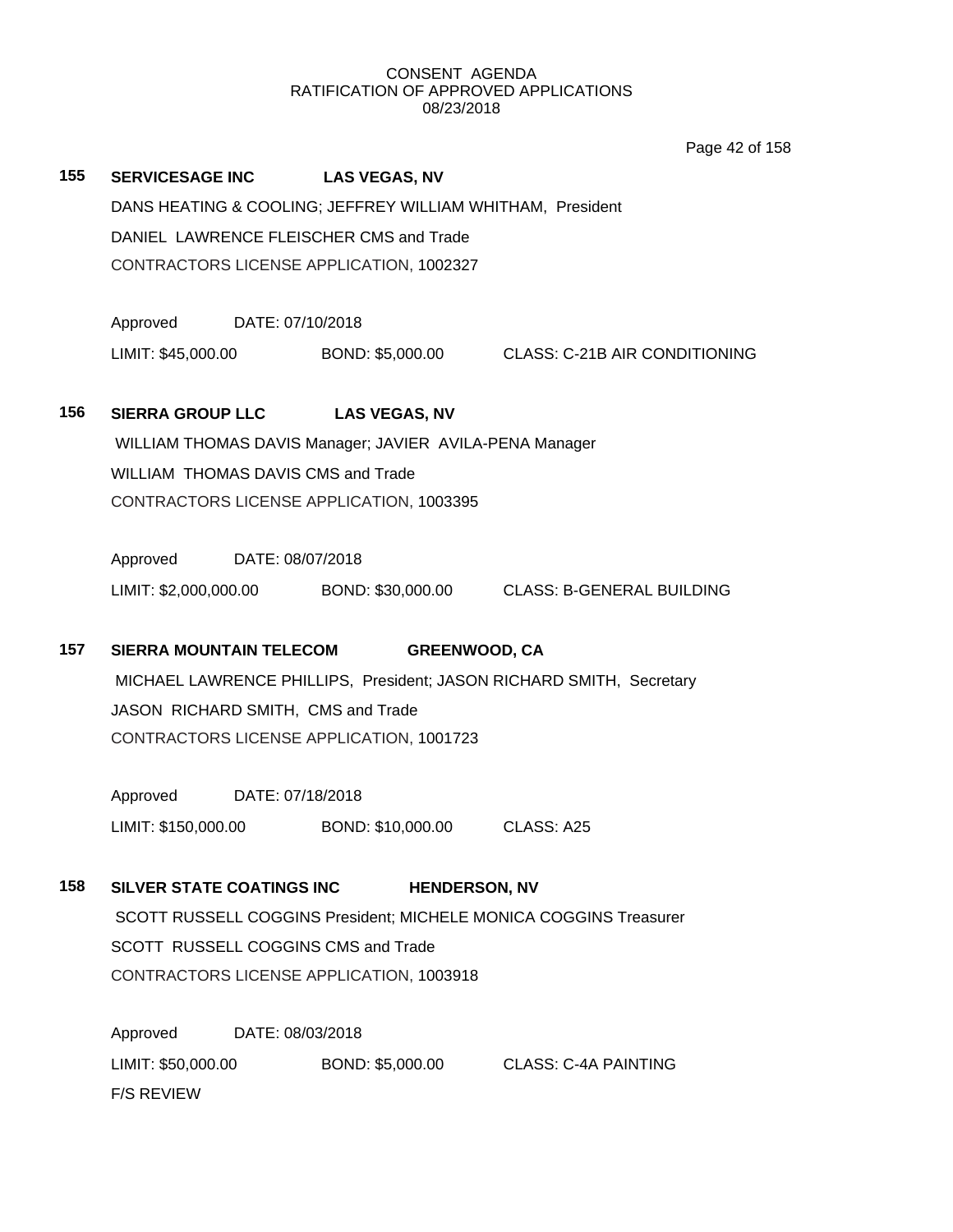Page 43 of 158

**159 SOL SOLUTIONS CONTRACTORS WOODLAND HILLS, CA**

CHRISTINA MARIE SHIACHI, President

CHRISTINA MARIE SHIACHI, CMS and Trade

CONTRACTORS LICENSE APPLICATION, 1002409

Approved DATE: 07/12/2018

LIMIT: \$200,000.00 BOND: \$10,000.00 CLASS: B2-RESIDENTIAL AND SMALL

COMMERCIAL

F/S REVIEW

# **160 SPORTS FIELDS INC CANTON, GA**

BRIAN FREDERICK STORM President; MARK LEE STALNAKER, Secretary

CHRISTOPHER MIKELL CARNAHAN, CMS and Trade

CONTRACTORS LICENSE APPLICATION, 1003544

Approved DATE: 08/03/2018

LIMIT: Unlimited BOND: \$50,000.00 CLASS: A9-PIERS AND FOUNDATIONS A12-

EXCAVATING, GRADING, TRENCHING AND SURFACING A14-STEEL ERECTION AND INDUSTRIAL MACHINERY A15-SEWERS, DRAINS AND PIPES A21-FENCING AND GUARDRAILS A22-UNCLASSIFIED A22- DESIGNATED FOR THE INSTALLATION OF SYNTHETIC AND NATURAL SPORTING SURFACE SYSTEMS

\*\*MUST CHANGE NAME\*\*

# **161 STEALTH MEDIA SERVICES LLC CENTERVILLE, UT**

ERIC RICHMOND ELLIS, Managing Member ERIC RICHMOND ELLIS, CMS and Trade CONTRACTORS LICENSE APPLICATION, 1003185

Approved DATE: 07/17/2018

LIMIT: \$45,000.00 BOND: \$5,000.00 CLASS: C-2D LOW VOLTAGE

CONTINGENT ON PASSING CMS/TRADE EXAMS WITHIN 60 DAYS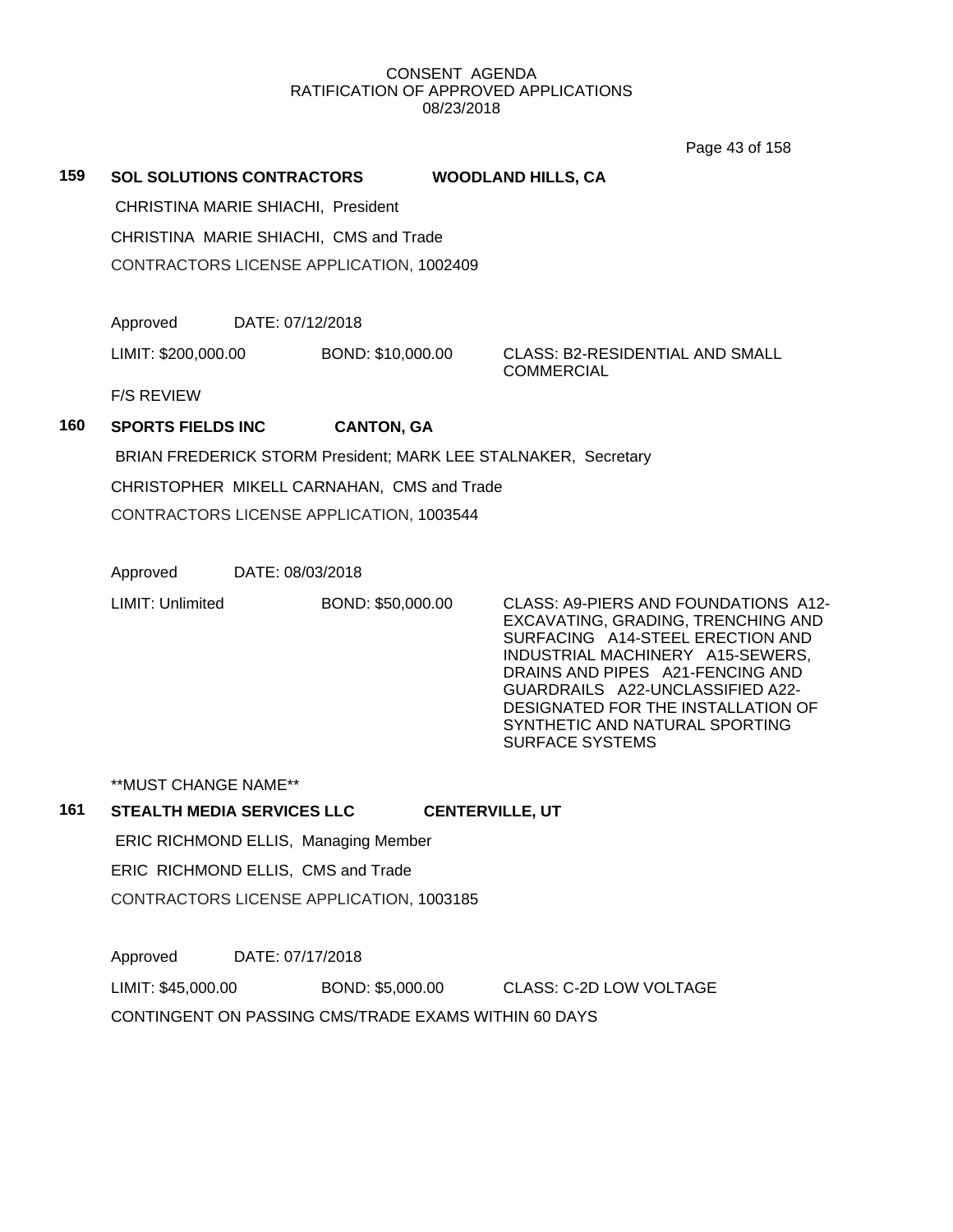Page 44 of 158

# **162 STEEL FINISHERS LLC HENDERSON, NV**

DEREK EDWIN SPLINTER Managing Member; BRANDON EARL SPLINTER Managing Member BRANDON EARL SPLINTER CMS and Trade CONTRACTORS LICENSE APPLICATION, 1004156

Approved DATE: 08/06/2018

LIMIT: \$200,000.00 BOND: \$10,000.00 CLASS: C-14 STEEL REINFORCING AND **ERECTION** 

CONTINGENT UPON PASSING REQUIRED CMS AND TRADE EXAMS WITHIN SIXTY (60) DAYS

# **163 STREIMER SHEET METAL WORKS INC PORTLAND, OR**

STEVEN LESLIE STREIMER, President; FREDERICK LESLIE STREIMER, Secretary STEVEN LESLIE STREIMER, CMS; STACY MATTHEW WORDEN, Trade

CONTRACTORS LICENSE APPLICATION, 1002466

Approved DATE: 07/16/2018

LIMIT: Unlimited BOND: \$50,000.00 CLASS: C13-USING SHEET METAL

CONTINGENT UPON PASSING CMS & TRADE EXAM WITHIN 60 DAYS

# **164 STRIPE PROS LLC LAS VEGAS, NV**

MICHAEL DELOS SANTOS Manager; DONALD LYNN BARNUM, Manager; RUPERTO RIVERA-CALDERON Manager

DONALD LYNN BARNUM, Trade; MICHAEL DELOS SANTOS CMS

CONTRACTORS LICENSE APPLICATION, 1003374

Approved DATE: 08/07/2018

LIMIT: \$50,000.00 BOND: \$5,000.00 CLASS: A8-SEALING ANS STRIPING OF

IMPERMEABLE PAVING SURFACES

# **165 SUMMIT ASSEMBLY INCORPORATED LAFAYETTE, CO**

CHRISTOPHER DAVID RAYBURN, Chief Executive Officer CHRISTOPHER DAVID RAYBURN, CMS and Trade CONTRACTORS LICENSE APPLICATION, 1002769

Approved DATE: 07/18/2018 LIMIT: \$800,000.00 BOND: \$20,000.00 CLASS: C2D-LOW VOLTAGE CONTINGENT UPON PASSING CMS & TRADE EXAM WITHIN 60 DAYS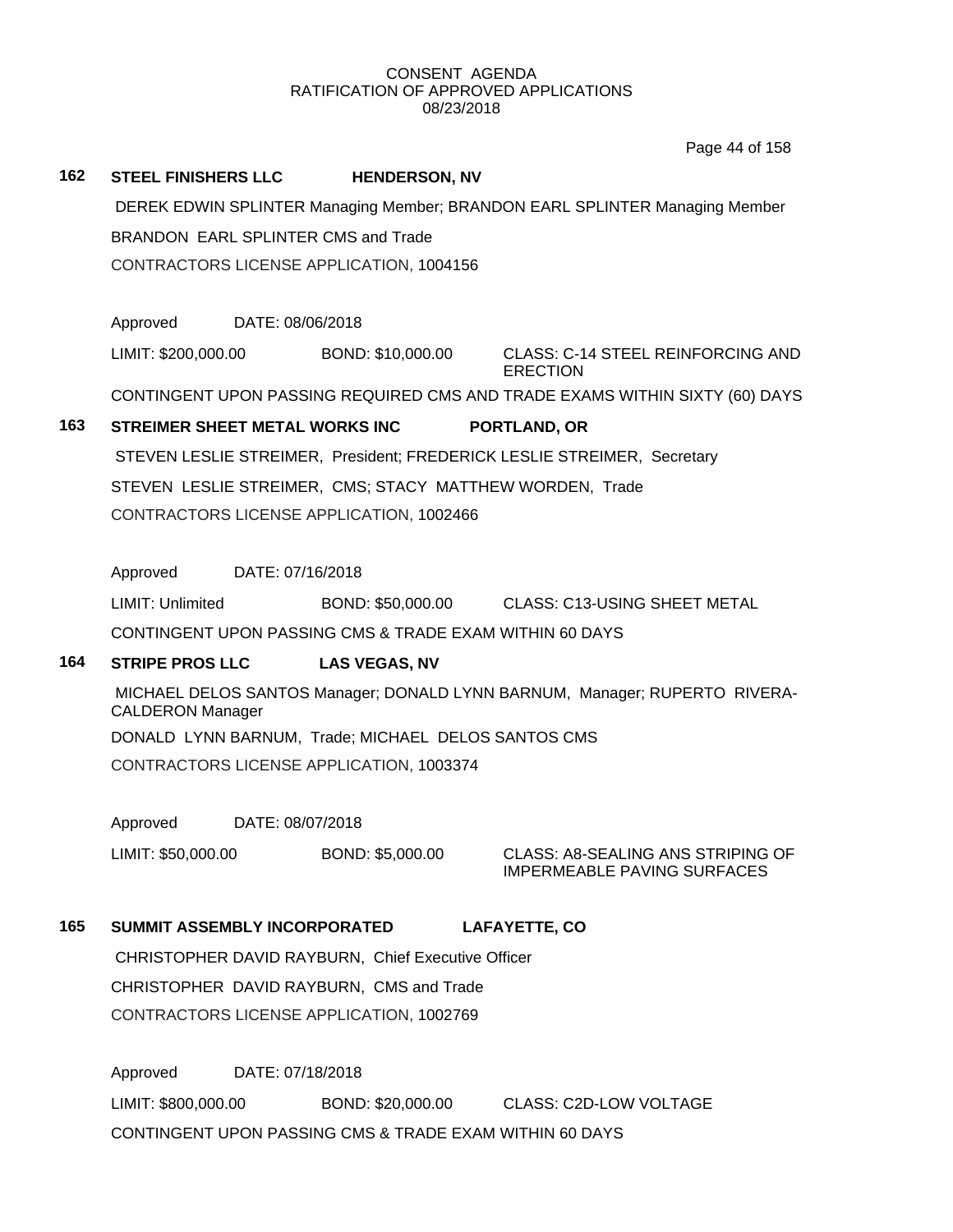Page 45 of 158

### **166 SUNFINITY SOLAR NV LLC DALLAS, TX**

HENRY GEORGE SCHOPFER, III Manager; JOHN BRYCE BILLINGSLEY, Manager

BRADY IVERSON GURR, CMS and Trade

CONTRACTORS LICENSE APPLICATION, 1002699

Approved DATE: 07/19/2018

LIMIT: \$245,000.00 BOND: \$15,000.00 CLASS: C2

CONTINGENT UPON PASSING EXAMS WITHIN 60 DAYS AND RECEIPT OF LLC INDEMNIFICATION FS REVIEW

# **167 SVEN R ANDERSEN CONSTRUCTION INC RENO, NV**

SVEN RYAN ANDERSEN President; KELLY ANDERSEN, Treasurer

SVEN RYAN ANDERSEN CMS and Trade

CONTRACTORS LICENSE APPLICATION, 1003222

Approved DATE: 08/03/2018

LIMIT: \$200,000.00 BOND: \$10,000.00 CLASS: B2

### **168 SYNECTICS MICRO COMPUTER SOLUTIONS LAS VEGAS, NV**

RANDAL WADE ELROD, President; ISABELLA KIILANI ELROD, Secretary; JULIE JO BUTTERFIELD-ELROD, Treasurer

VANCE PRESTON ELROD, CMS and Trade

CONTRACTORS LICENSE APPLICATION, 1002691

Approved DATE: 07/18/2018

LIMIT: \$45,000.00 BOND: \$5,000.00 CLASS: C2D-LOW VOLTAGE

CONTINGENT UPON PASSING CMS & TRADE EXAM WITHIN 60 DAYS FS REVIEW

# **169 T AND B EQUIPMENT COMPANY INC ASHLAND, VA**

THOMAS BERKLEY ELLIS, JR President; FRANK JOHN PADOS, Secretary; GREGORY EDWARD MYLES, Treasurer; BRENT LEE PARIS, Director

WILLIAM HARRISON HAGER CMS and Trade

CONTRACTORS LICENSE APPLICATION, 1002498

Approved DATE: 08/03/2018

LIMIT: \$10,000.00 BOND: \$2,000.00 CLASS: C24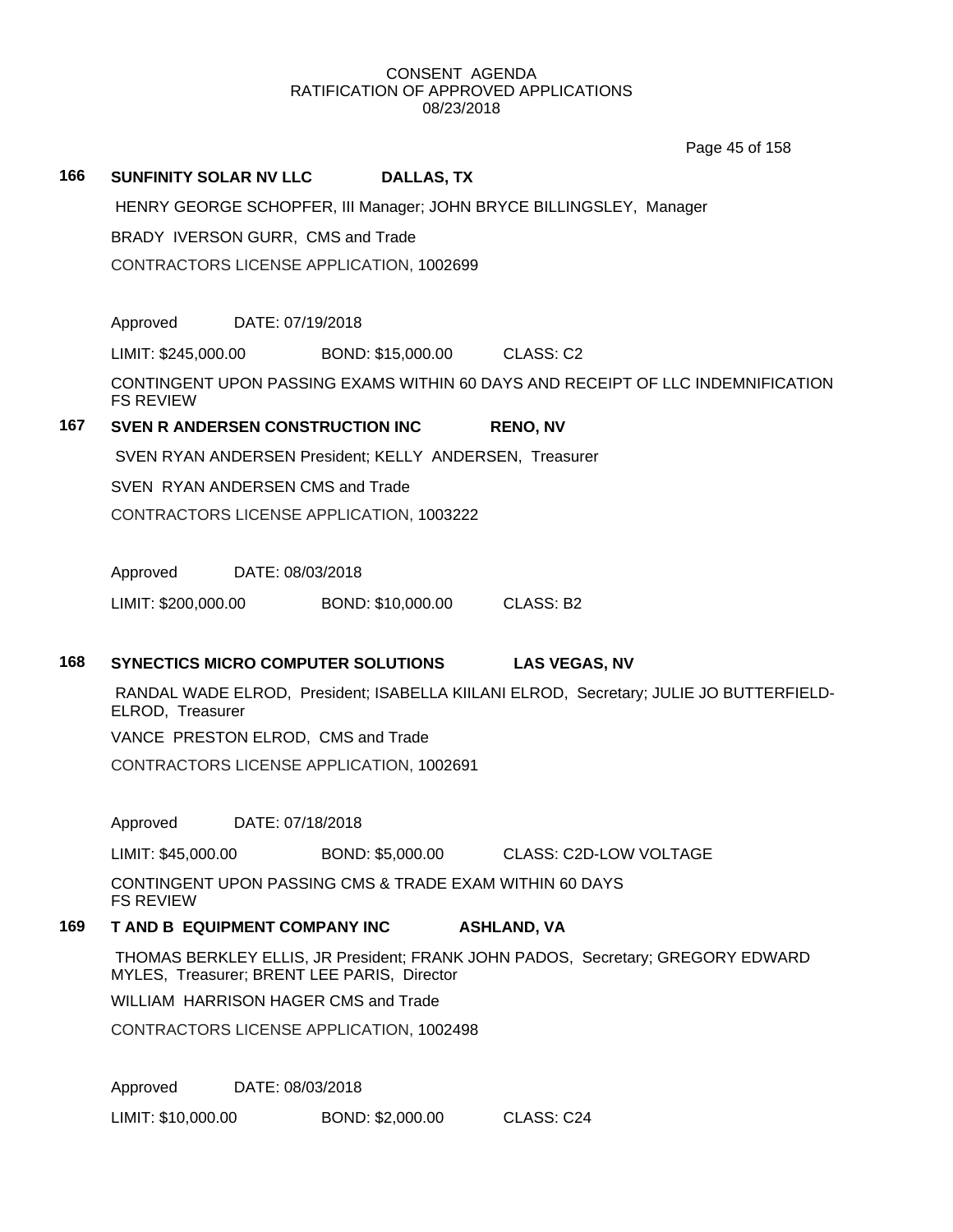Page 46 of 158

# **170 T M S CONSTRUCTION INC COLORADO SPRINGS, CO**

THOMAS MICHAEL SHARKEY, President; ROXANNE LEA VAUGHN, Secretary THOMAS MICHAEL SHARKEY, CMS and Trade CONTRACTORS LICENSE APPLICATION, 1003058

Approved DATE: 08/03/2018

LIMIT: \$4,000,000.00 BOND: \$30,000.00 CLASS: B-2 RESIDENTIAL AND SMALL

**COMMERCIAL** 

# **171 TELSTAR INSTRUMENTS CONCORD, CA**

S A E SYSTEMS; ROBERT SIDNEY MARSTON, JR President; JOHN DEAN GARDINER, Vice President BENJAMIN THOMAS MARSTON, CMS and Trade CONTRACTORS LICENSE APPLICATION, 1002898

Approved DATE: 08/06/2018

LIMIT: \$1,500,000.00 BOND: \$30,000.00 CLASS: C2-ELECTRICAL CONTINGENT ON PASSING CMS/TRADE EXAMS WITHIN 60 DAYS

# **172 TEPCOGLASS LLC DALLAS, TX**

WILLIAM CHRISTOPHER KEEN Manager; BRENT CORNELL BESHORE Manager GARY WAYNE JEAN CMS and Trade CONTRACTORS LICENSE APPLICATION, 1003688

Approved DATE: 08/08/2018

LIMIT: \$5,000,000.00 BOND: \$50,000.00 CLASS: C-8 GLASS AND GLAZING

**173 THE MOORE GROUP INC LAS VEGAS, NV**

WILLIAM MICHAEL MOORE President WILLIAM MICHAEL MOORE CMS and Trade CONTRACTORS LICENSE APPLICATION, 1002332

Approved DATE: 07/12/2018 LIMIT: \$2,000,000.00 BOND: \$30,000.00 CLASS: B-GENERAL BUILDING CONTINGENT ON PASSING CMS EXAM WITHIN 60 DAYS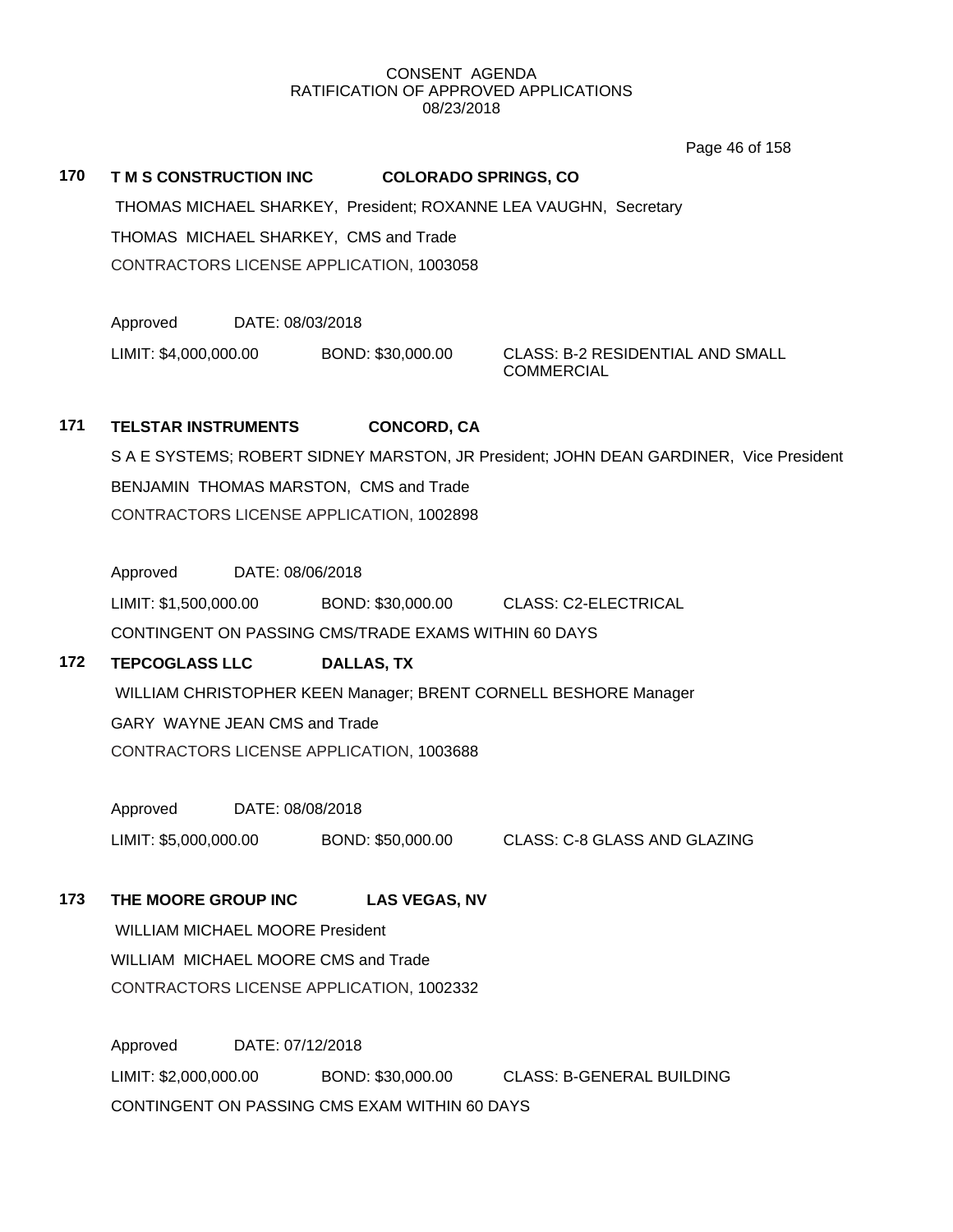Page 47 of 158

| 174 | THE ROOTER BEE LLC                                               | <b>RENO, NV</b>   |                         |  |  |
|-----|------------------------------------------------------------------|-------------------|-------------------------|--|--|
|     | <b>ANTHONY JAMES ROWE Managing Member</b>                        |                   |                         |  |  |
|     | ANTHONY JAMES ROWE CMS and Trade                                 |                   |                         |  |  |
|     | CONTRACTORS LICENSE APPLICATION, 1003270                         |                   |                         |  |  |
|     |                                                                  |                   |                         |  |  |
|     | DATE: 07/20/2018<br>Approved                                     |                   |                         |  |  |
|     | LIMIT: \$10,000.00                                               | BOND: \$2,000.00  | CLASS: C <sub>1</sub> D |  |  |
|     | CONTINGENT UPON PASSING EXAMS WITHIN 60 DAYS<br><b>FS REVIEW</b> |                   |                         |  |  |
| 175 | <b>THOMAS MICHAEL OWEN</b>                                       | <b>FRESNO, CA</b> |                         |  |  |
|     | THOMAS MICHAEL OWEN, Owner                                       |                   |                         |  |  |
|     |                                                                  |                   |                         |  |  |

THOMAS MICHAEL OWEN, CMS and Trade CONTRACTORS LICENSE APPLICATION, 1002957

Approved DATE: 07/12/2018

LIMIT: \$245,000.00 BOND: \$15,000.00 CLASS: B2 THIS APPROVAL IS CONTINGENT UPON PASSING THE CMS EXAM WITHIN 60 DAYS

# **176 TORCOM CONSTRUCTION LLC PHOENIX, AZ**

JOSE ANTONIO TORANO AIELLO, Manager JOSE ANTONIO TORANO AIELLO, CMS and Trade CONTRACTORS LICENSE APPLICATION, 1002283

Approved DATE: 07/17/2018

LIMIT: \$245,000.00 BOND: \$15,000.00 CLASS: B-2 RESIDENTIAL AND SMALL

COMMERCIAL

# **177 TREX COMMERCIAL PRODUCTS INC BROOKLYN PARK, MN**

STAGING CONCEPTS; JOHN GORDON LEWIS President; WILLIAM ROBERT GUPP, Secretary; BRYAN HORIX FAIRBANKS, Treasurer; JAMES EARL CLINE, Vice President

JONATHAN MATTHEW CHASE CMS and Trade

CONTRACTORS LICENSE APPLICATION, 1000949

Approved DATE: 07/18/2018

LIMIT: Unlimited BOND: \$50,000.00 CLASS: C14C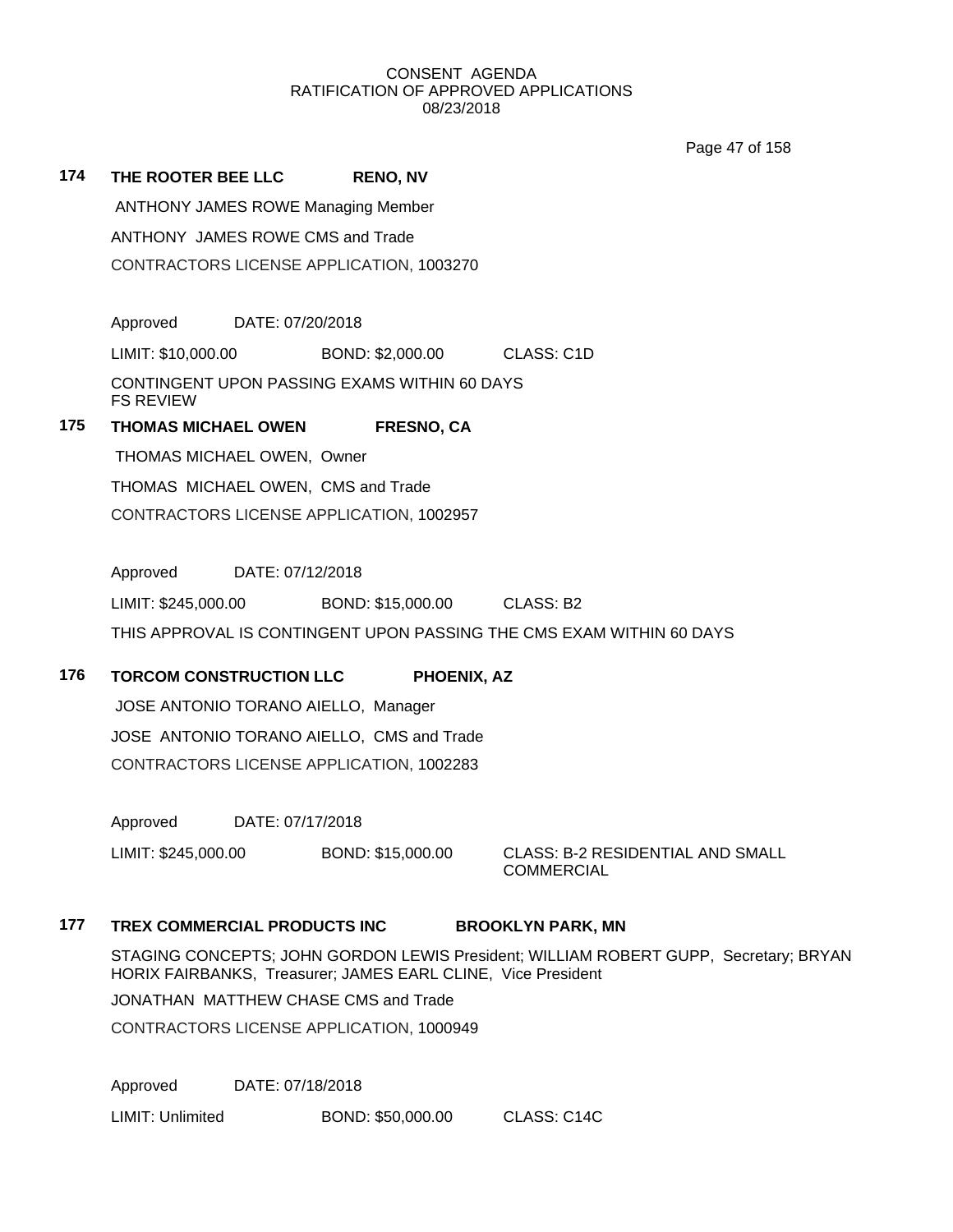Page 48 of 158

# **178 TRI CON WORKS LLC HOUSTON, TX**

T C WORKS; TRI CON HOLDINGS INC Managing Member; SARAH HUMPHRIES SMITH Manager; STEVEN BRYAN ROBBINS Managing Member; GARY WAYNE SMITH Managing Member

KYLE ANTHONY WALKER CMS and Trade

CONTRACTORS LICENSE APPLICATION, 998380

Approved DATE: 07/12/2018

LIMIT: \$5,000,000.00 BOND: \$50,000.00 CLASS: A-GENERAL ENGINEERING

# **179 TRIPLE T'S CONSTRUCTION LLC GARDNERVILLE, NV**

DUSTIN MICHAEL TURNER, Managing Member; NICOLE ILENE TURNER, Managing Member

DUSTIN MICHAEL TURNER, CMS and Trade

CONTRACTORS LICENSE APPLICATION, 1003235

Approved DATE: 07/11/2018

LIMIT: \$10,000.00 BOND: \$2,000.00 CLASS: C1

CONTINGENT UPON PASSING EXAMS WITHIN 60 DAYS FS REVIEW

# **180 TRU BUILT CONSTRUCTION LLC HENDERSON, NV**

TRACY LEIGH HANSON-FULLER Managing Member; STEVEN EDWARD FULLER Managing Member; ATILANO VARGAS RODRIGUEZ, Managing Member

TRACY LEIGH HANSON-FULLER CMS and Trade

CONTRACTORS LICENSE APPLICATION, 1002922

Approved DATE: 07/09/2018

LIMIT: \$4,500,000.00 BOND: \$30,000.00 CLASS: B-2 RESIDENTIAL AND SMALL

COMMERCIAL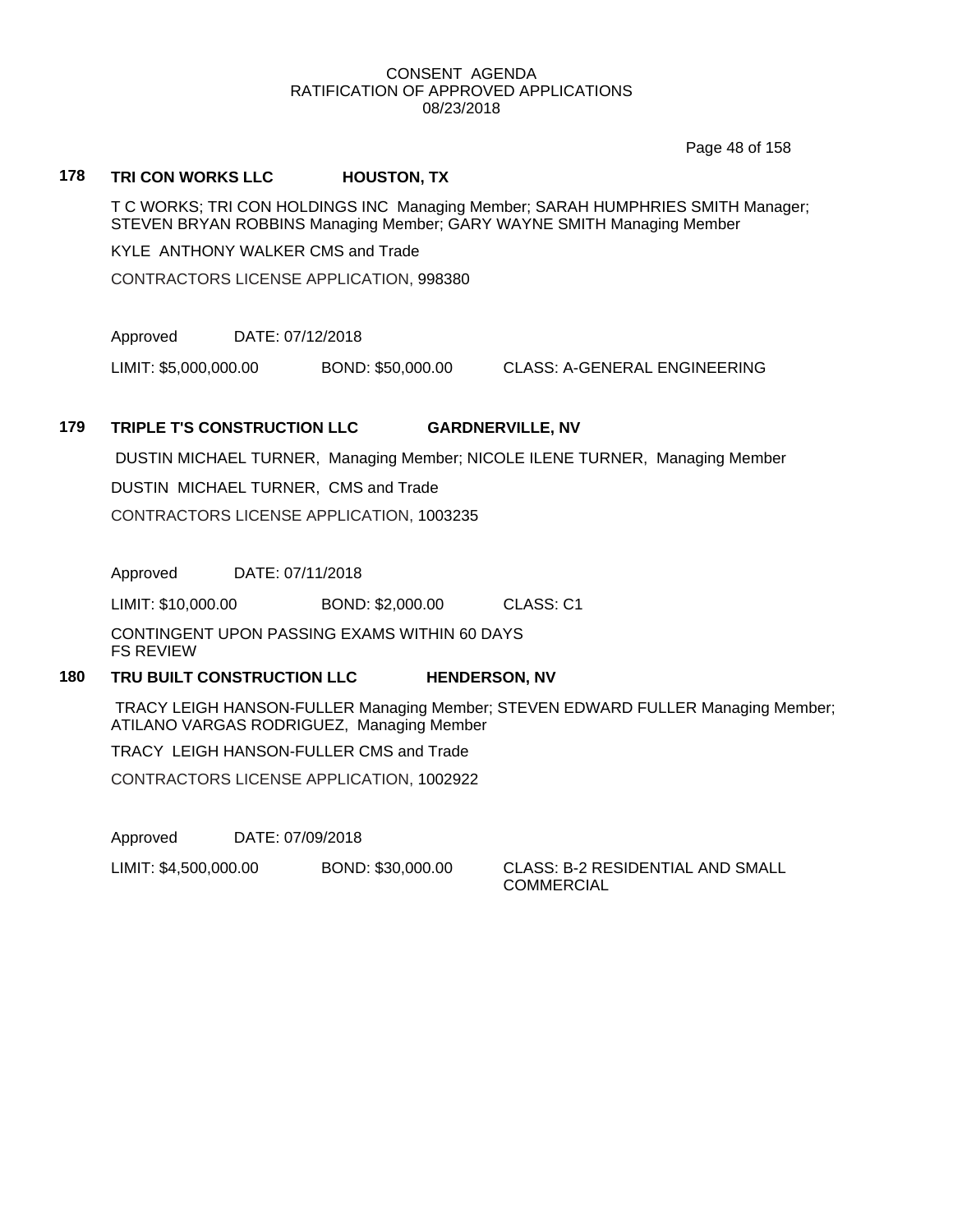Page 49 of 158

### **181 TRU BUILT CONSTRUCTION LLC HENDERSON, NV**

TRACY LEIGH HANSON-FULLER Managing Member; STEVEN EDWARD FULLER Managing Member; ATILANO VARGAS RODRIGUEZ, Managing Member

TRACY LEIGH HANSON-FULLER CMS and Trade

CONTRACTORS LICENSE APPLICATION, 1002923

Approved DATE: 07/09/2018

LIMIT: \$4,500,000.00 BOND: \$30,000.00 CLASS: C-3 CARPENTRY MAINTENANCE AND

MINOR REPAIR

### **182 TUNDRA CONSTRUCTION LLC PAHRUMP, NV**

TIMOTHY RAY BIRK Managing Member; LLOYD SCOTT LEANY Managing Member

LLOYD SCOTT LEANY CMS and Trade

CONTRACTORS LICENSE APPLICATION, 1001955

Approved DATE: 08/06/2018

LIMIT: \$1,300,000.00 BOND: \$30,000.00 CLASS: B-2 RESIDENTIAL AND SMALL

**COMMERCIAL** 

**183 U S FLOOR II LLC LAS VEGAS, NV**

HEATHER JOIE OBRIEN Manager; CHRISTOPHER JAMES O'BRIEN Manager CHRISTOPHER JAMES O'BRIEN CMS and Trade CONTRACTORS LICENSE APPLICATION, 1002789

Approved DATE: 08/03/2018

LIMIT: \$1,000,000.00 BOND: \$30,000.00 CLASS: C-4 PAINTING & DECORATING

# **184 UNICON CONCRETE LLC LAS VEGAS, NV**

SIARHEI KURAKA Managing Member; JONATHAN EARL CUTLER Managing Member SIARHEI KURAKA CMS and Trade CONTRACTORS LICENSE APPLICATION, 1003281

Approved DATE: 07/12/2018 LIMIT: \$2,000,000.00 BOND: \$30,000.00 CLASS: C-5 CONCRETE CONTRACTING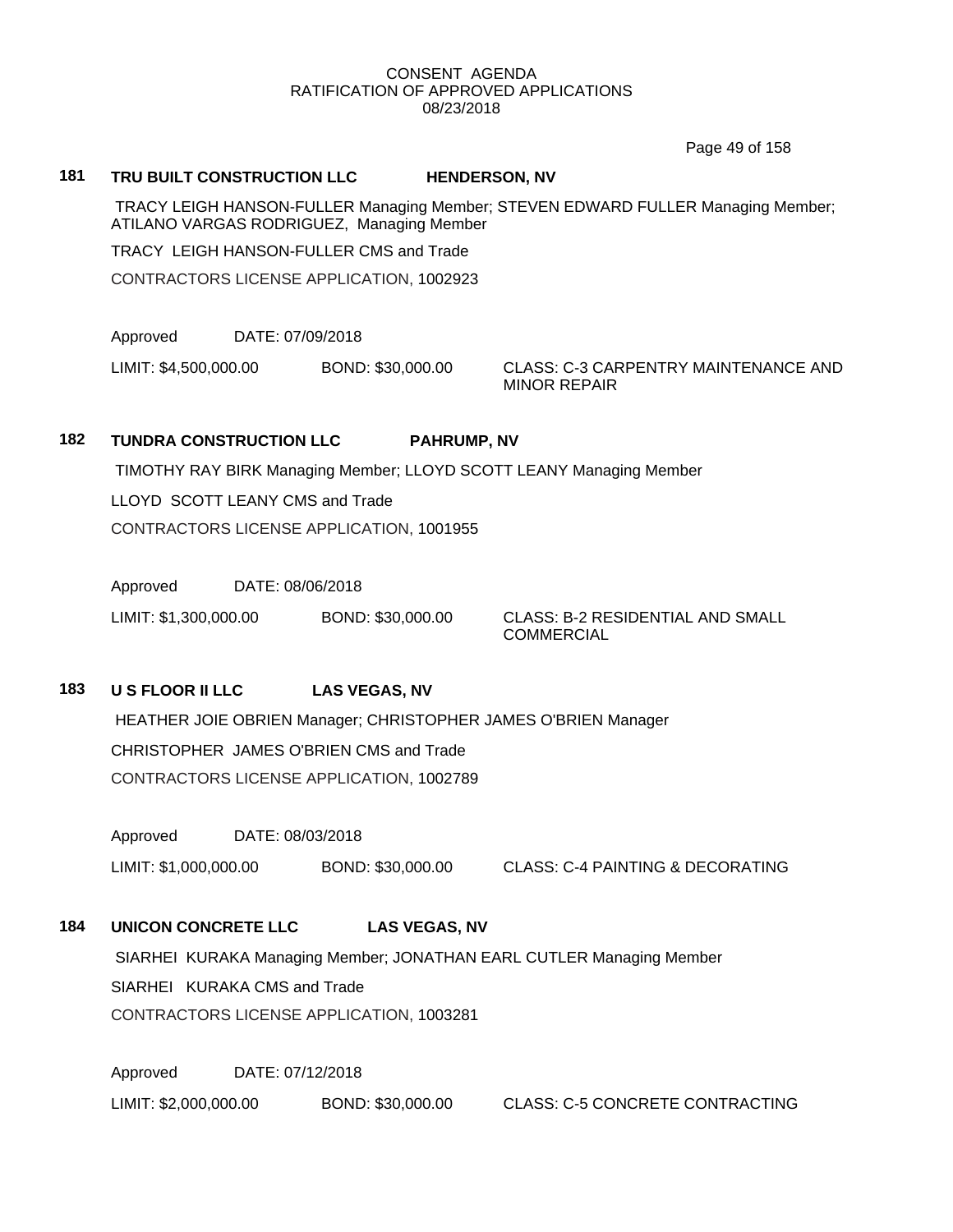Page 50 of 158

|     |                                                                       |                                          |                             |                   |                   | Page |
|-----|-----------------------------------------------------------------------|------------------------------------------|-----------------------------|-------------------|-------------------|------|
| 185 | UNLIMITED COMMUNICATIONS LAS VEGAS, NV                                |                                          |                             |                   |                   |      |
|     | CHRISTOPHER JOSEPH HERR President; JEFFREY BOE CUNNINGHAM, Secretary  |                                          |                             |                   |                   |      |
|     | LANCE JON UMBERTIS CMS and Trade                                      |                                          |                             |                   |                   |      |
|     | CONTRACTORS LICENSE APPLICATION, 1002195                              |                                          |                             |                   |                   |      |
|     | Approved DATE: 08/06/2017                                             |                                          |                             |                   |                   |      |
|     | LIMIT: \$250,000.00 BOND: \$15,000.00 CLASS: A25                      |                                          |                             |                   |                   |      |
|     |                                                                       |                                          |                             |                   |                   |      |
| 186 | <b>VULLIETY CUSTOM HARDSCAPE LLC</b>                                  |                                          |                             |                   | <b>SPARKS, NV</b> |      |
|     | <b>AUSTIN THOR VULLEITY Managing Member</b>                           |                                          |                             |                   |                   |      |
|     | AUSTIN THOR VULLEITY CMS and Trade                                    |                                          |                             |                   |                   |      |
|     |                                                                       | CONTRACTORS LICENSE APPLICATION, 1003241 |                             |                   |                   |      |
|     | Approved DATE: 08/06/2018                                             |                                          |                             |                   |                   |      |
|     | LIMIT: \$100,000.00 BOND: \$10,000.00 CLASS: C5                       |                                          |                             |                   |                   |      |
| 187 | <b>WALKER RIVER CONSTRUCTION INC</b>                                  |                                          |                             |                   | <b>SCHURZ, NV</b> |      |
|     | GYPSY ROBYN HOLMAN President; AARON JOSEPH HOLMAN Secretary/Treasurer |                                          |                             |                   |                   |      |
|     | GYPSY ROBYN HOLMAN CMS; JAMES TIMOTHY JOHNSON Trade                   |                                          |                             |                   |                   |      |
|     | CONTRACTORS LICENSE APPLICATION, 1003508                              |                                          |                             |                   |                   |      |
|     |                                                                       |                                          |                             |                   |                   |      |
|     | Approved DATE: 08/06/2017                                             |                                          |                             |                   |                   |      |
|     | LIMIT: \$1,000,000.00 BOND: \$30,000.00 CLASS: C14G                   |                                          |                             |                   |                   |      |
| 188 | <b>WEBB CONSTRUCTION LLC</b>                                          |                                          |                             | <b>SPARKS, NV</b> |                   |      |
|     | BRIAN ALLEN WEBB, Managing Member                                     |                                          |                             |                   |                   |      |
|     | BRIAN ALLEN WEBB, CMS and Trade                                       |                                          |                             |                   |                   |      |
|     | CONTRACTORS LICENSE APPLICATION, 1002718                              |                                          |                             |                   |                   |      |
|     | Approved                                                              | DATE: 07/11/2018                         |                             |                   |                   |      |
|     | LIMIT: \$245,000.00                                                   |                                          | BOND: \$15,000.00 CLASS: C3 |                   |                   |      |
|     | CONTINGENT UPON PASSING EXAMS WITHIN 60 DAYS                          |                                          |                             |                   |                   |      |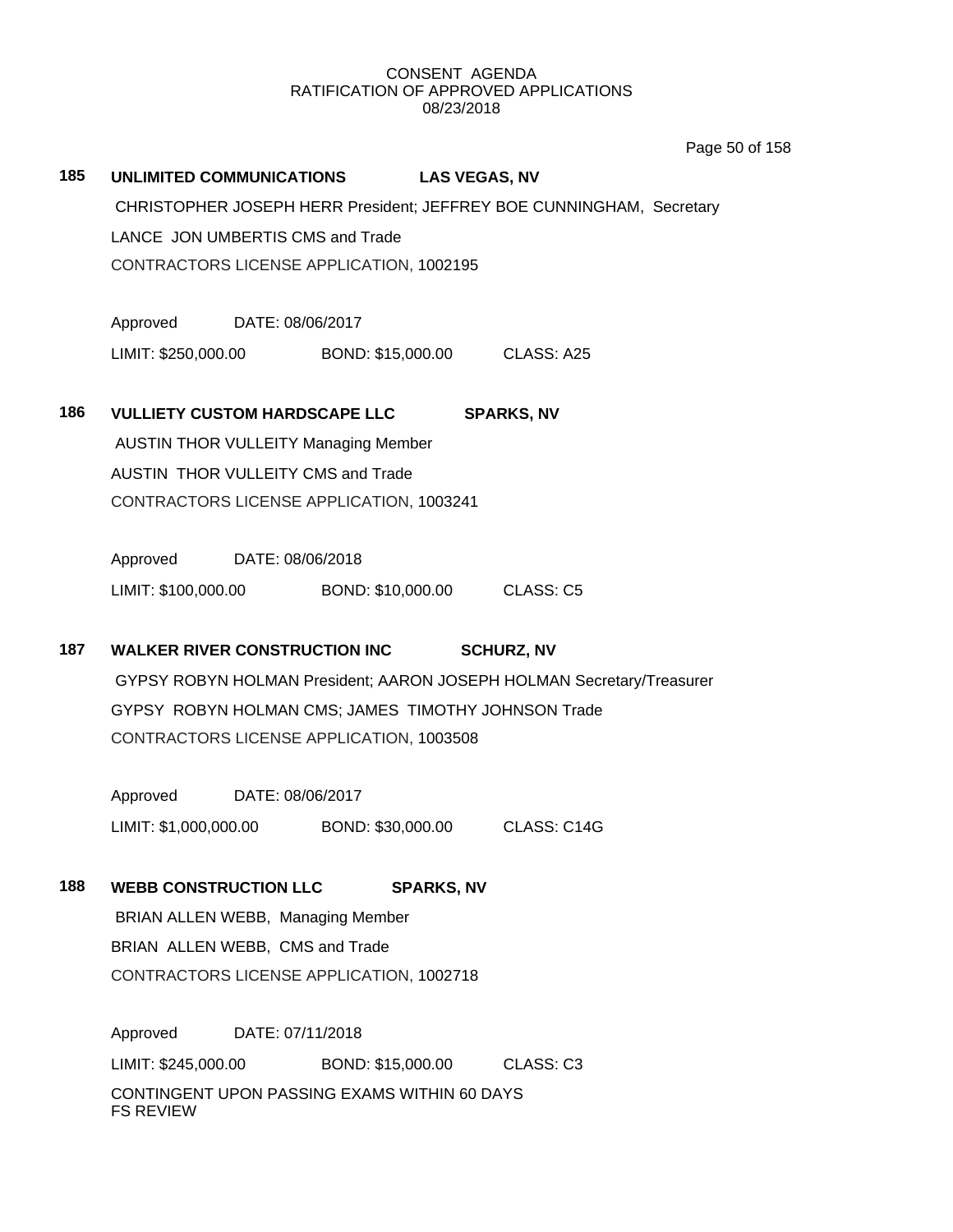Page 51 of 158

**189 WERNLI INC SALT LAKE CITY, UT** MICHAEL CURTIS WERNLI President; STANLEY DAVID WERNLI Secretary; JASON MICHAEL WERNLI, **Director** MICHAEL CURTIS WERNLI CMS and Trade CONTRACTORS LICENSE APPLICATION, 1002428

Approved DATE: 07/11/2018

LIMIT: \$245,000.00 BOND: \$15,000.00 CLASS: C21

# **190 WESTMORELAND BUILDERS LLC SOUTHLAKE, TX**

GREGORY JOE WESTMORELAND, Manager; WARREN EUGENE ROSS Manager GREGORY JOE WESTMORELAND, CMS and Trade CONTRACTORS LICENSE APPLICATION, 1002750

Approved DATE: 07/31/2018

LIMIT: \$1,000,000.00 BOND: \$30,000.00 CLASS: B2-RESIDENTIAL AND SMALL

COMMERCIAL

# **191 WILDHORSE INVESTMENTS INC LAS VEGAS, NV**

BLACK CANYON CONSTRUCTION; KELLY JEAN PERZY President; SIDNEY JOHN PERZY Vice President JOSEPH MAX RIGGS Trade; KELLY JEAN PERZY CMS CONTRACTORS LICENSE APPLICATION, 1003421

Approved DATE: 07/31/2018 LIMIT: \$3,200,000.00 BOND: \$30,000.00 CLASS: A-GENERAL ENGINEERING APPROVE WITH WAIVER OF THE TRADE EXAM BASED ON HAVING SERVED AS THE QUALIFIED INDIVIDUAL ON LICESSE 59074 CLASS AB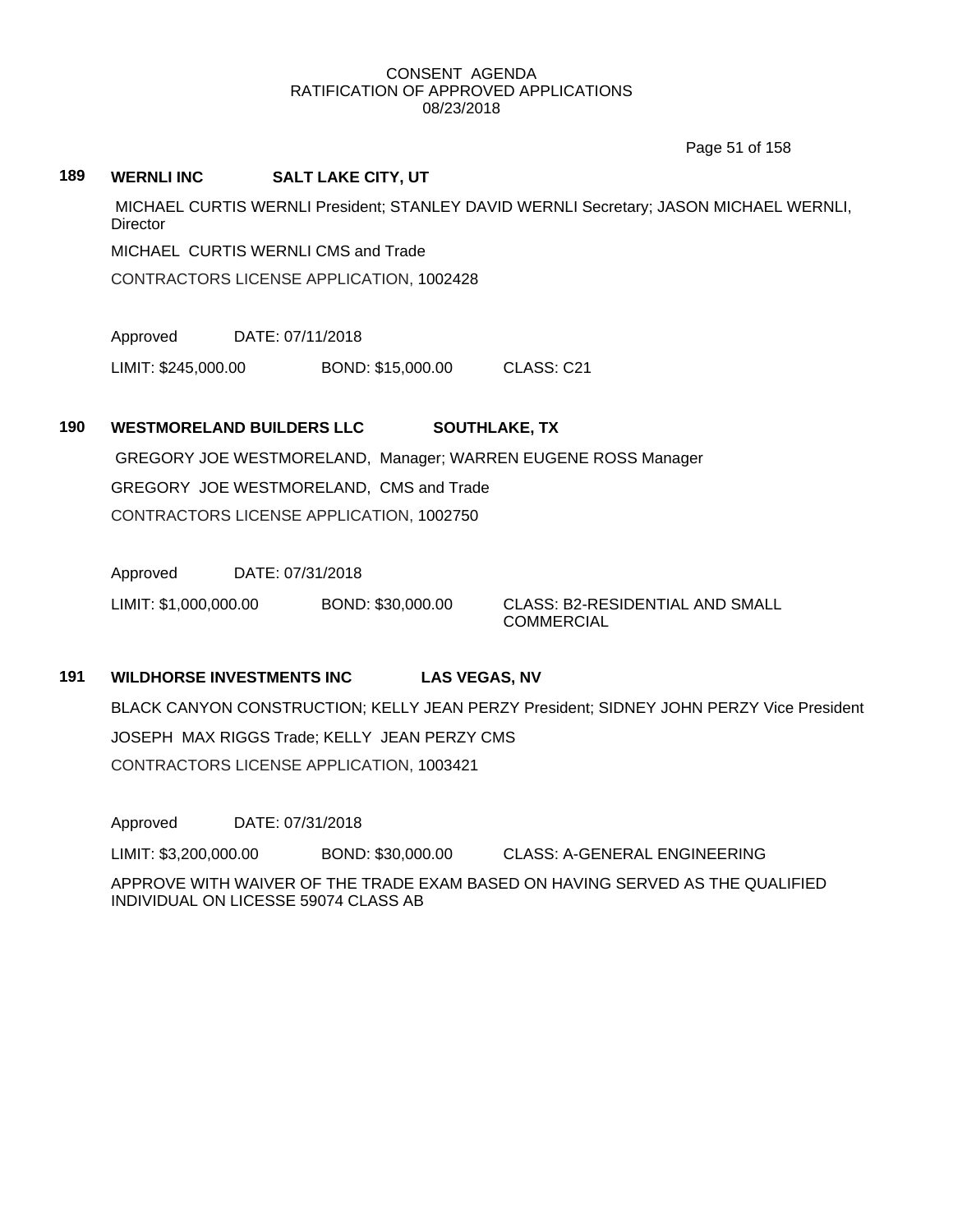Page 52 of 158

**192 WIREMEN ELECTRICAL LLC PAHRUMP, NV**

MARVIN RICHARD SHEMP, Manager

MARVIN RICHARD SHEMP, CMS and Trade

CONTRACTORS LICENSE APPLICATION, 1002419

Approved DATE: 08/03/2018

LIMIT: \$60,000.00 BOND: \$10,000.00 CLASS: C2-ELECTRICAL

CONTINGENT ON PASSING CMS EXAM WITHIN 60 DAYS

F/S REVIEW

# **193 WOODPECKER CARPENTRY LLC LAS VEGAS, NV**

DAVE YI Manager

RONALD LEE KOZUCH CMS and Trade

CONTRACTORS LICENSE APPLICATION, 1002173

Denied DATE: 07/20/2018

LIMIT: BOND: CLASS:

FAILURE TO ESTABLISH FINANCIAL RESPONSIBILITY AS SET FORTH IN NRS 624.262 AND NRS 624.263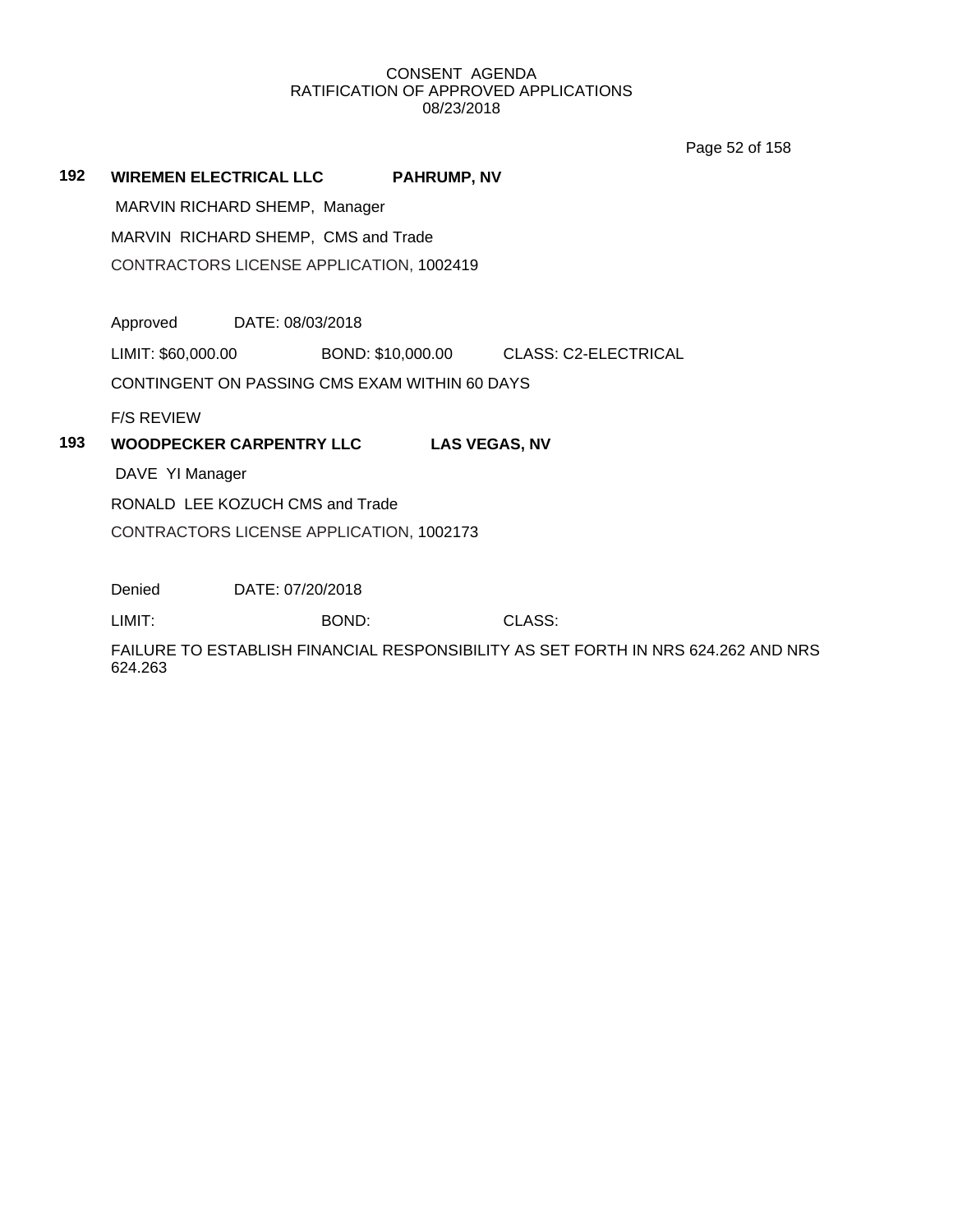Page 53 of 158

# **BROADENING OF CLASSIFICATION APPLICATION**

### **194 MESA ENERGY SYSTEMS INC IRVINE, CA**

0083284 ROBERT ALLEN LAKE President KEVIN PAUL ROELL CMS and Trade; (C-2D Low Voltage) BROADENING OF CLASSIFICATION, 1003010

Approved DATE: 07/06/2018 CLASS: C-2A ELECTRICAL WIRING

KEVIN LOUIS MEYER, QE/CMS/TRADE C2A CONTINGENT UPON BEING IN COMPLIANCE WITH NRS 624.260 REGARDING OWNERSHIP

## **195 MOUNTAIN WEST EXCAVATION & UTILITIES LLC LAS VEGAS, NV**

0080913 WILLIAM RICHARD SEIFMAN Manager

WILLIAM RICHARD SEIFMAN CMS and Trade; (A-12 Excavating, Grading, Trenching and Surfacing; A-15 Sewers, Drains and Pipes; A-19 Pipeline and Conduits; A-5 Diamond and Core Drilling) BROADENING OF CLASSIFICATION, 1004208

Approved **DATE: 07/30/2018** CLASS: A5

# **196 PRIDE COMMUNICATION INC NORTH LAS VEGAS, NV**

0060555A CRAIG ANDREW LUSK President CRAIG ANDREW LUSK CMS and Trade; (C-2D Low Voltage) BROADENING OF CLASSIFICATION, 1003972

Approved DATE: 07/18/2018 CLASS: C2C-FIRE DETECTION CONTINGENT UPON PASSING TRADE EXAM WITHIN 60 DAYS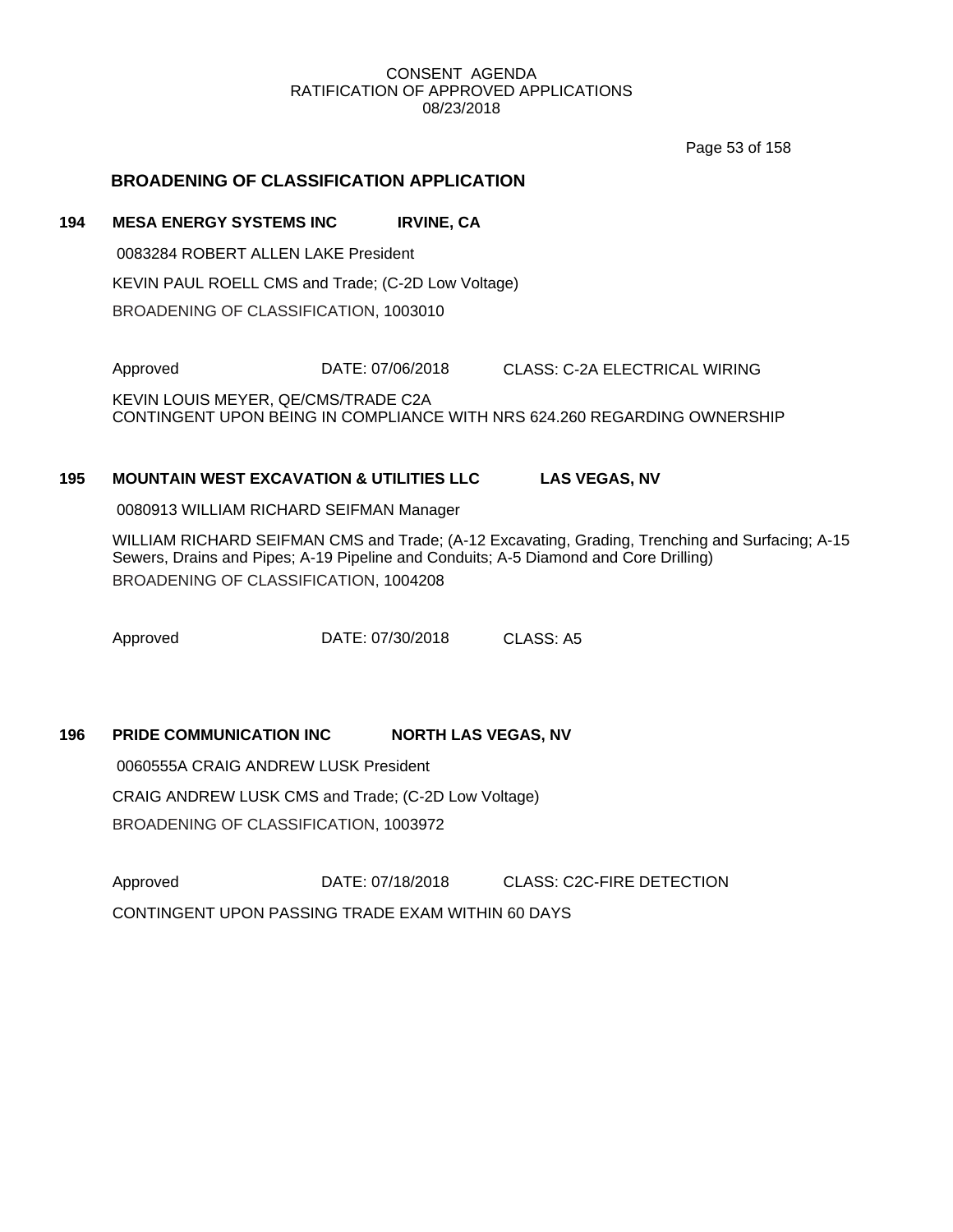Page 54 of 158

#### **197 SLEEK FLOORS INC HENDERSON, NV**

0080554 DMITRY VITALYEVICH DEYKHIN President; FITALY VICTOROVICH DEYKHIN Secretary/Treasurer

DMITRY VITALYEVICH DEYKHIN CMS and Trade; (C-5 Concrete Contracting LIMITED TO CONCRETE POLISHING AND EPOXY ONLY)

BROADENING OF CLASSIFICATION, 1003294

Approved DATE: 07/20/2018 CLASS: C-5 CONCRETE CONTRACTING POLISHING AND EPOXY ONLY

C-5 LIMITED TO CONCRETE POLISHING AND EPOXY ONLY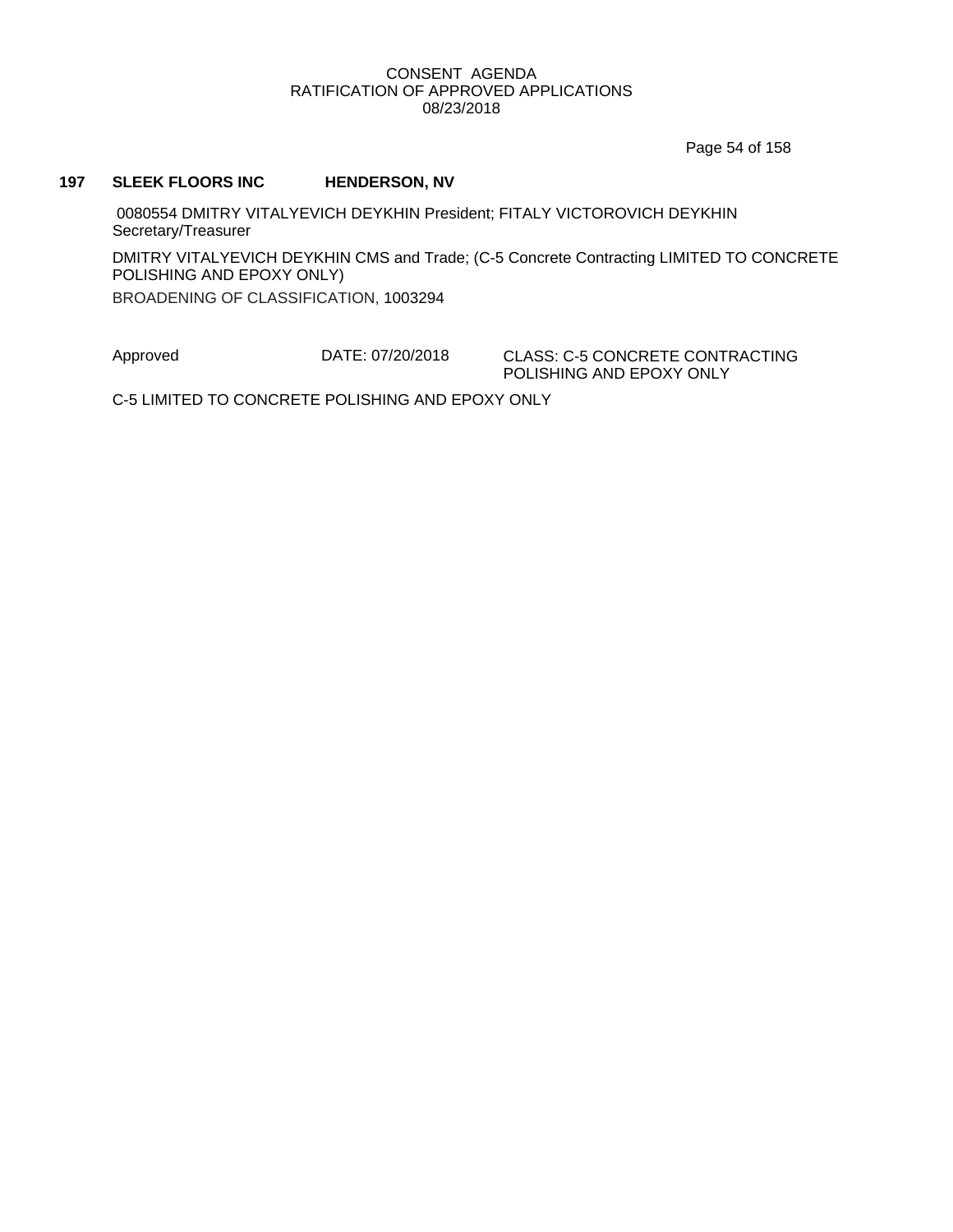Page 55 of 158

# **CHANGE OF OFFICER/MEMBER/MANAGER**

# **198 A 1 MITCHELLS HEATING & COOLING LLC LAS VEGAS, NV**

0080795; CORY LYLE MITCHELL Managing Member; CODY LEE MITCHELL Managing Member

JOHN PAUL FREEMAN CMS and Trade

CHANGE OF OFFICER/MEMBER/MANAGER, 1001570

Approved DATE: 07/18/2018

# **199 A B B DE INC CARY, NC**

0043981; GREGORY ALAN SCHEU President; JOHN JOSEPH HEALY, Treasurer; PETER BRADLEY FJELLMAN, Chief Financial Officer; DAVID ONUSCHECK Assistant Secretary

CHANGE OF OFFICER/MEMBER/MANAGER, 1003469

Approved DATE: 07/27/2018

# **200 ACCELERATED CONSTRUCTION INC LAS VEGAS, NV**

0071618; 0075501; 0078023; KENNETH CHARLES SMALL, JR President

CARL WESLEY SHEETS CMS and Trade

CHANGE OF OFFICER/MEMBER/MANAGER, 1001946

Approved DATE: 07/26/2018

### **201 ALIMAK HEK INC WEBSTER, TX**

0029482; DALE L STODDARD President ANTHONY WAYNE WHALEY CMS and Trade

CHANGE OF OFFICER/MEMBER/MANAGER, 1004146

Approved DATE: 08/06/2018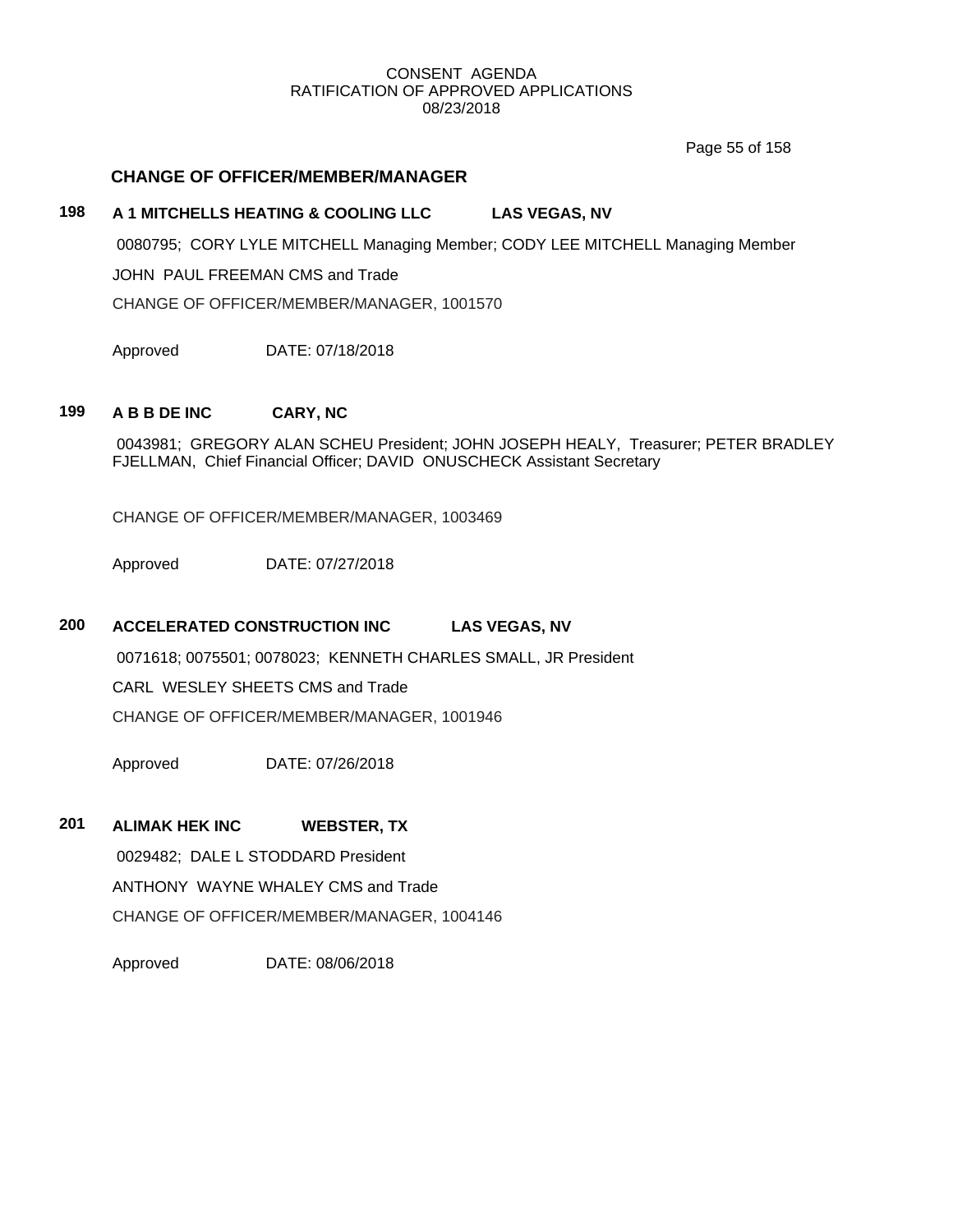Page 56 of 158

# **202 B & C CABINET & MILLWORK INC CARSON CITY, NV**

0010322A; ALEX BULLENTINI President; RINALDO PIERO BULLENTINI Director; CATHY BULLENTINI Vice President

ALEX BULLENTINI CMS and Trade

CHANGE OF OFFICER/MEMBER/MANAGER, 1003700

Approved DATE: 07/18/2018

# **203 BALFOUR BEATTY INFRASTRUCTURE INC FAIRFIELD, CA**

0052346; 0078942; JOHN CHARLES REMPE, President; CHRISTINE MICHELE MCANNEY Secretary; MARK EDWARD BIRCH Treasurer; GARY DAVID ABEL Other; ANTHONY CRAIG WILSON Assistant Secretary; CRANDALL JAMES BATES Vice President

ANTHONY CRAIG WILSON CMS and Trade; GARY DAVID ABEL CMS and Trade

CHANGE OF OFFICER/MEMBER/MANAGER, 1002950

Approved DATE: 08/02/2018

#### **204 BELFOR USA GROUP INC BIRMINGHAM, MI**

BELFOR PROPERTY RESTORATION; 0067311; 0078990; 0078991; 0078992; SHELDON DAVID YELLEN President; MICHAEL NEIL YELLEN, Other

MARK JEFFREY FENTON CMS and Trade; PAUL GARDNER, JR CMS and Trade

CHANGE OF OFFICER/MEMBER/MANAGER, 1003306

Approved DATE: 08/06/2017

### **205 BESPOKE DEVELOPMENT LLC HENDERSON, NV**

0080892; 0080893; BRIAN BURTON ANDERSON Managing Member BRIAN BURTON ANDERSON CMS and Trade; DWAINE WENDELL ANDERSON CMS and Trade CHANGE OF OFFICER/MEMBER/MANAGER, 1003090

Approved DATE: 07/09/2018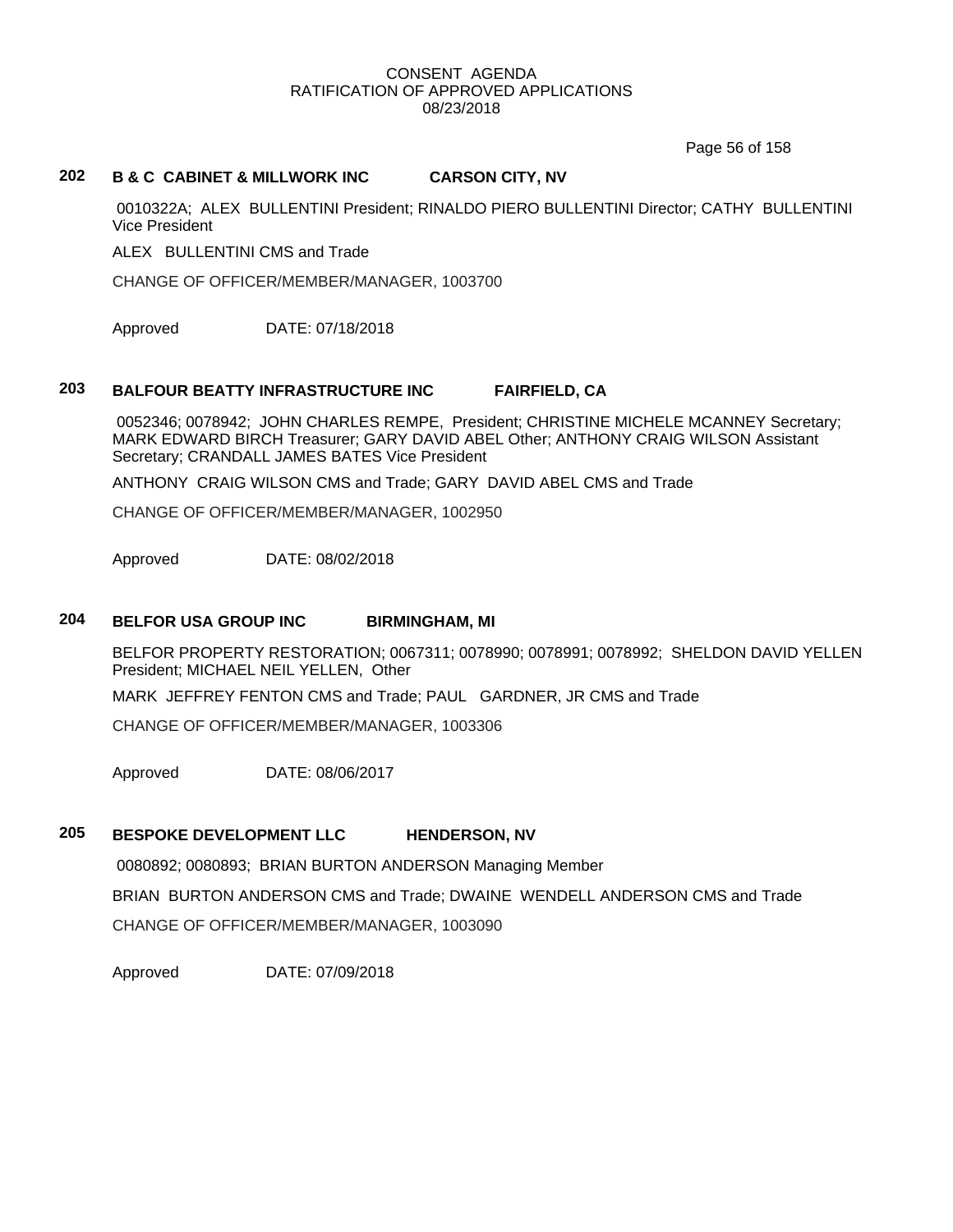Page 57 of 158

# **206 BMC WEST LLC ATLANTA, GA**

0079699; 0079700; 0079701; 0079702; 0083501; JAMES FRANCIS MAJOR, JR Manager

DALE ALLEN RICHMOND Trade; JOHN PAUL CARREIRO CMS and Trade; JOSE ALBERTO NAVA CMS and Trade; RAYMOND PAUL EVANS, CMS; RAYMOND PAUL EVANS, CMS and Trade; RUDY J CASTRO, CMS and Trade

CHANGE OF OFFICER/MEMBER/MANAGER, 1003094

Approved DATE: 08/02/2018

### **207 C I CONTRACTORS INC LAS VEGAS, NV**

0069126; STUART MARTIN JACQUES President; SHANE PATRICK DURAND Secretary/Treasurer; MICHAEL SHAWN RUSH Vice President

STUART MARTIN JACQUES CMS and Trade

CHANGE OF OFFICER/MEMBER/MANAGER, 1003931

Approved DATE: 07/18/2018

# **208 CENTRAL ENVIRONMENTAL INC LAS VEGAS, NV**

0047441; 0063926; STUART MARTIN JACQUES President; STUART M JACQUES President; SHANE PATRICK DURAND Secretary/Treasurer; MICHAEL SHAWN RUSH Vice President

STUART M JACQUES CMS and Trade; STUART MARTIN JACQUES CMS and Trade

CHANGE OF OFFICER/MEMBER/MANAGER, 1002907

Approved DATE: 07/09/2018

# **209 COMMERCIAL FOODSERVICE REPAIR INC GREENVILLE, SC**

0077564; KURT ARTHUR HERWALD President; CLARK HOWARD MIZELL, Secretary

MANUEL CHAVEZ CMS and Trade

CHANGE OF OFFICER/MEMBER/MANAGER, 1003763

Approved DATE: 08/06/2018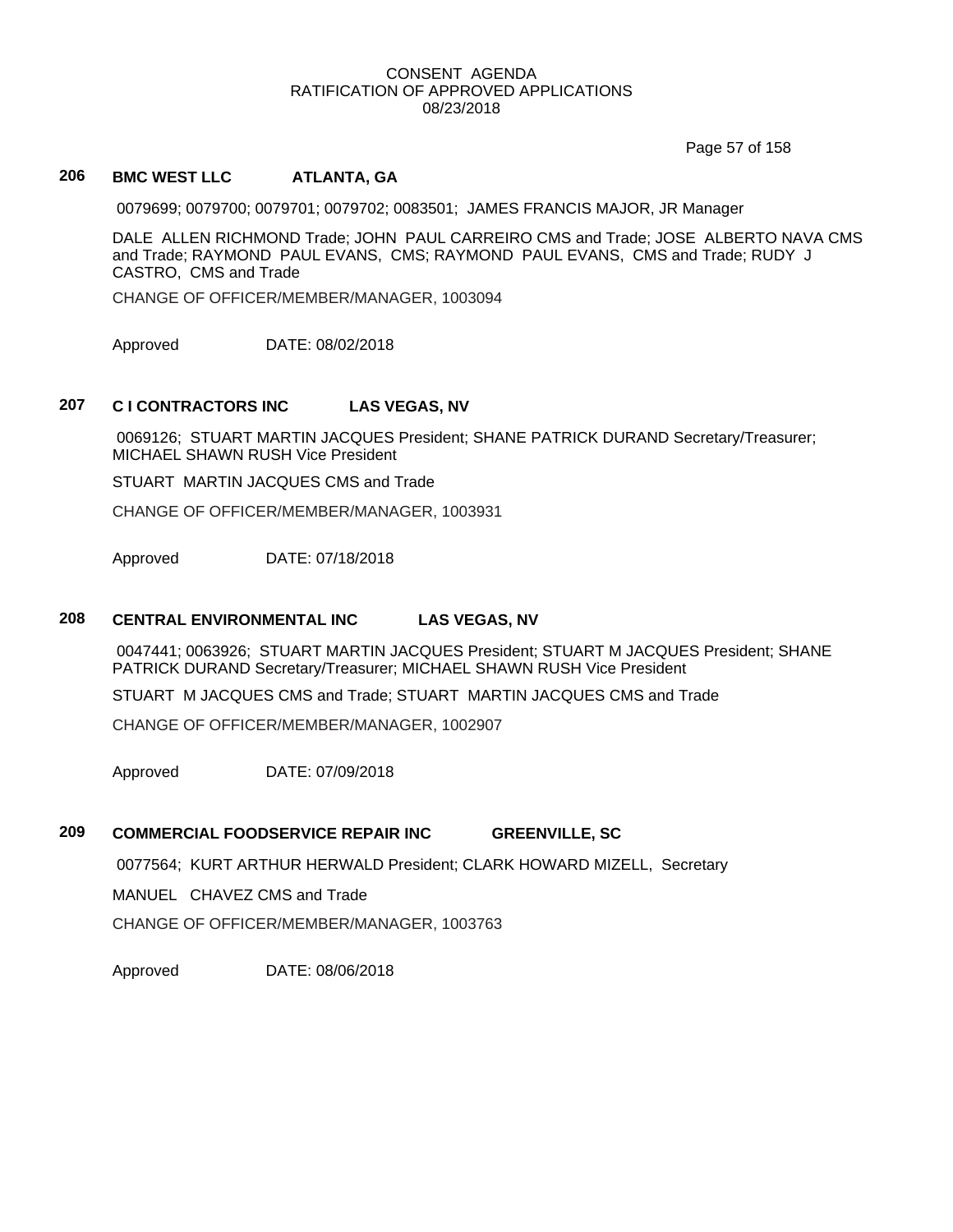Page 58 of 158

# **210 CONDON-JOHNSON & ASSOCIATES INC OAKLAND, CA**

0042963; JAMES ORVILLE JOHNSON President; JEREMY CONDON Secretary; KEITH STEPHEN BIZZACK Vice President

JAMES ORVILLE JOHNSON CMS and Trade

CHANGE OF OFFICER/MEMBER/MANAGER, 1003512

Approved DATE: 08/06/2018

# **211 CONTINENTAL FLOORING COMPANY SCOTTSDALE, AZ**

0034860; CHRISTOPHER LOUIS COLEMAN President; LISA MARIE COLEMAN Secretary/Treasurer

CHRISTOPHER LOUIS COLEMAN CMS and Trade

CHANGE OF OFFICER/MEMBER/MANAGER, 1003089

Approved DATE: 07/12/2018

### **212 CYBR CONSTRUCTION INC LAS VEGAS, NV**

0057873; 0059152; 0071759; 0071896; 0074817; JERROL CRISTIAN LEBARON, President; BRUCE ALBERT WALKER Secretary

BRUCE ALBERT WALKER CMS and Trade

CHANGE OF OFFICER/MEMBER/MANAGER, 1002869

Approved DATE: 07/12/2018

# **213 D S ENERGY SOLUTIONS LLC VICTORVILLE , CA**

0080802; TANJA RENATE MAZZOLA Manager DAVID MICHAEL CLEVELAND CMS and Trade CHANGE OF OFFICER/MEMBER/MANAGER, 1004005

Approved DATE: 07/26/2018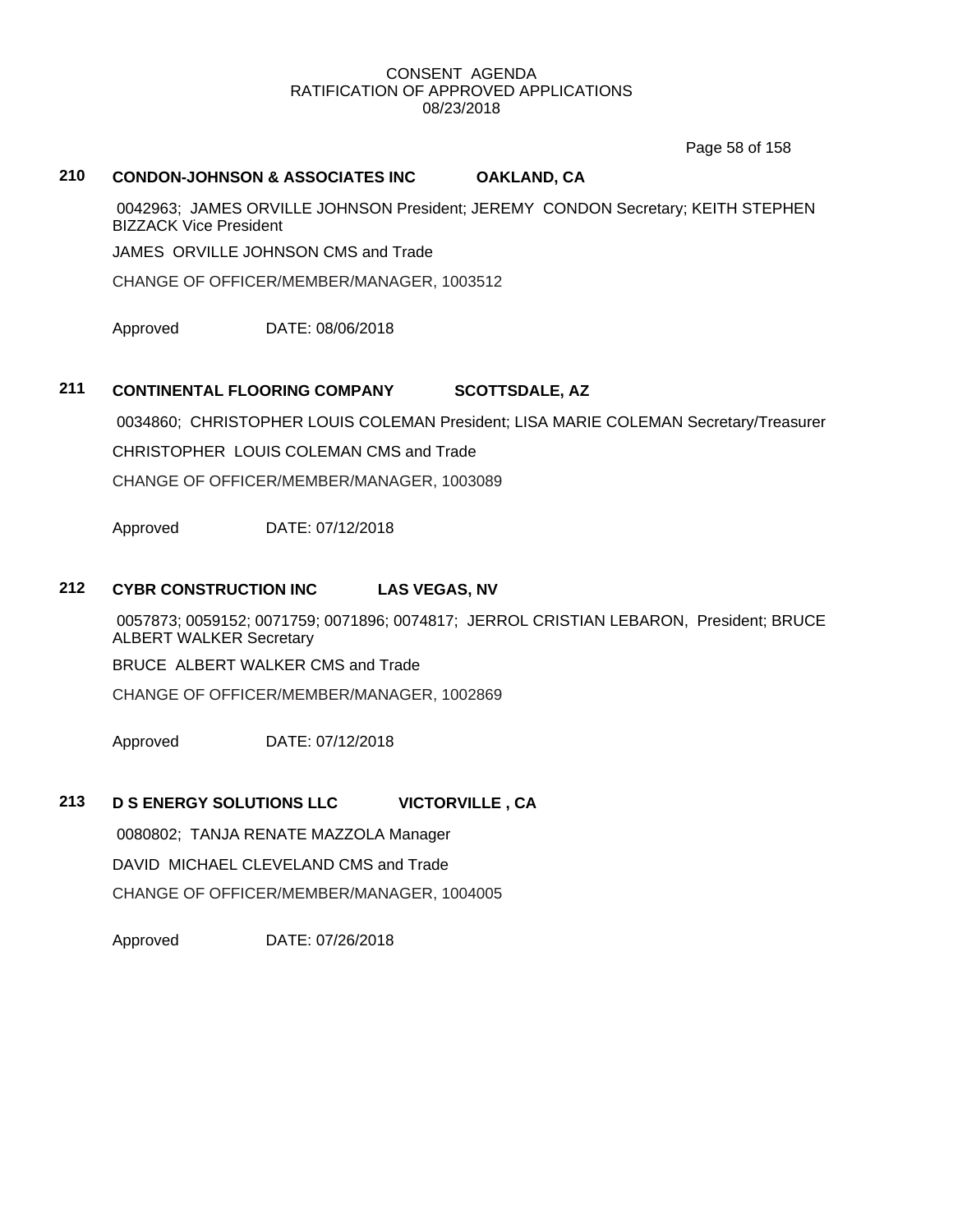Page 59 of 158

# **214 D W NICHOLSON CORPORATION HAYWARD, CA**

0007059A; 0007059C; THOMAS REED President; THOMAS S REED President; ANNA MARIE CURTIS Secretary; JOHN L NICHOLSON CEO

JOHN L NICHOLSON CMS and Trade

CHANGE OF OFFICER/MEMBER/MANAGER, 1004041

Approved DATE: 08/06/2018

# **215 DEAN INDUSTRIES LLC LAS VEGAS, NV**

0055996; CHRISTOPHER LEE DEAN Manager CHRISTOPHER LEE DEAN CMS and Trade CHANGE OF OFFICER/MEMBER/MANAGER, 1003694

Approved DATE: 07/27/2018

APPROVE: OFFICER CHANGE

# **216 DESERT MECHANICAL INC HENDERSON, NV**

0009355A; 0070636; 0071224; RONALD NEWTON TUTOR President; JOHN DAVID BARRETT Vice President

ALEX L HODSON CMS and Trade; RONALD NEWTON TUTOR CMS and Trade

CHANGE OF OFFICER/MEMBER/MANAGER, 1001612

Approved DATE: 07/19/2018

# **217 DURAY NEVADA INC LAS VEGAS, NV**

0071551; DEREK QUENTIN DURWARD President; DONALD LORNE DURWARD Vice President; JOHNNY FU WONG Secretary/Treasurer

DONALD LORNE DURWARD CMS and Trade

CHANGE OF OFFICER/MEMBER/MANAGER, 1004014

Approved DATE: 08/07/2018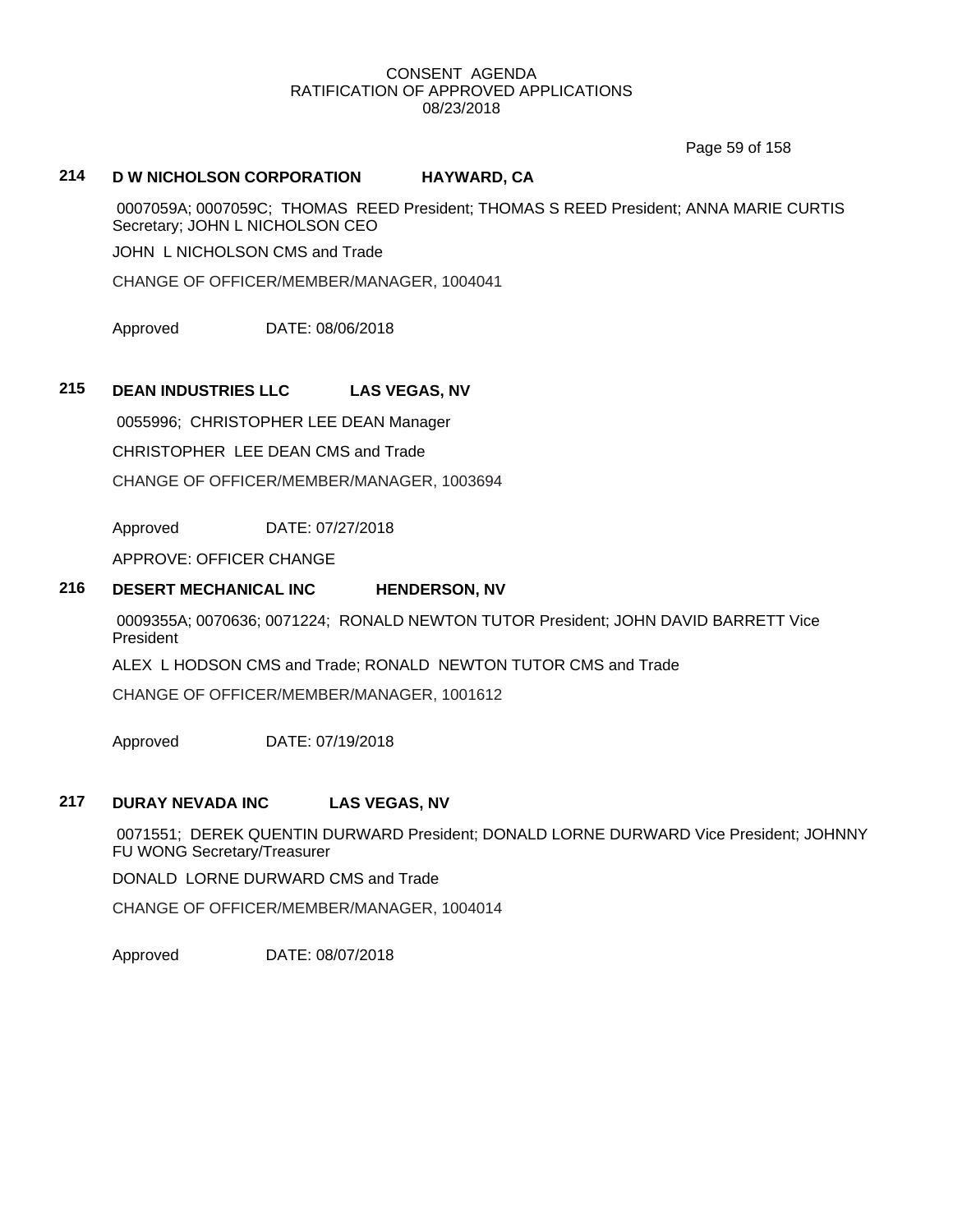Page 60 of 158

# **218 DYWIDAG SYSTEMS INTERNATIONAL USA INC BOLINGBROOK, IL**

0023023; KERRY BRENNEN ALLEN President; TORSTEN REINHARDT Vice President

RONALD D GIESEL CMS and Trade

CHANGE OF OFFICER/MEMBER/MANAGER, 1003831

Approved DATE: 08/02/2018

### **219 EXPERT CONCRETE COATINGS INC LAS VEGAS, NV**

0072838; JOSE ARMANDO ARECHIGA-MUNIZ President; SAUL ARECHIGO-SANCHEZ Treasurer

CASEY CLIVE HIGGINS CMS and Trade

CHANGE OF OFFICER/MEMBER/MANAGER, 1003949

Approved DATE: 07/18/2018

### **220 F K F CORPORATION LAS VEGAS, NV**

FLOORWORKS; 0058966; 0058967; 0058971; 0068186; FRANK LEE FLECK President; KERRI ANN FLECK Secretary DELEE V LYNCH, II CMS and Trade; FRANK LEE FLECK CMS and Trade CHANGE OF OFFICER/MEMBER/MANAGER, 1004195

Approved DATE: 08/07/2018

# **221 FRANK M BOOTH INC MARYSVILLE, CA**

0008178; 0015940; 0017775; LAWRENCE BOOTH President; JODY EDWARD PORTER, Chief Financial Officer; FRANCIS MARTIN BOOTH, III Director

FRANCIS MARTIN BOOTH, III CMS and Trade

CHANGE OF OFFICER/MEMBER/MANAGER, 1002712

Approved DATE: 08/07/2018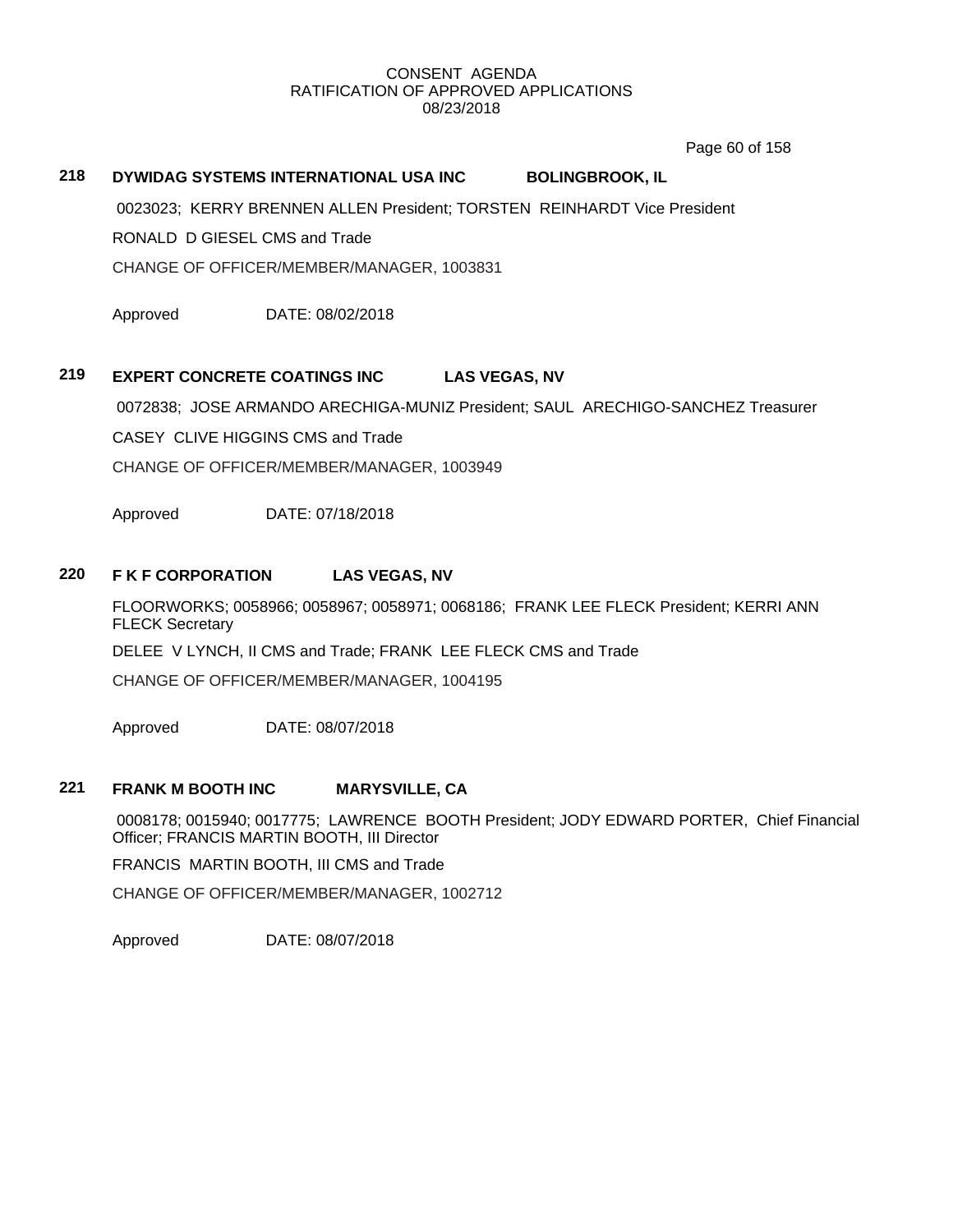Page 61 of 158

# **222 G4S SECURE INTEGRATION LLC OMAHA, NE**

0059016; 0059870; G4S TECHNOLOGY HOLDINGS USA INC Member; FRANCIS JOHN CIRONE President; KATHLEEN ANN KIRSCHNER Assistant Secretary; LOUIE LLACER ENRIQUEZ Vice President

GRAHAM HARVEY HOULSTON CMS and Trade

CHANGE OF OFFICER/MEMBER/MANAGER, 1004000

Approved DATE: 07/26/2018

# **223 GALL CONSTRUCTION OF AMERICA LIMITED WINDERWERE, FL**

0070163; FRANCINE SARAH GALL, President; DEREK RAE HAELZLE, Treasurer

DAVID MATTHEW GALL CMS and Trade

CHANGE OF OFFICER/MEMBER/MANAGER, 1000297

Approved DATE: 08/07/2018

### **224 GERBER CONSTRUCTION INC LEHI, UT**

0032445; ALLEN TRAVIS GERBER President; MARK RYAN NIELSEN Treasurer; SCOTT P GERBER Vice President; BRANDON C GERBER Vice President

ALLEN TRAVIS GERBER CMS and Trade

CHANGE OF OFFICER/MEMBER/MANAGER, 1003732

Approved DATE: 08/06/2017

### **225 HAYDON BUILDING CORP PHOENIX, AZ**

0059641; GARY TURNER HAYDON President; FRIEDRICH JACOB BEHRHORST Secretary; LESLIE HAROLD KEEBLE Vice President; MARK DEANE EKLUND Vice President

GARY TURNER HAYDON CMS and Trade

CHANGE OF OFFICER/MEMBER/MANAGER, 1004097

Approved DATE: 08/03/2018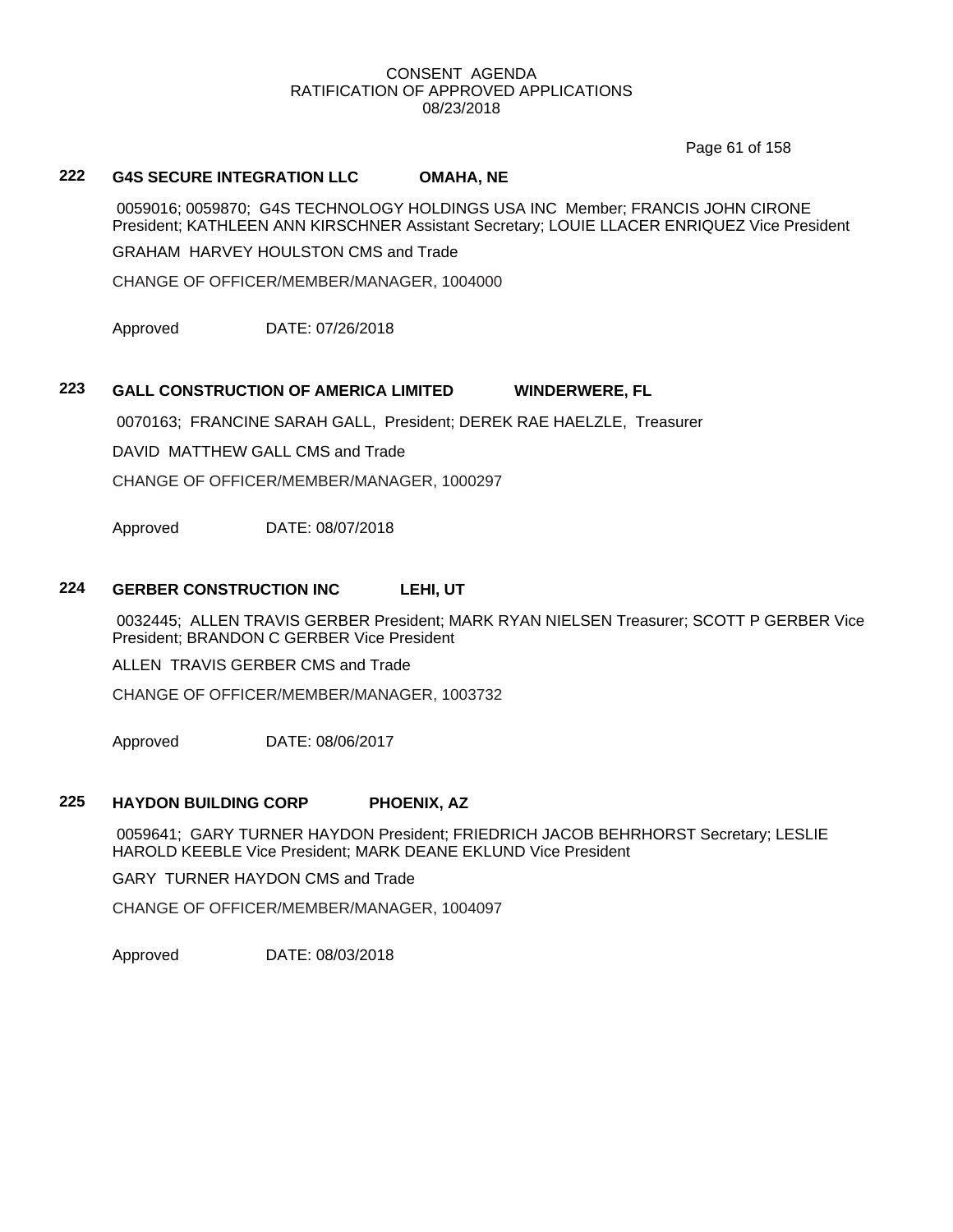Page 62 of 158

# **226 HENKELS & MCCOY INC BLUE BELL, PA**

0030213; 0040228; JAMES M DILLAHUNTY President; MATTHEW DAVID PIROLLO Treasurer; JOSEPH C PAULITS Vice President; THOMAS RODERICK HENKELS Director

JAMES M DILLAHUNTY CMS and Trade

CHANGE OF OFFICER/MEMBER/MANAGER, 1003853

Approved DATE: 08/06/2018

### **227 INDUSTRIAL MAINTENANCE CONTRACTORS INC MIDLAND, TX**

0077507; 0077536; EMILY LEE MCMAKIN, Secretary; MICHAEL ROBERT CAMPBELL, Treasurer; PETER P VRETTAKOS, Chief Executive Officer

CHANGE OF OFFICER/MEMBER/MANAGER, 1002795

Approved DATE: 07/26/2018

#### **228 INLAND CRANE INC BOISE, ID**

0075098; JAMES EARL HAENER President; JON EDWARD ROSE Treasurer; KEVIN JOHN HAENER Vice President

JON EDWARD ROSE CMS and Trade

CHANGE OF OFFICER/MEMBER/MANAGER, 1003845

Approved DATE: 08/03/2018

# **229 INTERIOR SPECIALISTS INC LAS VEGAS, NV**

0050484; 0050485; 0060146; 0081327; ALAN KEITH DAVENPORT President; RICHARD DOUGLAS STRULSON, Secretary; ROBERT RICHARD HESS Treasurer

DOMINICK III TERRANA Trade; JOSEPH MICHAEL TERRANA CMS; JOSEPH MICHAEL TERRANA CMS and Trade

CHANGE OF OFFICER/MEMBER/MANAGER, 1003336

Approved DATE: 08/03/2018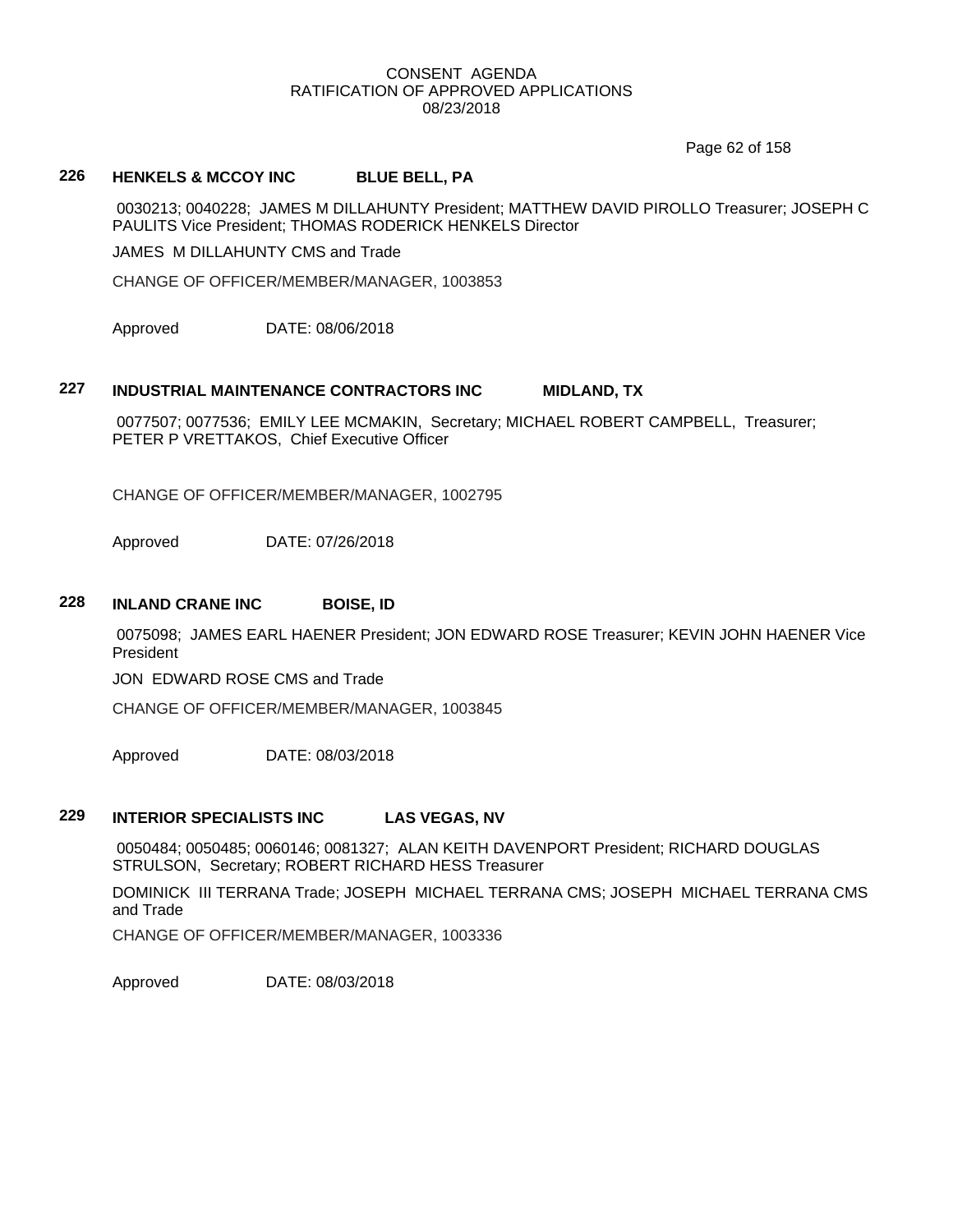Page 63 of 158

### **230 ISI DESIGN AND INSTALLATION SOLUTIONS INC RENO, NV**

0073583; 0073584; 0073585; RICHARD DOUGLAS STRULSON, Secretary; ALAN KEITH DAVENPORT CEO; ROBERT RICHARD HESS CFO

DOMINICK III TERRANA; DOMINICK III TERRANA Trade; JOSEPH MICHAEL TERRANA CMS; JOSEPH MICHAEL TERRANA CMS and Trade

CHANGE OF OFFICER/MEMBER/MANAGER, 1003337

Approved DATE: 08/03/2018

# **231 JOBSITE STUD WELDING INC DOWNEY, CA**

0079184; JERRY EUGENE KOSKI, JR President; JOSEPH P MCNEILL Director; ROBERT WILLIAM BUTCHER Director

ROBERT WILLIAM BUTCHER CMS and Trade

CHANGE OF OFFICER/MEMBER/MANAGER, 1003450

Approved DATE: 08/06/2018

# **232 K B HOME LAS VEGAS INC LAS VEGAS, NV**

0076051; JAMES DUANE WIDNER President; BRIAN MICHAEL KUNEC President; WILLIAM ANTHONY RICHELIEU Secretary; THAD JERALD JOHNSON Treasurer; KELLY KEICHI MASUDA Treasurer; WILLIAM ROGER HOLLINGER Director

JAMES DUANE WIDNER CMS and Trade; SPENCER WARD LOOMIS CMS and Trade

CHANGE OF OFFICER/MEMBER/MANAGER, 1002969

Tabled DATE: 08/08/2018

PENDING RESOLUTION OF OPEN COMPLAINT ON LICENSE # 35537

### **233 K B HOME NEVADA INC LAS VEGAS, NV**

0035537; ROBERT VANCE MCGIBNEY President; WILLIAM ANTHONY RICHELIEU Secretary; THAD JERALD JOHNSON Treasurer; JAMES DUANE WIDNER Vice President; ROBERT VANCE MCGIBNEY Director; TIMOTHY M SPRAGUE Vice President

JAMES DUANE WIDNER CMS and Trade; ROBERT VANCE MCGIBNEY CMS and Trade

CHANGE OF OFFICER/MEMBER/MANAGER, 1002962

Tabled DATE: 08/08/2018

PENDING RESOLUTION OF OPEN COMPLAINT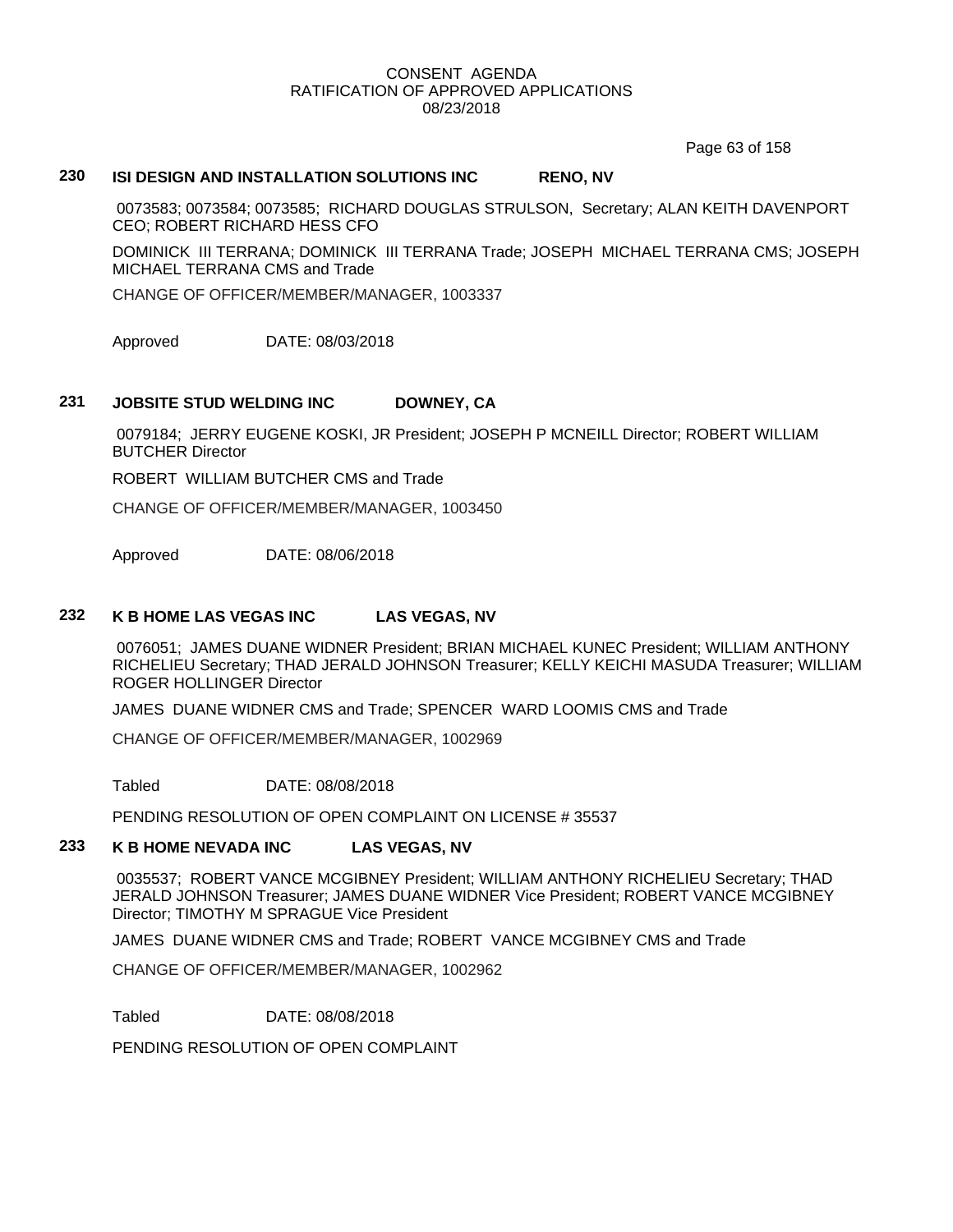Page 64 of 158

# **234 KELLYS GLASS INC LAS VEGAS, NV**

KELLYS GLASS & MIRROR CO; 0055292; JAMES PATRICK HILTON, President; DAVID C FEINARTZ Secretary; RONALD R BARTH Treasurer; STEFAN NICHOLAS OLENCZUK Director DAVID C FEINARTZ CMS; DAWN MARIE PONTARELLI Trade; JAMES PATRICK HILTON, Trade CHANGE OF OFFICER/MEMBER/MANAGER, 1003092

Approved DATE: 07/09/2018

# **235 KINETIC SYSTEMS INC LIVERMORE, CA**

0070817; 0070818; PETER MICHEL MARIS President; SEZANEH TAHERIAN Treasurer MICHAEL RENE CABLES CMS; RANDALL EUGENE KRATZ Trade; STEVEN MANUEL MADRUGA Trade CHANGE OF OFFICER/MEMBER/MANAGER, 1003856

Approved DATE: 08/03/2018

# **236 KINGWOOD SECURITY SERVICES LLC ST LOUIS, MO**

CORRECTIONAL CABLE; 0079113; TERRY MARK CORDOVA President DAVID AIDEN FARNHAM Trade; DIANNE K HUFFSTICKLER CMS CHANGE OF OFFICER/MEMBER/MANAGER, 1003073

Approved DATE: 07/12/2018

# **237 M W BUILDERS INC TEMPLE, TX**

0071344; TODD WINNERMAN President; DAVID CIMPL Secretary; TIMOTHY LANE CHADWICK Director NATALYA GENNADYEVNA STEINKE CMS and Trade; TIMOTHY LANE CHADWICK CMS and Trade CHANGE OF OFFICER/MEMBER/MANAGER, 1003701

Approved DATE: 07/11/2018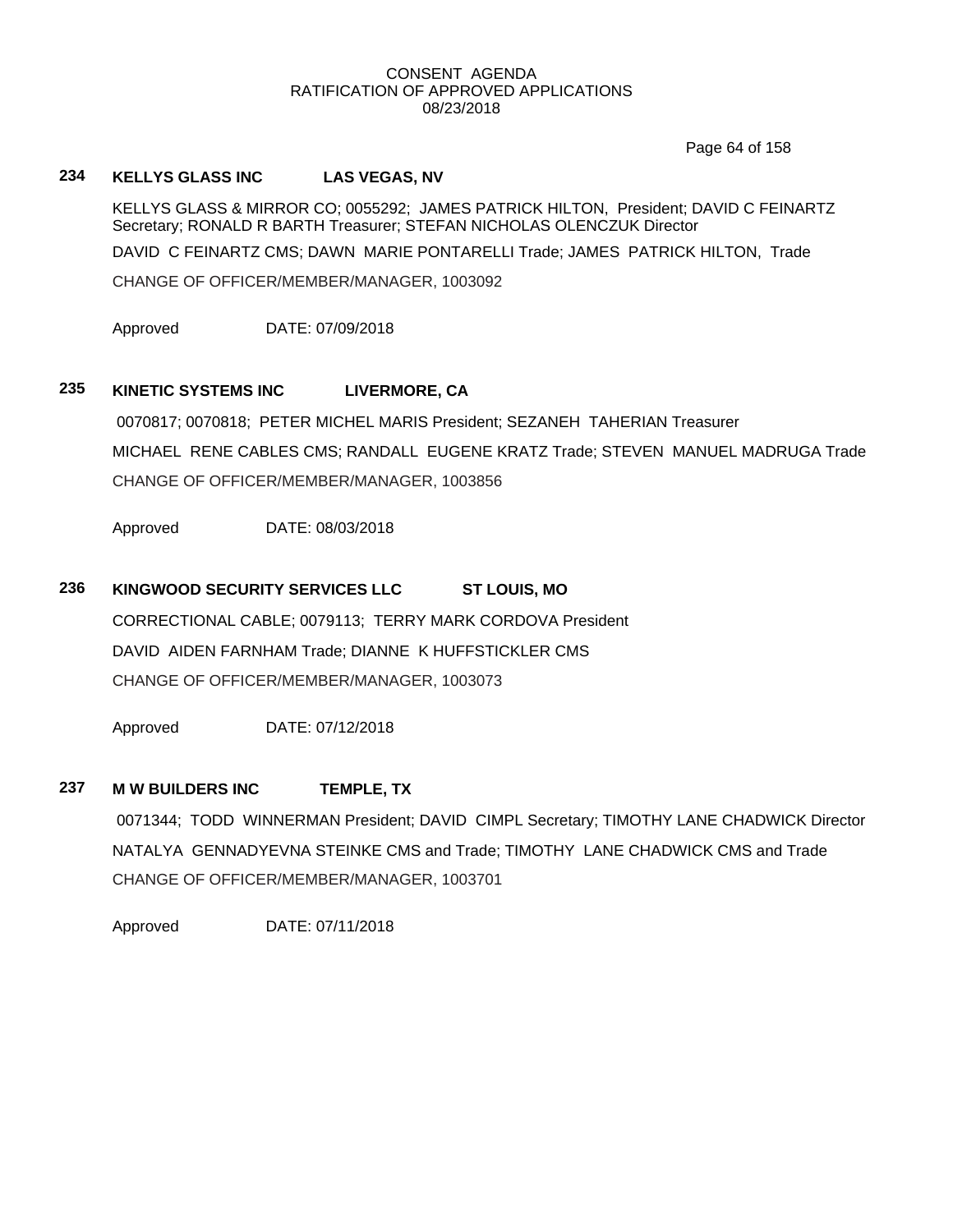Page 65 of 158

# **238 MIDWEST UNDERGROUND TECHNOLOGY INC CHAMPAIGN, IL**

M U T I; 0077085; BRIAN DENNIS NEWBERG President; DOUGLAS EARL POE Secretary; TIMOTHY ANTHONY ROSSETTI Treasurer

JASON KAIN MCBRIDE CMS and Trade

CHANGE OF OFFICER/MEMBER/MANAGER, 1003118

Approved DATE: 08/06/2017

# **239 MODERN INTERIORS LONG BEACH, CA**

0081231; KIMBERLY MCDANNOLD GUICHARD, President; MEGAN MCDANNOLD PADILLA, Secretary; JUSTIN CHARLES GUICHARD, Vice President

DONALD WHITEHEAD BIGLER CMS and Trade

CHANGE OF OFFICER/MEMBER/MANAGER, 1003026

Approved DATE: 07/09/2018

### **240 NEVADA QUALITY WINDOWS INC RENO, NV**

0079094; WILLIAM PATRICK PEEL President; DEBRA ANN PEEL Secretary

WILLIAM PATRICK PEEL CMS and Trade

CHANGE OF OFFICER/MEMBER/MANAGER, 1003607

Approved DATE: 08/03/2018

### **241 NU FLOW AMERICA INC SAN DIEGO, CA**

0077809; JUSTIN W MIZELL, President; DANIEL WILLIAM SQUILLER, Secretary STEVEN HIROYUKI MORI CMS and Trade CHANGE OF OFFICER/MEMBER/MANAGER, 1002267

Approved DATE: 08/07/2018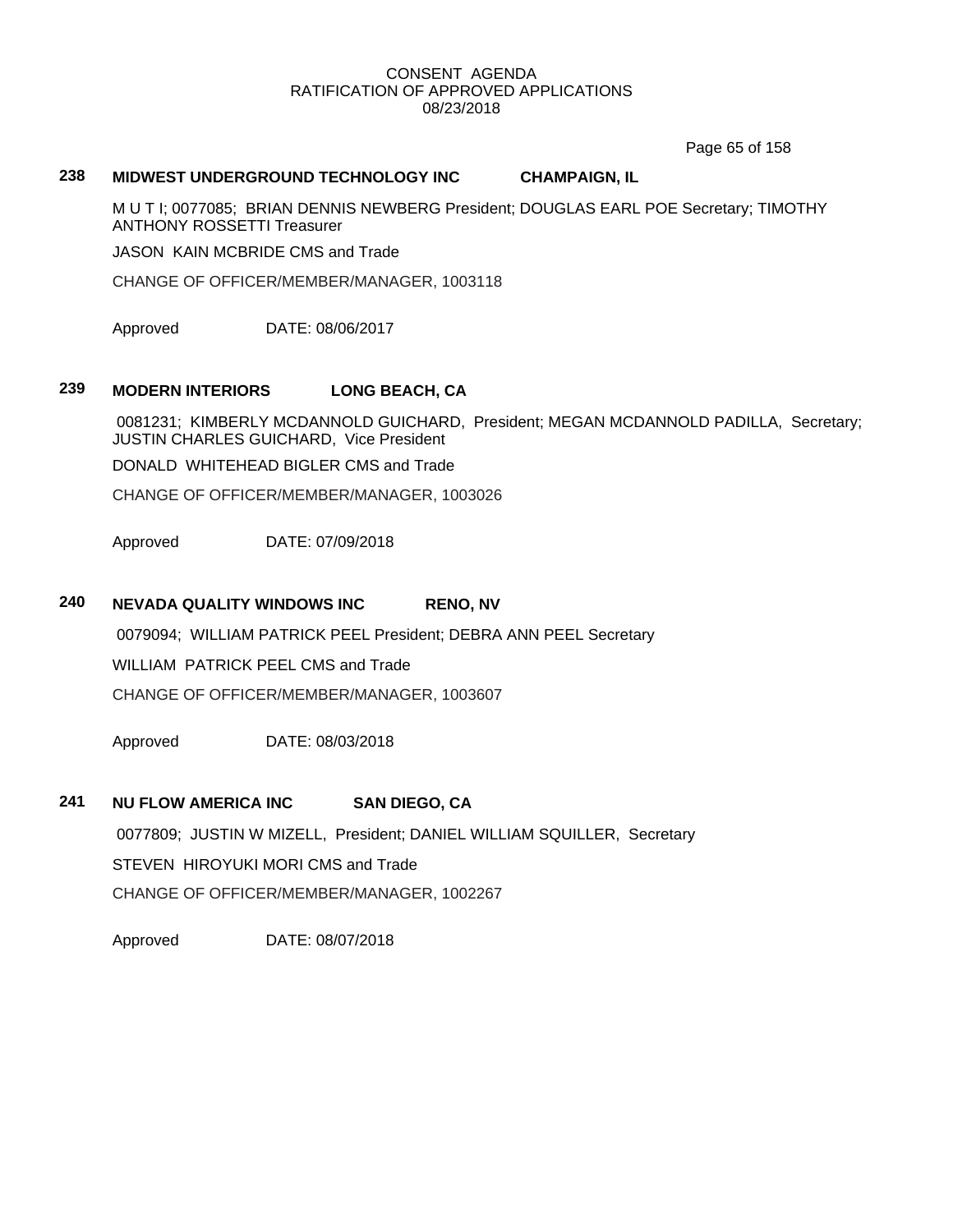Page 66 of 158

# **242 PROTEC FINISHES LLC CARSON CITY, NV**

0079475; DAVID D MCGARRY Manager

DAVID D MCGARRY CMS; DAVID D MCGARRY Trade

CHANGE OF OFFICER/MEMBER/MANAGER, 1004019

Approved DATE: 08/06/2017

### **243 PULLMAN SST INC COLUMBIA, MD**

0079170; ROBERT ALAN CHARLES President; CHRISTINA MARIE PRIOR Secretary; BARRY STEPHEN WYLIE Treasurer; PETER HARRISON EMMONS Director; SCOTT MITCHELL GREENHAUS Director; DANIEL CARL FANGIO Director

CHANGE OF OFFICER/MEMBER/MANAGER, 1004096

Approved DATE: 08/06/2017

# **244 SALINI IMPREGILO SPA CHESHIRE, CT**

0068344; 0072407; ALBERTO GIOVANNINI President; PIETRO SALINI CEO; GIUSEPPE QUARTA Other CLIFFORD L FOX CMS; GREGORY EDWARD COOK Trade; JAMES GREGORY WARD CMS and Trade CHANGE OF OFFICER/MEMBER/MANAGER, 1003312

Approved DATE: 07/27/2018

# **245 SOLOTECH U S CORPORATION LAS VEGAS, NV**

0076611; MARTIN TREMBLAY President; NICOLAS LAVOIE, Secretary THOMAS JOHN PETER ROLAND CMS and Trade CHANGE OF OFFICER/MEMBER/MANAGER, 1003056

Approved DATE: 08/08/2018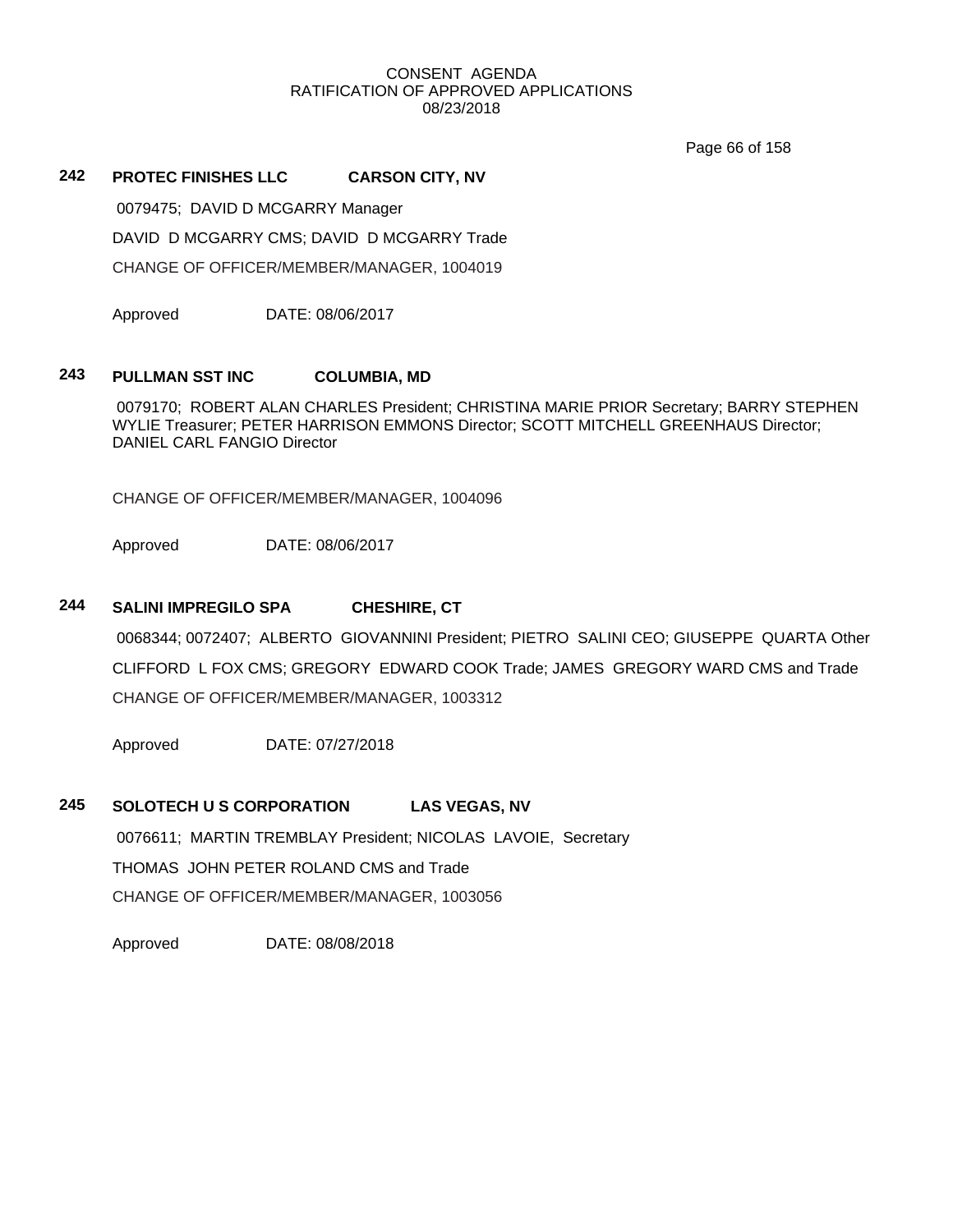Page 67 of 158

# **246 SOUTHWEST AIR CONDITIONING SERVICE INC LAS VEGAS, NV**

0011556; JAMES D HALVERSON President

GARY R HALVERSON CMS and Trade

CHANGE OF OFFICER/MEMBER/MANAGER, 1004153

Approved DATE: 08/06/2018

### **247 SOUTHWEST CONCRETE PAVING CO PHOENIX, AZ**

0073746; DAVID JOE NUTTALL President; TIMOTHY ALAN PRIEBE Secretary; CAROL ANN GRINSTEINNER Treasurer; THOMAS GENE FISHER Chief Executive Officer

DAVID JOE NUTTALL CMS; THOMAS GENE FISHER CMS and Trade

CHANGE OF OFFICER/MEMBER/MANAGER, 1004085

Approved DATE: 07/27/2018

### **248 SUBURBAN DESIGN & CONSTRUCTION GROUP LLC LAS VEGAS, NV**

0069644A; RANDY LEE WHITTLE Member; PAUL CHRISTOPHER WYNKOOP Member; MARY ANN ESPOLONG WYNKOOP, Member

PAUL CHRISTOPHER WYNKOOP CMS and Trade

CHANGE OF OFFICER/MEMBER/MANAGER, 1003210

Approved DATE: 07/12/2018

### **249 TANAMERA CONSTRUCTION LLC RENO, NV**

0070517; 0073662; 0073663; WESTERN NEVADA LAND LLC Member; DDH FINANCIAL CORP Managing Member; B & amp; L INVESTMENTS INC Managing Member; KREG DOUGLAS ROWE Other; BRETT PIERCE SEABERT Other; KRAIG WALTER KNUDSEN Other

BAIN WILLIAMSON ADAMS Trade; BRETT PIERCE SEABERT CMS

CHANGE OF OFFICER/MEMBER/MANAGER, 1004040

Approved DATE: 08/06/2017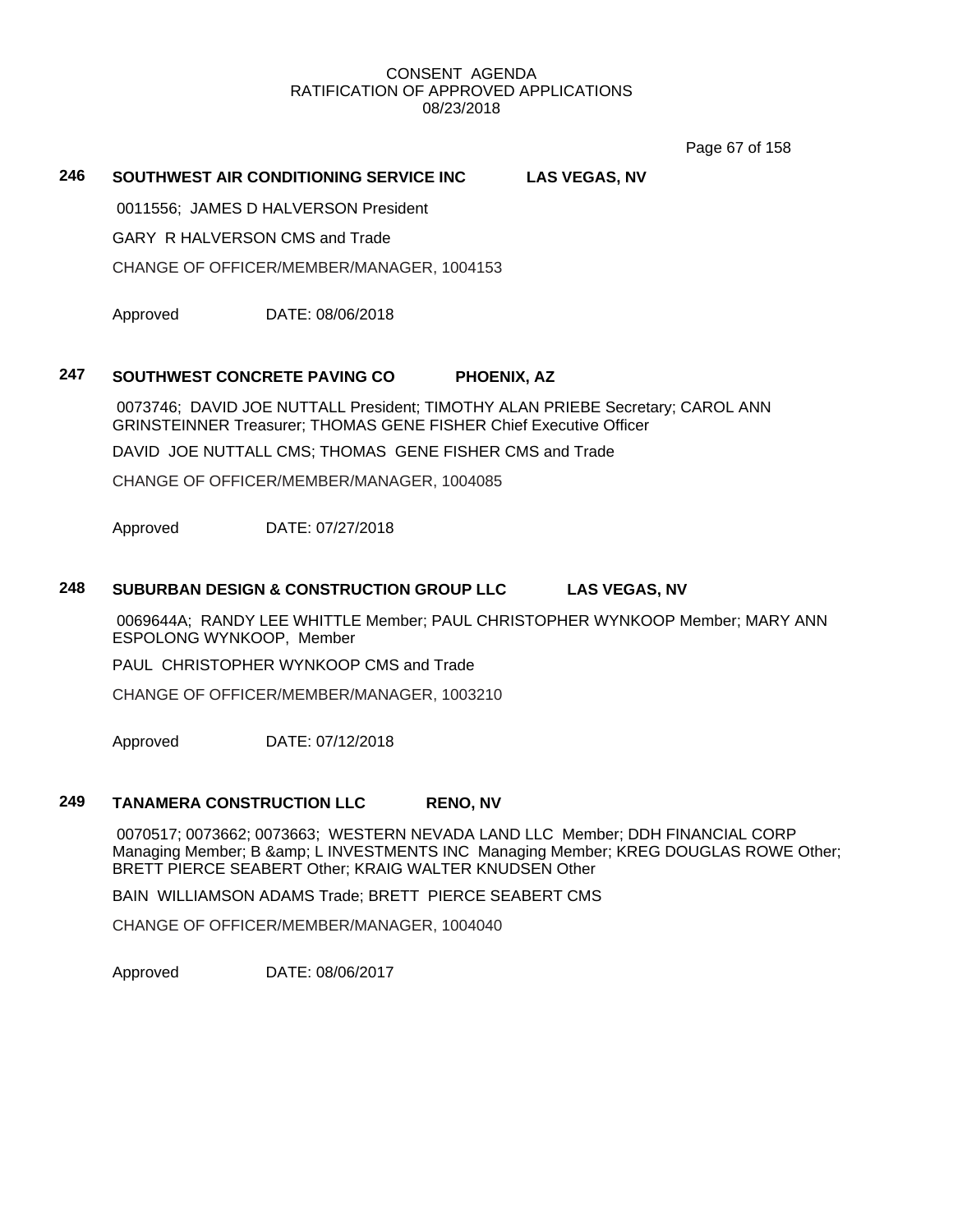Page 68 of 158

# **250 TEAM INDUSTRIAL SERVICES INC LOVELAND, CO**

0076787; JEFFREY LINN OTT, President; ANDRE CHARLES BOUCHARD Secretary; GREG LEE BOANE Treasurer; DON ROSS BLEASDELL Director

RICHARD TORRES, JR CMS and Trade

CHANGE OF OFFICER/MEMBER/MANAGER, 1002281

Approved DATE: 07/26/2018

# **251 TOLL NV LIMITED PARTNERSHIP RENO, NV**

0081303; TOLL NV GP I LLC General Partner; RICHARD THOMAS HARTMAN Manager; JOHN RANDOLPH TOLBERT Vice President; MARTIN PATRICK CONNOR Vice President; GARY MONROE MAYO Manager; JOSEPH RICHARD DESANTO Vice President; MICHAEL JOSEPH GRUBB, Vice President

GARY MONROE MAYO CMS and Trade

CHANGE OF OFFICER/MEMBER/MANAGER, 1003651

Approved DATE: 08/06/2018

### **252 TOTAL AIR INC HENDERSON, NV**

0068719A; BRIAN PAUL BASTERRECHEA President; LINDSAY CAY BASTERRECHEA, Treasurer BRIAN PAUL BASTERRECHEA CMS and Trade

CHANGE OF OFFICER/MEMBER/MANAGER, 1002981

Approved DATE: 07/26/2018

# **253 TOWN & COUNTRY FLOORING COMPANY POCATELLO, ID**

0040997; WILLIAM C BOHRER President; ELIZABETH FAYE BOOTH, Secretary WILLIAM C BOHRER CMS and Trade CHANGE OF OFFICER/MEMBER/MANAGER, 1002713

Approved DATE: 07/18/2018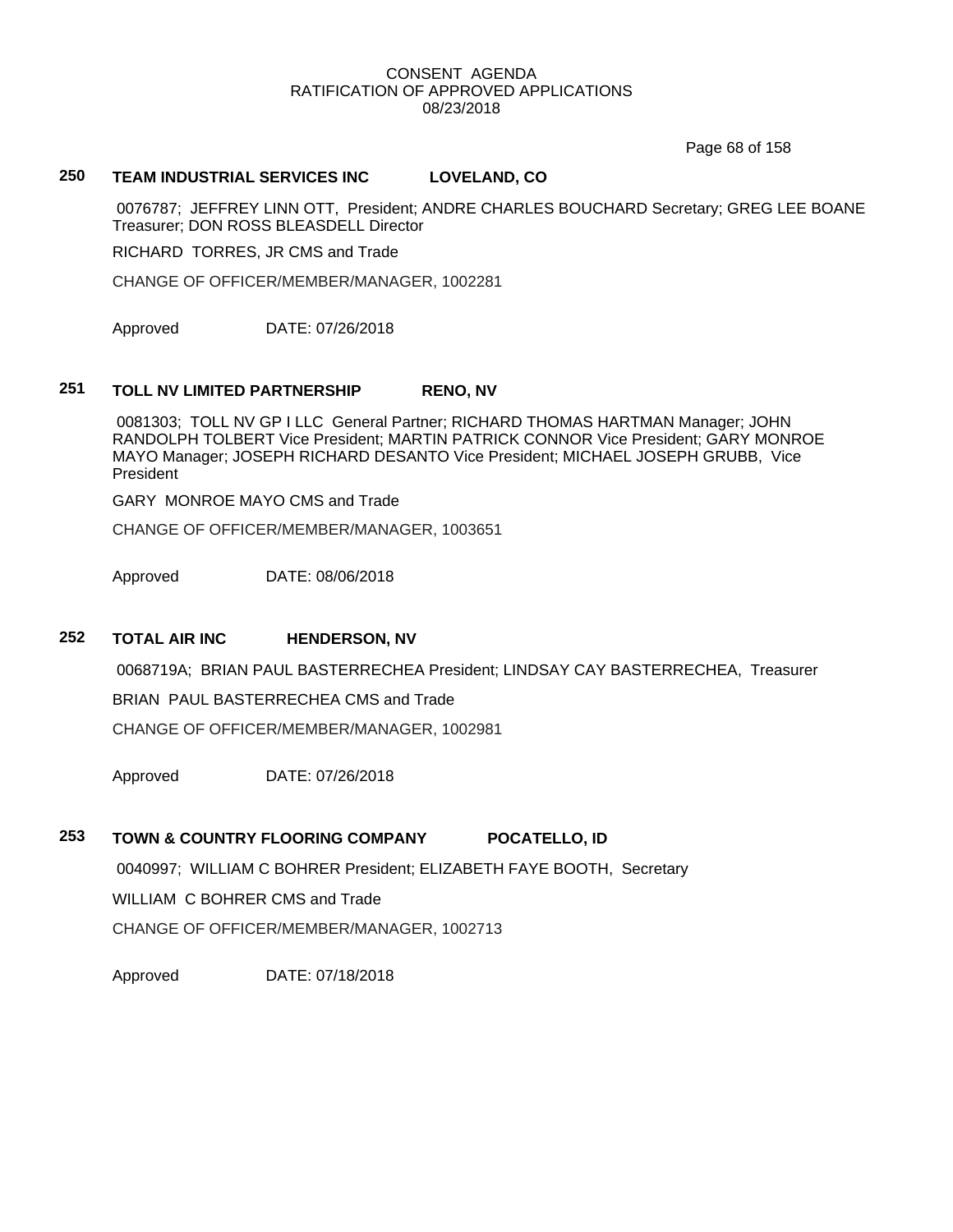Page 69 of 158

### **254 UNITED PACIFIC CONSTRUCTION HENDERSON, NV**

0063298; PETER BISOL PICARRA President; LUIS ALBERTO BAUTISTA Secretary; ALEXANDER BISOL PICARRA, JR Vice President

PETER BISOL PICARRA CMS and Trade

CHANGE OF OFFICER/MEMBER/MANAGER, 1002934

Approved DATE: 07/12/2018

# **255 US ENERGY WINDOW & DOOR LLC LAS VEGAS, NV**

0082830; MICHAEL EVERETT WHITE, JR Managing Member; BLANCA GUILLERMINA CERVANTES Managing Member

MICHAEL EVERETT WHITE, JR CMS and Trade

CHANGE OF OFFICER/MEMBER/MANAGER, 1003631

Approved DATE: 07/18/2018

### **256 WELLS CARGO INC LAS VEGAS, NV**

0000273; GUY MARSH WELLS President; SIERRA MARIE WELLS Secretary; WILLIAM TRENT SCARLETT Treasurer; BEAU AVERY WELLS, Treasurer Assistant

GUY MARSH WELLS CMS and Trade

CHANGE OF OFFICER/MEMBER/MANAGER, 1003033

Approved DATE: 08/07/2018

# **257 WESTECH ENGINEERING INC SALT LAKE, UT**

0082454; RALPH ASHTON CUTLER, President; REX RANDOLPH PLAZIER President; RUSSELL C WRIGHT Secretary; GREGORY K HOWELL Treasurer

CHANGE OF OFFICER/MEMBER/MANAGER, 1003744

Approved DATE: 07/27/2018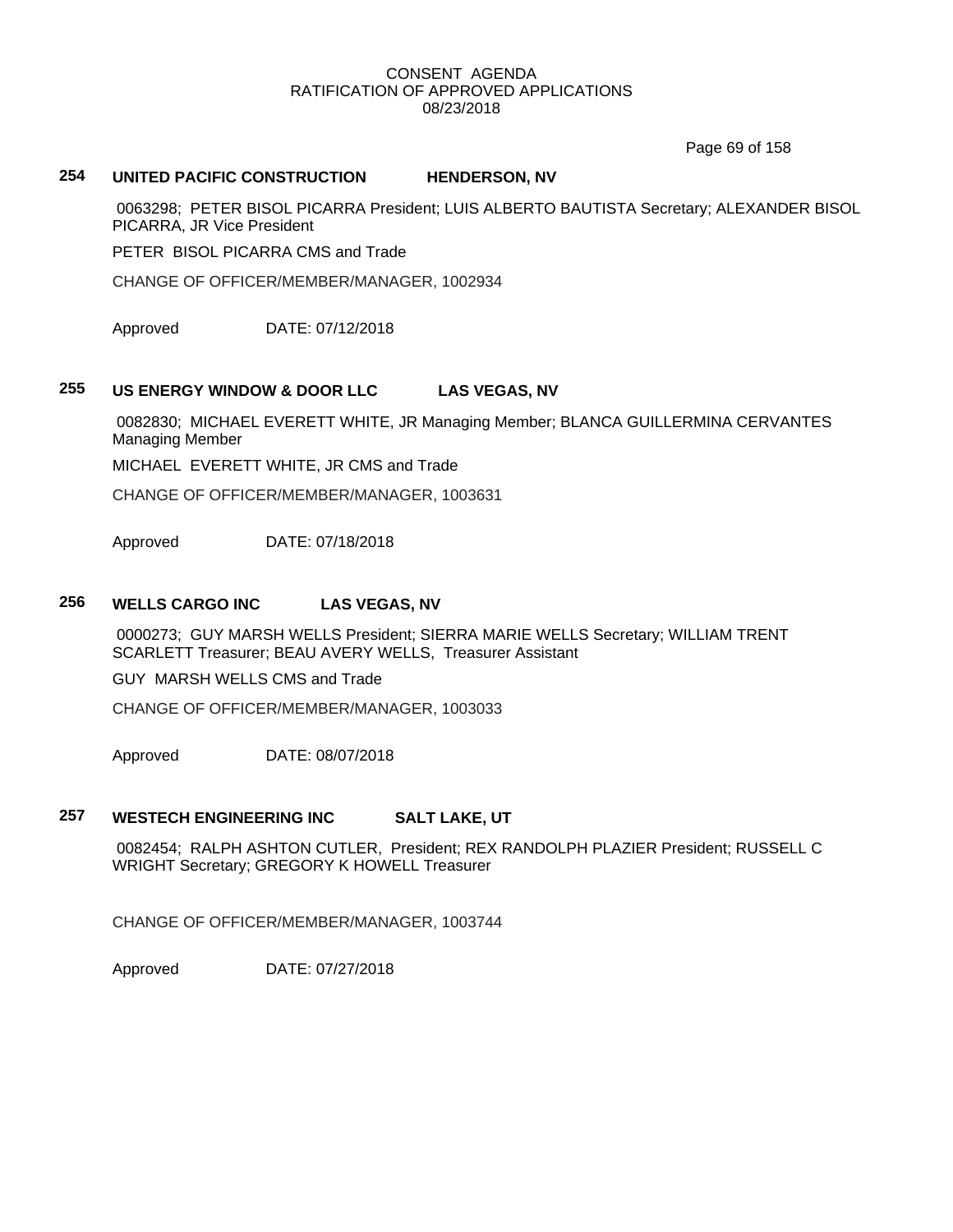Page 70 of 158

## **CHANGE OF QUALIFIED INDIVIDUAL**

### **258 A E S MECHANICAL SERVICES GROUP INC TALLASSEE, AL**

0078679; JASON RICKMAN BENTON President; JAMES CLIFFORD JONES Treasurer; CHARLES JASON KUJALA Vice President

; (C-21 Refrigeration and Air Conditioning)

CHANGE OF QUALIFIED INDIVIDUAL, 1003870

Approved DATE: 08/06/2017

MICHAEL WADE FOWLER, QE/ CMS/ TRADE C-21 REFRIGERATION AND AIR CONDITIONING CONTINGENT UPON PASSING CMS EXAM WITHIN 60 DAYS

### **259 A I T H R DEALER INC LAKEWOOD, CO**

0078671; DAVID ALBERT MODENA President; STACY LANDIS HACKNEY Secretary; JAMES KEVIN MILLER Treasurer

; (C-1D Plumbing)

CHANGE OF QUALIFIED INDIVIDUAL, 1003272

Approved DATE: 08/03/2018

DAVID PHILLIP ARNONE, QE/ CMS/ TRADE C-1D PLUMBING CONTINGENT UPON PASSING CMS & C-1D TRADE EXAMS WITHIN 60 DAYS

### **260 A P S GROUP INC SPARKS, NV**

0070282A; ROGER LEE WORSHAM President

RODRIGO LARA MARTINEZ Trade; ROGER LEE WORSHAM CMS and Trade; (B-2 Residential and Small Commercial)

CHANGE OF QUALIFIED INDIVIDUAL, 1003829

Approved DATE: 08/03/2018

KRYSTLE MARIE MARTINEZ, QE/ CMS B-2 RESIDENTIAL & SMALL COMMERCIAL CONTINGENT UPON PASSING CMS EXAM WITHIN 60 DAYS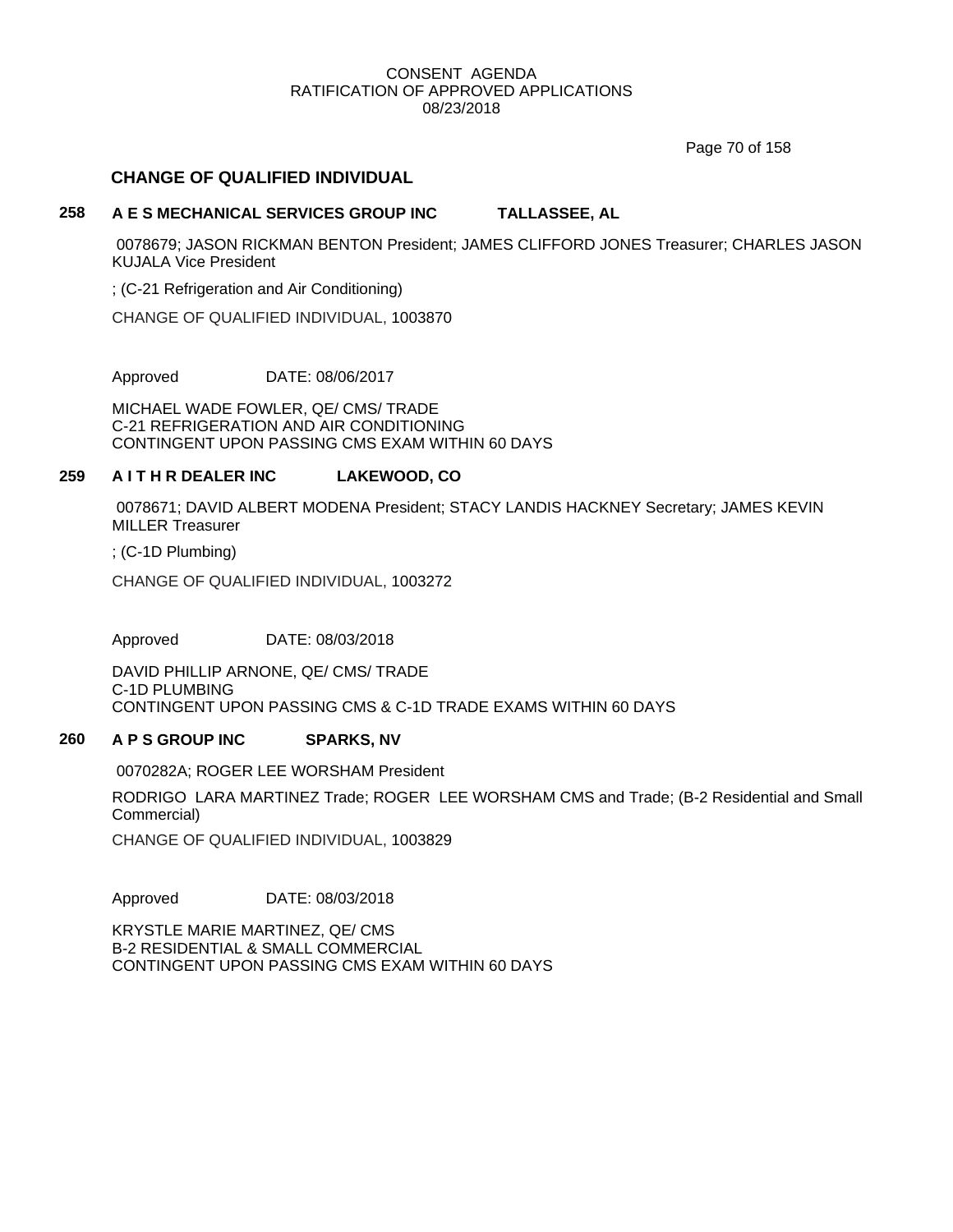Page 71 of 158

## **261 AIR EXCHANGE INC FAIRFIELD, CA**

0062193; RICHARD FRANK BERTANI President; CHRIS KOSS, Vice President

; (C-21 Refrigeration and Air Conditioning)

CHANGE OF QUALIFIED INDIVIDUAL, 1001905

Approved DATE: 08/03/2018

CHRIS KOSS QE/ CMS/ TRADE C21C - SHEET METAL CONTINGENT UPON PASSING EXAMS WITHIN 60 DAYS

# **262 ALL AMERICAN HOME BUILDERS INC LAS VEGAS, NV**

ALL AMERICAN BUILDERS; 0078537; STEPHEN EDWARD THUERINGER President STEPHEN EDWARD THUERINGER CMS and Trade; (B General Building) CHANGE OF QUALIFIED INDIVIDUAL, 1003926

Approved DATE: 07/18/2018

CHRISTOPHER MADSEN, QE/CMS/TRADE B CONTINGENT UPON PASSING TRADE EXAM WITHIN 60 DAYS

# **263 ALL OUT ELECTRIC LLC FERNLEY, NV**

0075356; JAMES THOMAS CERNY Manager; CHARLES ALLEN AZCARATE, III Manager; JUSTIN PAUL FRISK Manager

MICHAEL CLERICO, Trade; CHARLES ALLEN AZCARATE, III CMS; (C-2 Electrical)

CHANGE OF QUALIFIED INDIVIDUAL, 1003541

Approved DATE: 07/18/2018

MICHAEL CLARICO, QE/ TRADE C-2 ELECTRICAL CONTINGENT UPON PASSING C2 TRADE EXAM WITHIN 60 DAYS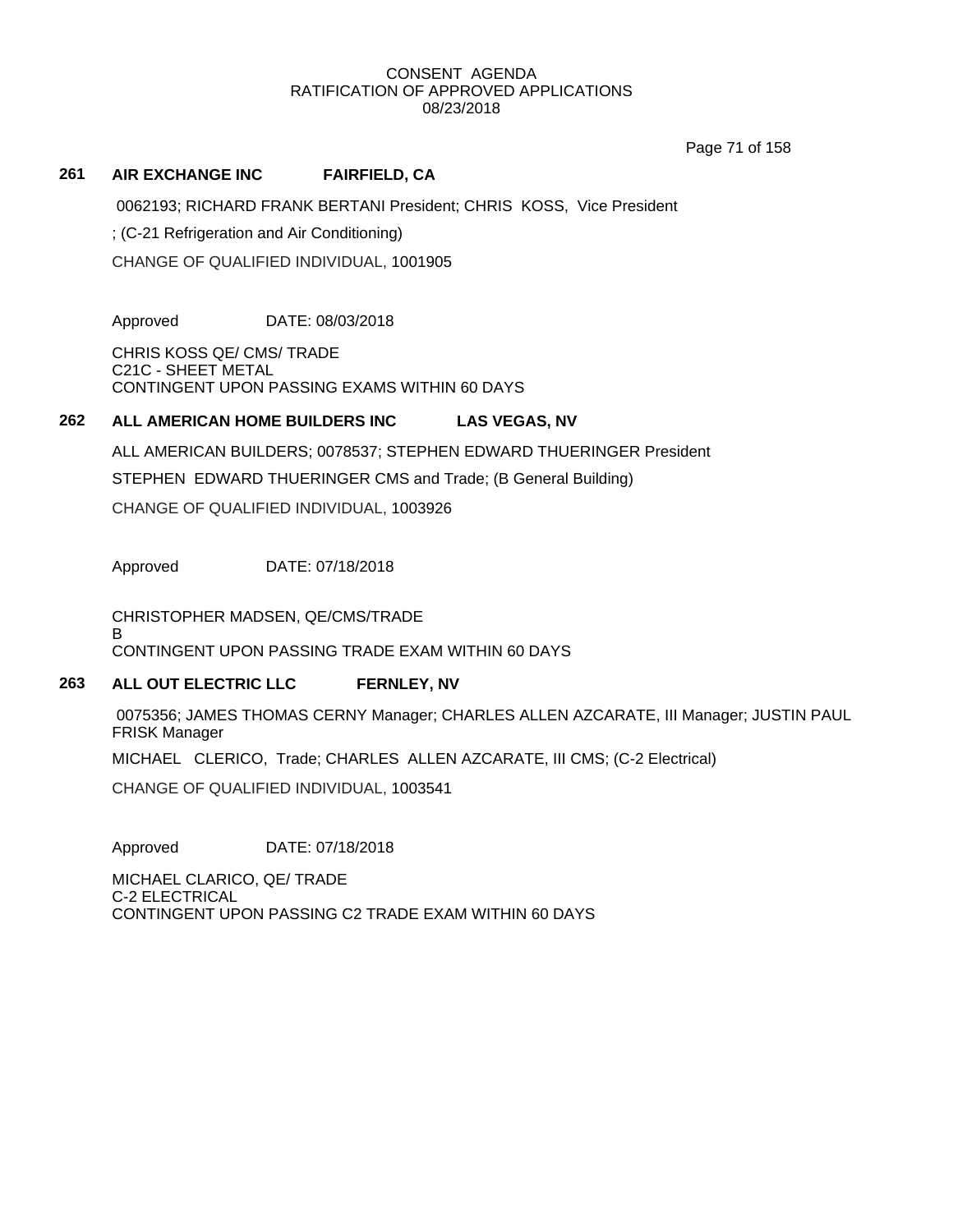Page 72 of 158

### **264 AMEC FOSTER WHEELER E & C SERVICES INC TUCKER, GA**

0076544; TIMOTHY PAUL GELBAR President; PHILIP DEAN BARNES Treasurer; THOMAS PETER DODSON Manager; SIMON DAVID NAYLOR Director; GREGORY ROSS GERRISH Assistant Secretary

RAINER LUKOSCHEK CMS and Trade; (A General Engineering)

CHANGE OF QUALIFIED INDIVIDUAL, 1001169

Approved DATE: 07/27/2018

DOUG BREED, QE/CMS

A

CONTINGENT UPON PASSING CMS EXAM WITHIN 60 DAYS

### **265 ATLANTIC GROUP INC (THE) GREENVILLE, SC**

ATLANTIC GROUP (THE); 0027218; GUY CARLTON STARR President; SCOTT LEE FAST Secretary; IRINA KSENJEK Treasurer; JOHN EDWARD MILLER Assistant Secretary

RONALD ALAN YOUNG, SR CMS and Trade; JAMES LARRY CHESNUT CMS and Trade; (A-22 Unclassified A22 IS DESIGNATED FOR ELECTRICAL POWER PLANT MAINTENANCE AND REPAIR ONLY)

CHANGE OF QUALIFIED INDIVIDUAL, 1003472

Approved DATE: 07/18/2018

RONALD ALAN YOUNG SR., QE/ CMS/ TRADE A-22 UNCLASSIFIED IS DESIGNATED FOR ELECTRICAL POWER PLANT MAINTENANCE AND REPAIR ONLY

### **266 B & C CABINET & MILLWORK INC CARSON CITY, NV**

0010322A; ALEX BULLENTINI President; RINALDO PIERO BULLENTINI Director; CATHY BULLENTINI Vice President

ALEX BULLENTINI CMS and Trade; (C-3 Carpentry Maintenance and Minor Repairs)

CHANGE OF QUALIFIED INDIVIDUAL, 1003903

Approved DATE: 08/06/2018

RINALDO PIERO BULLENTINI, DIRECTOR/ CMS/ TRADE C-3 CARPENTRY MAINTENANCE AND MINOR REPAIRS CONTINGENT UPON PASSING CMS & C-3 TRADE EXAMS WITHIN 60 DAYS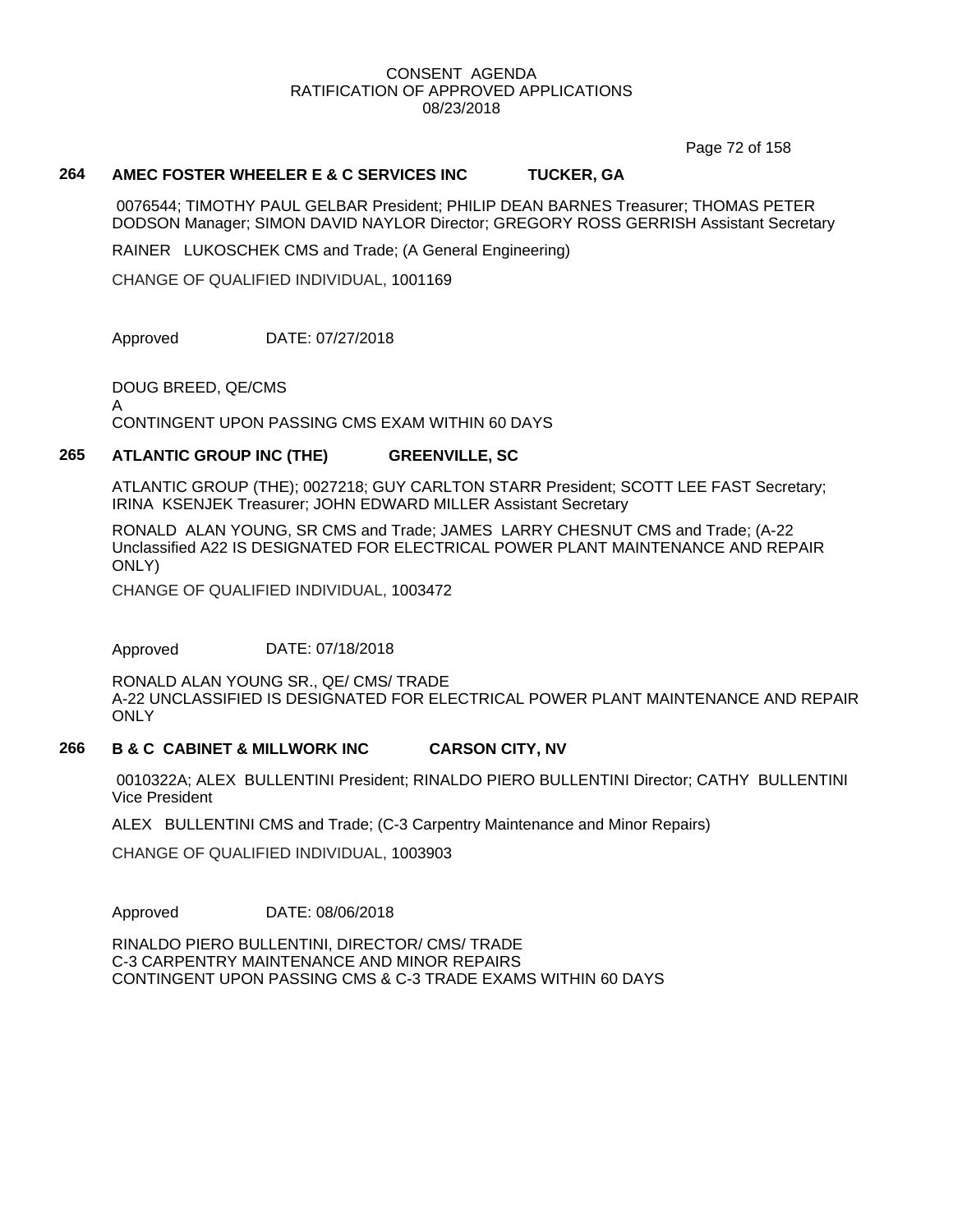Page 73 of 158

## **267 CONSTRUCTION CONSULTANTS INCORPORATED LAS VEGAS, NV**

0043715; GENE ANTHONY CZAJKOWSKI President; ANDREW JAMES GLENNIE Secretary/Treasurer

GENE ANTHONY CZAJKOWSKI CMS and Trade; (B General Building LIMITED TO CONSTRUCTION MANAGEMENT ONLY)

CHANGE OF QUALIFIED INDIVIDUAL, 1004154

Approved DATE: 08/03/2018

ANDREW GLENNIE, PRES/CMS (B-LIMITED TO CONSTRUCTION MANAGEMENT ONLY) CONTINGENT UPON PASSING CMS EXAM WITHIN 60 DAYS

### **268 EAGLELIFT INC ONTARIO, CA**

0055910; DONALD JAMES MOODY President

DONALD JAMES MOODY CMS and Trade; CLIFFORD ROBERT FRAZAO, Trade; (A-22 Unclassified A22 IS DESIGNATED FOR POLYURETHANE FOUNDATION & amp; SOIL STABILIZATION & amp; REPAIR ONLY; A-9 Piers and Foundations A22 IS DESIGNATED FOR POLYURETHANE FOUNDATION & amp; SOIL STABILIZATION & amp; REPAIR ONLY)

CHANGE OF QUALIFIED INDIVIDUAL, 1003285

Approved DATE: 07/18/2018

CLIFFORD ROBERT FRAZAO, QE/ TRADE A-22 UNCLASSIFIED IS DESIGNATED FOR POLYURETHANE FOUNDATION & SOIL STABILIZATION & REPAIR ONLY

### **269 EVAN CORPORATION SANFORD, NC**

EVAN FALL PROTECTION SYSTEMS INC; 0057486; KENNETH MILLIGAN President; DAVID PAUL EVANGELISTA Vice President; WILLIAM LYN ROBERTS Secretary/Treasurer

DAVID PAUL EVANGELISTA CMS and Trade; (C-40 Specialties Not Authorized by Other Classifications C40 IS DESIGNATED FOR FALL PROTECTION SYSYTEMS ONLY)

CHANGE OF QUALIFIED INDIVIDUAL, 1003158

Approved DATE: 08/08/2018

BRETT F. KINGHT, QE/ CMS/ TRADE C-40 SPECIALTIES NOT AUTHORIZED BY OTHER CLASSIFICATION (DESIGNATED FOR FALL PROTECTION SYSTEMS ONLY) CONTINGENT UPON PASSING CMS EXAM WITHIN 60 DAYS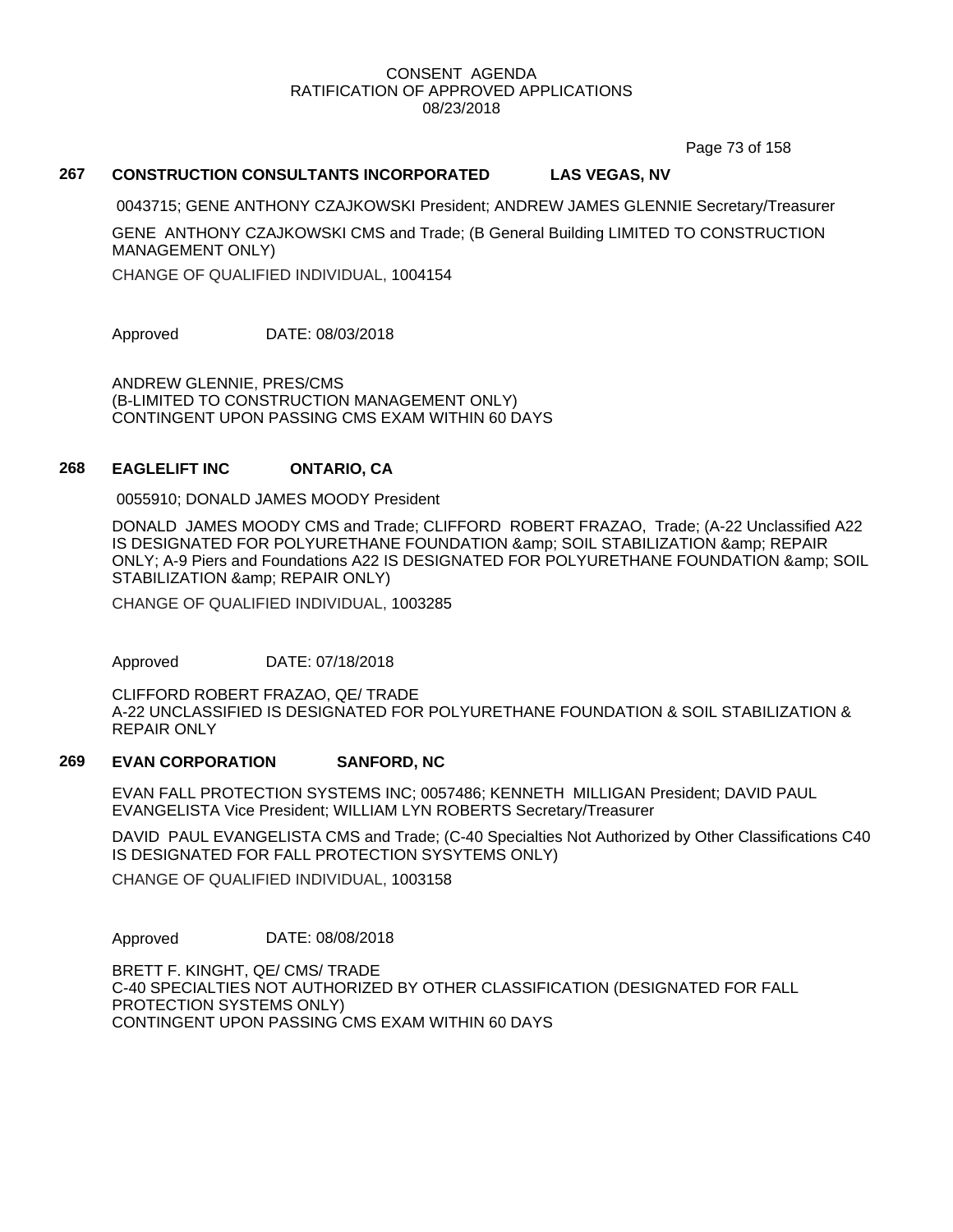Page 74 of 158

### **270 FALLON WINDOW & CARPET CLEANING INC FALLON, NV**

AVALON DISASTER SERVICES; 0070137; BOYD DEWAYNE JOHNSON President; TINA MARIE JOHNSON VP/Secretary

BOYD DEWAYNE JOHNSON Trade; CHERIE DENISE VIERRA CMS; (C-31 Wrecking)

CHANGE OF QUALIFIED INDIVIDUAL, 1000814

Approved DATE: 07/06/2018

WILLIAM DARRELL DAVID CMS/ TRADE C-31 WRECKING CONTINGENT UPON PASSING CMS EXAM WITHIN 60 DAYS

### **271 HARRIS ASSOCIATES LAS VEGAS, NV**

0020471; RONALD J HARRIS President; BRYAN DANIEL COWART Secretary; THOMAS MICHAEL PATTERSON Treasurer

RONALD J HARRIS CMS and Trade; (B General Building)

CHANGE OF QUALIFIED INDIVIDUAL, 1002916

Approved DATE: 07/11/2018

ALEXANDER JONATHAN PRISTASH, QE/ CMS/ TRADE B- GENERAL BUILDING CONTINGENT UPON PASSING EXAMS WITHIN 60 DAYS

### **272 HOMETEAM PEST DEFENSE INC LAS VEGAS, NV**

0074252; JERYL EUGENE GAHLHUFF, JR President; THOMAS EDWARD LUCZYNSKI Secretary; JOHN FRANKLIN WILSON, III Vice President; PAUL EDWARD NORTHEN Assistant Secretary

DONALD A DARILEK CMS and Trade; (C-40 Specialties Not Authorized by Other Classifications DESIGNATED FOR CENTRALIZED PEST CONTROL SYSTEMS ONLY)

CHANGE OF QUALIFIED INDIVIDUAL, 1002931

Approved DATE: 07/12/2018

KELLY RAQUEL WILDEN QE/ CMS/ TRADE NICOLAS ELIAS CARABOOLAD QE/ CMS/ TRADE CONTINGENT UPON PASSING CMS EXAM WITHIN 60 DAYS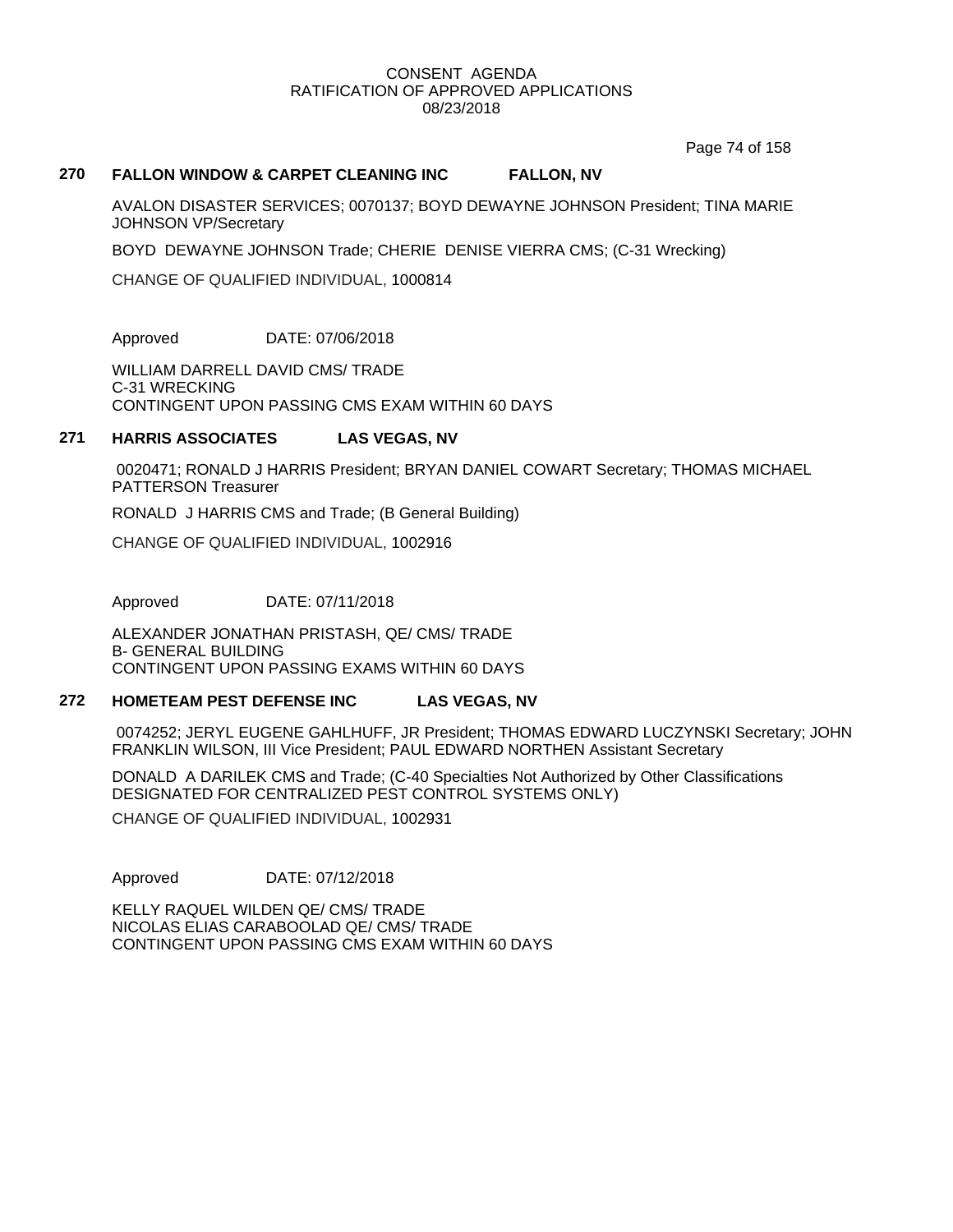Page 75 of 158

### **273 HUMBOLDT LUMBER CO WINNEMUCCA, NV**

FRANKLIN BUILDING SUPPLY; 0053664; RICHARD KENT LIERZ President; RHONDA CORINNE MILLICK Secretary/Treasurer; MICHAEL WENDELL HYER Vice President

LONNIE DEAN EDWARDS, JR Trade; JOSEPH A ELEGANTE CMS; (C-3C Insulation & amp; Weather Stripping)

CHANGE OF QUALIFIED INDIVIDUAL, 1003906

Approved DATE: 08/03/2018

BRYCE EUGENE LUKER, QE/ CMS C-3C INSULATON & WEATHER STRIPPING CONTINGENT UPON PASSING CMS EXAM WITHIN 60 DAYS

### **274 JMAR CONSTRUCTION LLC LAS VEGAS, NV**

0045707A; MARLENE F KALNITZ Manager; KARL KALNITZ Manager

KARL KALNITZ CMS and Trade; DIANE S KALNITZ Trade; (C-14H Awnings and Louvres)

CHANGE OF QUALIFIED INDIVIDUAL, 1003491

Approved DATE: 08/06/2018

DIANE S. KALNITZ, QE/ TRADE C-14H AWNINGS AND LOUVRES

### **275 L G E CONTRACTING LLC NORTH LAS VEGAS, NV**

0074934; DANIEL SHEPARD AMSTER Managing Member; JAK KEMPTON FREDRICK Managing Member DANIEL SHEPARD AMSTER CMS and Trade; JAK KEMPTON FREDRICK CMS and Trade; (B General Building)

CHANGE OF QUALIFIED INDIVIDUAL, 1002656

Approved DATE: 08/07/2018

NEBIYOU TEKLE, QE/CMS/TRADE B CONTINGENT UPON PASSING CMS & TRADE EXAM WITHIN 60 DAYS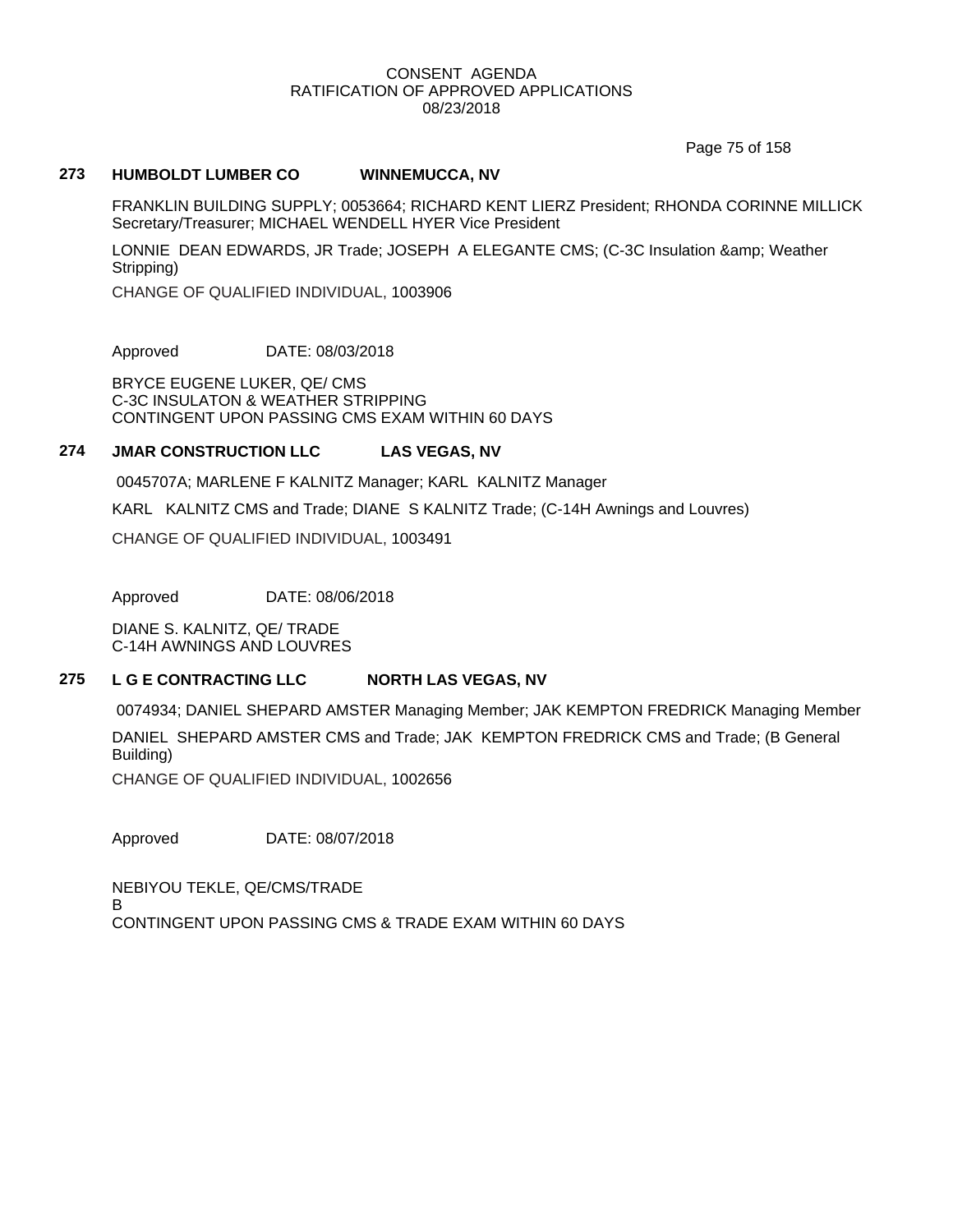Page 76 of 158

### **276 LEDCOR CONSTRUCTION INC SAN DIEGO, CA**

0055501; JIMMY DON BYRD President; JAMES LOGAN Treasurer; RODNEY ROLAND NEYS Vice President; THOMAS JAMES LOFARO VP/Secretary; BARRY MARK JOHNSON Vice President; ROBERT WHEELER HENSEL, III Vice President

; (B-2 Residential and Small Commercial)

CHANGE OF QUALIFIED INDIVIDUAL, 1002103

Approved DATE: 07/16/2018

RONRICO HAWKINS, QE/CMS/TRADE B2 CONTINGENT UPON PASSING CMS & TRADE EXAM WITHIN 60 DAYS

# **277 N E C CORPORATION OF AMERICA IRVING, TX**

0058208; JEREMY SARA STRAUSS Secretary; KENICHI KANZAU Treasurer; SHINSUKE TAKAHASHI President/CEO

ROSS BRIAN BLOTTER, CMS and Trade; (C-2D Low Voltage)

CHANGE OF QUALIFIED INDIVIDUAL, 1002407

Approved DATE: 07/26/2018

ROSS BLOTTER, QE/CMS/TRADE C2D

### **278 NEVADA LANDCARE USA LLC LAS VEGAS, NV**

0051032; JOSEPH MICHAEL BOGAN CEO; JAMES RICHARD BALLARD VP/Secretary; DANIEL STEVEN KREMS CFO

JON ROBERT EWING CMS and Trade; (C-10 Landscape Contracting)

CHANGE OF QUALIFIED INDIVIDUAL, 1003632

Approved DATE: 07/11/2018

JAMES MICHAEL KELLEY, QE/ CMS/ TRADE C-10 LANDSCAPE CONTRACTING CONTINGENT UPON PASSING CMS & TRADE EXAMS WITHIN 60 DAYS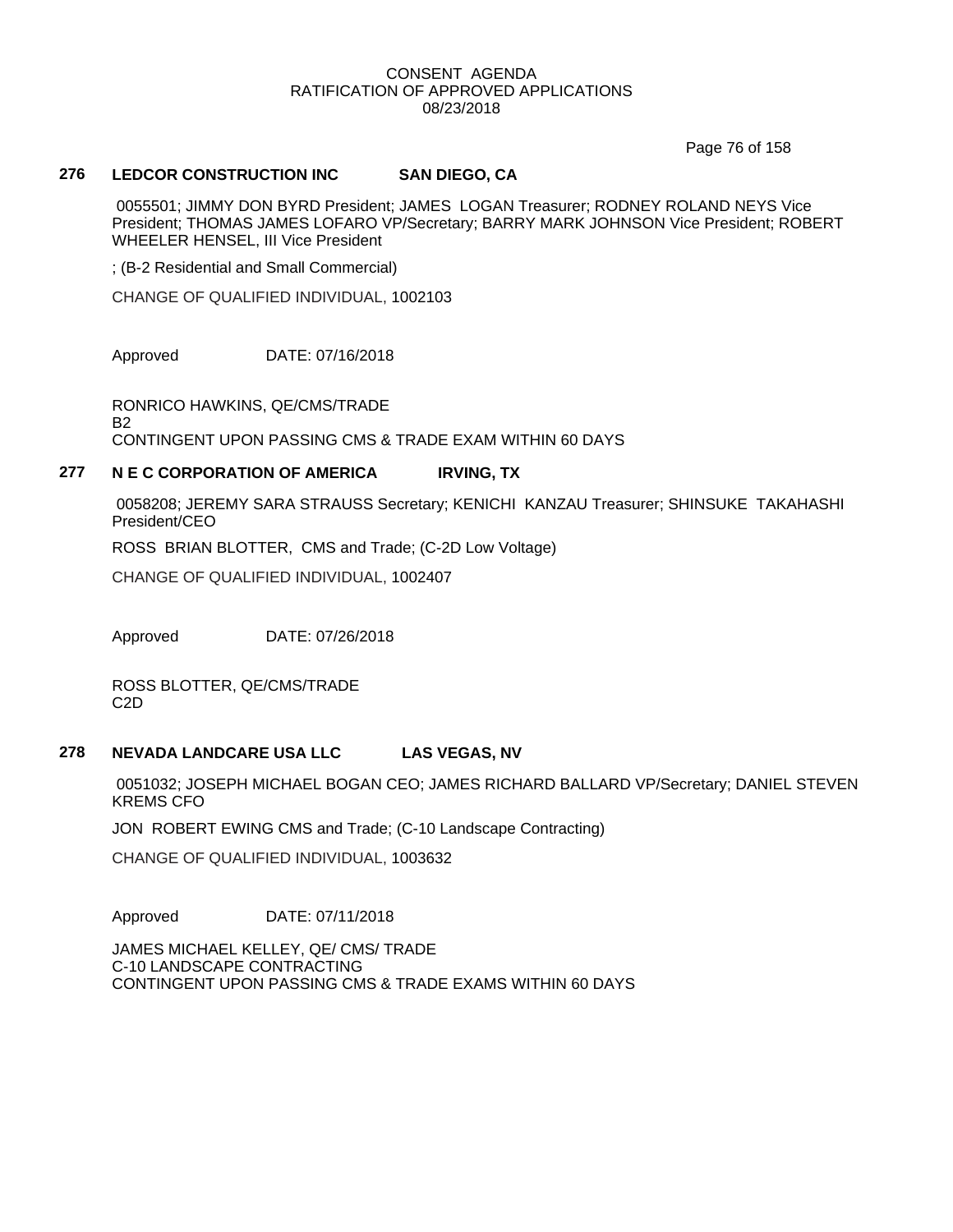Page 77 of 158

### **279 PINNACLE HOMES INC LAS VEGAS, NV**

0034568; FRANK E WYATT President; DANIEL JOSEPH MARTTER Secretary

FRANK E WYATT CMS and Trade; ANDREW ROBERT WYATT CMS and Trade; (B-2 Residential and Small Commercial)

CHANGE OF QUALIFIED INDIVIDUAL, 1004033

Approved DATE: 07/26/2018

DANIEL MARTTER, VP/TRADE B2 CONTINGENT UPON PASSING TRADE EXAM WITHIN 60 DAYS

# **280 Q M CORPORATION SPARKS, NV**

0081616; JANET MARGARET MULLEN President; LARRY JOHN ROBERTS Secretary/Treasurer

BRUCE MYRLE BACON CMS and Trade; (B-2 Residential and Small Commercial)

CHANGE OF QUALIFIED INDIVIDUAL, 1003586

Approved DATE: 08/06/2018

BRICK CHARLES ANDERSON, QE/ CMS/ TRADE B-2 RESIDENTIAL & SMALL COMMERCIAL CONTINGENT UPON BRICK ANDERSON PASSING CMS EXAM WITHIN 60 DAYS

# **281 R M GENERAL CONTRACTING INC LAS VEGAS, NV**

0052539A; BRUCE DOUGLAS KRIESE President BRUCE DOUGLAS KRIESE CMS and Trade; (B-2 Residential and Small Commercial) CHANGE OF QUALIFIED INDIVIDUAL, 1003765

Approved DATE: 07/18/2018

BRUCE DOUGLAS KRIESE, PRESIDENT/ CMS/ TRADE B-2 RESIDENTIAL & SMALL COMMERCIAL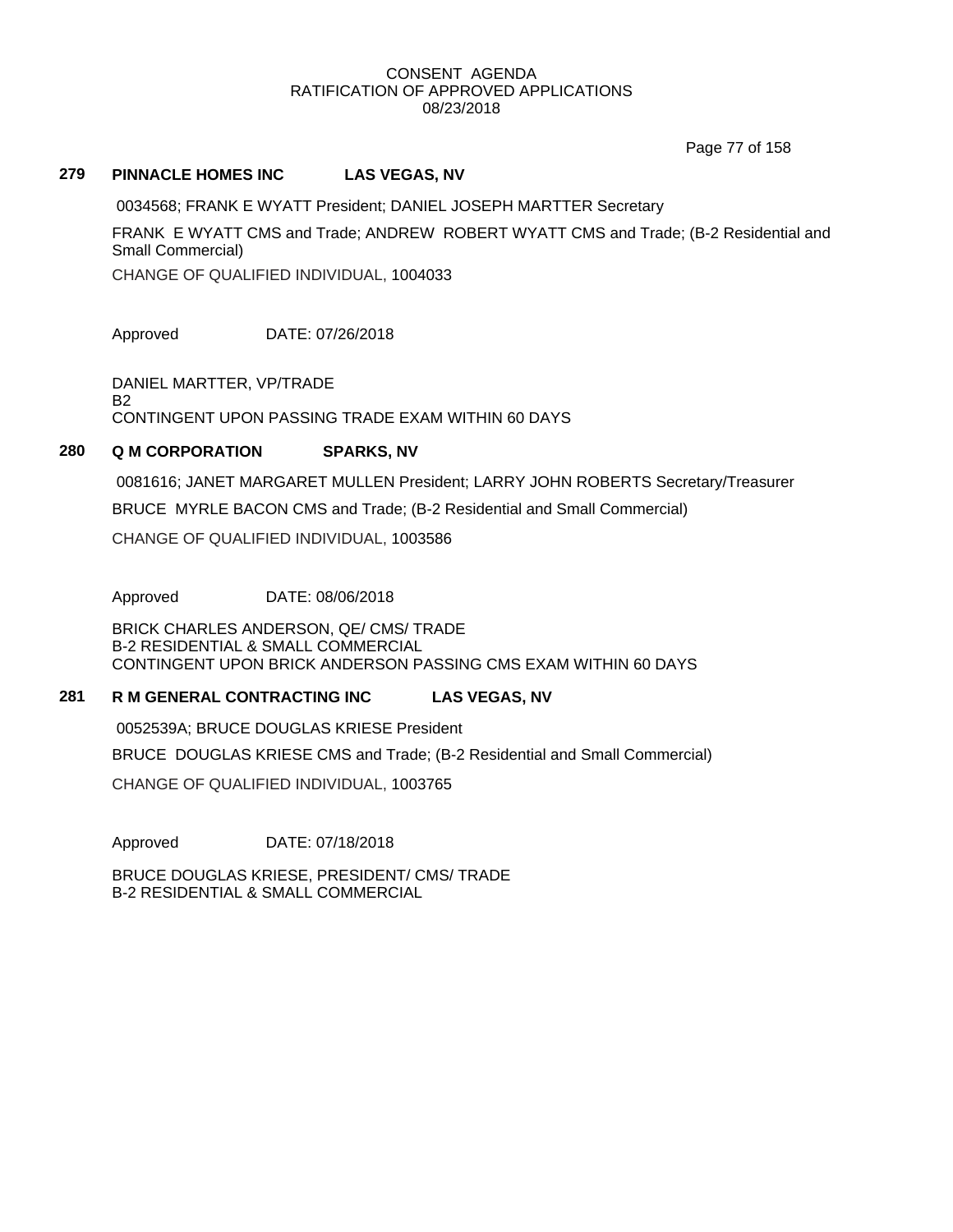Page 78 of 158

### **282 REP PLUMBING LLC MINDEN, NV**

BEARD INTEGRATED OF NEVADA; 0082274; BERTRAM BLODGETT WELLS III, Member; CRAIG ROY CRAWFORD Manager; JAMES VINCENT LEITO, III Manager

CRAIG ROY CRAWFORD CMS and Trade; (C-1 Plumbing and Heating)

CHANGE OF QUALIFIED INDIVIDUAL, 1003448

Approved DATE: 07/06/2018

RICHARD EDWARDS RHODES JR., QE/ CMS/ TRADE C-1 PLUMBING AND HEATING CONTINGENT UPON PASSING CMS & TRADE EXAMS WITHIN 60 DAYS

### **283 SHAW LUNDQUIST ASSOCIATES INC ST PAUL, MN**

0060955; HOYT MADSEN HSIAO President; THOMAS JAY MEYERS Vice President CHRISTOPHER ALAN ROWE CMS and Trade; HOYT MADSEN HSIAO CMS; (B General Building) CHANGE OF QUALIFIED INDIVIDUAL, 1003997

Approved DATE: 08/06/2018

VASILE NECS, QE/CMS/TRADE

B

CONTINGENT UPON PASSING TRADE EXAM WITHIN 60 DAYS

# **284 SIERRA IRON LLC LAS VEGAS, NV**

0082595; JAVIER AVILA-PENA Managing Member

JAVIER AVILA-PENA CMS and Trade; WILLIAM THOMAS DAVIS CMS and Trade; (C-14C Ornamental Metal)

CHANGE OF QUALIFIED INDIVIDUAL, 1002371

Approved DATE: 07/26/2018

WILLIAM DAVIS, QE/CMS/TRADE C14C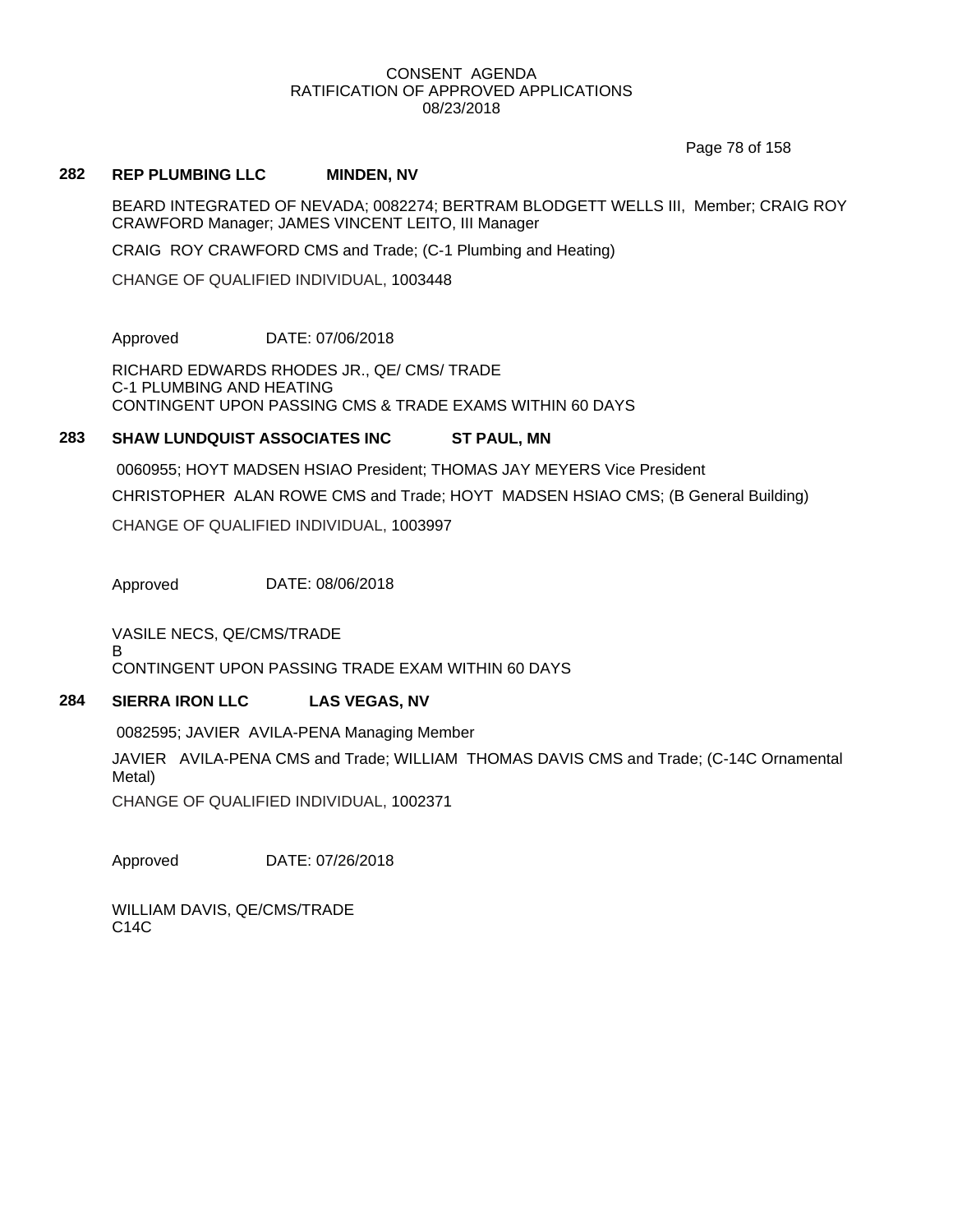Page 79 of 158

### **285 SOUTHERN NEVADA PLUMBING INC LAS VEGAS, NV**

0033416; BILL WAYNE NACHTIGALL, JR President; PATRICIA LOUISE NACHTIGALL Secretary/Treasurer HOWARD THOMAS ARATA CMS and Trade; (C-1D Plumbing) CHANGE OF QUALIFIED INDIVIDUAL, 1003692

Approved DATE: 08/03/2018

HOWARD THOMAS ARATA, SECRETARY/ TRESURER/ CMS/ TRADE C-1D PLUMBING

# **286 SPECIALIZED CONSTRUCTION LLC LAS VEGAS, NV**

R A O CONSTRUCTION AND DEVELOPMENT; 0045813; RICK ANTHONY OFFLEY Manager JAY DON WEBER Trade; RICK ANTHONY OFFLEY CMS; (B-2 Residential and Small Commercial) CHANGE OF QUALIFIED INDIVIDUAL, 1004122

Approved DATE: 07/31/2018

RICK OFFLEY, MG/CMS; JAY WEBER, QE/TRADE B2

### **287 SUPERIOR CONTRACTING CORPORATION SPARKS, NV**

GALE BUILDING PRODUCTS; 0083260; MARK BYRON MORRIS President; WALTER JOE JACUMIN, JR Secretary; GEORGE MICHAEL SELLEW Treasurer

SCOT JOSEPH ORCHARD CMS; MARIO HERRERA CABADA, Trade; (C-3C Insulation & amp; Weather Stripping)

CHANGE OF QUALIFIED INDIVIDUAL, 1002340

Approved DATE: 08/03/2018

MARIO HERRERA CABADA, QE/ TRADE C-3C INSULATION & WEATHER STRIPPING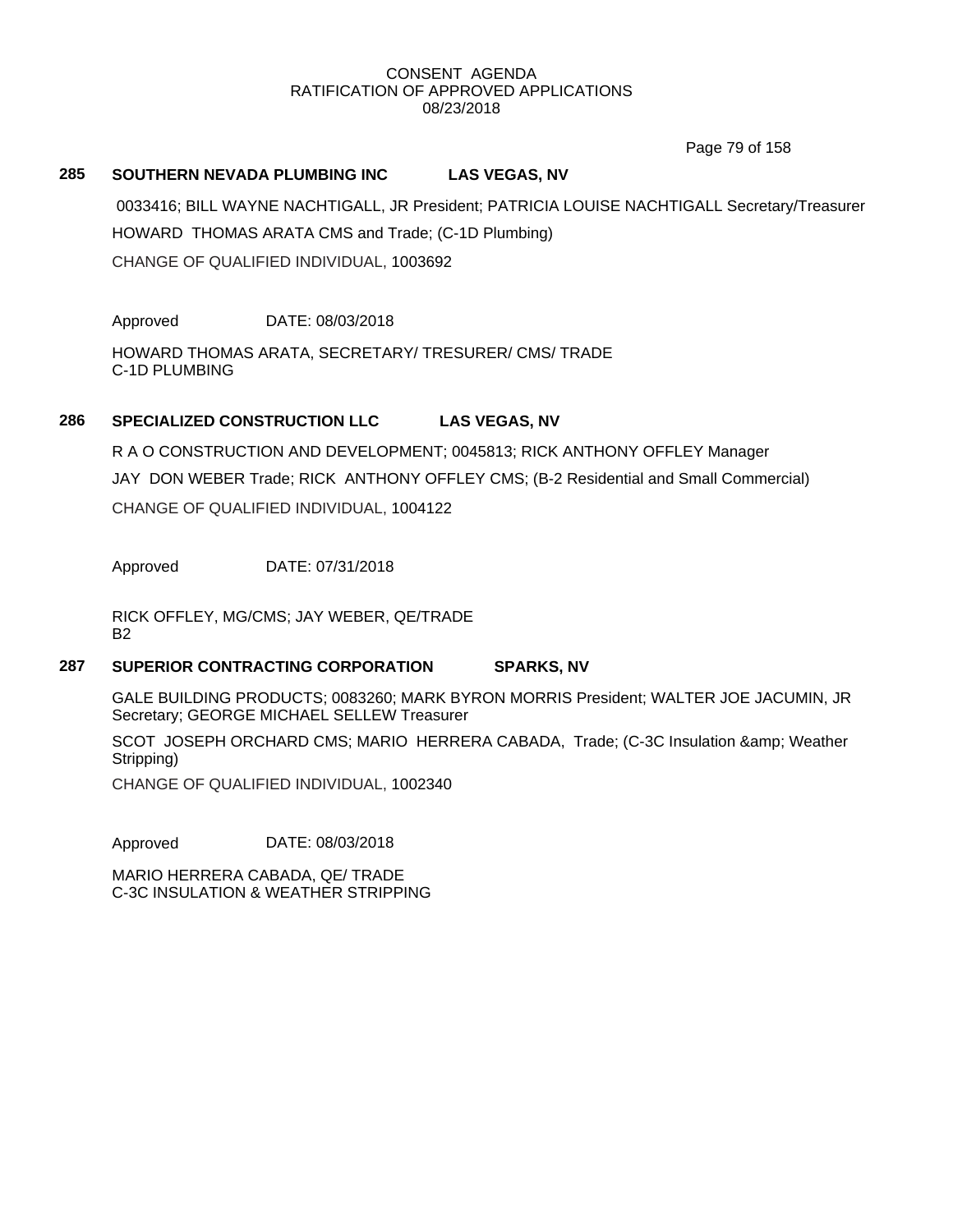Page 80 of 158

## **288 TRANSCORE ITS LLC HARRISBURG, PA**

0062833; TRANSCORE LP Managing Member; TRACY SHANE MARKS President; JOSEPH STANLEY GRABIAS Vice President; ROBERT GEORGE RAUSCH Vice President; DAVID BRANT LINER VP/Secretary; TRANSCORE LP Managing Member; MICHAEL FRANK HOLLING Vice President; RUSSELL LYNN REESER Assistant Secretary; RONALD BROOKS MIKALSON Vice President; PAUL JOSEPH SONI Assistant Secretary; DANIEL ALTON PRESLAR Vice President

ORLANDO JULIAN GARCIA Trade; FRANK THOMAS STOCK CMS; COURTNEY NEIL OLIVER Trade; THANONGDETH NOU MARKTHEPHARACK, CMS and Trade; (C-2 Electrical)

CHANGE OF QUALIFIED INDIVIDUAL, 1000058

Approved DATE: 07/27/2018

THANONGDETH MARKTHEPHARACK, QE/CMS/TRADE C2

### **289 VORTEX INDUSTRIES INC IRVINE, CA**

0038756; ELIZABETH TURNER EVERETT President MIKE JOHN KATTAN CMS and Trade; (C-3D Overhead Doors) CHANGE OF QUALIFIED INDIVIDUAL, 1003167

Approved DATE: 07/11/2018

SEAN EUGENE SPINDLER, QE/ TRADE/ CMS C-3D OVERHEAD DOORS CONTINGENT UPON PASSING CMS EXAM WITHIN 60 DAYS

### **290 VORTEX INDUSTRIES INC IRVINE, CA**

0058010; ELIZABETH TURNER EVERETT President

MIKE JOHN KATTAN CMS and Trade; (C-14E Metal Doors and Windows)

CHANGE OF QUALIFIED INDIVIDUAL, 1003169

Approved DATE: 07/11/2018

SEAN EUGENE SPINDLER, QE/ TRADE/ CMS C-14E METAL DOORS AND WINDOWS CONTINGENT UPON PASSING CMS EXAM WITHIN 60 DAYS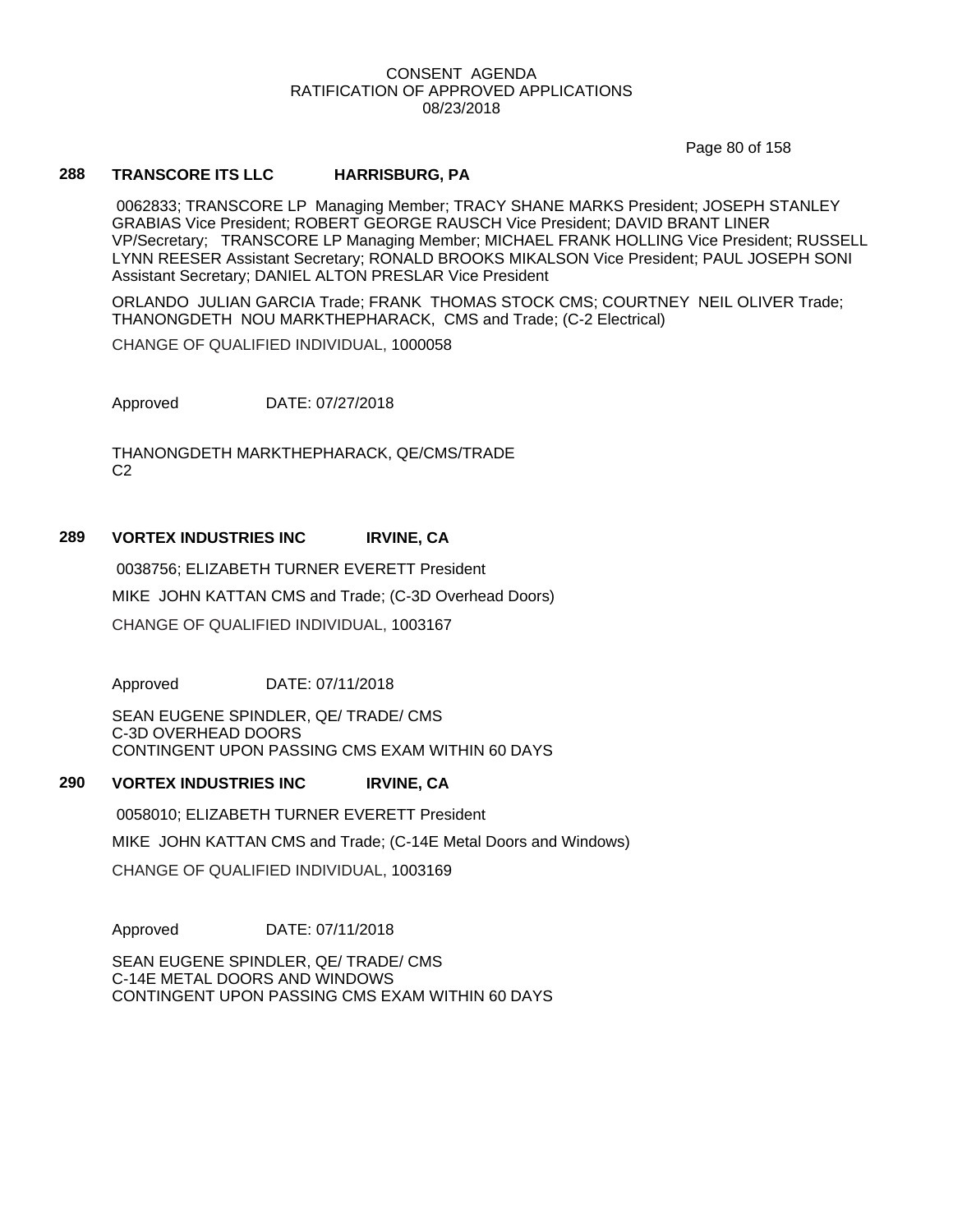Page 81 of 158

### **291 VORTEX INDUSTRIES INC IRVINE, CA**

0039187; ELIZABETH TURNER EVERETT President MIKE JOHN KATTAN CMS and Trade; (C-8 Glass and Glazing) CHANGE OF QUALIFIED INDIVIDUAL, 1003170

Approved DATE: 07/11/2018

SEAN EUGENE SPINDLER, QE/ TRADE/ CMS C-8 GLASS & GLAZING CONTINGENT UPON PASSING CMS EXAM WITHIN 60 DAYS

# **292 VORTEX INDUSTRIES INC IRVINE, CA**

0074609; ELIZABETH TURNER EVERETT President

MIKE JOHN KATTAN CMS and Trade; (C-26B Building Accessories and Specialties)

CHANGE OF QUALIFIED INDIVIDUAL, 1003171

Approved DATE: 07/11/2018

SEAN EUGENE SPINDLER, QE/ TRADE/ CMS C-26B BUILDING ACCESSORIES AND SPECIALTIES CONTINGENT UPON PASSING CMS EXAM WITHIN 60 DAYS

### **293 WESTECH ENGINEERING INC SALT LAKE, UT**

0082454; RALPH ASHTON CUTLER, President; REX RANDOLPH PLAZIER President; RUSSELL C WRIGHT Secretary; GREGORY K HOWELL Treasurer

; (B-2 Residential and Small Commercial)

CHANGE OF QUALIFIED INDIVIDUAL, 1002630

Approved DATE: 07/13/2018

BRET HARPER, QE/CMS/TRADE **B<sub>2</sub>** CONTINGENT UPON PASSING CMS EXAM WITHIN 60 DAYS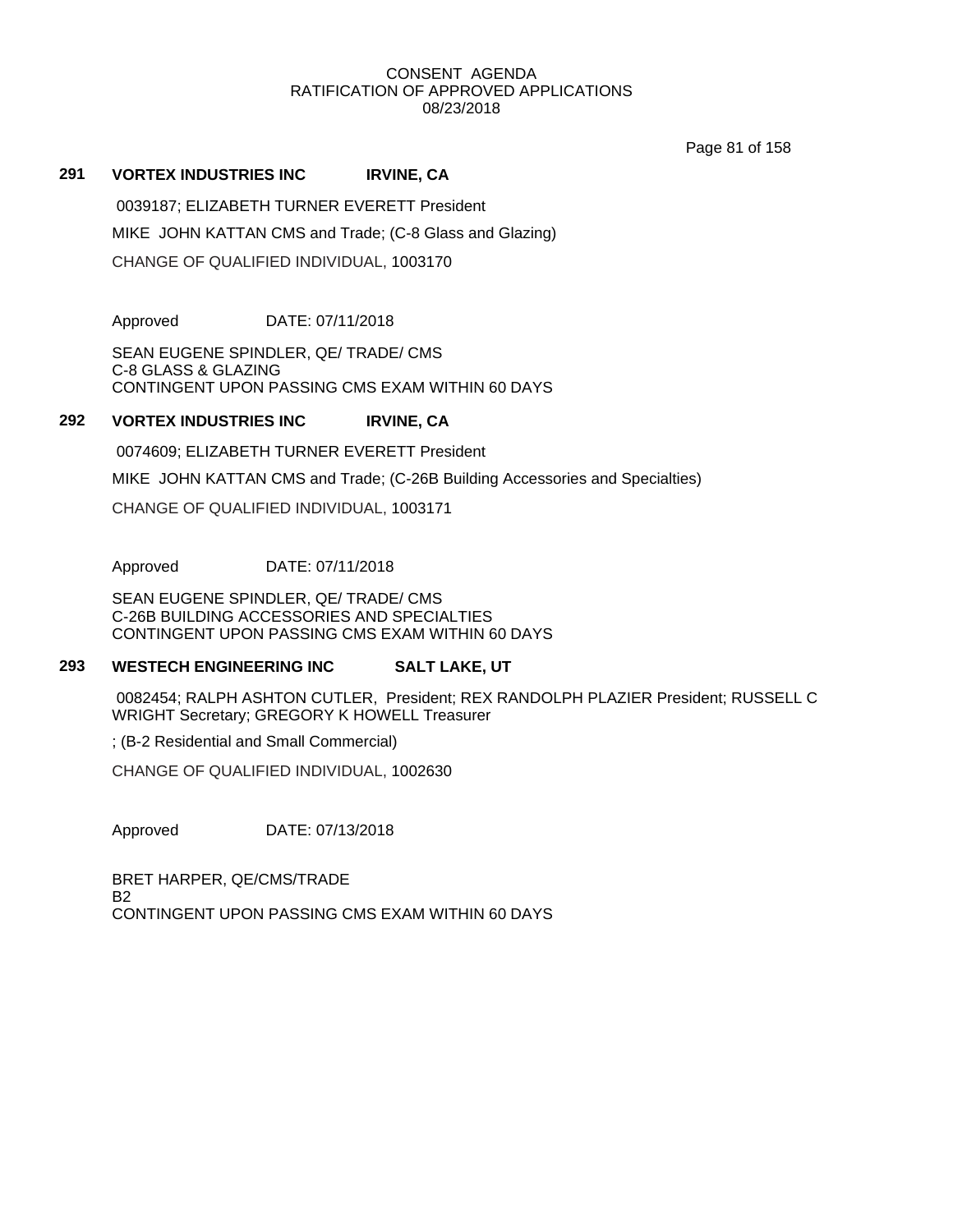Page 82 of 158

# **294 WESTERN GLASS LLC LAS VEGAS, NV**

0080734; PATRICIA ANN LEE, Manager PATRICIA ANN LEE, CMS; BRUCE WILBUR LADNER Trade; (C-8 Glass and Glazing) CHANGE OF QUALIFIED INDIVIDUAL, 1001991

Approved DATE: 07/20/2018

PATRICIA LEE, QE/CMS; BRUCE LADNER, QE/TRADE C8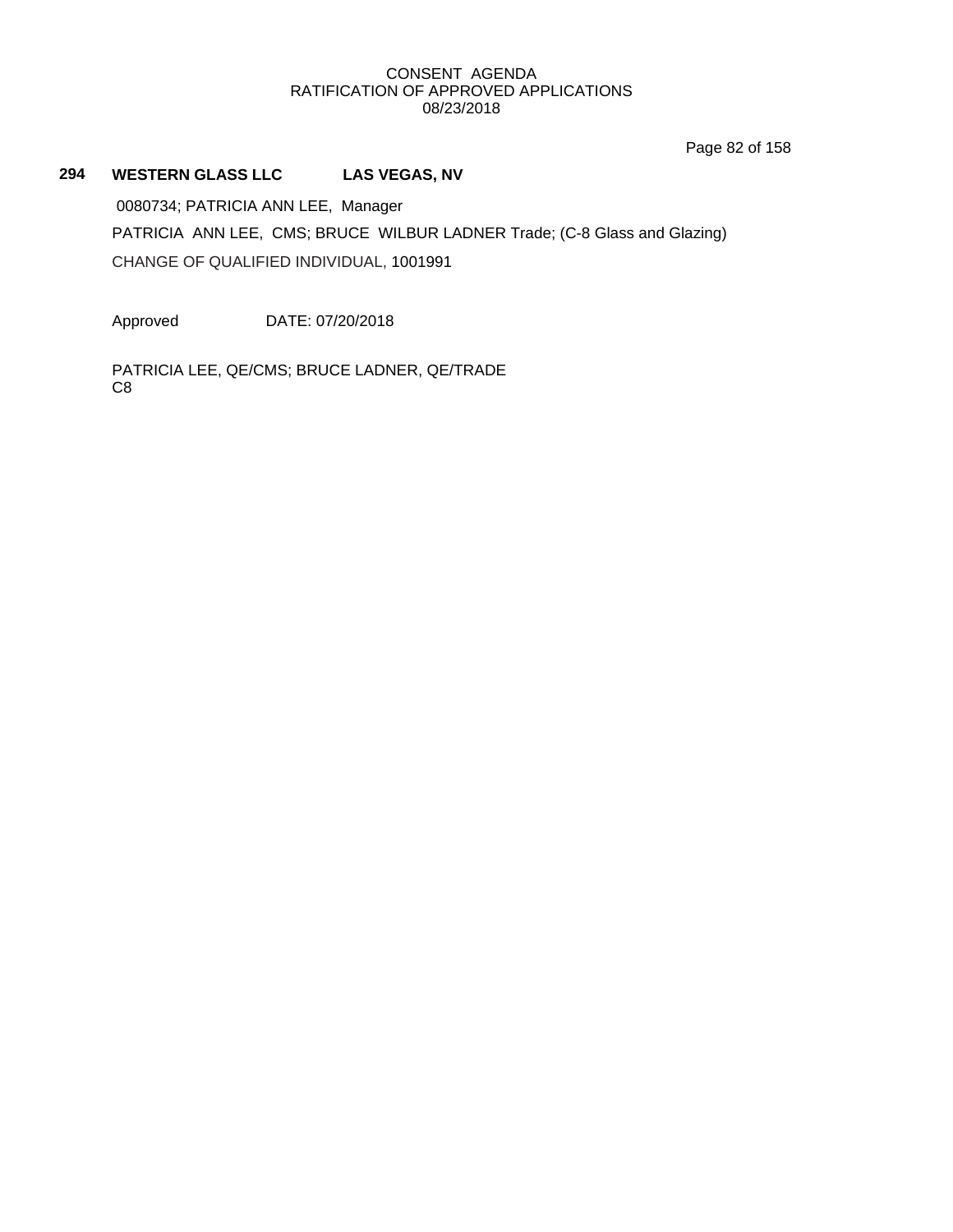Page 83 of 158

## **CONVERSION OF ENTITY**

### **295 MANDALAY BAY LLC LAS VEGAS, NV**

0071634; 0071635; 0071714; 0076286; MANDALAY RESORT GROUP Managing Member; CHARLES HOWARD BOWLING President; JOHN MILTON MCMANUS Secretary; MICHAEL JON CARLOTTI, Treasurer; ANDREW GEORGE HAGOPIAN, III Assistant Secretary; DANIEL JOHN D'ARRIGO Vice President

WILLIAM THOMAS HAM CMS; WILLIAM THOMAS HAM CMS and Trade; ANTHONY LAMAR WILLIAMS CMS and Trade; WILLIAM THOMAS HAM CMS and Trade; WILLIAM THOMAS HAM CMS and Trade

CONVERSION OF ENTITY, 1000444

Approved DATE: 08/07/2018

CONVERSION OF ENTITY FROM: MANDALAY CORP DBA MANDALAY BAY RESORT & CASINO TO: MANDALAY BAY LLC DBA MANDALAY BAY RESORT & CASINO, CONTINGENT UPON PROVIDING RIDERS WITHIN 30 DAYS.

### **296 NEW CASTLE LLC LAS VEGAS, NV**

0072546; 0072547; 0072548; 0074459; MANDALAY RESORT GROUP Managing Member; ANN CONKLIN HOFF President; JOHN MILTON MCMANUS Secretary; MICHAEL JON CARLOTTI, Treasurer; ANDREW GEORGE HAGOPIAN, III Assistant Secretary; DANIEL JOHN D'ARRIGO Vice President

WILLIAM THOMAS HAM CMS and Trade; WILLIAM THOMAS HAM CMS and Trade; WILLIAM THOMAS HAM CMS and Trade; WILLIAM THOMAS HAM CMS and Trade

CONVERSION OF ENTITY, 1000448

Approved DATE: 08/07/2018

CONVERSION OF ENTITY FROM: NEW CASTLE CORP DBA EXCALIBUR HOTEL AND CASINO TO: NEW CASTLE LLC DBA EXCALIBUR HOTEL AND CASINO

### **297 RAMPARTS LLC LAS VEGAS, NV**

0074746; 0074747; 0074748; 0074749; MANDALAY RESORT GROUP Managing Member; NIKLAS THORD RYTTERSTROM President; JOHN MILTON MCMANUS Secretary; MICHAEL JON CARLOTTI, Treasurer; DANIEL JOHN D'ARRIGO Vice President; ANDREW GEORGE HAGOPIAN, III Assistant **Secretary** 

WILLIAM THOMAS HAM CMS and Trade; WILLIAM THOMAS HAM CMS and Trade; WILLIAM THOMAS HAM CMS and Trade; WILLIAM THOMAS HAM CMS and Trade

CONVERSION OF ENTITY, 1000445

Approved DATE: 08/07/2018

CONVERSION OF ENTITY APPLICATION FROM: RAMPARTS INC DBA LUXOR HOTEL & CASINO TO: RAMPARTS LLC DBA LUXOR HOTEL & CASINO CONTINGENT UPON PROVIDING BOND RIDERS WITHIN 30 DAYS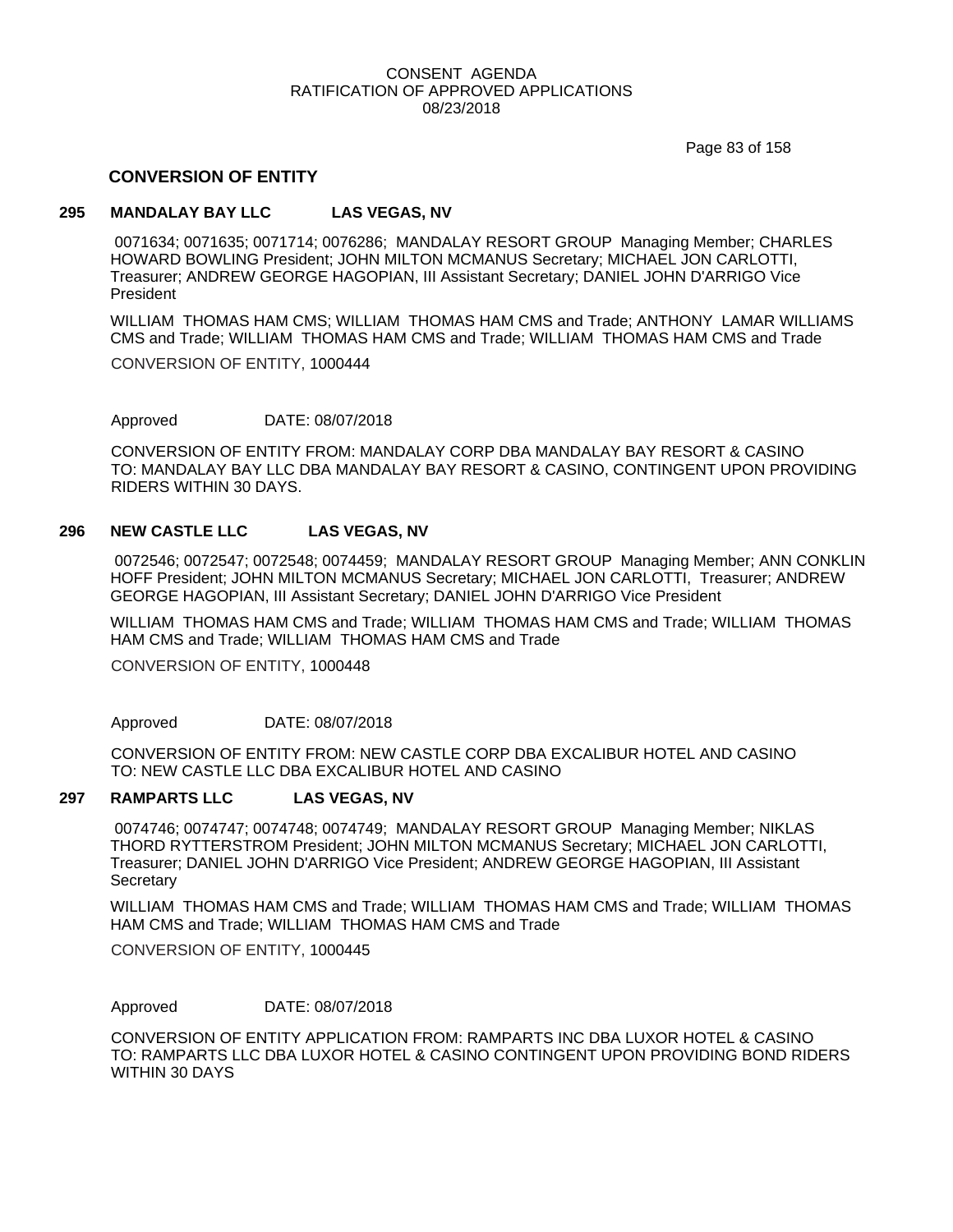Page 84 of 158

# **EXTENSION OF TIME TO REPLACE QUALIFIED INDIVIDUAL**

### **298 C R DRAKE & SONS INC WINNEMUCCA, NV**

0012115A; CAMERON DRAKE President; CAMERON SCOTT DRAKE President; CAROL ANN DRAKE Secretary; CHARLES ROY DRAKE Vice President

CAMERON SCOTT DRAKE CMS and Trade

EXTENSION OF TIME TO REPLACE QUALIFIED INDIVIDUAL, 1003933

Approved DATE: 07/13/2018

EXTENSION TO REPLACE QUALIFIER FOR AN ADDITIONAL 30 DAYS

# **299 R M GENERAL CONTRACTING INC LAS VEGAS, NV**

0052539A; BRUCE DOUGLAS KRIESE President

BRUCE DOUGLAS KRIESE CMS and Trade

EXTENSION OF TIME TO REPLACE QUALIFIED INDIVIDUAL, 1003885

DATE: 07/12/2018

# **300 ROBERTSON BRIGHT INDUSTRIES LLC LAS VEGAS, NV**

0069146A; WALLY LEE ROY BUDGELL Member

EXTENSION OF TIME TO REPLACE QUALIFIED INDIVIDUAL, 1004274

Approved DATE: 08/09/2018

EXTENSION TO REPLACE QUALIFIER TO 09/25/18

# **301 SIERRA CONCEPTS CONSTRUCTION INC RENO, NV**

0077408; WILLIAM EDWARD LYNCH President; WILLIAM EDWARD LYNCH Secretary/Treasurer

EXTENSION OF TIME TO REPLACE QUALIFIED INDIVIDUAL, 1004112

Approved DATE: 07/26/2018

EXTENSION TO REPLACE QUALIFIER TO 09/08/18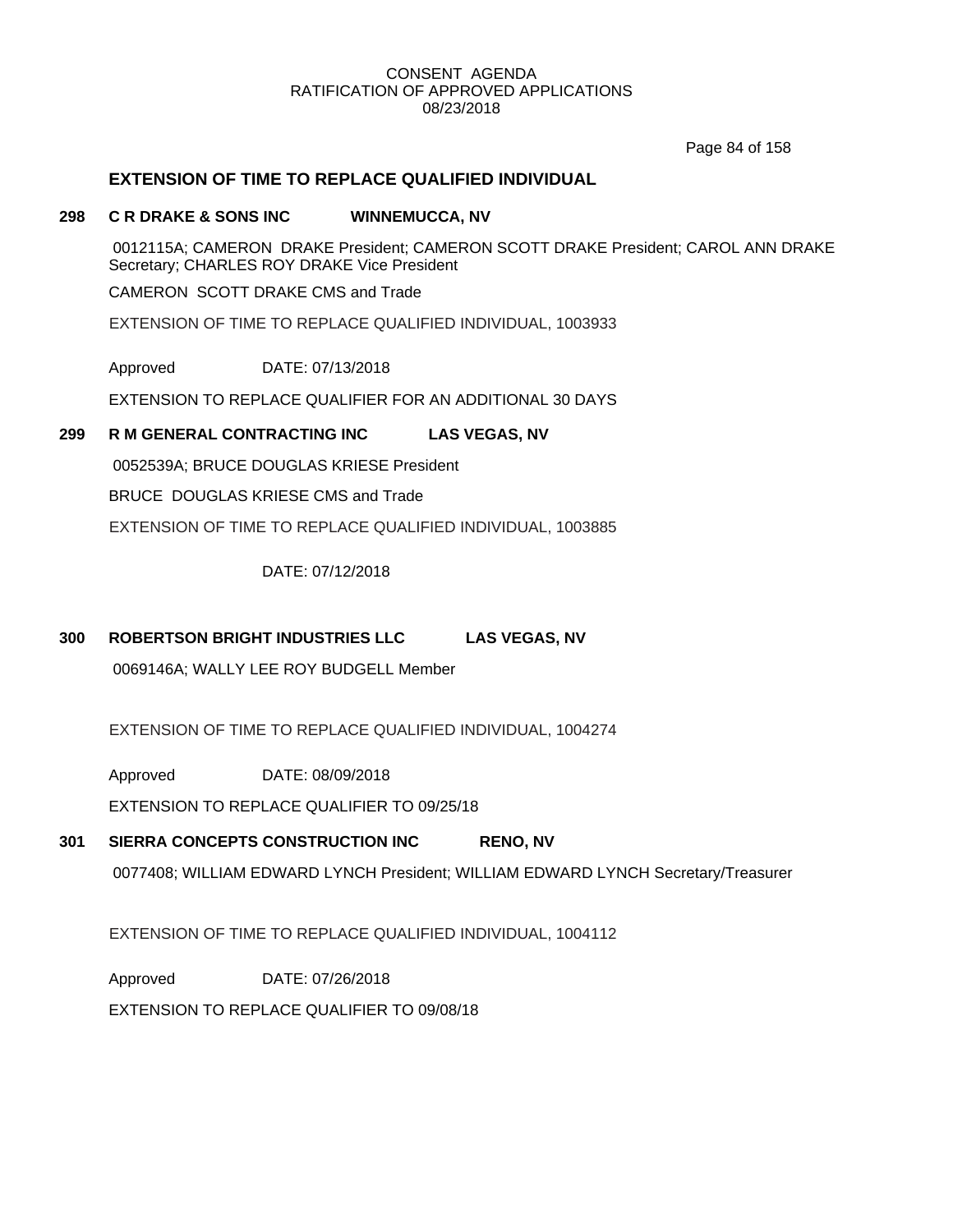Page 85 of 158

# **302 WESTERN LANDSCAPE CONSTRUCTION CALABASAS, CA**

0026544; GREGORY ALAN PIESCHALA President; STEPHEN ROY TITUS Vice President

EXTENSION OF TIME TO REPLACE QUALIFIED INDIVIDUAL, 1003927

Approved DATE: 07/13/2018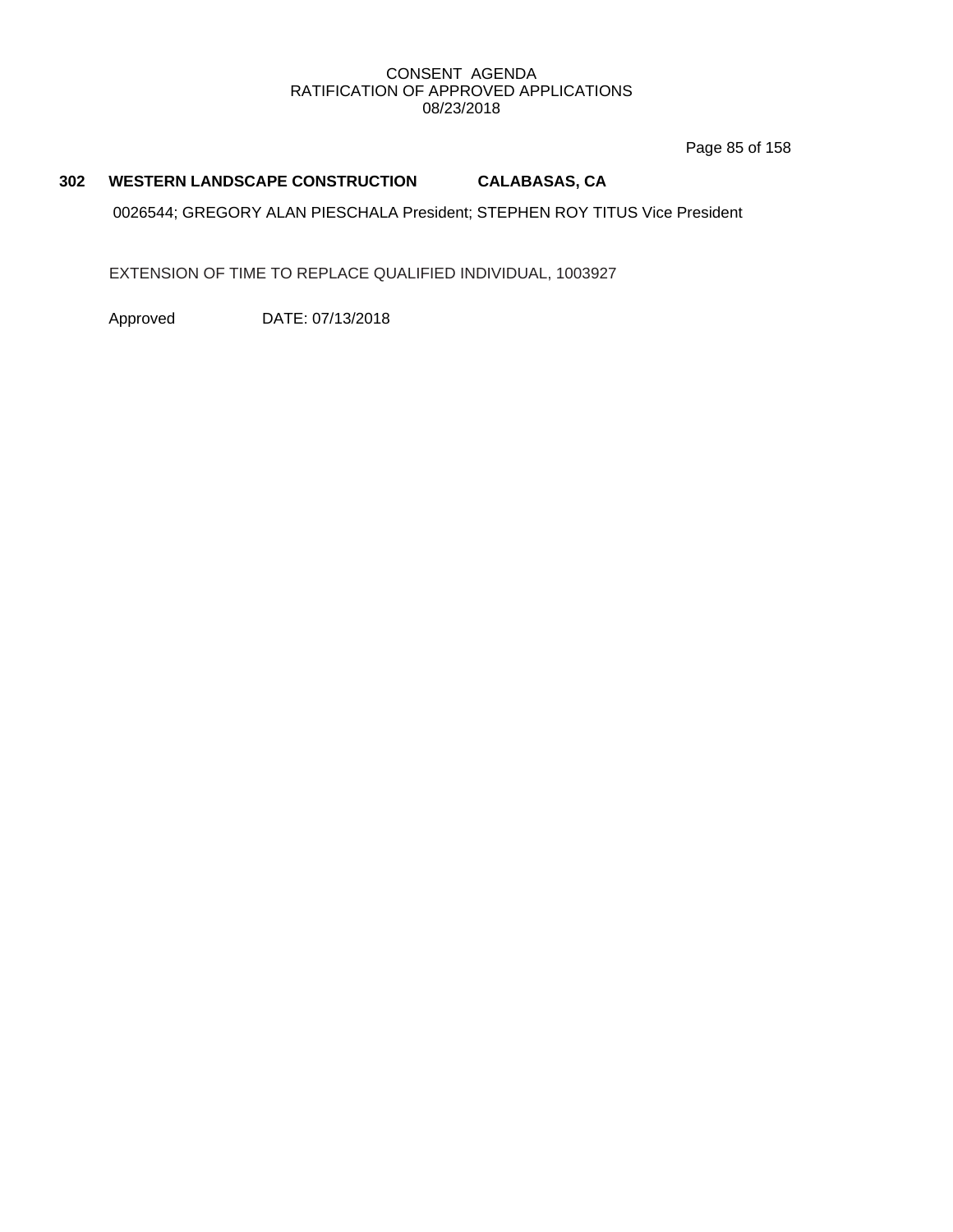Page 86 of 158

# **FINANCIAL STATEMENT REVIEW**

# **303 1ST CHOICE STORAGE CABINETS INC LAS VEGAS, NV** 0082627; MARIO ALBERTO GONZALEZ-CAMPOS President THOMAS ALFRED OVERTURF CMS and Trade; (C-3 Carpentry Maintenance and Minor Repairs) FINANCIAL REVIEW, 1002616

Approved DATE: 07/27/2018

# **304 3 B S COMPANY LLC LAS VEGAS, NV**

0082589; MARIA DE LOS ANGELES DEPAZ Manager; TRINIDAD MARTINEZ Manager

MARIA DE LOS ANGELES DEPAZ CMS; TRINIDAD MARTINEZ Trade; (B-2 Residential and Small Commercial)

FINANCIAL REVIEW, 1002603

Approved DATE: 07/13/2018

# **305 A M FLOORING LLC LAS VEGAS, NV**

0082605; AMIN MORADI Manager AMIN MORADI CMS and Trade

FINANCIAL REVIEW, 1002608

Approved DATE: 07/11/2018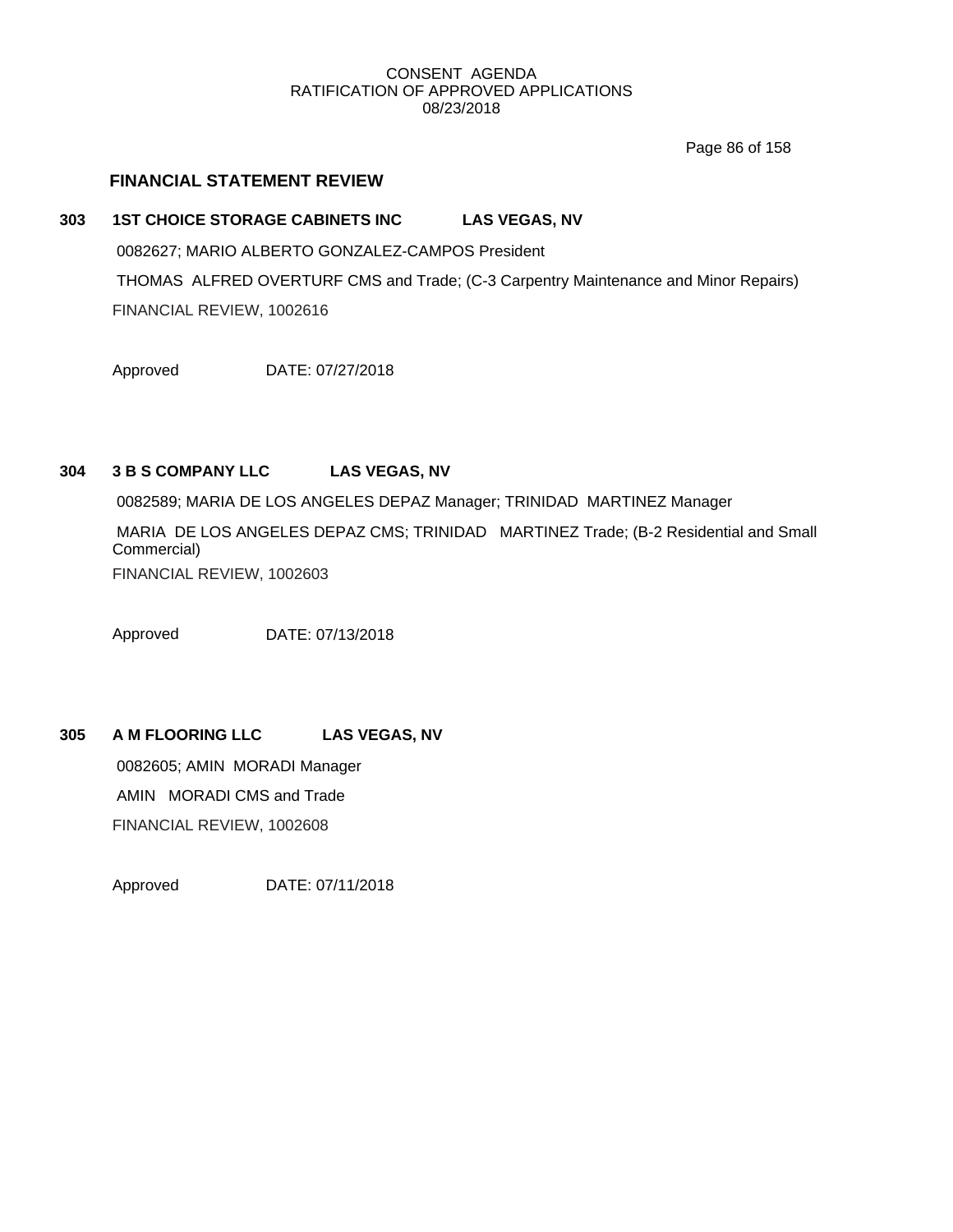Page 87 of 158

**306 A M FLOORING LLC LAS VEGAS, NV** 0082604; AMIN MORADI Manager AMIN MORADI CMS and Trade FINANCIAL REVIEW, 1002609

Approved DATE: 07/11/2018

**307 A M FLOORING LLC LAS VEGAS, NV**

0082606; AMIN MORADI Manager AMIN MORADI CMS and Trade FINANCIAL REVIEW, 1002610

Approved DATE: 07/11/2018

**308 ABSOLUTE TILE AND FLOORING LLC LAS VEGAS, NV**

0082408; TRACI LYNN ROE Manager TRACI LYNN ROE CMS and Trade FINANCIAL REVIEW, 1002537

Approved DATE: 07/16/2018

**309 ABSOLUTE TILE AND FLOORING LLC LAS VEGAS, NV** 0082409; TRACI LYNN ROE Manager TRACI LYNN ROE CMS and Trade FINANCIAL REVIEW, 1002538

Approved DATE: 07/16/2018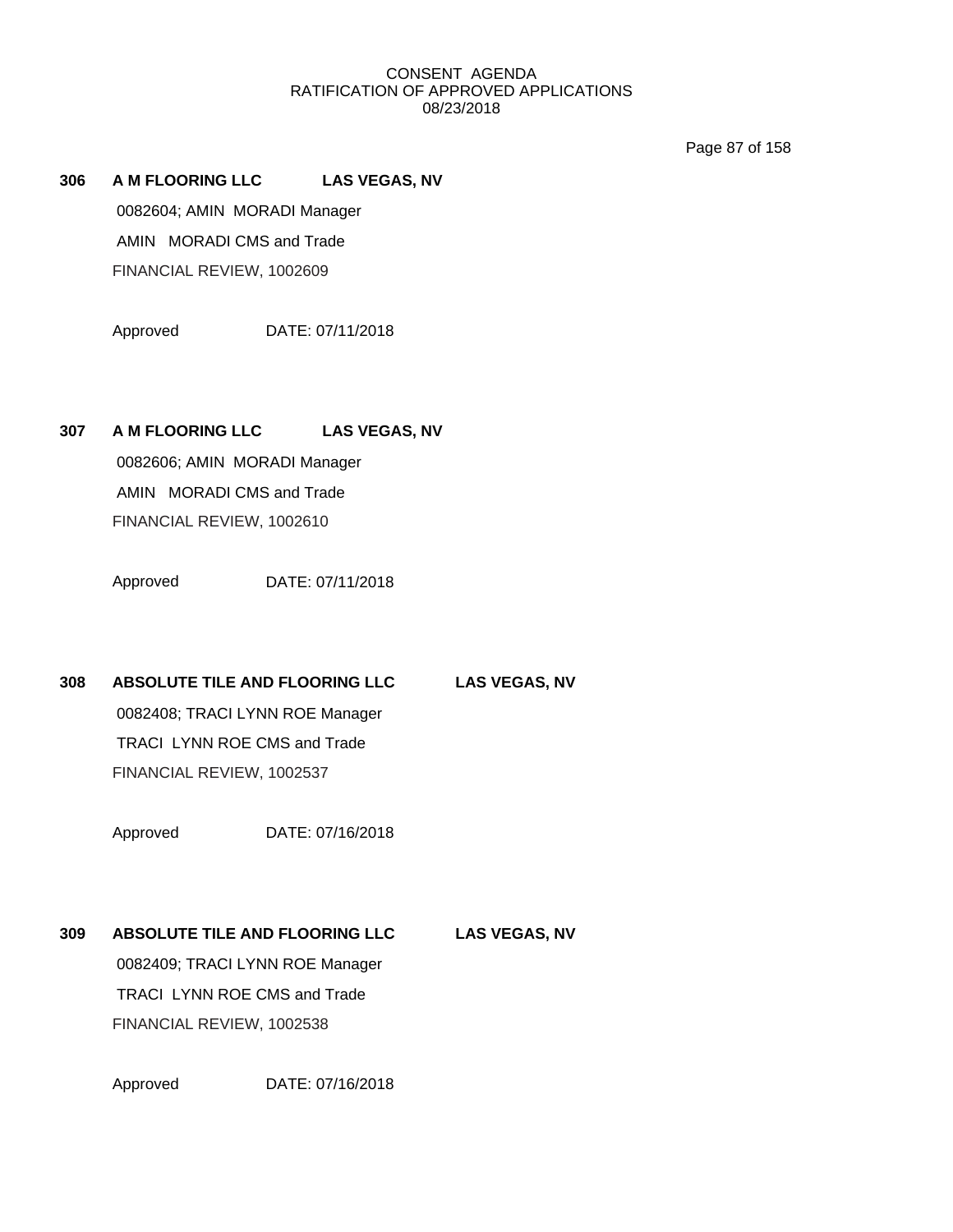Page 88 of 158

# **310 ABSOLUTE TILE AND FLOORING LLC LAS VEGAS, NV** 0082410; TRACI LYNN ROE Manager TRACI LYNN ROE CMS and Trade; (C-20 Tiling) FINANCIAL REVIEW, 1002539

Approved DATE: 07/16/2018

# **311 ACORN STAIRLIFTS INC ORLANDO, FL**

0081413; JAMES MICHAEL BRADLEY President; SHAWN DAVID HERBST Vice President SHAWN DAVID HERBST CMS and Trade; (C-7B Escalator and Conveyor LIMITED TO STAIRLIFTS ONLY) FINANCIAL REVIEW, 1001839

Approved DATE: 08/02/2018

# **312 AJNC INDUSTRIES LLC LAS VEGAS, NV**

0081463; COLTIN JAY CLARK Managing Member; AUSTIN THOMAS CLARK Managing Member AUSTIN THOMAS CLARK Trade; COLTIN JAY CLARK CMS FINANCIAL REVIEW, 1001845

Approved DATE: 07/18/2018

# **313 ALL DAY AIR CONDITIONING LLC LAS VEGAS, NV**

0082347; NECO LAMON MURRAY Managing Member NECO LAMON MURRAY CMS and Trade; (C-21B Air Conditioning) FINANCIAL REVIEW, 1000893

Approved DATE: 07/18/2018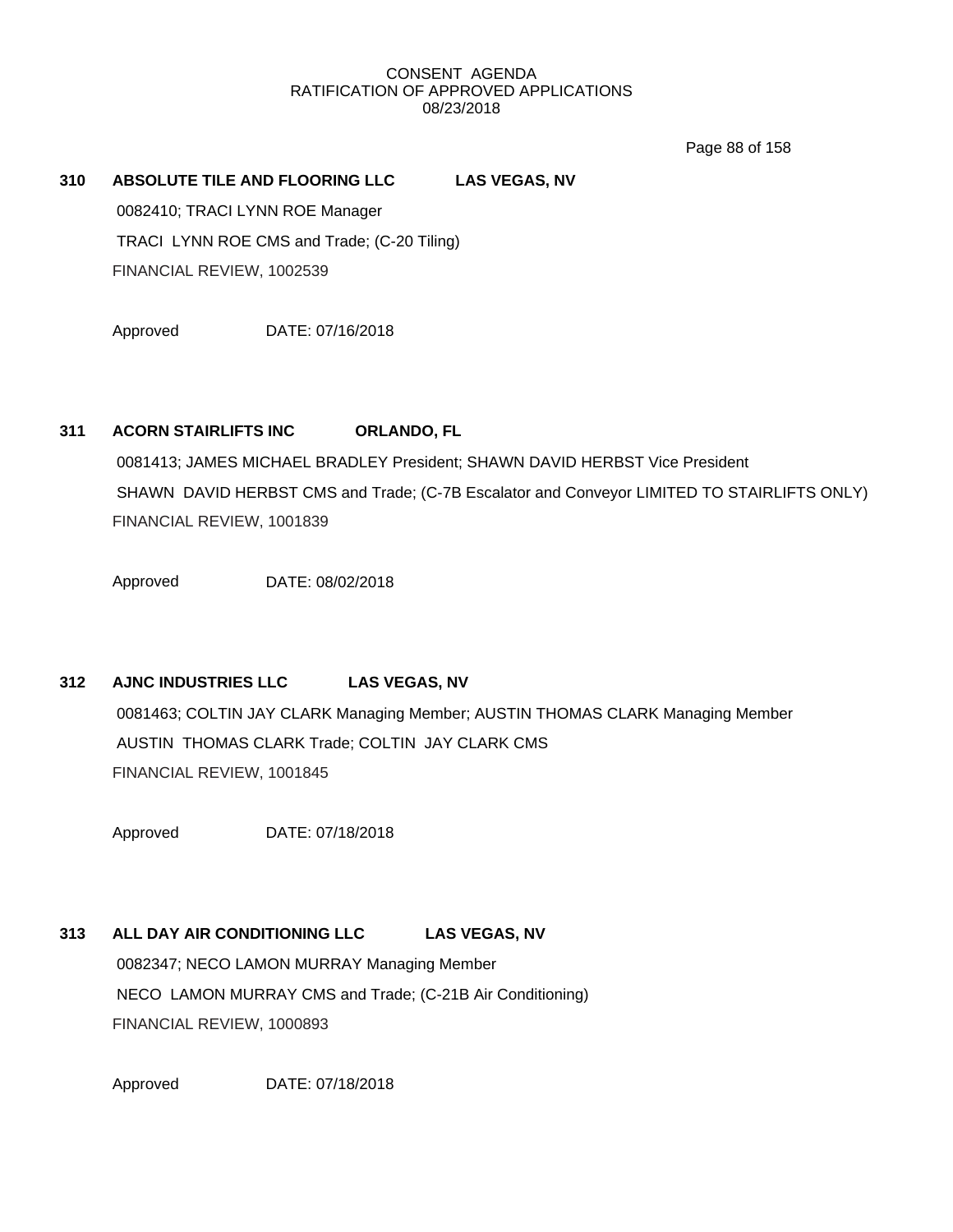Page 89 of 158

# **314 ALLIANCE SECURITY INC CRANSTON, RI** 0078299; JASJIT SINGH GOTRA President

RYAN JAY NEWCOMER CMS and Trade; (C-2D Low Voltage)

FINANCIAL REVIEW, 0999564

Approved DATE: 08/06/2018

# **315 ANDRADE GLASS & MIRROR LLC LAS VEGAS, NV**

0082547; BERNARDO ANDRADE-SANCHEZ Managing Member BERNARDO ANDRADE-SANCHEZ Trade; LORENA ALEJANDRINA LOZA CMS; (C-8 Glass and Glazing) FINANCIAL REVIEW, 1002588

Approved DATE: 08/03/2018

# **316 ARCTIC SUN LIMITED LAS VEGAS, NV** 0075764; JONI REBECCA STARKEY, Manager LUCAS GREGORY PETERS CMS and Trade; (C-1D Plumbing) FINANCIAL REVIEW, 1002592

Approved DATE: 08/06/2018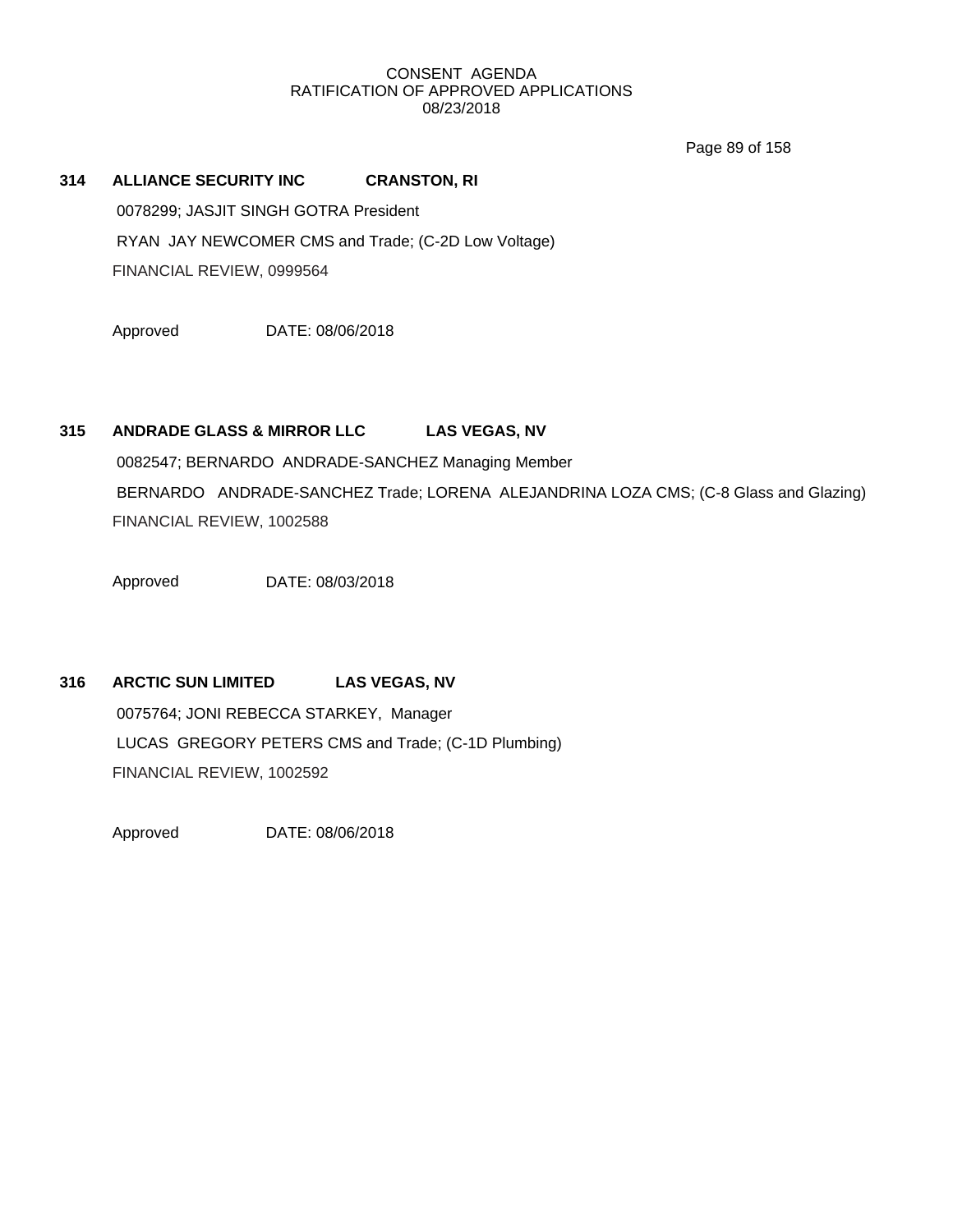Page 90 of 158

### **317 ASHWORTH CONSTRUCTION LLC SPARKS, NV**

0081374; ANABEL ASHWORTH Managing Member; STEVEN JOEL ASHWORTH Managing Member; CYNTHIA OPAL ASHWORTH Managing Member

STEVEN JOEL ASHWORTH CMS and Trade; (C-3 Carpentry Maintenance and Minor Repairs)

FINANCIAL REVIEW, 1001824

Approved DATE: 08/13/2018

# **318 AVAYA INC AUSTIN, TX**

0051702; RAYMOND FRED MOORE Assistant Secretary MAX WILFREDO DALLORSO CMS and Trade; (C-2 Electrical) FINANCIAL REVIEW, 989116

Tabled DATE: 07/18/2018

FINANCIAL HEARING

### **319 B 3 GLASS LLC SPRINGCREEK, NV**

0082491; JASON EARL BOGUE Managing Member; CALLIE RAE BOGUE Managing Member JASON EARL BOGUE CMS and Trade; (C-15B Siding) FINANCIAL REVIEW, 1002566

Approved DATE: 07/06/2018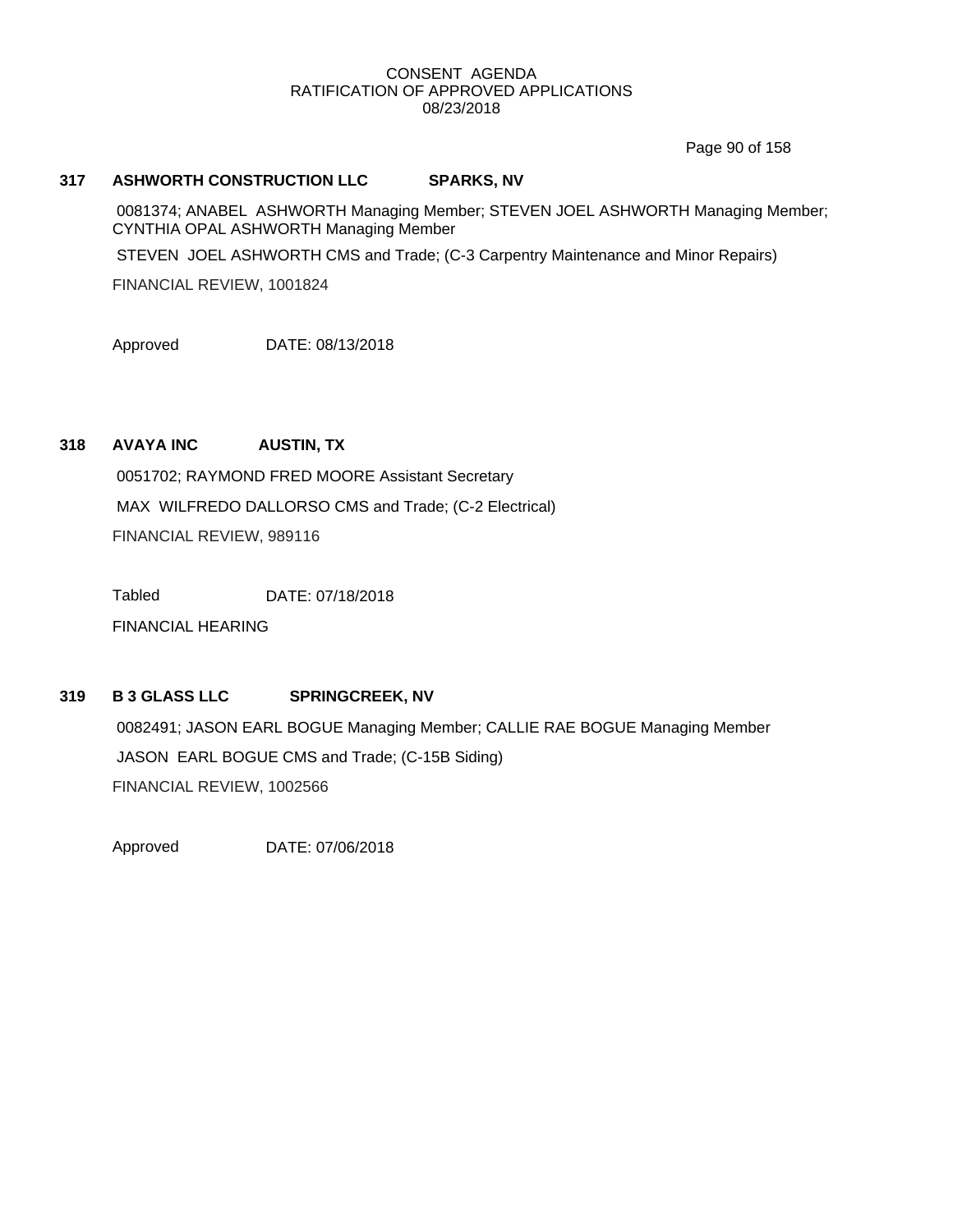Page 91 of 158

## **320 B L D CONSTRUCTION LAS VEGAS, NV**

0082377; EDUARD MIRZOIAN President; MELKON EDUARDOVICH MIRZOIAN Secretary EDUARD MIRZOIAN CMS and Trade; (B-2 Residential and Small Commercial) FINANCIAL REVIEW, 1000904

Approved DATE: 07/16/2018

### **321 BIG VALLEY LANDSCAPE LLC HENDERSON, NV**

0082424; MICHAEL NIEL STEWART Manager MICHAEL NIEL STEWART CMS and Trade; (C-10 Landscape Contracting) FINANCIAL REVIEW, 1002545

Tabled DATE: 07/11/2018 FINANCIAL RESPONSIBILITY HEARING

# **322 BUDGET FENCE COMPANY LAS VEGAS, NV**

0081535; BRIAN THOMAS FREDERIKSEN President; YADIRA FREDERIKSEN Secretary/Treasurer BRIAN THOMAS FREDERIKSEN CMS and Trade; (A-21 Fencing and Guardrails) FINANCIAL REVIEW, 1003534

Approved DATE: 07/11/2018

# **323 C 4 ELECTRICAL SOLUTIONS LLC LAS VEGAS, NV**

0082275; CHRISTOPHER DAVID ANDERSON Managing Member CHRISTOPHER DAVID ANDERSON CMS and Trade; (C-2 Electrical) FINANCIAL REVIEW, 1000769

Approved DATE: 07/27/2018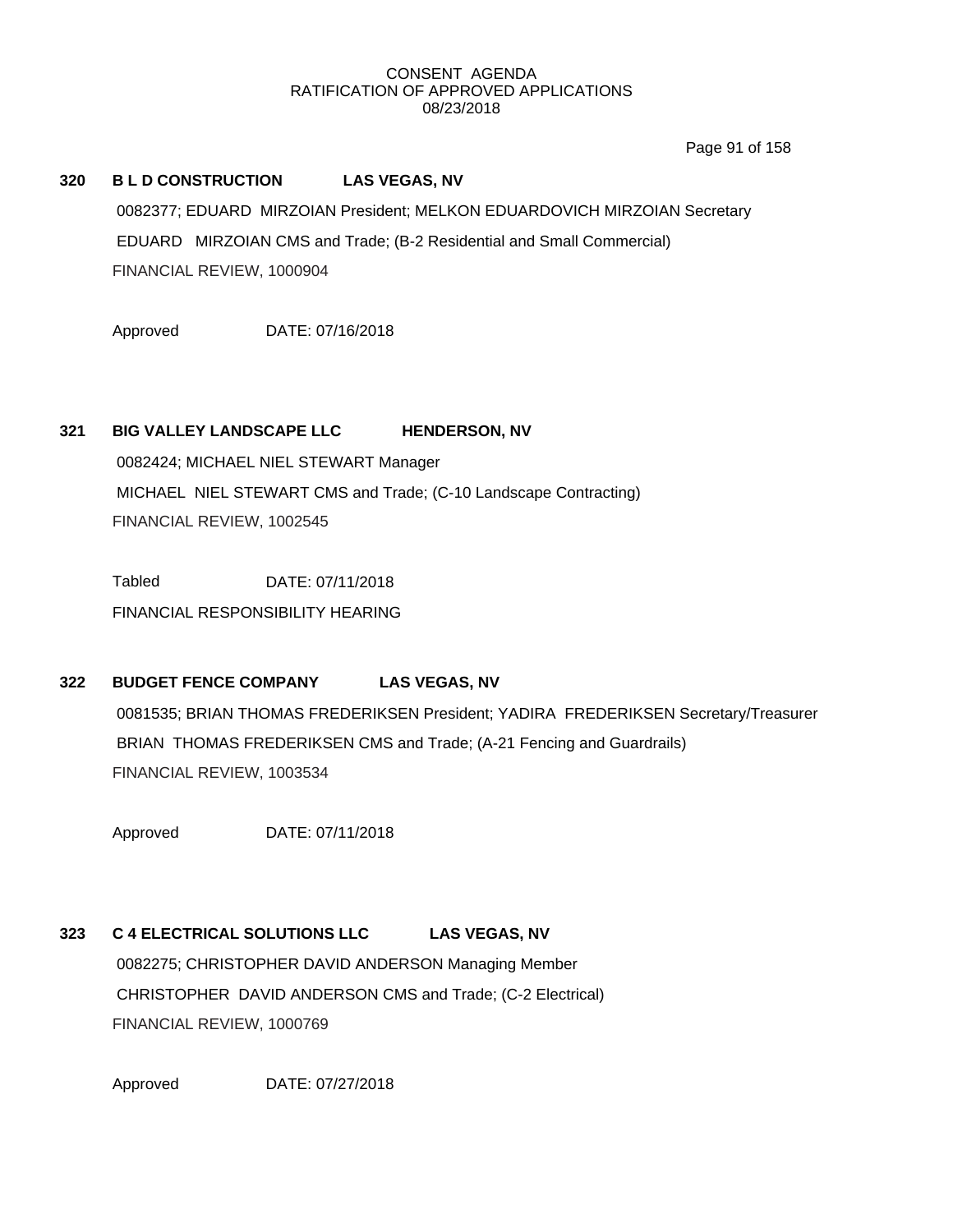Page 92 of 158

### **324 C D QUALITY INTERIORS LLC HENDERSON, NV**

0082628; DANIEL VOCA Managing Member DANIEL VOCA CMS and Trade; (B-2 Residential and Small Commercial) FINANCIAL REVIEW, 1002617

Approved DATE: 08/07/2018

### **325 C J BAILEY DEVELOPMENT LLC LAS VEGAS, NV**

0082339; CRIS EUGENE CRESWELL Managing Member CRIS EUGENE CRESWELL CMS and Trade; (B-2 Residential and Small Commercial) FINANCIAL REVIEW, 1000890

Approved DATE: 07/17/2018

# **326 CARSON VALLEY CONCRETE LLC MINDEN, NV**

0081931; MORGAN JOHN DICKENSON Managing Member MORGAN JOHN DICKENSON CMS and Trade; (C-5 Concrete Contracting) FINANCIAL REVIEW, 0998837

Approved DATE: 07/13/2018

# **327 CASS DOLAN RENO, NV** 0082622; CASS LOUIS DOLAN Owner

CASS LOUIS DOLAN CMS and Trade; (B-2 Residential and Small Commercial) FINANCIAL REVIEW, 1002614

Approved DATE: 08/06/2018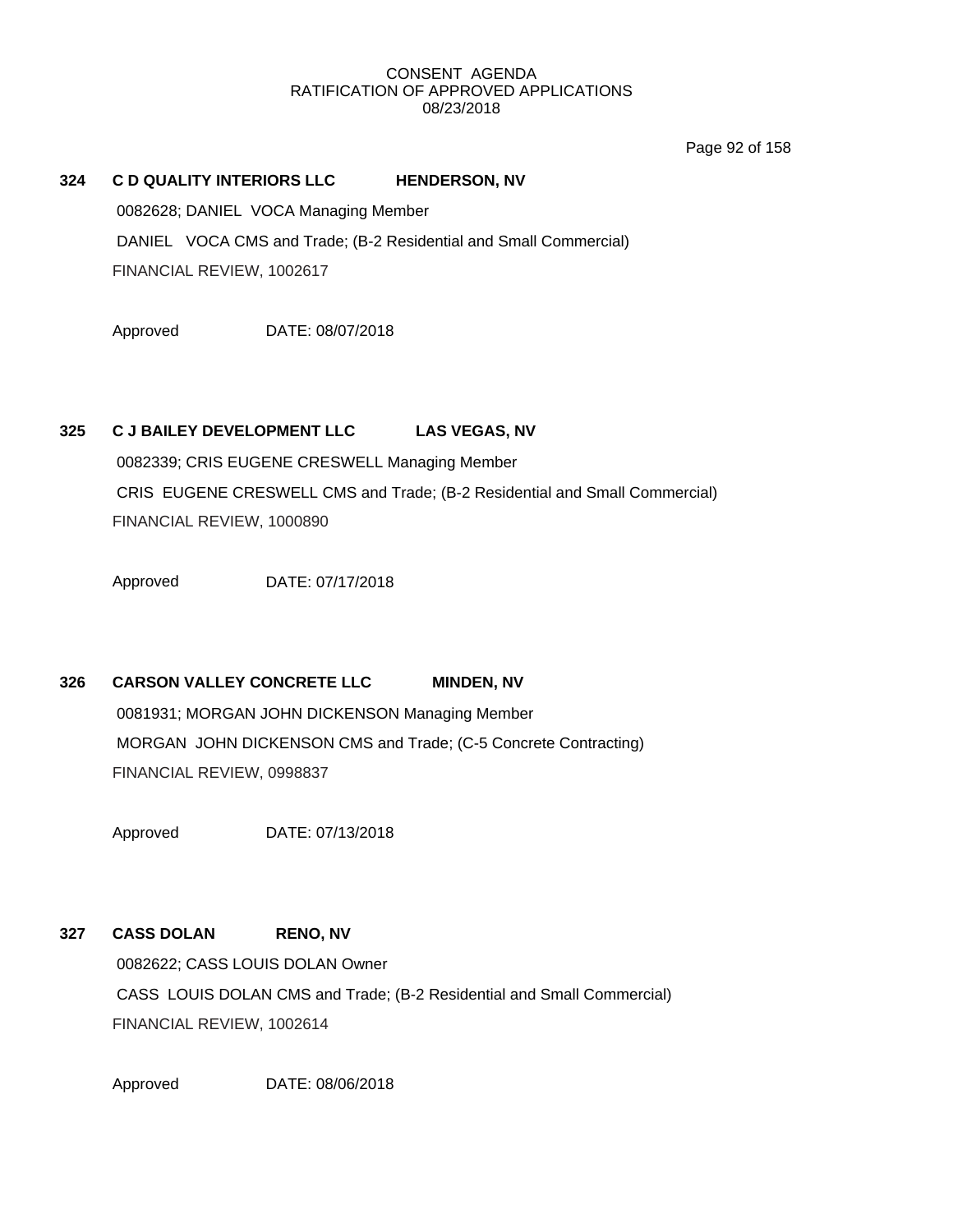Page 93 of 158

### **328 CHAMPION SCAFFOLD SERVICES INC POINT RICHMOND, CA**

0082579; ARTHUR JOSEPH CRUZ President

ARTHUR JOSEPH CRUZ CMS and Trade; (C-24 Erecting Scaffolds & amp; Bleachers)

FINANCIAL REVIEW, 1002599

Approved DATE: 07/18/2018

### **329 CHECKPOINT SYSTEMS INC THOROFARE, NJ**

0072599; JOHN DARGAN President; SUZANA DOS ANJOS FURTADO Secretary; SEAN PAUL EITEL WASHCHUK Treasurer

; (C-2D Low Voltage)

FINANCIAL REVIEW, 0998645

Approved DATE: 07/18/2018

# **330 CHRISTIAN R HURST S LAKE TAHOE, CA**

0082591; CHRISTIAN REID HURST Owner CHRISTIAN REID HURST CMS and Trade; (B-2 Residential and Small Commercial) FINANCIAL REVIEW, 1002604

Tabled DATE: 08/06/2018 RECEIPT OF FINANCIAL INFORMATION WITHIN 90 DAYS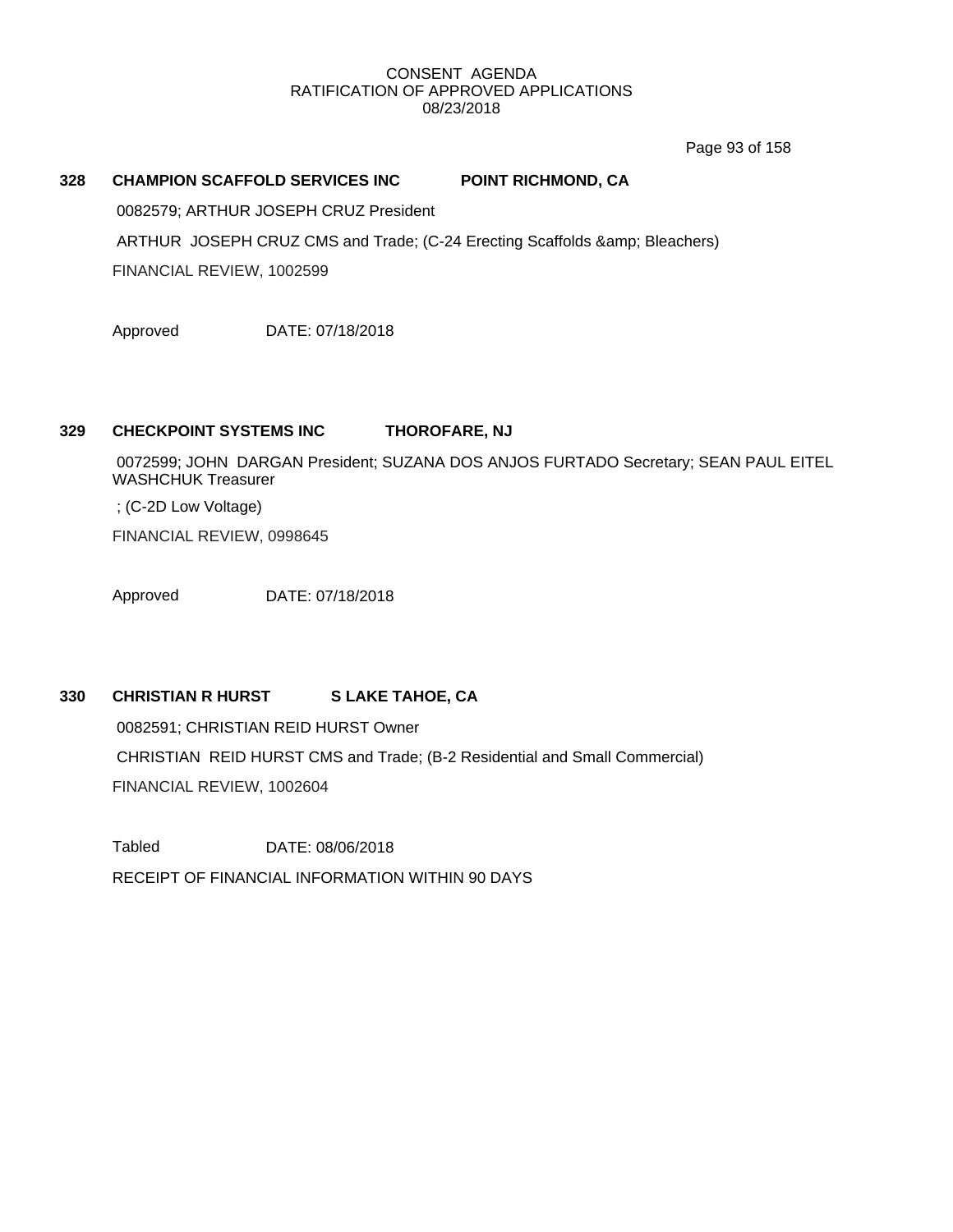Page 94 of 158

# **331 CLAIR CONCRETE INC BISHOP, CA** 0081119; MATTHEW DOUGLAS CLAIR President; BRITNEY MARIE CLAIR Secretary/Treasurer MATTHEW DOUGLAS CLAIR CMS and Trade; (C-5 Concrete Contracting) FINANCIAL REVIEW, 1000739

Approved DATE: 07/18/2018

# **332 CLAUSS CONSTRUCTION LAKESIDE, CA**

0037829A; JOSHUA JOSEPH CLAUSS President PATRICK MICHAEL CLAUSS CMS and Trade; (AB General Engineering and General Building) FINANCIAL REVIEW, 1000239

Approved DATE: 07/11/2018

# **333 CLEAN AND GREEN LANDSCAPE LLC LAS VEGAS, NV** 0081316; JASON CHRISTOPHER COLE Managing Member

JASON CHRISTOPHER COLE CMS and Trade; (C-10 Landscape Contracting) FINANCIAL REVIEW, 1001801

Approved DATE: 08/02/2018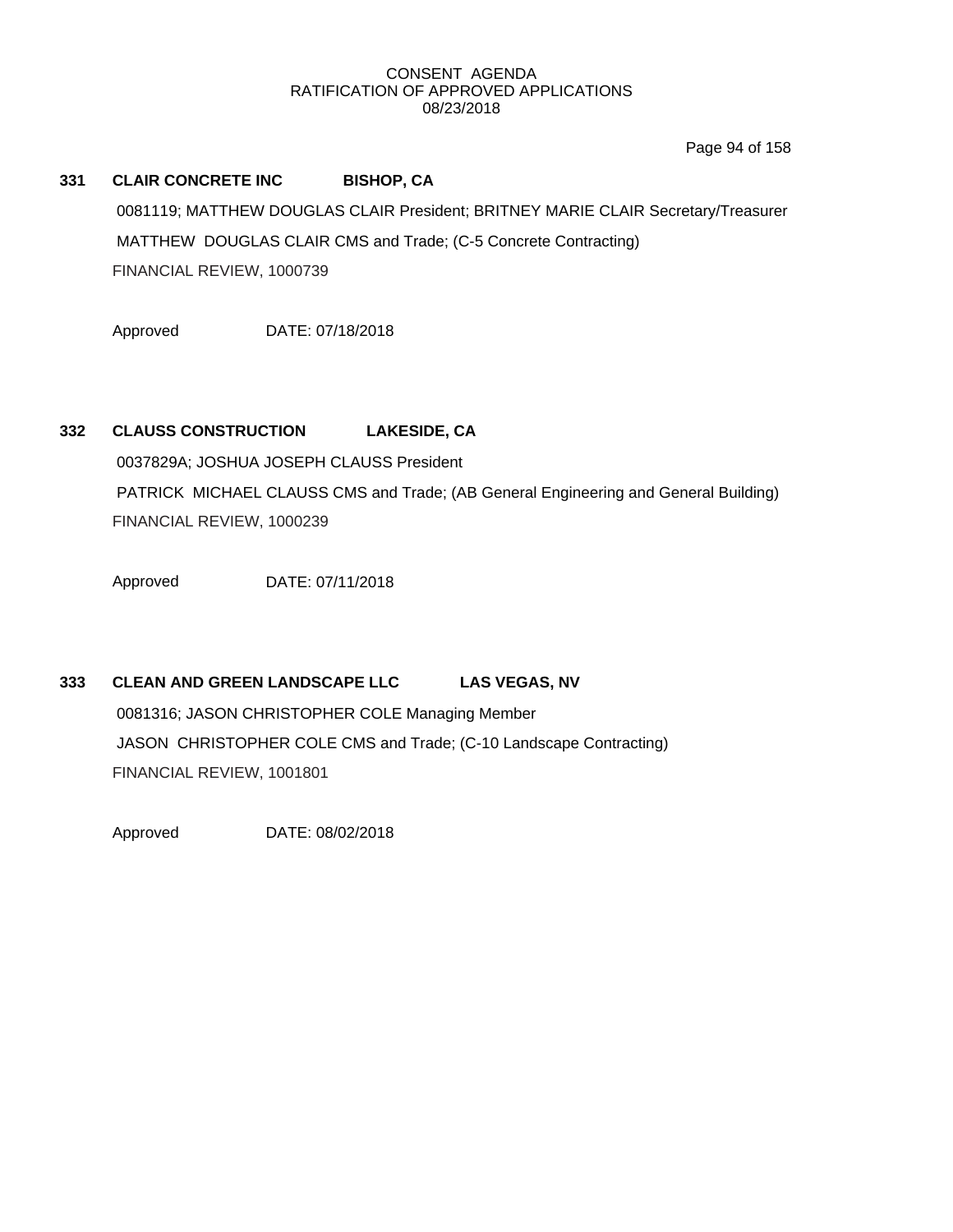Page 95 of 158

### **334 CREATIVE COATINGS LLC OGDEN, UT**

0082419; SHAWN HARRIS RUSSELL Manager

SHAWN HARRIS RUSSELL CMS and Trade; (C-5 Concrete Contracting LIMITED TO CONCRETE COATINGS ONLY) FINANCIAL REVIEW, 1002542

Approved DATE: 08/07/2018

### **335 CUTTING EDGE CONTRACTORS INC LAS VEGAS, NV**

0081431; VICTORIA H MAY President; ZACHARY GENE MAY Director ZACHARY GENE MAY Trade; VICTORIA H MAY CMS; (A General Engineering) FINANCIAL REVIEW, 0998875

Approved DATE: 08/02/2018

### **336 DENVER COMMERCIAL BUILDERS INC DENVER, CO**

0076636; DANIEL JEROME MCCOMB, President; SCOTT GRAY KING, Treasurer MATTHEW WARREN SANFORD CMS and Trade; (B-2 Residential and Small Commercial) FINANCIAL REVIEW, 1001148

Approved DATE: 07/27/2018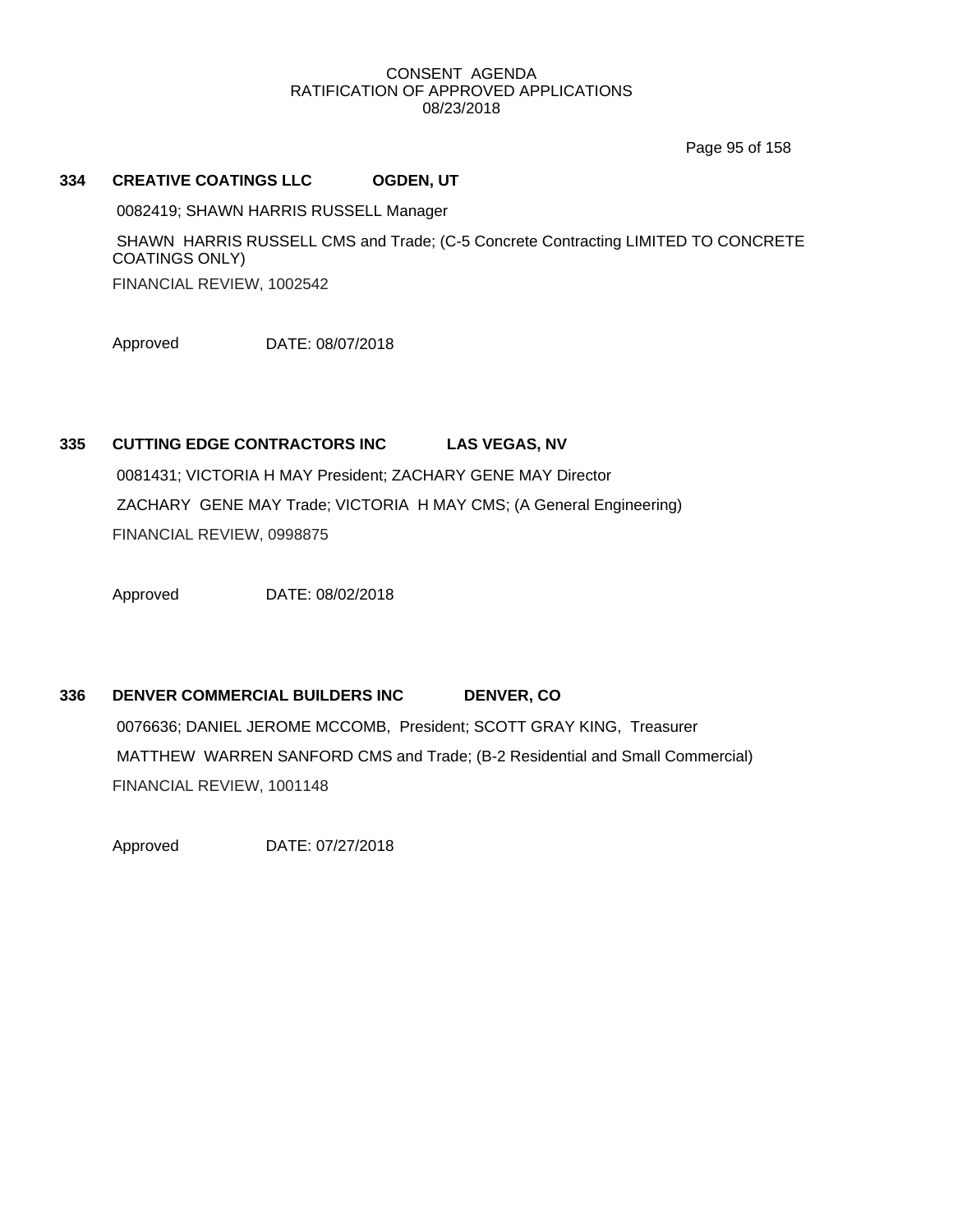Page 96 of 158

# **337 DISCOVERY BUILDERS NEVADA LLC SCOTTSDALE, AZ** 0081451; DLV SUMMERLIN LLC Manager; EDWARD LEE DIVITA, JR President EDWARD LEE DIVITA, JR CMS and Trade; (AB General Engineering and General Building) FINANCIAL REVIEW, 1001264

Approved DATE: 07/26/2018

### **338 DYLAN CARROLL INCLINE VILLAGE, NV**

0082499; DYLAN BISHOP CARROLL Owner DYLAN BISHOP CARROLL CMS and Trade; (C-4A Painting) FINANCIAL REVIEW, 1002570

Tabled DATE: 07/11/2018

FINANCIAL RESPONSIBILITY HEARING

### **339 EARTHWORM EXCAVATION LLC RENO, NV**

0082527; STEVEN EUGENE SENFIELD Manager

STEVEN EUGENE SENFIELD CMS and Trade; (A-12 Excavating, Grading, Trenching and Surfacing; A-15 Sewers, Drains and Pipes; A-19 Pipeline and Conduits) FINANCIAL REVIEW, 1002580

Approved DATE: 07/11/2018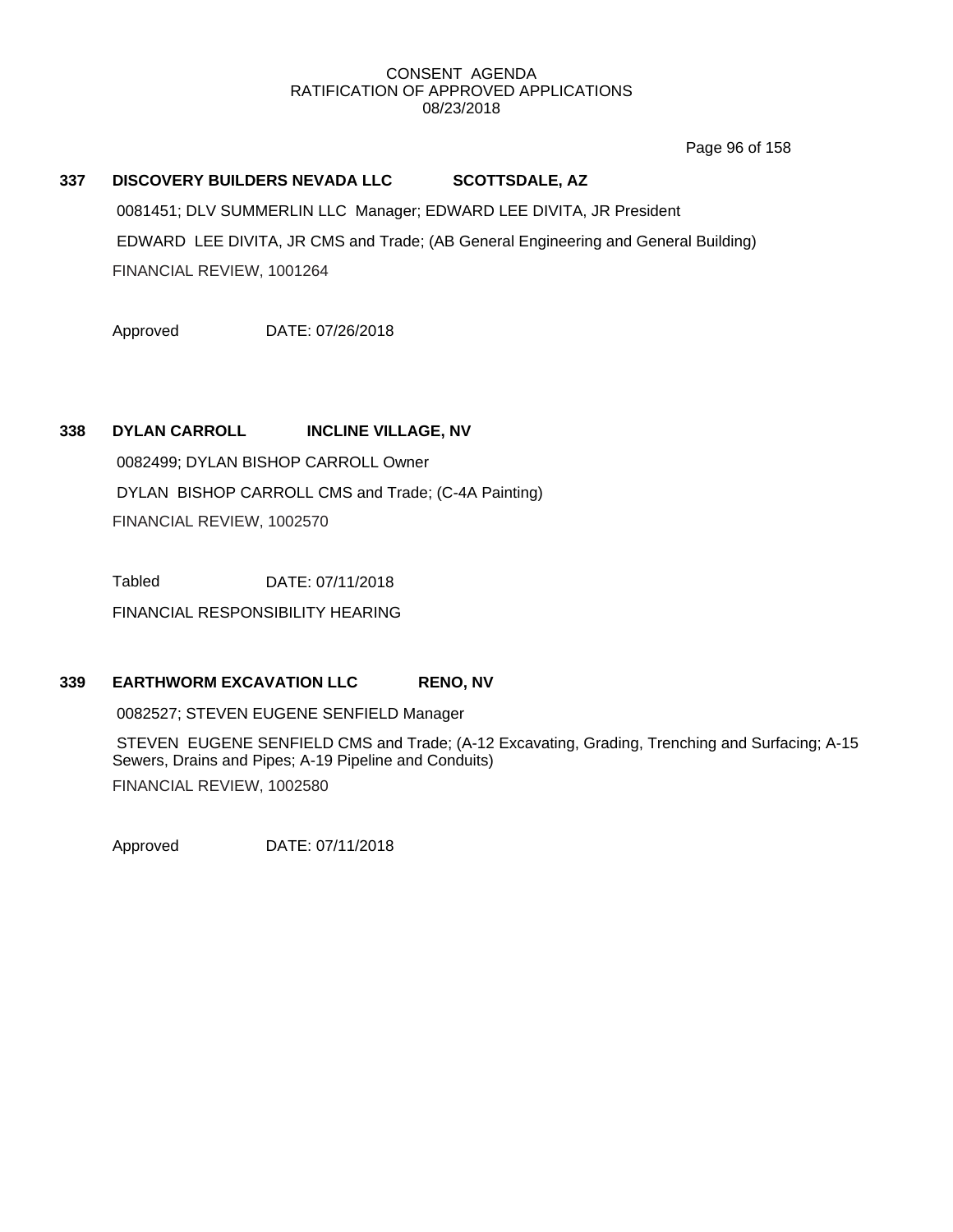Page 97 of 158

# **340 EMPIRE ELECTRIC LLC LAS VEGAS, NV** 0082507; LARRY DAVIS, JR Manager LARRY DAVIS, JR CMS and Trade; (C-2 Electrical) FINANCIAL REVIEW, 1002573

Approved DATE: 08/07/2018

# **341 FRANK HENDERSON INCLINE VILLAGE, NV**

0082331; FRANK LESLIE HENDERSON Owner FRANK LESLIE HENDERSON CMS and Trade; (B-2 Residential and Small Commercial) FINANCIAL REVIEW, 1000887

Approved DATE: 08/03/2018

# **342 G S K INDUSTRIES INC LAS VEGAS, NV**

0082387; GARY EUGENE KNURBEIN President GARY EUGENE KNURBEIN CMS and Trade; (B-2 Residential and Small Commercial) FINANCIAL REVIEW, 1000914

Approved DATE: 07/18/2018

# **343 GREAT BASIN BUILDING LLC ELY, NV** 0081423; SHAWN MICHAEL WILSON Manager; BRYANE RAY GOERINGER Manager SHAWN MICHAEL WILSON CMS and Trade FINANCIAL REVIEW, 1004254

Approved DATE: 08/06/2017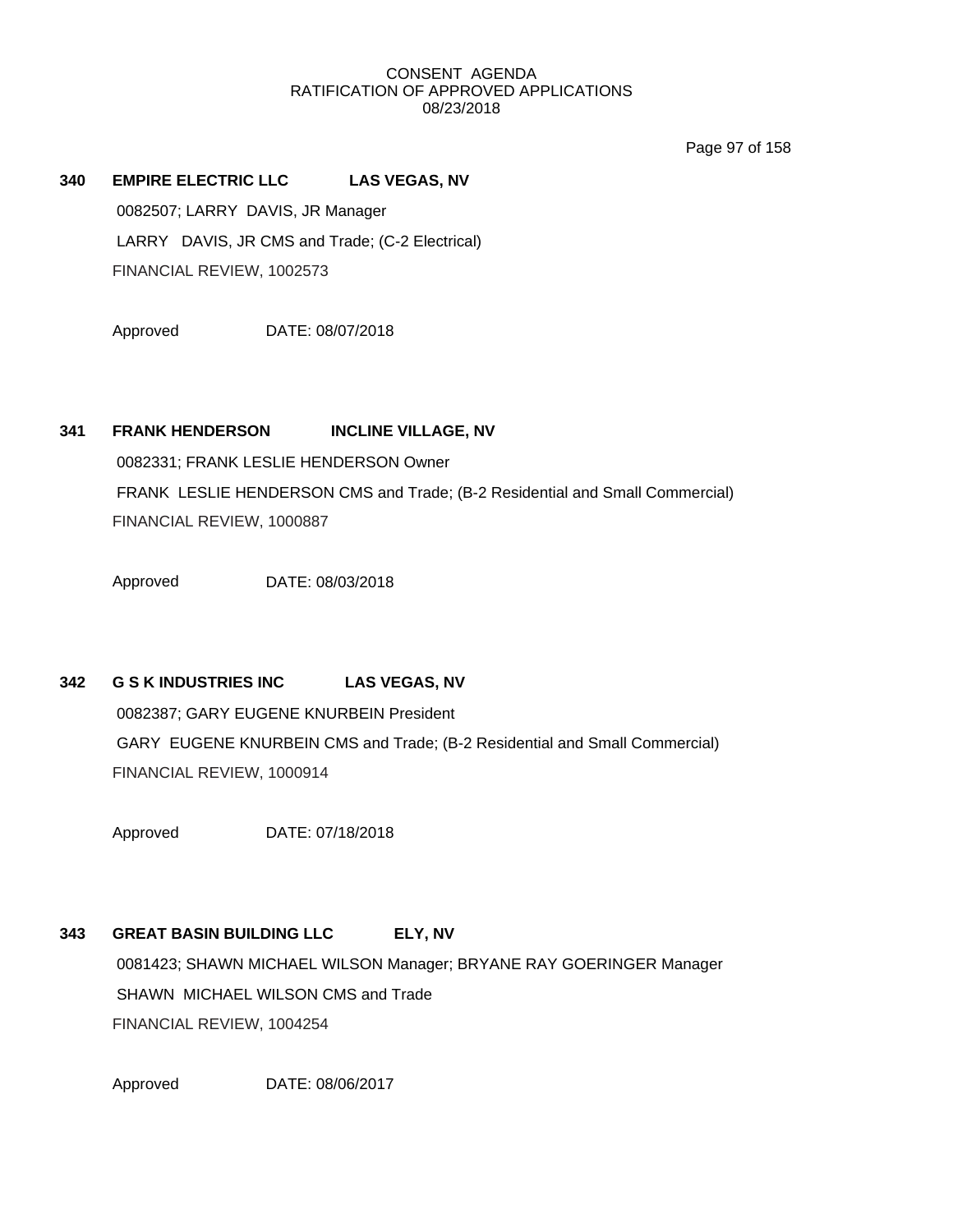Page 98 of 158

### **344 GRIZZLY CONSTRUCTION LLC RENO, NV**

0082526; CARL DAVID PERKINS Managing Member

CARL DAVID PERKINS CMS and Trade; (B-2 Residential and Small Commercial)

FINANCIAL REVIEW, 1002579

Tabled DATE: 08/03/2018

RECEIPT OF FINANCIAL INFORMATION WITHIN 60 DAYS

### **345 HAMMOND CAULKING INC LAS VEGAS, NV**

0053836; GREGORY LOYD MUNOZ President

CURTIS P CLOUSE Trade; GREGORY LOYD MUNOZ CMS and Trade; (C-40 Specialties Not Authorized by Other Classifications C40 IS DESIGNATED FOR FIRE CAULKING,WATERPROOFING & EXPANSION JOINTS ONLY)

FINANCIAL REVIEW, 1001085

Approved DATE: 07/18/2018

### **346 HIGH DESERT PAVING INC RENO, NV**

0082432; JOHNNY FLORES VEGA President; JOHN RAMON VEGA Secretary; JOSE FRANCISCO GARCIA Treasurer

JOHN RAMON VEGA CMS and Trade; (A-8 Sealing and Striping of Impermeable Paving Surfaces; A-16 Paving of Streets, Driveways and Parking Lots)

FINANCIAL REVIEW, 1002548

Tabled DATE: 07/09/2018

RECEIPT OF FINANCIAL INFORMATION WITHIN 30 DAYS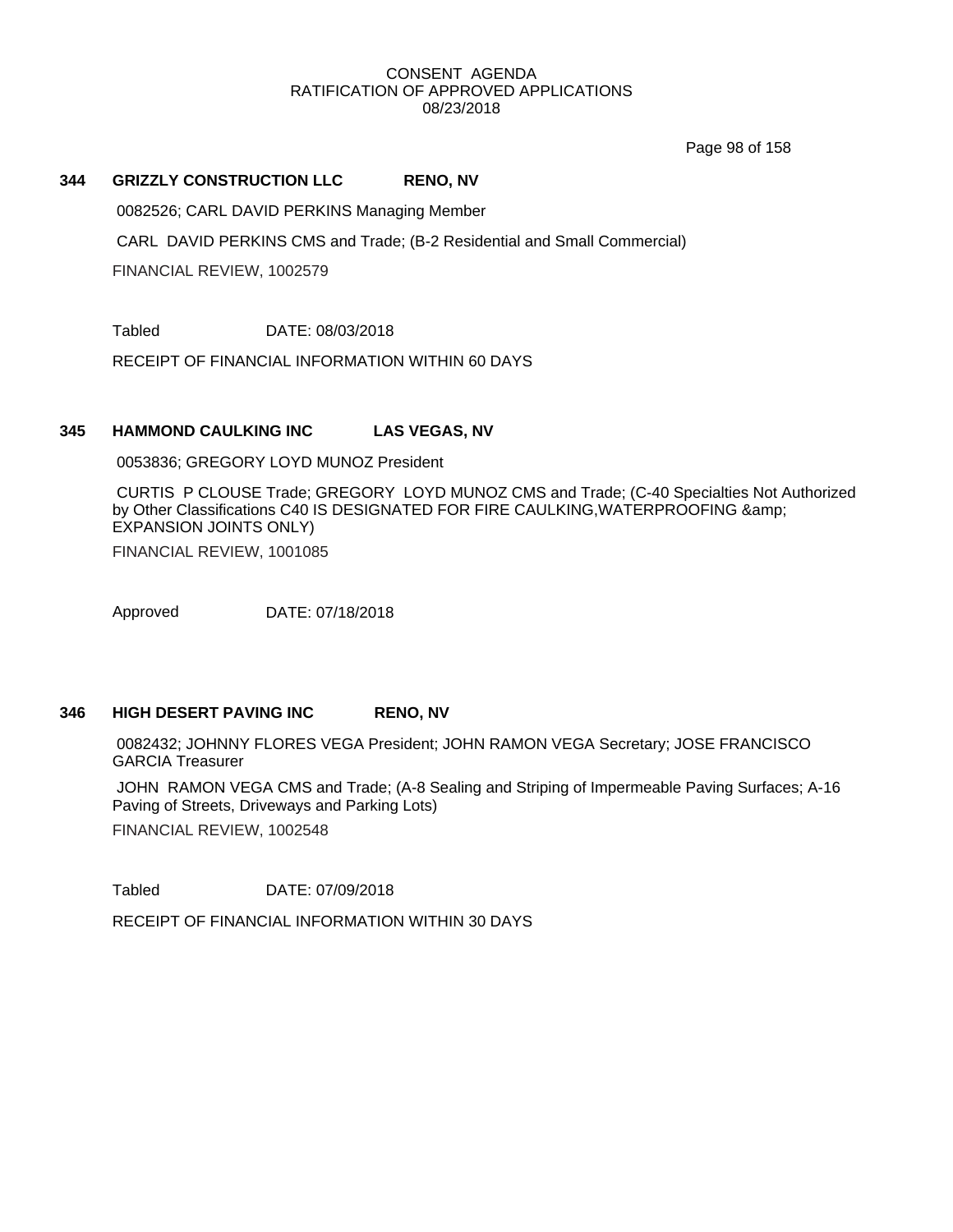Page 99 of 158

# **347 HIGH SIERRA HEATING & AIR LLC SPARKS, NV** 0081392; BETH ANN MORENO Member; ARTURO MORENO Member ARTURO MORENO CMS and Trade; (C-21 Refrigeration and Air Conditioning)

FINANCIAL REVIEW, 1001836

Approved DATE: 08/06/2018

# **348 HILL & DALE LANDSCAPES INC TAHOE VISTA, CA**

0082201; KERI CHRISTINE MCCARRON President KERI CHRISTINE MCCARRON CMS and Trade; (C-10 Landscape Contracting) FINANCIAL REVIEW, 1000161

Approved DATE: 08/06/2018

**349 HOSPITALITY RENOVATION SERVICES LLC LAS VEGAS, NV** 0081370; MARIE JAN BOWER Managing Member KEVIN EUGENE SINGER CMS and Trade FINANCIAL REVIEW, 1001812

Approved DATE: 07/26/2018

# **350 HOSPITALITY RENOVATION SERVICES LLC LAS VEGAS, NV** 0081371; MARIE JAN BOWER Managing Member KEVIN EUGENE SINGER CMS and Trade; (C-3 Carpentry Maintenance and Minor Repairs) FINANCIAL REVIEW, 1001813

Approved DATE: 07/26/2018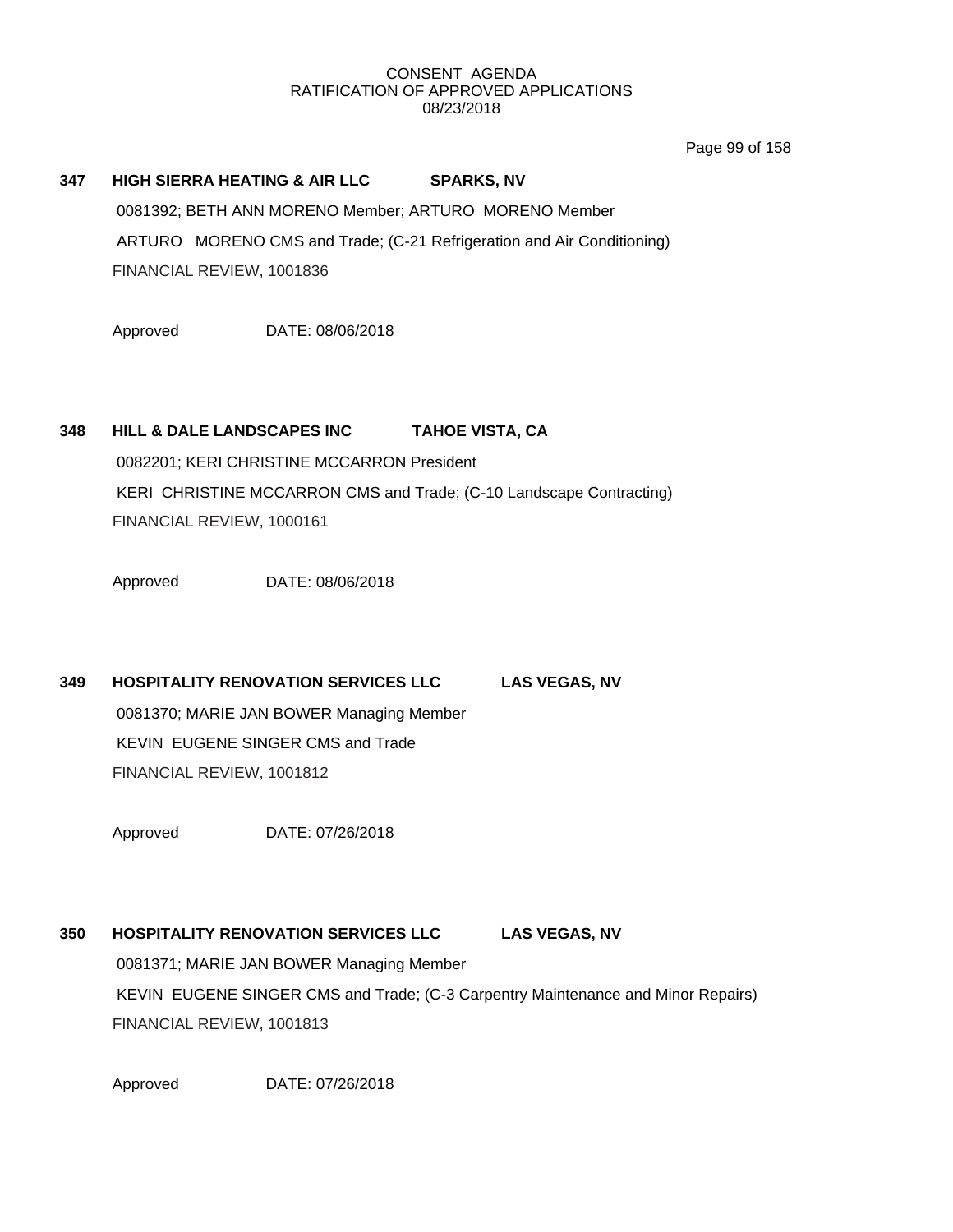Page 100 of 158

### **351 HUNTSMAN PAINTING LLC LAS VEGAS, NV**

0059382A; JARROD LEVI HUNTSMAN Managing Member JARROD LEVI HUNTSMAN CMS and Trade; (C-4 Painting and Decorating) FINANCIAL REVIEW, 1002591

Approved DATE: 08/07/2018

# **352 INSTALL IT LLC LAS VEGAS, NV**

0081884; JASON MASUZO YAMAGUCHI Manager; MICHAEL Y MATSU Manager JASON MASUZO YAMAGUCHI CMS; MICHAEL Y MATSU Trade; (C-3B Finish Carpentry) FINANCIAL REVIEW, 0998820

Approved DATE: 07/19/2018

# **353 J & Y CONSTRUCTION COMPANY LAS VEGAS, NV**

0081302; YVETTE MARIE SANCHEZ President; MARCUS HOUSE Vice President MARCUS HOUSE CMS and Trade FINANCIAL REVIEW, 1001795

Approved DATE: 08/03/2018

# **354 J & Y CONSTRUCTION COMPANY LAS VEGAS, NV**

0081383; YVETTE MARIE SANCHEZ President; MARCUS HOUSE Vice President MARCUS HOUSE CMS and Trade; (C-5 Concrete Contracting) FINANCIAL REVIEW, 1001829

Approved DATE: 08/03/2018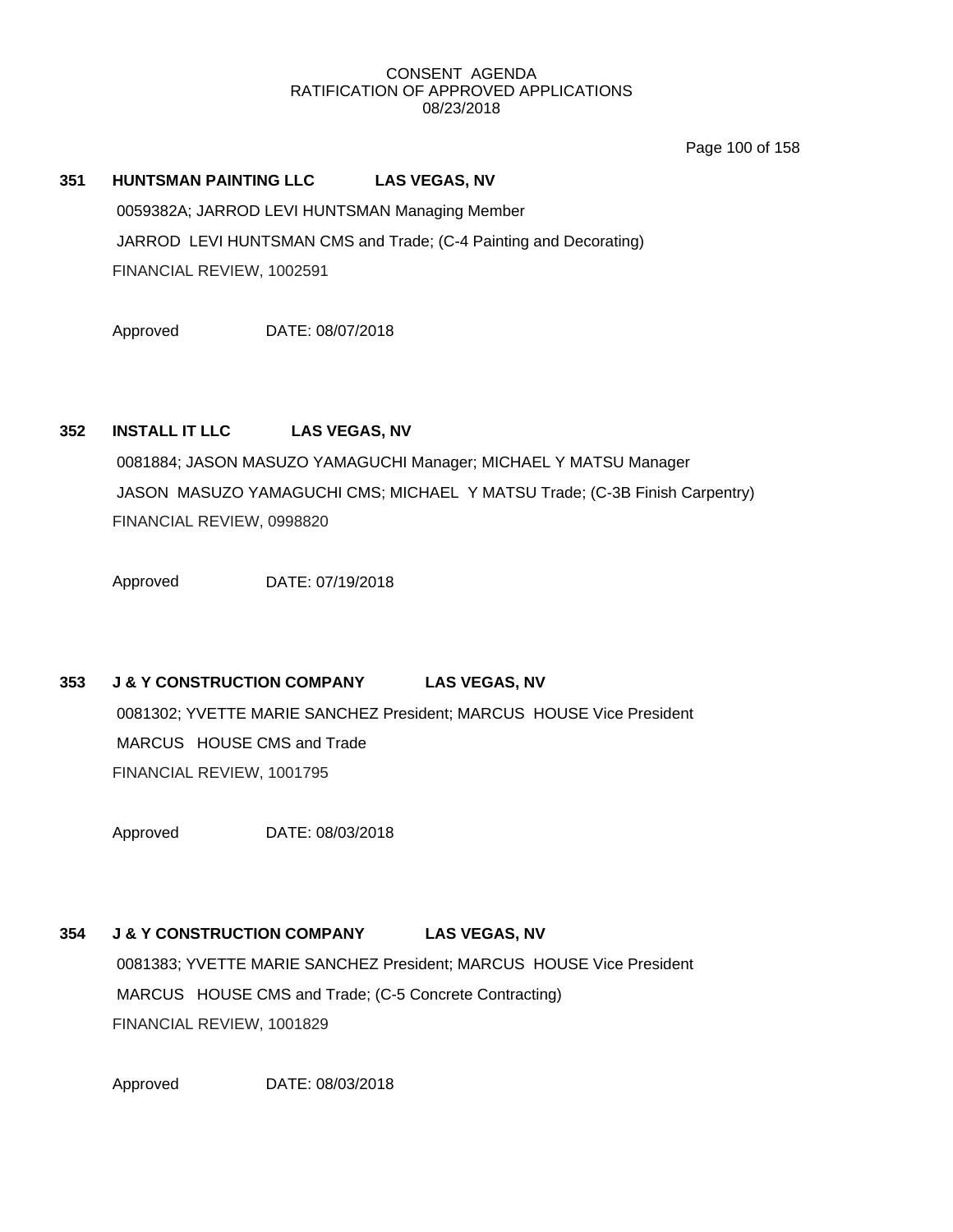Page 101 of 158

## **355 J & Y CONSTRUCTION COMPANY LAS VEGAS, NV**

0081384; YVETTE MARIE SANCHEZ President; MARCUS HOUSE Vice President

MARCUS HOUSE CMS and Trade

FINANCIAL REVIEW, 1001831

Approved DATE: 08/03/2018

### **356 J & Y CONSTRUCTION COMPANY LAS VEGAS, NV**

0081385; YVETTE MARIE SANCHEZ President; MARCUS HOUSE Vice President MARCUS HOUSE CMS and Trade FINANCIAL REVIEW, 1001832

Approved DATE: 08/03/2018

# **357 J DEPUTY ELECTRICAL SERVICES LLC PARADISE VALLEY, NV**

0082629; JASON WYATT DEPUTY Managing Member JASON WYATT DEPUTY CMS and Trade; (C-2 Electrical) FINANCIAL REVIEW, 1002618

Approved DATE: 08/03/2018

# **358 J P S ELECTRIC LLC LAS VEGAS, NV**

0082490; JEYMI MARITZA SANCHEZ Managing Member; JUAN PABLO SANCHEZ Managing Member JEYMI MARITZA SANCHEZ CMS; JUAN PABLO SANCHEZ Trade; (C-2 Electrical) FINANCIAL REVIEW, 1002565

Approved DATE: 08/03/2018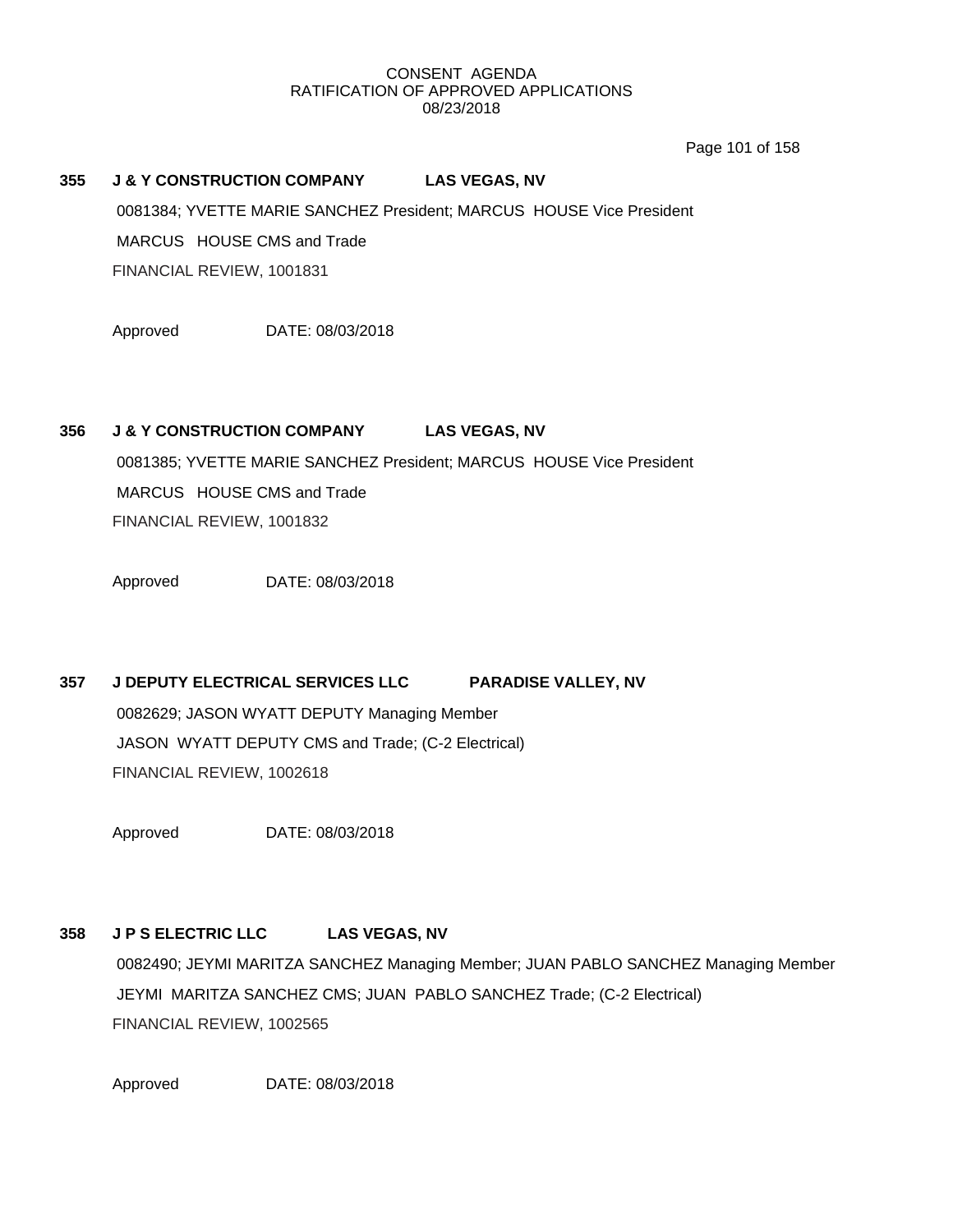Page 102 of 158

### **359 J T CONSTRUCTION LLC HENDERSON, NV**

0082594; JARETT EDWARD TYLER Managing Member

JARETT EDWARD TYLER CMS and Trade; (C-3 Carpentry Maintenance and Minor Repairs) FINANCIAL REVIEW, 1002605

Approved DATE: 07/13/2018

# **360 JOSHUA SNYDER VERDI, NV**

0082557; JOSHUA WAYNE SNYDER Owner JOSHUA WAYNE SNYDER CMS and Trade; (C-2D Low Voltage) FINANCIAL REVIEW, 1002589

Approved DATE: 08/06/2018

# **361 K D ELECTRIC SPARKS, NV**

0081321; DAMON ANDRE HOBBS President DAMON ANDRE HOBBS CMS and Trade; (C-2 Electrical) FINANCIAL REVIEW, 991634

Approved DATE: 07/13/2018

# **362 K D ELECTRIC SPARKS, NV**

0081321; DAMON ANDRE HOBBS President DAMON ANDRE HOBBS CMS and Trade; (C-2 Electrical) FINANCIAL REVIEW, 1001784

Approved DATE: 07/13/2018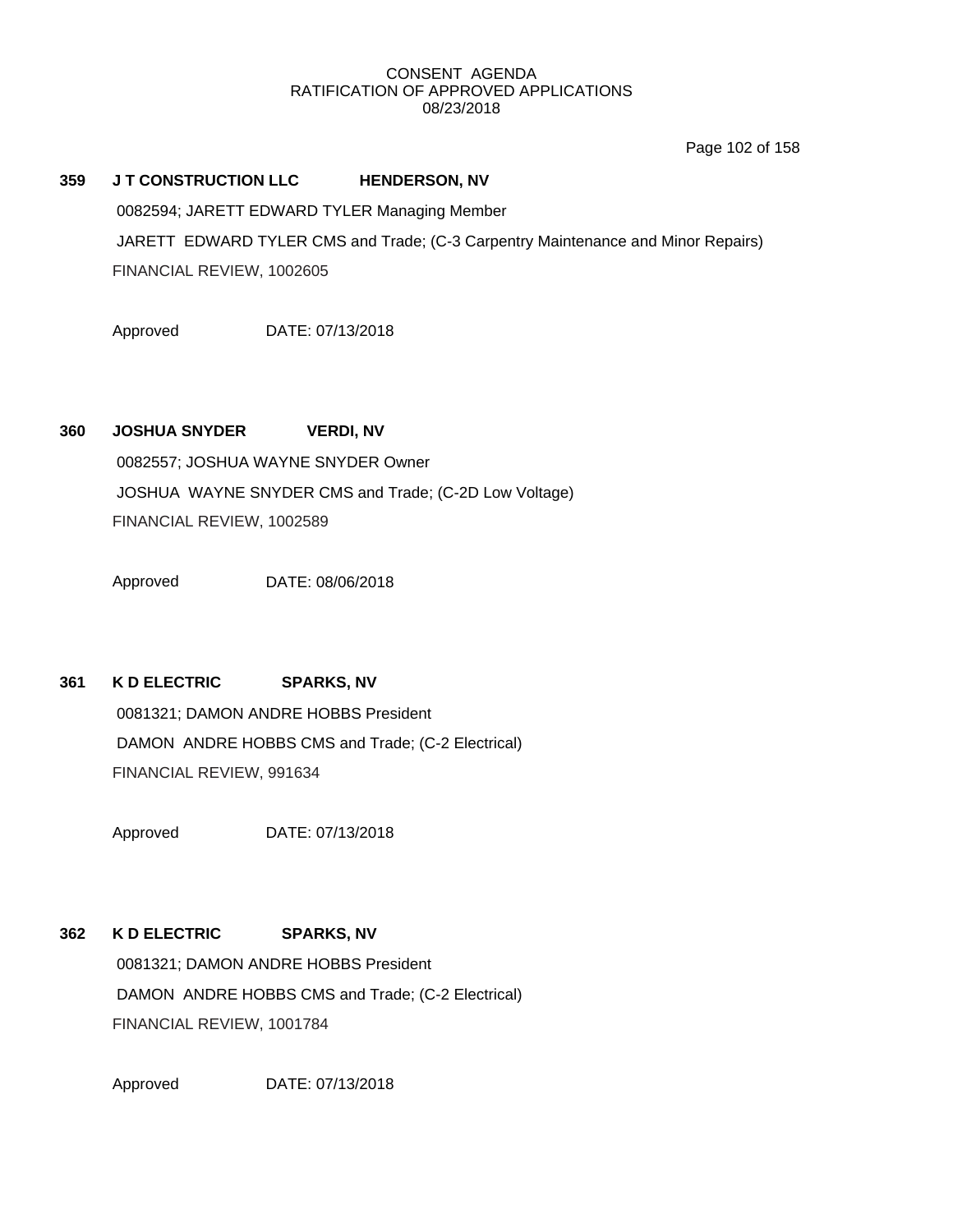Page 103 of 158

# **363 KIMS PAINTING COMPANY LAS VEGAS, NV** 0082376; JIN SUP KIM President; CHRISTOPHER SUK KIM Director JIN SUP KIM CMS and Trade; (C-4 Painting and Decorating) FINANCIAL REVIEW, 1000903

Approved DATE: 08/07/2018

# **364 KING AUDIO VIDEO INTEGRATION AND CONSULTING INC LAS VEGAS, NV** 0081428; VINCENT DEWAYNE KING President; NAOMI GAGNON KING Secretary/Treasurer VINCENT DEWAYNE KING CMS and Trade; (C-2D Low Voltage) FINANCIAL REVIEW, 1001819

Approved DATE: 08/02/2018

# **365 KRUSE WYNN CONSTRUCTION LLC RENO, NV**

0082356; BERNARD JOSEPH KRUSE Managing Member; DENNIS LEE WYNN Managing Member BERNARD JOSEPH KRUSE CMS and Trade FINANCIAL REVIEW, 1000895

Approved DATE: 07/11/2018

# **366 LAMPERTI CONSTRUCTION INC TRUCKEE, CA**

0082422; JOSEPH MICHAEL LAMPERTI President; MEKAELA VIVECA LAMPERTI Secretary/Treasurer JOSEPH MICHAEL LAMPERTI CMS and Trade; (B-2 Residential and Small Commercial) FINANCIAL REVIEW, 1002544

Tabled DATE: 07/11/2018 RECEIPT OF FINANCIAL INFORMATION WITHIN 60 DAYS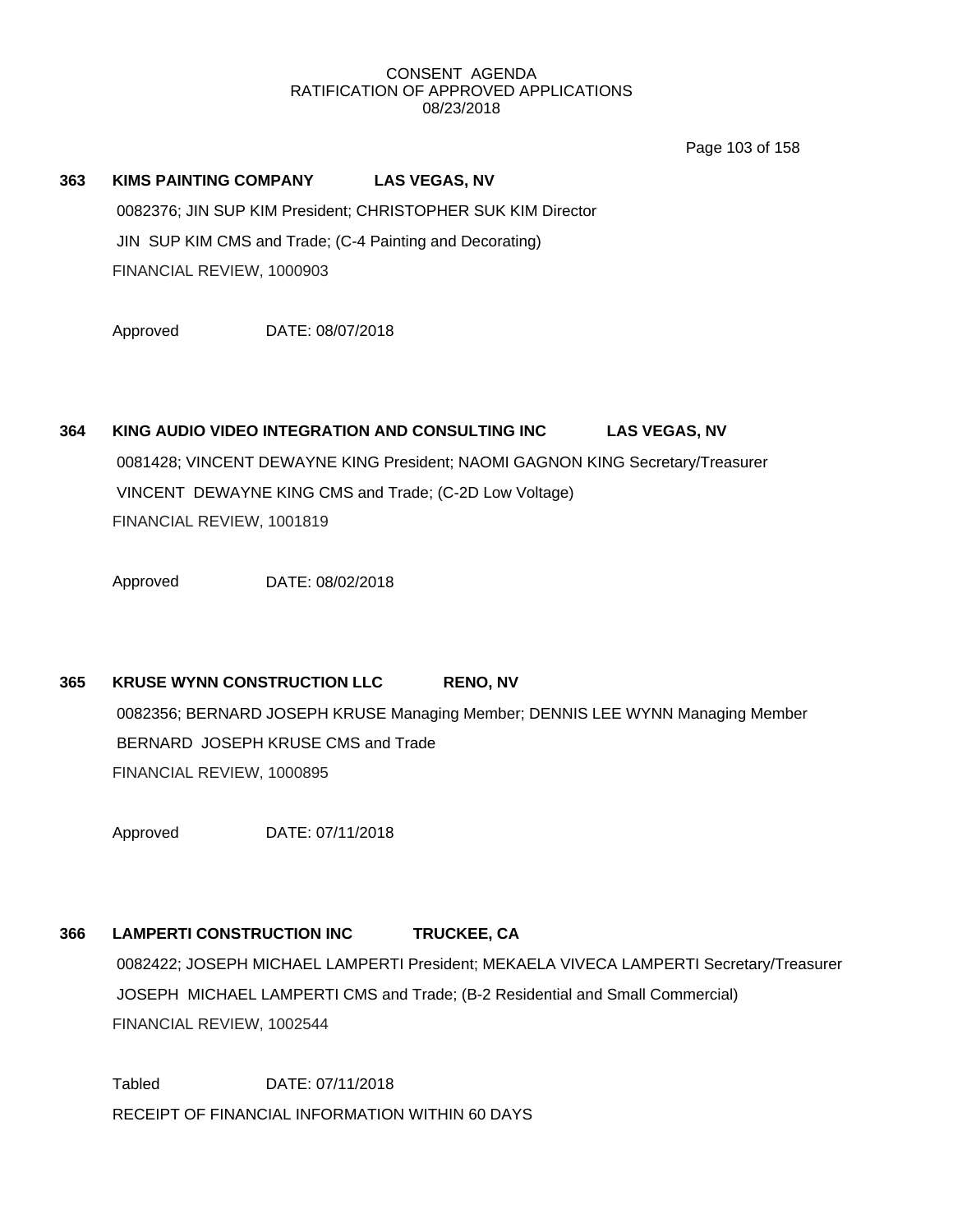Page 104 of 158

### **367 LAS VEGAS GENERAL CONSTRUCTION LLC LAS VEGAS, NV**

0082503; ALEX AVO HARUTYUNYAN Managing Member

ALEX AVO HARUTYUNYAN CMS and Trade

FINANCIAL REVIEW, 1002572

Approved DATE: 08/08/2018

# **368 LAS VEGAS SERVICES LLC Thornton, CO**

0081399; KENNETH DWAIN BOLEY Managing Member KENNETH DWAIN BOLEY CMS and Trade; (C-2 Electrical) FINANCIAL REVIEW, 1001816

Approved DATE: 08/06/2018

LIMIT FROM: 45,000 TO \$10,000

# **369 LED PRO LLC LAS VEGAS, NV** 0082391; ZHORA KARAPETYAN Managing Member ZHORA KARAPETYAN CMS and Trade; (C-2 Electrical) FINANCIAL REVIEW, 1000915

Approved DATE: 07/18/2018

# **370 M & S HEATING AND AIR CONDITIONING SPARKS, NV** 0082386; KENT E JENKINS President; FRANK THOMAS HAVLIK Secretary KENT E JENKINS CMS and Trade; (C-21B Air Conditioning) FINANCIAL REVIEW, 1000910

Approved DATE: 07/18/2018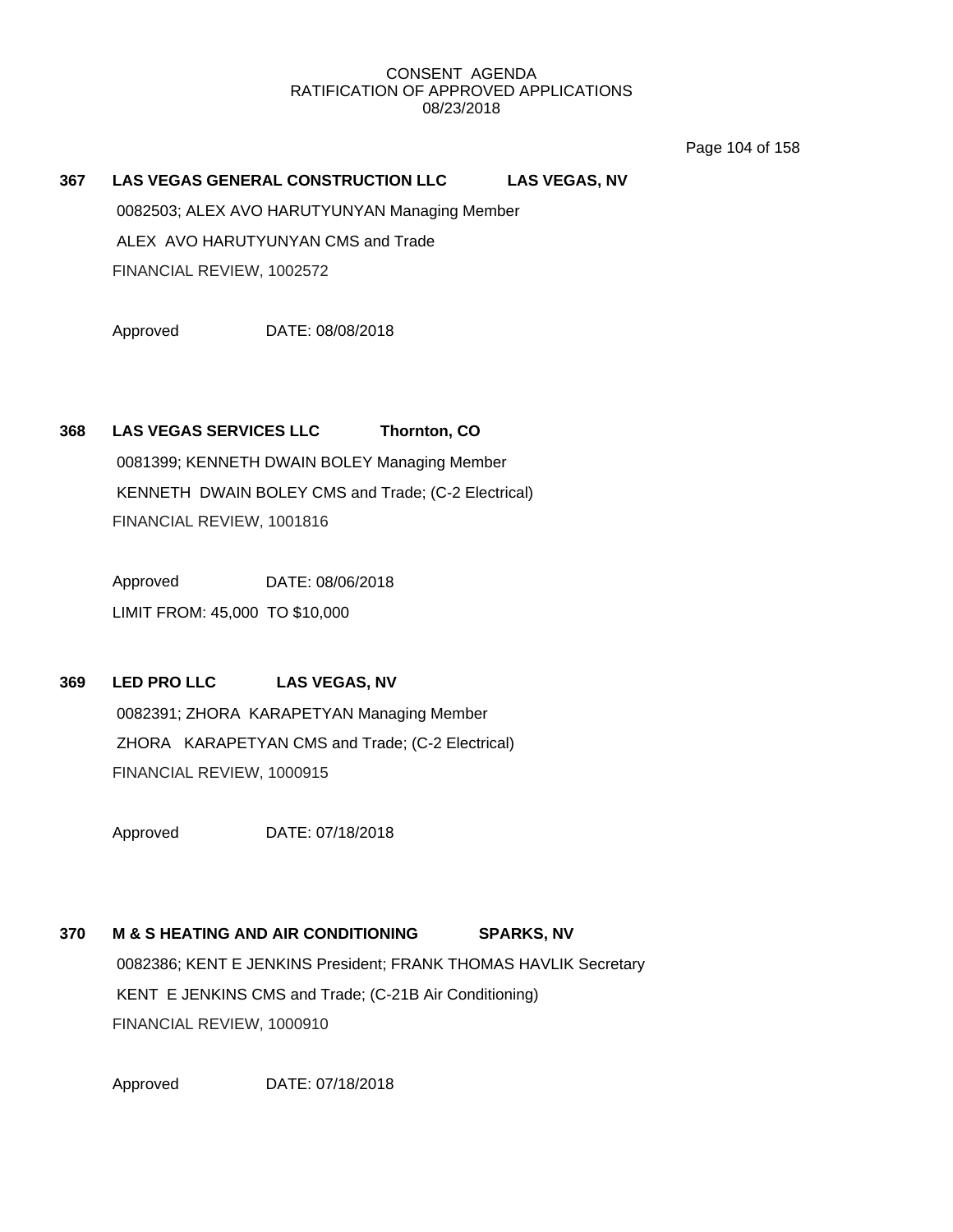Page 105 of 158

# **371 M G SERVICES INC LAS VEGAS, NV**

0081208; GEORGE MATTHEW DORMAN President

GEORGE MATTHEW DORMAN CMS and Trade; (C-3 Carpentry Maintenance and Minor Repairs) FINANCIAL REVIEW, 1000790

Approved DATE: 07/16/2018

WITH LOWER LIMIT OF \$ 10,000.00

# **372 M M G PAINTING AND DRYWALL LLC LAS VEGAS, NV**

0081298; AMBER ROCHELLE GLUSICA Manager; MARK MILADIN GLUSICA Manager MARK MILADIN GLUSICA CMS and Trade; (C-4 Painting and Decorating) FINANCIAL REVIEW, 1001794

Approved DATE: 07/16/2018

# **373 METAL MAN INC LAS VEGAS, NV**

0082473; GREGORY RICHARD GILBERT President; CHRISTY L GILBERT Secretary/Treasurer CHRISTY L GILBERT CMS; GREGORY RICHARD GILBERT Trade; (C-14 Steel Reinforcing and Erection) FINANCIAL REVIEW, 1002562

Approved DATE: 07/13/2018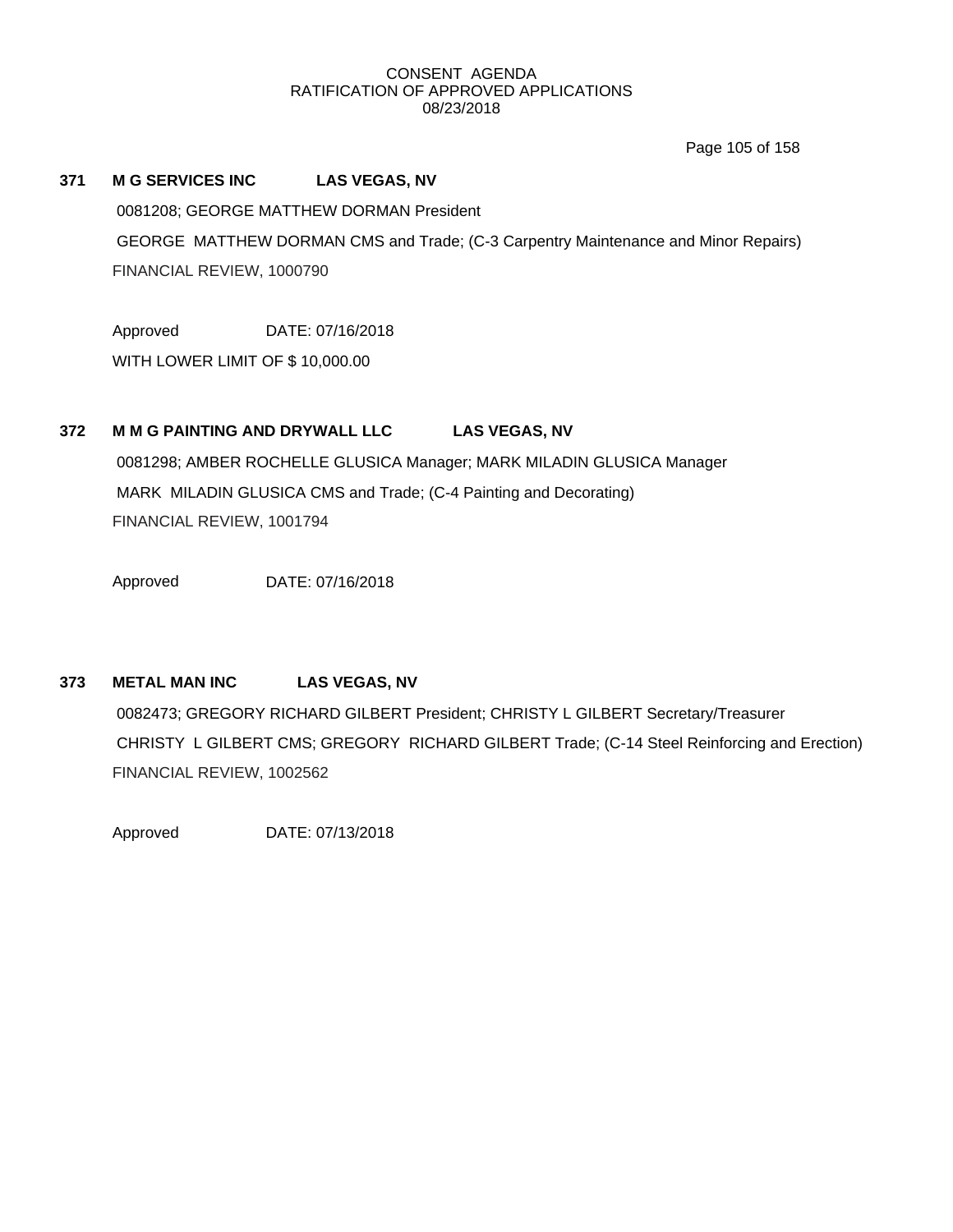Page 106 of 158

# **374 MODERN AIR CONDITIONING & HEATING LLC BOULDER CITY, NV**

0081442; JEREMY STEPHAN HOLLEY Managing Member

DAVID FREDRICK CAMPBELL CMS and Trade; JEREMY STEPHAN HOLLEY CMS; (C-21B Air Conditioning) FINANCIAL REVIEW, 1001821

Approved DATE: 08/02/2018

# **375 NAIL DRIVERS LLC RENO, NV**

0082618; TIMOTHY BRIAN HENDERSON Manager TIMOTHY BRIAN HENDERSON CMS and Trade; (C-3A Carpentry and Repairs) FINANCIAL REVIEW, 1002613

Tabled DATE: 08/06/2018 RECEIPT OF FINANCIAL INFORMATION WITHIN 30 DAYS

# **376 NATE JAMES MCVAY RENO, NV**

0080935; NATHANIEL JAMES MCVAY Owner NATHANIEL JAMES MCVAY CMS and Trade; (C-3 Carpentry Maintenance and Minor Repairs) FINANCIAL REVIEW, 0998964

Approved DATE: 08/03/2018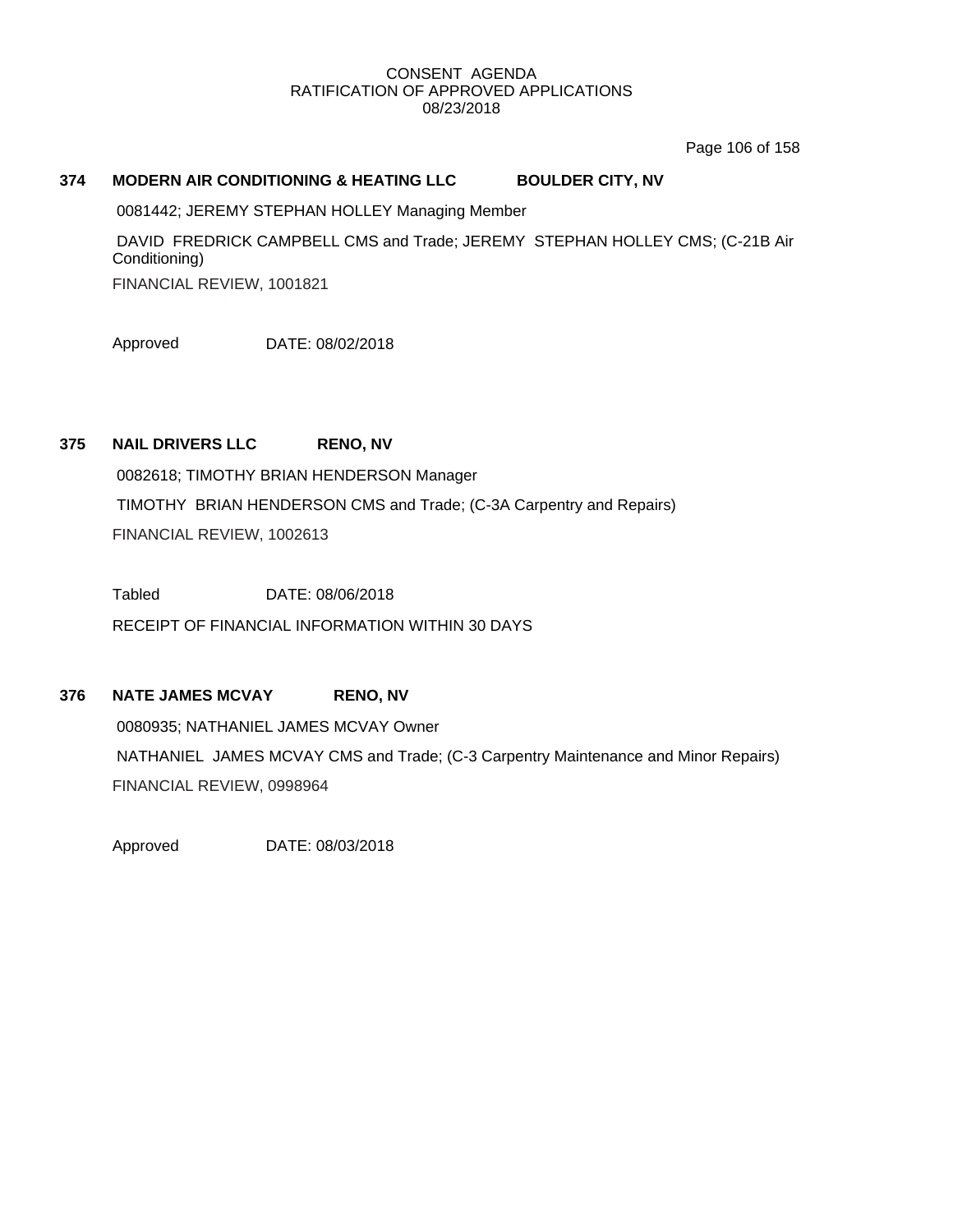Page 107 of 158

# **377 NATIONAL CABLE SERVICES INC RANCHO CUCAMONGA, CA** 0081350; DANIEL VILLEGAS President DANIEL VILLEGAS CMS and Trade; (C-2D Low Voltage)

FINANCIAL REVIEW, 1001808

Approved DATE: 07/06/2018

# **378 NEESER CONSTRUCTION WASHOE VALLEY, NV**

0025903; GERALD EVART NEESER President; JOYCE ELAINE FROSTAD Secretary/Treasurer MICHAEL LOUIS NEESER CMS and Trade FINANCIAL REVIEW, 1002799

Approved DATE: 08/02/2018

# **379 NEVADAS FINEST PAINTING LLC LAS VEGAS, NV**

0082512; GEORGE MCGAVIN KEITH Managing Member GEORGE MCGAVIN KEITH CMS and Trade; (C-4A Painting) FINANCIAL REVIEW, 1002576

Approved DATE: 08/07/2018

# **380 NORTHERN NEVADA PLUMBING LLC RENO, NV** 0082511; CLAUDIO IVAN ITURRIOS Managing Member CLAUDIO IVAN ITURRIOS CMS and Trade; (C-1D Plumbing) FINANCIAL REVIEW, 1002575

Approved DATE: 08/03/2018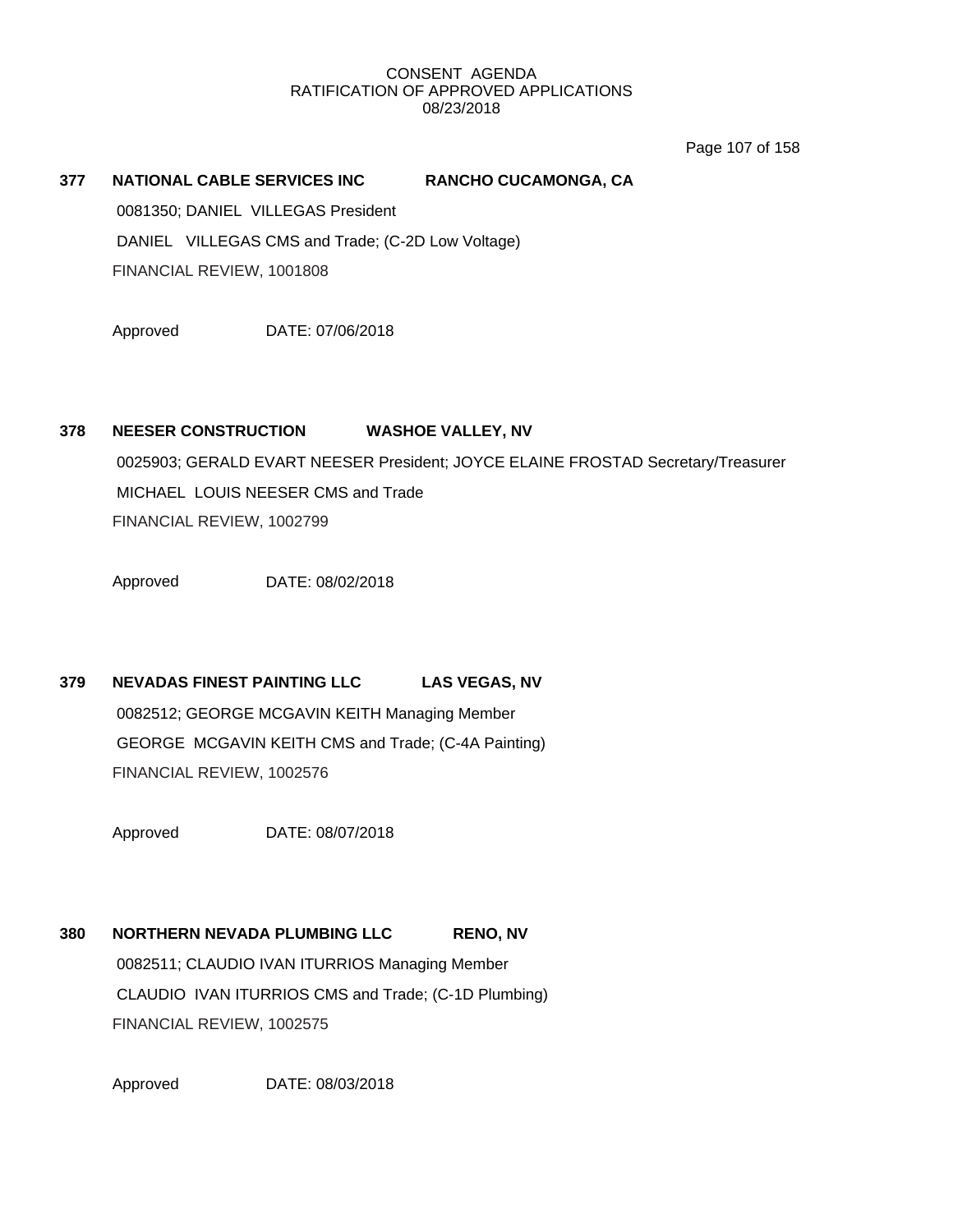Page 108 of 158

# **381 OMEGA B M LLC LAS VEGAS, NV** 0081438; CHITASAK MAX MUANGKLAM Manager CHITASAK MAX MUANGKLAM CMS and Trade; (C-21 Refrigeration and Air Conditioning) FINANCIAL REVIEW, 1001820

Approved DATE: 08/03/2018

# **382 PARAGON CONCRETE COMPANY LLC SPARKS, NV**

0082008; ROGER DOYLE EVANS Manager ROGER DOYLE EVANS CMS and Trade; (C-5 Concrete Contracting) FINANCIAL REVIEW, 0999292

Approved DATE: 07/26/2018

# **383 PRECISION METAL WORX LLC CARSON CITY, NV**

0082661; JOSHUA TERRY OSTLER Managing Member; SEAN DAVID WEED Managing Member JOSHUA TERRY OSTLER CMS; SEAN DAVID WEED Trade; (C-14B Structural Steel; C-14C Ornamental Metal) FINANCIAL REVIEW, 1003757

Approved DATE: 08/06/2018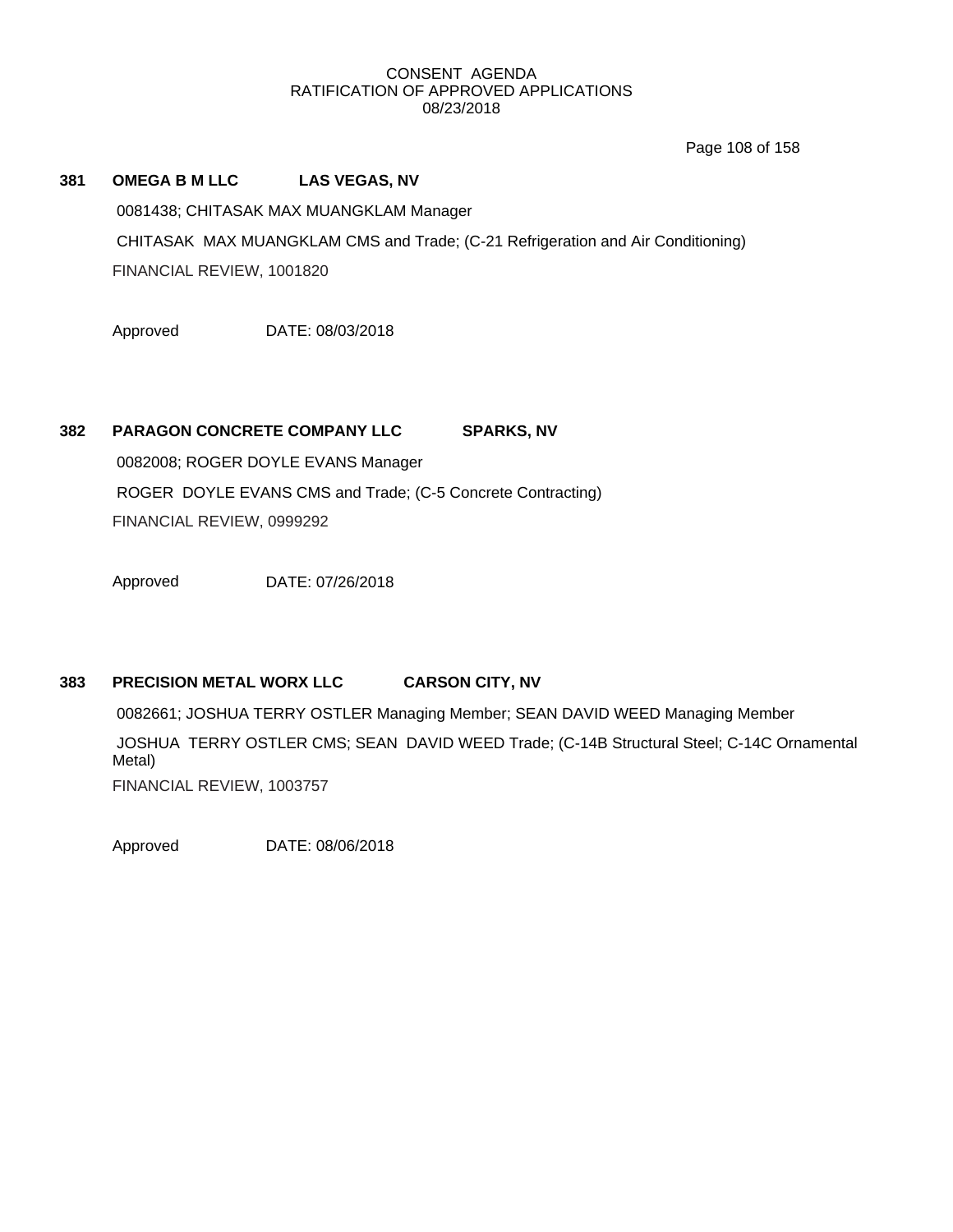Page 109 of 158

# **384 PROSTAR PLUMBING LLC LAS VEGAS, NV**

0081323; OSCAR LEPE Manager OSCAR LEPE CMS and Trade; (C-1D Plumbing) FINANCIAL REVIEW, 1001785

Approved DATE: 07/11/2018

# **385 R & R PLUMBING AND HANDYMAN SERVICES LLC LAS VEGAS, NV**

0082459; RONALD CARMEN BALOGH Manager RONALD CARMEN BALOGH CMS and Trade; (C-1D Plumbing) FINANCIAL REVIEW, 1002557

Approved DATE: 07/13/2018

# **386 RAVNEET SINGH LAS VEGAS, NV**

0081495; RAVNEET SINGH Owner RAVNEET SINGH CMS and Trade; (C-21 Refrigeration and Air Conditioning) FINANCIAL REVIEW, 1003524

Approved DATE: 07/26/2018

# **387 RED ROCK GARAGE DOOR LLC LAS VEGAS, NV**

0082416; LUIS JIMENEZ-MALDONADO Manager LUIS JIMENEZ-MALDONADO CMS and Trade; (C-3D Overhead Doors) FINANCIAL REVIEW, 1002541

Approved DATE: 07/11/2019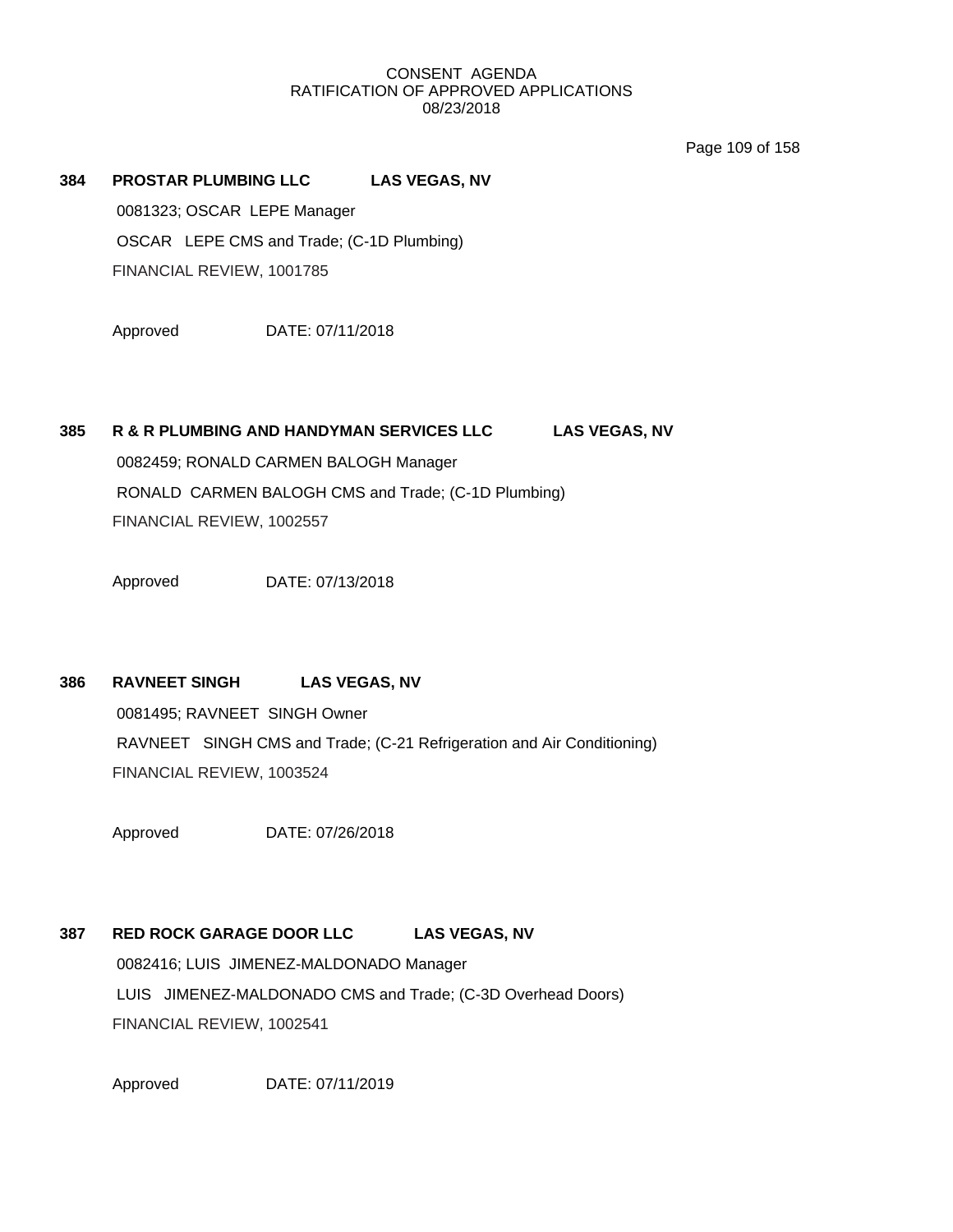Page 110 of 158

# **388 RED ROCK RESTORATION SERVICES LLC LAS VEGAS, NV**

0082472; COBY WALLACE POWELL Manager

COBY WALLACE POWELL CMS and Trade; (C-3C Insulation & amp; Weather Stripping LIMITED TO WEATHER STRIPPING ONLY) FINANCIAL REVIEW, 1002561

Approved DATE: 07/09/2018

# **389 REGAN ROOFING INC OCEANSIDE, CA**

0082213; PATRICK KELLY REGAN President PATRICK KELLY REGAN CMS and Trade; (C-15 Roofing and Siding) FINANCIAL REVIEW, 1000165

Approved DATE: 07/30/2018

# **390 RICHARD WILLIAM TURK LAS VEGAS, NV**

0082267; RICHARD WILLIAM TURK Owner RICHARD WILLIAM TURK CMS and Trade; (B-2 Residential and Small Commercial) FINANCIAL REVIEW, 1000766

Approved DATE: 08/06/2018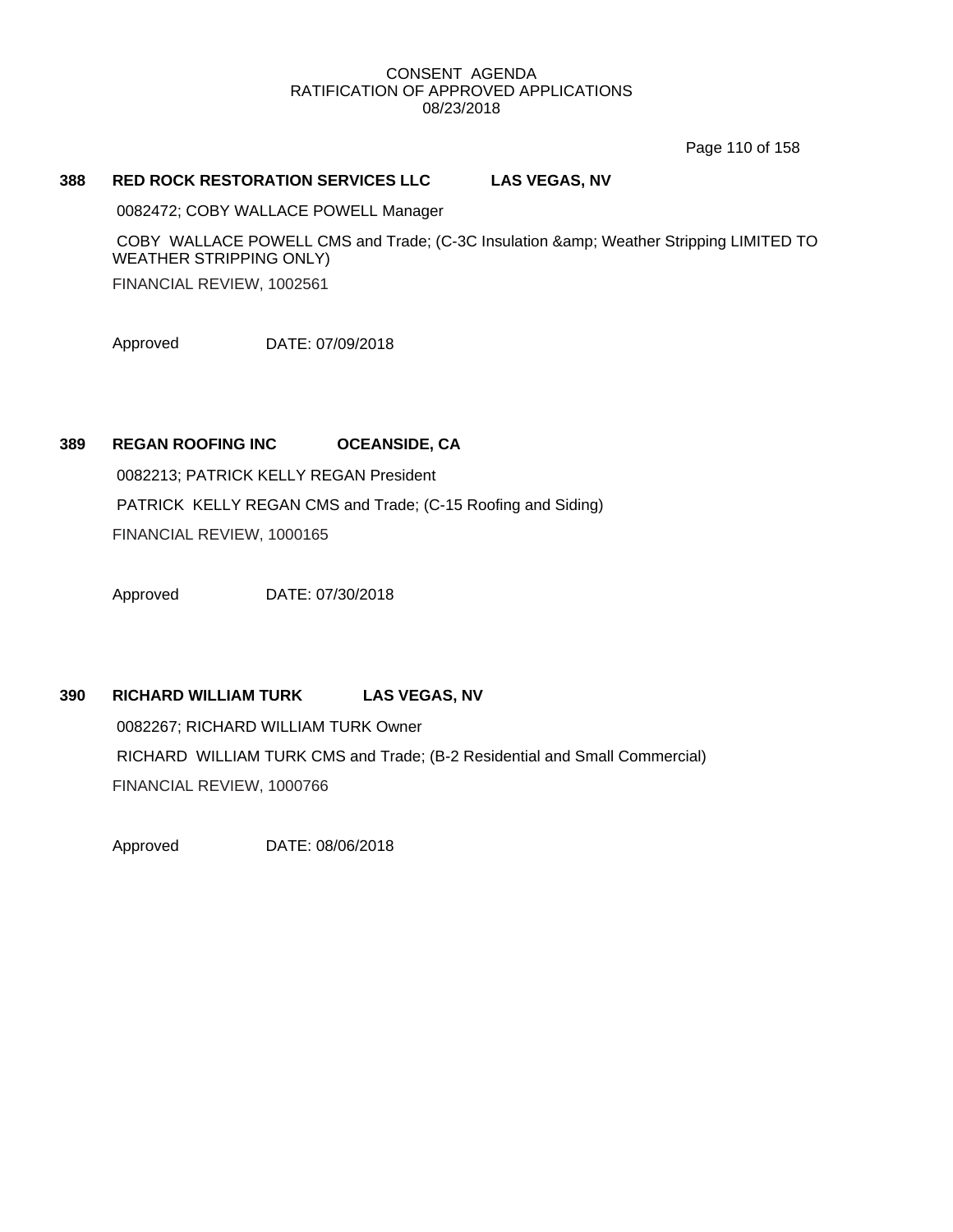Page 111 of 158

# **391 RX GARAGE DOOR SPECIALIST LLC HENDERSON, NV** 0081402; MICHAEL JOSEPH NEWMAN Managing Member; DENNIS OWEN MATZEL Managing Member DENNIS OWEN MATZEL CMS; MICHAEL JOSEPH NEWMAN Trade; (C-3D Overhead Doors) FINANCIAL REVIEW, 0998872

Approved DATE: 08/02/2018

# **392 SERIOUS PLUMBING AND MECHANICAL LLC LAS VEGAS, NV**

0081309; SEAN PATRICK RONAN Manager SEAN PATRICK RONAN CMS and Trade; (C-1 Plumbing and Heating) FINANCIAL REVIEW, 1001797

Approved DATE: 07/11/2018

# **393 SHAW ENTERPRISES SPARKS, NV**

0081393; DAVID AARON SHAW Owner DAVID AARON SHAW CMS and Trade; (B-2 Residential and Small Commercial) FINANCIAL REVIEW, 1001837

Approved DATE: 08/06/2018

# **394 SILVER ARROW PAINTING LLC RENO, NV**

0082428; ISRAEL TELLEZ-MENDOZA Managing Member ISRAEL TELLEZ-MENDOZA CMS and Trade; (C-4A Painting) FINANCIAL REVIEW, 1002546

Tabled DATE: 08/03/2018 FINANCIAL RESPONSIBILITY HEARING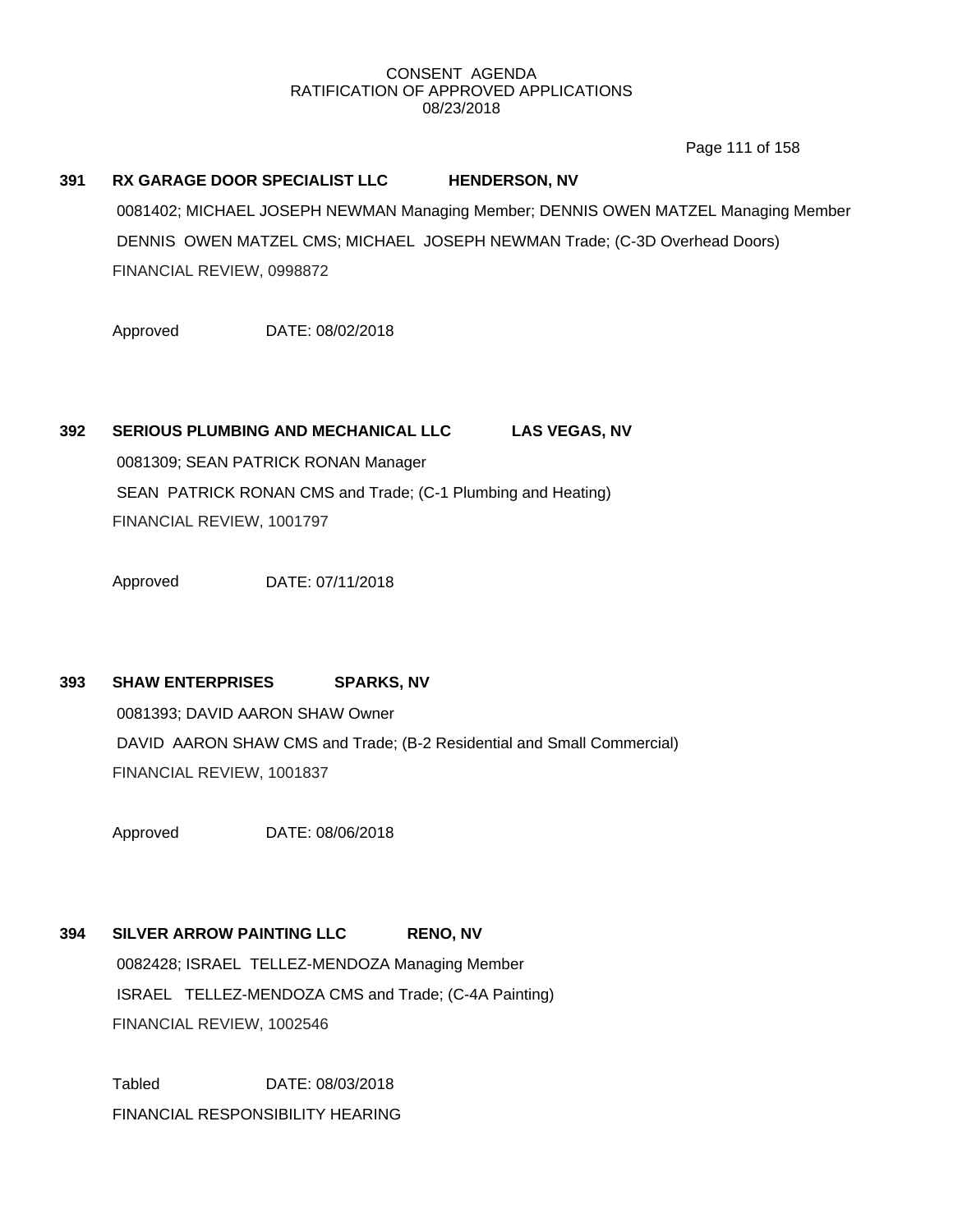Page 112 of 158

# **395 SKY CANYON ROOFING LLC LAS VEGAS, NV**

0082399; BILLY JOE HAGGARD Manager; SHANA THYRIE BELANGER Manager SHANA THYRIE BELANGER CMS; (C-15 Roofing and Siding) FINANCIAL REVIEW, 1000918

Tabled DATE: 07/11/2018

FINANCIAL RESPONSIBILITY HEARING

# **396 SMITH PLUMBING LLC SPARKS, NV**

0082218; GARY DEAN SMITH, III Manager GARY DEAN SMITH, III CMS and Trade; (C-1D Plumbing) FINANCIAL REVIEW, 1000166

Approved DATE: 08/06/2018

# **397 SOLUTION ELECTRIC SERVICES LLC NORTH LAS VEGAS, NV** 0082448; JUAN CARLOS BARRIOS Managing Member JUAN CARLOS BARRIOS CMS and Trade; (C-2 Electrical) FINANCIAL REVIEW, 1002554

Approved DATE: 07/13/2018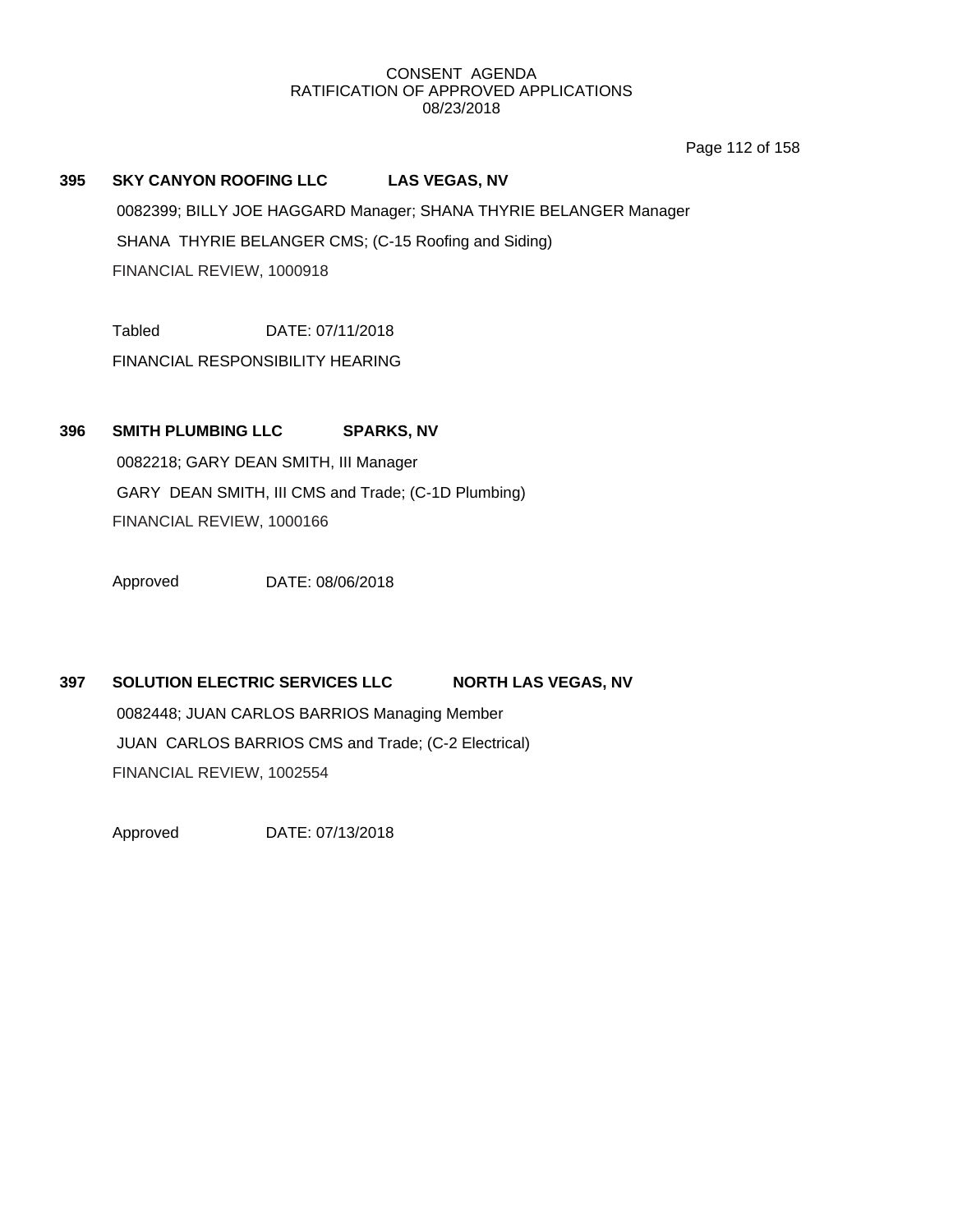Page 113 of 158

## **398 SUBURBAN DESIGN & CONSTRUCTION GROUP LLC LAS VEGAS, NV**

0069644A; RANDY LEE WHITTLE Member; PAUL CHRISTOPHER WYNKOOP Member; MARY ANN ESPOLONG WYNKOOP, Member

PAUL CHRISTOPHER WYNKOOP CMS and Trade; (B-2 Residential and Small Commercial)

FINANCIAL REVIEW, 1001675

Approved DATE: 07/12/2018

# **399 SWIFT CONSTRUCTION LLC HENDERSON, NV**

0081456; HECTOR JAVET PALAFOX Managing Member HECTOR JAVET PALAFOX CMS and Trade; (C-3 Carpentry Maintenance and Minor Repairs) FINANCIAL REVIEW, 1001822

Approved DATE: 08/02/2018

# **400 SWIFT GARAGE DOORS LLC LAS VEGAS, NV**

0082445; YELENA LEVY, Manager; MOSHE LEVY Manager YELENA LEVY CMS; MOSHE LEVY Trade; (C-3D Overhead Doors) FINANCIAL REVIEW, 1002553

Approved DATE: 07/18/2018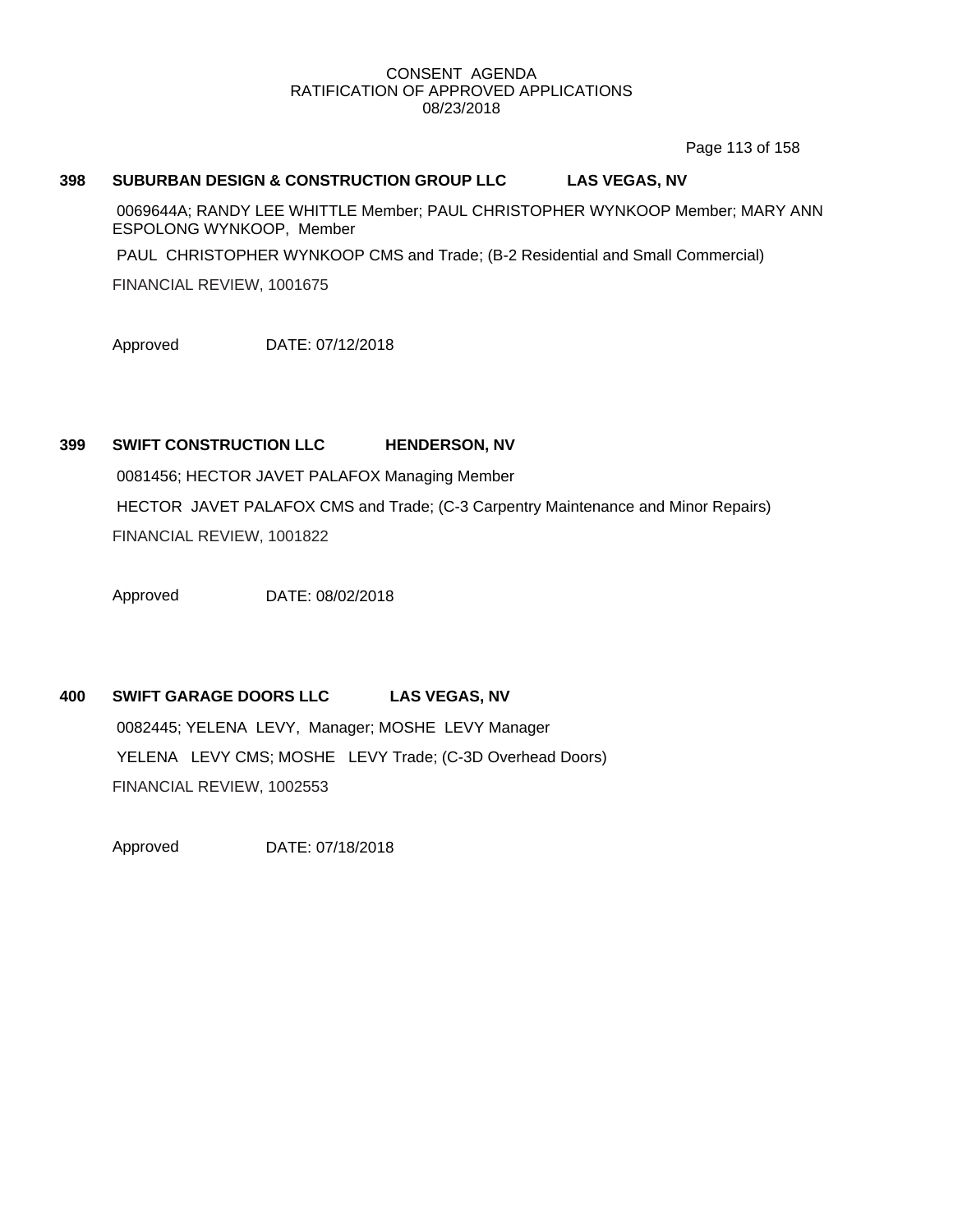Page 114 of 158

# **401 T L C PAINTING LLC LAS VEGAS, NV**

0081148; JUSTIN CASE TELFORD Managing Member JUSTIN CASE TELFORD CMS and Trade; (C-4 Painting and Decorating) FINANCIAL REVIEW, 1000748

Approved DATE: 07/16/2018

# **402 TAHOE MASTER BUILDERS LLC INCLINE VILLAGE, NV**

0082350; WESLEY ROSS WINDBERG Managing Member WESLEY ROSS WINBERG CMS and Trade; (B-2 Residential and Small Commercial) FINANCIAL REVIEW, 1000894

Tabled DATE: 07/12/2018 FINANCIAL RESPONSIBILITY HEARING

# **403 TECHCOOL COOLING & HEATING LLC NORTH LAS VEGAS, NV** 0080968; HECTOR GEOVANNY CARDENAS-ORTIZ Manager HECTOR GEOVANNY CARDENAS-ORTIZ Trade; SILVIA CORRAL CMS FINANCIAL REVIEW, 1002535

Approved DATE: 07/09/2018

# **404 THI LAS VEGAS, NV**

0081788; JUSTIN TUAN NGUYEN President JUSTIN TUAN NGUYEN CMS and Trade; (C-21 Refrigeration and Air Conditioning) FINANCIAL REVIEW, 997739

Approved DATE: 07/27/2018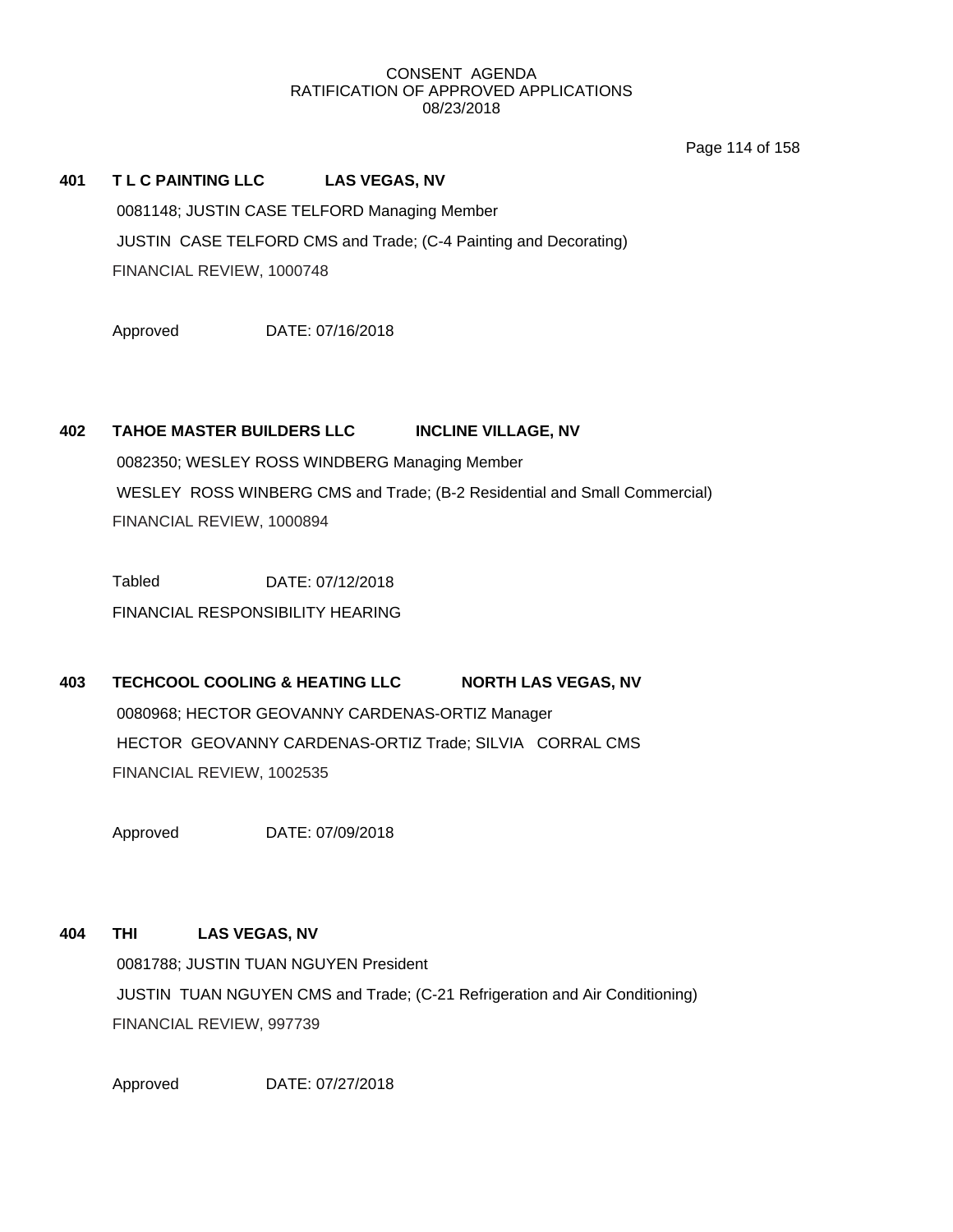Page 115 of 158

## **405 TOP OF THE LADDER PAINTING CARSON CITY, NV**

0081376; CHRISTOPHER ALLEN SINGH Owner

CHRISTOPHER ALLEN SINGH CMS and Trade; (C-4A Painting)

FINANCIAL REVIEW, 1001827

Approved DATE: 07/06/2018

### **406 US ENERGY WINDOW & DOOR LLC LAS VEGAS, NV**

0082830; MICHAEL EVERETT WHITE, JR Managing Member; BLANCA GUILLERMINA CERVANTES Managing Member

MICHAEL EVERETT WHITE, JR CMS and Trade; (C-8 Glass and Glazing)

FINANCIAL REVIEW, 0998857

Approved DATE: 07/18/2018

# **407 VOLKERT GLOBAL INC MOBILE, AL**

0082456; GERALD STUMP President; ROGER CRANE GUILIAN Secretary; MICHAEL IRL SAMPSON Treasurer; THOMAS ABDOU ZOGHBY Vice President; THOMAS ALBERT HAND Vice President; LEON MARK BARKAN Vice President; DAVID MICHAEL WEBBER Vice President; MICHAEL BRADFORD HARPER Vice President; GUY EDWIN OCONNER Vice President

LEON MARK BARKAN CMS and Trade; (B General Building)

FINANCIAL REVIEW, 1002556

Approved DATE: 08/03/2018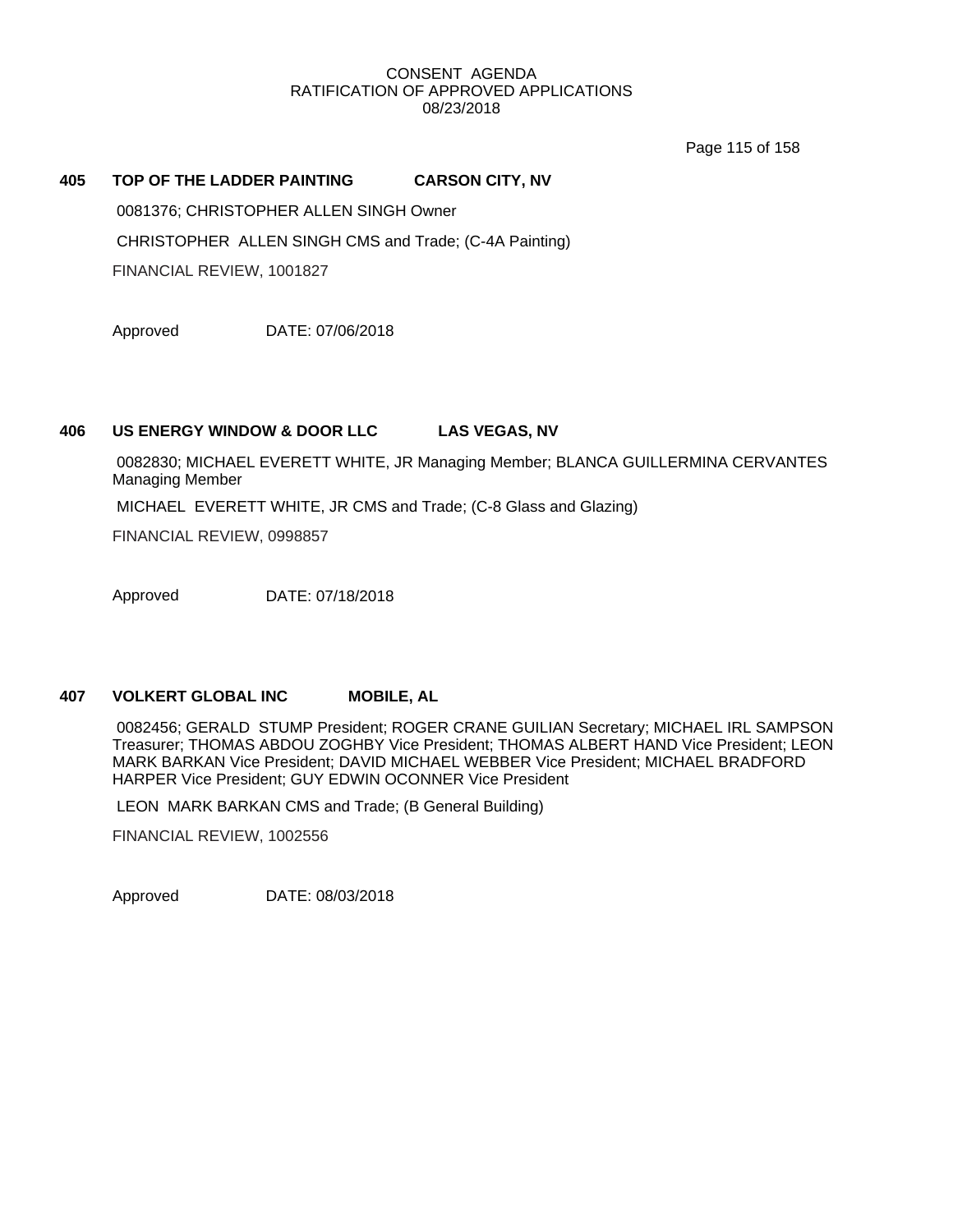Page 116 of 158

# **408 WESTERN GLASS LLC LAS VEGAS, NV** 0080734; PATRICIA ANN LEE, Manager PATRICIA ANN LEE, CMS; BRUCE WILBUR LADNER Trade; (C-8 Glass and Glazing) FINANCIAL REVIEW, 1003063

Approved DATE: 07/26/2018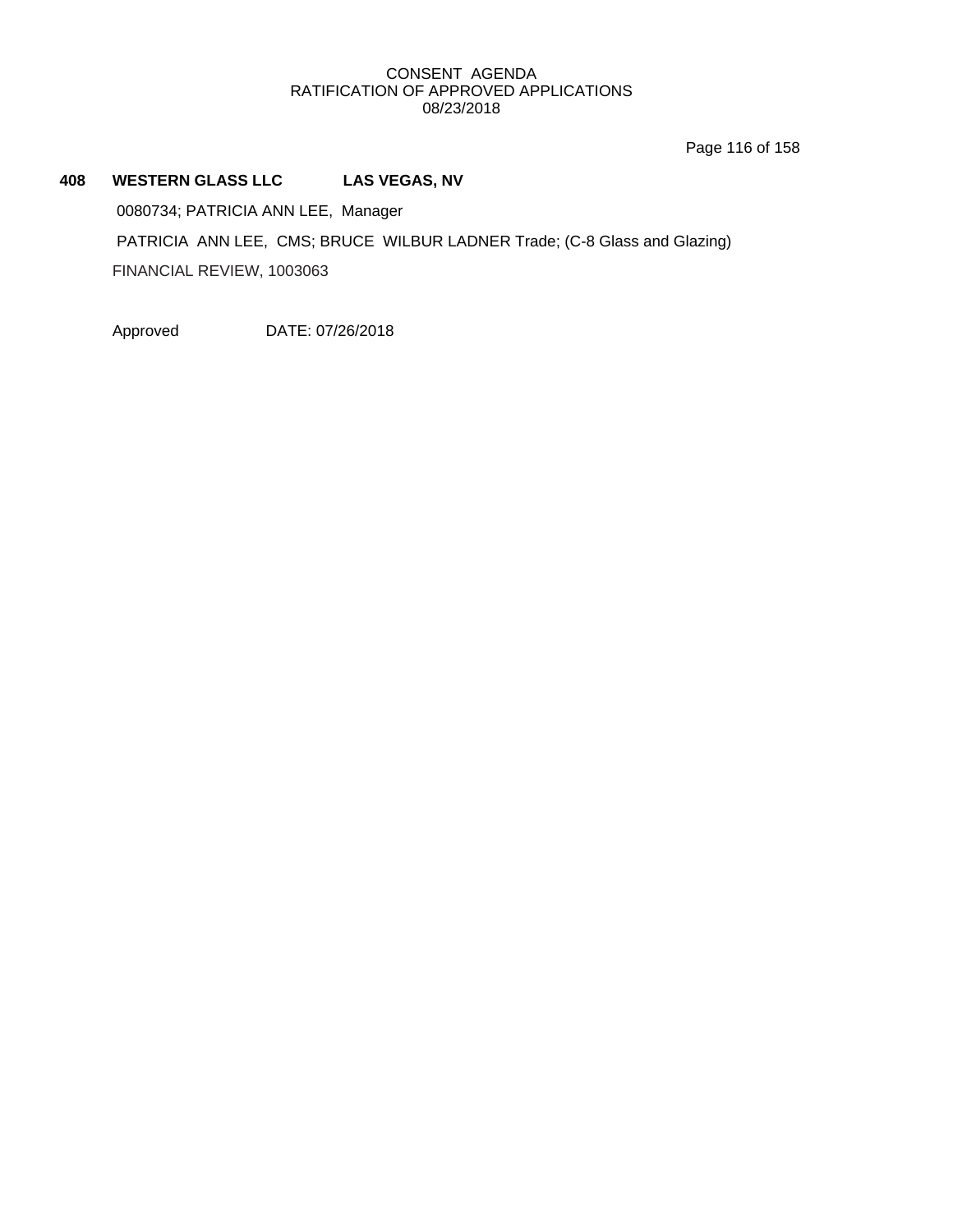Page 117 of 158

## **NAME CHANGE**

#### **409 ADVANCED LIGHTING SERVICES INC HENDERSON, NV**

0080136; 0080241; GEORGE ABITTAN President; ALAN MASON ABITTAN Director

ALAN MASON ABITTAN CMS; ROBERT SCOTT VANOSTRAND Trade; ALAN MASON ABITTAN CMS; MICHAEL KENT DUITS CMS and Trade

NAME CHANGE, 1003761

Approved DATE: 07/18/2018

FROM: ADVANCED LIGHTING SERVICES INC TO: ADVANCED LIGHTING SERVICES INC DBA ADVANCED LIGHTING & ELECTRIC SERVICES

#### **410 BESPOKE DEVELOPMENT LLC HENDERSON, NV**

0080892; 0080893; BRIAN BURTON ANDERSON Managing Member

DWAINE WENDELL ANDERSON CMS and Trade; BRIAN BURTON ANDERSON CMS and Trade; DWAINE WENDELL ANDERSON CMS and Trade

NAME CHANGE, 1004061

Approved DATE: 08/06/2018

FROM: BESPOKE DEVELOPMENT LLC

TO: BESPOKE DEVELOPMENT LLC DBA DESERT BLOOM POOLS

#### **411 HARGIS ELECTRIC INC PAHRUMP, NV**

0045950A; CLARENCE EVERETTE HARGIS President

CLARENCE EVERETTE HARGIS CMS and Trade

NAME CHANGE, 1003635

Approved DATE: 07/09/2018

FROM: LA HAYE ELECTRICAL INCORPORATED TO: HARGIS ELECTRIC INC

#### **412 KUELPER CONSTRUCTION INC GLENBROOK,**

MOUNTAIN MODERN CONSTRUCTION; 0073697; BRIAN STEPHEN KUELPER President

BRIAN STEPHEN KUELPER CMS and Trade

NAME CHANGE, 1003384

Approved DATE: 07/18/2018

FROM: KUELPER CONSTRUCTION INC TO: KUELPER CONSTRUCTION INC DBA MOUNTAIN MODERN CONSTRUCTION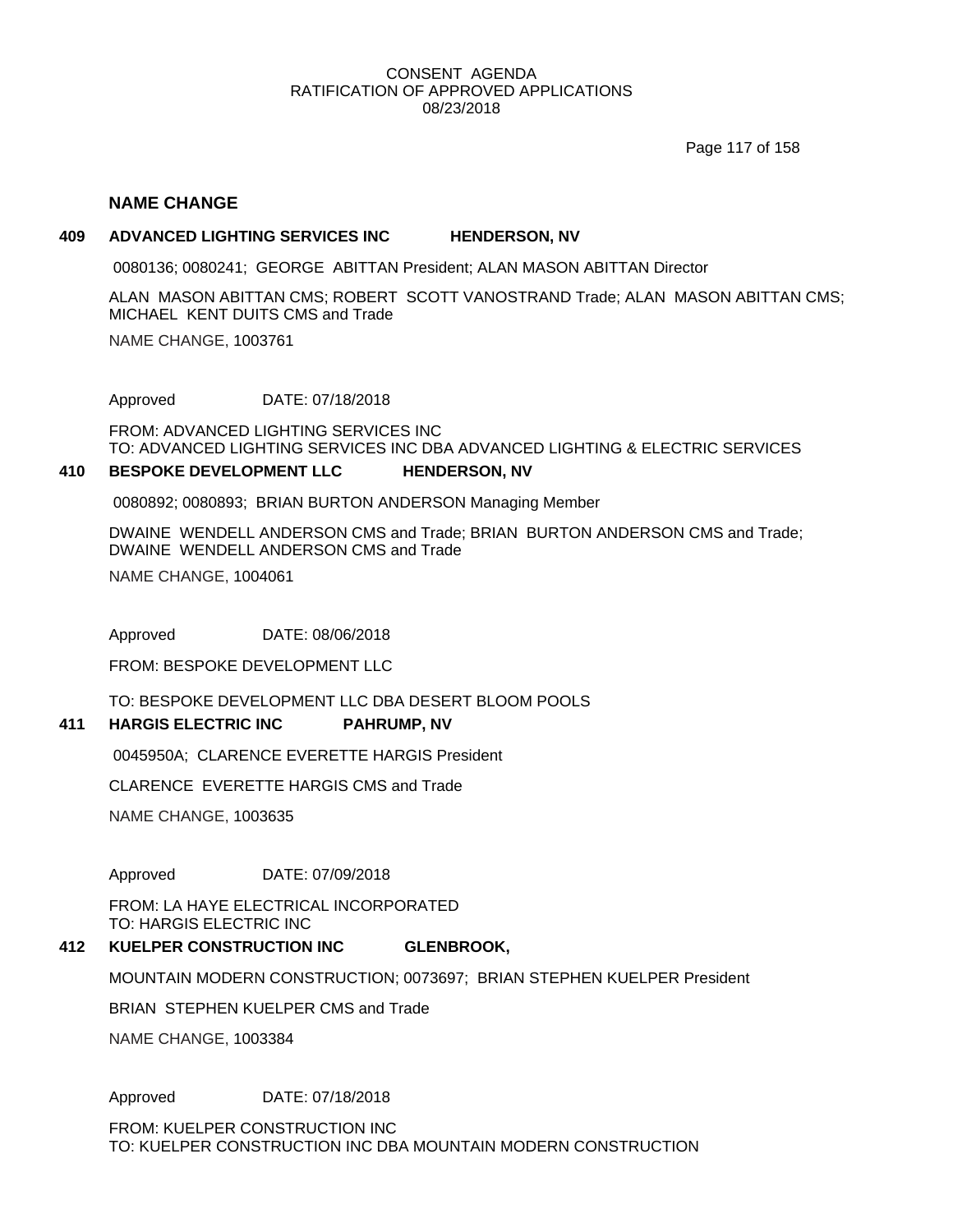Page 118 of 158

#### **413 MARRODO INC LAS VEGAS, NV**

0079284; 0083115; STOYAN TRENDAFILOV STOYANOV President

STOYAN TRENDAFILOV STOYANOV CMS and Trade; STOYAN TRENDAFILOV STOYANOV CMS and **Trade** 

NAME CHANGE, 1003982

Approved DATE: 08/06/2018

FROM: MARRODO INC DBA STELLAR PLUMBING & HEATING TO: MARRODO INC DBA PEACOCK

#### **414 VERTIV ENERGY SYSTEMS INC LORAIN, OH**

0063474; ROBERT MARTIN HAMILTON, JR Vice President; STEVE ALLEN MCKINNEY Vice President

MICHAEL ALLEN VIA CMS and Trade

NAME CHANGE, 1003604

Approved DATE: 07/06/2018

FROM: EMERSON NETWORK POWER ENERGY SYSTEMS NORTH AMERICA TO: VERTIV ENERGY SYSTEMS INC

#### **415 VOGL CONSTRUCTION LLC LAS VEGAS, NV**

0068512; JEFFREY LOWELL VOGL Managing Member

JEFFREY LOWELL VOGL CMS and Trade

NAME CHANGE, 1004039

Approved DATE: 08/06/2017

FROM: VOGL CONSTRUCTION LLC TO: VOGL CONSTRUCTION LLC DBA CERTIFIED PROPERTY RESTORATION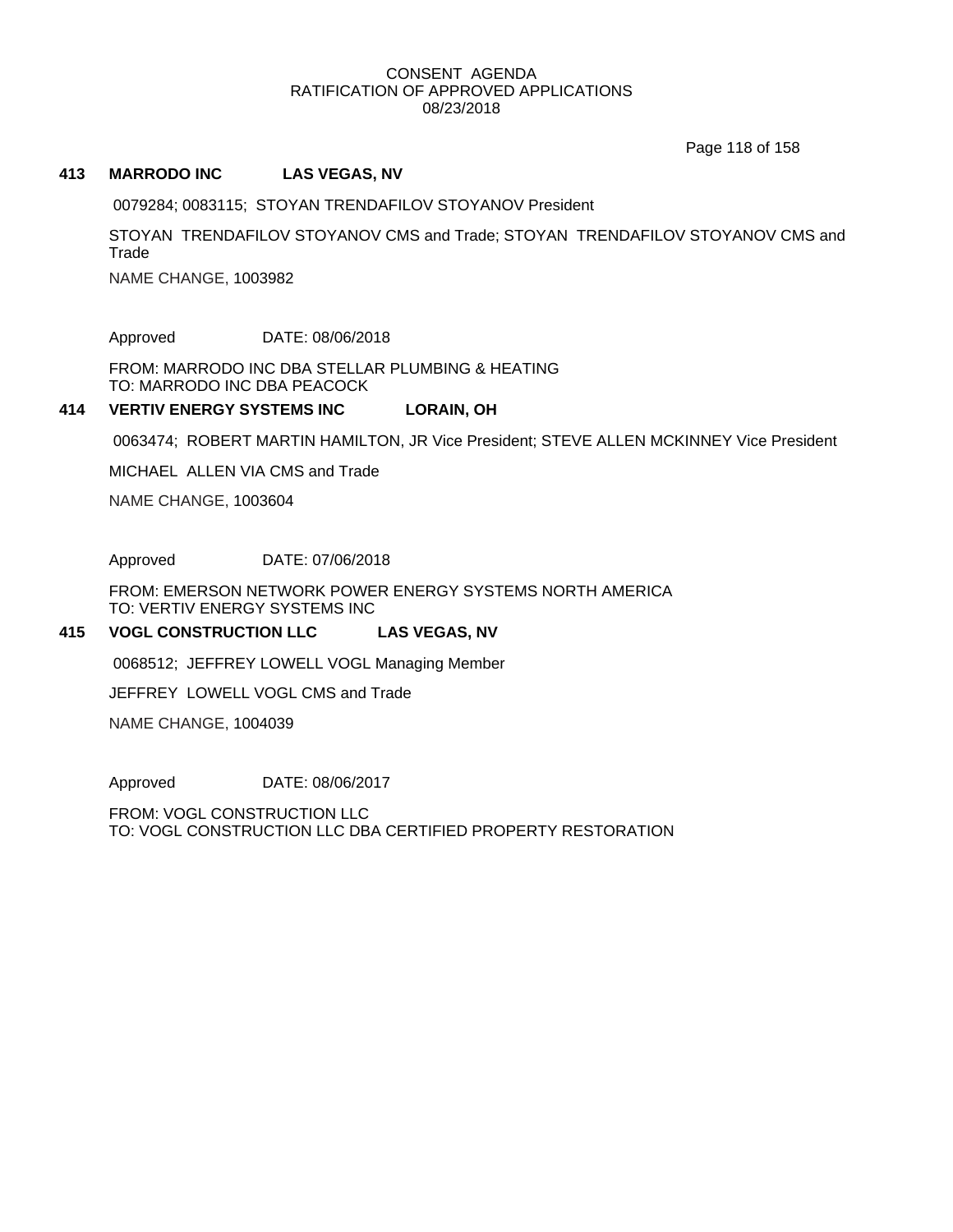Page 119 of 158

# **PERMANENT RAISE IN LIMIT**

# **416 1 888 4 ABATEMENT INC RANCHO CORDOVA, CA**

0074976; NEIL DALTON OSTRANDER President; CHRIS DALTON OSTRANDER Vice President CHRIS DALTON OSTRANDER Trade; NEIL DALTON OSTRANDER CMS; (A-23 Removal of Asbestos) PERMANENT RAISE IN LIMIT, 1003556

Approved DATE: 08/03/2018 LIMIT: \$2,000,000.00 BOND: \$30,000.00

# **417 3 B S COMPANY LLC LAS VEGAS, NV**

0082589; MARIA DE LOS ANGELES DEPAZ Manager; TRINIDAD MARTINEZ Manager

MARIA DE LOS ANGELES DEPAZ CMS; TRINIDAD MARTINEZ Trade; (B-2 Residential and Small Commercial)

PERMANENT RAISE IN LIMIT, 1003642

LIMIT: \$1,000,000.00 BOND: \$30,000.00

Approved DATE: 07/18/2018

CONTINGENT UPON RECEIPT OF \$ 30,000.00

# **418 ABOVE & BEYOND CONSTRUCTION LLC LAS VEGAS, NV**

0081205; CAROLYN BRENDEL-MANES RAMOS Manager

MARK ANTHONY BARAGA CMS and Trade; CAROLYN BRENDEL-MANES RAMOS CMS; (B-2 Residential and Small Commercial) PERMANENT RAISE IN LIMIT, 1002913

LIMIT: \$245,000.00 BOND: \$15,000.00

Approved DATE: 08/02/2018

CONTINGENT UPON RECEIPT OF \$ 15,000.00

# **419 ACE CONSTRUCTION INC LAS VEGAS, NV**

AKAL CONSTRUCTION; 0044167; JASPAL SINGH SIDHU President

JASPAL SINGH SIDHU CMS and Trade; (B General Building)

PERMANENT RAISE IN LIMIT, 1003672

LIMIT: BOND:

Tabled DATE: 08/08/2018

PENDING RESOLUTION OF OPEN COMPLAINT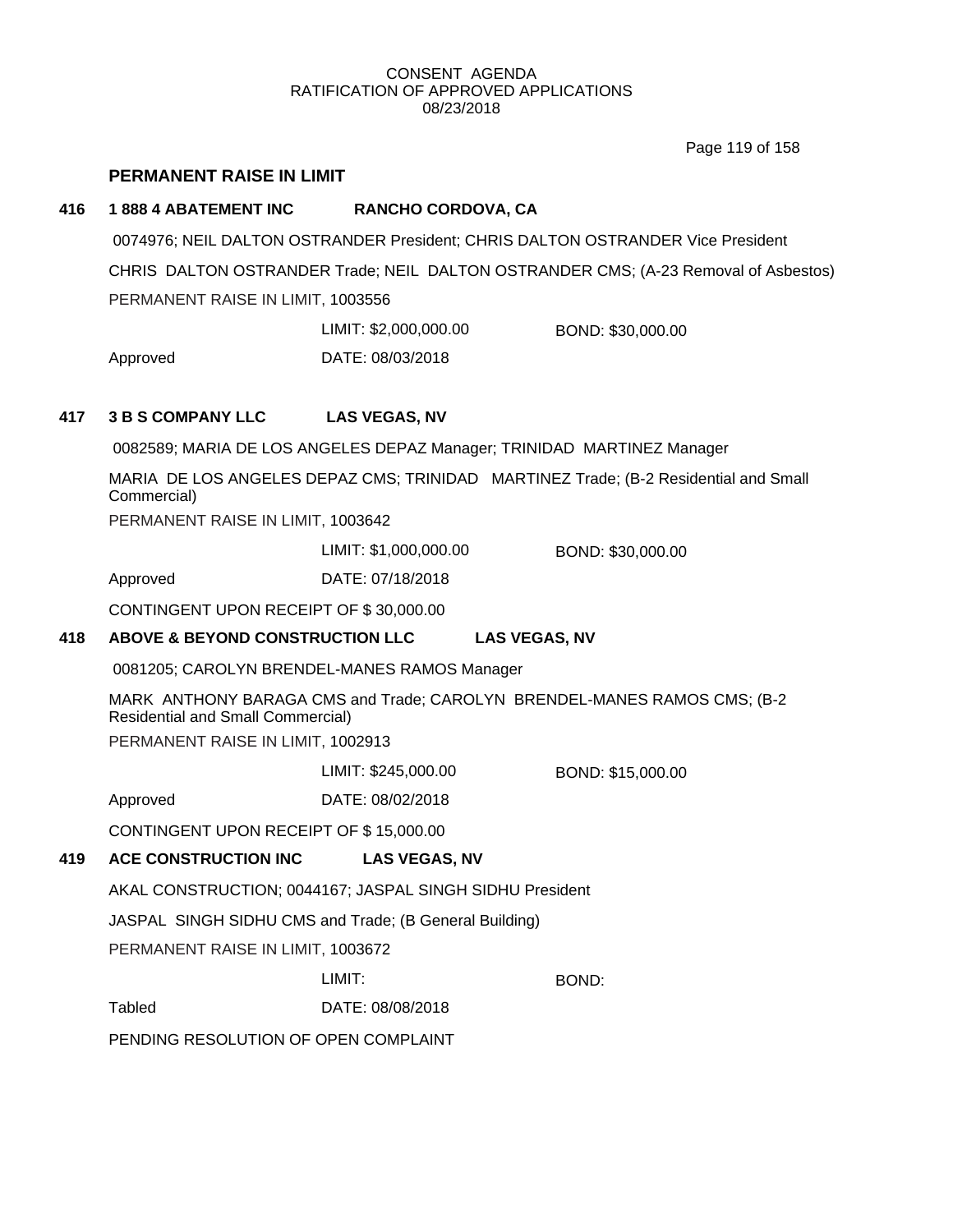Page 120 of 158

| 420 | <b>AMMERON ENTERPRISES</b>                                                                                                                              | <b>FALLON, NV</b>                                                            |                        |  |  |
|-----|---------------------------------------------------------------------------------------------------------------------------------------------------------|------------------------------------------------------------------------------|------------------------|--|--|
|     | SAGE CREEK CONSTRUCTION; 0078002; DARREN TODD SIMPER President; BRENDA W HUTCHINGS<br>Secretary; LISA ANN SIMPER Treasurer; GARY LEE HUTCHINGS Director |                                                                              |                        |  |  |
|     | DARREN TODD SIMPER CMS and Trade; (B-2 Residential and Small Commercial)                                                                                |                                                                              |                        |  |  |
|     | PERMANENT RAISE IN LIMIT, 1003925                                                                                                                       |                                                                              |                        |  |  |
|     |                                                                                                                                                         | LIMIT: \$7,700,000.00                                                        | BOND: \$50,000.00      |  |  |
|     | Approved                                                                                                                                                | DATE: 08/02/2018                                                             |                        |  |  |
| 421 | ANDERSON HEATING & AIR CONDITIONING LLC                                                                                                                 |                                                                              | <b>CARSON CITY, NV</b> |  |  |
|     | 0031042A; DEAN JON ANDERSON President                                                                                                                   |                                                                              |                        |  |  |
|     |                                                                                                                                                         | DEAN JON ANDERSON CMS and Trade; (C-21B Air Conditioning; C-21D Maintenance) |                        |  |  |
|     | PERMANENT RAISE IN LIMIT, 1004249                                                                                                                       |                                                                              |                        |  |  |
|     |                                                                                                                                                         | LIMIT: \$5,000,000.00                                                        | BOND: \$50,000.00      |  |  |
|     | Approved                                                                                                                                                | DATE: 08/03/2018                                                             |                        |  |  |
| 422 | <b>ANDREW BRITT</b>                                                                                                                                     | <b>SLAKE TAHOE, CA</b>                                                       |                        |  |  |
|     |                                                                                                                                                         | ALTITUDE FIRE PROTECTION; 0083480; ANDREW SCOTT BRITT Owner                  |                        |  |  |
|     |                                                                                                                                                         | ANDREW SCOTT BRITT CMS and Trade; (C-1B Fire Sprinklers)                     |                        |  |  |
|     | PERMANENT RAISE IN LIMIT, 1003941                                                                                                                       |                                                                              |                        |  |  |
|     |                                                                                                                                                         | LIMIT: \$50,000.00                                                           | BOND: \$5,000.00       |  |  |
|     | Approved                                                                                                                                                | DATE: 07/23/2018                                                             |                        |  |  |
| 423 | <b>ANOTHER LOOK RENOVATION LLC</b>                                                                                                                      | <b>LAS VEGAS, NV</b>                                                         |                        |  |  |
|     |                                                                                                                                                         | ANOTHER LOOK RENOVATION; 0083032; JAVON TERRELL POSEY Manager                |                        |  |  |
|     |                                                                                                                                                         | JAVON TERRELL POSEY CMS and Trade; (C-4 Painting and Decorating)             |                        |  |  |
|     | PERMANENT RAISE IN LIMIT, 1003745                                                                                                                       |                                                                              |                        |  |  |
|     |                                                                                                                                                         | LIMIT: \$95,000.00                                                           | BOND: \$10,000.00      |  |  |
|     | Approved                                                                                                                                                | DATE: 07/16/2018                                                             |                        |  |  |
|     | CONTINGENT UPON RECEIPT OF \$10,000 BOND                                                                                                                |                                                                              |                        |  |  |
|     |                                                                                                                                                         |                                                                              |                        |  |  |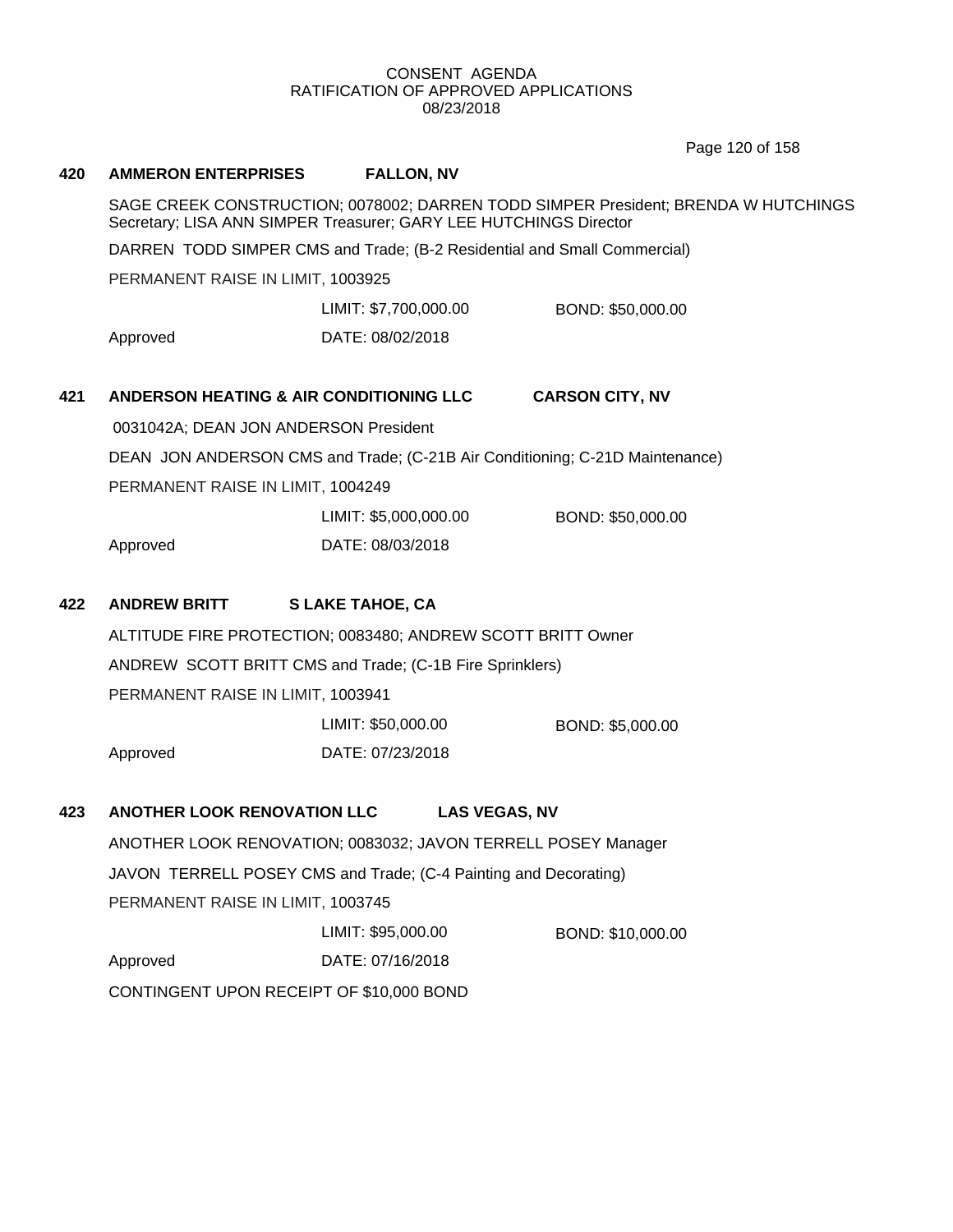Page 121 of 158

| 424 | <b>ANOTHER LOOK RENOVATION LLC</b>                            |                       | <b>LAS VEGAS, NV</b> |                                                                                       |  |
|-----|---------------------------------------------------------------|-----------------------|----------------------|---------------------------------------------------------------------------------------|--|
|     | ANOTHER LOOK RENOVATION; 0083033; JAVON TERRELL POSEY Manager |                       |                      |                                                                                       |  |
|     | JAVON TERRELL POSEY CMS and Trade; (C-16 Finishing Floors)    |                       |                      |                                                                                       |  |
|     | PERMANENT RAISE IN LIMIT, 1003775                             |                       |                      |                                                                                       |  |
|     |                                                               | LIMIT: \$95,000.00    |                      | BOND: \$10,000.00                                                                     |  |
|     | Approved                                                      | DATE: 07/16/2018      |                      |                                                                                       |  |
|     | CONTINGENT UPON RECEIPT OF \$10,000 BOND                      |                       |                      |                                                                                       |  |
| 425 | <b>ATLAS BUILDING CONTRACTORS LTD</b>                         |                       | <b>LAS VEGAS, NV</b> |                                                                                       |  |
|     | 0081387; GREGG ROBERT BARTOW Managing Member                  |                       |                      |                                                                                       |  |
|     |                                                               |                       |                      | GREGG ROBERT BARTOW CMS and Trade; (C-3 Carpentry Maintenance and Minor Repairs)      |  |
|     | PERMANENT RAISE IN LIMIT, 1003715                             |                       |                      |                                                                                       |  |
|     |                                                               | LIMIT: \$5,000,000.00 |                      | BOND: \$50,000.00                                                                     |  |
|     | Approved                                                      | DATE: 07/13/2018      |                      |                                                                                       |  |
|     | CONTINGENT UPON RECEIPT OF \$50,000 BOND                      |                       |                      |                                                                                       |  |
| 426 | <b>BUILDERS UNITED LLC</b>                                    | <b>LAS VEGAS, NV</b>  |                      |                                                                                       |  |
|     |                                                               |                       |                      | 0074612; KALLEN SCOTT KILDEA Managing Member; KATHERINE LYNNE KILDEA Managing Member  |  |
|     |                                                               |                       |                      | KALLEN SCOTT KILDEA Trade; KATHERINE LYNNE KILDEA CMS and Trade; (B General Building) |  |
|     | PERMANENT RAISE IN LIMIT, 1004179                             |                       |                      |                                                                                       |  |
|     |                                                               | LIMIT: Unlimited      |                      | BOND: \$50,000.00                                                                     |  |
|     | Approved                                                      | DATE: 07/30/2018      |                      |                                                                                       |  |
|     |                                                               |                       |                      |                                                                                       |  |
| 427 | <b>BUILDERS UNITED LLC</b>                                    | <b>LAS VEGAS, NV</b>  |                      |                                                                                       |  |
|     |                                                               |                       |                      | 0081770; KALLEN SCOTT KILDEA Managing Member; KATHERINE LYNNE KILDEA Managing Member  |  |
|     |                                                               |                       |                      | KALLEN SCOTT KILDEA Trade; KATHERINE LYNNE KILDEA CMS; (C-4 Painting and Decorating)  |  |
|     | PERMANENT RAISE IN LIMIT, 1004185                             |                       |                      |                                                                                       |  |

|          | LIMIT: Unlimited | BOND: \$50,000.00 |
|----------|------------------|-------------------|
| Approved | DATE: 07/30/2018 |                   |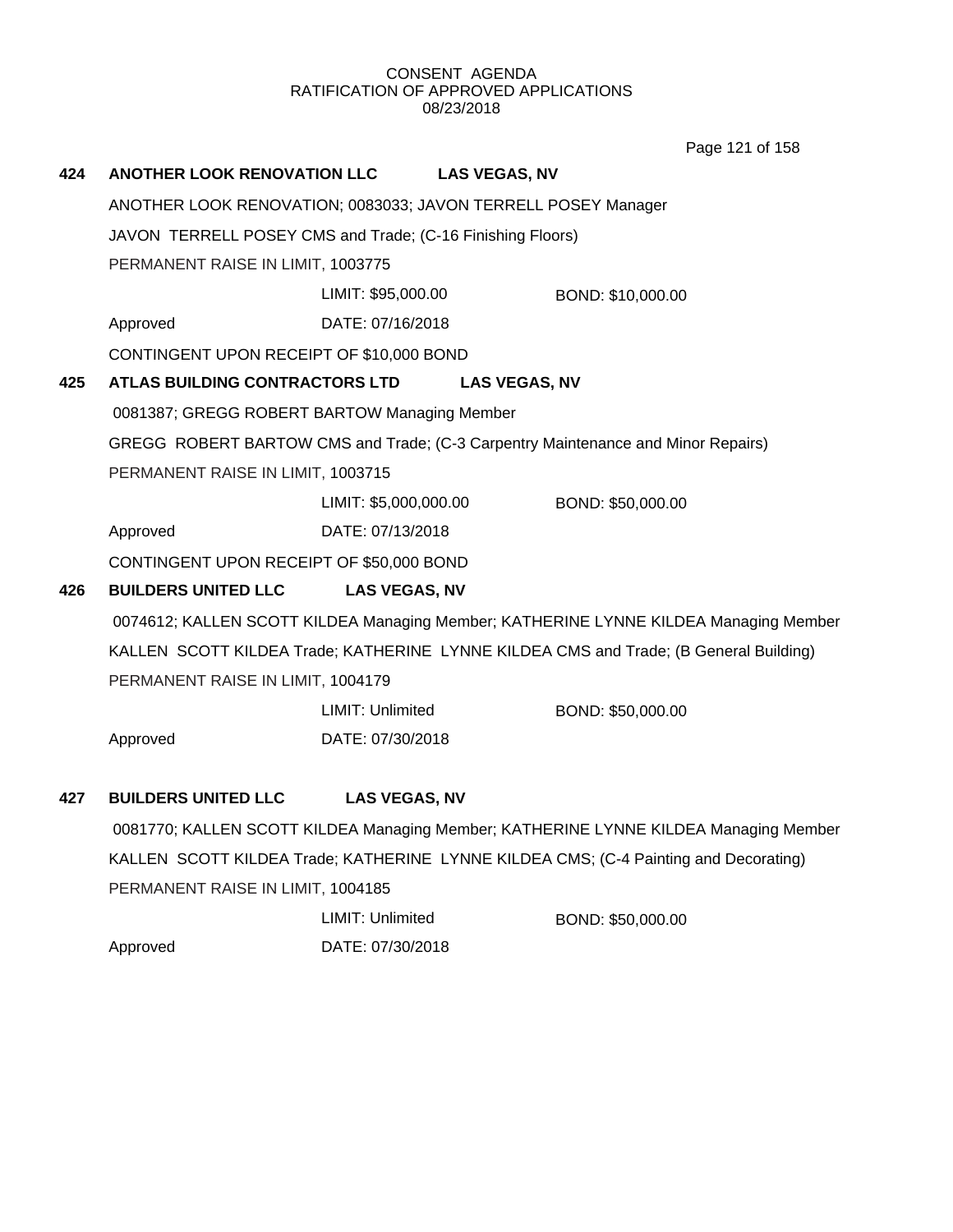Page 122 of 158

| 428 | <b>BUILDERS UNITED LLC</b>                                                          | <b>LAS VEGAS, NV</b>                                                          |                                                                                        |  |
|-----|-------------------------------------------------------------------------------------|-------------------------------------------------------------------------------|----------------------------------------------------------------------------------------|--|
|     |                                                                                     |                                                                               | 0079083; KALLEN SCOTT KILDEA Managing Member; KATHERINE LYNNE KILDEA Managing Member   |  |
|     | KATHERINE LYNNE KILDEA CMS and Trade; (C-3 Carpentry Maintenance and Minor Repairs) |                                                                               |                                                                                        |  |
|     | PERMANENT RAISE IN LIMIT, 1004186                                                   |                                                                               |                                                                                        |  |
|     |                                                                                     | LIMIT: Unlimited                                                              | BOND: \$50,000.00                                                                      |  |
|     | Approved                                                                            | DATE: 07/30/2018                                                              |                                                                                        |  |
| 429 | <b>BUILDERS UNITED LLC</b>                                                          | <b>LAS VEGAS, NV</b>                                                          |                                                                                        |  |
|     |                                                                                     |                                                                               | 0081771; KALLEN SCOTT KILDEA Managing Member; KATHERINE LYNNE KILDEA Managing Member   |  |
|     |                                                                                     |                                                                               | KALLEN SCOTT KILDEA Trade; KATHERINE LYNNE KILDEA CMS; (C-5 Concrete Contracting)      |  |
|     | PERMANENT RAISE IN LIMIT, 1004187                                                   |                                                                               |                                                                                        |  |
|     |                                                                                     | LIMIT: Unlimited                                                              | BOND: \$50,000.00                                                                      |  |
|     | Approved                                                                            | DATE: 07/30/2018                                                              |                                                                                        |  |
| 430 | <b>C G &amp; B ENTERPRISES INC</b>                                                  | <b>HENDERSON, NV</b>                                                          |                                                                                        |  |
|     |                                                                                     | 0039691; MICHAEL JAMES MCCOMB President; BRIAN CRAIG TIMPERLEY Vice President |                                                                                        |  |
|     |                                                                                     |                                                                               | MICHAEL JAMES MCCOMB CMS and Trade; DENNIS LYNN MERRETT Trade; (A General Engineering) |  |
|     | PERMANENT RAISE IN LIMIT, 1003973                                                   |                                                                               |                                                                                        |  |
|     |                                                                                     | LIMIT: \$9,500,000.00                                                         | BOND: \$50,000.00                                                                      |  |
|     | Approved                                                                            | DATE: 07/17/2018                                                              |                                                                                        |  |
|     | CONTINGENT UPON RECEIPT OF \$50,000 BOND                                            |                                                                               |                                                                                        |  |
| 431 | <b>C G &amp; B ENTERPRISES INC</b>                                                  | <b>HENDERSON, NV</b>                                                          |                                                                                        |  |
|     |                                                                                     | 0039692; MICHAEL JAMES MCCOMB President; BRIAN CRAIG TIMPERLEY Vice President |                                                                                        |  |
|     |                                                                                     | MICHAEL JAMES MCCOMB CMS; (B-2 Residential and Small Commercial)              |                                                                                        |  |
|     | PERMANENT RAISE IN LIMIT, 1003987                                                   |                                                                               |                                                                                        |  |
|     |                                                                                     | LIMIT: \$9,500,000.00                                                         | BOND: \$50,000.00                                                                      |  |
|     | Approved                                                                            | DATE: 07/17/2018                                                              |                                                                                        |  |
|     | CONTINGENT UPON RECEIPT OF \$50,000 BOND                                            |                                                                               |                                                                                        |  |
|     |                                                                                     |                                                                               |                                                                                        |  |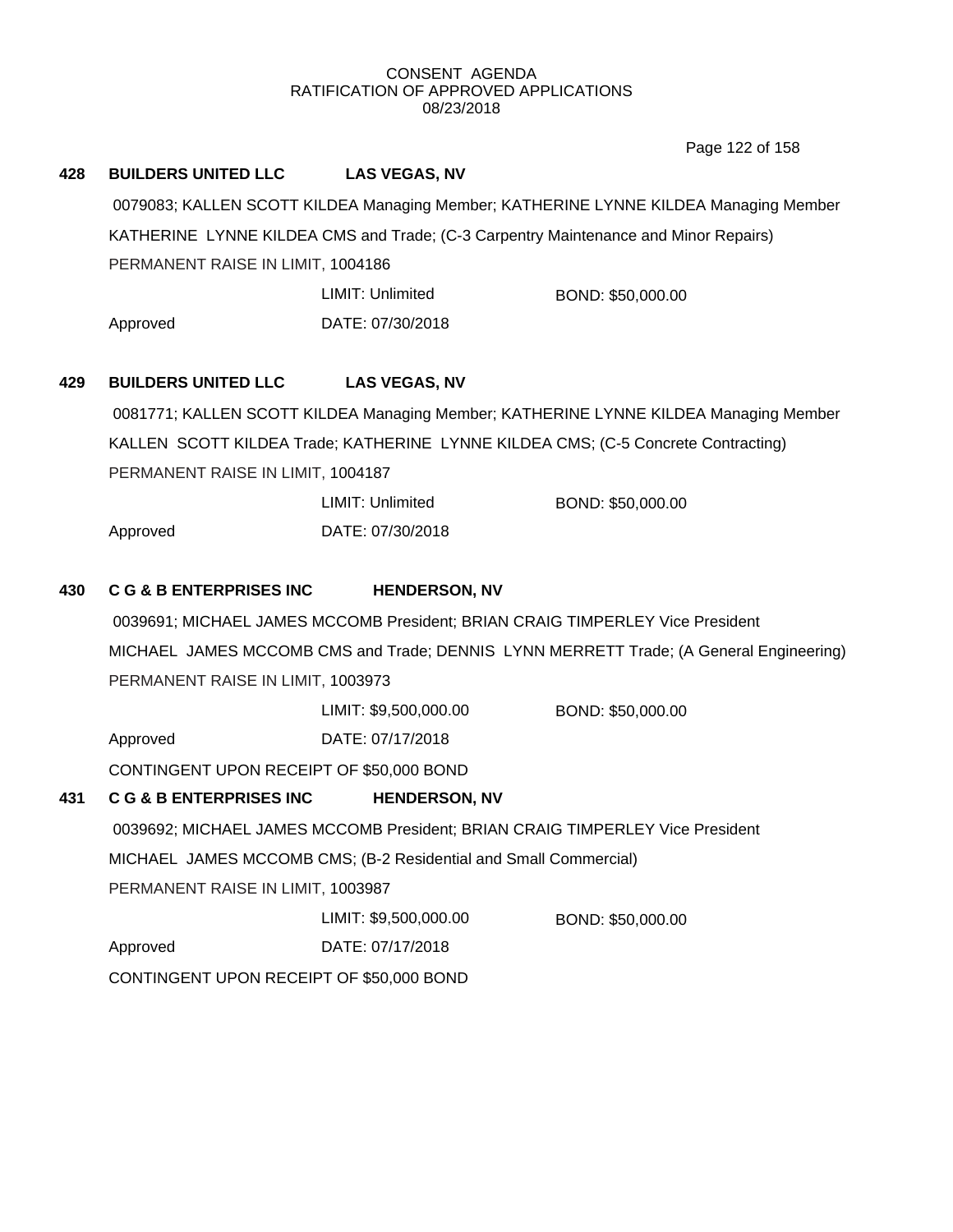Page 123 of 158

# **432 C SMITH PAINTING & WALLCOVERING LLC NORTH LAS VEGAS, NV** 0078623; VALERIE JOAN SMITH Manager; CLARENCE SMITH Manager CLARENCE SMITH CMS and Trade; (C-4A Painting; C-4B Wallcovering) PERMANENT RAISE IN LIMIT, 1003691 Approved DATE: 07/09/2018 LIMIT: \$100,000.00 BOND: \$10,000.00 **433 CALLIDUS ELECTRIC LLC HENDERSON, NV** 0076488; BRANDON ALEXANDER MCCOY Manager; LORI ELIZABETH MCCOY Manager BRANDON ALEXANDER MCCOY Trade; LORI ELIZABETH MCCOY CMS; (C-2 Electrical) PERMANENT RAISE IN LIMIT, 1003603 Approved DATE: 08/08/2018 LIMIT: \$245,000.00 BOND: \$15,000.00 CONTINGENT UPON RECEIPT OF \$15,000.00 BOND **434 CAMERON CONSTRUCTION COMPANY OF NEVADA SALT LAKE CITY, UT** UTAH CAMERON CONSTRUCTION; 0053327; KEVIN A CAMERON President; JOHN EDWARD CAMERON, JR CEO; KRISTINE COATES SCHULTZ Secretary/Treasurer JOHN EDWARD CAMERON, JR CMS and Trade; (B-2 Residential and Small Commercial) PERMANENT RAISE IN LIMIT, 1003773 Approved DATE: 07/11/2018 LIMIT: Unlimited BOND: \$50,000.00 **435 CAPO FIRESIDE SAN JUAN CAPISTRANO, CA** 0083066; ERIC VON PETERSON, President ERIC VON PETERSON, CMS and Trade; (C-39 Installing Heaters) PERMANENT RAISE IN LIMIT, 1004137 Approved DATE: 08/03/2018 LIMIT: \$245,000.00 BOND: \$15,000.00 CONTINGENT UPON RECEIPT OF \$15,000 BOND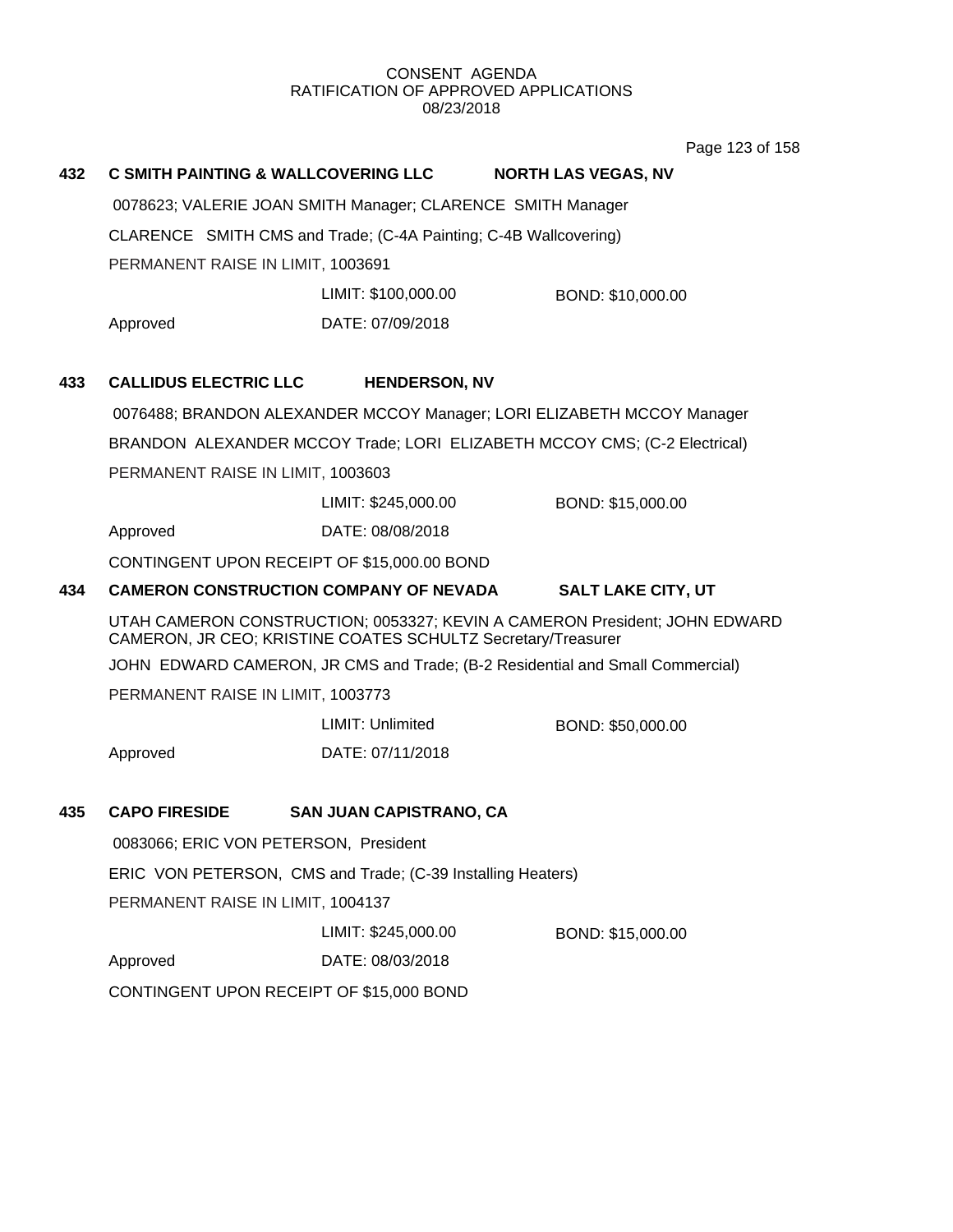Page 124 of 158

| 436                               | <b>CHRISTENSEN CONSTRUCTION LLC</b>                                             |                       | <b>HENDERSON, NV</b>                                                   |  |  |
|-----------------------------------|---------------------------------------------------------------------------------|-----------------------|------------------------------------------------------------------------|--|--|
|                                   | 0076105; DOUGLAS ALLEN CHRISTENSEN Managing Member                              |                       |                                                                        |  |  |
|                                   | DOUGLAS ALLEN CHRISTENSEN CMS and Trade; (B-2 Residential and Small Commercial) |                       |                                                                        |  |  |
| PERMANENT RAISE IN LIMIT, 1004121 |                                                                                 |                       |                                                                        |  |  |
|                                   |                                                                                 | LIMIT: \$1,700,000.00 | BOND: \$30,000.00                                                      |  |  |
|                                   | Approved                                                                        | DATE: 08/07/2018      |                                                                        |  |  |
|                                   | CONTINGENT UPON RECEIPT OF \$30,000 BOND                                        |                       |                                                                        |  |  |
| 437                               | <b>CIVIL WERX LLC</b>                                                           | <b>LAS VEGAS, NV</b>  |                                                                        |  |  |
|                                   | 0078538; DONALD EUGENE GIBSON Manager                                           |                       |                                                                        |  |  |
|                                   | DONALD EUGENE GIBSON CMS and Trade; (A General Engineering)                     |                       |                                                                        |  |  |
|                                   | PERMANENT RAISE IN LIMIT, 1003888                                               |                       |                                                                        |  |  |
|                                   |                                                                                 | LIMIT: \$6,000,000.00 | BOND: \$50,000.00                                                      |  |  |
|                                   | Approved                                                                        | DATE: 07/13/2018      |                                                                        |  |  |
|                                   | CONTINGENT UPON RECEIPT OF \$50,000 BOND                                        |                       |                                                                        |  |  |
| 438                               | <b>D G FENN CONSTRUCTION INC</b>                                                |                       | PHOENIX, AZ                                                            |  |  |
|                                   |                                                                                 |                       | 0074961; DANITA GAIL FENN President; DANIEL GERALD FENN Vice President |  |  |
|                                   | DANIEL GERALD FENN CMS and Trade; (B General Building)                          |                       |                                                                        |  |  |
|                                   | PERMANENT RAISE IN LIMIT, 1004144                                               |                       |                                                                        |  |  |
|                                   |                                                                                 | LIMIT: \$2,500,000.00 | BOND: \$30,000.00                                                      |  |  |
|                                   | Approved                                                                        | DATE: 08/06/2018      |                                                                        |  |  |
|                                   | CONTINGENT UPON \$30,000 BOND                                                   |                       |                                                                        |  |  |
| 439                               | <b>D M S PLUMBING LLC</b>                                                       | <b>LAS VEGAS, NV</b>  |                                                                        |  |  |
|                                   | 0077442; DOUGLAS MICHAEL SMITH Manager                                          |                       |                                                                        |  |  |
|                                   | DOUGLAS MICHAEL SMITH CMS and Trade; (C-1D Plumbing)                            |                       |                                                                        |  |  |
|                                   | PERMANENT RAISE IN LIMIT, 1004073                                               |                       |                                                                        |  |  |
|                                   |                                                                                 | LIMIT: \$200,000.00   | BOND: \$10,000.00                                                      |  |  |
|                                   | Approved                                                                        | DATE: 07/27/2018      |                                                                        |  |  |
|                                   | CONTINGENT UPON RECEIPT OF \$10,000 BOND                                        |                       |                                                                        |  |  |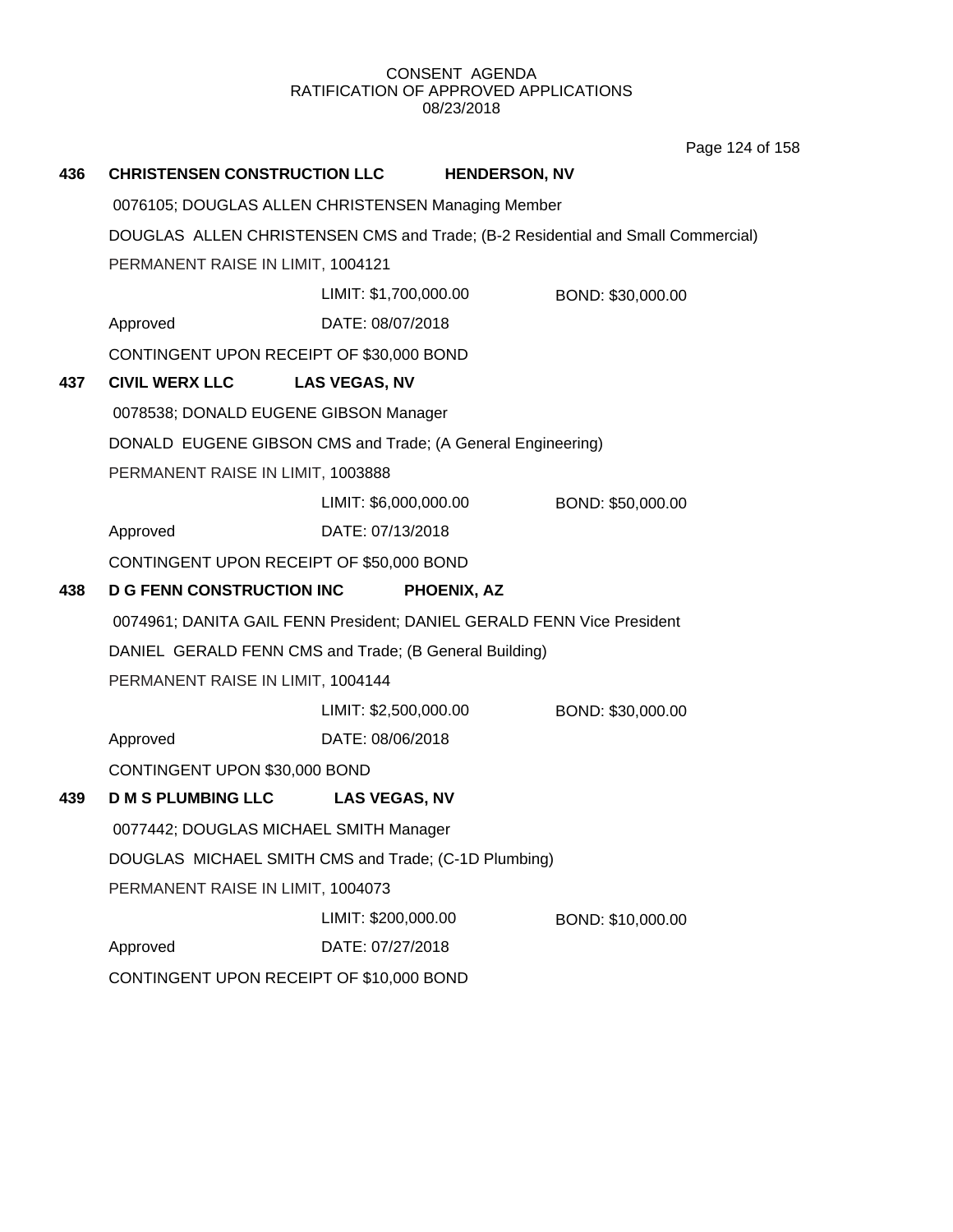Page 125 of 158

| 440 | <b>D S ALLEN CONSTRUCTION LLC</b>                                              |                         | <b>SPARKS, NV</b>    |                   |  |
|-----|--------------------------------------------------------------------------------|-------------------------|----------------------|-------------------|--|
|     | 0059643; DEREK STRATFORD ALLEN Manager; MITZI KATHLEEN ALLEN Member            |                         |                      |                   |  |
|     | DEREK STRATFORD ALLEN CMS and Trade; (B-2 Residential and Small Commercial)    |                         |                      |                   |  |
|     | PERMANENT RAISE IN LIMIT, 1004013                                              |                         |                      |                   |  |
|     |                                                                                | LIMIT: \$5,000,000.00   |                      | BOND: \$50,000.00 |  |
|     | Approved                                                                       | DATE: 08/02/2018        |                      |                   |  |
| 441 | <b>DESERT VIEW REMODELERS LLC</b>                                              |                         | <b>LAS VEGAS, NV</b> |                   |  |
|     | 0079863; TERESA MOEBIUS Managing Member                                        |                         |                      |                   |  |
|     | LASZLO KIRALY CMS and Trade; (C-2 Electrical)                                  |                         |                      |                   |  |
|     | PERMANENT RAISE IN LIMIT, 1004131                                              |                         |                      |                   |  |
|     |                                                                                | LIMIT: Unlimited        |                      | BOND: \$50,000.00 |  |
|     | Approved                                                                       | DATE: 08/07/2018        |                      |                   |  |
|     | CONTINGENT UPON RECEIPT OF \$50,000.00 BOND                                    |                         |                      |                   |  |
| 442 | <b>DESERT VIEW REMODELERS LLC</b>                                              |                         | <b>LAS VEGAS, NV</b> |                   |  |
|     | UNIVERSAL WINDOWS DIRECT; 0077650; TERESA MOEBIUS Managing Member              |                         |                      |                   |  |
|     | JAMES ALAN GIBBS CMS and Trade; (B-2 Residential and Small Commercial)         |                         |                      |                   |  |
|     | PERMANENT RAISE IN LIMIT, 1004134                                              |                         |                      |                   |  |
|     |                                                                                | <b>LIMIT: Unlimited</b> |                      | BOND: \$50,000.00 |  |
|     | Approved                                                                       | DATE: 08/07/2018        |                      |                   |  |
|     | CONTINGENT UPON RECEIPT OF \$50,000.00 BOND                                    |                         |                      |                   |  |
| 443 | <b>DISTINCTIVE CONTRACTORS LLC</b>                                             |                         | <b>LAS VEGAS, NV</b> |                   |  |
|     | 0079792; CARMELITO AWEL GUTIERREZ Managing Member                              |                         |                      |                   |  |
|     | CARMELITO AWEL GUTIERREZ CMS and Trade; (B-2 Residential and Small Commercial) |                         |                      |                   |  |
|     | PERMANENT RAISE IN LIMIT, 1002697                                              |                         |                      |                   |  |
|     |                                                                                | LIMIT: \$950,000.00     |                      | BOND: \$20,000.00 |  |
|     | Approved                                                                       | DATE: 07/18/2018        |                      |                   |  |
|     | CONTINGENT UPON RECEIPT OF \$20,000.00 BOND                                    |                         |                      |                   |  |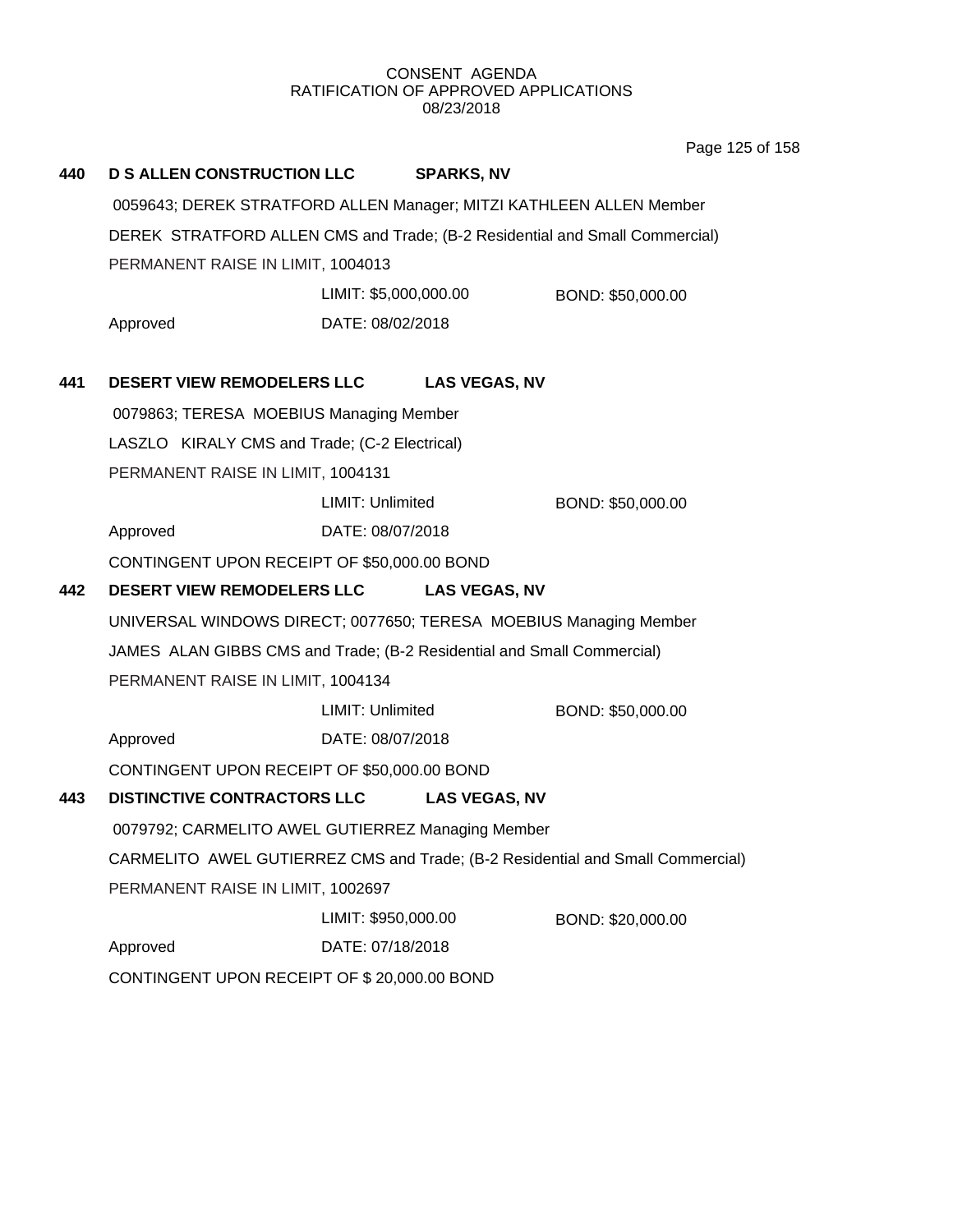Page 126 of 158

## **444 EARTHWORM EXCAVATION LLC RENO, NV**

0082527; STEVEN EUGENE SENFIELD Manager

STEVEN EUGENE SENFIELD CMS and Trade; (A-12 Excavating, Grading, Trenching and Surfacing; A-15 Sewers, Drains and Pipes; A-19 Pipeline and Conduits)

PERMANENT RAISE IN LIMIT, 1003674

LIMIT: \$1,100,000.00 BOND: \$30,000.00

Approved DATE: 07/06/2018

# **445 EAST FORK ROOFING LLC SPARKS, NV**

0081744; CLAY PERRY DAVIS Manager; MICHAEL TYLER DAVIS Manager

CLAY PERRY DAVIS CMS and Trade; (C-15 Roofing and Siding)

PERMANENT RAISE IN LIMIT, 1004177

LIMIT: \$500,000.00 BOND: \$15,000.00

Approved DATE: 08/06/2017

CONTINGENT UPON \$15,000 BOND

# **446 EDGEWATER CUSTOM POOLS AND LANDSCAPING INC LAS VEGAS, NV**

0041387A; MICHAEL JAMES EDGINGTON President; DANIEL CHARLES EDGINGTON Secretary/Treasurer

DANIEL CHARLES EDGINGTON CMS and Trade; (A-10 Commercial and Residential Pools)

PERMANENT RAISE IN LIMIT, 1003912

LIMIT: Unlimited BOND: \$100,000.00

Approved DATE: 07/26/2018

CONTINGENT UPON RECEIPT OF \$100,000 POOL BOND & \$400,000 CONSUMER PROTECTION BOND

## **447 EDGEWATER CUSTOM POOLS AND LANDSCAPING INC Las Vegas, NV**

EDGEWATER LANDSCAPING; 0055304; MICHAEL JAMES EDGINGTON President; DANIEL CHARLES EDGINGTON Secretary/Treasurer

DANIEL CHARLES EDGINGTON CMS and Trade; (C-10 Landscape Contracting)

PERMANENT RAISE IN LIMIT, 1003895

LIMIT: \$250,000.00 BOND: \$15,000.00

Approved DATE: 07/16/2018

CONTINGENT UPON RECEIPT OF \$15,000 BOND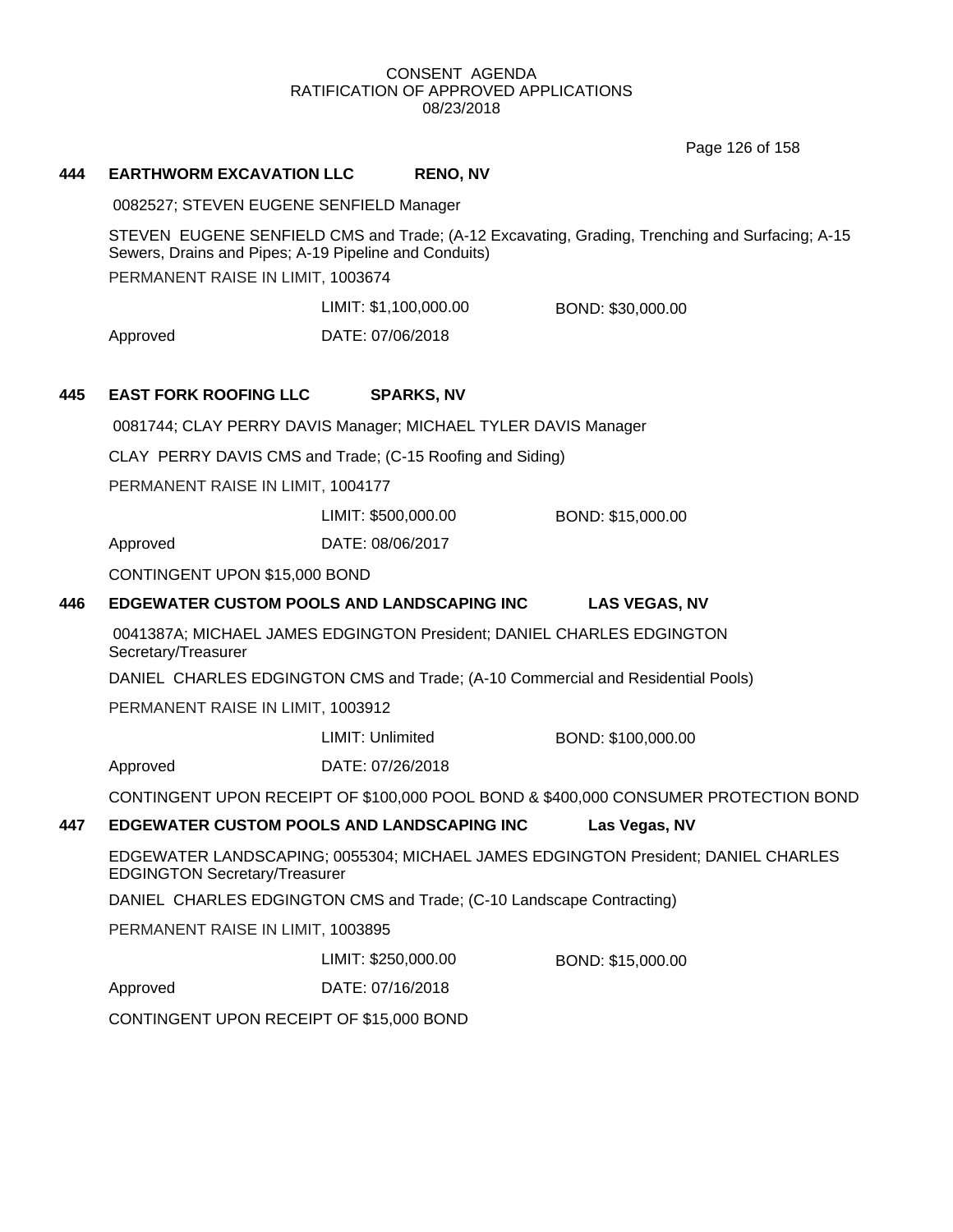Page 127 of 158

# **448 EXPANSION SPECIALTIES INC HENDERSON, NV**

0024358; WILLIAM LEE DOUGLAS President; SALLY L DOUGLAS Secretary/Treasurer

WILLIAM LEE DOUGLAS CMS and Trade; (C-40 Specialties Not Authorized by Other Classifications C40 IS DESIGNATED FOR EXPANSION JOINTS COMPRESSION & amp; SEISMIC SEALS ONLY)

PERMANENT RAISE IN LIMIT, 1003936

LIMIT: \$2,200,000.00 BOND: \$30,000.00

Approved DATE: 07/27/2018

CONTINGENT UPON RECEIPT OF \$30,000 BOND

## **449 GANDA CONCRETE PAHRUMP, NV**

0063259; GERALDO JAIME-GUZMAN President; ANNA PATRICIA RIVERA Secretary/Treasurer

ANNA PATRICIA RIVERA CMS; GERALDO JAIME-GUZMAN Trade; (C-5 Concrete Contracting)

PERMANENT RAISE IN LIMIT, 1004244

LIMIT: \$500,000.00 BOND: \$15,000.00

Approved DATE: 08/06/2018

CONTINGENT UPON RECEIPT OF \$15,000 BOND

## **450 GARY MADDOX CONSTRUCTION INC ESCONDIDO, CA**

0082807; GARY DAVID MADDOX President; LINDA ANN MADDOX Secretary

GARY DAVID MADDOX CMS and Trade; (B-2 Residential and Small Commercial)

PERMANENT RAISE IN LIMIT, 1003960

LIMIT: \$1,500,000.00 BOND: \$30,000.00

Approved DATE: 07/26/2018

CONTINGENT UPON RECEIPT OF \$30,000 BOND

### **451 GOLD STAR INSULATION LP Las Vegas, NV**

0071693; GOLD INSULATION INC General Partner; INSTALLED BUILDING PRODUCTS LLC ; WILLIAM WALLACE JENKINS President; PAMELA ANN HENSON Vice President

KENNETH SHELDON CMS and Trade; (C-39 Installing Heaters)

PERMANENT RAISE IN LIMIT, 1003735

LIMIT: \$950,000.00 BOND: \$20,000.00

Approved DATE: 07/11/2018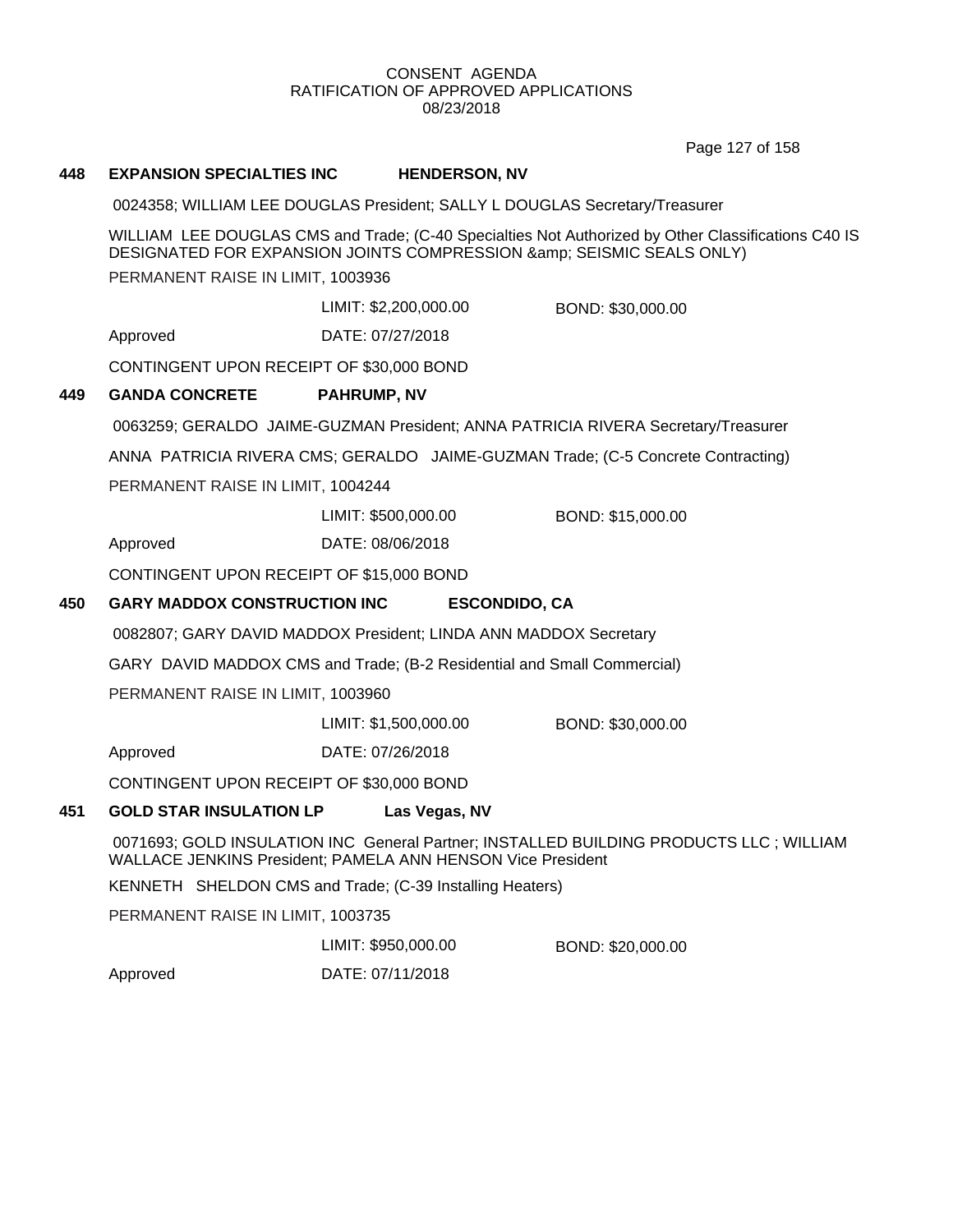Page 128 of 158

## **452 GOLD STAR INSULATION LP Las Vegas, NV**

0071694; GOLD INSULATION INC General Partner; INSTALLED BUILDING PRODUCTS LLC ; WILLIAM WALLACE JENKINS President; PAMELA ANN HENSON Vice President

KENNETH SHELDON CMS and Trade; (C-3C Insulation & amp; Weather Stripping)

PERMANENT RAISE IN LIMIT, 1003736

LIMIT: BOND:

DATE: 07/11/2018

# **453 GREAT BASIN ROOFING LLC RENO, NV**

0083274; CARLOS JAIME BRANDT Managing Member

CARLOS JAIME BRANDT CMS and Trade; (C-15A Roofing)

PERMANENT RAISE IN LIMIT, 1004074

Approved DATE: 08/03/2018 LIMIT: \$10,000.00 BOND: \$2,000.00

# **454 GREEN ENVIRONMENTAL LANDSCAPE INC LAS VEGAS, NV**

0078352; TIFFANY LOVE WALLACE-SPARKS President; JAMES RICHARD SPARKS Treasurer

JAMES RICHARD SPARKS CMS and Trade; (C-10 Landscape Contracting)

PERMANENT RAISE IN LIMIT, 1003547

LIMIT: \$750,000.00 BOND: \$20,000.00

Approved DATE: 07/19/2018

CONTINGENT UPON RECEIPT OF \$ 20,000.00 BOND

# **455 IMPACT SIGN & GRAPHICS OF NEVADA LLC LAS VEGAS, NV**

0076479; DOUGLAS ALLAN OCOYNE Manager

DOUGLAS ALLAN OCOYNE CMS and Trade; (C-6C Sheet Metal; C-6A Outdoor Advertising; C-6D Painted Signs)

PERMANENT RAISE IN LIMIT, 1004197

LIMIT: \$200,000.00 BOND: \$10,000.00

Approved DATE: 08/06/2018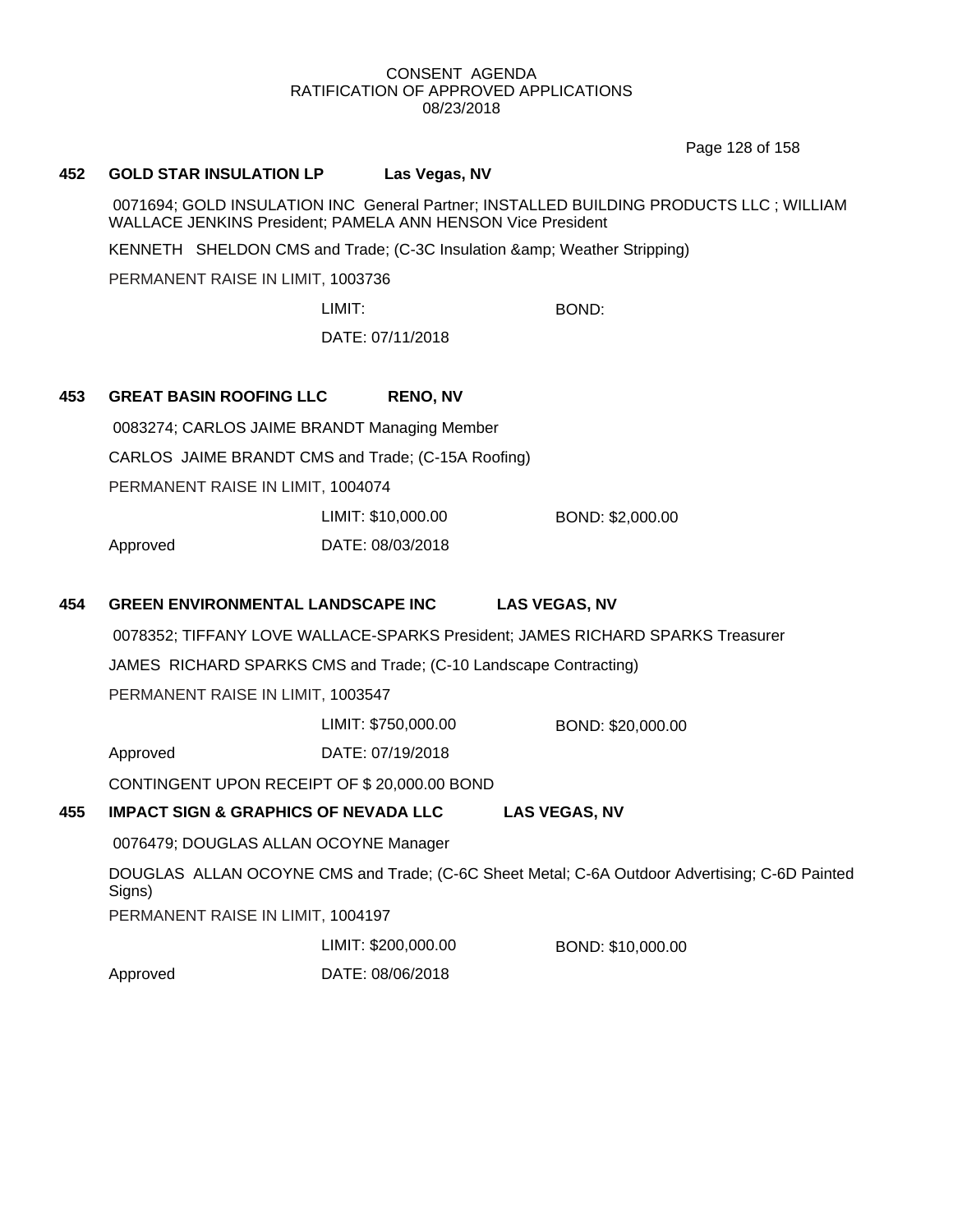Page 129 of 158

| 456 | <b>J &amp; R GARAGE DOOR INC</b>                  | <b>PAHRUMP, NV</b>                                             |                                                                                     |
|-----|---------------------------------------------------|----------------------------------------------------------------|-------------------------------------------------------------------------------------|
|     |                                                   | 0059191; RAFAEL CHAVEZ President; GRISEL LARA Secretary        |                                                                                     |
|     |                                                   |                                                                | RAFAEL CHAVEZ Trade; GRISEL LARA CMS; (C-3 Carpentry Maintenance and Minor Repairs) |
|     | PERMANENT RAISE IN LIMIT, 1003656                 |                                                                |                                                                                     |
|     |                                                   | LIMIT: \$750,000.00                                            | BOND: \$20,000.00                                                                   |
|     | Approved                                          | DATE: 07/06/2018                                               |                                                                                     |
|     |                                                   |                                                                |                                                                                     |
| 457 | <b>J &amp; R BUILDERS INC</b>                     | <b>PAHRUMP, NV</b>                                             |                                                                                     |
|     |                                                   | 0083544; RAFAEL CHAVEZ President; GRISEL LARA Secretary        |                                                                                     |
|     |                                                   |                                                                | GRISEL LARA CMS; GARY DUWAYNE BROWN Trade; (B-2 Residential and Small Commercial)   |
|     | PERMANENT RAISE IN LIMIT, 1003654                 |                                                                |                                                                                     |
|     |                                                   | LIMIT: \$750,000.00                                            | BOND: \$20,000.00                                                                   |
|     | Approved                                          | DATE: 07/06/2018                                               |                                                                                     |
|     |                                                   |                                                                |                                                                                     |
| 458 |                                                   | J T B PROPERTY BEAUTIFICATION LANDSCAPE DESIGN                 | <b>NORTH LAS VEGAS, NV</b>                                                          |
|     |                                                   | JT B LANDSCAPERS; 0079190; JON THOMAS BANNING President        |                                                                                     |
|     |                                                   | JON THOMAS BANNING CMS and Trade; (C-10 Landscape Contracting) |                                                                                     |
|     | PERMANENT RAISE IN LIMIT, 1004018                 |                                                                |                                                                                     |
|     |                                                   | LIMIT: \$500,000.00                                            | BOND: \$15,000.00                                                                   |
|     | Approved                                          | DATE: 07/26/2018                                               |                                                                                     |
|     | CONTINGENT UPON RECEIPT OF \$15,000 BOND          |                                                                |                                                                                     |
| 459 | <b>K D ELECTRIC</b>                               | <b>SPARKS, NV</b>                                              |                                                                                     |
|     | 0081321; DAMON ANDRE HOBBS President              |                                                                |                                                                                     |
|     | DAMON ANDRE HOBBS CMS and Trade; (C-2 Electrical) |                                                                |                                                                                     |
|     | PERMANENT RAISE IN LIMIT, 1003896                 |                                                                |                                                                                     |
|     |                                                   | LIMIT: \$245,000.00                                            | BOND: \$15,000.00                                                                   |
|     | Approved                                          | DATE: 07/18/2018                                               |                                                                                     |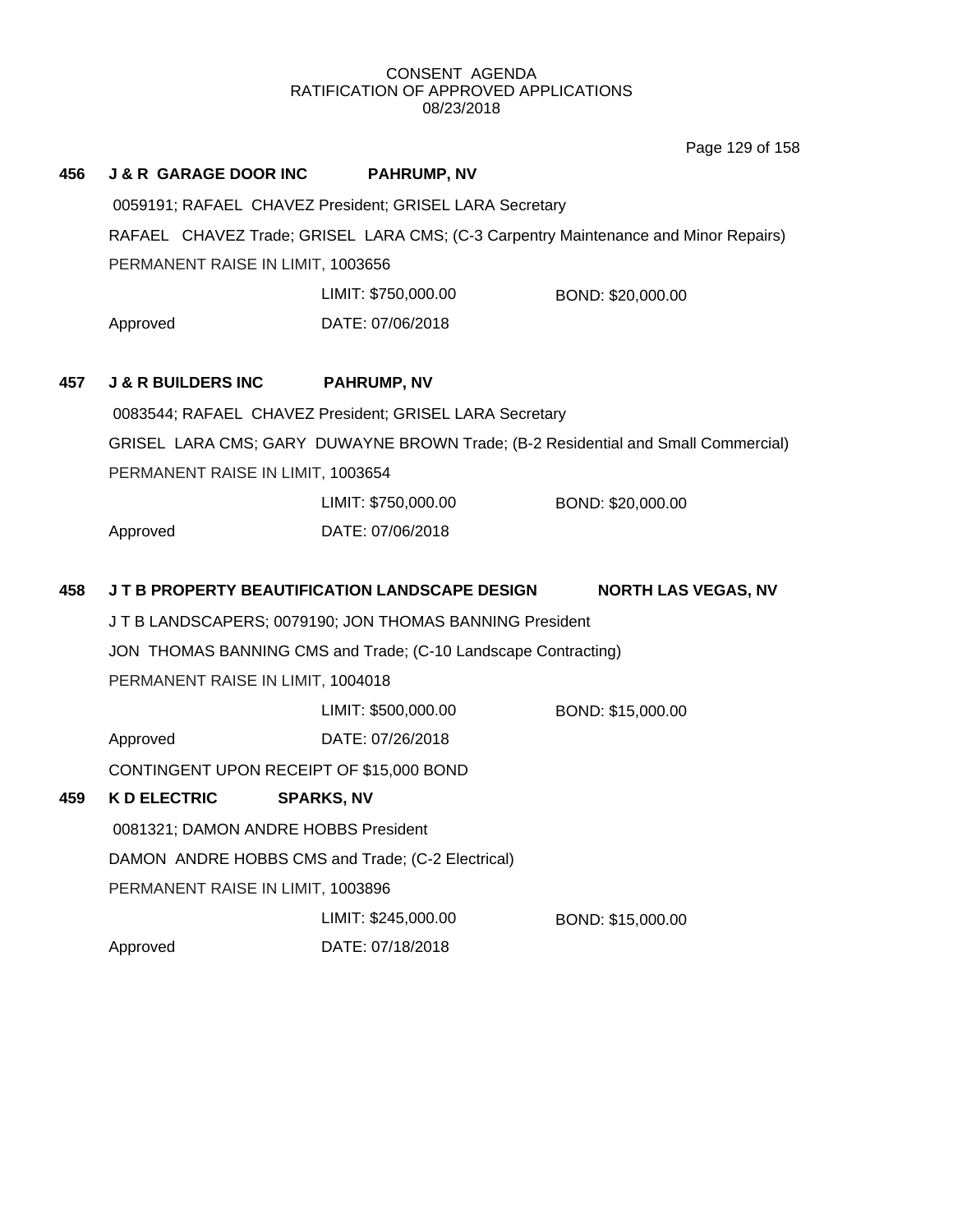Page 130 of 158

| 460 | <b>K M S UNLIMITED LLC</b>                                       | <b>HENDERSON, NV</b>                                                |                                                                                          |  |  |  |
|-----|------------------------------------------------------------------|---------------------------------------------------------------------|------------------------------------------------------------------------------------------|--|--|--|
|     |                                                                  | 0081600; KORAL KENNEDY VAUGHN Manager; MONICA LEA VAUGHN Manager    |                                                                                          |  |  |  |
|     | MONICA LEA VAUGHN CMS; KORAL KENNEDY VAUGHN Trade; (C-20 Tiling) |                                                                     |                                                                                          |  |  |  |
|     | PERMANENT RAISE IN LIMIT, 1003724                                |                                                                     |                                                                                          |  |  |  |
|     |                                                                  | LIMIT: \$750,000.00                                                 | BOND: \$20,000.00                                                                        |  |  |  |
|     | Approved                                                         | DATE: 07/09/2018                                                    |                                                                                          |  |  |  |
| 461 | <b>K M S UNLIMITED LLC</b>                                       | <b>HENDERSON, NV</b>                                                |                                                                                          |  |  |  |
|     |                                                                  | 0081601; KORAL KENNEDY VAUGHN Manager; MONICA LEA VAUGHN Manager    |                                                                                          |  |  |  |
|     |                                                                  |                                                                     | KORAL KENNEDY VAUGHN Trade; MONICA LEA VAUGHN CMS; (C-19 Installing Terrazzo and Marble) |  |  |  |
|     | PERMANENT RAISE IN LIMIT, 1003742                                |                                                                     |                                                                                          |  |  |  |
|     |                                                                  | LIMIT: \$750,000.00                                                 | BOND: \$20,000.00                                                                        |  |  |  |
|     | Approved                                                         | DATE: 07/09/2018                                                    |                                                                                          |  |  |  |
| 462 | L V M J ELECTRIC LLC                                             | <b>LAS VEGAS, NV</b>                                                |                                                                                          |  |  |  |
|     |                                                                  | 0082912; MARIO ALBERTO JIMENEZ Managing Member                      |                                                                                          |  |  |  |
|     |                                                                  | MARIO ALBERTO JIMENEZ CMS and Trade; (C-2 Electrical)               |                                                                                          |  |  |  |
|     | PERMANENT RAISE IN LIMIT, 1003648                                |                                                                     |                                                                                          |  |  |  |
|     |                                                                  | LIMIT: \$100,000.00                                                 | BOND: \$10,000.00                                                                        |  |  |  |
|     | Approved                                                         | DATE: 07/06/2018                                                    |                                                                                          |  |  |  |
| 463 | <b>LA PASSIONE LLC</b>                                           | <b>RENO, NV</b>                                                     |                                                                                          |  |  |  |
|     |                                                                  |                                                                     | PARAMOUNT PAINTING AND WALLCOVERING; 0039167A; STEFANO MICHAEL IERACE Manager            |  |  |  |
|     |                                                                  | STEFANO MICHAEL IERACE CMS and Trade; (C-4 Painting and Decorating) |                                                                                          |  |  |  |
|     | PERMANENT RAISE IN LIMIT, 1003726                                |                                                                     |                                                                                          |  |  |  |
|     |                                                                  | LIMIT: \$245,000.00                                                 | BOND: \$15,000.00                                                                        |  |  |  |
|     | Approved                                                         | DATE: 07/06/2018                                                    |                                                                                          |  |  |  |
|     |                                                                  |                                                                     |                                                                                          |  |  |  |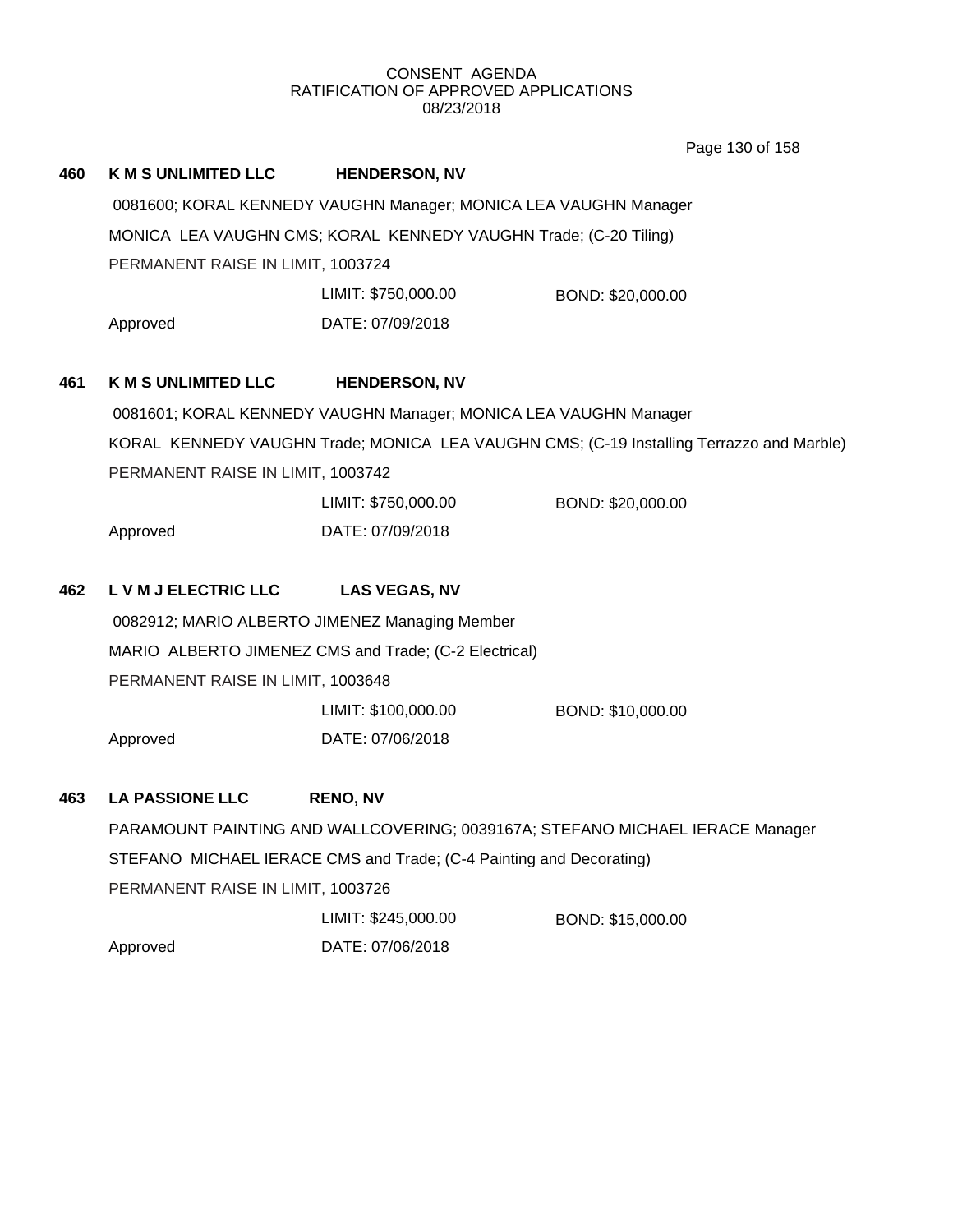Page 131 of 158

| 464 | <b>LIME LIGHTER L E D LLC</b>                                         | <b>LAS VEGAS, NV</b>  |                      |                                                                                       |
|-----|-----------------------------------------------------------------------|-----------------------|----------------------|---------------------------------------------------------------------------------------|
|     | Member                                                                |                       |                      | TWILIGHT DESIGNS; 0081312; SARA ANN HALL Managing Member; DAVID STEFAN BILIK Managing |
|     | DAVID STEFAN BILIK CMS and Trade; (C-2 Electrical)                    |                       |                      |                                                                                       |
|     | PERMANENT RAISE IN LIMIT, 1003563                                     |                       |                      |                                                                                       |
|     |                                                                       | LIMIT: \$245,000.00   |                      | BOND: \$15,000.00                                                                     |
|     | Approved                                                              | DATE: 07/12/2018      |                      |                                                                                       |
|     | CONTINGENT UPON RECEIPT OF 15,000.00 BOND                             |                       |                      |                                                                                       |
| 465 | <b>M &amp; D PAINT AND DRYWALL LLC</b>                                |                       | <b>LAS VEGAS, NV</b> |                                                                                       |
|     | 0079176; JAMES M MERTEN Manager                                       |                       |                      |                                                                                       |
|     | JAMES M MERTEN CMS and Trade; (C-4 Painting and Decorating)           |                       |                      |                                                                                       |
|     | PERMANENT RAISE IN LIMIT, 1003352                                     |                       |                      |                                                                                       |
|     |                                                                       | LIMIT: \$2,200,000.00 |                      | BOND: \$30,000.00                                                                     |
|     | Approved                                                              | DATE: 07/09/2018      |                      |                                                                                       |
| 466 | <b>M M G PAINTING AND DRYWALL LLC</b>                                 |                       | <b>LAS VEGAS, NV</b> |                                                                                       |
|     | 0081298; AMBER ROCHELLE GLUSICA Manager; MARK MILADIN GLUSICA Manager |                       |                      |                                                                                       |
|     | MARK MILADIN GLUSICA CMS and Trade; (C-4 Painting and Decorating)     |                       |                      |                                                                                       |
|     | PERMANENT RAISE IN LIMIT, 1003699                                     |                       |                      |                                                                                       |
|     |                                                                       | LIMIT: \$1,100,000.00 |                      | BOND: \$30,000.00                                                                     |
|     | Approved                                                              | DATE: 07/16/2018      |                      |                                                                                       |
|     | CONTINGENT UPON 30 K BOND                                             |                       |                      |                                                                                       |
| 467 | <b>MACHINE REPAIR INTERNATIONAL LLC</b>                               |                       | <b>FAIRFIELD, CA</b> |                                                                                       |
|     | 0075554; FRANK ROBERT VEZER Manager                                   |                       |                      |                                                                                       |
|     | FRANK ROBERT VEZER CMS and Trade; (A General Engineering)             |                       |                      |                                                                                       |
|     | PERMANENT RAISE IN LIMIT, 1002710                                     |                       |                      |                                                                                       |
|     |                                                                       | LIMIT: \$8,700,000.00 |                      | BOND: \$50,000.00                                                                     |
|     | Approved                                                              | DATE: 07/25/2018      |                      |                                                                                       |
|     | CONTINGENT UPON RECEIPT OF \$50,000.00 BOND                           |                       |                      |                                                                                       |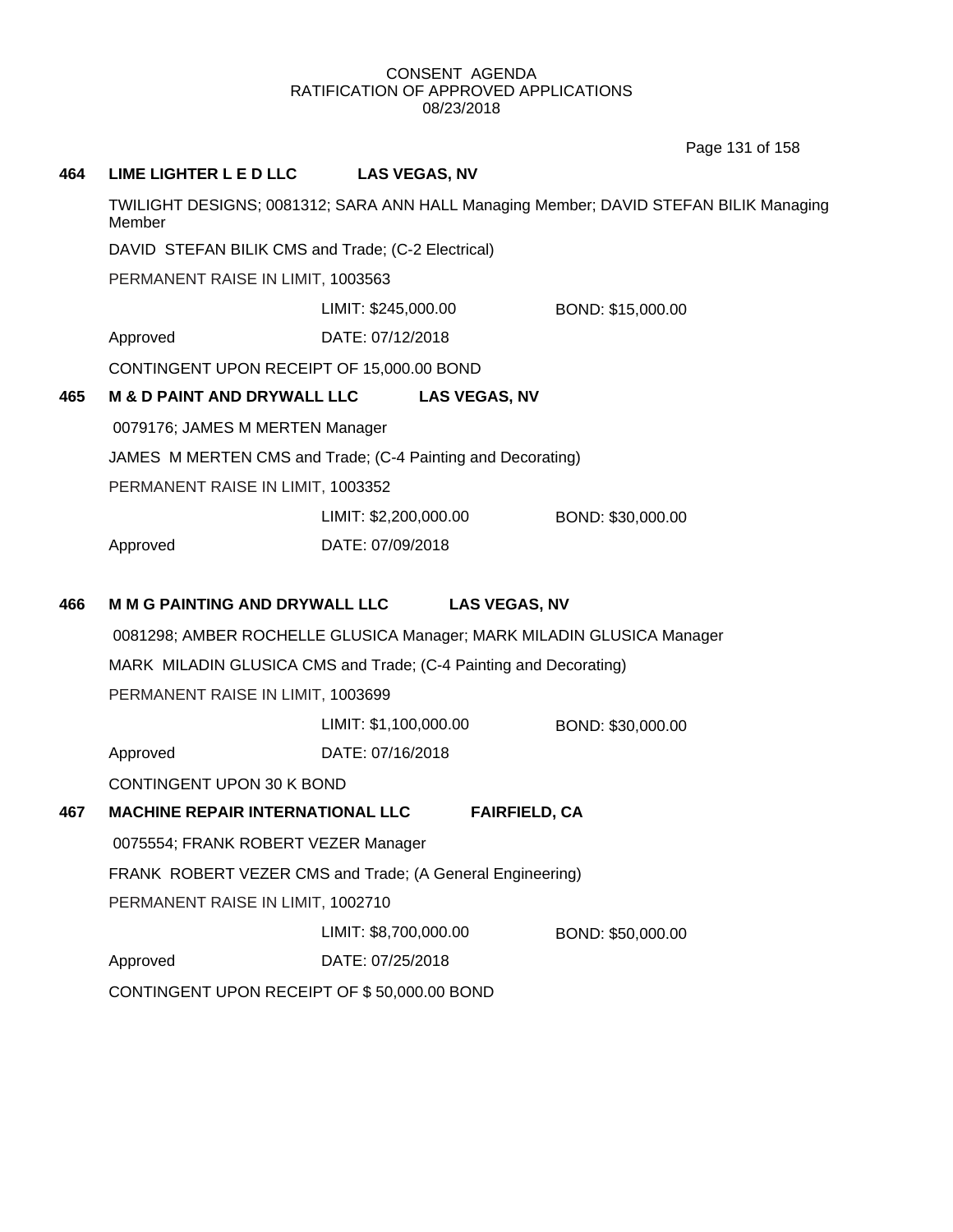Page 132 of 158

### **468 MILLER INSULATION CO INC BISMARCK, ND**

0081765; BRADLEY IVAN MILLER President; RICKY LYNN THOMPSON Secretary; DWIGHT STEVEN MILLER Director

BRADLEY IVAN MILLER CMS and Trade; (A-22 Unclassified A22-LIMITED TO INDUSTRIAL INSULATION OF TANKS, VESSELS, PIPES & amp; DUCTS)

PERMANENT RAISE IN LIMIT, 1003097

LIMIT: \$4,000,000.00 BOND: \$30,000.00

Approved DATE: 07/06/2018

# **469 N G L LLC LAS VEGAS, NV**

LAS VEGAS PRESTIGE PLUMBING LLC; 0080719; EMILY JULIANNA HOWARD Managing Member; JOHN IRVING MCCOY Managing Member

JOHN IRVING MCCOY CMS and Trade; (C-1D Plumbing)

PERMANENT RAISE IN LIMIT, 1003837

LIMIT: \$4,000,000.00 BOND: \$30,000.00

Approved DATE: 07/16/2018

CONTINGENT UPON RECEIPT OF \$30,000 BOND

# **470 NEVADA SPECIALTIES LLC LAS VEGAS, NV**

0081265; ALLEN ANTHONY ALVAREZ Managing Member

ALLEN ANTHONY ALVAREZ CMS and Trade; (C-8 Glass and Glazing)

PERMANENT RAISE IN LIMIT, 1003922

| LIMIT: \$450,000.00 | BOND: \$15,000.00 |
|---------------------|-------------------|
| DATE: 07/18/2018    |                   |

# **471 NEW WINGS INC HENDERSON, NV**

Approved

0078219; PABLO ROMAN SINIGAGLIA President

MICHAEL ALLAN DAVIS CMS and Trade; PABLO ROMAN SINIGAGLIA CMS; (B-2 Residential and Small Commercial)

PERMANENT RAISE IN LIMIT, 1003864

LIMIT: \$7,250,000.00 BOND: \$50,000.00

Approved DATE: 07/10/2018

CONTINGENT UPON RECEIPT OF \$ 50,000.00 BOND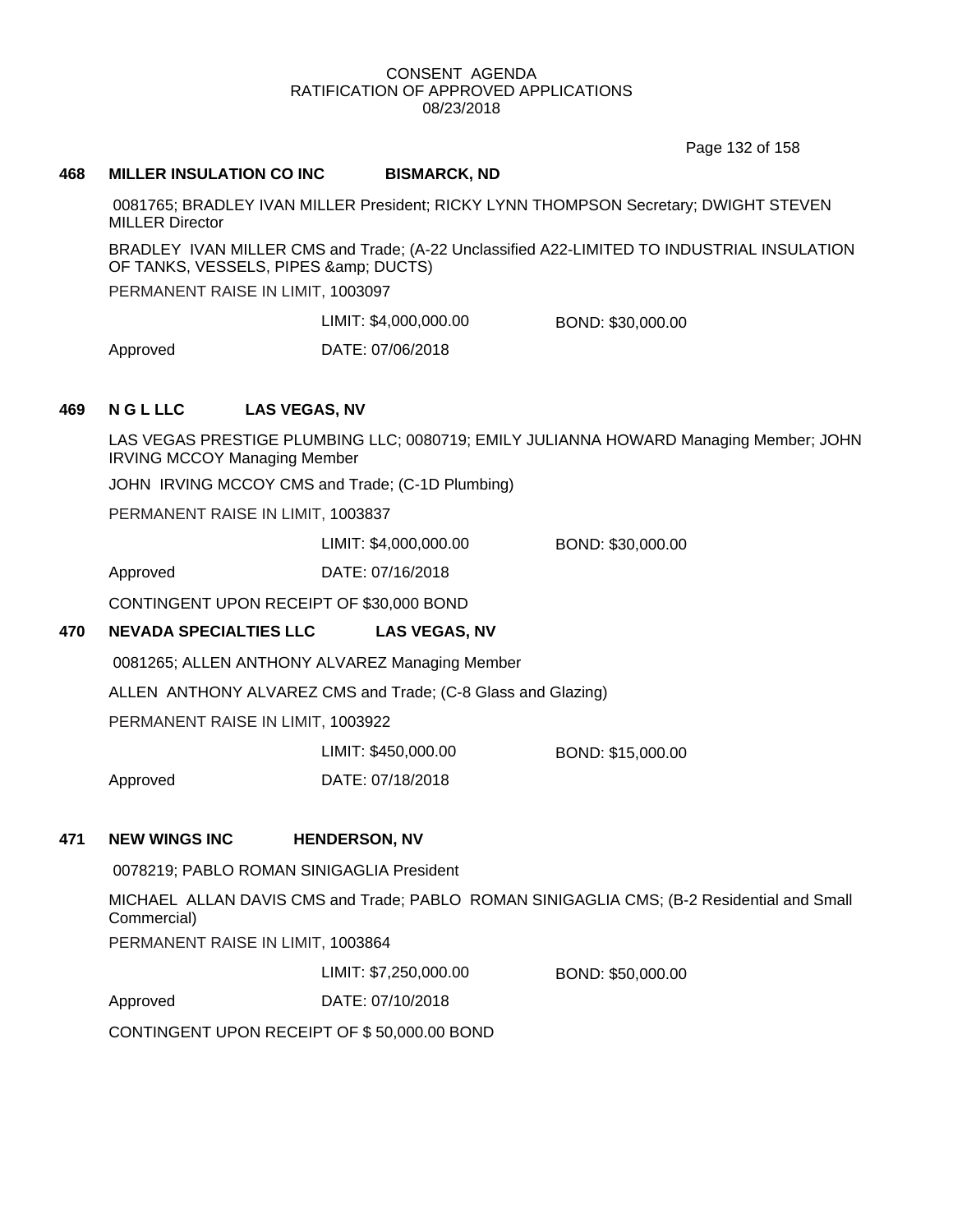**472 NEW WINGS INC HENDERSON, NV** 0075477; PABLO ROMAN SINIGAGLIA President ALEJANDRO MARCOS VAISTIJ Trade; PABLO ROMAN SINIGAGLIA CMS; (C-2 Electrical) PERMANENT RAISE IN LIMIT, 1003868 Approved DATE: 07/10/2018 LIMIT: \$7,250,000.00 BOND: \$50,000.00 CONTINGENT UPON RECEIPT OF \$ 50,000.00 BOND **473 NEW WINGS INC HENDERSON, NV** 0073628; PABLO ROMAN SINIGAGLIA President PABLO ROMAN SINIGAGLIA CMS and Trade; (C-21 Refrigeration and Air Conditioning) PERMANENT RAISE IN LIMIT, 1003869 Approved DATE: 07/10/2018 LIMIT: \$7,250,000.00 BOND: \$50,000.00 CONTINGENT UPON RECEIPT OF \$ 50,000.00 BOND **474 NIBBELINK MASONRY CONSTRUCTION CORPORATION LANCASTER, CA** 0083537; TROY LEE NIBBELINK President TROY LEE NIBBELINK CMS and Trade; (C-18 Masonry) PERMANENT RAISE IN LIMIT, 1004138 Approved DATE: 08/03/2018 LIMIT: Unlimited BOND: \$50,000.00 CONTINGENT UPON RECEIPT OF \$50,000 BOND **475 NIBBELINK MASONRY CONSTRUCTION CORPORATION LANCASTER, CA** 0083538; TROY LEE NIBBELINK President TROY LEE NIBBELINK CMS and Trade; (C-5 Concrete Contracting) PERMANENT RAISE IN LIMIT, 1004166 Approved DATE: 08/03/2018 LIMIT: Unlimited BOND: \$50,000.00 CONTINGENT UPON RECEIPT OF \$50,000 BOND

Page 133 of 158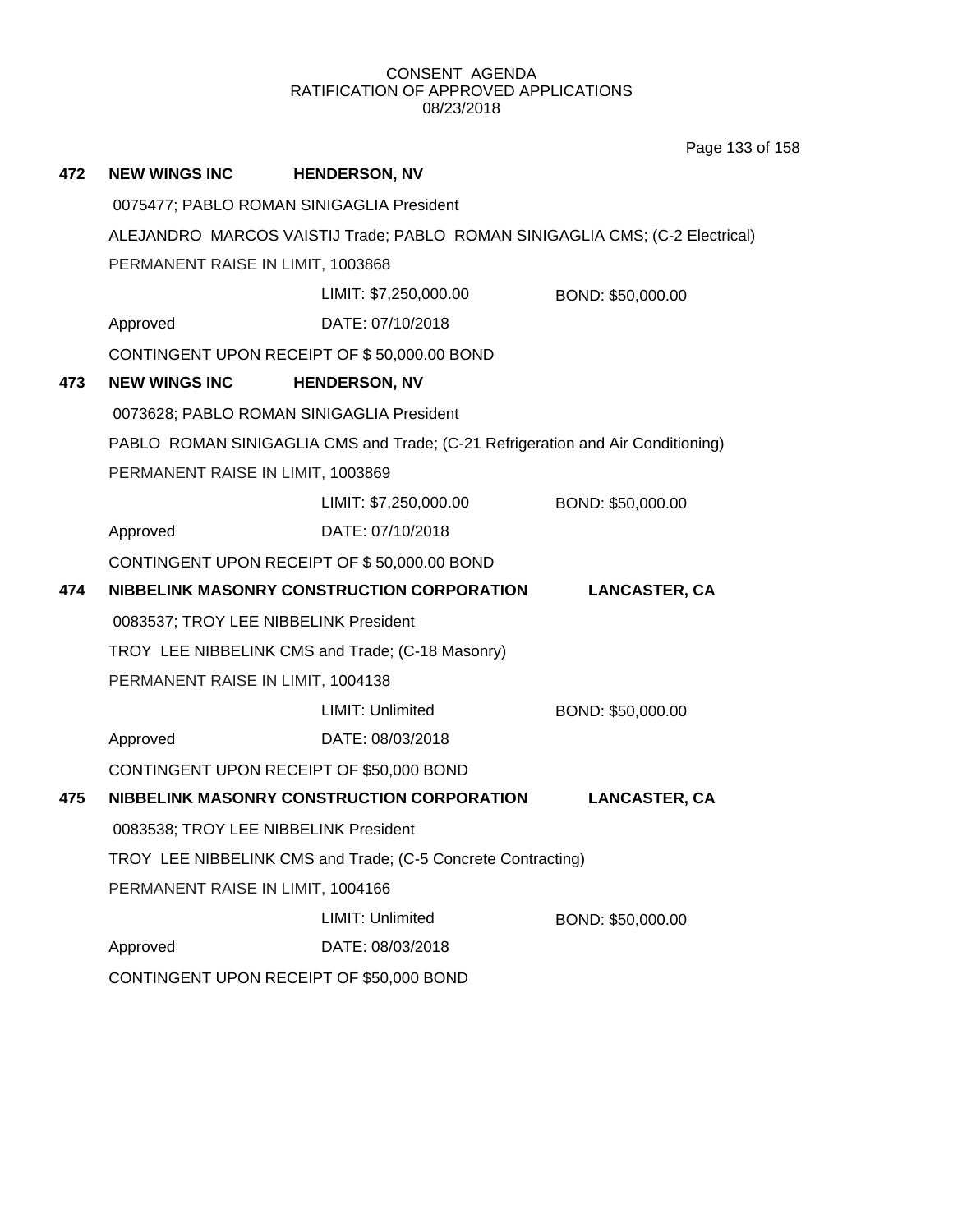Page 134 of 158

| 476                                 | <b>PACIFIC DECORATIVE CONCRETE INC</b>                               | <b>SACRAMENTO, CA</b> |                      |                                                                                          |
|-------------------------------------|----------------------------------------------------------------------|-----------------------|----------------------|------------------------------------------------------------------------------------------|
| 0078409; DAVID C STRATTON President |                                                                      |                       |                      |                                                                                          |
|                                     | DAVID C STRATTON CMS and Trade; (C-5 Concrete Contracting)           |                       |                      |                                                                                          |
|                                     | PERMANENT RAISE IN LIMIT, 1003807                                    |                       |                      |                                                                                          |
|                                     |                                                                      | LIMIT: \$500,000.00   |                      | BOND: \$15,000.00                                                                        |
|                                     | Approved                                                             | DATE: 07/11/2018      |                      |                                                                                          |
| 477                                 | <b>PARSONS BROS ROCKERIES CA INC</b>                                 |                       | <b>ROSEVILLE, CA</b> |                                                                                          |
|                                     | 0081724; GORDON LEE MCCARTY President; KEVIN BARRY PARSONS Secretary |                       |                      |                                                                                          |
|                                     | KEVIN BARRY PARSONS CMS and Trade; (A General Engineering)           |                       |                      |                                                                                          |
|                                     | PERMANENT RAISE IN LIMIT, 1003806                                    |                       |                      |                                                                                          |
|                                     |                                                                      | LIMIT: \$500,000.00   |                      | BOND: \$15,000.00                                                                        |
|                                     | Approved                                                             | DATE: 07/11/2018      |                      |                                                                                          |
| 478                                 | <b>POLAR SHADES INC</b>                                              | <b>HENDERSON, NV</b>  |                      |                                                                                          |
|                                     |                                                                      |                       |                      | 0053194; STEVEN ROBERT MEVIUS President; ARTHUR ROBERT MEVIUS Treasurer                  |
|                                     |                                                                      |                       |                      | STEVEN ROBERT MEVIUS CMS and Trade; (C-14C Ornamental Metal; C-14H Awnings and Louvres)  |
|                                     | PERMANENT RAISE IN LIMIT, 1003935                                    |                       |                      |                                                                                          |
|                                     |                                                                      | LIMIT: \$200,000.00   |                      | BOND: \$10,000.00                                                                        |
|                                     | Approved                                                             | DATE: 07/27/2018      |                      |                                                                                          |
| 479                                 | <b>POLAR SHADES INC</b>                                              | <b>HENDERSON, NV</b>  |                      |                                                                                          |
|                                     |                                                                      |                       |                      | 0067910; STEVEN ROBERT MEVIUS President; ARTHUR ROBERT MEVIUS Treasurer                  |
|                                     | Low Voltage)                                                         |                       |                      | STEVEN ROBERT MEVIUS CMS; LENIN DAVID RODAS CMS and Trade; (C-2A Electrical Wiring; C-2D |
|                                     | PERMANENT RAISE IN LIMIT, 1003962                                    |                       |                      |                                                                                          |
|                                     |                                                                      | LIMIT: \$200,000.00   |                      | BOND: \$10,000.00                                                                        |

Approved DATE: 07/27/2018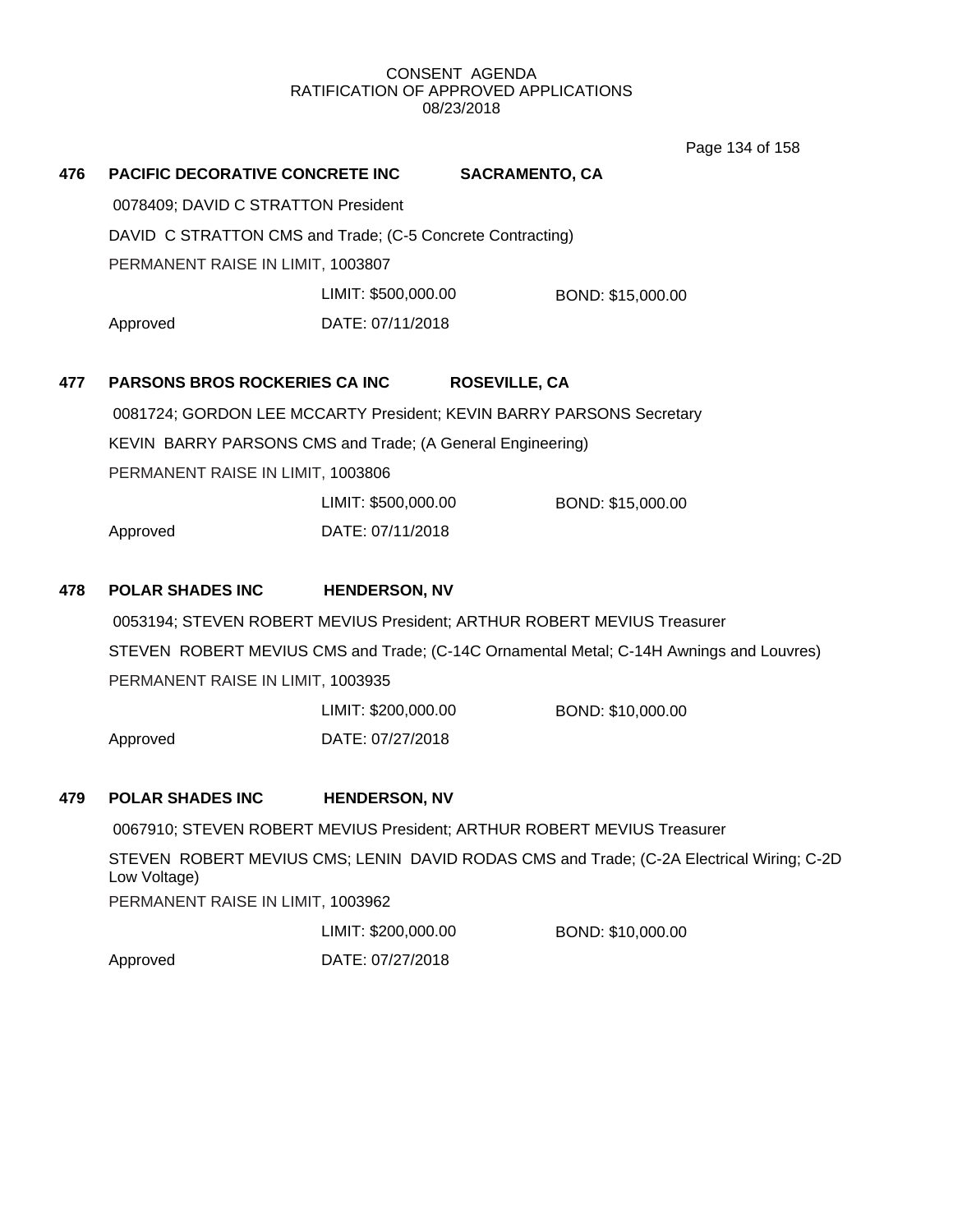Page 135 of 158

| 480 | PRECISION METAL WORX LLC                                                                            | <b>CARSON CITY, NV</b>                                                    |                                                                               |  |  |
|-----|-----------------------------------------------------------------------------------------------------|---------------------------------------------------------------------------|-------------------------------------------------------------------------------|--|--|
|     |                                                                                                     |                                                                           | 0082661; JOSHUA TERRY OSTLER Managing Member; SEAN DAVID WEED Managing Member |  |  |
|     | JOSHUA TERRY OSTLER CMS; SEAN DAVID WEED Trade; (C-14B Structural Steel; C-14C Ornamental<br>Metal) |                                                                           |                                                                               |  |  |
|     | PERMANENT RAISE IN LIMIT, 1004170                                                                   |                                                                           |                                                                               |  |  |
|     |                                                                                                     | LIMIT: \$100,000.00                                                       | BOND: \$10,000.00                                                             |  |  |
|     | Approved                                                                                            | DATE: 08/06/2018                                                          |                                                                               |  |  |
| 481 | <b>PROTEC FINISHES LLC</b>                                                                          | <b>CARSON CITY, NV</b>                                                    |                                                                               |  |  |
|     | 0079475; DAVID D MCGARRY Manager                                                                    |                                                                           |                                                                               |  |  |
|     |                                                                                                     | DAVID D MCGARRY Trade; DAVID D MCGARRY CMS; (C-4 Painting and Decorating) |                                                                               |  |  |
|     | PERMANENT RAISE IN LIMIT, 1004128                                                                   |                                                                           |                                                                               |  |  |
|     |                                                                                                     | LIMIT: \$2,000,000.00                                                     | BOND: \$30,000.00                                                             |  |  |
|     | Approved                                                                                            | DATE: 08/06/2018                                                          |                                                                               |  |  |
| 482 | <b>RAM CONCRETE LLC</b>                                                                             | <b>LAS VEGAS, NV</b>                                                      |                                                                               |  |  |
|     |                                                                                                     | 0083114; SOCORRO LAURA CORREA, Managing Member                            |                                                                               |  |  |
|     |                                                                                                     | SOCORRO LAURA CORREA, CMS and Trade; (C-5 Concrete Contracting)           |                                                                               |  |  |
|     | PERMANENT RAISE IN LIMIT, 1003378                                                                   |                                                                           |                                                                               |  |  |
|     |                                                                                                     | LIMIT: \$100,000.00                                                       | BOND: \$10,000.00                                                             |  |  |
|     | Approved                                                                                            | DATE: 07/09/2018                                                          |                                                                               |  |  |
|     | CONTINGENT UPON RECEIPT OF \$10,000.00 BOND                                                         |                                                                           |                                                                               |  |  |
| 483 | <b>RED MESA BUILDERS INC</b>                                                                        | <b>LAS VEGAS, NV</b>                                                      |                                                                               |  |  |
|     | 0081273; RICHARD LEWIS EVANS President                                                              |                                                                           |                                                                               |  |  |
|     |                                                                                                     | RICHARD LEWIS EVANS CMS and Trade; (B General Building)                   |                                                                               |  |  |
|     | PERMANENT RAISE IN LIMIT, 1004115                                                                   |                                                                           |                                                                               |  |  |
|     |                                                                                                     | LIMIT:                                                                    | <b>BOND:</b>                                                                  |  |  |
|     | <b>Tabled</b>                                                                                       | DATE: 08/08/2018                                                          |                                                                               |  |  |
|     | RESOLUTION OF OPEN COMPLAINT LICENSE #67456                                                         |                                                                           |                                                                               |  |  |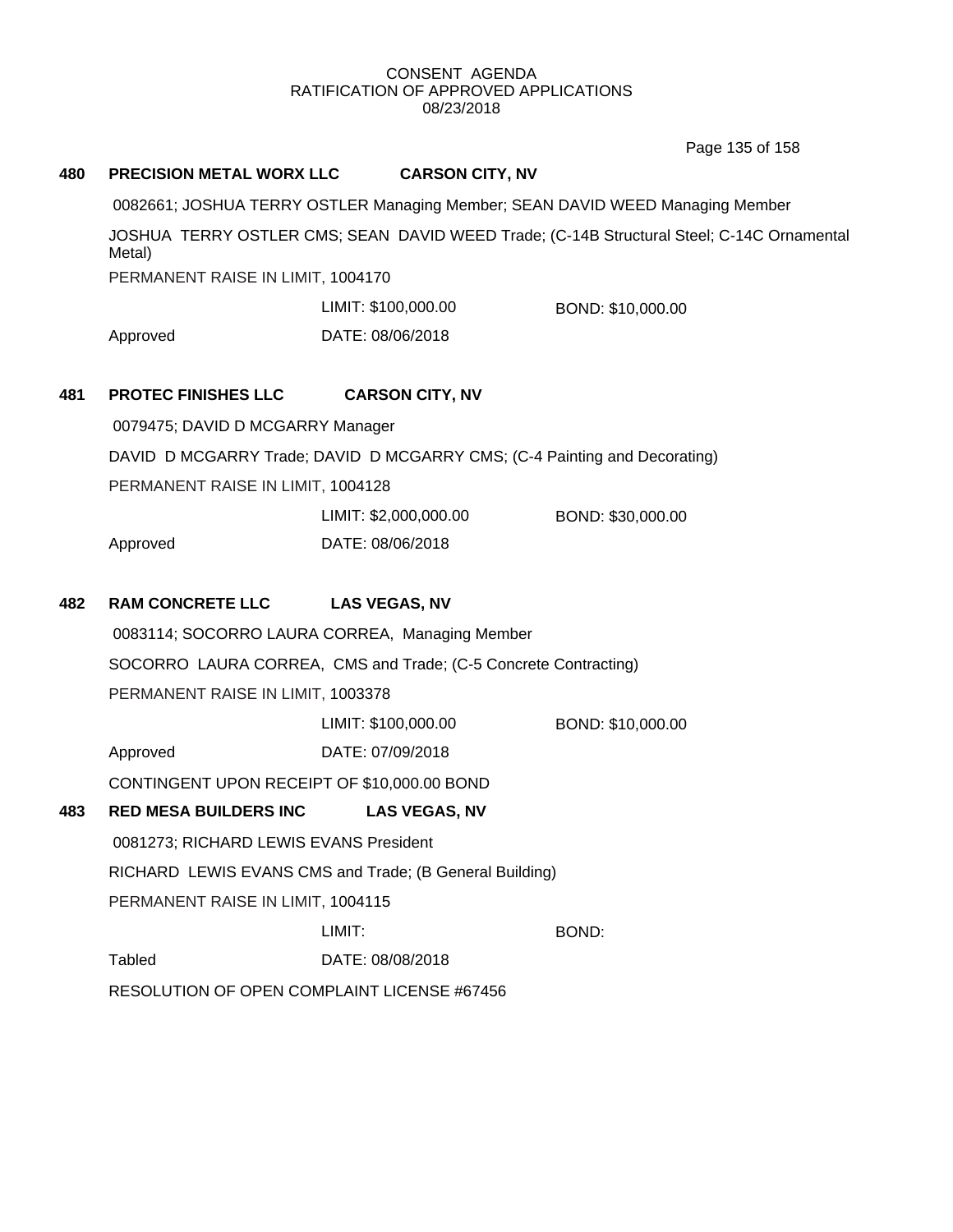Page 136 of 158

| 484 | <b>RENO TAHOE STEEL INC</b>                                                                                                                                                         | <b>RENO, NV</b>                   |                   |  |
|-----|-------------------------------------------------------------------------------------------------------------------------------------------------------------------------------------|-----------------------------------|-------------------|--|
|     | 0082945; PIETER VAN DORP President; KIEL ALLAN LAMBDIN Secretary                                                                                                                    |                                   |                   |  |
|     | KIEL ALLAN LAMBDIN CMS and Trade; (C-14B Structural Steel; C-14C Ornamental Metal)                                                                                                  |                                   |                   |  |
|     |                                                                                                                                                                                     | PERMANENT RAISE IN LIMIT, 1003994 |                   |  |
|     |                                                                                                                                                                                     | LIMIT: \$3,000,000.00             | BOND: \$30,000.00 |  |
|     | Approved                                                                                                                                                                            | DATE: 08/02/2018                  |                   |  |
|     |                                                                                                                                                                                     |                                   |                   |  |
| 485 | <b>RRO DEVELOPMENTS LLC</b>                                                                                                                                                         | <b>RENO, NV</b>                   |                   |  |
|     | 0075574; ROBERTO RIVERA-CASTILLO Manager                                                                                                                                            |                                   |                   |  |
|     | ROBERTO RIVERA-CASTILLO CMS and Trade; (C-3B Finish Carpentry)                                                                                                                      |                                   |                   |  |
|     | PERMANENT RAISE IN LIMIT, 1004247                                                                                                                                                   |                                   |                   |  |
|     |                                                                                                                                                                                     | LIMIT: \$245,000.00               | BOND: \$15,000.00 |  |
|     | Approved                                                                                                                                                                            | DATE: 08/06/2018                  |                   |  |
|     | CONTINGENT UPON \$15,000 BOND                                                                                                                                                       |                                   |                   |  |
| 486 | <b>RUBY DOME INC</b>                                                                                                                                                                | ELKO, NV                          |                   |  |
|     | 0014291; STEPHEN PAUL DORSA President; SUSAN ELIZABETH SANDOZ Secretary/Treasurer<br>STEPHEN PAUL DORSA CMS and Trade; (A General Engineering)<br>PERMANENT RAISE IN LIMIT, 1004072 |                                   |                   |  |
|     |                                                                                                                                                                                     |                                   |                   |  |
|     |                                                                                                                                                                                     |                                   |                   |  |
|     |                                                                                                                                                                                     | LIMIT:                            | BOND: \$50,000.00 |  |
|     | Approved                                                                                                                                                                            | DATE: 08/03/2018                  |                   |  |
| 487 | <b>RYCON CONSTRUCTION LLC</b>                                                                                                                                                       | <b>LAS VEGAS, NV</b>              |                   |  |
|     | 0073516; MARVIN RAY BRYAN Manager                                                                                                                                                   |                                   |                   |  |
|     | MARVIN RAY BRYAN CMS and Trade; (B-2 Residential and Small Commercial)<br>PERMANENT RAISE IN LIMIT, 1004087                                                                         |                                   |                   |  |
|     |                                                                                                                                                                                     |                                   |                   |  |
|     |                                                                                                                                                                                     | LIMIT: \$600,000.00               | BOND: \$20,000.00 |  |
|     | Approved                                                                                                                                                                            | DATE: 07/27/2018                  |                   |  |
|     | CONTINGENT UPON RECEIPT OF \$20,000 BOND                                                                                                                                            |                                   |                   |  |
|     |                                                                                                                                                                                     |                                   |                   |  |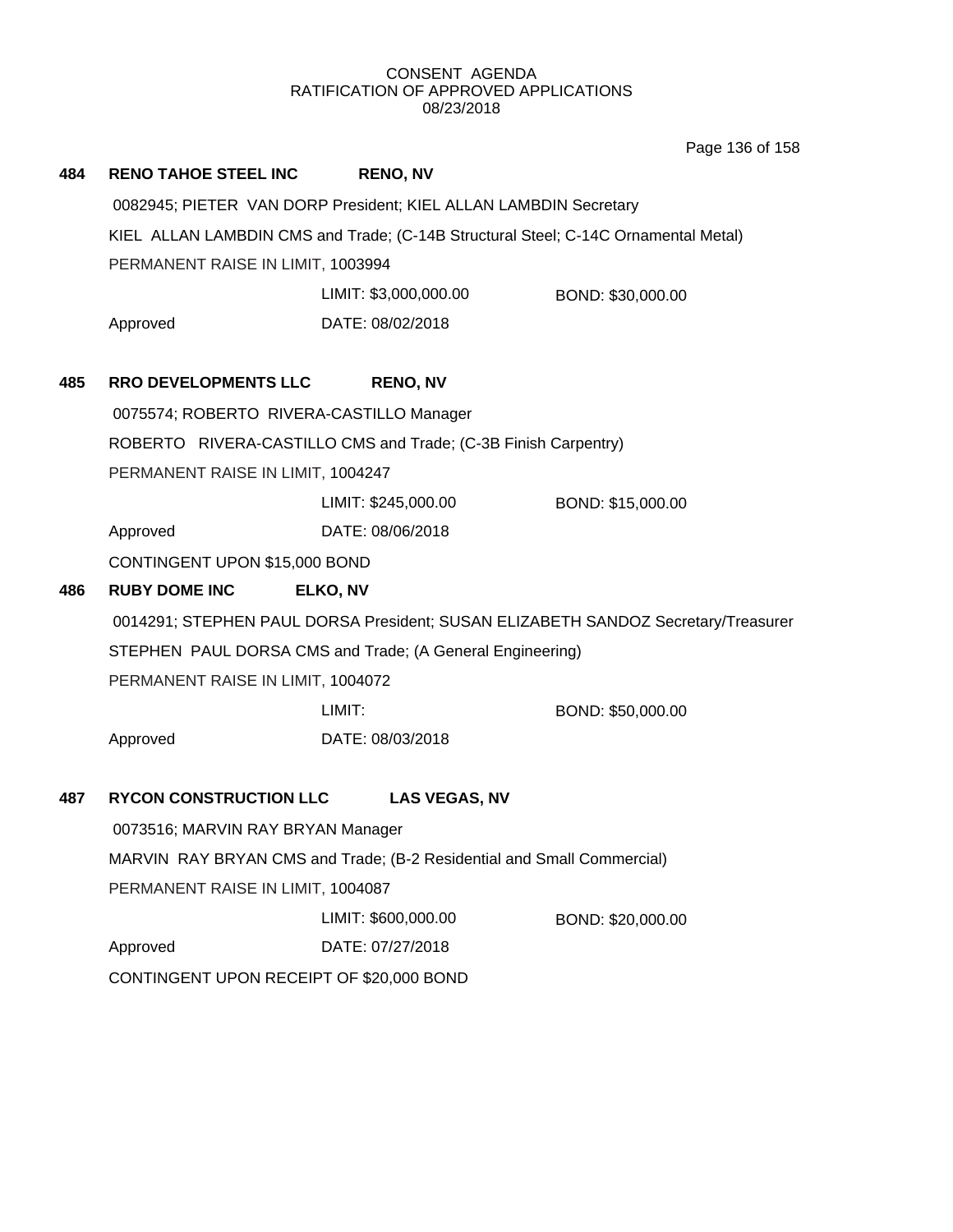Page 137 of 158

| 488 | <b>SK LARSON INC</b>                                                      | COOL, CA                                                           |                   |  |
|-----|---------------------------------------------------------------------------|--------------------------------------------------------------------|-------------------|--|
|     | 0072671; STEVEN KEITH LARSON President; DARLENE RENEE LARSON Other        |                                                                    |                   |  |
|     | STEVEN KEITH LARSON CMS and Trade; (B-2 Residential and Small Commercial) |                                                                    |                   |  |
|     | PERMANENT RAISE IN LIMIT, 1004020                                         |                                                                    |                   |  |
|     |                                                                           | LIMIT: \$1,200,000.00                                              | BOND: \$30,000.00 |  |
|     | Approved                                                                  | DATE: 08/03/2018                                                   |                   |  |
| 489 | <b>SK LARSON INC</b>                                                      | COOL, CA                                                           |                   |  |
|     |                                                                           | 0083092; STEVEN KEITH LARSON President; DARLENE RENEE LARSON Other |                   |  |
|     | STEVEN KEITH LARSON CMS and Trade; (C-2 Electrical)                       |                                                                    |                   |  |
|     | PERMANENT RAISE IN LIMIT, 1004021                                         |                                                                    |                   |  |
|     |                                                                           | LIMIT: \$1,200,000.00                                              | BOND: \$30,000.00 |  |
|     | Approved                                                                  | DATE: 08/03/2018                                                   |                   |  |
| 490 | <b>SET IN STONE</b>                                                       | <b>CARSON CITY, NV</b>                                             |                   |  |
|     | 0081056; HOLLY BRIANA HAWKINS Partner; DONALD RAY WORDEN Partner          |                                                                    |                   |  |
|     | HOLLY BRIANA HAWKINS CMS; DONALD RAY WORDEN Trade; (C-20 Tiling)          |                                                                    |                   |  |
|     | PERMANENT RAISE IN LIMIT, 1003477                                         |                                                                    |                   |  |
|     |                                                                           | LIMIT: \$50,000.00                                                 | BOND: \$5,000.00  |  |
|     | Approved                                                                  | DATE: 07/18/2018                                                   |                   |  |
| 491 | <b>SIERRA AUTOMATION &amp; SECURITY LLC</b>                               | <b>RENO, NV</b>                                                    |                   |  |
|     | 0081686; BRET ERNEST WATSON Manager; RYAN THOMAS ZEGERS Manager           |                                                                    |                   |  |
|     | BRIAN DAVID DEPEW Trade; RYAN THOMAS ZEGERS CMS; (C-2D Low Voltage)       |                                                                    |                   |  |
|     | PERMANENT RAISE IN LIMIT, 1003924                                         |                                                                    |                   |  |
|     |                                                                           | LIMIT: \$245,000.00                                                | BOND: \$15,000.00 |  |
|     | Approved                                                                  | DATE: 08/03/2018                                                   |                   |  |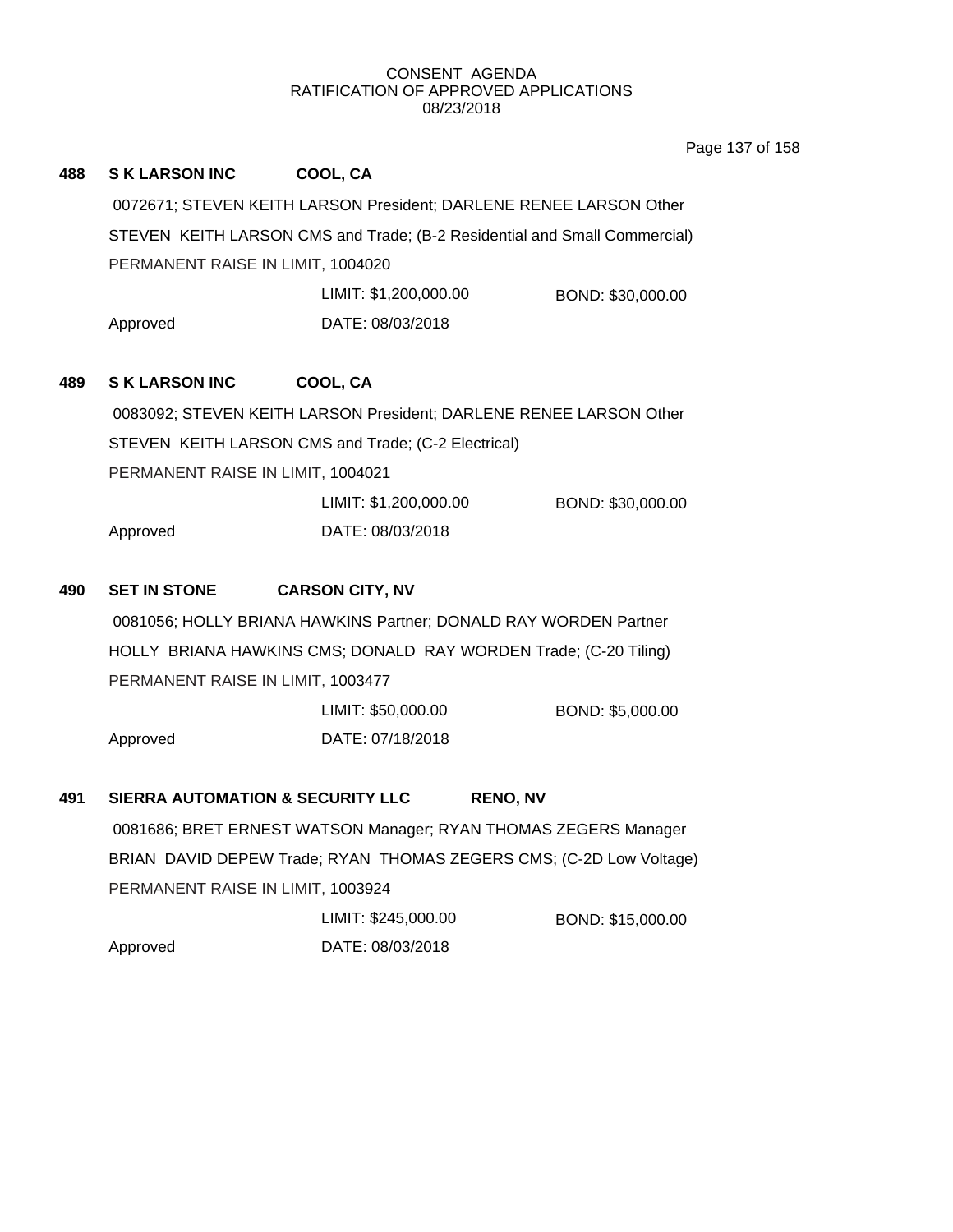Page 138 of 158

| 492 | <b>SIERRA LLC</b>                                                                                      | <b>LAS VEGAS, NV</b>                                            |                                                                                    |  |
|-----|--------------------------------------------------------------------------------------------------------|-----------------------------------------------------------------|------------------------------------------------------------------------------------|--|
|     | 0081121; Manager; TERRANCE RODNEY MAGEE, JR Manager; AUSTIN COLE WILSON Manager                        |                                                                 |                                                                                    |  |
|     | TERRANCE RODNEY MAGEE, JR CMS and Trade; (C-1H Water Heaters)                                          |                                                                 |                                                                                    |  |
|     | PERMANENT RAISE IN LIMIT, 1003483                                                                      |                                                                 |                                                                                    |  |
|     |                                                                                                        | LIMIT: \$2,000,000.00                                           | BOND: \$30,000.00                                                                  |  |
|     | Approved                                                                                               | DATE: 07/12/2018                                                |                                                                                    |  |
|     |                                                                                                        | CONTINGENT UPON RECEIPT OF \$30,000.00 BOND                     |                                                                                    |  |
| 493 | <b>SIERRA LLC</b>                                                                                      | <b>LAS VEGAS, NV</b>                                            |                                                                                    |  |
|     | 0078689; Manager; TERRANCE RODNEY MAGEE, JR Manager; AUSTIN COLE WILSON Manager                        |                                                                 |                                                                                    |  |
|     |                                                                                                        |                                                                 | TERRANCE RODNEY MAGEE, JR CMS and Trade; (C-21 Refrigeration and Air Conditioning) |  |
|     | PERMANENT RAISE IN LIMIT, 1003843                                                                      |                                                                 |                                                                                    |  |
|     |                                                                                                        | LIMIT: \$2,000,000.00                                           | BOND: \$30,000.00                                                                  |  |
|     | Approved                                                                                               | DATE: 07/12/2018                                                |                                                                                    |  |
|     |                                                                                                        | CONTINGENT UPON RECEIPT OF \$30,000.00 BOND                     |                                                                                    |  |
| 494 | <b>SONRAY SOLAR INC</b>                                                                                | <b>ROCKLIN, CA</b>                                              |                                                                                    |  |
|     | 0080238; THOMAS WAYNE HARRIS President; JAMES ALLEN KEELER Secretary; JOHN ROBERT DALY<br>VP/Treasurer |                                                                 |                                                                                    |  |
|     | JAMES ALLEN KEELER Trade; JOHN ROBERT DALY CMS; (C-21B Air Conditioning)                               |                                                                 |                                                                                    |  |
|     | PERMANENT RAISE IN LIMIT, 1003734                                                                      |                                                                 |                                                                                    |  |
|     |                                                                                                        | LIMIT: \$1,000,000.00                                           | BOND: \$30,000.00                                                                  |  |
|     | Approved                                                                                               | DATE: 07/06/2018                                                |                                                                                    |  |
| 495 | <b>STAR FLOORS NEVADA INC</b>                                                                          | <b>DALLAS, TX</b>                                               |                                                                                    |  |
|     |                                                                                                        |                                                                 |                                                                                    |  |
|     | 0044633; STEVEN D PIDGEON President<br>STEVEN D PIDGEON CMS and Trade; (C-16A Covering Floors)         |                                                                 |                                                                                    |  |
|     |                                                                                                        |                                                                 |                                                                                    |  |
|     |                                                                                                        | PERMANENT RAISE IN LIMIT, 1004352                               |                                                                                    |  |
|     |                                                                                                        | LIMIT: \$750,000.00                                             | BOND: \$20,000.00                                                                  |  |
|     |                                                                                                        |                                                                 |                                                                                    |  |
|     | Approved                                                                                               | DATE: 08/08/2018<br>CONTINGENT UPON RECEIPT OF \$20,000.00 BOND |                                                                                    |  |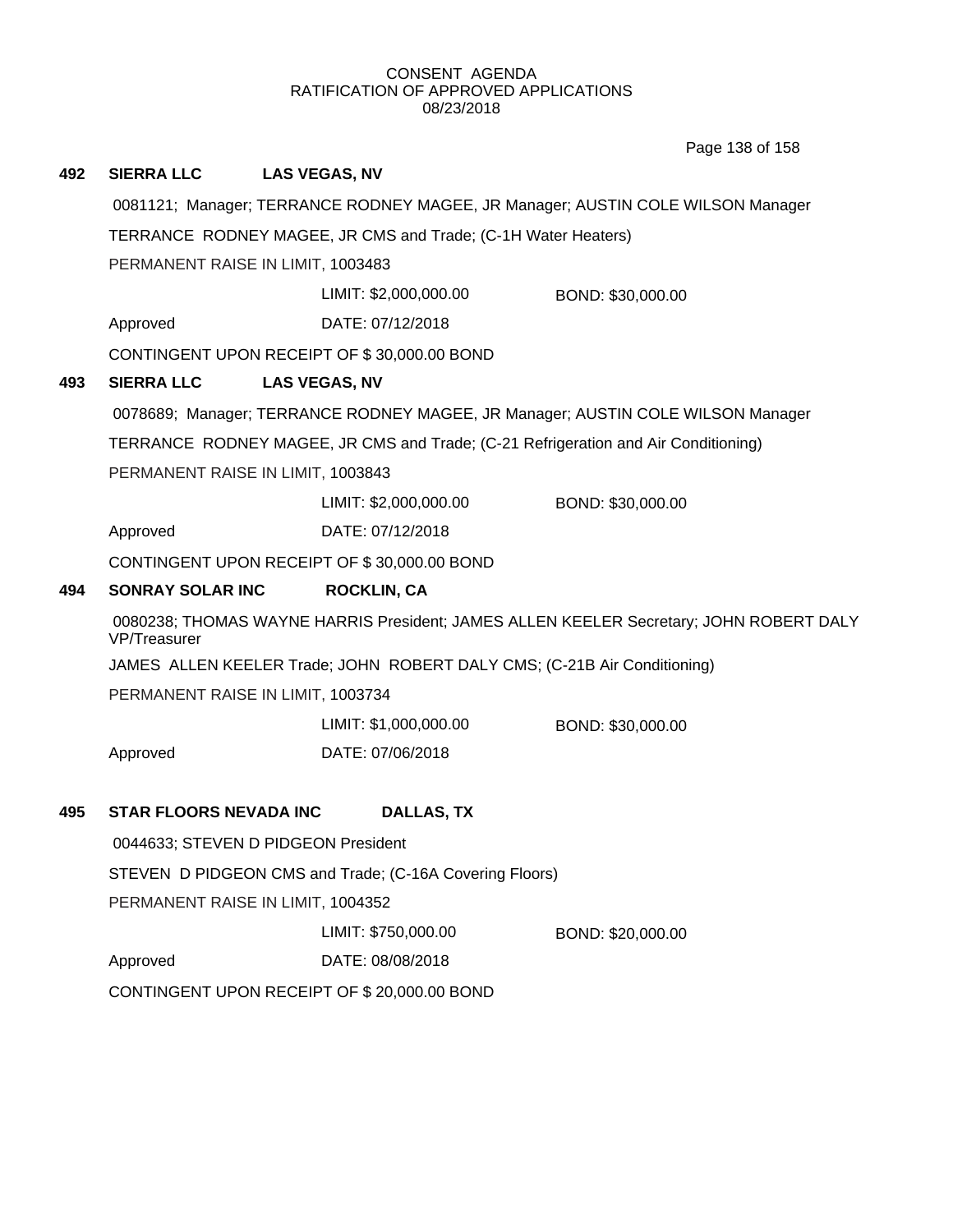Page 139 of 158

| 496 | <b>STARCH CONCRETE INC</b>                                        | <b>GARDNERVILLE, NV</b>                                             |                        |                                                                                |
|-----|-------------------------------------------------------------------|---------------------------------------------------------------------|------------------------|--------------------------------------------------------------------------------|
|     | 0083299; JAMES WAYNE MANN President; DENNIS JAMES MANN, Secretary |                                                                     |                        |                                                                                |
|     | JAMES WAYNE MANN CMS; (C-5 Concrete Contracting)                  |                                                                     |                        |                                                                                |
|     | PERMANENT RAISE IN LIMIT, 1003555                                 |                                                                     |                        |                                                                                |
|     |                                                                   | LIMIT: \$9,800,000.00                                               |                        | BOND: \$50,000.00                                                              |
|     | Approved                                                          | DATE: 07/02/2018                                                    |                        |                                                                                |
| 497 | <b>STOUT BUILDING CONTRACTORS LLC</b>                             |                                                                     | <b>CENTERVILLE, UT</b> |                                                                                |
|     | 0071688; NATE BRENT LECHTENBERG Member; JAMES K STOUT Member      |                                                                     |                        |                                                                                |
|     |                                                                   | JAMES K STOUT CMS and Trade; (B-2 Residential and Small Commercial) |                        |                                                                                |
|     | PERMANENT RAISE IN LIMIT, 1004216                                 |                                                                     |                        |                                                                                |
|     |                                                                   | LIMIT: \$4,600,000.00                                               |                        | BOND: \$50,000.00                                                              |
|     | Approved                                                          | DATE: 08/06/2018                                                    |                        |                                                                                |
|     | CONTINGENT UPON RECEIPT OF \$50,000 BOND                          |                                                                     |                        |                                                                                |
| 498 | <b>SUBURBAN DESIGN &amp; CONSTRUCTION GROUP LLC</b>               |                                                                     |                        | <b>LAS VEGAS, NV</b>                                                           |
|     | ESPOLONG WYNKOOP, Member                                          |                                                                     |                        | 0069644A; RANDY LEE WHITTLE Member; PAUL CHRISTOPHER WYNKOOP Member; MARY ANN  |
|     |                                                                   |                                                                     |                        | PAUL CHRISTOPHER WYNKOOP CMS and Trade; (B-2 Residential and Small Commercial) |
|     | PERMANENT RAISE IN LIMIT, 1003687                                 |                                                                     |                        |                                                                                |
|     |                                                                   | LIMIT: \$2,500,000.00                                               |                        | BOND: \$30,000.00                                                              |
|     | Approved                                                          | DATE: 07/12/2018                                                    |                        |                                                                                |
|     | CONTINGENT UPON RECEIPT OF \$30,000.00 BOND                       |                                                                     |                        |                                                                                |
| 499 | <b>SUMMIT ROOFING LLC</b>                                         | <b>RENO, NV</b>                                                     |                        |                                                                                |
|     | 0063360A; BRIAN DAVID FERGUSON Manager                            |                                                                     |                        |                                                                                |
|     | BRIAN DAVID FERGUSON CMS and Trade; (C-15 Roofing and Siding)     |                                                                     |                        |                                                                                |
|     | PERMANENT RAISE IN LIMIT, 1003930                                 |                                                                     |                        |                                                                                |
|     |                                                                   | LIMIT: \$1,000,000.00                                               |                        | BOND: \$30,000.00                                                              |
|     | Approved                                                          | DATE: 07/19/2018                                                    |                        |                                                                                |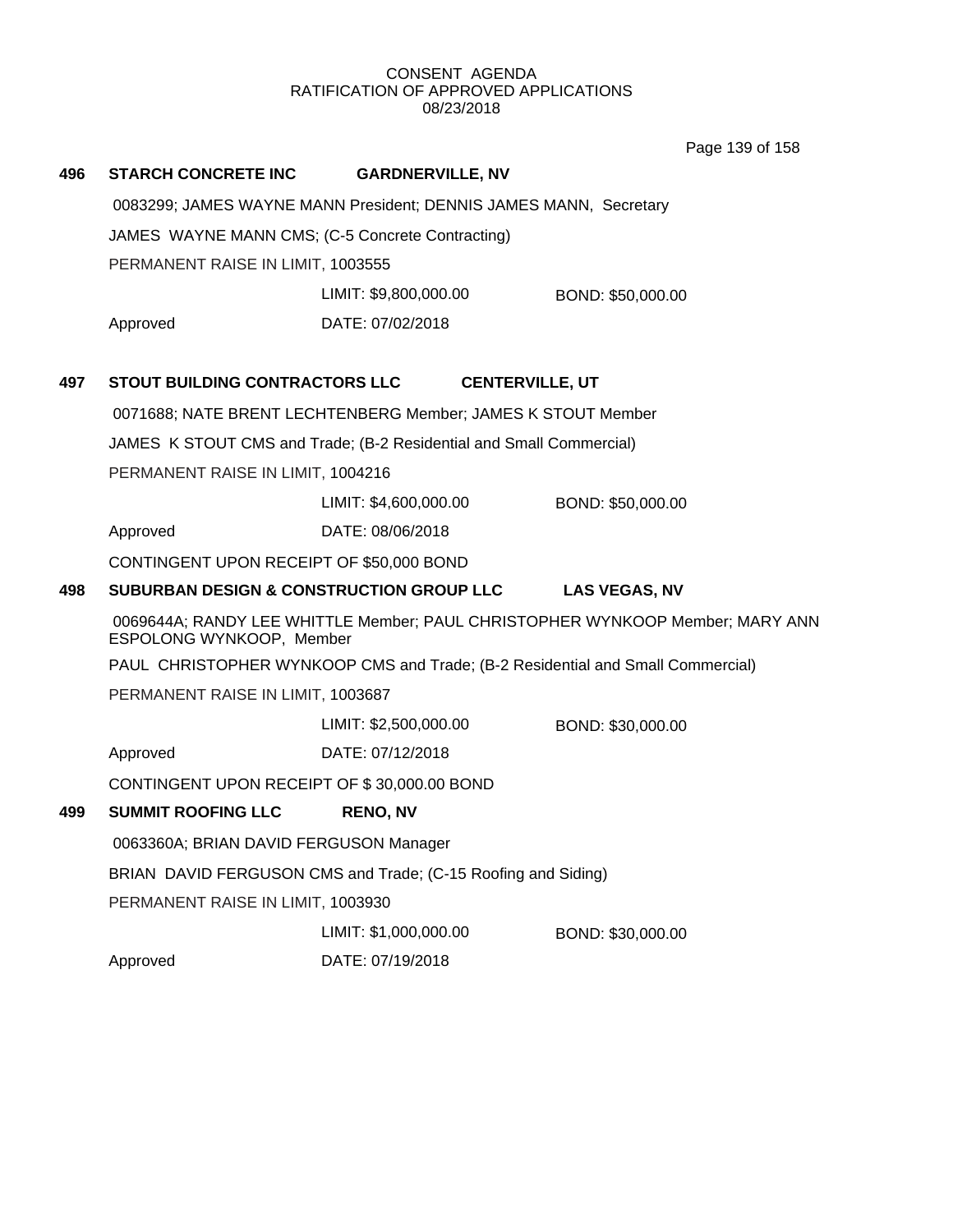Page 140 of 158

| 500                                              | <b>SYNERGY PAINTING INC</b>                                                 | <b>CHANDLER, AZ</b>                             |                                                                                              |  |
|--------------------------------------------------|-----------------------------------------------------------------------------|-------------------------------------------------|----------------------------------------------------------------------------------------------|--|
|                                                  | 0078618; RENEE RUTH DUERKSEN President; MATTHEW LEE DUERKSEN Vice President |                                                 |                                                                                              |  |
|                                                  | MATTHEW LEE DUERKSEN CMS and Trade; (C-4 Painting and Decorating)           |                                                 |                                                                                              |  |
|                                                  | PERMANENT RAISE IN LIMIT, 1003451                                           |                                                 |                                                                                              |  |
|                                                  |                                                                             | LIMIT: \$400,000.00                             | BOND: \$15,000.00                                                                            |  |
|                                                  | Approved                                                                    | DATE: 08/06/2018                                |                                                                                              |  |
|                                                  | CONTINGENT UPON \$15,000 BOND                                               |                                                 |                                                                                              |  |
| 501                                              | T & N ASPHALT SERVICES INC                                                  | <b>SALT LAKE CITY, UT</b>                       |                                                                                              |  |
|                                                  | 0079379; NICHOLAS TED HOWELL President                                      |                                                 |                                                                                              |  |
|                                                  |                                                                             |                                                 | NICHOLAS TED HOWELL CMS and Trade; (A-8 Sealing and Striping of Impermeable Paving Surfaces) |  |
|                                                  | PERMANENT RAISE IN LIMIT, 1003650                                           |                                                 |                                                                                              |  |
|                                                  |                                                                             | LIMIT: \$245,000.00                             | BOND: \$15,000.00                                                                            |  |
|                                                  | Approved                                                                    | DATE: 07/06/2018                                |                                                                                              |  |
| <b>TECHCOOL COOLING &amp; HEATING LLC</b><br>502 |                                                                             |                                                 | <b>NORTH LAS VEGAS, NV</b>                                                                   |  |
|                                                  |                                                                             | 0080774; HECTOR GEOVANNY CARDENAS-ORTIZ Manager |                                                                                              |  |
|                                                  | Conditioning)                                                               |                                                 | HECTOR GEOVANNY CARDENAS-ORTIZ Trade; SILVIA CORRAL CMS; (C-21 Refrigeration and Air         |  |
|                                                  | PERMANENT RAISE IN LIMIT, 1003846                                           |                                                 |                                                                                              |  |
|                                                  |                                                                             | LIMIT: \$50,000.00                              | BOND: \$5,000.00                                                                             |  |
|                                                  | Approved                                                                    | DATE: 07/16/2018                                |                                                                                              |  |
|                                                  | CONTINGENT UPON RECEIPT OF \$5,000 BOND                                     |                                                 |                                                                                              |  |
| 503                                              | <b>TECHNIQUE DESIGNS INC</b>                                                | <b>NORTH PALM SPRINGS, CA</b>                   |                                                                                              |  |
|                                                  | 0041140; BRUCE A WATTS President                                            |                                                 |                                                                                              |  |
|                                                  | BRUCE A WATTS CMS and Trade; (C-3B Finish Carpentry)                        |                                                 |                                                                                              |  |
|                                                  | PERMANENT RAISE IN LIMIT, 1003689                                           |                                                 |                                                                                              |  |
|                                                  |                                                                             | LIMIT: \$200,000.00                             | BOND: \$10,000.00                                                                            |  |
|                                                  | Approved                                                                    | DATE: 07/09/2018                                |                                                                                              |  |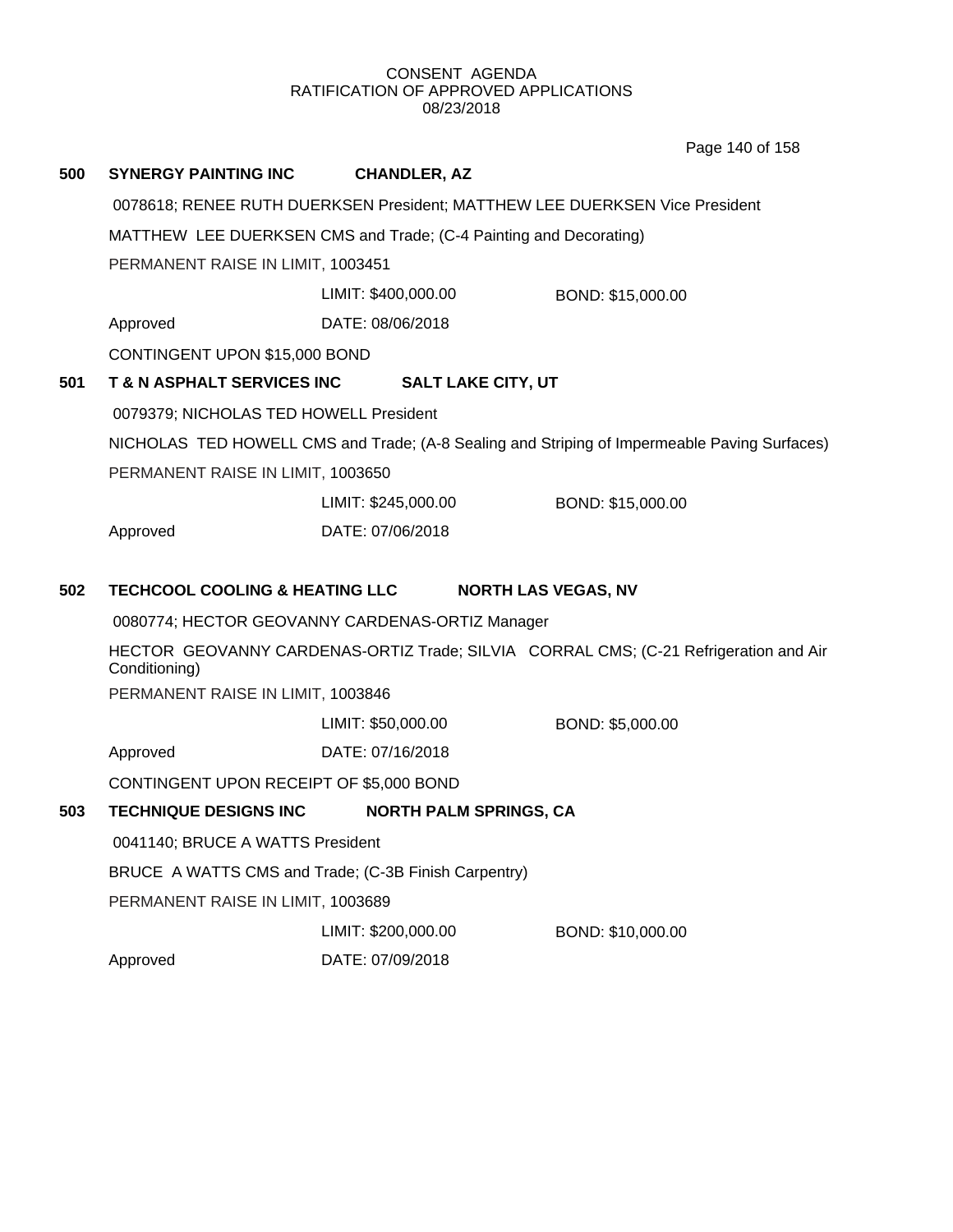Page 141 of 158

### **504 TIMBERLINE HOMES LLC RENO, NV**

TIMBERLINE BUILDERS; 0077732; DENNIS FREDERICK POST Managing Member; ANDREW FREDERICK POST Managing Member

ANDREW FREDERICK POST CMS and Trade; (B-2 Residential and Small Commercial)

PERMANENT RAISE IN LIMIT, 1004062

LIMIT: \$2,000,000.00 BOND: \$30,000.00

Approved DATE: 08/03/2018

## **505 TREIDGEN INDUSTRIES LLC LAS VEGAS, NV**

0082476; BENJIE D REBER Manager; JESSICA LEE REBER Manager

BENJIE D REBER CMS and Trade; (C-5 Concrete Contracting LIMITED TO INSTALLATION OF PAVERS AND CONCRETE SEALANTS)

PERMANENT RAISE IN LIMIT, 1003634

LIMIT: \$50,000.00 BOND: \$5,000.00

Approved DATE: 07/18/2018

CONTINGENT UPON RECEIPT OF \$ 5,000.00 BOND

### **506 WILDHORSE INVESTMENTS INC LAS VEGAS, NV**

BLACK CANYON CONSTRUCTION; 0060235; KELLY JEAN PERZY President; SIDNEY JOHN PERZY Vice President

KELLY JEAN PERZY CMS; SIDNEY JOHN PERZY Trade; (C-10 Landscape Contracting)

PERMANENT RAISE IN LIMIT, 1003422

LIMIT: \$3,200,000.00 BOND: \$30,000.00

Approved DATE: 07/16/2018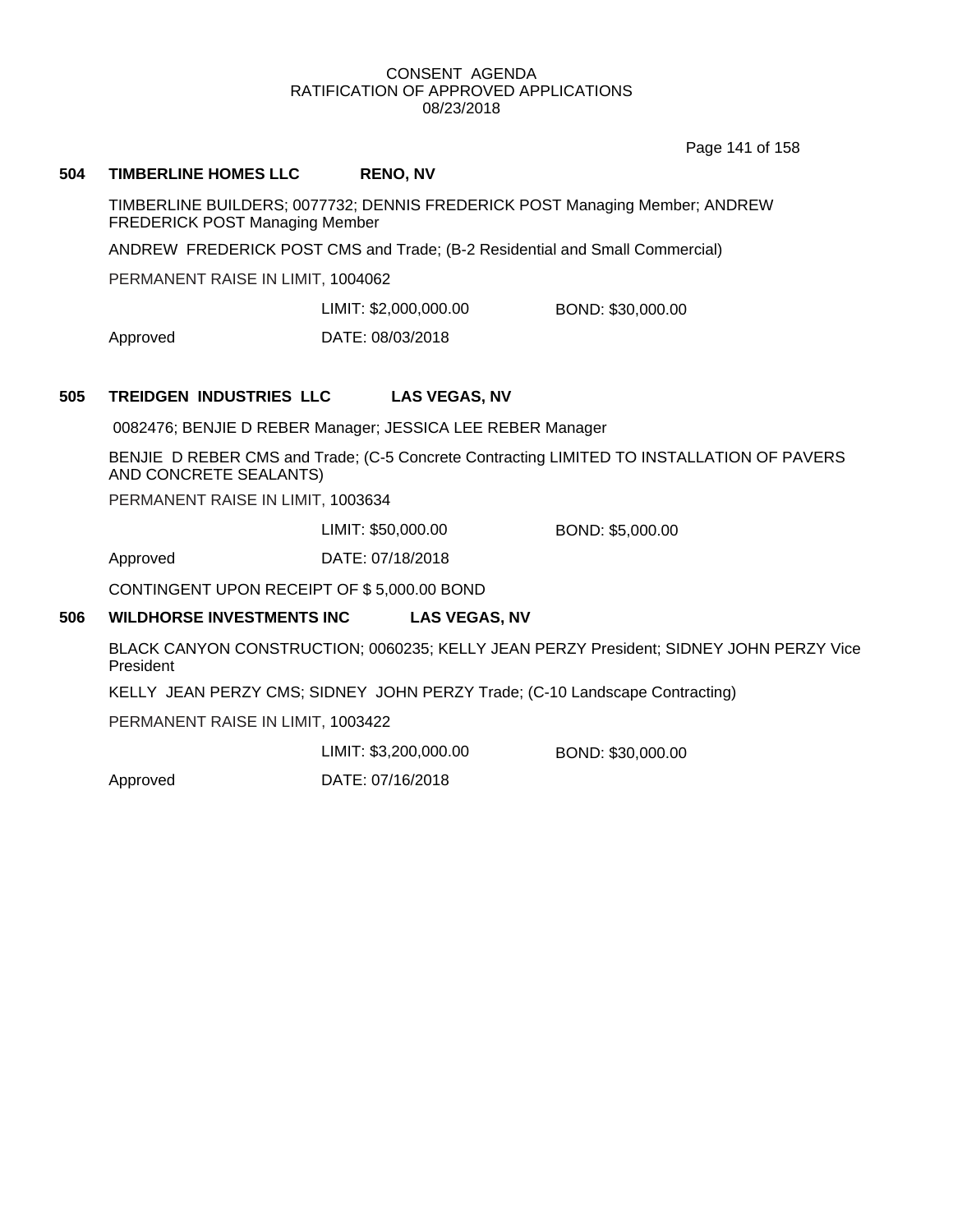Page 142 of 158

## **REMOVAL OF INDEMNIFICATION**

## **507 BRIMONT CONSTRUCTION INC OVERTON, NV**

0043759; BRIAN DEAN SEELY President

BRIAN DEAN SEELY CMS and Trade

REMOVAL OF INDEMNIFICATION, 1003974

Approved DATE: 07/27/2018

### **508 ELITE CONCRETE LAS VEGAS, NV**

ELITE CONSTRUCTION SERVICES; 0073389; 0077901; 0081410; 0081411; ELIZABETH ANN WHIPPLE President; RAYMOND LAIRD WHIPPLE, JR Secretary

RAYMOND LAIRD WHIPPLE, JR CMS and Trade; RAYMOND LAIRD WHIPPLE, JR CMS and Trade; RAYMOND LAIRD WHIPPLE, JR CMS and Trade; RAYMOND LAIRD WHIPPLE, JR CMS and Trade

REMOVAL OF INDEMNIFICATION, 1003943

Approved DATE: 07/27/2018

## **509 RYLAND HOMES NEVADA LLC LAS VEGAS, NV**

0056652; PAUL ARTHUR BARNES, JR Other; WAYNE SCOTT SHUMSKER Vice President; DANIEL MARQUEZ Other

WAYNE SCOTT SHUMSKER CMS and Trade

REMOVAL OF INDEMNIFICATION, 1003621

Approved DATE: 07/10/2018

## **510 RYLAND HOMES NEVADA LLC LAS VEGAS, NV**

0056652; PAUL ARTHUR BARNES, JR Other; WAYNE SCOTT SHUMSKER Vice President; DANIEL MARQUEZ Other

WAYNE SCOTT SHUMSKER CMS and Trade

REMOVAL OF INDEMNIFICATION, 1003622

Approved DATE: 07/10/2018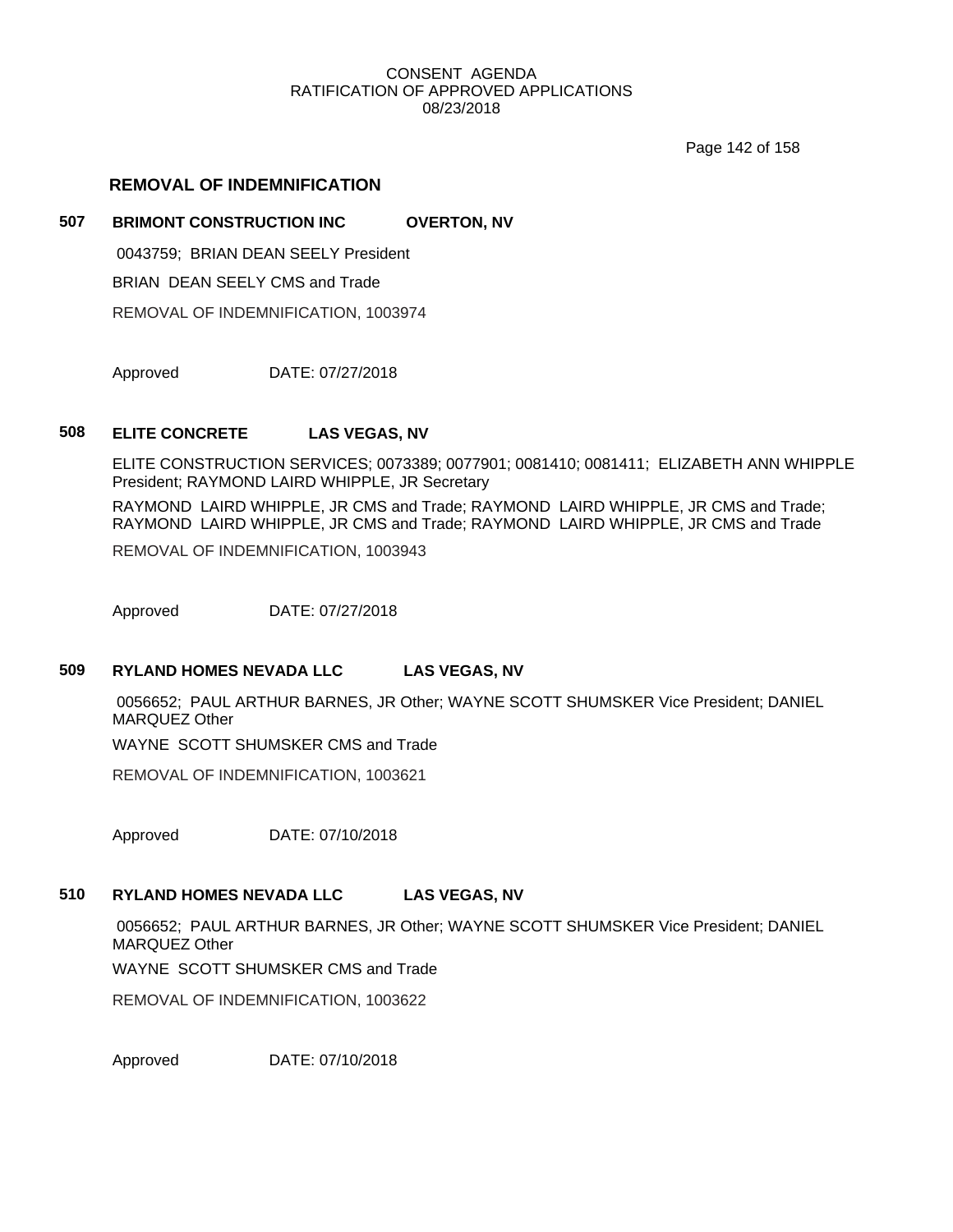Page 143 of 158

## **511 SERVCO INC LAS VEGAS, NV**

MAX PLUMBING; 0056354; GRACE ESTER HAMBRICK President; ROBERT LEE COLVIN, JR Secretary; GARY MARK HAMBRICK Treasurer; MICHELLE RENEE COLVIN Director ROBERT LEE COLVIN, JR CMS and Trade

REMOVAL OF INDEMNIFICATION, 1003467

Approved DATE: 07/27/2018

### **512 TIMBERLINE HOMES LLC RENO, NV**

0077732; DENNIS FREDERICK POST Managing Member; ANDREW FREDERICK POST Managing Member

ANDREW FREDERICK POST CMS and Trade

REMOVAL OF INDEMNIFICATION, 1004164

Approved DATE: 08/06/2018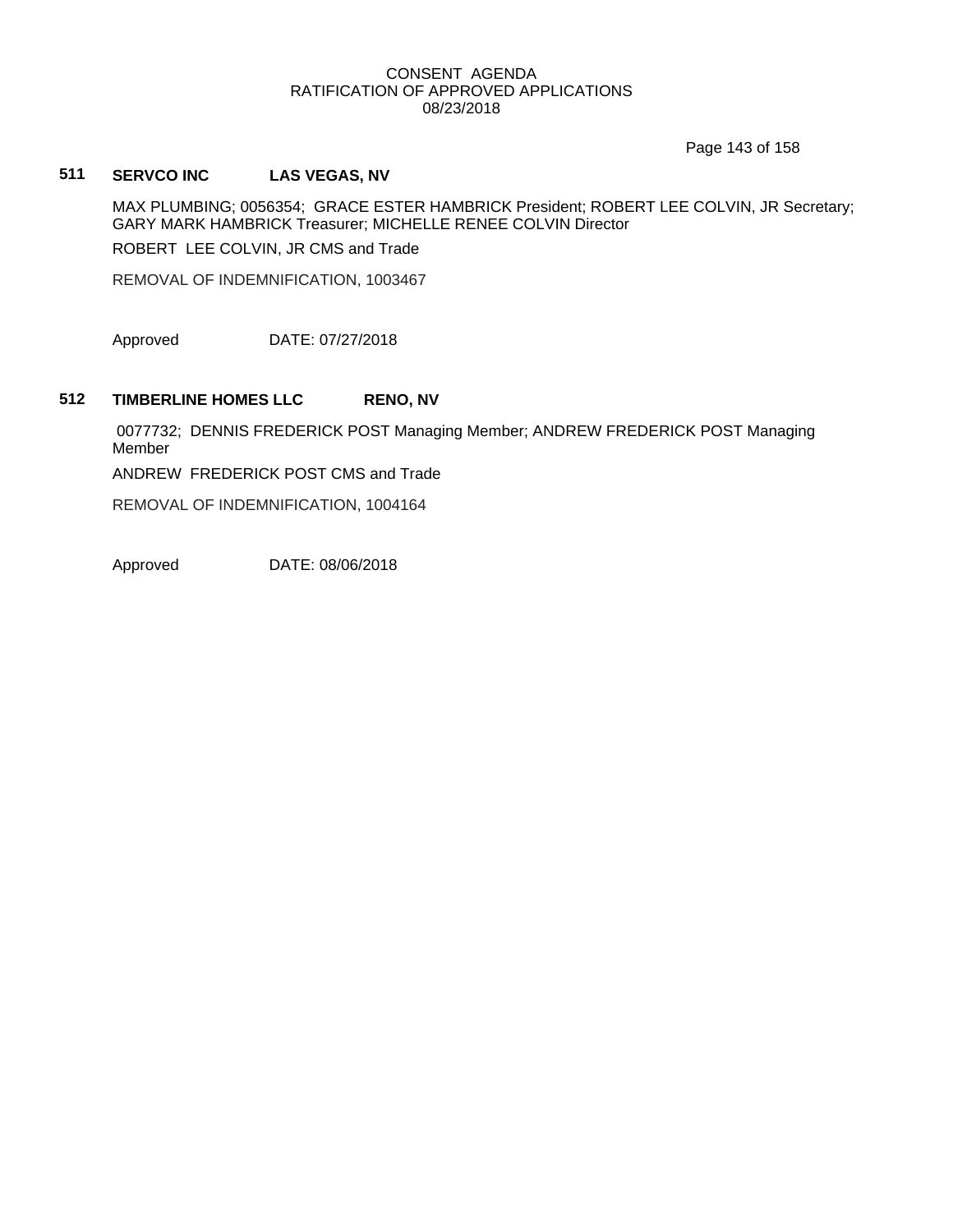Page 144 of 158

## **REQUEST TO INACTIVATE**

## **513 A PRO CONTRACTOR SERVICES LLC HENDERSON, NV**

A MAN SERVICES; 0081228; LYNN ALLEN MOODY Manager KEVIN ANTHONY BLANKENSHIP CMS and Trade; (C-21 Refrigeration and Air Conditioning) REQUEST TO INACTIVATE, 1003440

Approved DATE: 08/03/2018

## **514 ADELE HANCOCK LAS VEGAS, NV**

SUNDANCE ENTERPRISE; 0069373; ADELE B HANCOCK Owner ADELE B HANCOCK CMS and Trade; (B-2 Residential and Small Commercial) REQUEST TO INACTIVATE, 1003998

Approved DATE: 08/03/2018

## **515 ADELE HANCOCK LAS VEGAS, NV**

SUNDANCE ENTERPRISE; 0060015; ADELE B HANCOCK Owner ADELE B HANCOCK CMS and Trade; (C-3 Carpentry Maintenance and Minor Repairs) REQUEST TO INACTIVATE, 1003999

Approved DATE: 08/03/2018

## **516 ALDRIDGE CONSTRUCTION INC FRISCO, TX**

0079762; ALEX LEONARD ALDRIDGE President ; (A-9 Piers and Foundations; A-17 Lines to Transmit Electricity) REQUEST TO INACTIVATE, 1004063

Approved DATE: 08/03/2018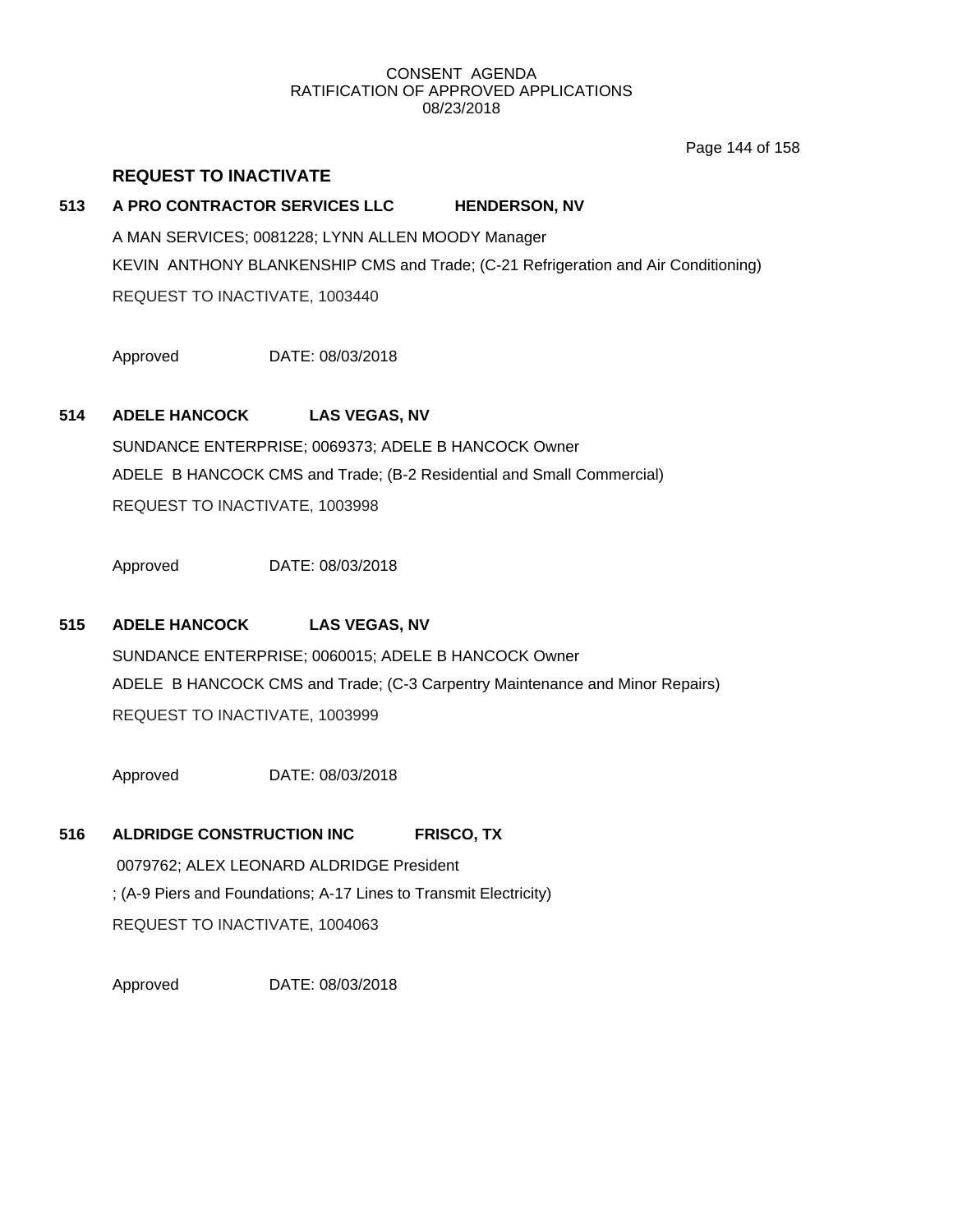Page 145 of 158

## **517 AMERACOLD REFRIGERATION INC LAS VEGAS, NV**

0071291; WILLIAM JOSEPH EMMERLING President

WILLIAM JOSEPH EMMERLING CMS and Trade; (C-21 Refrigeration and Air Conditioning)

REQUEST TO INACTIVATE, 1003682

Approved DATE: 07/06/2018

## **518 BARRY GLEN BILETSKY LAS VEGAS, NV**

SUPREME CONTRACTORS; 0071936; BARRY GLEN BILETSKY Owner BARRY GLEN BILETSKY CMS and Trade; (C-3 Carpentry Maintenance and Minor Repairs) REQUEST TO INACTIVATE, 1003462

Approved DATE: 07/06/2018

### **519 ENSIGN UNITED STATES DRILLING CALIFORNIA INC BAKERSFIELD, CA**

0075032; ROBERT HAROLD GEDDES President; SUZANNE LYNNE DAVIES Secretary; STEPHEN WILLIAM HUNT Treasurer; LARRY MICHAEL LORENZ Manager; GLENN ORVAL JAMES DAGENAIS Vice President; EDWARD DEAN KAUTZ Vice President; THOMAS LYNN SCHLEDWITZ Vice President

LARRY MICHAEL LORENZ CMS and Trade; (A-6 Drilling of Oil, Gas, and Exploratory Wells)

REQUEST TO INACTIVATE, 1003707

Approved DATE: 08/03/2018

## **520 MAC MECHANICAL LLC LAS VEGAS, NV**

0076210; MACMECH HOLDINGS LLC Manager; JERALD MAC SPILSBURY Other JERALD MAC SPILSBURY CMS and Trade; (C-1 Plumbing and Heating) REQUEST TO INACTIVATE, 1003951

Approved DATE: 07/23/2018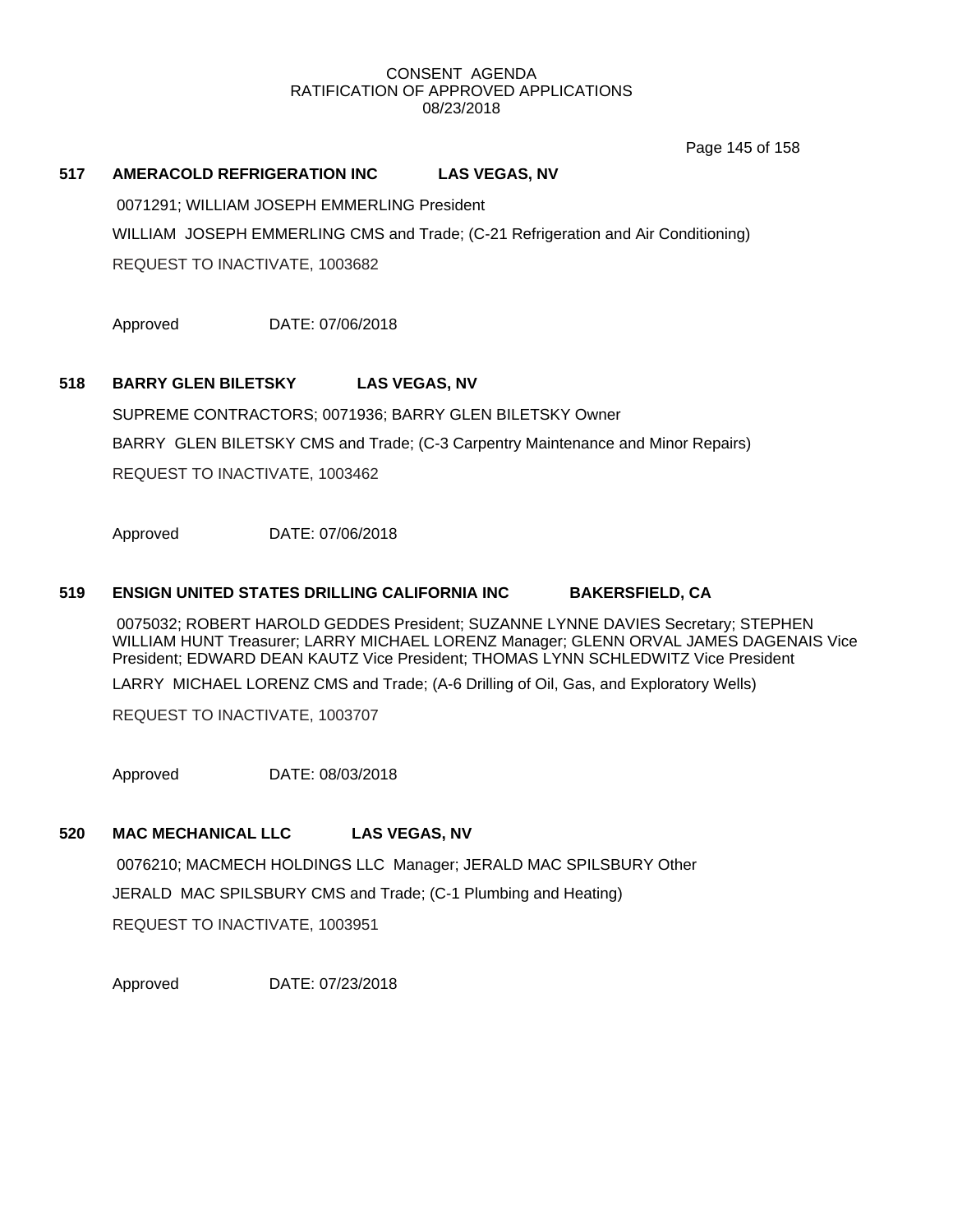Page 146 of 158

## **521 PACIFIC LANDSCAPE SERVICES CAMARILLO, CA**

BARON BROTHERS NURSERY; 0071301; JAMES MICHAEL BARON President JAMES MICHAEL BARON CMS and Trade; (C-10 Landscape Contracting) REQUEST TO INACTIVATE, 1003597

Approved DATE: 07/06/2018

## **522 PROCESS CELLULAR INC HENDERSON, NV**

PROCELL; 0081937; MARY HELEN HARDEN President; ROBERT DALE HARDEN, JR Treasurer; ROBERT DALE HARDEN, III Director ROBERT LEE STUCKEY CMS and Trade; (B-2 Residential and Small Commercial)

REQUEST TO INACTIVATE, 1004150

Approved DATE: 08/03/2018

## **523 RENO CUSTOM PLUMBING INC RENO, NV**

0049024A; ANTHONY JOSEPH SFERRAZZO President; APRIL ELAINE SFERRAZZO Secretary ANTHONY JOSEPH SFERRAZZO CMS and Trade; (C-1 Plumbing and Heating) REQUEST TO INACTIVATE, 1003746

Approved DATE: 07/23/2018

### **524 SIGNATURE KITCHEN DESIGN INC ANAHEIM, CA**

0082367; FAROUQ HASHERN JARRAH President FAROUQ HASHERN JARRAH CMS and Trade; (B-2 Residential and Small Commercial) REQUEST TO INACTIVATE, 1004081

Approved DATE: 08/06/2018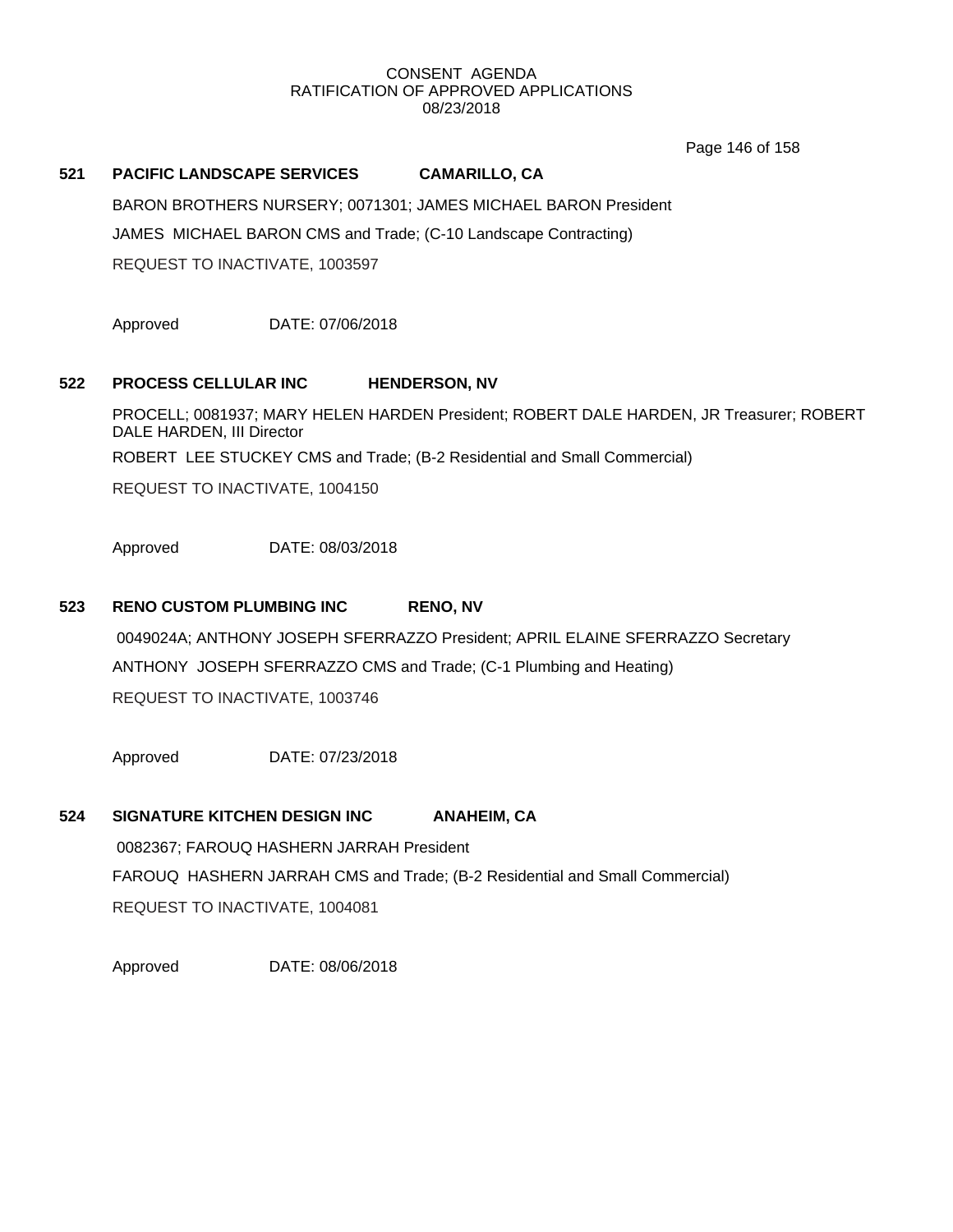Page 147 of 158

### **525 SOUTHLAND INDUSTRIES GARDEN GROVE, CA**

0078183; THEODORE DOCHARTY LYNCH President; REBECCA JEANNE ANDERSON REYES Secretary; TONY WANG Treasurer

; (C-2 Electrical)

REQUEST TO INACTIVATE, 1004091

Approved DATE: 08/03/2018

## **526 TOP CHOICE ELECTRIC CONTRACTOR CORP CHANDLER, AZ**

TOP CHOICE SOLAR; 0079226; JOSEPH MARINO President LEE STEPHEN MARINO CMS and Trade; (C-2 Electrical) REQUEST TO INACTIVATE, 1003722

Approved DATE: 08/03/2018

## **527 W W CONSTRUCTION INC SPANISH FORK, UT**

0079143; DAVID THOMAS WOODHOUSE President; TRAVIS MACE WILSON Secretary TRAVIS MACE WILSON CMS and Trade; (C-5 Concrete Contracting) REQUEST TO INACTIVATE, 1003438

Approved DATE: 08/03/2018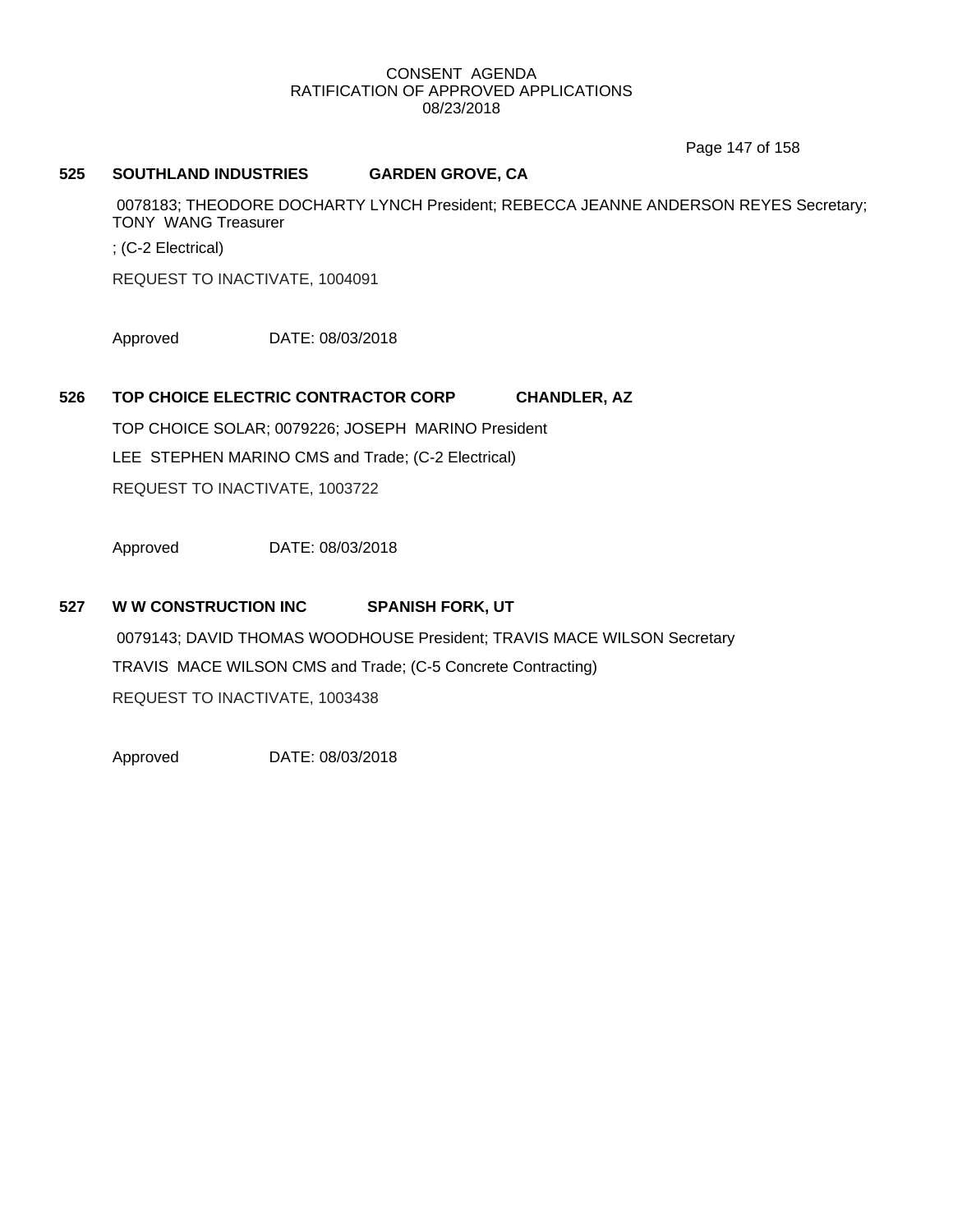Page 148 of 158

## **REQUEST TO REACTIVATE**

### **528 BECKER V DEVELOPMENT LAS VEGAS, NV**

0057905; ERNEST AUGUST BECKER, V President ERNEST AUGUST BECKER, V CMS and Trade; (AB General Engineering and General Building) REQUEST TO REACTIVATE, 1001479

Denied DATE: 08/07/2018

FAILURE TO ESTABLISH FINANCIAL RESPONSIBILITY AS SET FORTH IN NRS 624.262 AND NRS 624.263

## **529 FREDERICK ALBERT BURKETT Incline Village, NV**

BURKETT CONSTRUCTION; 0080620; FREDERICK ALBERT BURKETT, III Owner FREDERICK ALBERT BURKETT, III CMS and Trade; (B-2 Residential and Small Commercial) REQUEST TO REACTIVATE, 1004075

Approved DATE: 08/03/2018

CONTINGENT UPON PROOF OF WORKERS COMPENSATION COVERAGE

## **530 REPIPE SPECIALISTS OF NEVADA INC BURBANK, CA**

0071266; JEFFREY LEE BUTLER President JEFFREY LEE BUTLER CMS and Trade; (C-17 Lathing and Plastering) REQUEST TO REACTIVATE, 1003302

Approved DATE: 07/06/2018

WITH A REDUCTION IN LICENSE LIMIT TO \$10,000, CONTINGENT UPON \$2,000 BOND

## **531 SPIKE CONSTRUCTION INC LAS VEGAS, NV**

0062942; ALBINO BRACAMONTES ROMERO President ALBINO BRACAMONTES ROMERO CMS and Trade; (C-18 Masonry) REQUEST TO REACTIVATE, 1002094

Approved DATE: 07/06/2018 WITH A REDUCTION IN LICENSE LIMIT TO \$10,000, CONTINGENT UPON \$2,000 BOND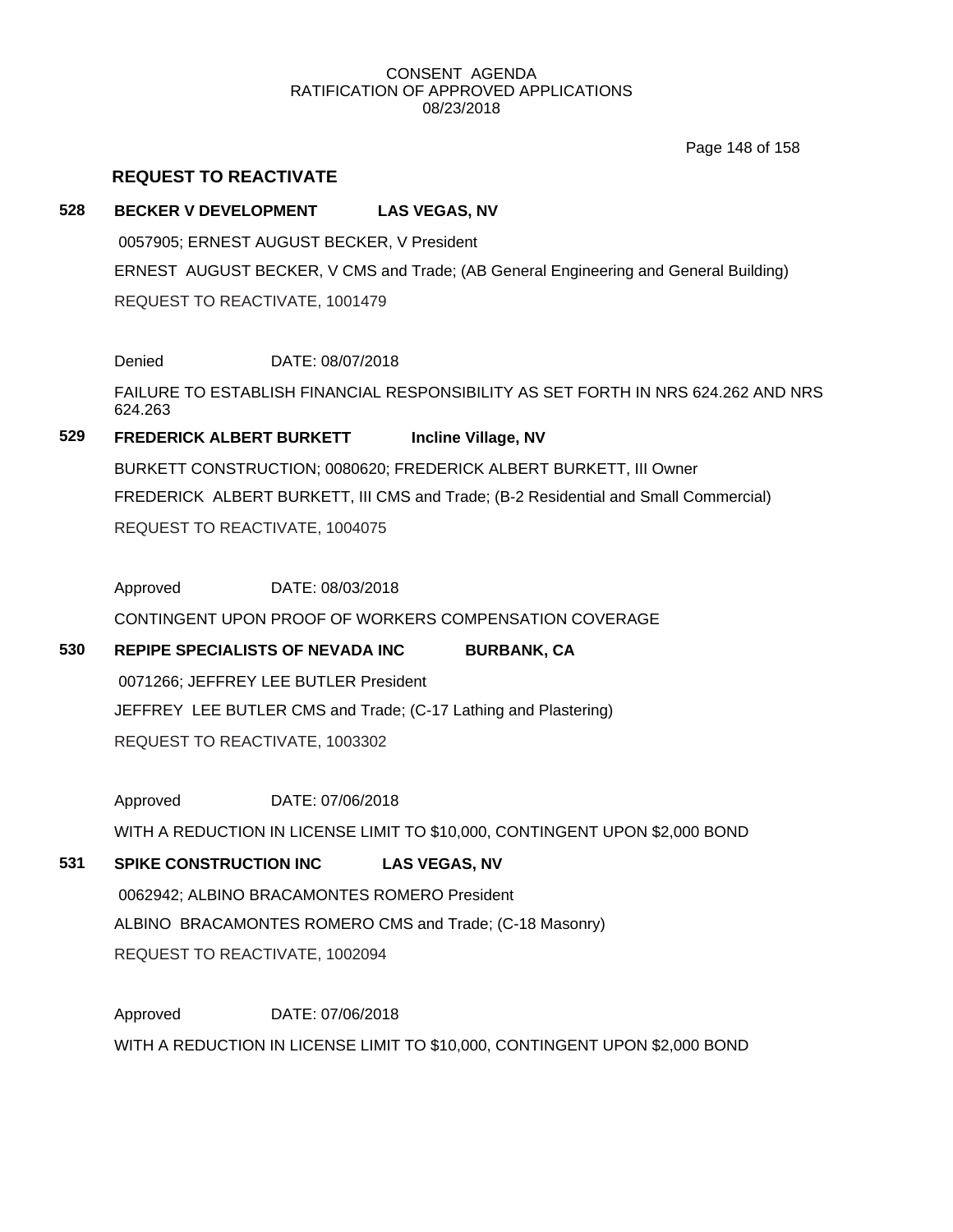Page 149 of 158

### **532 US ENERGY WINDOW & DOOR LLC LAS VEGAS, NV**

0082830; MICHAEL EVERETT WHITE, JR Managing Member; BLANCA GUILLERMINA CERVANTES Managing Member

MICHAEL EVERETT WHITE, JR CMS and Trade; (C-8 Glass and Glazing)

REQUEST TO REACTIVATE, 1003647

Approved DATE: 07/20/2018

CONTINGENT UPON \$5,000 BOND

## **533 WELLER CONSTRUCTION INC SONORA, CA**

0074594; JEFFREY JAMES WELLER President; DEANNA LYN WELLER Secretary/Treasurer JEFFREY JAMES WELLER CMS and Trade; (B General Building) REQUEST TO REACTIVATE, 1003564

Approved DATE: 07/11/2018 WITH A REDUCTION IN LICENSE LIMIT TO \$300,000, CONTINGENT UPON \$15,000 BOND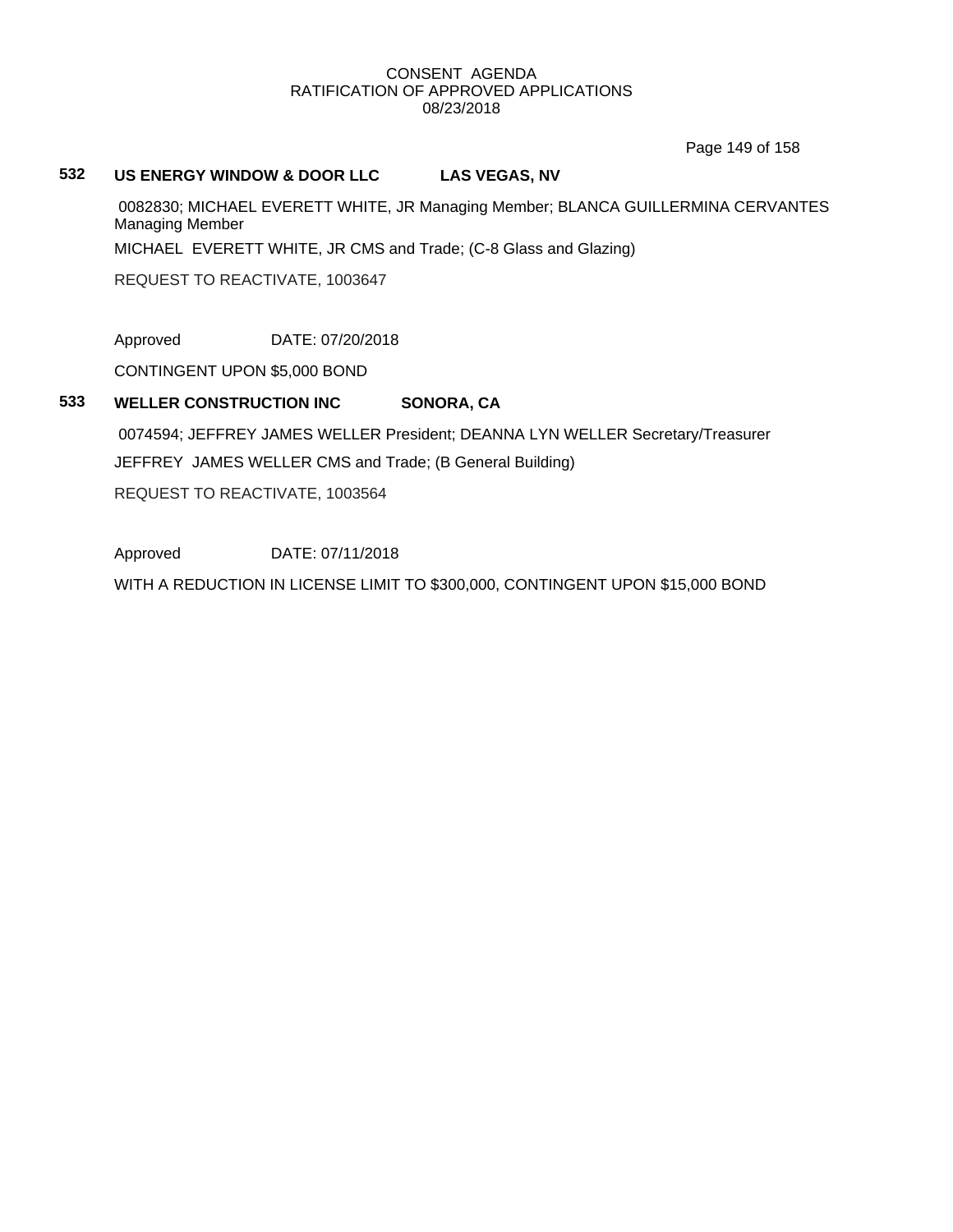Page 150 of 158

## **SINGLE PROJECT LIMIT INCREASE**

### **534 AZTEC DOOR & HARDWARE LLC LAS VEGAS, NV**

0076283; MICHAEL THOMAS AUSTIN Member

MICHAEL THOMAS AUSTIN CMS and Trade; (C-3 Carpentry Maintenance and Minor Repairs) SINGLE RAISE IN LIMIT, 1004113

Approved DATE: 07/27/2018

PROJECT LIMIT: \$8,000,000.00 PROJECT NAME: LAS VEGAS STADIUM

CONTINGENT UPON PROOF OF PAYMENT AND PERFORMANCE BONDS UNLESS WAIVED BY OWNER

## **535 CREEKSIDE ELECTRICAL CONTRACTORS INC CARSON CITY, NV**

0050401; JENNIFER MARIE ANDREWS President

JAMES GREGORY ANDREWS Trade; JENNIFER MARIE ANDREWS CMS; (C-2 Electrical)

SINGLE RAISE IN LIMIT, 1004328

Approved DATE: 08/08/2018

PROJECT NAME: TMWA MT ROSE WATER TREATMENT PLANT PROJECT LIMIT: \$2,500,000.00

CONTINGENT UPON PROOF OF PAYMENT AND PERFORMANCE BONDS, UNLESS WAIVED BY OWNER

### **536 ENERGY MECHANICAL INSULATION INC LAS VEGAS, NV**

0023915; EMILIA ZEGREAN HOOKS President; CATHERINE MARY HOOKS Secretary

KENNETH MARTIN HOOKS CMS and Trade; WILLIAM MARTIN HOOKS Trade; CHRISTOPHER MICHAEL HOOKS CMS; (C-1C Insulation of Pipes and Ducts)

SINGLE RAISE IN LIMIT, 1004252

Approved DATE: 08/02/2018

PROJECT LIMIT: \$8,000,000.00 PROJECT NAME: LAS VEGAS RAIDER STADIUM

CONTINGENT UPON PROOF OF PAYMENT AND PERFORMANCE BONDS UNLESS WAIVED BY OWNER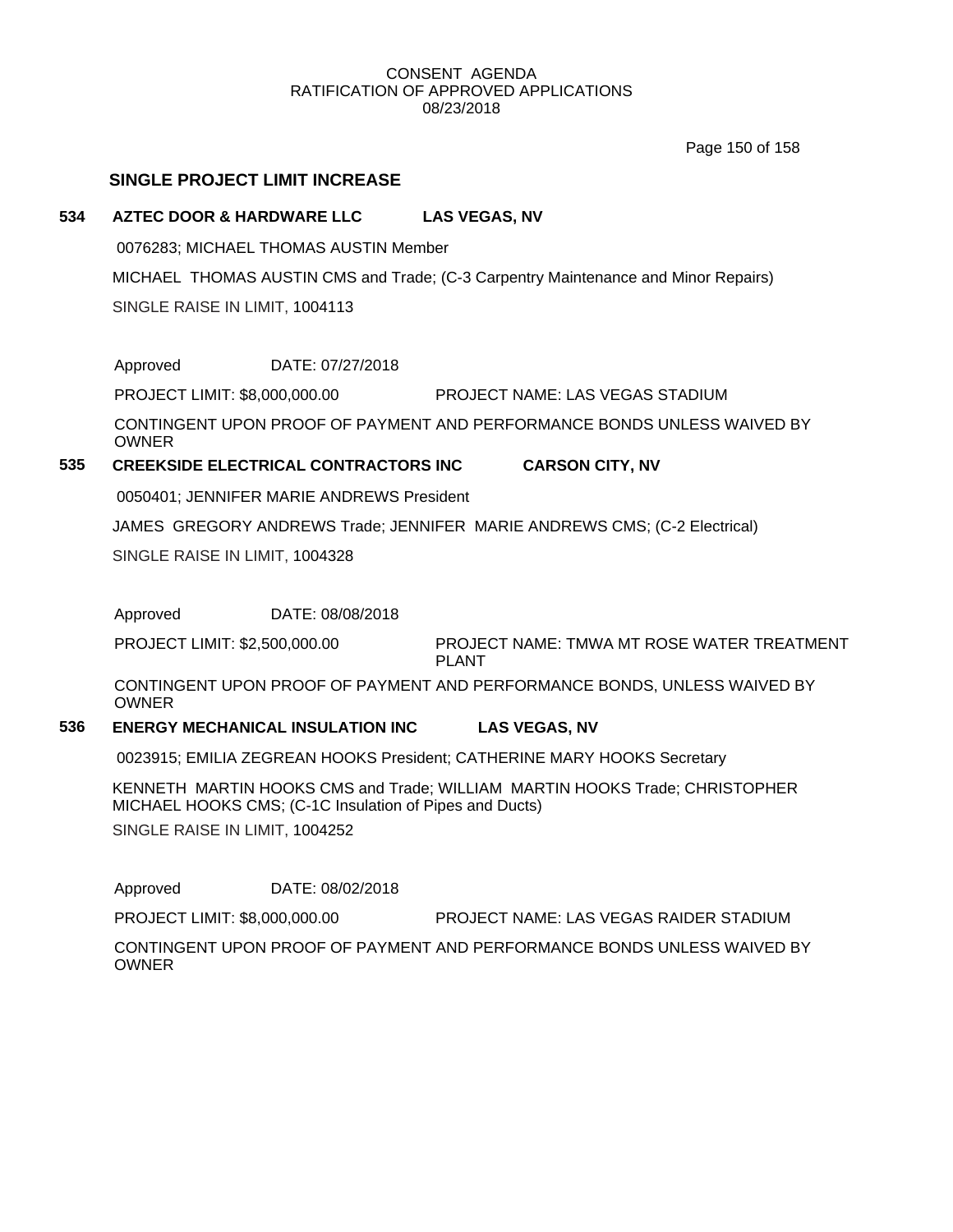Page 151 of 158

## **537 HAFEN DEVELOPMENT & CONSTRUCTION INC LAS VEGAS, NV**

0026949; KEITH ARLO HAFEN President; DIANA HAFEN Secretary; JERALD L HAFEN Vice President

KEITH ARLO HAFEN CMS and Trade; (B-2 Residential and Small Commercial)

SINGLE RAISE IN LIMIT, 1004266

Approved DATE: 08/08/2018

PROJECT LIMIT: \$1,600,000.00 PROJECT NAME: GREEN VALLEY GROCERY # 65

CONTINGENT UPON PROOF OF PAYMENT AND PERFORMANCE BONDS UNLESS WAIVED BY **OWNER** 

### **538 HEDGEHOG ELECTRIC LLC HURRICANE, UT**

0072660; MICHAEL WILLIAM ROSIER Managing Member; CARLING LANTHIUS BARLOW Managing Member; THOMAS YEATES BARLOW Managing Member

CARLING LANTHIUS BARLOW CMS and Trade; (C-2 Electrical)

SINGLE RAISE IN LIMIT, 1003952

Approved DATE: 07/19/2018

PROJECT LIMIT: \$1,200,000.00 PROJECT NAME: MESA VALLEY ESTATES

CONTINGENT UPON PROOF OF PAYMENT AND PERFORMANCE BONDS, UNLESS WAIVED BY OWNER

### **539 HEDGEHOG ELECTRIC LLC HURRICANE, UT**

0072660; MICHAEL WILLIAM ROSIER Managing Member; CARLING LANTHIUS BARLOW Managing Member; THOMAS YEATES BARLOW Managing Member

CARLING LANTHIUS BARLOW CMS and Trade; (C-2 Electrical)

SINGLE RAISE IN LIMIT, 1004083

Approved DATE: 07/25/2018

PROJECT LIMIT: \$1,500,000.00 PROJECT NAME: HOLIDAY INN EXPRESS - ELY, NEVADA

CONTINGENT UPON PROOF OF PAYMENT AND PERFORMANCE BONDS, UNLESS WAIVED BY OWNER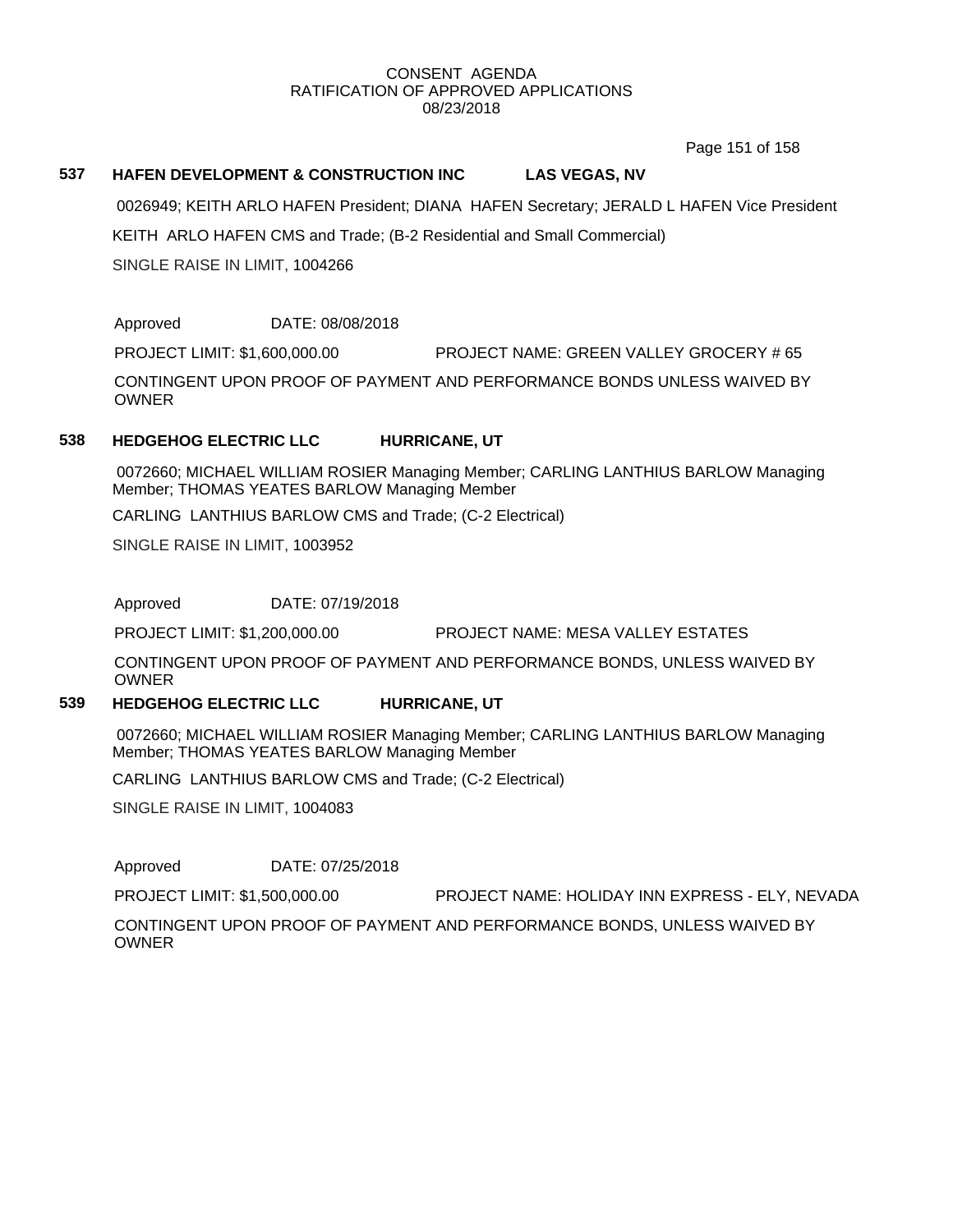Page 152 of 158

### **540 J C S CONSTRUCTION LLC SPARKS, NV**

0072598; JOHN MATTHEW CARY Member; SHERALIN DESIREE CARY Member

JOHN MATTHEW CARY CMS and Trade; (B-2 Residential and Small Commercial)

SINGLE RAISE IN LIMIT, 1004100

Approved DATE: 07/25/2018

PROJECT LIMIT: \$1,400,000.00 PROJECT NAME: PADILLA RESIDENCE

CONTINGENT UPON PROOF OF PAYMENT AND PERFORMANCE BONDS, UNLESS WAIVED BY OWNER

## **541 M S L DEVELOPMENT LLC CARSON CITY, NV**

M S L CONSTRUCTION; 0077693; MICHAEL JAMES DEINES Manager; DWIGHT DOUGLAS TREGANOWAN Member; DARRYL EUGENE FISHER Manager

DWIGHT DOUGLAS TREGANOWAN CMS and Trade; (B-2 Residential and Small Commercial LIMITED TO PROPERTIES OWNED BY M S L DEVELOPMENT LLC ONLY) SINGLE RAISE IN LIMIT, 1003661

Denied DATE: 07/20/2018

PROJECT LIMIT: PROJECT NAME: MESA VALLEY ESTATES

NAC 624.670(3)

## **542 PALATIAL PATIO COVERS LLC Las Vegas, NV**

0080572; ANTHONY JAMES NILLES Managing Member

ANTHONY JAMES NILLES CMS and Trade; (C-14H Awnings and Louvres)

SINGLE RAISE IN LIMIT, 1004024

Approved DATE: 07/25/2018

PROJECT LIMIT: \$25,000.00 PROJECT NAME: HOLLIE VEST

CONTINGENT UPON PROOF OF PAYMENT AND PERFORMANCE BONDS UNLESS WAIVED BY OWNER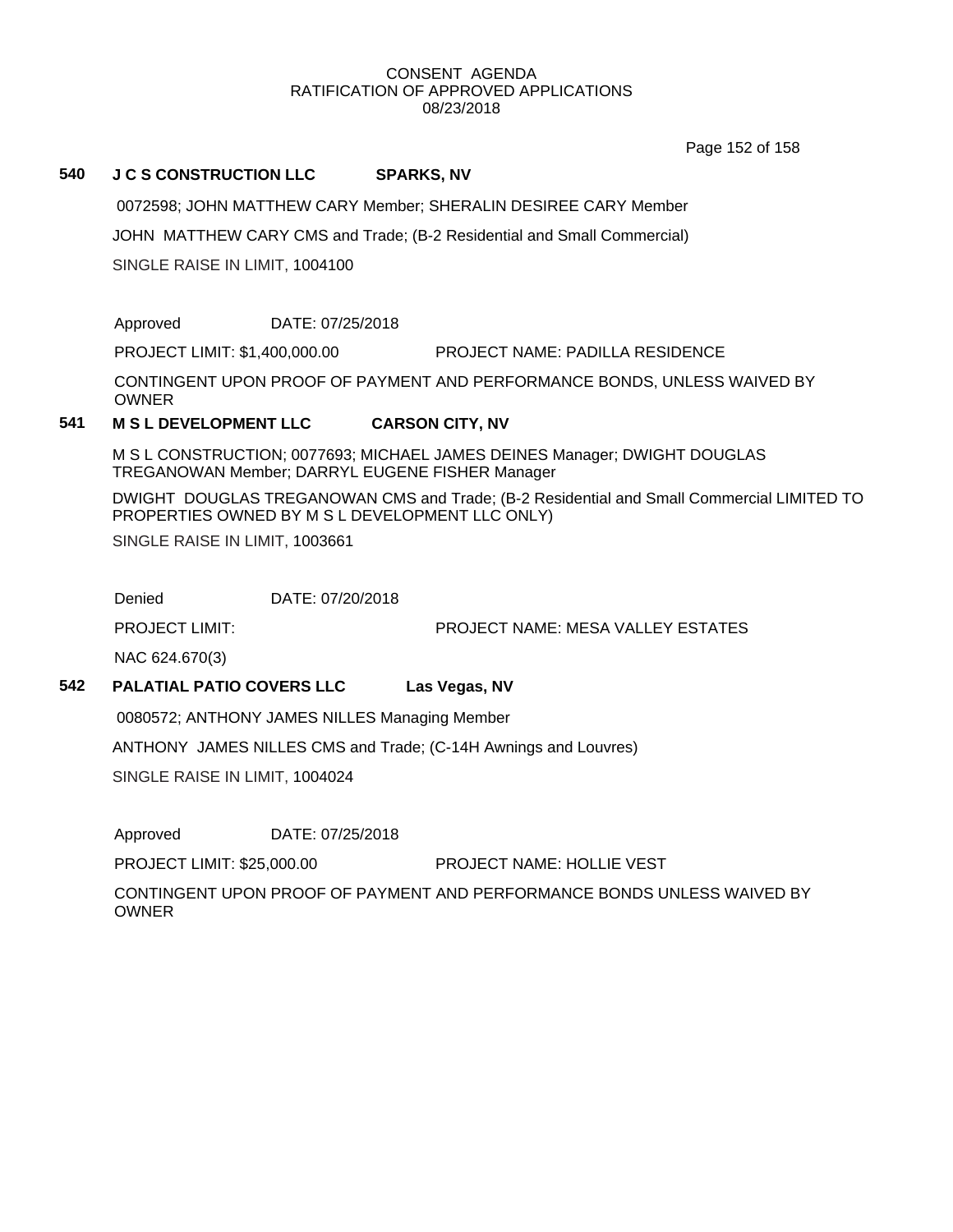Page 153 of 158

### **543 PRECISION METAL WORX LLC CARSON CITY, NV**

0082661; JOSHUA TERRY OSTLER Managing Member; SEAN DAVID WEED Managing Member

JOSHUA TERRY OSTLER CMS; SEAN DAVID WEED Trade; (C-14B Structural Steel; C-14C Ornamental Metal)

SINGLE RAISE IN LIMIT, 1004171

Approved DATE: 07/30/2018

PROJECT LIMIT: \$100,000.00

PROJECT NAME: GREENWOOD HOMES, BENSING **RESIDENCE** 

CONTINGENT UPON PROOF OF PAYMENT AND PERFORMANCE BONDS, UNLESS WAIVED BY OWNER

## **544 T C R CONSTRUCTION LLC RENO, NV**

0059243; TODD CHRISTOPHER ROBERTS Owner

TODD CHRISTOPHER ROBERTS CMS and Trade; (B-2 Residential and Small Commercial)

SINGLE RAISE IN LIMIT, 1004217

Approved DATE: 07/31/2018

PROJECT LIMIT: \$600,000.00 PROJECT NAME: NEW RESIDENCE (LEON JAFERIAN)

CONTINGENT UPON PROOF OF PAYMENT AND PERFORMANCE BONDS, UNLESS WAIVED BY **OWNER**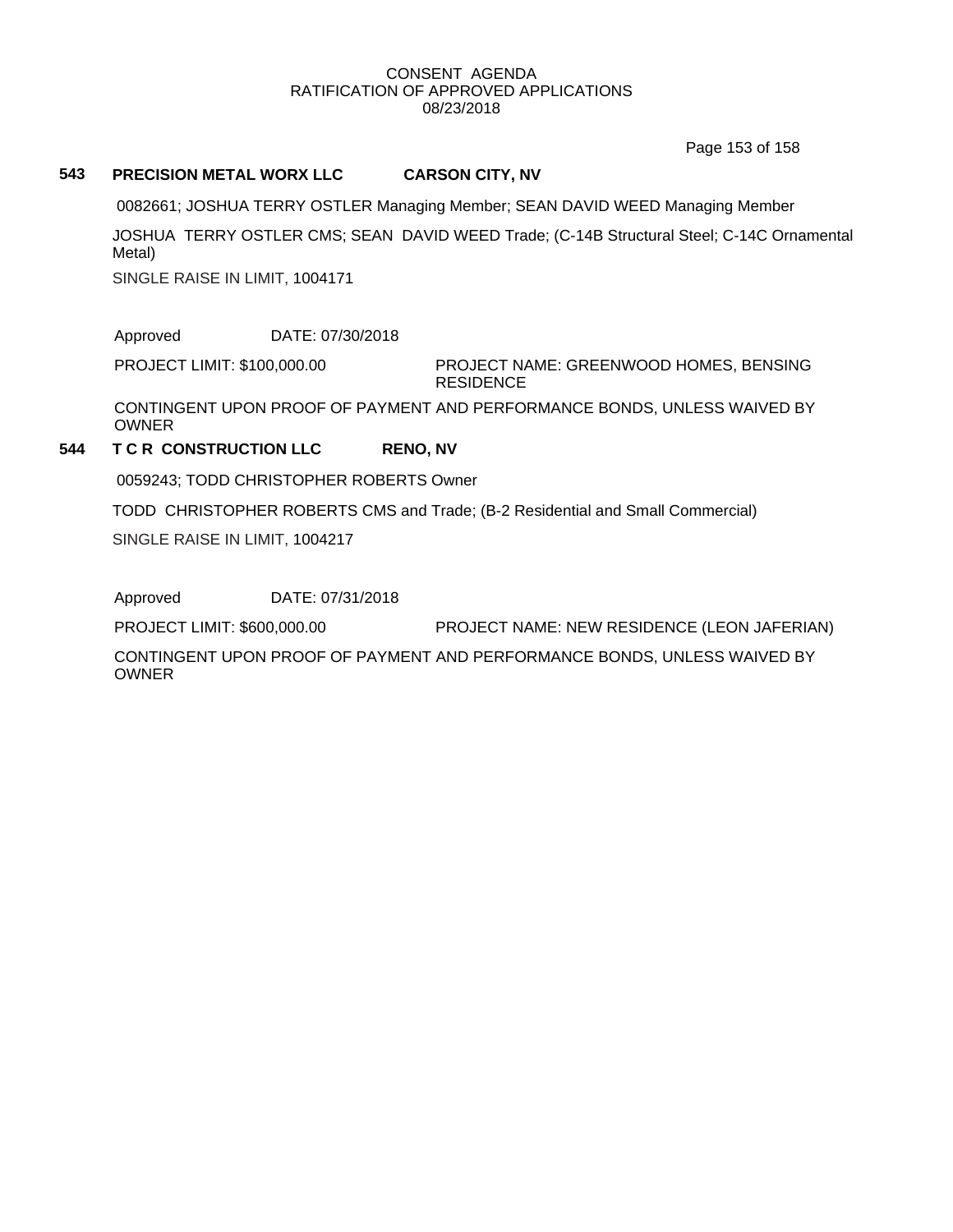Page 154 of 158

## **VOLUNTARY SURRENDER**

# **545 ADVANCED COMPUTER TECHNOLOGY LAS VEGAS, NV** 0068258; NICHOLAS ALEXANDER UTIGER President; RICHARD HENRY HESKETH Director RICHARD HENRY HESKETH CMS and Trade ; (C-2D Low Voltage) VOLUNTARY SURRENDER, 1003980

Approved DATE: 08/03/2018

### **546 ANDREI SHVETS RENO, NV**

ANDREIS TILE; 0075520; ANDREI SHVETS Owner

ANDREI SHVETS CMS and Trade ; (C-3B Finish Carpentry C3B-LIMITED TO HARDWOOD FLOOR INSTALLATION ONLY) VOLUNTARY SURRENDER, 1003570

Approved DATE: 07/06/2018

## **547 ANDREIS TILE RENO, NV**

0068026; ANDREI SHVETS Owner ANDREI SHVETS CMS and Trade ; (C-20 Tiling) VOLUNTARY SURRENDER, 1003569

Approved DATE: 07/06/2018

## **548 BIDEGANETA CONSTRUCTION INCORPORATED MOUNTAIN HOME, ID**

0075067; JOHN CLAY BIDEGANETA President; TRACY LYNN BIDEGANETA VP/Secretary JOHN CLAY BIDEGANETA CMS and Trade ; (B-2 Residential and Small Commercial) VOLUNTARY SURRENDER, 1004090

Approved DATE: 08/06/2018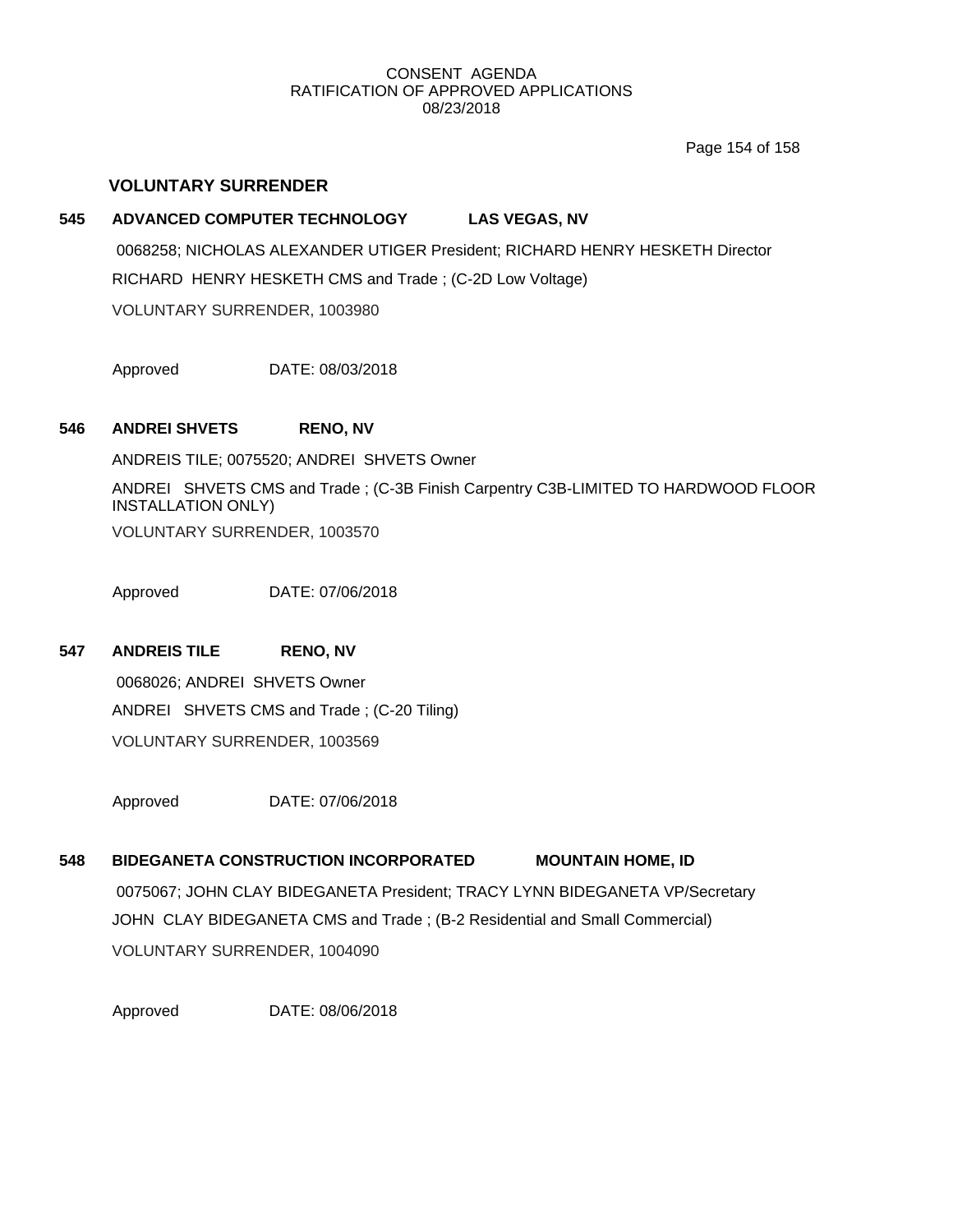Page 155 of 158

## **549 CAMCO PACIFIC CONSTRUCTION COMPANY INC IRVINE, CA**

0037507; STEVEN MICHAEL LABRUNA President; MELANIE ANN THUMMEL Secretary STEVEN MICHAEL LABRUNA CMS and Trade ; (B General Building)

VOLUNTARY SURRENDER, 1004032

Approved DATE: 08/03/2018

## **550 CITIZENS PLUMBING SERVICES LLC LAS VEGAS, NV**

0078610; CURTIS KEITH MCCOY Managing Member; GEOFFREY LAWRENCE BRUNER Managing Member

CURTIS KEITH MCCOY CMS and Trade ; (C-1 Plumbing and Heating)

VOLUNTARY SURRENDER, 1003706

Approved DATE: 07/19/2018

CONTINGENT UPON ISSUANCE OF PENDING LICENSE APPLICATION.

## **551 DEHART CONSTRUCTION LLC LAS VEGAS, NV**

0068358; YOHANAN YONAN LOWIE Member; PAUL BRIAN DEHART Member; VICKIE LYNN DEHART Manager

PAUL BRIAN DEHART Trade; VICKIE LYNN DEHART CMS ; (B-2 Residential and Small Commercial)

VOLUNTARY SURRENDER, 1004082

Approved DATE: 08/06/2018

## **552 DERRY DEWANE CONVERSE SUSANVILLE, CA**

CONVERSE PLUMBING; 0054289A; DERRY DEWANE CONVERSE Owner DERRY DEWANE CONVERSE CMS and Trade ; (C-1D Plumbing) VOLUNTARY SURRENDER, 1000713

Approved DATE: 08/03/2018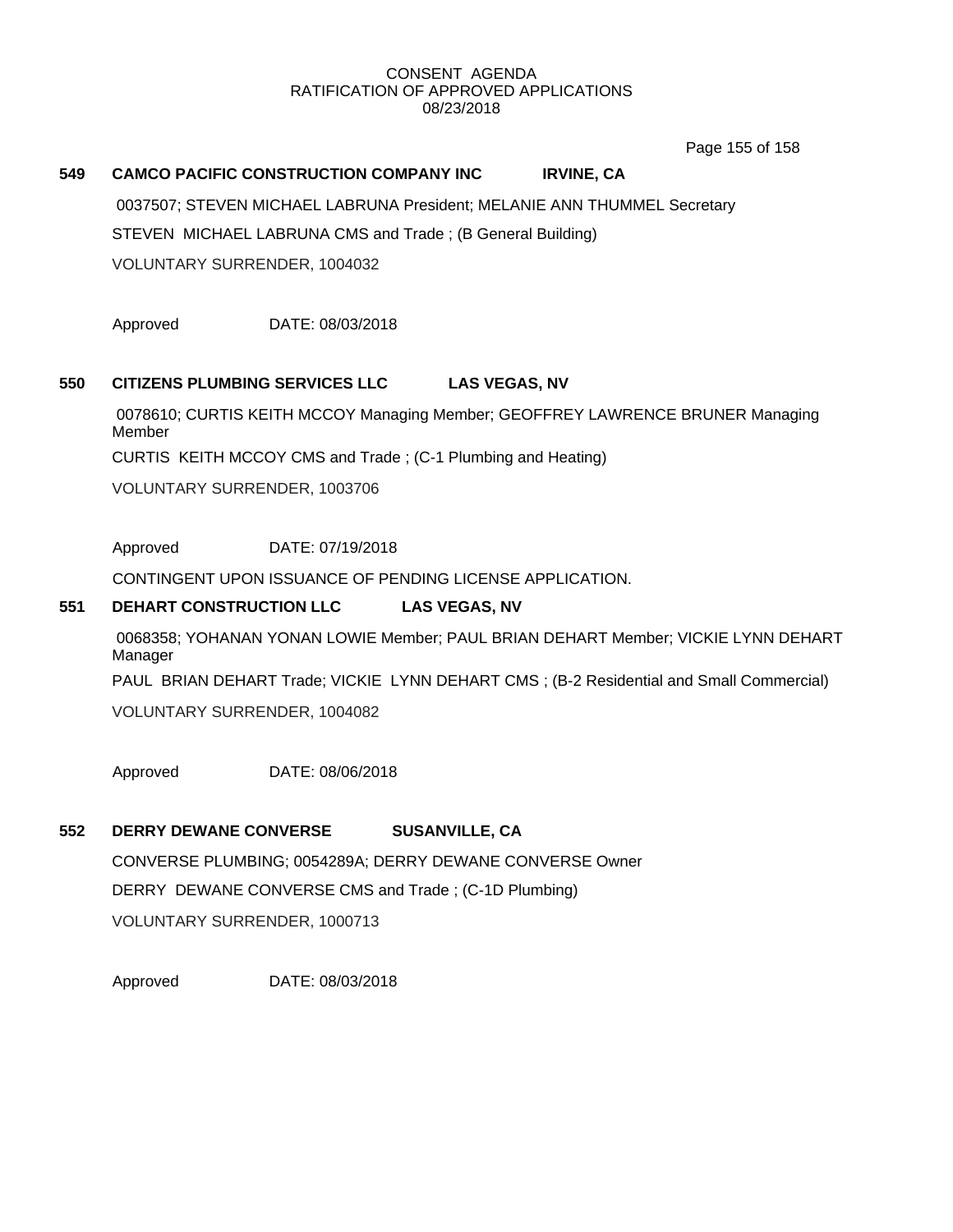Page 156 of 158

## **553 EXPERT CONSTRUCTION SOLUTIONS LLC LAS VEGAS, NV**

0083132; ROBERT CURTIS BEDSWORTH, Manager

; (B-2 Residential and Small Commercial)

VOLUNTARY SURRENDER, 1003489

Approved DATE: 07/09/2018

## **554 HARRY A EICHELKRUT LAS VEGAS, NV**

ARTISTIC MASONRY CONTR; 0008319; HARRY A EICHELKRUT Owner HARRY A EICHELKRUT CMS and Trade ; (C-18 Masonry) VOLUNTARY SURRENDER, 1003681

Approved DATE: 07/09/2018

## **555 IMAGINE HARDSCAPE & LANDSCAPE LLC SPARKS, NV**

0082508; BO ALLEN MARSHALL Managing Member; AUSTIN THOR VULLEITY Managing Member BO ALLEN MARSHALL CMS; AUSTIN THOR VULLEITY Trade ; (C-5 Concrete Contracting) VOLUNTARY SURRENDER, 1003250

Approved DATE: 07/06/2018

CONTINGENT UPON ISSUANCE OF PENDING LICENSE APPLICATION.

# **556 INDUSTRIAL DOOR SPECIALISTS INC BOUNTIFUL, UT** 0064781; VICTOR CURTIS LEMAY President; NICHOLAS WARREN GEHLEN Vice President NICHOLAS WARREN GEHLEN CMS and Trade ; (C-3D Overhead Doors) VOLUNTARY SURRENDER, 1003516

Approved DATE: 07/09/2018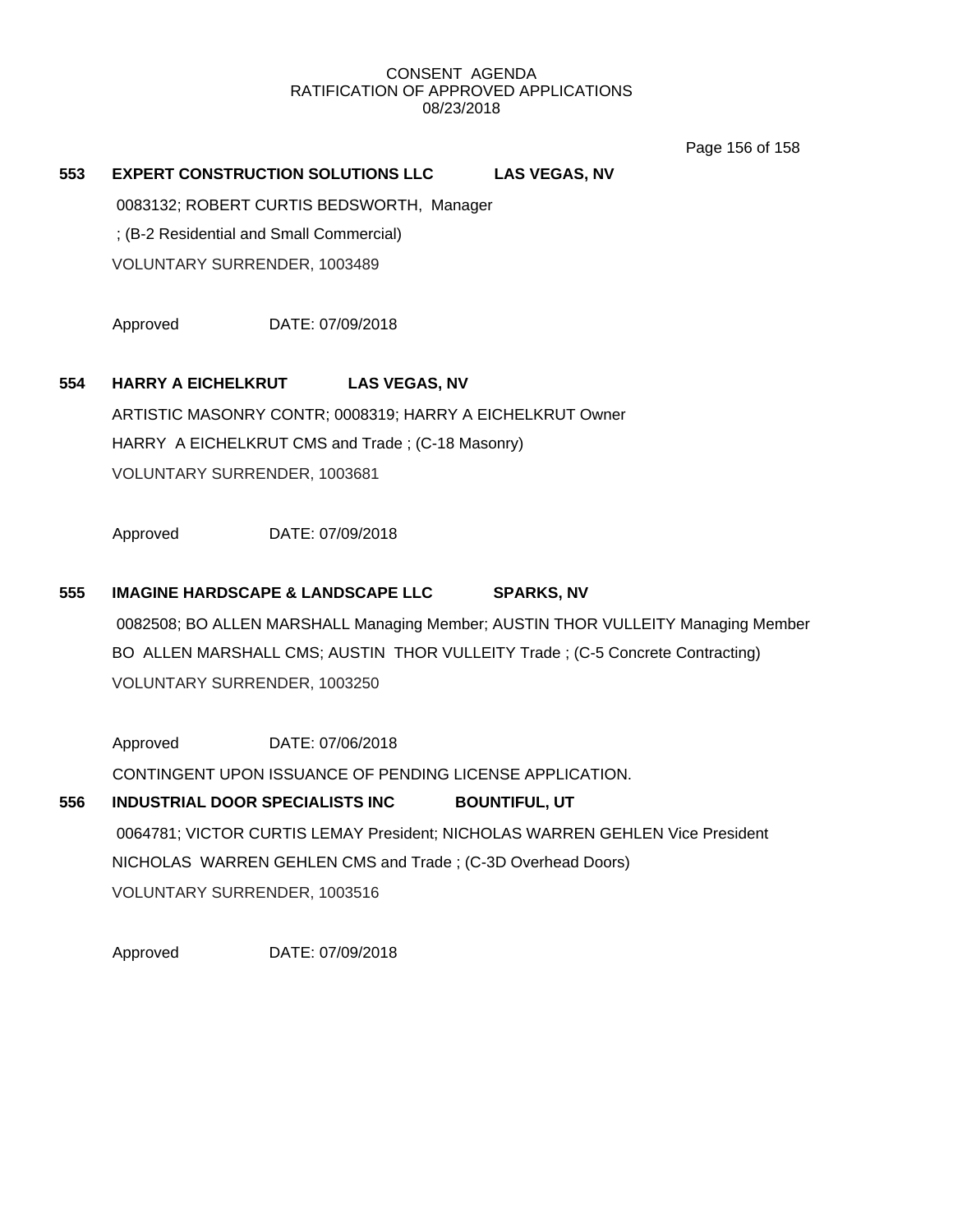Page 157 of 158

## **557 J K P OF NEVADA INC ANAHEIM, CA**

0077161; KATHLEEN MARIE SCHURKMAN President; PETER ERIC SCHURKMAN Secretary/Treasurer PETER ERIC SCHURKMAN CMS and Trade ; (C-16A Covering Floors) VOLUNTARY SURRENDER, 1003605

Approved DATE: 08/03/2018

## **558 JOSEPH LEE CARPENTER LAS VEGAS, NV**

VEGAS SPRINKLER SPECIALISTS; 0064088; JOSEPH LEE CARPENTER Owner JOSEPH LEE CARPENTER CMS and Trade ; (C-10 Landscape Contracting) VOLUNTARY SURRENDER, 1003573

Tabled DATE: 07/11/2018

RESOLUTION OF OPEN COMPLAINT

**559 MOUNTAIN FOAM & COATING CO CARSON CITY, NV** 0020076; TERRY LEE BISHOP Owner TERRY LEE BISHOP CMS and Trade ; (C-3C Insulation & amp; Weather Stripping) VOLUNTARY SURRENDER, 1004064

Approved DATE: 07/19/2018

## **560 MUDDY RUDDER LLC LAS VEGAS, NV**

ACE ELECTRIC; 0083401; JASON LYNN RUDDER, Managing Member JASON LYNN RUDDER, CMS and Trade ; (C-2 Electrical) VOLUNTARY SURRENDER, 1003979

Approved DATE: 08/03/2018 CONTINGENT UPON ISSUANCE OF PENDING LICENSE APPLICATION.